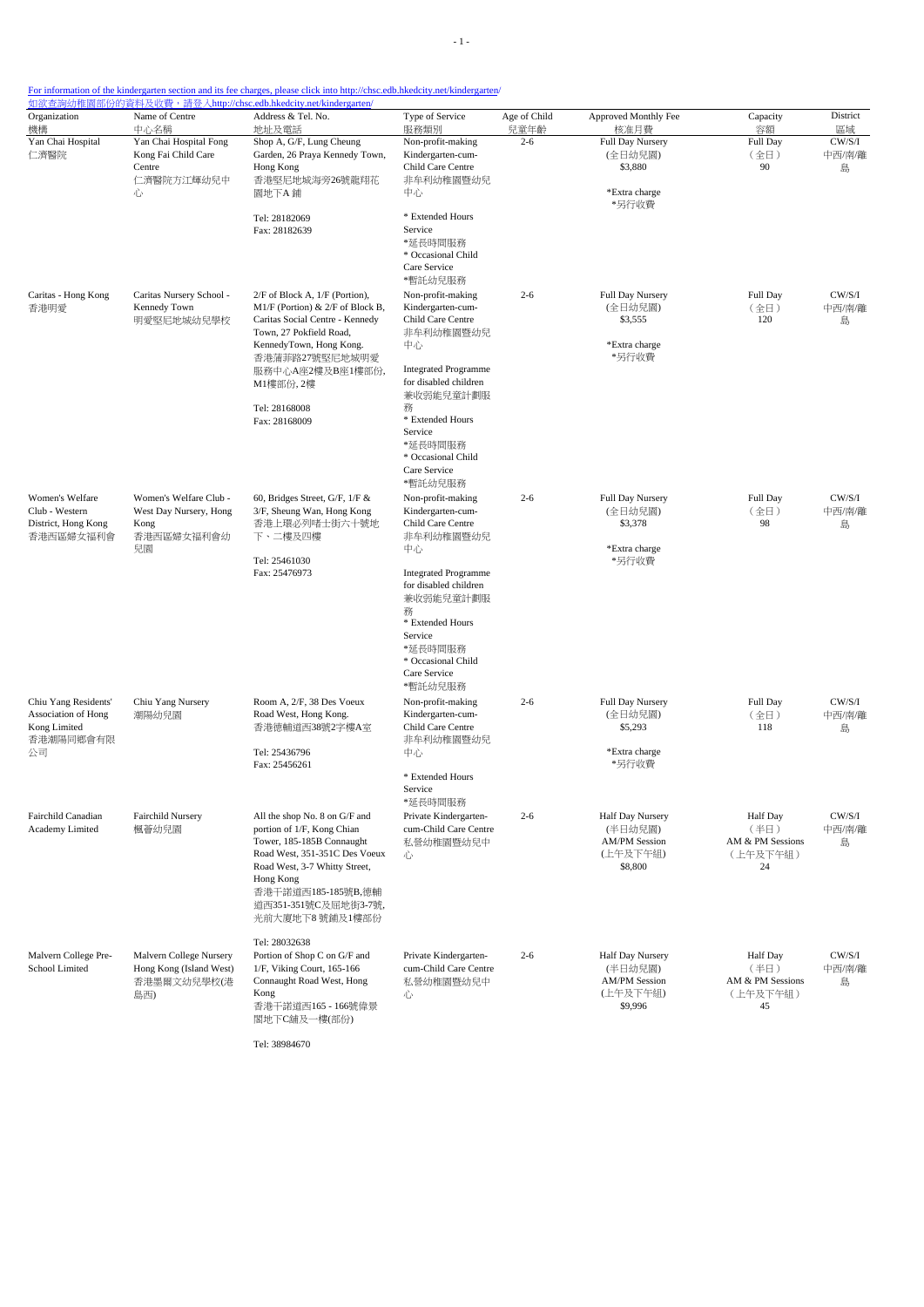| Organization<br>機構                                                | Name of Centre<br>中心名稱                                                                                      | Address & Tel. No.<br>地址及電話                                                                                         | Type of Service<br>服務類別                                                                                                                                           | Age of Child<br>兒童年齡 | Approved Monthly Fee<br>核准月費                                                                                   | Capacity<br>容額                                                                 | District<br>區域        |
|-------------------------------------------------------------------|-------------------------------------------------------------------------------------------------------------|---------------------------------------------------------------------------------------------------------------------|-------------------------------------------------------------------------------------------------------------------------------------------------------------------|----------------------|----------------------------------------------------------------------------------------------------------------|--------------------------------------------------------------------------------|-----------------------|
| Yan Chai Hospital<br>仁濟醫院                                         | Yan Chai Hospital Kwok<br>Chi Leung Child Care<br>Centre<br>仁濟醫院郭子樑幼兒中<br>心                                 | Upper Ground Floor (South), 9<br>High Street, Sai Ying Pun, Hong<br>Kong<br>香港西營盤高街9號地下上層<br>(南)                    | Non-profit-making<br>Kindergarten-cum-<br>Child Care Centre<br>非牟利幼稚園暨幼兒<br>中心                                                                                    | $2 - 6$              | <b>Half Day Nursery</b><br>(半日幼兒園)<br><b>AM</b> Session<br>(上午組)<br>\$2,584                                    | Full Day<br>(全日)<br>112<br><b>Half</b> Day<br>(半日)<br>AM Session               | CW/S/I<br>中西/南/離<br>島 |
|                                                                   |                                                                                                             | Tel: 25478250<br>Fax: 25460151                                                                                      | <b>Integrated Programme</b><br>for disabled children<br>兼收弱能兒童計劃服<br>務<br>* Extended Hours<br>Service<br>*延長時間服務<br>* Occasional Child<br>Care Service<br>*暫託幼兒服務 |                      | Full Day Nursery<br>(全日幼兒園)<br>\$4,152<br>*Extra charge<br>*另行收費                                               | (上午組)<br>10                                                                    |                       |
| St. James' Settlement<br>聖雅各福群會                                   | St. James' Settlement<br>Belcher Child Care<br>Centre<br>聖雅各福群會寶翠園幼<br>兒中心                                  | Podium Level 2, 8 Belcher's<br>Street, Hong Kong<br>香港卑路乍街8號二樓平台<br>Tel: 25427608/25427678<br>Fax: 25427618         | Non-profit-making<br>Kindergarten-cum-<br>Child Care Centre<br>非牟利幼稚園暨幼兒<br>中心<br>* Occasional Child<br>Care Service<br>*暫託幼兒服務                                   | $2 - 6$              | Half Day Nursery<br>(半日幼兒園)<br><b>AM</b> Session<br>(上午組)<br>\$5,577<br>Full Day Nursery<br>(全日幼兒園)<br>\$6,509 | Full Day<br>(全日)<br>135<br>Half Day<br>(半日)<br><b>AM</b> Session<br>(上午組)<br>5 | CW/S/I<br>中西/南/離<br>島 |
| Hong Kong Society<br>for the Protection of<br>Children<br>香港保護兒童會 | Hong Kong Society for<br>the Protection of Children<br>Thomas Tam Nursery<br>School<br>香港保護兒童會譚雅士<br>幼兒學校   | King George V Memorial Park,<br>Hospital Road, Sai Ying Pun,<br>Hong Kong.<br>香港西營盤醫院道佐治五世紀<br>念公園                  | Non-profit-making<br>Kindergarten-cum-<br>Child Care Centre<br>非牟利幼稚園暨幼兒<br>中心                                                                                    | $2 - 6$              | *Extra charge<br>*另行收費<br>Full Day Nursery<br>(全日幼兒園)<br>\$3,685<br>*Extra charge<br>*另行收費                     | Full Day<br>(全日)<br>112                                                        | CW/S/I<br>中西/南/離<br>島 |
|                                                                   |                                                                                                             | Tel: 25495107<br>Fax: 25491507                                                                                      | <b>Integrated Programme</b><br>for disabled children<br>兼收弱能兒童計劃服<br>務<br>* Extended Hours<br>Service<br>*延長時間服務<br>* Occasional Child<br>Care Service<br>*暫託幼兒服務 |                      |                                                                                                                |                                                                                |                       |
| <b>Evangelical Lutheran</b><br>Church of Hong Kong<br>基督教香港信義會    | <b>Evangelical Lutheran</b><br>Church - Hong Kong,<br>Amazing Grace Nursery<br>School<br>基督教香港信義會基恩<br>幼兒學校 | 3/F, Sai Ying Pun Community<br>Complex, 2 High Street, Hong<br>Kong.<br>香港高街2號西營盤社區綜合大<br>樓三樓                       | Non-profit-making<br>Kindergarten-cum-<br>Child Care Centre<br>非牟利幼稚園暨幼兒<br>中心                                                                                    | $2 - 6$              | Full Day Nursery<br>(全日幼兒園)<br>\$4,479<br>*Extra charge<br>*另行收費                                               | Full Day<br>(全日)<br>112                                                        | CW/S/I<br>中西/南/離<br>島 |
|                                                                   |                                                                                                             | Tel: 25407583<br>Fax: 28574132                                                                                      | <b>Integrated Programme</b><br>for disabled children<br>兼收弱能兒童計劃服<br>務<br>* Extended Hours<br>Service<br>*延長時間服務<br>* Occasional Child<br>Care Service<br>*暫託幼兒服務 |                      |                                                                                                                |                                                                                |                       |
| Hong Kong Young<br>Women's Christian<br>Association<br>香港基督教女青年會  | Hong Kong Young<br>Women's Christian<br>Association Tai Hon Fan<br>Nursery School<br>香港基督教女青年會戴<br>翰芬幼兒學校   | G/F, The Centre, No. 99 Queen's<br>Road Central, Central, Hong<br>Kong.<br>香港中環皇后大道中 99號中環<br>中心地下<br>Tel: 25451177 | Non-profit-making<br>Kindergarten-cum-<br>Child Care Centre<br>非牟利幼稚園暨幼兒<br>中心<br><b>Integrated Programme</b>                                                     | $2 - 6$              | Full Day Nursery<br>(全日幼兒園)<br>\$4,090<br>*Extra charge<br>*另行收費                                               | Full Day<br>(全日)<br>112                                                        | CW/S/I<br>中西/南/離<br>島 |
|                                                                   |                                                                                                             | Fax: 27891163                                                                                                       | for disabled children<br>兼收弱能兒童計劃服<br>務<br>* Extended Hours<br>Service<br>*延長時間服務<br>* Occasional Child<br>Care Service<br>*暫託幼兒服務                                |                      |                                                                                                                |                                                                                |                       |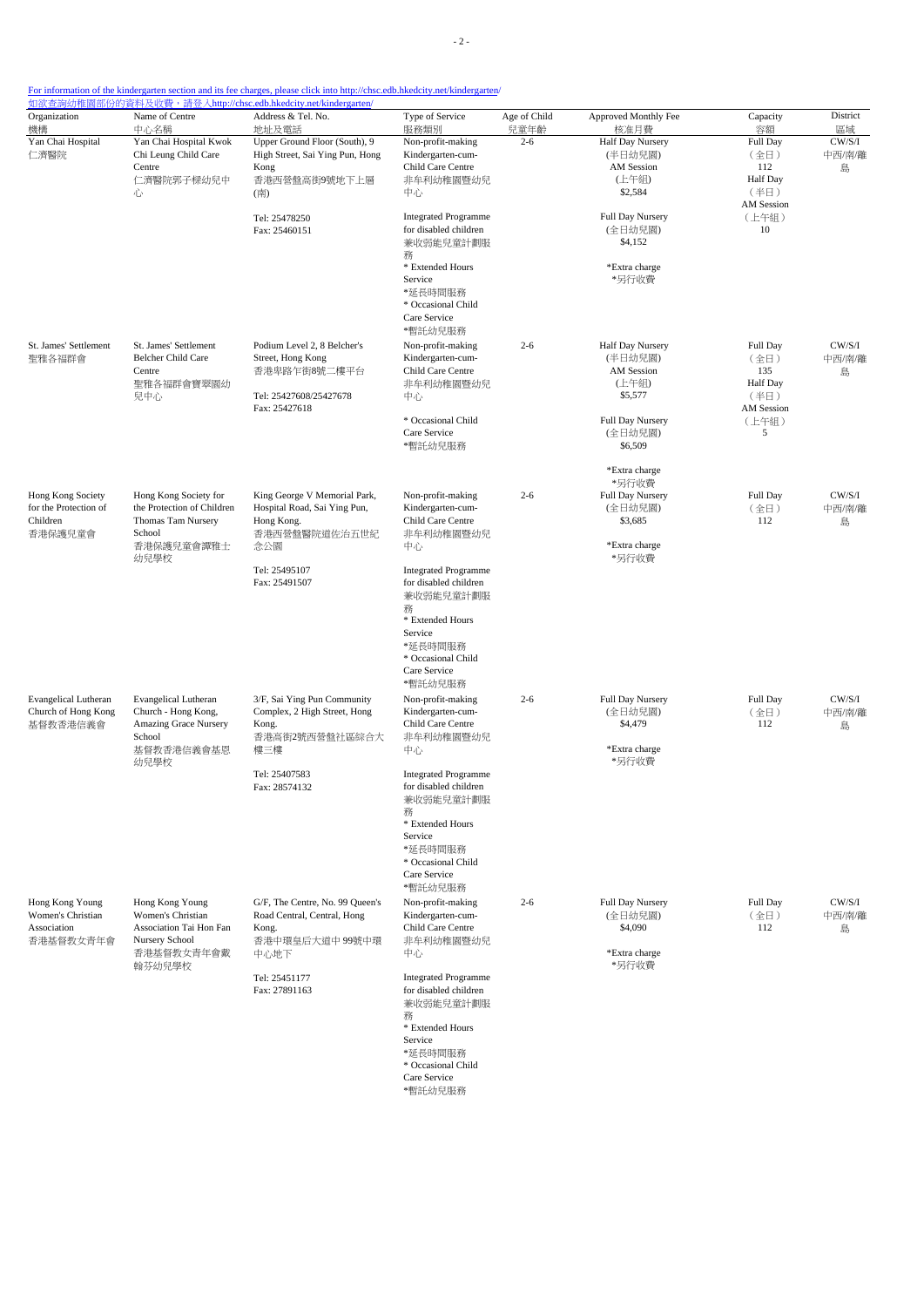| Organization                 | Name of Centre                | Address & Tel. No.                  | Type of Service               | Age of Child    | Approved Monthly Fee            | Capacity           | District     |
|------------------------------|-------------------------------|-------------------------------------|-------------------------------|-----------------|---------------------------------|--------------------|--------------|
| 機構                           | 中心名稱<br><b>Wisely Nursery</b> | 地址及電話<br>G/F and 1/F, 129-133 Caine | 服務類別<br>Private Kindergarten- | 兒童年齡<br>$2 - 6$ | 核准月費<br><b>Half Day Nursery</b> | 容額<br>Full Day     | 區域<br>CW/S/I |
|                              | 偉思幼兒園                         | Road, Central, Hong Kong            | cum-Child Care Centre         |                 | (半日幼兒園)                         | (全日)               | 中西/南/離       |
|                              |                               | 香港中區堅道129至133號地下                    | 私營幼稚園暨幼兒中                     |                 | <b>AM/PM Session</b>            | 39                 | 島            |
|                              |                               | 及一樓                                 | 心                             |                 | (上午及下午組)                        | Half Day           |              |
|                              |                               |                                     |                               |                 | \$5,980                         | (半日)               |              |
|                              |                               | Tel: 25462022                       |                               |                 |                                 | AM & PM Sessions   |              |
|                              |                               | Fax: 28579540                       |                               |                 | Full Day Nursery                | (上午及下午組)           |              |
|                              |                               |                                     |                               |                 | (全日幼兒園)                         | 69                 |              |
|                              |                               |                                     |                               |                 | \$8,800                         |                    |              |
|                              | The Woodland                  | 1/F-2/F, On Fung Building, 110-     | Private Kindergarten-         | $2 - 6$         | <b>Stepping Stone</b>           | Half Day           | CW/S/I       |
|                              | Montessori Pre-School         | 118 Caine Road, Hong Kong           | cum-Child Care Centre         |                 | <b>AM/PM Session</b>            | (半日)               | 中西/南/離       |
|                              | (Caine Road)                  | 香港堅道110-118號安峰大廈1                   | 私營幼稚園暨幼兒中                     |                 | (上午及下午組)                        | AM & PM Sessions   | 島            |
|                              |                               | 樓至2樓                                | 心                             |                 | Aged 2-3                        | (上午及下午組)           |              |
|                              |                               |                                     |                               |                 | (二至三歲)                          | 120                |              |
|                              |                               | Tel: 25491211<br>Fax: 25499011      |                               |                 | 3 days/week<br>(每星期3天)          |                    |              |
|                              |                               |                                     |                               |                 | \$6,420                         |                    |              |
|                              |                               |                                     |                               |                 | Afternoon Fun                   |                    |              |
|                              |                               |                                     |                               |                 | PM Session                      |                    |              |
|                              |                               |                                     |                               |                 | (下午組)                           |                    |              |
|                              |                               |                                     |                               |                 | Aged 2-3                        |                    |              |
|                              |                               |                                     |                               |                 | (二至三歲)                          |                    |              |
|                              |                               |                                     |                               |                 | 5 days/week                     |                    |              |
|                              |                               |                                     |                               |                 | (每星期5天)                         |                    |              |
|                              |                               |                                     |                               |                 | \$2,900                         |                    |              |
| <b>Mighty Oaks</b>           | Mighty Oaks International     | Portion of 1st Floor, Lungga        | Private Kindergarten-         | $2 - 6$         | Half Day Nursery                | Half Day           | $\rm CW/S/I$ |
| <b>International Nursery</b> | Nursery                       | Mansion, 46A Belcher's Street,      | cum-Child Care Centre         |                 | (半日幼兒園)                         | (半日)               | 中西/南/離       |
| & Kindergarten               | 奥恩國際幼兒園                       | Kennedy Town, Hong Kong             | 私營幼稚園暨幼兒中                     |                 | <b>AM/PM Session</b>            | AM Session         | 島            |
| Limited                      |                               | 香港堅尼地城卑路乍街46A號                      | 心                             |                 | (上午及下午組)                        | (上午組)              |              |
| 奥恩國際幼兒園暨幼<br>稚園有限公司          |                               | 隆基大樓1樓(部份)                          |                               |                 | \$5,800                         | 84<br>PM Session   |              |
|                              |                               | Tel: 28068383                       |                               |                 |                                 | (下午組)              |              |
|                              |                               | Fax: 28068500                       |                               |                 |                                 | 42                 |              |
|                              | Witty International Play      | Part of Upper Ground Floor,         | Private Kindergarten-         | $2 - 6$         | Half Day Nursery                | Full Day           | CW/S/I       |
|                              | School                        | Joyful Building, 16-18 Belcher's    | cum-Child Care Centre         |                 | (半日幼兒園)                         | (全日)               | 中西/南/離       |
|                              | 盈思國際幼兒樂園                      | Street, Hong Kong                   | 私營幼稚園暨幼兒中                     |                 | <b>AM/PM Session</b>            | 14                 | 島            |
|                              |                               | 香港卑路乍街16-18號再輝大廈                    | 心                             |                 | (上午及下午組)                        | Half Day           |              |
|                              |                               | 地下高層(部份)                            |                               |                 | \$6,100                         | (半日)<br>AM Session |              |
|                              |                               | Tel: 28178132                       |                               |                 | Full Day Nursery                | (上午組)              |              |
|                              |                               | Fax: 28178098                       |                               |                 | (全日幼兒園)                         | 42                 |              |
|                              |                               |                                     |                               |                 | \$8,800                         |                    |              |
| ALL LUCK                     | Victoria (Belcher)            | Portion of Level 3 (Nursery Area)   | Private Kindergarten-         | $2 - 6$         | Half Day Nursery                | Half Day           | $\rm CW/S/I$ |
| <b>LIMITED</b>               | <b>International Nursery</b>  | of the Westwood, 8 Belcher's        | cum-Child Care Centre         |                 | (半日幼兒園)                         | (半日)               | 中西/南/離       |
| 偉岸有限公司                       | 維多利亞(寶翠園)國際                   | Street, Hong Kong                   | 私營幼稚園暨幼兒中                     |                 | <b>AM/PM</b> Session            | AM & PM Sessions   | 島            |
|                              | 幼兒園                           | 香港卑路乍街8號西寶城三樓                       | 心                             |                 | (上午及下午組)                        | (上午及下午組)           |              |
|                              |                               | (幼兒園)部份                             |                               |                 | Aged 2-3                        | 47                 |              |
|                              |                               | Tel: 25427001                       |                               |                 | (二至三歲)                          |                    |              |
|                              |                               | Fax: 25427006                       |                               |                 | 5 days/week                     |                    |              |
|                              |                               |                                     |                               |                 | (每星期5天)<br>\$10,396             |                    |              |
|                              |                               |                                     |                               |                 |                                 |                    |              |
|                              |                               |                                     |                               |                 | Half Day Nursery<br>(半日幼兒園)     |                    |              |
|                              |                               |                                     |                               |                 | <b>AM/PM Session</b>            |                    |              |
|                              |                               |                                     |                               |                 | (上午及下午組)                        |                    |              |
|                              |                               |                                     |                               |                 | Aged 2-3                        |                    |              |
|                              |                               |                                     |                               |                 | (二至三歲)                          |                    |              |
|                              |                               |                                     |                               |                 | 3 days/week                     |                    |              |
|                              |                               |                                     |                               |                 | (每星期3天)                         |                    |              |
|                              |                               |                                     |                               |                 | \$7,774                         |                    |              |

Half Day Nursery (半日幼兒園) AM/PM Session (上午及下午組) Aged 2-3 (二至三歲) 2 days/week (每星期2天) \$5,138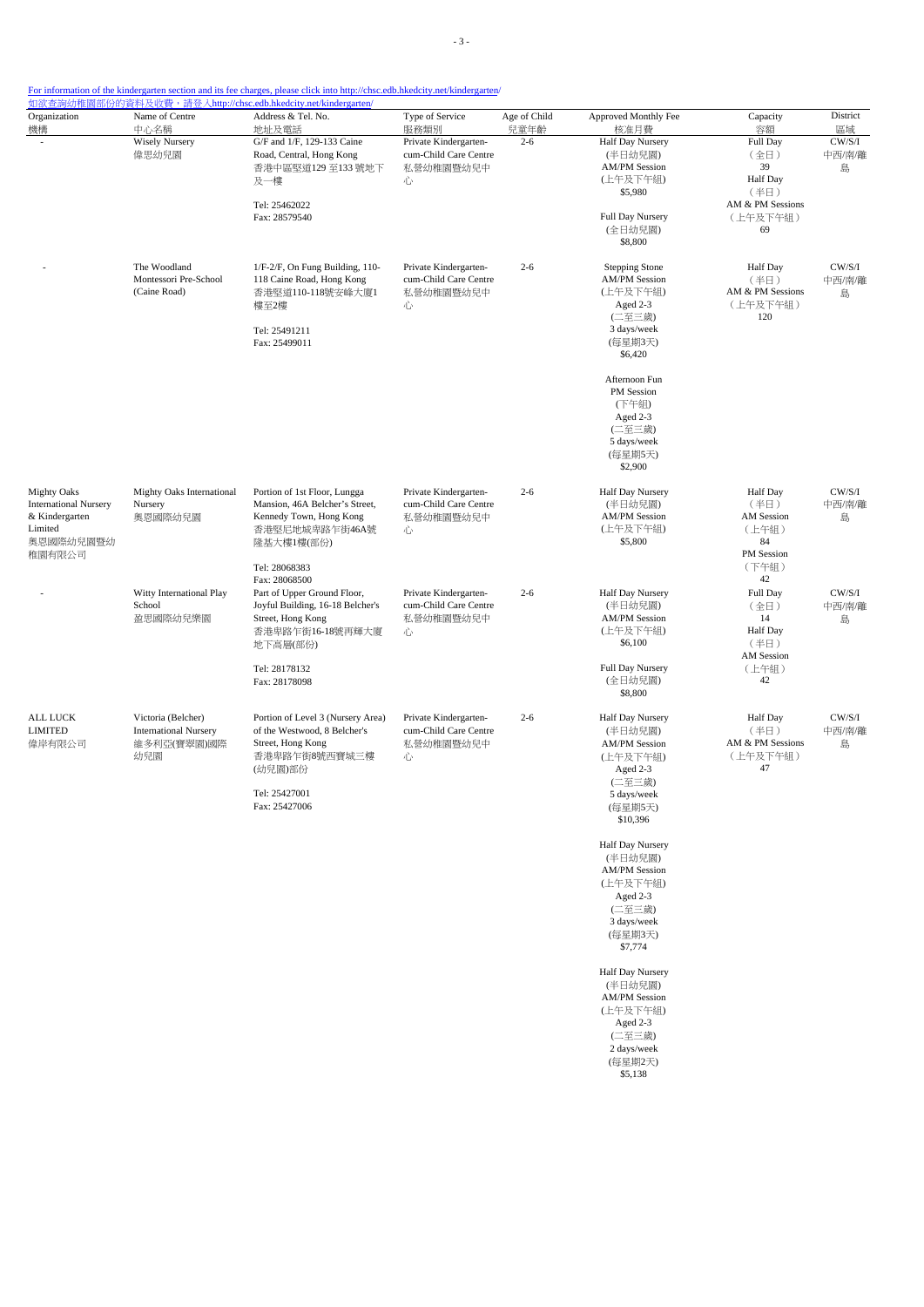| Organization<br>機構                                           | Name of Centre<br>中心名稱                                                                             | Address & Tel. No.<br>地址及電話                                                                                                                                                               | Type of Service<br>服務類別                                          | Age of Child<br>兒童年齡 | Approved Monthly Fee<br>核准月費                                                                                                             | Capacity<br>容額                                                             | District<br>區域        |
|--------------------------------------------------------------|----------------------------------------------------------------------------------------------------|-------------------------------------------------------------------------------------------------------------------------------------------------------------------------------------------|------------------------------------------------------------------|----------------------|------------------------------------------------------------------------------------------------------------------------------------------|----------------------------------------------------------------------------|-----------------------|
| <b>Big Sound Limited</b><br>York International<br>Playschool |                                                                                                    | 1/F (Portion) & 2/F (Portion),<br>Tsui King Court, 18 Water Street,<br>Hong Kong<br>香港水街18號翠景閣一樓(部份)<br>及二樓 (部份)<br>Tel: 23687038<br>Fax: 23687608                                        | Private Kindergarten-<br>cum-Child Care Centre<br>私營幼稚園暨幼兒中<br>心 | $2 - 6$              | Half Day Nursery<br>(半日幼兒園)<br><b>AM/PM Session</b><br>(上午及下午組)<br>Aged 2-3<br>(二至三歲)<br>3 hours/5 days/week<br>(每星期5天/每天3小時)<br>\$9,075 | Half Day<br>(半日)<br>AM & PM Sessions<br>(上午及下午組)<br>163                    | CW/S/I<br>中西/南/離<br>島 |
|                                                              |                                                                                                    |                                                                                                                                                                                           |                                                                  |                      | Half Day Nursery<br>(半日幼兒園)<br><b>AM/PM Session</b><br>(上午及下午組)<br>Aged 2-3<br>(二至三歲)<br>3 hours/3 days/week<br>(每星期3天/每天3小時)<br>\$5,445 |                                                                            |                       |
|                                                              |                                                                                                    |                                                                                                                                                                                           |                                                                  |                      | Half Day Nursery<br>(半日幼兒園)<br><b>AM/PM Session</b><br>(上午及下午組)<br>Aged 2-3<br>(二至三歲)<br>3 hours/2 days/week<br>(每星期3天/每天2小時)<br>\$3,630 |                                                                            |                       |
|                                                              | Hong Kong Man Sang<br><b>International Nursery</b><br>(Western District)<br>香港民生國際幼兒園(西<br>$\Xi$ ) | Portion of Shop A, G/F & Portion<br>of 1/F, Nice Garden, 513-519<br>Queen's Road West, Hong Kong<br>香港皇后大道西513-519號尼斯<br>花園地下A舖(部份)<br>Tel: 23363232                                      | Private Kindergarten-<br>cum-Child Care Centre<br>私營幼稚園暨幼兒中<br>心 | $2 - 6$              | Half Day Nursery<br>Half Day Nursery<br>(半日幼兒園)<br><b>AM/PM Session</b><br>(上午及下午組)<br>\$5,684<br>Full Day Nursery                       | Full Day<br>(全日)<br>28<br>Half Day<br>(半日)<br>AM & PM Sessions<br>(上午及下午組) | CW/S/I<br>中西/南/離<br>島 |
|                                                              |                                                                                                    | Fax: 23363526                                                                                                                                                                             |                                                                  |                      | (全日幼兒園)<br>\$8,785                                                                                                                       | 34                                                                         |                       |
| Guidespost Kennedy<br>Town Limited                           | Guidepost Montessori<br><b>International Child Care</b><br>Centre (Kennedy Town)                   | Portion of Shop C on G/F, 1/F &<br>2/F, Pak Hoo Mansion, 554-560<br>Queen's Road West, Sai Wan,<br>Hong Kong (Portion)<br>香港西環皇后大道西554-560號<br>百好大樓地下C號舖部份、1樓<br>及2樓(部份)<br>Tel: 36191136 | Private Kindergarten-<br>cum-Child Care Centre<br>私營幼稚園暨幼兒中<br>心 | $2 - 6$              | Half Day Nursery<br>(半日幼兒園)<br>AM Session<br>(上午組)<br>Aged 2-3<br>(二至三歲)<br>5 days/week<br>(每星期5天)<br>\$8,295                            | Half Day<br>(半日)<br>AM & PM Session<br>(上午及下午組)<br>56                      | CW/S/I<br>中西/南/離<br>島 |
|                                                              |                                                                                                    | Fax:                                                                                                                                                                                      |                                                                  |                      | Half Day Nursery<br>(半日幼兒園)<br>AM Session<br>(上午組)<br>Aged 2-3<br>(二至三歲)<br>3 days/week<br>(每星期3天)<br>\$6,500                            |                                                                            |                       |
|                                                              |                                                                                                    |                                                                                                                                                                                           |                                                                  |                      | Half Day Nursery<br>(半日幼兒園)<br>AM Session<br>(上午組)<br>Aged 2-3<br>(二至三歲)<br>2 days/week<br>(每星期2天)<br>\$5,000                            |                                                                            |                       |
|                                                              |                                                                                                    |                                                                                                                                                                                           |                                                                  |                      | Half Day Nursery                                                                                                                         |                                                                            |                       |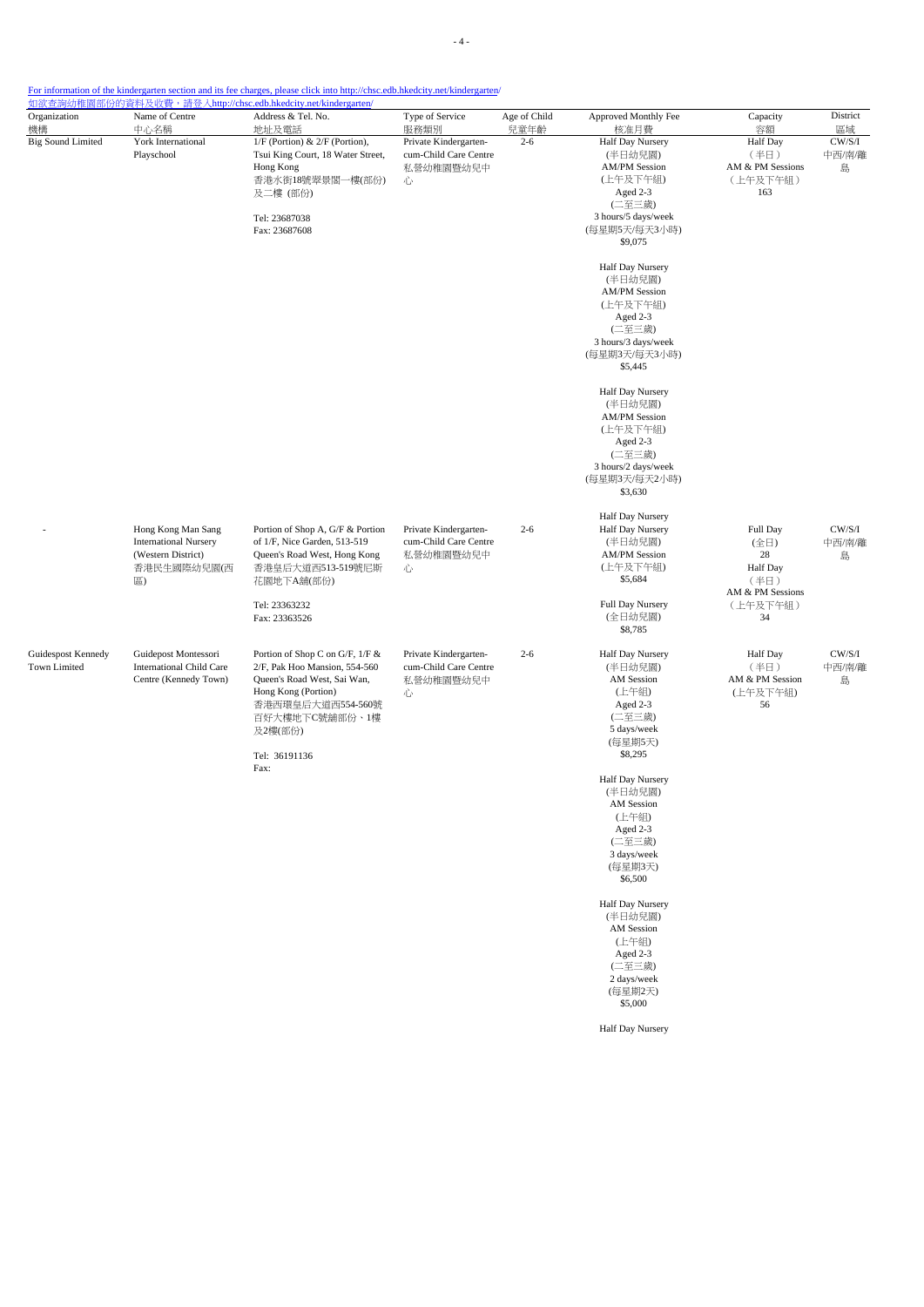| Organization<br>機構                                               | Name of Centre<br>中心名稱                                                  | Address & Tel. No.<br>地址及電話                                                                                                                                                | Type of Service<br>服務類別                                                                   | Age of Child    | Approved Monthly Fee<br>核准月費                                                                                                                                                                 | Capacity<br>容額                                                                                                                              | District                    |
|------------------------------------------------------------------|-------------------------------------------------------------------------|----------------------------------------------------------------------------------------------------------------------------------------------------------------------------|-------------------------------------------------------------------------------------------|-----------------|----------------------------------------------------------------------------------------------------------------------------------------------------------------------------------------------|---------------------------------------------------------------------------------------------------------------------------------------------|-----------------------------|
| <b>Blooming Buds</b><br><b>International Limited</b><br>籽苗國際有限公司 | <b>Blooming Buds Child</b><br>Care Centre<br>籽苗幼兒園                      | Unit 7, 1/F, Island Crest, 8 First<br>Street, Hong Kong<br>香港第一街8號縉城峰第一層7<br>號<br>Tel: 2887 9921<br>Fax: 2887 9931                                                         | Private Kindergarten-<br>cum-Child Care Centre<br>私營幼稚園暨幼兒中<br>心                          | 兒童年齡<br>$2 - 6$ | <b>Half Day Nursery</b><br>(半日幼兒園)<br><b>AM/PM Session</b><br>AM & PM Session<br>(上午及下午組)<br>(上午及下午組)<br>Aged 2-3<br>(二至三歲)<br>5 days/week<br>(每星期5天)<br>\$8,200                             |                                                                                                                                             | 區域<br>CW/S/I<br>中西/南/離<br>島 |
|                                                                  |                                                                         |                                                                                                                                                                            |                                                                                           |                 | Half Day Nursery<br>(半日幼兒園)<br><b>AM/PM Session</b><br>(上午及下午組)<br>Aged 2-3<br>(二至三歲)<br>3 days/week<br>(每星期3天)<br>\$6,200                                                                   |                                                                                                                                             |                             |
|                                                                  | St. Anthony's Anglo-<br>Chinese Child Care<br>Centre<br>聖安多尼中英文幼兒中<br>心 | Portion of G/F, 79-85 Hill Road,<br>Shek Tong Tsui, Hong Kong<br>香港石塘咀山道79 - 85號地下<br>部份<br>Tel: 24948848<br>Fax: 24678877                                                 | Non-profit-making<br>Kindergarten-cum-<br>Child Care Centre<br>非牟利幼稚園暨幼兒<br>中心            | $2 - 6$         | Half Day Nursery<br>(半日幼兒園)<br><b>AM/PM Session</b><br>(上午及下午組)<br>\$4,311                                                                                                                   | <b>Half Day</b><br>(半日)<br>AM & PM Sessions<br>(上午及下午組)<br>20                                                                               | CW/S/I<br>中西/南/離<br>島       |
| St. Stephen's Church<br>聖士提反堂                                    | St. Stephen's Church<br>Nursery<br>聖士提反堂幼兒園                             | G/F (Portion), LG1/F (Portion),<br>LG2/F, Church Block, 71<br>Bonham Road and 62 Pokfulam<br>Road, Hong Kong.<br>香港般咸道71號教堂座地下(部<br>份)、地庫一樓(部份)、地庫二<br>樓及薄扶林道62號           | Non-profit-making<br>Kindergarten-cum-<br>Child Care Centre<br>非牟利幼稚園暨幼兒<br>中心            | $2 - 6$         | Half Day Nursery<br>(半日幼兒園)<br><b>AM/PM Session</b><br>(上午及下午組)<br>\$5,077                                                                                                                   | Half Day<br>(半日)<br>AM & PM Sessions<br>(上午及下午組)<br>57                                                                                      | CW/S/I<br>中西/南/離<br>島       |
| Sunway<br>Association<br>Limited<br>康暉社有限公司                      | Cherish Child Care<br>Centre (Sai Wan)<br>卓基幼兒中心(西環)                    | Tel: 25462863<br>Fax: 25462826<br>Shop KG01 East Terrace, Sai<br>Wan Estate, Kennedy Town,<br>Hong Kong<br>香港堅尼地城西環邨東苑台<br><b>KG01號鋪</b><br>Tel: 28550080<br>Fax: 28174702 | Non-profit-making<br>Kindergarten-cum-<br>Child Care Centre<br>非牟利幼稚園暨幼兒<br>中心            | $2 - 6$         | Half Day Nursery<br>(半日幼兒園)<br><b>AM/PM</b> Session<br>(上午及下午組)<br>\$4,471<br>Full Day Nursery<br>(全日幼兒園)<br>\$5,921                                                                         | Full Day<br>(全日)<br>28<br><b>Half</b> Day<br>(半日)<br><b>AM Session</b><br>(上午組)<br>28<br>PM Session<br>(下午組)                                | CW/S/I<br>中西/南/離<br>島       |
| Carmel School<br><b>Association Limited</b>                      | Ganeynu                                                                 | Level 3, Jewish Community<br>Centre, One Robinson Place, 70<br>Robinson Road, Mid-Levels,<br>Hong Kong<br>Tel: 22497600<br>Fax: 22497690                                   | Non-profit-making<br>Kindergarten-cum-<br>Mixed Child Care<br>Centre<br>非牟利幼稚園暨綜合<br>幼兒中心 | $0 - 6$         | Half Day Nursery<br>(半日幼兒園)<br><b>AM/PM</b> Session<br>(上午及下午組)<br>3/0.010<br>Half Day Creche<br>(半日育嬰園)<br><b>AM/PM Session</b><br>(上午及下午組)<br>\$7,670                                      | 42<br>Half Day Creche<br>(半日育嬰園)<br>AM & PM Sessions<br>(上午及下午組)<br>32<br>Half Day Nursery<br>(半日幼兒園)<br>AM & PM Sessions<br>(上午及下午組)<br>37 | CW/S/I<br>中西/南/離<br>島       |
| City Kids Limited                                                | City Kids Preschool and<br>Playgroup                                    | 12, Borrett Road, 2/F, East Wing,<br>Mid-Levels, Hong Kong<br>Tel: 25224446<br>Fax: nil                                                                                    | Non-profit-making<br>Kindergarten-cum-<br>Child Care Centre<br>非牟利幼稚園暨幼兒<br>中心            | $2 - 6$         | Half Day Nursery<br>(半日幼兒園)<br>AM Session<br>(上午組)<br>\$5,130<br>Half Day Nursery<br>(半日幼兒園)<br>PM Session<br>(下午組)<br>Aged 2-3<br>(二至三歲)<br>2 hours/2 days/week<br>(每星期2天/每天2小時)<br>\$1,740 | Half Day<br>(半日)<br>AM & PM Sessions<br>(上午及下午組)<br>48                                                                                      | CW/S/I<br>中西/南/離<br>島       |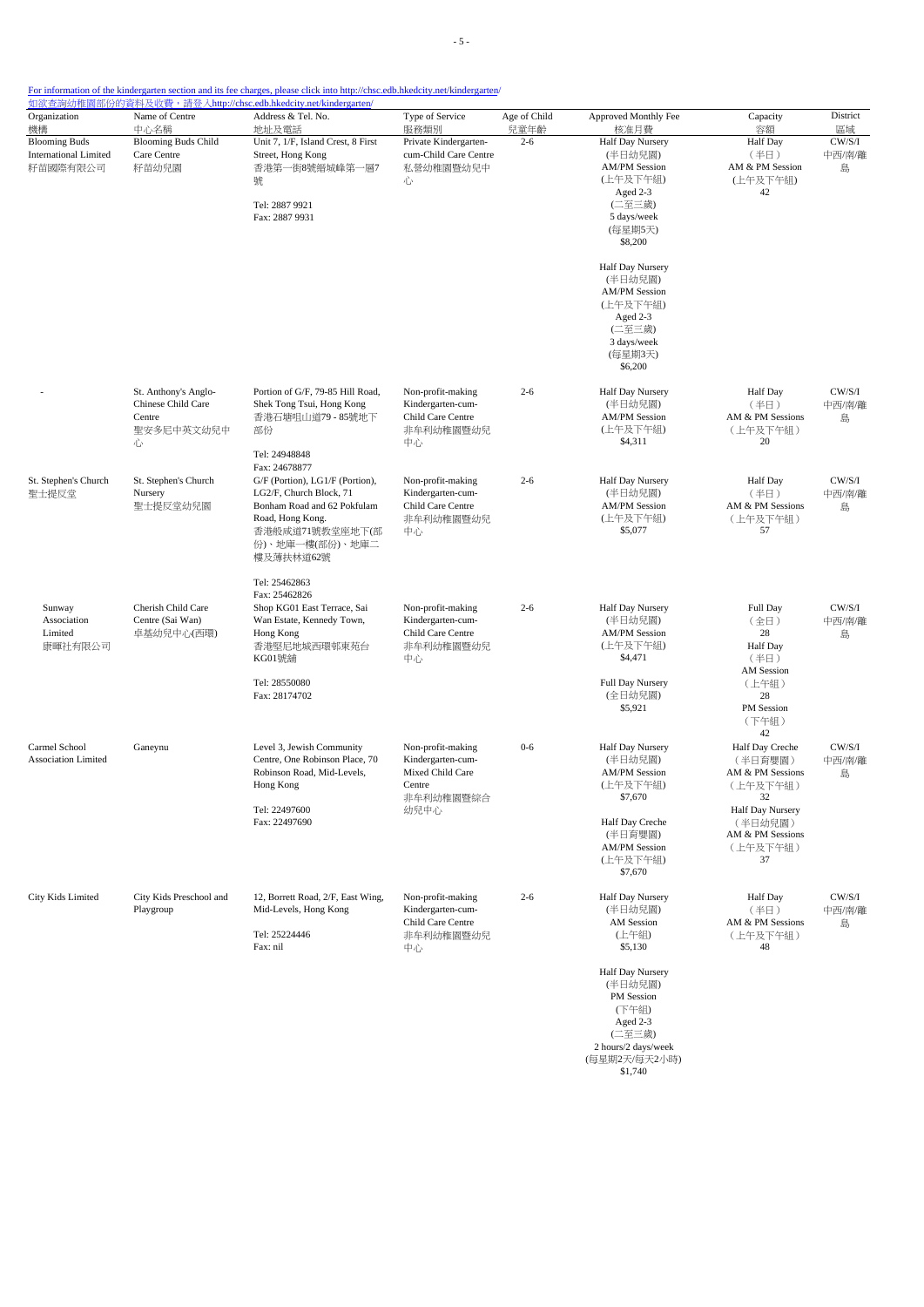| Organization<br>機構                                        | Name of Centre<br>中心名稱                                                          | Address & Tel. No.<br>地址及電話                                                                                                                                                                                 | Type of Service<br>服務類別                                                                            | Age of Child<br>兒童年齡                                                                                                                            | Approved Monthly Fee<br>核准月費                                                                                                                     | Capacity<br>容額                                                             | District<br>區域              |
|-----------------------------------------------------------|---------------------------------------------------------------------------------|-------------------------------------------------------------------------------------------------------------------------------------------------------------------------------------------------------------|----------------------------------------------------------------------------------------------------|-------------------------------------------------------------------------------------------------------------------------------------------------|--------------------------------------------------------------------------------------------------------------------------------------------------|----------------------------------------------------------------------------|-----------------------------|
| Kidsworld<br>International<br>Limited<br>鹿兒國際小童學<br>園有限公司 | Tutor Time International<br>Nursery (Mid Levels<br>Campus)<br>多多國際幼兒園(半山校<br>舍) | Shop B, G/F, Botanical Court, 5<br>Caine Road, Mid-Levels, Hong<br>Kong<br>香港半山堅道5號寶林閣地下B<br>號鋪<br>Tel: 25292288<br>Fax: 25075445                                                                           | Private Kindergarten-<br>cum-Child Care Centre<br>私營幼稚園暨幼兒中<br>心                                   | $2 - 6$                                                                                                                                         | <b>Half Day Nursery</b><br>(半日幼兒園)<br><b>AM/PM Session</b><br>(上午及下午組)<br>Aged 2-3<br>(二至三歲)<br>3 hours/5 days/week<br>(每星期5天/每天3小時)<br>\$11,250 | Half Day<br>(半日)<br>AM Session<br>(上午組)<br>56<br>PM Session<br>(下午組)<br>42 | CW/S/I<br>中西/南/離<br>島       |
|                                                           |                                                                                 |                                                                                                                                                                                                             |                                                                                                    |                                                                                                                                                 | Half Day Nursery<br>(半日幼兒園)<br><b>AM/PM Session</b><br>(上午及下午組)<br>Aged 2-3<br>(二至三歲)<br>3 hours/4 days/week<br>(每星期4天/每天3小時)<br>\$9,890         |                                                                            |                             |
|                                                           |                                                                                 |                                                                                                                                                                                                             |                                                                                                    |                                                                                                                                                 | Half Day Nursery<br>(半日幼兒園)<br><b>AM/PM Session</b><br>(上午及下午組)<br>Aged 2-3<br>(二至三歲)<br>3 hours/3 days/week<br>(每星期3天/每天3小時)<br>\$7,730         |                                                                            |                             |
|                                                           | <b>Highgate House Nursery</b><br>School<br>Tel: 28496336<br>Fax: 28496332       | Portion of Shop No.6, 2/F, Blcok<br>Private Kindergarten-<br>cum-Child Care Centre<br>B, Dairy Farm Shopping Centre,<br>100-104 Peak Road, Hong Kong<br>私營幼稚園暨幼兒中<br>香港山頂道100-104號牛奶公司<br>心<br>商場B座2字樓6號舖部份 | $2 - 6$                                                                                            | Half Day Nursery<br>Half Day Nursery<br>(半日幼兒園)<br><b>AM/PM Session</b><br>(上午及下午組)<br>Aged 2-3<br>(二至三歲)<br>5 days/week<br>(每星期5天)<br>\$14,000 | <b>Half Day</b><br>(半日)<br>AM & PM Sessions<br>(上午及下午組)<br>50                                                                                    | CW/S/I<br>中西/南/離<br>島                                                      |                             |
|                                                           |                                                                                 |                                                                                                                                                                                                             |                                                                                                    |                                                                                                                                                 | Half Day Nursery<br>(半日幼兒園)<br><b>AM/PM</b> Session<br>(上午及下午組)<br>Aged 2-3<br>(二至三歲)<br>3 days/week<br>(每星期3天)<br>\$9,975                       |                                                                            |                             |
|                                                           |                                                                                 |                                                                                                                                                                                                             |                                                                                                    |                                                                                                                                                 | Half Day Nursery<br>(半日幼兒園)<br><b>AM/PM Session</b><br>(上午及下午組)<br>Aged 2-3<br>(二至三歲)<br>2 days/week<br>(每星期2天)<br>\$8,100                       |                                                                            |                             |
| Lutheran Church -<br>Hong Kong Synod<br>香港路德會             | Chan En Mei Lutheran<br>Day Nursery<br>路德會陳恩美幼兒園                                | Ground floor, 150A Tai Tsoi<br>Yuen Road, Cheung Chau<br>長洲大菜園道150號A地下<br>Tel: 29810243<br>Fax: 29814245                                                                                                    | Non-profit-making<br>Kindergarten-cum-<br>Child Care Centre<br>非牟利幼稚園暨幼兒<br>中心<br>* Extended Hours | $2 - 6$                                                                                                                                         | Half Day Nursery<br>(半日幼兒園)<br><b>AM</b> Session<br>(上午組)<br>\$2,290<br>Full Day Nursery                                                         | Full Day<br>(全日)<br>142<br>Half Day<br>(半日)<br><b>AM Session</b><br>(上午組)  | $\rm CW/S/I$<br>中西/南/離<br>島 |
|                                                           |                                                                                 |                                                                                                                                                                                                             | Service<br>*延長時間服務<br>* Occasional Child<br>Care Service                                           |                                                                                                                                                 | (全日幼兒園)<br>\$2,852<br>*Extra charge                                                                                                              | 40                                                                         |                             |
| Lutheran Church -<br>Hong Kong Synod<br>香港路德會             | Lui Kwan Pok Lutheran<br>Day Nursery<br>路德會呂君博幼兒園                               | G/F and 1/F, No. 7 Church Road,<br>Cheung Chau<br>長洲教堂路七號地下及一樓<br>Tel: 29810545<br>Fax: 29816943                                                                                                            | *暫託幼兒服務<br>Non-profit-making<br>Kindergarten-cum-<br>Child Care Centre<br>非牟利幼稚園暨幼兒<br>中心          | $2 - 6$                                                                                                                                         | *另行收費<br>Half Day Nursery<br>(半日幼兒園)<br>AM Session<br>(上午組)<br>\$2,373                                                                           | Full Day<br>(全日)<br>60<br>Half Day<br>(半日)<br>AM Session                   | CW/S/I<br>中西/南/離<br>島       |
|                                                           |                                                                                 |                                                                                                                                                                                                             | * Extended Hours<br>Service<br>*延長時間服務<br>* Occasional Child<br>Care Service<br>*暫託幼兒服務            |                                                                                                                                                 | Full Day Nursery<br>(全日幼兒園)<br>\$2,817<br>*Extra charge<br>*另行收費                                                                                 | (上午組)<br>10                                                                |                             |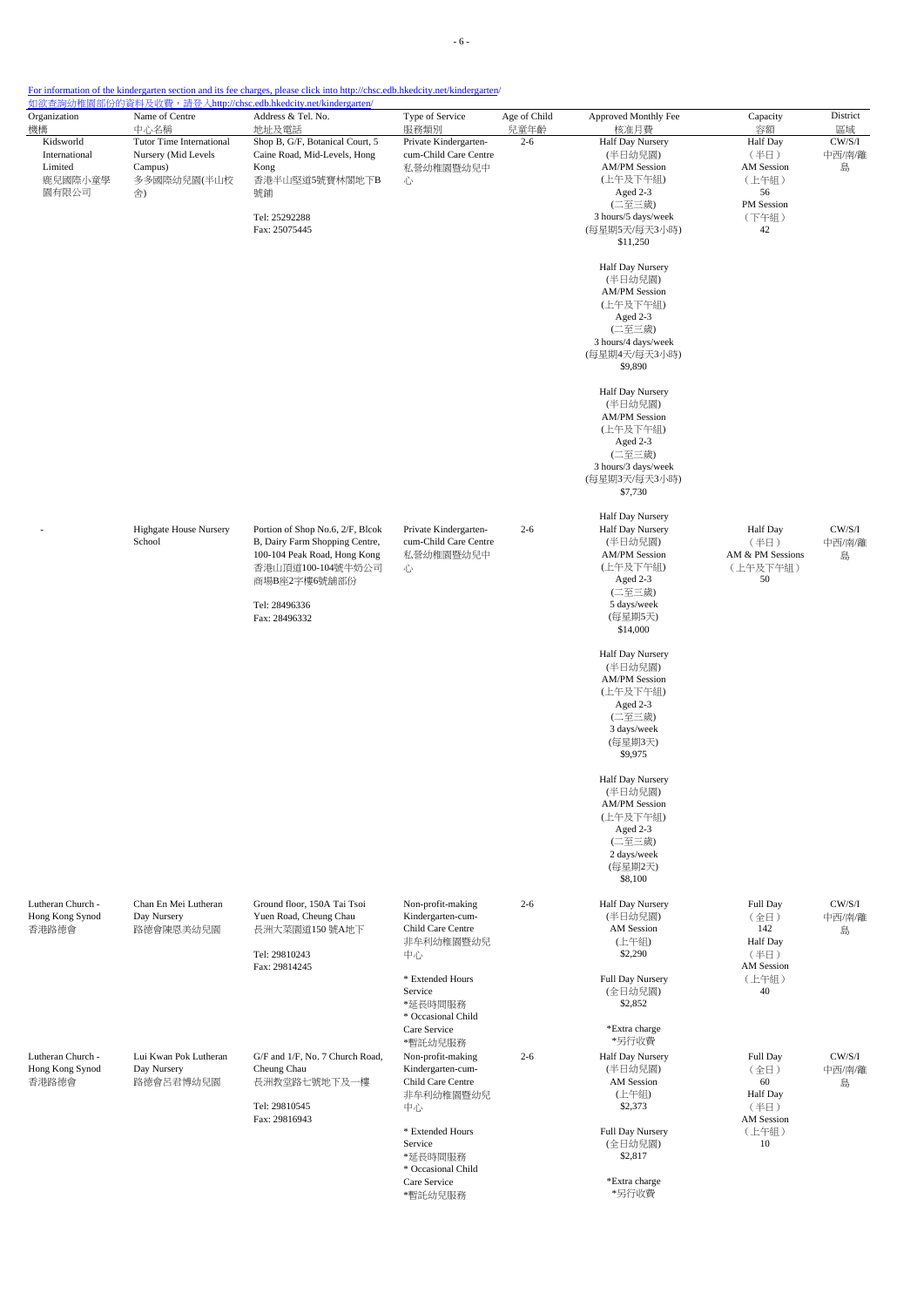- 7 -

| Organization<br>機構                                                                                                                            | Name of Centre<br>中心名稱                                                             | 如欲查詢幼稚園部份的資料及收費,請登入http://chsc.edb.hkedcity.net/kindergarten/<br>Address & Tel. No.<br>地址及電話                                                                                           | Type of Service<br>服務類別                                                                                                                                           | Age of Child<br>兒童年齡 | Approved Monthly Fee<br>核准月費                                                                                                             | Capacity<br>容額                                                                          | District<br>區域        |
|-----------------------------------------------------------------------------------------------------------------------------------------------|------------------------------------------------------------------------------------|----------------------------------------------------------------------------------------------------------------------------------------------------------------------------------------|-------------------------------------------------------------------------------------------------------------------------------------------------------------------|----------------------|------------------------------------------------------------------------------------------------------------------------------------------|-----------------------------------------------------------------------------------------|-----------------------|
| The Hong Kong<br><b>Buddhist Association</b><br>香港佛教聯合會                                                                                       | <b>Buddhist Chun Yue</b><br>Nursery (Tung Chung)<br>佛教真如幼兒中心(東<br>涌)               | Portion of Kindergarten No. 5,<br>2/F, Yat Tung Shopping Centre,<br>Tung Chung, New Territories<br>新界東涌逸東商場二樓五號幼<br>稚園校舍(部份)                                                           | Non-profit-making<br>Kindergarten-cum-<br>Child Care Centre<br>非牟利幼稚園暨幼兒<br>中心                                                                                    | $2 - 6$              | <b>Half Day Nursery</b><br>(半日幼兒園)<br>PM Session<br>(下午組)<br>\$3,330                                                                     | <b>Half Day</b><br>(半日)<br>PM Session<br>(下午組)<br>45                                    | CW/S/I<br>中西/南/離<br>島 |
| The Neighbourhood<br>Advice-Action<br>Council<br>鄰舍輔導會                                                                                        | The Neighbourhood<br>Advice-Action Council<br>Tung Chung Day Nursery<br>鄰舍輔導會東涌幼兒園 | Tel: 24322088<br>Fax: 21094866<br>1/F, Carpark 2, Yat Tung Estate,<br>Tung Chung, Lantau Island<br>大嶼山東涌逸東邨 2號停車場1<br>樓                                                                | Non-profit-making<br>Kindergarten-cum-<br>Child Care Centre<br>非牟利幼稚園暨幼兒<br>中心                                                                                    | $2 - 6$              | Full Day Nursery<br>(全日幼兒園)<br>\$3,774<br>*Extra charge                                                                                  | Full Day<br>(全日)<br>120                                                                 | CW/S/I<br>中西/南/離<br>島 |
|                                                                                                                                               |                                                                                    | Tel: 31522202<br>Fax: 31522960                                                                                                                                                         | <b>Integrated Programme</b><br>for disabled children<br>兼收弱能兒童計劃服<br>務<br>* Extended Hours<br>Service<br>*延長時間服務<br>* Occasional Child<br>Care Service<br>*暫託幼兒服務 |                      | *另行收費                                                                                                                                    |                                                                                         |                       |
| The Neighbourhood<br>Advice-Action<br>Council<br>鄰舍輔導會                                                                                        | The Neighbourhood<br>Advice-Action Council<br>Tung Yan Day Nursery<br>鄰舍輔導會東欣幼兒園   | 1/F, Tower 15, Caribbean Coast,<br>1 Kin Tung Road, Tung Chung,<br>Lantau Island<br>大嶼山東涌健東路1號映灣園第<br>15座1樓<br>Tel: 3194 5120<br>Fax: 3194 5193                                        | Non-profit-making<br>Kindergarten-cum-<br>Child Care Centre<br>非牟利幼稚園暨幼兒<br>中心<br>* Occasional Child<br>Care Service                                              | $2 - 6$              | Full Day Nursery<br>(全日幼兒園)<br>\$4,548<br>*Extra charge<br>*另行收費                                                                         | Full Day<br>(全日)<br>112                                                                 | CW/S/I<br>中西/南/離<br>島 |
| Hong Kong Sheng<br>Kung Hui Welfare<br>Council Limited<br>香港聖公會福利協會<br>有限公司                                                                   | Hong Kong Sheng Kung<br>Hui Tung Chung Nursery<br>School<br>聖公會東涌幼兒園               | Shop 301, 3/F, Fu Tung Plaza, Fu<br>Tung Estate, Tung Chung, Lantau<br>Island<br>大嶼山東涌富東邨富東廣場3樓<br>301室                                                                                | *暫託幼兒服務<br>Non-profit-making<br>Kindergarten-cum-<br>Child Care Centre<br>非牟利幼稚園暨幼兒<br>中心                                                                         | $2 - 6$              | Full Day Nursery<br>(全日幼兒園)<br>\$3,149<br>*Extra charge<br>*另行收費                                                                         | Full Day<br>(全日)<br>112                                                                 | CW/S/I<br>中西/南/離<br>島 |
|                                                                                                                                               |                                                                                    | Tel: 21090118<br>Fax: 21091279                                                                                                                                                         | <b>Integrated Programme</b><br>for disabled children<br>兼收弱能兒童計劃服<br>務<br>* Extended Hours<br>Service<br>*延長時間服務<br>* Occasional Child<br>Care Service<br>*暫託幼兒服務 |                      |                                                                                                                                          |                                                                                         |                       |
| <b>KWOK MAN</b><br><b>VERNACULAR</b><br><b>NORMAL</b><br><b>SCHOOLS ALUMNI</b><br><b>ASSOCIATION</b><br><b>EDUCATION</b><br><b>FOUNDATION</b> | Kwok Man Vernacular<br>Normal Anglo-Chinese<br>Nursery<br>國民學校漢師中英文幼<br>兒園         | Part of G/F, Commercial House<br>of Greenery Crest, 33 Cheung<br>Shek Road, Cheung Chau, Hong<br>Kong<br>香港長洲長碩路33號碧濤軒商<br>業樓地下(部份)                                                    | Non-profit-making<br>Kindergarten-cum-<br>Child Care Centre<br>非牟利幼稚園暨幼兒<br>中心<br>* Occasional Child                                                              | $2 - 6$              | Half Day Nursery<br>(半日幼兒園)<br><b>AM/PM</b> Session<br>(上午及下午組)<br>\$2,825<br>Full Day Nursery                                           | Full Day<br>(全日)<br>23<br><b>Half</b> Day<br>(半日)<br>AM & PM Sessions<br>(上午及下午組)       | CW/S/I<br>中西/南/離<br>島 |
| <b>FUND LIMITED</b><br>國民學校香港漢文師<br>範同學會教育基金有<br>限公司                                                                                          |                                                                                    | Tel: 29810066<br>Fax: 29810366                                                                                                                                                         | Care Service<br>*暫託幼兒服務                                                                                                                                           |                      | (全日幼兒園)<br>\$4,903<br>*Extra charge                                                                                                      | 1                                                                                       |                       |
| <b>Trinity International</b><br>Education<br>Development Limited<br>璀尼迪國際教育發展<br>有限公司                                                         | Ashville International<br>Nursery (Lantau Island)<br>艾思維國際幼兒園(大嶼<br>山)             | Shop 1, G/F, Sea Crest Terrace,<br>19 Mui Wo Ferry Pier Road, Mui<br>Wo, Lantau Island, New<br>Territories (Including Cockloft<br>Thereof)<br>新界大嶼山梅窩梅窩碼頭路19<br>號海愉花園地下1號舖(包括閣<br>樓部份) | Private Kindergarten-<br>cum-Child Care Centre<br>私營幼稚園暨幼兒中<br>心                                                                                                  | $2 - 6$              | *另行收費<br>Half Day Nursery<br>(半日幼兒園)<br><b>AM/PM</b> Session<br>(上午及下午組)<br>\$5,563<br><b>Full Day Nursery</b><br>(全日幼兒園)<br>\$8,403     | Full Day<br>(全日)<br>14<br><b>Half</b> Day<br>(半日)<br>AM & PM Sessions<br>(上午及下午組)<br>28 | CW/S/I<br>中西/南/離<br>島 |
|                                                                                                                                               |                                                                                    | Tel: 21099886<br>Fax: 21099896                                                                                                                                                         |                                                                                                                                                                   |                      | Half Day Nursery<br>(半日幼兒園)<br><b>AM/PM Session</b><br>(上午及下午組)<br>Aged 2-3<br>(二至三歲)<br>2 hours/3 days/week<br>(每星期3天/每天2小時)<br>\$2,432 |                                                                                         |                       |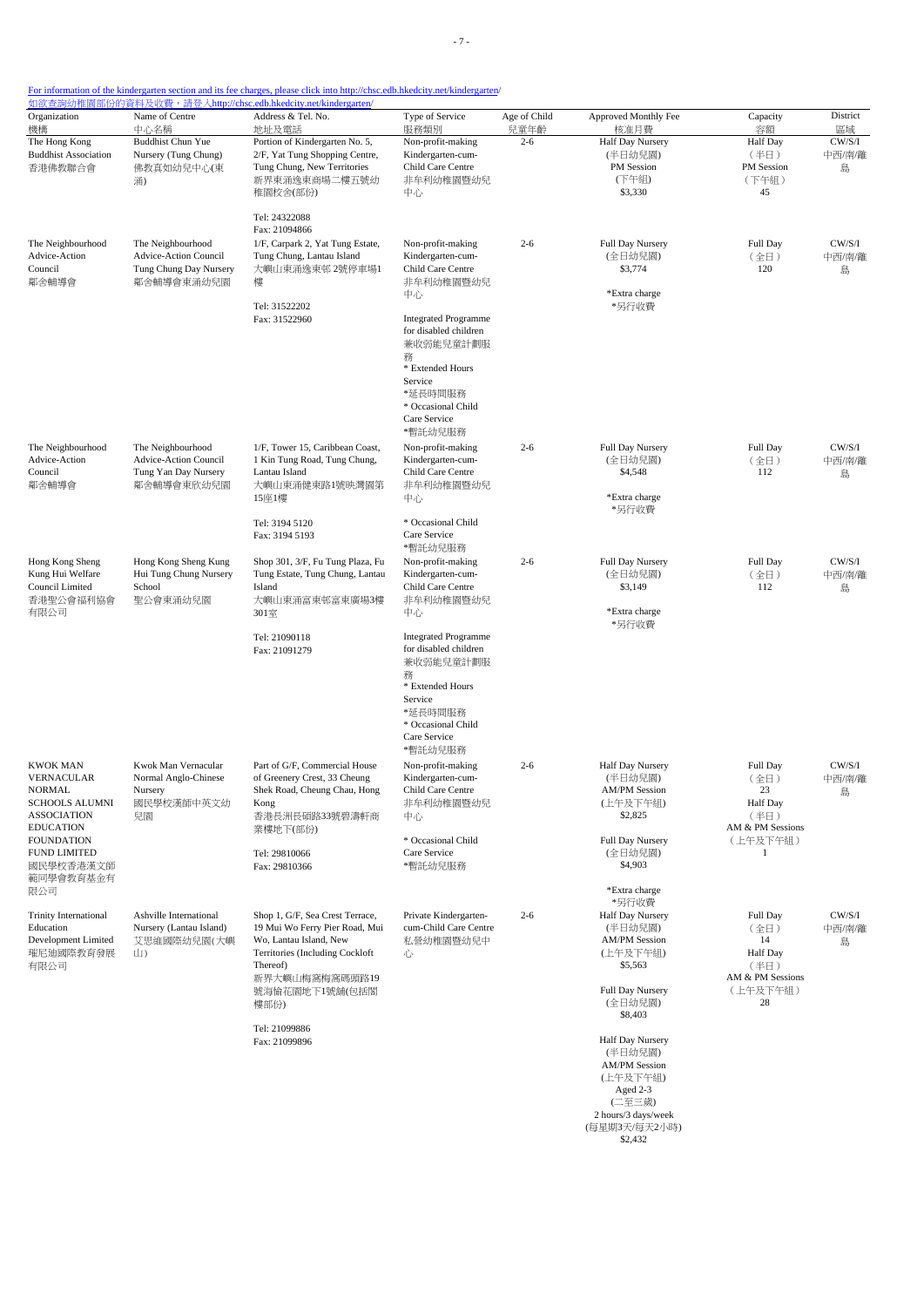| Organization                                                                 | Name of Centre                                                                                             | Address & Tel. No.                                                                                                                                                                                                   | Type of Service                                                                                                                                                                             | Age of Child                                                     | Approved Monthly Fee                                                                                                         | Capacity                                                                         | District                                                                    |                       |
|------------------------------------------------------------------------------|------------------------------------------------------------------------------------------------------------|----------------------------------------------------------------------------------------------------------------------------------------------------------------------------------------------------------------------|---------------------------------------------------------------------------------------------------------------------------------------------------------------------------------------------|------------------------------------------------------------------|------------------------------------------------------------------------------------------------------------------------------|----------------------------------------------------------------------------------|-----------------------------------------------------------------------------|-----------------------|
| 機構                                                                           | 中心名稱                                                                                                       | 地址及電話                                                                                                                                                                                                                | 服務類別                                                                                                                                                                                        | 兒童年齡                                                             | 核准月費                                                                                                                         | 容額                                                                               | 區域                                                                          |                       |
| The Church of Christ<br>in China, Cheung<br>Chau Church<br>中華基督教會長洲堂         | The Church of Christ in<br>China Cheung Chau<br>Church Kam Kong Child<br>Care Centre<br>中華基督教會長洲堂錦<br>江幼兒園 | Part of 14 School Road, Cheung<br>Chau, Hong Kong.<br>香港長洲學校路14號部份<br>Tel: 29812223<br>Fax: 29868066                                                                                                                 | Private Kindergarten-<br>cum-Child Care Centre<br>私營幼稚園暨幼兒中<br>心                                                                                                                            | $2 - 6$                                                          | Half Day Nursery<br>(半日幼兒園)<br><b>AM/PM Session</b><br>(上午及下午組)<br>\$3,162<br>Full Day Nursery<br>(全日幼兒園)<br>\$5,583         | Full Day<br>(全日)<br>14<br>Half Day<br>(半日)<br>AM & PM Sessions<br>(上午及下午組)<br>18 | CW/S/I<br>中西/南/離<br>島                                                       |                       |
|                                                                              | Greenfield International<br>Nursery (Tung Chung)<br>綠茵國際幼兒園(東涌)                                            | Kindergarten Podium First Floor<br>(Portion), Caribbean Bazaar,<br>Caribbean Coast, 1 Kin Tung<br>Road, Tung Chung, Lantau<br>Island, Hong Kong.<br>香港大嶼山東涌健東路1號映灣<br>園基座幼稚園地下(部份)<br>Tel: 21625538<br>Fax: 21625528 | Private Kindergarten-<br>cum-Child Care Centre<br>私營幼稚園暨幼兒中<br>心                                                                                                                            | $2 - 6$                                                          | Half Day Nursery<br>(半日幼兒園)<br><b>AM/PM Session</b><br>(上午及下午組)<br>\$6,335<br><b>Full Day Nursery</b><br>(全日幼兒園)<br>\$10,278 | Full Day<br>(全日)<br>2<br>Half Day<br>(半日)<br>AM & PM Sessions<br>(上午及下午組)<br>38  | CW/S/I<br>中西/南/離<br>島                                                       |                       |
| <b>Leading Focus</b><br>Limited<br>萊科有限公司                                    | Discovery Mind<br><b>International Play Centre</b><br>(Tung Chung)<br>弘志國際幼兒園(東涌)<br>場地下                   | G/F, Seaview Crescent, 8 Tung<br>Chung Waterfront Road, Tung<br>Chung, New Territories<br>香港東涌海濱路8號海堤灣畔商                                                                                                             | Private Kindergarten-<br>cum-Child Care Centre<br>私營幼稚園暨幼兒中<br>心                                                                                                                            | $2 - 6$                                                          | Half Day Nursery<br>(半日幼兒園)<br><b>AM/PM Session</b><br>(上午及下午組)<br>\$6,650                                                   | Half Day<br>(半日)<br><b>AM</b> Session<br>(上午組)<br>84<br>PM Session               | CW/S/I<br>中西/南/離<br>島                                                       |                       |
| <b>ESF</b> Educational<br>Services Limited<br>英基教育服務有限公<br>$\overline{\Box}$ | <b>ESF</b> International Child<br>Care Centre (Tung<br>Chung)<br>英基國際幼兒園(東涌)                               |                                                                                                                                                                                                                      | Tel: 29878070<br>Fax: 29878069<br>Portion of 1/F, Commercial<br>Accommodation, The Visionary,<br>1 Ying Hong Street, Tung Chung,<br>Lantau Island, New Territories<br>新界東涌迎康街一號昇薈一樓<br>(部份) | Private Kindergarten-<br>cum-Child Care Centre<br>私營幼稚園暨幼兒中<br>心 | $2 - 6$                                                                                                                      | Half Day Nursery<br>(半日幼兒園)<br><b>AM/PM Session</b><br>(上午及下午組)<br>\$11,500      | (下午組)<br>28<br><b>Half</b> Day<br>(半日)<br>AM & PM Sessions<br>(上午及下午組)<br>9 | CW/S/I<br>中西/南/離<br>島 |
|                                                                              | Sunshine House<br><b>International Pre-school</b><br>(Tung Chung)                                          | Tel: 37423500<br>Fax: 28185690<br>Portion of No. 2, Mei Tung<br>Street, Tung Chung Crescent,<br>Tung Chung, Lantau Island,<br>Hong Kong<br>香港大嶼山東涌東堤灣畔美東<br>街2號(部份)<br>Tel: 21093873<br>Fax: 21093875                | Private Kindergarten-<br>cum-Child Care Centre<br>私營幼稚園暨幼兒中<br>心                                                                                                                            | $2 - 6$                                                          | Half Day Nursery<br>(半日幼兒園)<br>AM Session<br>(上午組)<br>Aged 2-3<br>(二至三歲)<br>5 days/week<br>(每星期5天)<br>\$6,300                | <b>Half Day</b><br>(半日)<br>AM & PM Sessions<br>(上午及下午組)<br>30                    | CW/S/I<br>中西/南/離<br>島                                                       |                       |
|                                                                              |                                                                                                            |                                                                                                                                                                                                                      |                                                                                                                                                                                             |                                                                  | Half Day Nursery<br>(半日幼兒園)<br>PM Session<br>(下午組)<br>Aged 2-3<br>(二至三歲)<br>5 days/week<br>(每星期5天)<br>\$5,500                |                                                                                  |                                                                             |                       |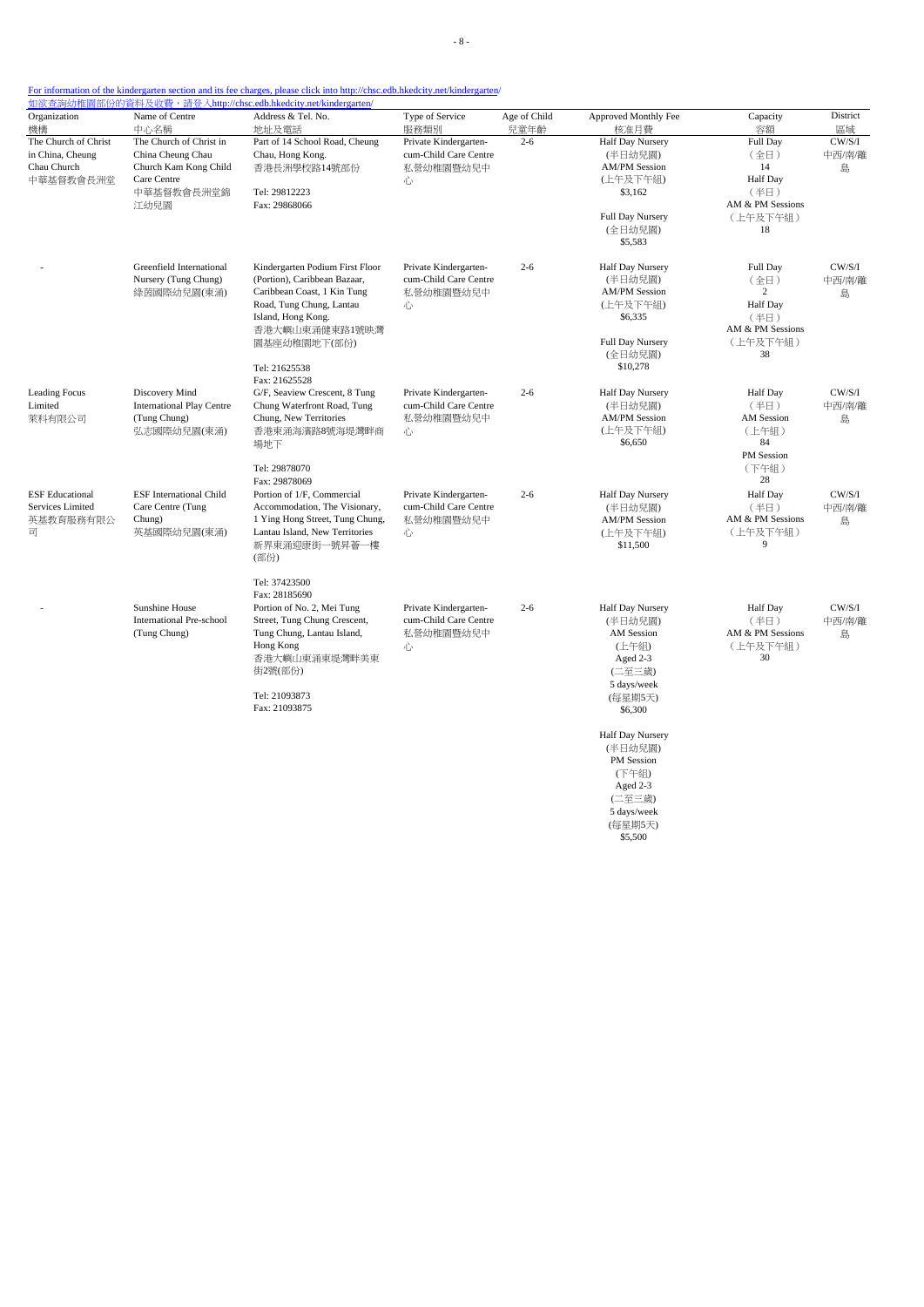- 9 -

# For information of the kindergarten section and its fee charges, please click into http://chsc.edb.hkedcity.net/kindergarten/

| Organization                                                                      | Name of Centre                                                  | <u> 如欲查詢幼稚園部份的資料及收費,請登入http://chsc.edb.hkedcity.net/kindergarten/</u><br>Address & Tel. No.                                                   | Type of Service                                                  | Age of Child | Approved Monthly Fee                                                                                                                                                 |                                                                                                                                | District                    |
|-----------------------------------------------------------------------------------|-----------------------------------------------------------------|-----------------------------------------------------------------------------------------------------------------------------------------------|------------------------------------------------------------------|--------------|----------------------------------------------------------------------------------------------------------------------------------------------------------------------|--------------------------------------------------------------------------------------------------------------------------------|-----------------------------|
| 機構                                                                                | 中心名稱                                                            | 地址及電話                                                                                                                                         | 服務類別                                                             | 兒童年齡         | 核准月費                                                                                                                                                                 | Capacity<br>容額                                                                                                                 | 區域                          |
| Discovery Montessori<br>School Limited<br>Nursery<br>香港國際蒙特梭利學<br>校(教育)有限公司<br>中心 | Discovery Montessori<br>香港國際蒙特梭利幼兒                              | Shop 101, 1/F, 92 Siena Avenue,<br>Discovery Bay, Lantau Island,<br>Hong Kong<br>香港大嶼山愉景灣海澄湖畔92<br>號1樓101號舖<br>Tel: 29871201<br>Fax: 29872899 | Private Kindergarten-<br>cum-Child Care Centre<br>私營幼稚園暨幼兒中<br>心 | $1-6$        | Half Day Nursery<br>(半日幼兒園)<br><b>AM/PM Session</b><br>(上午及下午組)<br>Aged 2-3<br>(二至三歲)<br>3 hours/5 days/week<br>(每星期5天/每天3小時)<br>\$7,950                             | Half Day Creche<br>(半日)<br>AM & PM Sessions<br>(上午及下午組)<br>7<br>Half Day Nursery<br>(半日)<br>AM & PM Sessions<br>(上午及下午組)<br>40 | $\rm CW/S/I$<br>中西/南/離<br>島 |
|                                                                                   |                                                                 |                                                                                                                                               |                                                                  |              | Half Day Nursery<br>(半日幼兒園)<br><b>AM/PM Session</b><br>(上午及下午組)<br>Aged 2-3<br>(二至三歲)<br>2.5 hours/5 days/week<br>(每星期5天/每天2.5小時)<br>\$6,680                         |                                                                                                                                |                             |
|                                                                                   |                                                                 |                                                                                                                                               |                                                                  |              | Half Day Creche<br>(半日育嬰園)<br><b>AM/PM Session</b><br>(上午及下午組)<br>Aged 1-2<br>(一至二歲)<br>1.75 hours/5 days/week<br>(每星期5天/每天1.75小時)<br>\$5,580                        |                                                                                                                                |                             |
| Discovery Montessori<br>School Limited<br>香港國際蒙特梭利學<br>校(教育)有限公司                  | Discovery Montessori<br>Nursery Central<br>香港國際蒙特梭利幼兒<br>中心(中環) | 3/F, Mandarin Building, 35-43<br>Bonham Road, Sheung Wan,<br>Hong Kong<br>香港國際蒙特梭利幼兒中心(中<br>環)<br>Tel: 28508006                               | Private Kindergarten-<br>cum-Child Care Centre<br>私營幼稚園暨幼兒中<br>心 | $2 - 6$      | Half Day Creche<br>Half Day Nursery<br>(半日幼兒園)<br><b>AM/PM Session</b><br>(上午及下午組)<br>\$8,880<br>Full Day Nursery                                                    | Half Day Creche<br>(半日育嬰園)<br>$\,$ 8 $\,$<br>Full Day Nursery<br>(全日)<br>10<br>Half Day                                        | CW/S/I<br>中西/南/離<br>島       |
|                                                                                   |                                                                 | Fax: 28508009                                                                                                                                 |                                                                  |              | (全日幼兒園)<br>\$13,560<br>Half Day Creche<br>(半日育嬰園)<br><b>AM/PM Session</b><br>(上午及下午組)<br>Aged 1-2<br>(一至二歲)<br>1.75 hours/5 days/week<br>(每星期5天/每天1.75小時)<br>\$5,780 | (半日)<br>AM & PM Sessions<br>(上午及下午組)<br>46                                                                                     |                             |
|                                                                                   |                                                                 |                                                                                                                                               |                                                                  |              | Half Day Creche<br>(半日育嬰園)<br><b>AM/PM Session</b><br>(上午及下午組)<br>Aged 1-2<br>(一至二歲)<br>1.75 hours/3 days/week<br>(每星期3天/每天1.75小時)<br>\$4,780                        |                                                                                                                                |                             |

Half Day Creche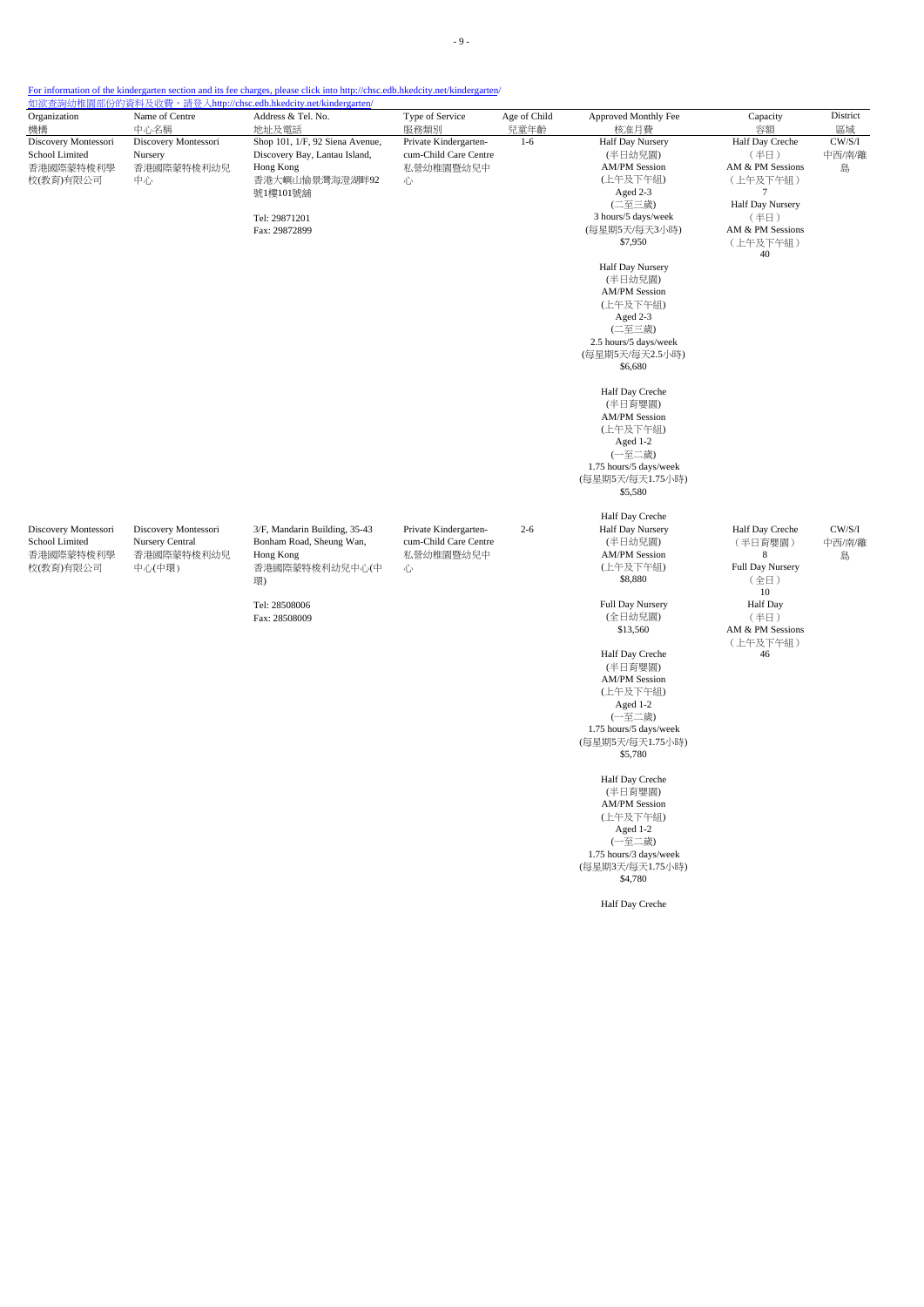- 10 -

For information of the kindergarten section and its fee charges, please click into http://chsc.edb.hkedcity.net/kindergarten/

| Organization<br>機構                                                                                      | Name of Centre<br>中心名稱                                                                  | Address & Tel. No.<br>地址及電話                                                                                                                                                                                                | Type of Service<br>服務類別                                                                                                                                           | Age of Child<br>兒童年齡                                                                                                                                              | Approved Monthly Fee<br>核准月費                                                                                                             | Capacity<br>容額                                                    | District<br>區域        |
|---------------------------------------------------------------------------------------------------------|-----------------------------------------------------------------------------------------|----------------------------------------------------------------------------------------------------------------------------------------------------------------------------------------------------------------------------|-------------------------------------------------------------------------------------------------------------------------------------------------------------------|-------------------------------------------------------------------------------------------------------------------------------------------------------------------|------------------------------------------------------------------------------------------------------------------------------------------|-------------------------------------------------------------------|-----------------------|
| <b>Stanton Associates</b><br>Limited                                                                    | Discovery Mind<br><b>International Play Centre</b><br>(Discovery Bay)<br>弘志國際幼兒園(愉景)    | Portion of Shop Unit No. 401,<br>Lower Ground Floor,<br>Commercial Area at 2-16<br>Discovery Bay Road, Coastline<br>Villa, Peninsula Village,<br>Discovery Bay, Hong Kong<br>香港大嶼山愉景灣道2-16號蘅<br>峰碧濤軒遊艇灣商場地下下層<br>401號舖(部份) | Private Kindergarten-<br>cum-Child Care Centre<br>私營幼稚園暨幼兒中<br>心                                                                                                  | $2 - 6$                                                                                                                                                           | Half Day Nursery<br>(半日幼兒園)<br><b>AM/PM Session</b><br>(上午及下午組)<br>Aged 2-3<br>(二至三歲)<br>3 hours/5 days/week<br>(每星期5天/每天3小時)<br>\$7,000 | Half Day Nursery<br>(半日幼兒園)<br>AM & PM Sessions<br>(上午及下午組)<br>25 | CW/S/I<br>中西/南/離<br>島 |
|                                                                                                         |                                                                                         | Tel: 29878088<br>Fax: 29878089                                                                                                                                                                                             |                                                                                                                                                                   |                                                                                                                                                                   | Half Day Nursery<br>(半日幼兒園)<br><b>AM/PM Session</b><br>(上午及下午組)<br>Aged 2-3<br>(二至三歲)<br>3 hours/3 days/week<br>(每星期3天/每天3小時)<br>\$5,000 |                                                                   |                       |
|                                                                                                         |                                                                                         |                                                                                                                                                                                                                            |                                                                                                                                                                   |                                                                                                                                                                   | Half Day Nursery<br>(半日幼兒園)<br><b>AM/PM Session</b><br>(上午及下午組)<br>Aged 2-3<br>(二至三歲)<br>3 hours/2 days/week<br>(每星期3天/每天2小時)<br>\$3,500 |                                                                   |                       |
| Lutheran Church -<br>Hong Kong Synod<br>香港路德會                                                           | Lei Tung Lutheran Day<br>Nursery<br>路德會利東幼兒園                                            | Flat 113-123, G/F, Tung Mau<br>House, Lei Tung Estate, Hong<br>Kong<br>香港利東邨東茂樓地下113-123<br>號                                                                                                                              | Non-profit-making<br>Kindergarten-cum-<br>Child Care Centre<br>非牟利幼稚園暨幼兒<br>中心                                                                                    | $2 - 6$                                                                                                                                                           | Half Day Nursery<br>(半日幼兒園)<br>AM Session<br>(上午組)<br>\$2,915                                                                            | Full Day<br>(全日)<br>90<br>Half Day<br>(半日)<br>AM Session          | CW/S/I<br>中西/南/離<br>島 |
|                                                                                                         |                                                                                         | Tel: 28713164<br>Fax: 28714969                                                                                                                                                                                             |                                                                                                                                                                   | <b>Integrated Programme</b><br>for disabled children<br>兼收弱能兒童計劃服<br>務<br>* Extended Hours<br>Service<br>*延長時間服務<br>* Occasional Child<br>Care Service<br>*暫託幼兒服務 |                                                                                                                                          | Full Day Nursery<br>(全日幼兒園)<br>\$3,460<br>*Extra charge<br>*另行收費  | (上午組)<br>10           |
| Christian and<br><b>Missionary Alliance</b><br>Church Union Hong<br>Kong Limited<br>基督教宣道會香港區<br>聯會有限公司 | Christian and Missionary<br>Alliance Lei Tung<br>Nursery School<br>基督教宣道會利東幼兒<br>學校     | 102-112, G/F, Tung Hing House,<br>Lei Tung Estate, Ap Lei Chau,<br>Hong Kong.<br>香港鴨脷洲利東邨東興樓102 -<br>112 室地下                                                                                                               | Non-profit-making<br>Kindergarten-cum-<br>Child Care Centre<br>非牟利幼稚園暨幼兒<br>中心                                                                                    | $2 - 6$                                                                                                                                                           | Full Day Nursery<br>(全日幼兒園)<br>\$4,903<br>*Extra charge<br>*另行收費                                                                         | Full Day<br>(全日)<br>100                                           | CW/S/I<br>中西/南/離<br>島 |
|                                                                                                         |                                                                                         | Tel: 28712791<br>Fax: 28749407                                                                                                                                                                                             | <b>Integrated Programme</b><br>for disabled children<br>兼收弱能兒童計劃服<br>務<br>* Extended Hours<br>Service<br>*延長時間服務<br>* Occasional Child<br>Care Service<br>*暫託幼兒服務 |                                                                                                                                                                   |                                                                                                                                          |                                                                   |                       |
| Christian &<br>Missionary Alliance<br>Church Union Hong<br>Kong Limited<br>基督教宣道會香港區                    | Christian & Missionary<br>Alliance South Horizons<br>Nursery School<br>基督教宣道會海怡幼兒<br>學校 | Upper G/F, 29 Yi Nam Road,<br>Phase IV, South Horizons, Ap Lei<br>Chau, Hong Kong.<br>香港鴨脷洲怡南路海怡半島第<br>四期29座高層地面                                                                                                           | Non-profit-making<br>Kindergarten-cum-<br>Child Care Centre<br>非牟利幼稚園暨幼兒<br>中心                                                                                    | $2 - 6$                                                                                                                                                           | Full Day Nursery<br>(全日幼兒園)<br>\$4,888<br>*Extra charge<br>*另行收費                                                                         | Full Day<br>(全日)<br>126                                           | CW/S/I<br>中西/南/離<br>島 |
| 聯會有限公司                                                                                                  |                                                                                         | Tel: 28733026<br>Fax: 28730754                                                                                                                                                                                             | <b>Integrated Programme</b><br>for disabled children<br>兼收弱能兒童計劃服<br>務<br>* Extended Hours<br>Service<br>*延長時間服務<br>* Occasional Child<br>Care Service            |                                                                                                                                                                   |                                                                                                                                          |                                                                   |                       |

are Service \*暫託幼兒服務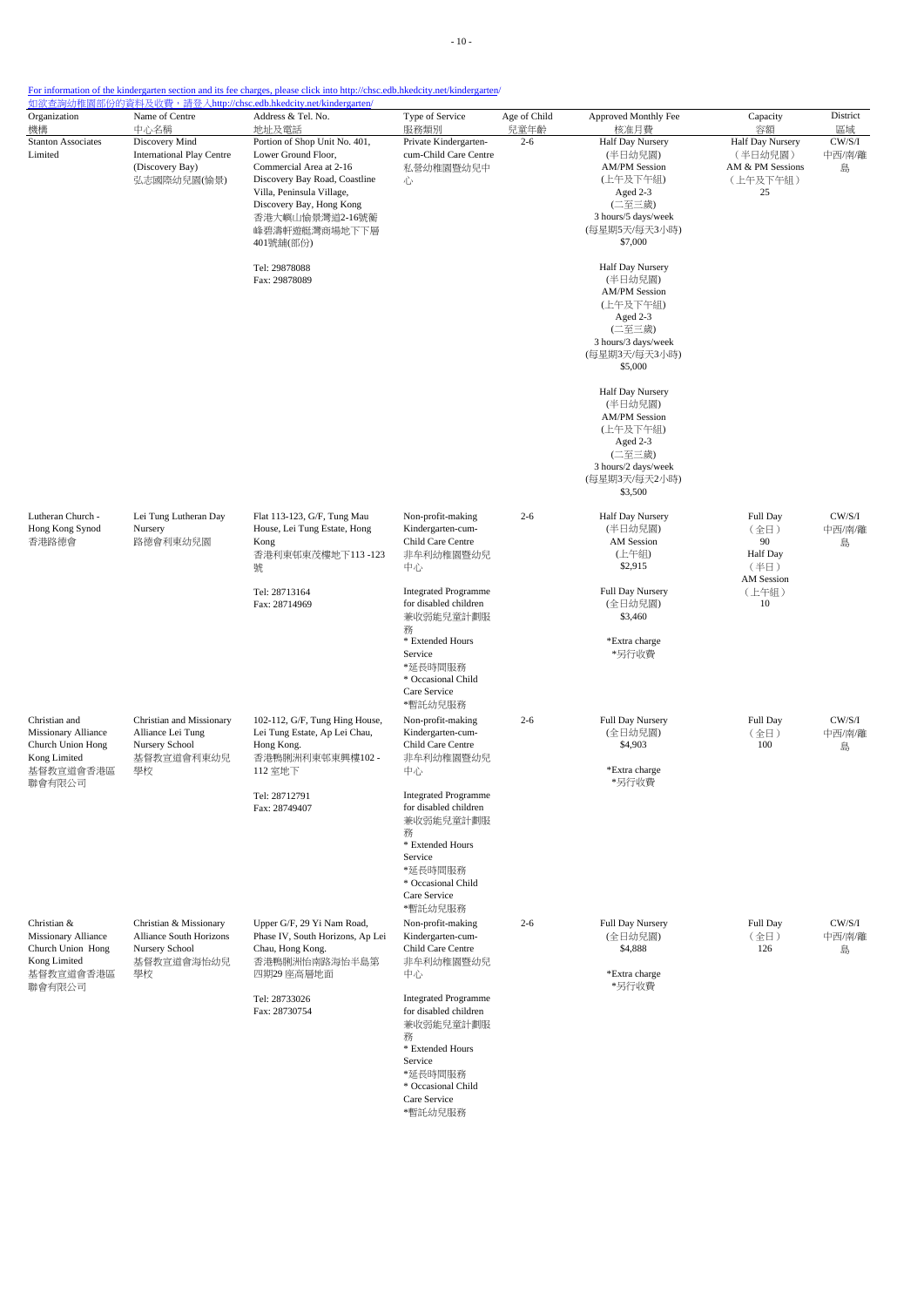| Organization                                                               | Name of Centre                                                                                                      | 如欲查詢幼稚園部份的資料及收費,請登入http://chsc.edb.hkedcity.net/kindergarten/<br>Address & Tel. No.                                                                        | Type of Service                                                                                                                                                                                                                                                | Age of Child    | Approved Monthly Fee                                                       | Capacity                                                      | District                    |
|----------------------------------------------------------------------------|---------------------------------------------------------------------------------------------------------------------|------------------------------------------------------------------------------------------------------------------------------------------------------------|----------------------------------------------------------------------------------------------------------------------------------------------------------------------------------------------------------------------------------------------------------------|-----------------|----------------------------------------------------------------------------|---------------------------------------------------------------|-----------------------------|
| 機構<br>Women's Welfare<br>Club, Western<br>District, Hong Kong<br>香港西區婦女福利會 | 中心名稱<br>Women's Welfare Club,<br>Western District, Ap Lei<br>Chau Day Nursery, Hong<br>Kong<br>香港西區婦女福利會鴨<br>脷洲邨幼兒園 | 地址及電話<br>1-12, G/F, Lei Ning House, Ap<br>Lei Chau Estate, Hong Kong.<br>香港鴨脷洲利寧樓地下1-12號<br>Tel: 25543470<br>Fax: 25809810                                 | 服務類別<br>Non-profit-making<br>Kindergarten-cum-<br>Child Care Centre<br>非牟利幼稚園暨幼兒<br>中心<br><b>Integrated Programme</b><br>for disabled children<br>兼收弱能兒童計劃服<br>務<br>* Extended Hours<br>Service<br>*延長時間服務<br>* Occasional Child<br>Care Service<br>*暫託幼兒服務    | 兒童年齡<br>$2 - 6$ | 核准月費<br>Full Day Nursery<br>(全日幼兒園)<br>\$3,087<br>*Extra charge<br>*另行收費   | 容額<br>Full Day<br>(全日)<br>100                                 | 區域<br>CW/S/I<br>中西/南/離<br>島 |
| Methodist Centre<br>循道衞理中心                                                 | Tin Wan Methodist Day<br>Nursery<br>循道衞理田灣幼兒園                                                                       | Unit 1-10, G/F, Tin Hong House,<br>Tin Wan Estate, Hong Kong<br>香港田灣邨田康樓地下1-10號<br>Tel: 25388669<br>Fax: 25388667                                          | Non-profit-making<br>Kindergarten-cum-<br>Child Care Centre<br>非牟利幼稚園暨幼兒<br>中心<br>* Occasional Child<br>Care Service<br>*暫託幼兒服務                                                                                                                                | $2 - 6$         | <b>Full Day Nursery</b><br>(全日幼兒園)<br>\$3,249<br>*Extra charge<br>*另行收費    | Full Day<br>(全日)<br>112                                       | CW/S/I<br>中西/南/離<br>島       |
| The Salvation Army<br>救世軍                                                  | The Salvation Army Wah<br>Fu Nursery School<br>救世軍華富幼兒學校                                                            | Nos. 123-127, 223-229, Wah<br>Sang House, Wah Fu Estate,<br>Hong Kong.<br>香港華富邨華生樓123-127,<br>223-229號<br>Tel: 25516341<br>Fax: 25381229                   | Non-profit-making<br>Kindergarten-cum-<br>Child Care Centre<br>非牟利幼稚園暨幼兒<br>中心<br><b>Integrated Programme</b><br>for disabled children<br>兼收弱能兒童計劃服<br>務<br>* Extended Hours<br>Service<br>*延長時間服務<br>* Occasional Child<br>Care Service                       | $2 - 6$         | Full Day Nursery<br>(全日幼兒園)<br>\$4,102<br>*Extra charge<br>*另行收費           | Full Day<br>(全日)<br>140                                       | CW/S/I<br>中西/南/離<br>島       |
| Po Leung Kuk<br>保良局                                                        | Po Leung Kuk Mrs.<br>Vicwood K.T. Chong<br>(Wah Kwai) Nursery<br>保良局莊啟程夫人(華<br>貴)幼兒園                                | 4/F, Neighbourhood Community<br>Centre, Wah Kwai Estate,<br>Pokfulam, Hong Kong.<br>香港薄扶林華貴邨華貴社區中<br>心四樓<br>Tel: 25516908<br>Fax: 25389331                 | *暫託幼兒服務<br>Non-profit-making<br>Kindergarten-cum-<br>Child Care Centre<br>非牟利幼稚園暨幼兒<br>中心<br><b>Integrated Programme</b><br>for disabled children<br>兼收弱能兒童計劃服<br>務<br>* Extended Hours<br>Service<br>*延長時間服務<br>* Occasional Child<br>Care Service<br>*暫託幼兒服務 | $2 - 6$         | Full Day Nursery<br>(全日幼兒園)<br>\$3,452<br>*Extra charge<br>*另行收費           | Full Day<br>(全日)<br>133                                       | CW/S/I<br>中西/南/離<br>島       |
| The Hong Kong<br><b>Harbour Mission</b><br>Church<br>基督教海面傳道會禮<br>拜堂       | The HKHMC Yan Oi<br>Nursery<br>基督教海面傳道會仁愛<br>幼兒園                                                                    | G/F, (Portion), 38 San Shi Street,<br>Ap Lei Chau, Hong Kong.<br>香港鴨脷洲新市街38號地下(部<br>份)<br>Tel: 25547808                                                    | Non-profit-making<br>Kindergarten-cum-<br>Child Care Centre<br>非牟利幼稚園暨幼兒<br>中心                                                                                                                                                                                 | $2 - 6$         | Half Day Nursery<br>(半日幼兒園)<br><b>AM/PM Session</b><br>(上午及下午組)<br>\$3,899 | <b>Half</b> Day<br>(半日)<br>AM & PM Sessions<br>(上午及下午組)<br>20 | CW/S/I<br>中西/南/離<br>島       |
| Angela Luk's<br><b>Education Foundation</b><br>Limited<br>陸趙鈞鴻教育基金有<br>限公司 | Creative Day Nursery<br>(Sham Wan Towers)<br>啟思幼兒園(深灣軒)                                                             | Fax: 25531565<br>Portion of Kindergarten - G/F,<br>Sham Wan Towers, No. 3 Ap Lei<br>Chau Drive, Ap Lei Chau, Hong<br>Kong.<br>香港鴨脷洲鴨脷洲徑3號深灣軒<br>地下-幼稚園校舍部份 | Non-profit-making<br>Kindergarten-cum-<br>Child Care Centre<br>非牟利幼稚園暨幼兒<br>中心                                                                                                                                                                                 | $2 - 6$         | Half Day Nursery<br>(半日幼兒園)<br><b>AM/PM Session</b><br>(上午及下午組)<br>\$4,290 | Half Day<br>(半日)<br>AM & PM Sessions<br>(上午及下午組)<br>79        | CW/S/I<br>中西/南/離<br>島       |

Tel: 28731333 Fax: 28732277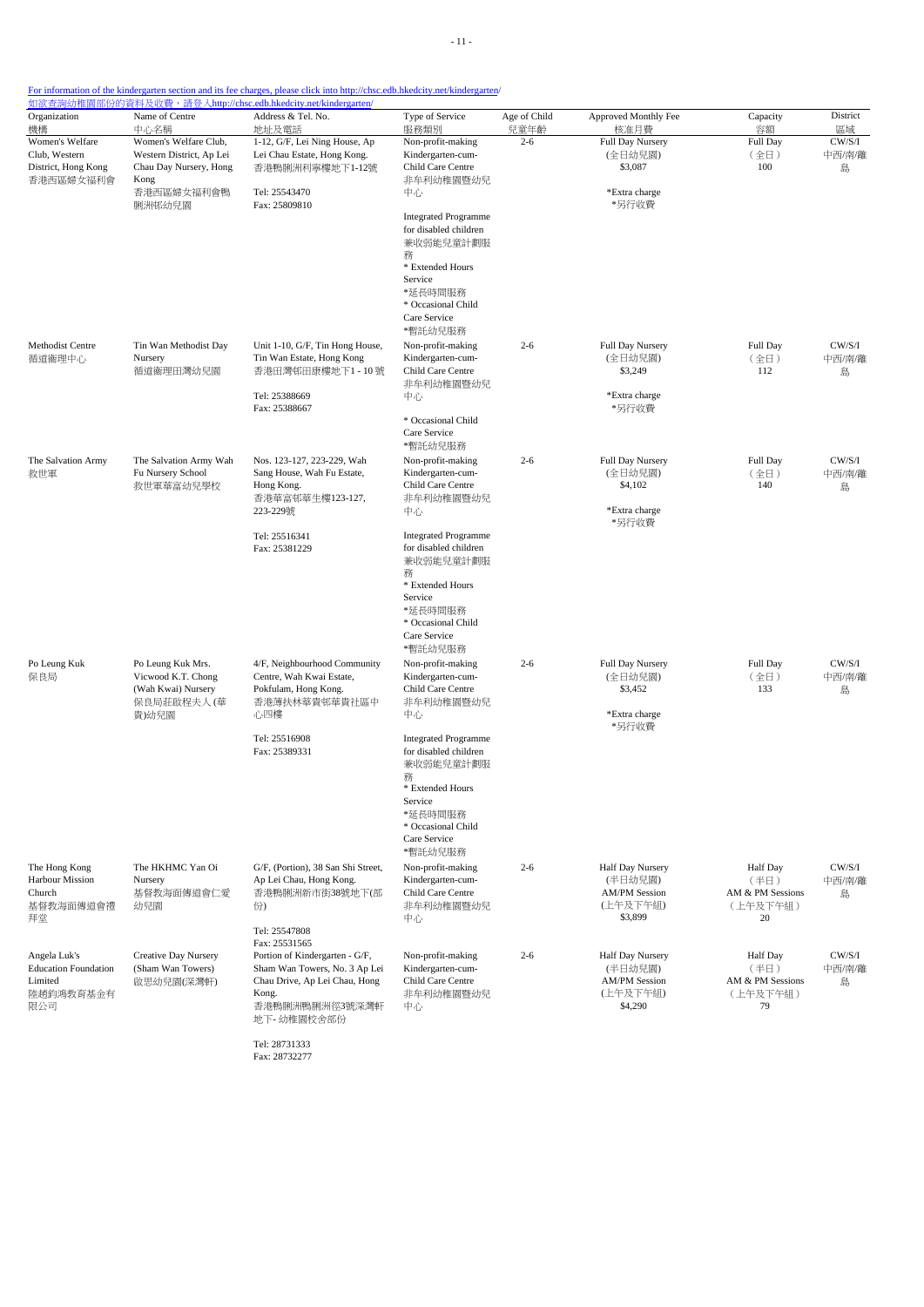| Organization            | Name of Centre                 | Address & Tel. No.               | Type of Service       | Age of Child | Approved Monthly Fee                                             | Capacity                    | District |
|-------------------------|--------------------------------|----------------------------------|-----------------------|--------------|------------------------------------------------------------------|-----------------------------|----------|
| 機構                      | 中心名稱                           | 地址及電話                            | 服務類別                  | 兒童年齡         | 核准月費                                                             | 容額                          | 區域       |
| Sapientia (H.K.)        | Italian International          | Portion of Podium Level 1, Block | Non-profit-making     | $2 - 6$      | Half Day Nursery                                                 | Full Day                    | CW/S/I   |
| Limited                 | Nursery                        | 4, Phase 1, South Horizons, Ap   | Kindergarten-cum-     |              | (半日幼兒園)                                                          | (全日)                        | 中西/南/離   |
|                         | 意大利國際幼兒園                       | Lei Chau, Hong Kong              | Child Care Centre     |              | <b>AM/PM Session</b><br>(上午及下午組)                                 | 12<br>Half Day              | 島        |
|                         |                                | 香港鴨脷洲海怡半島第1期第4                   | 非牟利幼稚園暨幼兒             |              | Aged 2-3                                                         |                             |          |
|                         |                                | 座平台第1層(部份)                       | 中心                    |              | (二至三歲)                                                           | (半日)<br>AM & PM Sessions    |          |
|                         |                                | Tel: 26623066                    |                       |              | 5 days/week                                                      | (上午及下午組)                    |          |
|                         |                                | Fax: 26623666                    |                       |              | (每星期5天)                                                          | 56                          |          |
|                         |                                |                                  |                       |              | \$6,195                                                          |                             |          |
|                         |                                |                                  |                       |              | Full Day Nursery<br>(全日幼兒園)<br>Aged 2-3<br>(二至三歲)<br>5 days/week |                             |          |
|                         |                                |                                  |                       |              | (每星期5天)<br>\$10,245                                              |                             |          |
| Victoria Kindergarten   | Victoria (South Horizons)      | East Wing, Podium Level 2,       | Private Kindergarten- | $0 - 6$      | Half Day Nursery                                                 | Half Day Creche             | CW/S/I   |
| <b>Holdings Limited</b> | <b>International Nursery</b>   | Phase 2, South Horizons, Ap Lei  | cum-Child Care Centre |              | (半日幼兒園)                                                          | (半日育嬰園)                     | 中西/南/離   |
| 維多利亞幼稚園集團               | 維多利亞(海怡) 國際幼                   | Chau, Hong Kong                  | 私營幼稚園暨幼兒中             |              | <b>AM/PM Session</b>                                             | 21                          | 島        |
| 有限公司                    | 兒園                             | 香港鴨脷洲海怡半島第二期平                    | 心                     |              | (上午及下午組)                                                         | Half Day Nursery            |          |
|                         |                                | 台東翼                              |                       |              | \$9,956                                                          | (半日幼兒園)<br>AM & PM Sessions |          |
|                         |                                | Tel: 25808633                    |                       |              | Half Day Creche                                                  | (上午及下午組)                    |          |
|                         |                                | Fax: 25808699                    |                       |              | (半日育嬰園)                                                          | 118                         |          |
|                         |                                |                                  |                       |              | <b>AM/PM Session</b>                                             |                             |          |
|                         |                                |                                  |                       |              | (上午及下午組)                                                         |                             |          |
|                         |                                |                                  |                       |              | Aged 1-2                                                         |                             |          |
|                         |                                |                                  |                       |              | (一至二歲)                                                           |                             |          |
|                         |                                |                                  |                       |              | 5 days/week                                                      |                             |          |
|                         |                                |                                  |                       |              | (每星期5天)<br>\$10,229                                              |                             |          |
|                         |                                |                                  |                       |              | Half Day Creche                                                  |                             |          |
|                         |                                |                                  |                       |              | (半日育嬰園)                                                          |                             |          |
|                         |                                |                                  |                       |              | <b>AM/PM Session</b><br>(上午及下午組)                                 |                             |          |
|                         |                                |                                  |                       |              | Aged 1-2                                                         |                             |          |
|                         |                                |                                  |                       |              | (一至二歲)                                                           |                             |          |
|                         |                                |                                  |                       |              | 3 days/week                                                      |                             |          |
|                         |                                |                                  |                       |              | (每星期3天)                                                          |                             |          |
|                         |                                |                                  |                       |              | \$7,678                                                          |                             |          |
|                         |                                |                                  |                       |              | Half Day Creche                                                  |                             |          |
|                         |                                |                                  |                       |              | (半日育嬰園)                                                          |                             |          |
|                         |                                |                                  |                       |              | <b>AM/PM Session</b><br>(上午及下午組)                                 |                             |          |
|                         |                                |                                  |                       |              | Aged 1-2                                                         |                             |          |
|                         | <b>Rightmind International</b> | Portion of UG/F, Phase 4, Tower  | Private Kindergarten- | $2 - 6$      | Half Day Nursery                                                 | Half Day                    | CW/S/I   |
|                         | Nursery (South Horizons)       | 26-28, South Horizons, Ap Lei    | cum-Child Care Centre |              | (半日幼兒園)                                                          | (半日)                        | 中西/南/離   |
|                         | 右思維國際幼兒園(海怡                    | Chau, Hong Kong.                 | 私營幼稚園暨幼兒中             |              | <b>AM/PM Session</b>                                             | AM & PM Sessions            | 島        |
|                         | 半島)                            | 香港鴨脷洲海怡半島第四期26-<br>28座地下上層部份     | 心                     |              | (上午及下午組)<br>Aged 2-3                                             | (上午及下午組)<br>84              |          |
|                         |                                |                                  |                       |              | (二至三歲)                                                           |                             |          |
|                         |                                | Tel: 28750452                    |                       |              | 3 hours/5 days/week                                              |                             |          |
|                         |                                | Fax: 28750454                    |                       |              | (每星期5天/每天3小時)<br>\$8,400                                         |                             |          |
|                         |                                |                                  |                       |              |                                                                  |                             |          |
|                         |                                |                                  |                       |              | Half Day Nursery<br>(半日幼兒園)                                      |                             |          |
|                         |                                |                                  |                       |              | <b>AM/PM Session</b>                                             |                             |          |
|                         |                                |                                  |                       |              | (上午及下午組)                                                         |                             |          |
|                         |                                |                                  |                       |              | Aged 2-3                                                         |                             |          |
|                         |                                |                                  |                       |              | (二至三歲)                                                           |                             |          |
|                         |                                |                                  |                       |              | 2 hours/5 days/week                                              |                             |          |
|                         |                                |                                  |                       |              | (每星期5天/每天2小時)                                                    |                             |          |
|                         |                                |                                  |                       |              | \$5,600                                                          |                             |          |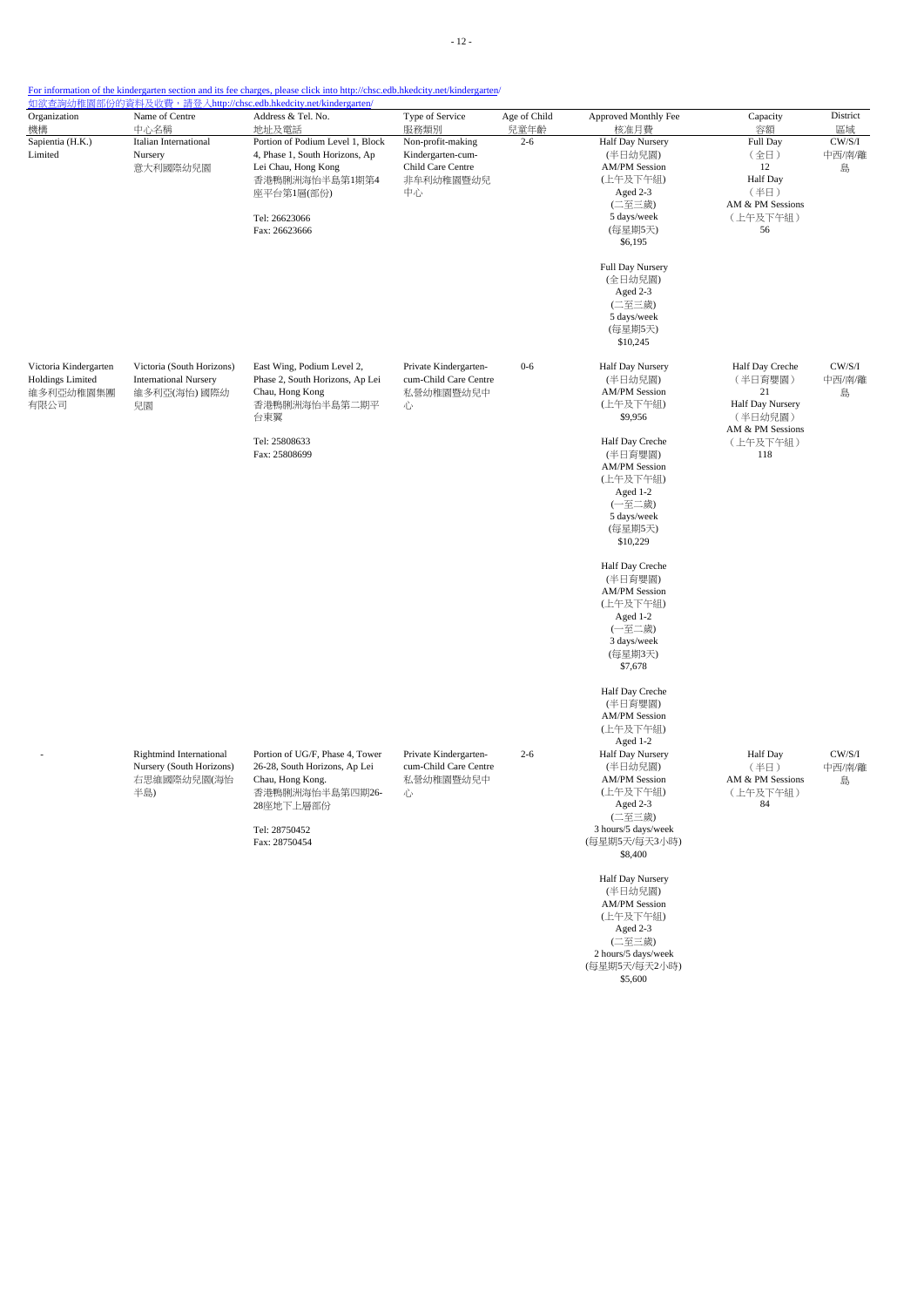| Organization                                                                        | Name of Centre                                                                 | 如欲查詢幼稚園部份的資料及收費,請登入http://chsc.edb.hkedcity.net/kindergarten/<br>Address & Tel. No.                                 | Type of Service                                                                | Age of Child | Approved Monthly Fee                                                       | Capacity                                                         | District              |
|-------------------------------------------------------------------------------------|--------------------------------------------------------------------------------|---------------------------------------------------------------------------------------------------------------------|--------------------------------------------------------------------------------|--------------|----------------------------------------------------------------------------|------------------------------------------------------------------|-----------------------|
| 機構                                                                                  | 中心名稱                                                                           | 地址及電話                                                                                                               | 服務類別                                                                           | 兒童年齡         | 核准月費                                                                       | 容額                                                               | 區域                    |
| ÷,                                                                                  | <b>Rightmind International</b><br>Nursery (Shum Wan)<br>右思維國際幼兒園(深<br>灣)       | Ground Floor, Broadview Court,<br>No. 11, Shum Wan Road, Hong<br>Kong<br>香港深灣道11號雅濤閣地下                              | Private Kindergarten-<br>cum-Child Care Centre<br>私營幼稚園暨幼兒中<br>心               | $0 - 6$      | Half Day Nursery<br>(半日幼兒園)<br><b>AM/PM Session</b><br>(上午及下午組)<br>\$8,400 | Half Day Creche<br>(半日育嬰園)<br>AM & PM Sessions<br>(上午及下午組)<br>19 | CW/S/I<br>中西/南/離<br>島 |
|                                                                                     |                                                                                | Tel: 27951018<br>Fax: 27951238                                                                                      |                                                                                |              | Half Day Creche                                                            | Half Day Nursery<br>(半日幼兒園)                                      |                       |
|                                                                                     |                                                                                |                                                                                                                     |                                                                                |              | (半日育嬰園)<br><b>AM/PM Session</b><br>(上午及下午組)                                | AM & PM Sessions<br>(上午及下午組)<br>84                               |                       |
|                                                                                     |                                                                                |                                                                                                                     |                                                                                |              | Aged 0-2<br>(零至二歲)<br>5 days/week                                          |                                                                  |                       |
|                                                                                     |                                                                                |                                                                                                                     |                                                                                |              | (每星期5天)<br>\$9,100                                                         |                                                                  |                       |
|                                                                                     |                                                                                |                                                                                                                     |                                                                                |              | Half Day Creche<br>(半日育嬰園)<br><b>AM/PM Session</b><br>(上午及下午組)             |                                                                  |                       |
|                                                                                     |                                                                                |                                                                                                                     |                                                                                |              | Aged 0-2<br>(零至二歲)<br>3 days/week<br>(每星期3天)                               |                                                                  |                       |
|                                                                                     |                                                                                |                                                                                                                     |                                                                                |              | \$5,000                                                                    |                                                                  |                       |
|                                                                                     |                                                                                |                                                                                                                     |                                                                                |              | Half Day Creche<br>(半日育嬰園)<br><b>AM/PM Session</b><br>(上午及下午組)<br>Aged 0-2 |                                                                  |                       |
| DML Education (HK)<br>Private Limited                                               | Guidepost Montessori<br><b>International Child Care</b><br>Centre (Pok Fu Lam) | Portion of Shop No. 101, Chi Fu<br>Landmark, Chi Fu Fa Yuen,<br>Pokfulam, Hong Kong<br>香港薄扶林置富花園置富南區<br>廣場101號舖(部份) | Private Kindergarten-<br>cum-Child Care Centre<br>私營幼稚園暨幼兒中<br>心               | $2 - 6$      | Half Day Nursery<br>(半日幼兒園)<br><b>AM/PM Session</b><br>(上午及下午組)<br>\$8,200 | <b>Half</b> Day<br>(半日)<br>AM & PM Sessions<br>(上午及下午組)<br>49    | CW/S/I<br>中西/南/離<br>島 |
|                                                                                     |                                                                                | Tel: 21770001<br>Fax: 21770045                                                                                      |                                                                                |              |                                                                            |                                                                  |                       |
| St Peter's Church<br>(Stanley)<br>Kindergarten and<br>Nursery Limited<br>聖彼得堂(赤柱)幼稚 | St. Peter's Church Nursery<br>(Stanley)<br>聖彼得堂赤柱幼兒園                           | Portion of G/F, Kin Ma House,<br>Ma Hang Estate, Stanley, Hong<br>Kong<br>香港赤柱馬坑邨健馬樓地下部<br>份                        | Non-profit-making<br>Kindergarten-cum-<br>Child Care Centre<br>非牟利幼稚園暨幼兒<br>中心 | $2 - 6$      | Half Day Nursery<br>(半日幼兒園)<br><b>AM/PM Session</b><br>(上午及下午組)<br>\$3,870 | Half Day<br>(半日)<br>AM & PM Sessions<br>(上午及下午組)<br>19           | CW/S/I<br>中西/南/離<br>島 |
| 園暨幼兒園有限公司                                                                           |                                                                                | Tel: 28136130                                                                                                       |                                                                                |              |                                                                            |                                                                  |                       |
| Tung Wah Group of<br>Hospitals<br>東華三院                                              | TWGHs Shiu Wong Lee<br>Moon Fook Nursery<br>School<br>東華三院蕭旺李滿福幼               | Shops 1 & 2, Upper G/F, Comfort<br>Centre, 18 Yue Fai Road,<br>Aberdeen, Hong Kong.<br>香港香港仔漁暉道18號港暉中               | Non-profit-making<br>Kindergarten-cum-<br>Mixed Child Care<br>Centre           | $0 - 6$      | <b>Full Day Nursery</b><br>(全日幼兒園)<br>\$3,359                              | Day Creche<br>(日託育嬰園)<br>30<br>Day Nursery                       | CW/S/I<br>中西/南/離<br>島 |
|                                                                                     | 兒園                                                                             | 心高層地下1-2 號                                                                                                          | 非牟利幼稚園暨綜合<br>幼兒中心                                                              |              | Full Day Creche<br>(全日育嬰園)<br>\$4,057                                      | (日託幼兒園)<br>126                                                   |                       |
|                                                                                     |                                                                                | Tel: 25802273<br>Fax: 25802040                                                                                      | <b>Integrated Programme</b>                                                    |              |                                                                            |                                                                  |                       |
|                                                                                     |                                                                                |                                                                                                                     | for disabled children<br>兼收弱能兒童計劃服<br>務<br>* Extended Hours                    |              | *Extra charge<br>*另行收費                                                     |                                                                  |                       |
|                                                                                     |                                                                                |                                                                                                                     | Service<br>*延長時間服務<br>* Occasional Child                                       |              |                                                                            |                                                                  |                       |

Care Service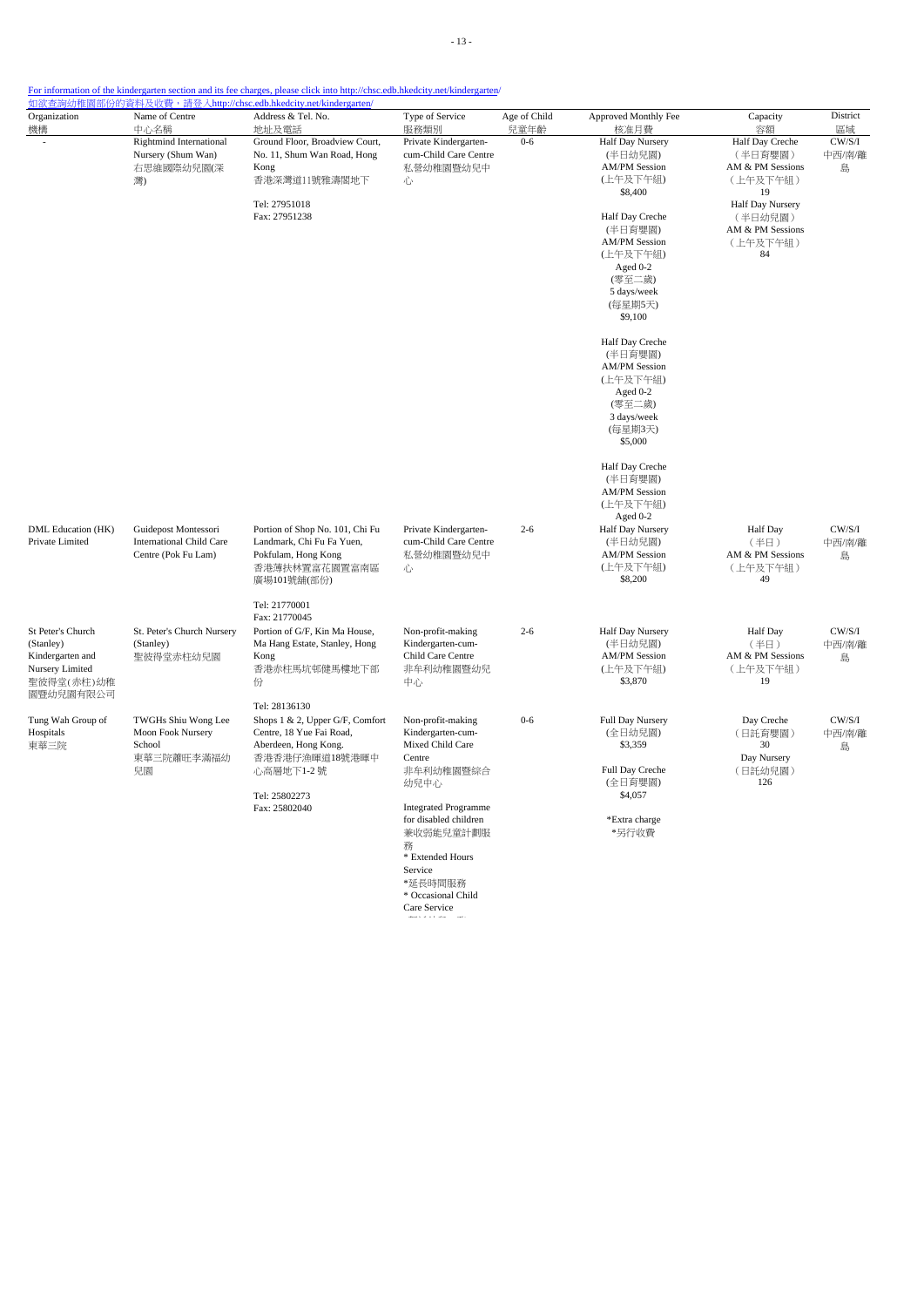| Organization                                                             | Name of Centre                                                                                             | <u> 如欲查詢幼稚園部份的資料及收費,請登入http://chsc.edb.hkedcity.net/kindergarten/</u><br>Address & Tel. No.                                             | Type of Service                                                                                                                                                   | Age of Child    | Approved Monthly Fee                                                                                                      | Capacity                                                                                             | District                    |
|--------------------------------------------------------------------------|------------------------------------------------------------------------------------------------------------|-----------------------------------------------------------------------------------------------------------------------------------------|-------------------------------------------------------------------------------------------------------------------------------------------------------------------|-----------------|---------------------------------------------------------------------------------------------------------------------------|------------------------------------------------------------------------------------------------------|-----------------------------|
| 機構                                                                       | 中心名稱<br>Parkview International<br>Nursery<br>栢基國際幼兒園                                                       | 地址及電話<br>G/F, Tower 18, Parkview, 88 Tai<br>Tam Reservoir Road, Hong Kong<br>香港大潭水塘道八十八號陽明<br>山莊十八座地下<br>Tel: 28126023<br>Fax: 28122938 | 服務類別<br>Private Kindergarten-<br>cum-Mixed Child Care<br>Centre<br>私營幼稚園暨綜合幼<br>兒中心                                                                               | 兒童年齡<br>$0 - 6$ | 核准月費<br><b>Half Day Nursery</b><br>(半日幼兒園)<br><b>AM/PM Session</b><br>(上午及下午組)<br>\$9,900<br>Half Day Creche              | 容額<br>Half Day Creche<br>(半日育嬰園)<br>AM & PM Sessions<br>(上午及下午組)<br>8<br>Half Day Nursery<br>(半日幼兒園) | 區域<br>CW/S/I<br>中西/南/離<br>島 |
|                                                                          |                                                                                                            |                                                                                                                                         |                                                                                                                                                                   |                 | (半日育嬰園)<br><b>AM/PM Session</b><br>(上午及下午組)<br>Aged 1-2<br>(一至二歲)<br>2 days/week<br>(每星期2天)<br>\$4,180                    | AM Session<br>(上午組)<br>50<br>PM Session<br>(下午組)<br>42                                               |                             |
|                                                                          |                                                                                                            |                                                                                                                                         |                                                                                                                                                                   |                 | Half Day Creche<br>(半日育嬰園)<br><b>AM/PM Session</b><br>(上午及下午組)<br>Aged 1-2<br>(一至二歲)<br>3 days/week<br>(每星期3天)<br>\$4,980 |                                                                                                      |                             |
|                                                                          | Montessori for Children<br>(Nursery)                                                                       | House A, Phoenix Garden,<br>R.B.L. 1033, Tai Tam Village,<br>Stanley, Hong Kong<br>香港赤柱大潭村R.B.L. 1033 錦<br>鳳苑 A座                        | Private Kindergarten-<br>cum-Child Care Centre<br>私營幼稚園暨幼兒中<br>心                                                                                                  | $2 - 6$         | Half Day Nursery<br>(半日幼兒園)<br><b>AM/PM Session</b><br>(上午及下午組)<br>\$9,700                                                | Half Day<br>(半日)<br>AM & PM Sessions<br>(上午及下午組)<br>43                                               | CW/S/I<br>中西/南/離<br>島       |
| The Women's Welfare<br>Club (Eastern District)<br>Hong Kong<br>香港東區婦女福利會 | Women's Welfare Club<br>(Eastern District) Hong<br>Kong Lai Kwai Tim Day<br>Nursery<br>香港東區婦女福利會黎          | Tel: 28139589<br>Fax: 28132582<br>2/F, Island Place, 53 Tanner<br>Road, North Point, Hong Kong<br>香港北角丹拿道53號港運城2樓<br>Tel: 28563192      | Non-profit-making<br>Kindergarten-cum-<br>Child Care Centre<br>非牟利幼稚園暨幼兒<br>中心                                                                                    | $2 - 6$         | Full Day Nursery<br>(全日幼兒園)<br>\$3,391<br>*Extra charge                                                                   | Full Day<br>(全日)<br>112                                                                              | E/W<br>東/灣仔                 |
|                                                                          | 桂添幼兒園                                                                                                      | Fax: 28569958                                                                                                                           | <b>Integrated Programme</b><br>for disabled children<br>兼收弱能兒童計劃服<br>務<br>* Occasional Child<br>Care Service<br>*暫託幼兒服務                                           |                 | *另行收費                                                                                                                     |                                                                                                      |                             |
| Tung Wah Group of<br>Hospitals<br>東華三院                                   | Tung Wah Group of<br>Hospitals Fong Shu<br>Chuen Nursery School<br>東華三院方樹泉幼兒園                              | Portion of Ground Foor,<br>Causeway Bay Community<br>Centre, 7 Fook Yum Road,<br>Causeway Bay, Hong Kong.<br>香港銅鑼灣福蔭道7號銅鑼灣<br>社區中心地下    | Non-profit-making<br>Kindergarten-cum-<br>Child Care Centre<br>非牟利幼稚園暨幼兒<br>中心                                                                                    | $2 - 6$         | Full Day Nursery<br>(全日幼兒園)<br>\$3,303<br>*Extra charge<br>*另行收費                                                          | Full Day<br>(全日)<br>100                                                                              | E/W<br>東/灣仔                 |
|                                                                          |                                                                                                            | Tel: 28872106<br>Fax: 25719367                                                                                                          | <b>Integrated Programme</b><br>for disabled children<br>兼收弱能兒童計劃服<br>務<br>* Extended Hours<br>Service<br>*延長時間服務<br>* Occasional Child<br>Care Service<br>*暫託幼兒服務 |                 |                                                                                                                           |                                                                                                      |                             |
| Hong Kong &<br>Kowloon Kaifong<br>Women's Association<br>港九街坊婦女會         | Hong Kong & Kowloon<br>Kaifong Women's<br><b>Association Ting Yuk</b><br>Chee Nursery<br>港九街坊婦女會丁毓珠<br>幼兒園 | Podium, Level 6, Perfect Mount<br>Garden, Po Man Street,<br>Shaukiwan, Hong Kong<br>香港筲箕灣寶文街峻峰花園第<br>六層平台                               | Non-profit-making<br>Kindergarten-cum-<br>Child Care Centre<br>非牟利幼稚園暨幼兒<br>中心                                                                                    | $2 - 6$         | Full Day Nursery<br>(全日幼兒園)<br>\$4,209<br>*Extra charge<br>*另行收費                                                          | Full Day<br>(全日)<br>100                                                                              | E/W<br>東/灣仔                 |
|                                                                          |                                                                                                            | Tel: 28859622<br>Fax: 25136866                                                                                                          | <b>Integrated Programme</b><br>for disabled children<br>兼收弱能兒童計劃服<br>務<br>* Extended Hours<br>Service<br>*延長時間服務<br>* Occasional Child<br>Care Service<br>*暫託幼兒服務 |                 |                                                                                                                           |                                                                                                      |                             |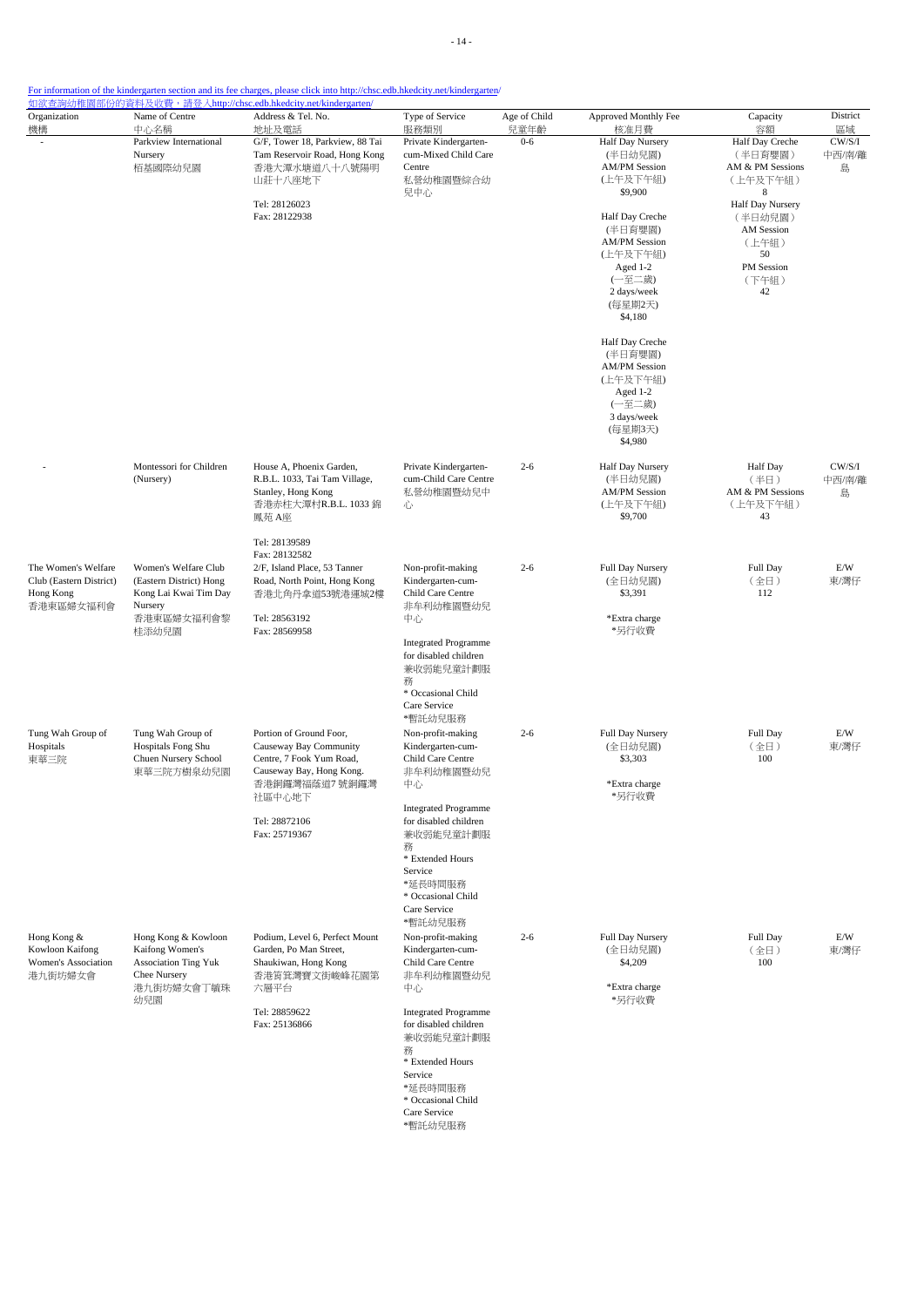| Organization<br>機構                                                       | Name of Centre<br>中心名稱                                                                             | Address & Tel. No.<br>地址及電話                                                                                             | Type of Service<br>服務類別                                                                                                                                                                                                  | Age of Child<br>兒童年齡 | Approved Monthly Fee<br>核准月費                                                                                                             | Capacity<br>容額                                                                    | District<br>區域 |
|--------------------------------------------------------------------------|----------------------------------------------------------------------------------------------------|-------------------------------------------------------------------------------------------------------------------------|--------------------------------------------------------------------------------------------------------------------------------------------------------------------------------------------------------------------------|----------------------|------------------------------------------------------------------------------------------------------------------------------------------|-----------------------------------------------------------------------------------|----------------|
| Women's Welfare<br>Club Western District,<br>Hong Kong<br>香港西區婦女福利會      | Women's Welfare Club<br><b>Western District David</b><br>WOO Memorial Day<br>Nursery<br>香港西區婦女福利會何 | G/F, Yiu Ming House, Yiu Tung<br>Estate, Yiu Hing Road, Shau Kei<br>Wan, Hong Kong<br>香港筲箕灣耀興路耀東邨耀明<br>樓地下              | Non-profit-making<br>Kindergarten-cum-<br>Child Care Centre<br>非牟利幼稚園暨幼兒<br>中心                                                                                                                                           | $2 - 6$              | <b>Half Day Nursery</b><br>(半日幼兒園)<br><b>AM Session</b><br>(上午組)<br>\$2,615                                                              | Full Day<br>(全日)<br>70<br>Half Day<br>(半日)                                        | E/W<br>東/灣仔    |
|                                                                          | 瑞棠紀念幼兒園                                                                                            | Tel: 25671414<br>Fax: 25395822                                                                                          | <b>Integrated Programme</b><br>for disabled children<br>兼收弱能兒童計劃服<br>務<br>* Extended Hours<br>Service<br>*延長時間服務<br>* Occasional Child<br>Care Service<br>*暫託幼兒服務                                                        |                      | Full Day Nursery<br>(全日幼兒園)<br>\$540<br>*Extra charge<br>*另行收費                                                                           | AM Session<br>(上午組)<br>25                                                         |                |
| The Hong Kong<br>Federation of Youth<br>Groups<br>香港青年協會                 | The Hong Kong<br>Federation of Youth<br>Groups Ching Lok<br>Nursery<br>香港青年協會青樂幼兒<br>圜             | G/F, Lee Ga Building, 129 Sai<br>Wan Ho Street, Sai Wan Ho,<br>Hong Kong<br>香港西灣河西灣河街129號利基<br>大廈地下                     | Non-profit-making<br>Kindergarten-cum-<br>Child Care Centre<br>非牟利幼稚園暨幼兒<br>中心                                                                                                                                           | $2 - 6$              | Full Day Nursery<br>(全日幼兒園)<br>\$4,282<br>*Extra charge<br>*另行收費                                                                         | Full Day<br>(全日)<br>112                                                           | E/W<br>東/灣仔    |
|                                                                          |                                                                                                    | Tel: 28868856<br>Fax: 28868923                                                                                          | <b>Integrated Programme</b><br>for disabled children<br>兼收弱能兒童計劃服<br>務<br>* Extended Hours<br>Service<br>*延長時間服務<br>* Occasional Child<br>Care Service<br>*暫託幼兒服務                                                        |                      |                                                                                                                                          |                                                                                   |                |
| The Women's Welfare<br>Club (Eastern District)<br>Hong Kong<br>香港東區婦女福利會 | The Women's Welfare<br>Club (Eastern District)<br>Nursery Hong Kong<br>香港東區婦女福利會幼<br>兒園            | G/F, Oi Ping House, Oi Tung<br>Estate, Shau Kei Wan, Hong<br>Kong<br>香港筲箕灣愛東邨愛平樓地下<br>Tel: 25613409                     | Non-profit-making<br>Kindergarten-cum-<br>Child Care Centre<br>非牟利幼稚園暨幼兒<br>中心                                                                                                                                           | $2 - 6$              | Full Day Nursery<br>(全日幼兒園)<br>\$3,922                                                                                                   | Full Day<br>(全日)<br>110                                                           | E/W<br>東/灣仔    |
| The Hong Kong<br>Chinese Women's<br>Club<br>香港中國婦女會                      | The Hong Kong Chinese<br>Women's Club Nursery<br>School<br>香港中國婦女會幼兒園                              | G/F, Yiu Fook House, Yiu Tung<br>Estate, Shau Kei Wan, Hong<br>Kong.<br>香港筲箕灣耀東邨耀福樓地下<br>Tel: 25682110<br>Fax: 28851807 | Non-profit-making<br>Kindergarten-cum-<br>Child Care Centre<br>非牟利幼稚園暨幼兒<br>中心<br><b>Integrated Programme</b><br>for disabled children<br>兼收弱能兒童計劃服<br>務<br>* Extended Hours<br>Service<br>*延長時間服務<br>* Occasional Child | $2 - 6$              | Half Day Nursery<br>(半日幼兒園)<br><b>AM</b> Session<br>(上午組)<br>\$2,850<br>Full Day Nursery<br>(全日幼兒園)<br>\$4,318<br>*Extra charge<br>*另行收費 | Full Day<br>(全日)<br>100<br>Half Day<br>(半日)<br>AM & PM Sessions<br>(上午及下午組)<br>13 | E/W<br>東/灣仔    |
| Po Leung Kuk<br>保良局                                                      | Po Leung Kuk Wai Yin<br>Nursery<br>保良局慧妍雅集幼兒園                                                      | Unit A, 1/F, Quarry Bay<br>Community Complex, 1 Greig<br>Road, Quarry Bay, Hong Kong.<br>香港鰂魚涌基利路1號鰂魚涌社<br>區綜合大樓1樓A     | Care Service<br>*暫託幼兒服務<br>Non-profit-making<br>Kindergarten-cum-<br>Child Care Centre<br>非牟利幼稚園暨幼兒<br>中心                                                                                                                | $2 - 6$              | Full Day Nursery<br>(全日幼兒園)<br>\$3,165<br>*Extra charge<br>*另行收費                                                                         | Full Day<br>(全日)<br>168                                                           | E/W<br>東/灣仔    |
|                                                                          |                                                                                                    | Tel: 25906332<br>Fax: 25906320                                                                                          | <b>Integrated Programme</b><br>for disabled children<br>兼收弱能兒童計劃服<br>務<br>* Extended Hours<br>Service<br>*延長時間服務<br>* Occasional Child<br>Care Service<br>*暫託幼兒服務                                                        |                      |                                                                                                                                          |                                                                                   |                |
| Tsung Tsin Mission of<br>Hong Kong<br>基督教香港崇真會                           | Shaukiwan Tsung Tsin<br>Nursery School<br>筲箕灣崇真幼兒學校                                                | 1/F, Shaukiwan Tsung Tsin<br>Church, 4 Basel Road, Shau Kei<br>Wan, Hong Kong.<br>香港筲箕灣巴色道四號筲箕灣<br>崇真堂二樓                | Non-profit-making<br>Kindergarten-cum-<br>Child Care Centre<br>非牟利幼稚園暨幼兒<br>中心                                                                                                                                           | $2 - 6$              | Half Day Nursery<br>(半日幼兒園)<br>AM Session<br>(上午組)<br>\$2,569                                                                            | <b>Half</b> Day<br>(半日)<br><b>AM</b> Session<br>(上午組)<br>10                       | E/W<br>東/灣仔    |
|                                                                          |                                                                                                    | Tel: 25676880<br>Fax: 25398061                                                                                          |                                                                                                                                                                                                                          |                      | Full Day Nursery<br>(全日幼兒園)<br>\$5,085                                                                                                   |                                                                                   |                |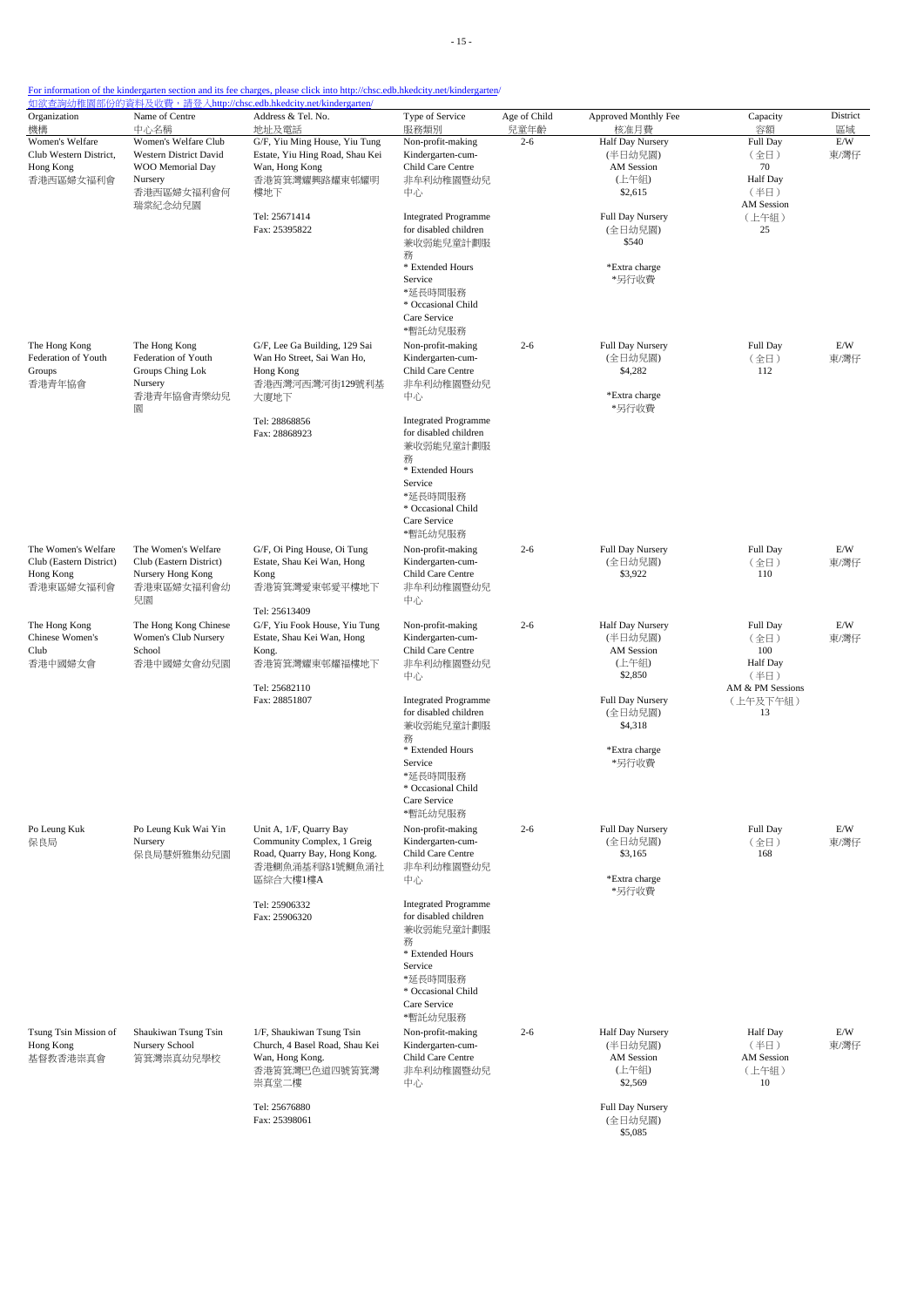| Organization                                                     | Name of Centre                                                                                                   | Address & Tel. No.                                                                                                      | Type of Service                                                                                                                                                   | Age of Child    | Approved Monthly Fee                                                                       | Capacity                                                                              | District          |
|------------------------------------------------------------------|------------------------------------------------------------------------------------------------------------------|-------------------------------------------------------------------------------------------------------------------------|-------------------------------------------------------------------------------------------------------------------------------------------------------------------|-----------------|--------------------------------------------------------------------------------------------|---------------------------------------------------------------------------------------|-------------------|
| 機構<br>Lutheran Church -<br>Hong Kong Synod<br>香港路德會              | 中心名稱<br>Heng Fa Chuen Lutheran<br>Day Nursery<br>路德會杏花邨幼兒園                                                       | 地址及電話<br>Ground Floor, 100 Shing Tai<br>Road, Heng Fa Chuen, Chai<br>Wan, Hong Kong<br>香港柴灣杏花邨盛泰道100 號<br>地下            | 服務類別<br>Non-profit-making<br>Kindergarten-cum-<br>Child Care Centre<br>非牟利幼稚園暨幼兒<br>中心                                                                            | 兒童年齡<br>$2 - 6$ | 核准月費<br>Half Day Nursery<br>(半日幼兒園)<br><b>AM Session</b><br>(上午組)<br>\$2,990               | 容額<br>Full Day<br>(全日)<br>80<br><b>Half</b> Day<br>(半日)                               | 區域<br>E/W<br>東/灣仔 |
|                                                                  |                                                                                                                  | Tel: 28976225<br>Fax: 25055361                                                                                          | * Extended Hours<br>Service<br>*延長時間服務<br>* Occasional Child<br>Care Service                                                                                      |                 | Full Day Nursery<br>(全日幼兒園)<br>\$3,212<br>*Extra charge                                    | <b>AM</b> Session<br>(上午組)<br>20                                                      |                   |
| The Church of Christ<br>in China, Wanchai<br>Church<br>中華基督教會灣仔堂 | The Church of Christ in<br>China, Chai Wan Church<br>Day Nursery<br>中華基督教會柴灣堂幼<br>兒園                             | Level 2, Government Office, New<br>Jade Garden, Chai Wan, Hong<br>Kong<br>香港柴灣新翠花園政府合署第<br>二層                           | *暫託幼兒服務<br>Non-profit-making<br>Kindergarten-cum-<br>Child Care Centre<br>非牟利幼稚園暨幼兒<br>中心                                                                         | $2 - 6$         | *另行收費<br>Half Day Nursery<br>(半日幼兒園)<br><b>AM</b> Session<br>(上午組)<br>\$1,922              | Full Day<br>(全日)<br>90<br>Half Day<br>(半日)<br><b>AM</b> Session                       | E/W<br>東/灣仔       |
|                                                                  |                                                                                                                  | Tel: 28965533<br>Fax: 25150991                                                                                          | * Extended Hours<br>Service<br>*延長時間服務                                                                                                                            |                 | Half Day Nursery<br>(半日幼兒園)<br>PM Session<br>(下午組)<br>\$1,815                              | (上午組)<br>$20\,$<br>PM Session<br>(下午組)<br>13                                          |                   |
|                                                                  |                                                                                                                  |                                                                                                                         |                                                                                                                                                                   |                 | Full Day Nursery<br>(全日幼兒園)<br>\$1,831                                                     |                                                                                       |                   |
| Hong Kong &<br>Kowloon Kaifong<br>Women's Association<br>港九街坊婦女會 | Hong Kong & Kowloon<br>Kaifong Women's<br>Association Wan Tsui<br>Nursery<br>港九街坊婦女會環翠幼<br>兒園                    | G/F, Hei Tsui House, Wan Tsui<br>Estate, Chai Wan, Hong Kong<br>香港柴灣環翠邨喜翠樓地下<br>Tel: 28988241<br>Fax: 25565546          | Non-profit-making<br>Kindergarten-cum-<br>Child Care Centre<br>非牟利幼稚園暨幼兒<br>中心                                                                                    | $2 - 6$         | *Extra charge<br>*另行收費<br>Full Day Nursery<br>(全日幼兒園)<br>\$3,232<br>*Extra charge<br>*另行收費 | Full Day<br>(全日)<br>99<br><b>Half</b> Day<br>(半日)<br><b>AM</b> Session                | E/W<br>東/灣仔       |
|                                                                  |                                                                                                                  |                                                                                                                         | <b>Integrated Programme</b><br>for disabled children<br>兼收弱能兒童計劃服<br>務<br>* Extended Hours<br>Service<br>*延長時間服務<br>* Occasional Child<br>Care Service<br>*暫託幼兒服務 |                 |                                                                                            | (上午組)<br>15                                                                           |                   |
| Chai Wan Baptist<br>Church<br>柴灣浸信會                              | Chai Wan Baptist Church<br>Pre-school Education<br><b>Bradbury Child Care</b><br>Centre<br>柴灣浸信會學前教育中<br>心白普理幼兒園 | Portion of 1/F, 4/F Flat Roof, 30<br>Fei Tsui Road, Chai Wan, Hong<br>Kong.<br>香港柴灣翡翠道三十號一樓部<br>份及四樓天台<br>Tel: 25580199 | Non-profit-making<br>Kindergarten-cum-<br>Child Care Centre<br>非牟利幼稚園暨幼兒<br>中心                                                                                    | $2 - 6$         | Half Day Nursery<br>(半日幼兒園)<br><b>AM</b> Session<br>(上午組)<br>\$2,800<br>Full Day Nursery   | Full Day<br>(全日)<br>17<br><b>Half Day</b><br>(半日)<br><b>AM</b> Session<br>(上午組)<br>11 | E/W<br>東/灣仔       |
|                                                                  |                                                                                                                  | Fax: 25585699                                                                                                           |                                                                                                                                                                   |                 | (全日幼兒園)<br>\$4,883                                                                         |                                                                                       |                   |
| Lutheran Philip House<br>Limited<br>粤南信義會腓力堂有<br>限公司             | Lutheran Philip House<br>Hing Man Nursery School<br>粵南信義會腓力堂興民<br>幼兒學園                                           | Level 3, Community Building,<br>Hing Man Estate, Chai Wan,<br>Hong Kong.<br>香港柴灣興民邨社區中心大樓<br>第三層                        | Non-profit-making<br>Kindergarten-cum-<br>Child Care Centre<br>非牟利幼稚園暨幼兒<br>中心                                                                                    | $2 - 6$         | Full Day Nursery<br>(全日幼兒園)<br>\$1,639<br>*Extra charge<br>*另行收費                           | Full Day<br>(全日)<br>85                                                                | E/W<br>東/灣仔       |
|                                                                  |                                                                                                                  | Tel: 25588070<br>Fax: 25153743                                                                                          | <b>Integrated Programme</b><br>for disabled children<br>兼收弱能兒童計劃服<br>務<br>* Extended Hours<br>Service<br>*延長時間服務<br>* Occasional Child<br>Care Service            |                 |                                                                                            |                                                                                       |                   |

\*暫託幼兒服務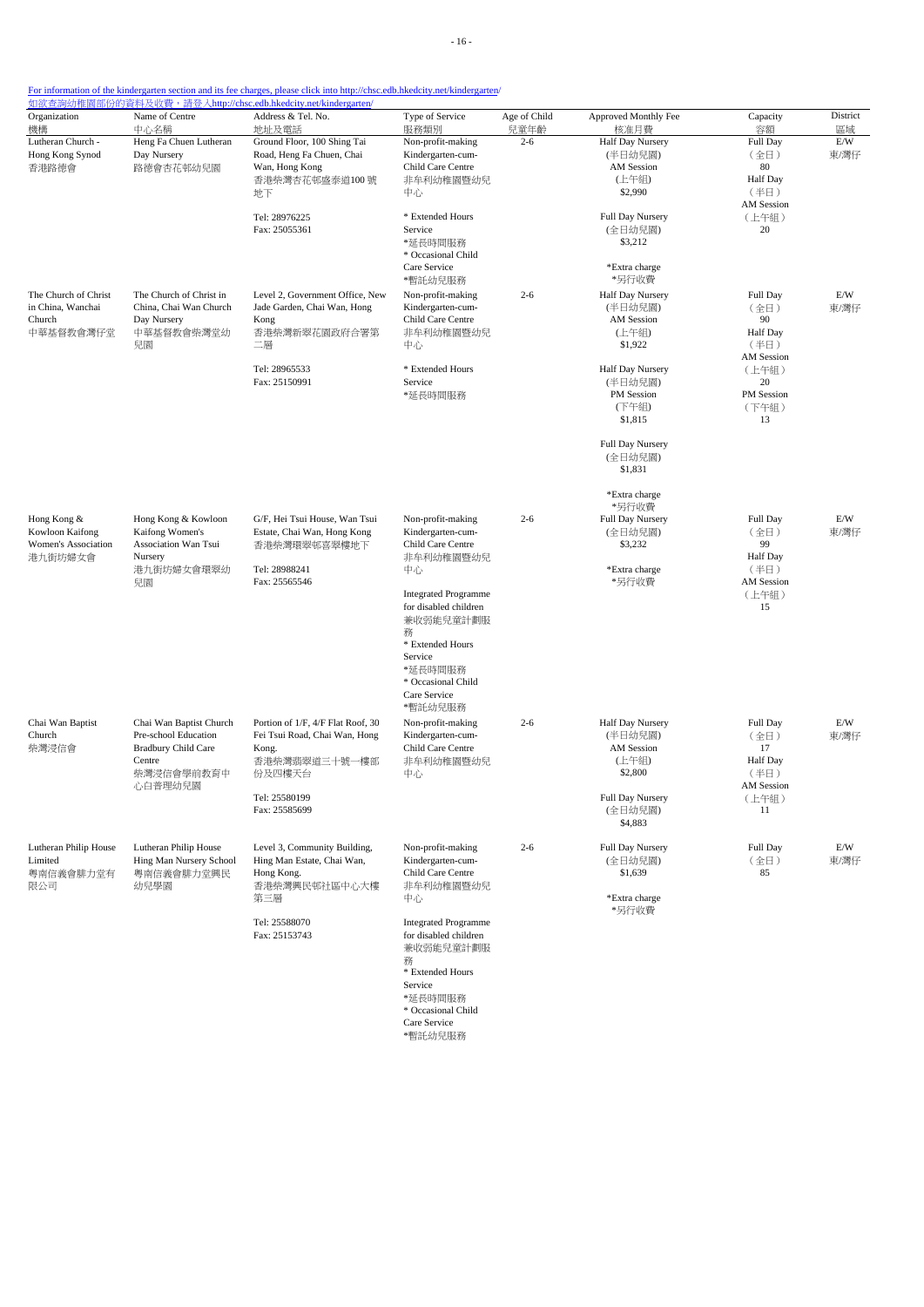| Organization                                                 | Name of Centre<br>中心名稱                                                               | Address & Tel. No.                                                                                                          | Type of Service                                                                                                                                                   | Age of Child    | Approved Monthly Fee                                                                                                       | Capacity                                                      | District          |
|--------------------------------------------------------------|--------------------------------------------------------------------------------------|-----------------------------------------------------------------------------------------------------------------------------|-------------------------------------------------------------------------------------------------------------------------------------------------------------------|-----------------|----------------------------------------------------------------------------------------------------------------------------|---------------------------------------------------------------|-------------------|
| 機構<br>Hong Kong Society<br>for the Protection of<br>Children | Hong Kong Society for<br>the Protection of Children<br>Aw Hoe Nursery School         | 地址及電話<br>Unit 4-10, G/F, Sui Keung<br>House, Siu Sai Wan Estate, Chai<br>Wan, Hong Kong.                                    | 服務類別<br>Non-profit-making<br>Kindergarten-cum-<br>Child Care Centre                                                                                               | 兒童年齡<br>$2 - 6$ | 核准月費<br><b>Full Day Nursery</b><br>(全日幼兒園)<br>\$4,313                                                                      | 容額<br>Full Day<br>(全日)<br>120                                 | 區域<br>E/W<br>東/灣仔 |
| 香港保護兒童會                                                      | 香港保護兒童會胡好幼<br>兒學校                                                                    | 香港柴灣小西灣邨瑞強樓地下<br>4-10號                                                                                                      | 非牟利幼稚園暨幼兒<br>中心                                                                                                                                                   |                 | *Extra charge<br>*另行收費                                                                                                     |                                                               |                   |
|                                                              |                                                                                      | Tel: 28897447<br>Fax: 28891312                                                                                              | <b>Integrated Programme</b><br>for disabled children<br>兼收弱能兒童計劃服<br>務<br>* Extended Hours<br>Service<br>*延長時間服務<br>* Occasional Child<br>Care Service<br>*暫託幼兒服務 |                 |                                                                                                                            |                                                               |                   |
| Tung Wah Group of<br>Hospitals<br>東華三院                       | TWGHs Chiap Hua<br>Cheng's Nursery School<br>東華三院捷和鄭氏幼兒<br>圜                         | 3/F, Chai Wan Municipal<br>Services Building, 338 Chai Wan<br>Road, Hong Kong.<br>香港柴灣道338號柴灣市政大廈<br>3樓                     | Non-profit-making<br>Kindergarten-cum-<br>Child Care Centre<br>非牟利幼稚園暨幼兒<br>中心                                                                                    | $2 - 6$         | Full Day Nursery<br>(全日幼兒園)<br>\$3,791<br>*Extra charge<br>*另行收費                                                           | Full Day<br>(全日)<br>100                                       | E/W<br>東/灣仔       |
|                                                              |                                                                                      | Tel: 25586639<br>Fax: 25581182                                                                                              | <b>Integrated Programme</b><br>for disabled children<br>兼收弱能兒童計劃服<br>務<br>* Extended Hours<br>Service<br>*延長時間服務<br>* Occasional Child<br>Care Service<br>*暫託幼兒服務 |                 |                                                                                                                            |                                                               |                   |
| Caritas - Hong Kong<br>香港明愛                                  | Caritas Lions Club of<br>Hong Kong (Pacific)<br>Nursery School<br>明愛香港太平洋獅子會<br>幼兒學校 | G/F, Carport Block, Harmony<br>Garden, 9 Siu Sai Wan Road,<br>Chai Wan, Hong Kong.<br>香港柴灣小西灣道9號富欣花園<br>停車場地下               | Non-profit-making<br>Kindergarten-cum-<br>Child Care Centre<br>非牟利幼稚園暨幼兒<br>中心                                                                                    | $2 - 6$         | Full Day Nursery<br>(全日幼兒園)<br>\$3,144<br>*Extra charge<br>*另行收費                                                           | Full Day<br>(全日)<br>100                                       | E/W<br>東/灣仔       |
|                                                              |                                                                                      | Tel: 25053553<br>Fax: 25052400                                                                                              | <b>Integrated Programme</b><br>for disabled children<br>兼收弱能兒童計劃服<br>務<br>* Extended Hours<br>Service<br>*延長時間服務<br>* Occasional Child<br>Care Service<br>*暫託幼兒服務 |                 |                                                                                                                            |                                                               |                   |
| Guidepost Chai Wan<br>Limited                                | Guidepost Montessori<br><b>International Child Care</b><br>Centre (Chai Wan)         | Part of Shop Kindergarten, G/F,<br>Harmony Garden, 9 Siu Sai Wan<br>Road, Chai Wan, Hong Kong<br>香港柴灣小西灣道九號富欣花<br>園地下幼稚園舖部份 | Private Kindergarten-<br>cum-Child Care Centre<br>私營幼稚園暨幼兒中<br>心                                                                                                  | $2 - 6$         | Half Day Nursery<br>(半日幼兒園)<br><b>AM/PM Session</b><br>(上午及下午組)<br>Aged 2-3<br>(二至三歲)                                      | <b>Half</b> Day<br>(半日)<br>AM & PM Sessions<br>(上午及下午組)<br>56 | E/W<br>東/灣仔       |
|                                                              |                                                                                      | Tel: 28668260<br>Fax: 34681913                                                                                              |                                                                                                                                                                   |                 | 5 days/week<br>(每星期5天)<br>\$7,900                                                                                          |                                                               |                   |
|                                                              |                                                                                      |                                                                                                                             |                                                                                                                                                                   |                 | Half Day Nursery<br>(半日幼兒園)<br><b>AM/PM Session</b><br>(上午及下午組)<br>Aged 2-3<br>(二至三歲)<br>3 days/week<br>(每星期3天)<br>\$6,200 |                                                               |                   |
|                                                              |                                                                                      |                                                                                                                             |                                                                                                                                                                   |                 | Half Day Nursery<br>(半日幼兒園)<br><b>AM/PM Session</b><br>(上午及下午組)<br>Aged 2-3<br>(二至三歲)<br>2 days/week<br>(每星期2天)<br>\$4,800 |                                                               |                   |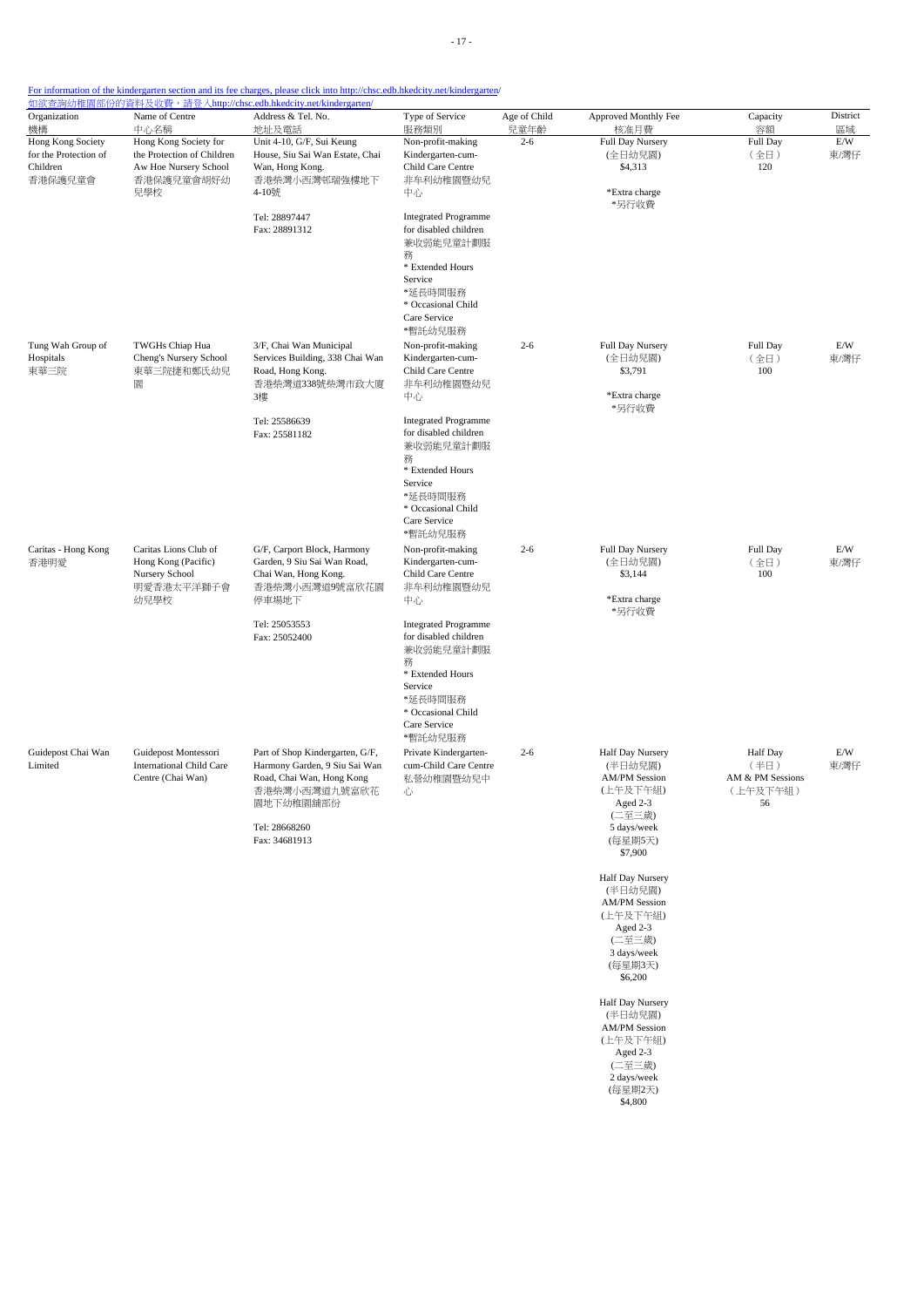| Organization<br>機構                                                          | Name of Centre<br>中心名稱                                                                                 | Address & Tel. No.<br>地址及電話                                                                                                                                                                                | Type of Service<br>服務類別                                                                                                                                                                                                                  | Age of Child<br>兒童年齡 | Approved Monthly Fee<br>核准月費                                                                                                                                                                                                                                                                                               | Capacity<br>容額                                                                                 | District<br>區域 |
|-----------------------------------------------------------------------------|--------------------------------------------------------------------------------------------------------|------------------------------------------------------------------------------------------------------------------------------------------------------------------------------------------------------------|------------------------------------------------------------------------------------------------------------------------------------------------------------------------------------------------------------------------------------------|----------------------|----------------------------------------------------------------------------------------------------------------------------------------------------------------------------------------------------------------------------------------------------------------------------------------------------------------------------|------------------------------------------------------------------------------------------------|----------------|
| <b>Lingnan Education</b><br>Organization Limited<br>嶺南教育機構有限公<br>급          | Lingnan Day Nursery (Siu<br>Sai Wan)<br>嶺南幼兒園(小西灣)                                                     | G/F of the Kindergarten Building<br>of Cheerful Garden, 23 Siu Sai<br>Wan Road, Hong Kong<br>香港小西灣道23號富怡花園幼<br>稚園大樓地下<br>Tel: 28932322<br>Fax: 28930168                                                    | Non-profit-making<br>Kindergarten-cum-<br>Child Care Centre<br>非牟利幼稚園暨幼兒<br>中心                                                                                                                                                           | $2 - 6$              | <b>Half Day Nursery</b><br>(半日幼兒園)<br><b>AM/PM Session</b><br>(上午及下午組)<br>\$3,260<br>Full Day Nursery<br>(全日幼兒園)<br>\$5,885                                                                                                                                                                                                | Full Day<br>(全日)<br>50<br>Half Day<br>(半日)<br>AM Session<br>(上午組)<br>77<br>PM Session<br>(下午組) | E/W<br>東/灣仔    |
| <b>Evangelical Lutheran</b><br>Church of Hong Kong<br>基督教香港信義會              | <b>Evangelical Lutheran</b><br>Church - Hong Kong,<br>Hing Wah Nursery<br>School<br>基督教香港信義會興華<br>幼兒學校 | G/F, May Wah House, Hing Wah<br>(I) Estate, Chai Wan, Hong Kong.<br>香港柴灣興華一邨美華樓地下<br>Tel: 24215859<br>Fax: 28975557                                                                                        | Non-profit-making<br>Kindergarten-cum-<br>Child Care Centre<br>非牟利幼稚園暨幼兒<br>中心<br><b>Integrated Programme</b><br>for disabled children<br>兼收弱能兒童計劃服<br>務<br>* Extended Hours<br>Service<br>*延長時間服務<br>* Occasional Child<br>Care Service | $2 - 6$              | Full Day Nursery<br>(全日幼兒園)<br>\$4,206<br>*Extra charge<br>*另行收費                                                                                                                                                                                                                                                           | 30<br>Full Day<br>(全日)<br>100                                                                  | E/W<br>東/灣仔    |
| The Methodist<br>Church, Hong Kong<br>香港基督教循道衞理<br>聯合教會                     | North Point Methodist<br>Church Day Nursery<br>(Fortress Hill)<br>北角衞理堂幼兒園(炮台<br>山)                    | No. 1-11 on 1/F Princess<br>Mansion, No. 165A-175 King's<br>Road, Hong Kong<br>香港英皇道165A-175號公主大<br>廈一樓1至11號室                                                                                              | *暫託幼兒服務<br>Non-profit-making<br>Kindergarten-cum-<br>Child Care Centre<br>非牟利幼稚園暨幼兒<br>中心                                                                                                                                                | $2 - 6$              | Half Day Nursery<br>(半日幼兒園)<br><b>AM/PM Session</b><br>(上午及下午組)<br>\$5,000                                                                                                                                                                                                                                                 | <b>Half</b> Day<br>(半日)<br>AM & PM Sessions<br>(上午及下午組)<br>116                                 | E/W<br>東/灣仔    |
| Hop Yat Church of<br>the Church of Christ<br>in China<br>中華基督教會合一堂          | Hop Yat Church Chan<br>Pak Wang Memorial Day<br>Nursery<br>合一堂陳伯宏紀念幼兒<br>園                             | Tel: 25787913<br>Fax: 25719988<br>Portion of 1/F & 2/F, Landing<br>Floor between 3-4/F, 48 Cloud<br>View Road, North Point, Hong<br>Kong<br>香港北角雲景道48號部份一樓<br>及二樓、三至四樓平台<br>Tel: 25785759<br>Fax: 25715887 | Non-profit-making<br>Kindergarten-cum-<br>Child Care Centre<br>非牟利幼稚園暨幼兒<br>中心                                                                                                                                                           | $2 - 6$              | Half Day Nursery<br>(半日幼兒園)<br><b>AM/PM Session</b><br>(上午及下午組)<br>\$2,915<br>Full Day Nursery<br>(全日幼兒園)<br>\$5,150                                                                                                                                                                                                       | Full Day<br>(全日)<br>28<br>Half Day<br>(半日)<br>AM & PM Sessions<br>(上午及下午組)<br>70               | E/W<br>東/灣仔    |
|                                                                             | Ming Wai International<br>Preschool<br>明慧國際幼兒園                                                         | Flat A & B, G/F & 1/F, Alice<br>Court 10-12, Tsat Tsz Mui Road,<br>North Point, Hong Kong<br>香港北角七姊妹道10-12號雅利<br>閣地下及1 樓A及B座<br>Tel: 25615008<br>Fax: 25900309                                             | Private Kindergarten-<br>cum-Child Care Centre<br>私營幼稚園暨幼兒中<br>心                                                                                                                                                                         | $2 - 6$              | Half Day Nursery<br>(半日幼兒園)<br><b>AM/PM Session</b><br>(上午及下午組)<br>\$4,090<br>Half Day Nursery<br>(半日幼兒園)<br><b>AM/PM Session</b><br>(上午及下午組)<br><b>International Class</b><br>(國際班)<br>\$5,640<br>Full Day Nursery<br>(全日幼兒園)<br>\$7,982<br>Full Day Nursery<br>(全日幼兒園)<br><b>International Class</b><br>(國際班)<br>\$9,332 | Full Day<br>(全日)<br>14<br><b>Half</b> Day<br>(半日)<br>AM & PM Sessions<br>(上午及下午組)<br>98        | E/W<br>東/灣仔    |
| <b>Braemar Hill Nursery</b><br>School (North Point)<br>Limited<br>寶山幼兒園有限公司 | <b>Braemar Hill Nursery</b><br>School<br>寶山幼兒園                                                         | 1/F (Portion), Chun Fai Centre,<br>No. 9 Chun Fai Road, Jardine's<br>Lookout, Hong Kong<br>香港渣甸山春暉道9號春暉中心<br>1樓(部份)                                                                                        | Private Kindergarten-<br>cum-Child Care Centre<br>私營幼稚園暨幼兒中<br>心                                                                                                                                                                         | $2 - 6$              | Half Day Nursery<br>(半日幼兒園)<br><b>AM/PM Session</b><br>(上午及下午組)<br>\$10,206                                                                                                                                                                                                                                                | <b>Half</b> Day<br>(半日)<br>AM & PM Sessions<br>(上午及下午組)<br>95                                  | E/W<br>東/灣仔    |

Tel: 25787922 Fax: 25668637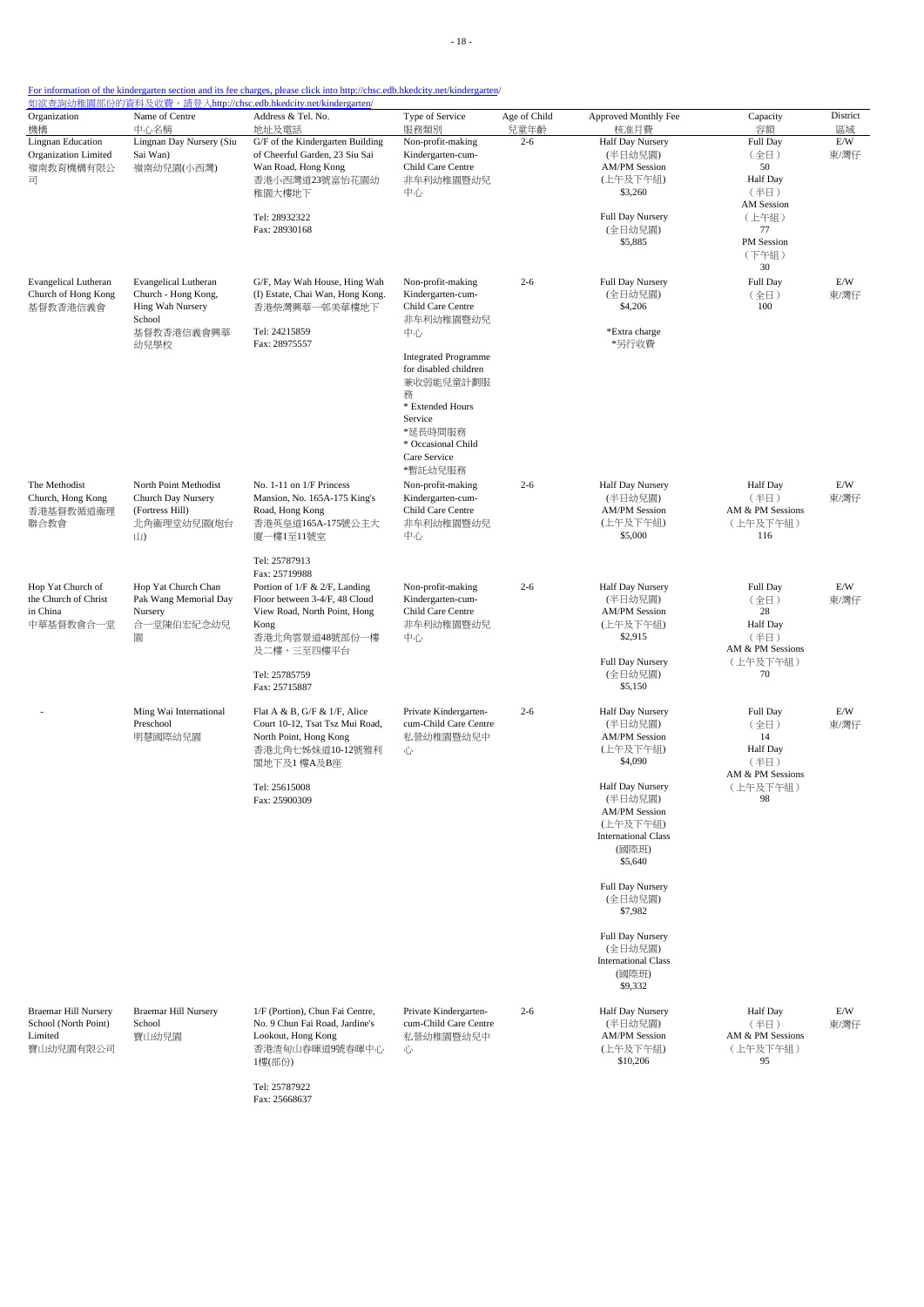- 19 -

| For information of the kindergarten section and its fee charges, please click into http://chsc.edb.hkedcity.net/kindergarten |  |  |
|------------------------------------------------------------------------------------------------------------------------------|--|--|
|                                                                                                                              |  |  |

| Organization                                                                                                 | Name of Centre                                                                                                        | Address & Tel. No.                                                                                                                                                                              | Type of Service                                                                | Age of Child    | Approved Monthly Fee                                                                                                                                                                                                                                                                                                                                                                                                              | Capacity                                                                                                           | District          |
|--------------------------------------------------------------------------------------------------------------|-----------------------------------------------------------------------------------------------------------------------|-------------------------------------------------------------------------------------------------------------------------------------------------------------------------------------------------|--------------------------------------------------------------------------------|-----------------|-----------------------------------------------------------------------------------------------------------------------------------------------------------------------------------------------------------------------------------------------------------------------------------------------------------------------------------------------------------------------------------------------------------------------------------|--------------------------------------------------------------------------------------------------------------------|-------------------|
| 機構<br>$\overline{\phantom{a}}$                                                                               | 中心名稱<br>Hong Kong Man Sang<br><b>International Nursery</b><br>香港民生國際幼兒園                                               | 地址及電話<br>2/F (Portion), Foo Yet Kai<br>Building, 52-60 Java Road, North<br>Point, Hong Kong<br>香港北角渣華道52-60號胡曰皆<br>大廈二樓部份                                                                       | 服務類別<br>Private Kindergarten-<br>cum-Child Care Centre<br>私營幼稚園暨幼兒中<br>心       | 兒童年齡<br>$2 - 6$ | 核准月費<br>Half Day Nursery<br>(半日幼兒園)<br><b>AM/PM Session</b><br>(上午及下午組)<br>\$4,780                                                                                                                                                                                                                                                                                                                                                | 容額<br>Full Day<br>(全日)<br>40<br><b>Half Day</b><br>(半日)                                                            | 區域<br>E/W<br>東/灣仔 |
|                                                                                                              |                                                                                                                       | Tel: 25786763<br>Fax: 25715254                                                                                                                                                                  |                                                                                |                 | Full Day Nursery<br>(全日幼兒園)<br>\$8,005                                                                                                                                                                                                                                                                                                                                                                                            | AM & PM Sessions<br>(上午及下午組)<br>50                                                                                 |                   |
| H.K.S.K.H. Holy<br>Nativity Church<br>香港聖公會主誕堂                                                               | S.K.H. Holy Nativity<br>Church Day Nursery<br>聖公會主誕堂幼兒園                                                               | Portion of G/F, Block A, Ming<br>Wah Building, 25 Ah Kung<br>Ngam Road, Shaukiwan, Hong<br>Kong<br>香港筲箕灣阿公岩道25號明華<br>大廈 A座地下部份<br>Tel: 25601713<br>Fax: 25397001                                | Non-profit-making<br>Kindergarten-cum-<br>Child Care Centre<br>非牟利幼稚園暨幼兒<br>中心 | $2 - 6$         | Half Day Nursery<br>(半日幼兒園)<br><b>AM/PM Session</b><br>(上午及下午組)<br>\$2,786<br>Full Day Nursery<br>(全日幼兒園)<br>\$4,494                                                                                                                                                                                                                                                                                                              | Full Day<br>(全日)<br>15<br>Half Day<br>(半日)<br>AM & PM Sessions<br>(上午及下午組)<br>9                                    | E/W<br>東/灣仔       |
| Shaukiwan Kai Fong<br>Welfare Advancement<br>Association Limited<br>筲箕灣街坊福利事務<br>促進會有限公司                     | Shaukiwan Kai Fong<br><b>Welfare Community</b><br>Centre Cheung Kam Tim<br>Memorial Preschool<br>筲箕灣街坊福利會張錦<br>添紀念幼兒園 | Portion of 1/F, 103 Nam On<br>Street, Shau Kei Wan, Hong<br>Kong.<br>香港筲箕灣南安街103號二樓部<br>份<br>Tel: 25693112<br>Fax: 25693226                                                                     | Non-profit-making<br>Kindergarten-cum-<br>Child Care Centre<br>非牟利幼稚園暨幼兒<br>中心 | $2 - 6$         | Half Day Nursery<br>(半日幼兒園)<br><b>AM/PM</b> Session<br>(上午及下午組)<br>\$3,330<br>Full Day Nursery<br>(全日幼兒園)<br>\$5,081                                                                                                                                                                                                                                                                                                              | Full Day<br>(全日)<br>17<br><b>Half</b> Day<br>(半日)<br><b>AM</b> Session<br>(上午組)<br>17<br>PM Session<br>(下午組)<br>11 | E/W<br>東/灣仔       |
| <b>CHRISTIAN</b><br><b>ADRIANNE</b><br>EDUCATIONAL<br>ORGANISATION<br><b>LIMITED</b><br>基督教安得兒教育機<br>構有限公司   | WISE LE SAGE<br><b>INTERNATIONAL</b><br>PRESCHOOL<br>雅然國際幼兒園                                                          | Portion of The Whole of<br>Mezzanine floor of Galaxy Plaza,<br>No. 2 Mong Lung Street, Shau<br>Kei Wan, Hong Kong<br>香港筲箕灣望隆街2號銀河廣場<br>閣樓全層(部份)<br>Tel: 39984088<br>Fax: 35687786               | Non-profit-making<br>Kindergarten-cum-<br>Child Care Centre<br>非牟利幼稚園暨幼兒<br>中心 | $2 - 6$         | Half Day Nursery<br>(半日幼兒園)<br><b>AM/PM Session</b><br>(上午及下午組)<br>\$3,650<br>Full Day Nursery<br>(全日幼兒園)<br>\$5,150                                                                                                                                                                                                                                                                                                              | Full Day<br>(全日)<br>20<br><b>Half Day</b><br>(半日)<br>AM & PM Sessions<br>(上午及下午組)<br>22                            | E/W<br>東/灣仔       |
| Kidsworld<br><b>International Limited</b><br>鹿兒國際小童學園有<br>限公司                                                | Tutor Time Braemar Hill<br><b>International Nursery</b><br>多多寶馬山國際幼兒園                                                 | Portion of Shop No. 6-10, LG/F,<br>Braemar Hill Shopping Centre,<br>No. 45 Braemar Hill Road, North<br>Point, Hong Kong<br>香港北角寶馬山道45號地下低<br>層賽西湖商場6-10號舖(部份)<br>Tel: 25291833<br>Fax: 25075445 | Private Kindergarten-<br>cum-Child Care Centre<br>私營幼稚園暨幼兒中<br>心               | $2 - 6$         | Half Day Nursery<br>(半日幼兒園)<br><b>AM/PM Session</b><br>(上午及下午組)<br>Aged 2-3<br>(二至三歲)<br>3 hours/5 days/week<br>(每星期5天/每天3小時)<br>\$11,250<br>Half Day Nursery<br>(半日幼兒園)<br><b>AM/PM Session</b><br>(上午及下午組)<br>Aged 2-3<br>(二至三歲)<br>3 hours/4 days/week<br>(每星期4天/每天3小時)<br>\$9,990<br>Half Day Nursery<br>(半日幼兒園)<br><b>AM/PM Session</b><br>(上午及下午組)<br>Aged 2-3<br>(二至三歲)<br>3 hours/3 days/week<br>(每星期3天/每天3小時)<br>\$7,960 | <b>Half Day</b><br>(半日)<br>AM & PM Sessions<br>(上午及下午組)<br>42                                                      | E/W<br>東/灣仔       |
| <b>ELEMENTI</b><br><b>EDUCATION</b><br>ORGANIZATION<br>NON-PROFIT<br><b>MAKING LIMITED</b><br>培元教育機構有限公<br>司 | New Jade Elementi<br><b>International Nursery</b><br>新翠培元國際幼兒園                                                        | L4 (Portion), Government<br>Building Block, New Jade<br>Shopping Arcade, Kut Shing<br>Street, Chai Wan, Hong Kong<br>香港柴灣吉勝街新翠商場政府<br>大樓第四層(部份)<br>Tel: 28979157<br>Fax: 25059110               | Non-profit-making<br>Kindergarten-cum-<br>Child Care Centre<br>非牟利幼稚園暨幼兒<br>中心 | $2 - 6$         | Half Day Nursery<br><b>Half Day Nursery</b><br>(半日幼兒園)<br><b>AM/PM</b> Session<br>(上午及下午組)<br>\$4,232<br>Full Day Nursery<br>(全日幼兒園)<br>\$5,945                                                                                                                                                                                                                                                                                   | Full Day<br>(全日)<br>48<br><b>Half Day</b><br>(半日)<br>AM & PM Sessions<br>(上午及下午組)<br>14                            | E/W<br>東/灣仔       |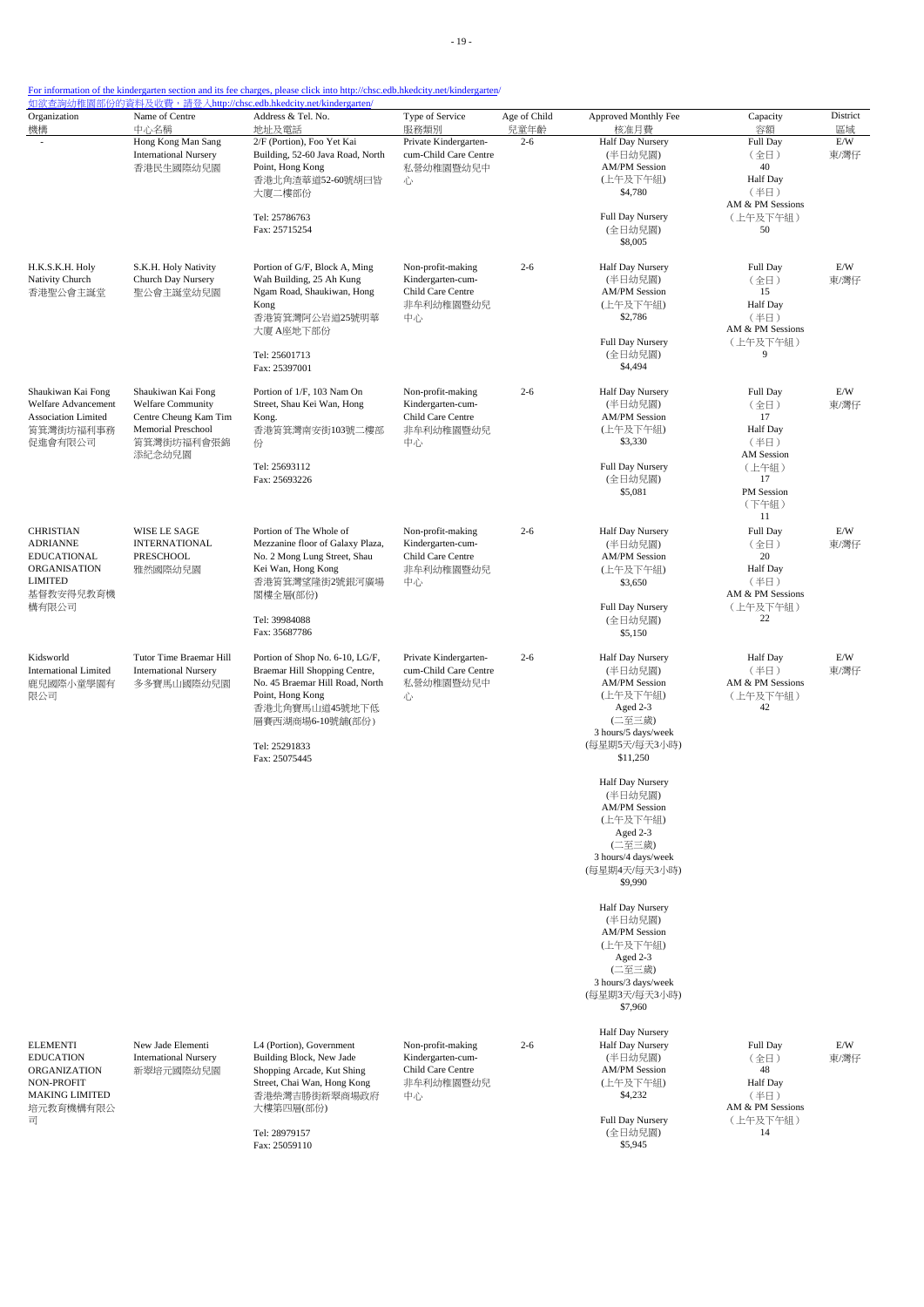| Organization<br>機構                                                           | Name of Centre<br>中心名稱                                                            | Address & Tel. No.<br>地址及電話                                                                                                                                                             | Type of Service<br>服務類別                                                        | Age of Child<br>兒童年齡 | Approved Monthly Fee<br>核准月費                                               | Capacity<br>容額                                                 | District<br>區域    |
|------------------------------------------------------------------------------|-----------------------------------------------------------------------------------|-----------------------------------------------------------------------------------------------------------------------------------------------------------------------------------------|--------------------------------------------------------------------------------|----------------------|----------------------------------------------------------------------------|----------------------------------------------------------------|-------------------|
| <b>GRAND SURPLUS</b><br><b>ENTERPRISES</b><br><b>LIMITED</b><br>鴻焯企業有限公司     | Victoria Nursery (Harbour<br>Heights)<br>維多利亞(海峰園)幼兒<br>圜                         | 2/F, 1,3 & 5 Fook Yum Road,<br>Tower 1, Ko Fung Court,<br>Harbour Heights, North Point,<br>Hong Kong<br>香港北角福蔭道1,3及5號海峰<br>園高峰閣第1座2樓                                                    | Private Kindergarten-<br>cum-Child Care Centre<br>私營幼稚園暨幼兒中<br>心               | $2 - 6$              | Half Day Nursery<br>(半日幼兒園)<br>PM Session<br>(下午組)<br>\$5,330              | <b>Half</b> Day<br>(半日)<br>AM & PM Sessions<br>(上午及下午組)<br>210 | E/W<br>東/灣仔       |
| Causeway Bay Kai-<br>Fong Welfare<br>Advancement<br>Association<br>銅鑼灣街坊福利促進 | Causeway Bay Victoria<br><b>International Nursery</b><br>銅鑼灣維多利亞國際幼<br>兒園         | Tel: 25713456<br>G/F-1/F, 32-36 Hing Fat Street,<br>Causeway Bay, Hong Kong<br>香港銅鑼灣興發街32-36號地下<br>至一樓                                                                                  | Non-profit-making<br>Kindergarten-cum-<br>Child Care Centre<br>非牟利幼稚園暨幼兒<br>中心 | $2 - 6$              | Half Day Nursery<br>(半日幼兒園)<br><b>AM/PM Session</b><br>(上午及下午組)<br>\$9,077 | <b>Half Day</b><br>(半日)<br>AM & PM Sessions<br>(上午及下午組)<br>165 | E/W<br>東/灣仔       |
| 會                                                                            | Kiangsu & Chekiang<br>Nursery<br>蘇浙幼兒園                                            | Tel: 25789998<br>Fax: 28879680<br>G/F, 30 Ching Wah Street, North<br>Point, Hong Kong<br>香港北角清華街30號地下<br>Tel: 25704173                                                                  | Non-profit-making<br>Kindergarten-cum-<br>Child Care Centre<br>非牟利幼稚園暨幼兒<br>中心 | $2 - 6$              | Half Day Nursery<br>(半日幼兒園)<br><b>AM/PM Session</b><br>(上午及下午組)<br>\$4,431 | Half Day<br>(半日)<br>AM & PM Sessions<br>(上午及下午組)<br>97         | $\rm E/W$<br>東/灣仔 |
|                                                                              | Ming Wai International<br>Preschool (North Point<br>Branch)<br>明慧國際幼兒園(北角分<br>校)  | Fax: 28072739<br>Portion of Shop 1, G/F & 1/F,<br>Fairview Court, 5-13 Tsat Tsz<br>Mui Road, North Point, Hong<br>Kong<br>香港北角七姊妹道5 - 13號昌輝<br>閣地下1號舖及1樓(部份)                            | Private Kindergarten-<br>cum-Child Care Centre<br>私營幼稚園暨幼兒中<br>心               | $2 - 6$              | Half Day Nursery<br>(半日幼兒園)<br><b>AM/PM Session</b><br>(上午及下午組)<br>\$5,640 | <b>Half Day</b><br>(半日)<br>AM & PM Sessions<br>(上午及下午組)<br>24  | E/W<br>東/灣仔       |
|                                                                              | Pods Preschool<br>樂蓄幼兒學校                                                          | Tel: 29040638<br>Portions of E, F and J, 2/F, Kiu<br>Hing Mansion, 14 King's Road,<br>North Point, Hong Kong<br>香港北角英皇道14號僑興大廈<br>二樓E, F及J室                                             | Private Kindergarten-<br>cum-Child Care Centre<br>私營幼稚園暨幼兒中<br>心               | $2 - 6$              | Half Day Nursery<br>(半日幼兒園)<br><b>AM/PM Session</b><br>(上午及下午組)<br>\$7,854 | <b>Half</b> Day<br>(半日)<br>AM & PM Sessions<br>(上午及下午組)<br>105 | E/W<br>東/灣仔       |
|                                                                              | Pods Preschool (Harbour<br>Heights)<br>樂蓄幼兒學校(海峰園)                                | Tel: 34603560<br>Fax: 34603559<br>Shop G01B & Portion of 1/F,<br>Nam Fung Court, Harbour<br>Heights, No. 1 Fook Yum Road,<br>North Point, Hong Kong<br>香港北角福蔭道1號海峰園南峯<br>閣地下G01B號舖連1樓部份 | Private Kindergarten-<br>cum-Child Care Centre<br>私營幼稚園暨幼兒中<br>心               | $2 - 6$              | Half Day Nursery<br>(半日幼兒園)<br><b>AM/PM Session</b><br>(上午及下午組)<br>\$7,854 | <b>Half</b> Day<br>(半日)<br>AM & PM Sessions<br>(上午及下午組)<br>18  | E/W<br>東/灣仔       |
| <b>GAINLINK</b><br><b>ENTERPRISES</b><br><b>LIMITED</b><br>裕協企業有限公司          | Victoria International<br>Nursery<br>維多利亞國際幼兒園                                    | Tel: 34603560<br>Fax: 34603559<br>Portion of G/F and Lower G/F,<br>Block R, 2-8 Hong On Street,<br>Kornhill, Quarry Bay, Hong Kong<br>香港鰂魚涌康山康安街2-8號<br>康怡花園R座地下及地下下層部<br>份             | Private Kindergarten-<br>cum-Child Care Centre<br>私營幼稚園暨幼兒中<br>心               | $2 - 6$              | Half Day Nursery<br>(半日幼兒園)<br><b>AM/PM</b> Session<br>(上午及下午組)<br>\$8,993 | <b>Half</b> Day<br>(半日)<br>AM & PM Sessions<br>(上午及下午組)<br>91  | E/W<br>東/灣仔       |
| <b>ABC</b> Pathways<br><b>Education Foundation</b><br>Limited                | <b>ABC</b> Pathways<br><b>International Nursery</b>                               | Tel: 28853331<br>Portion of G/F of Block 8 & 9,<br>Kornhill Gardens, 1124 King's<br>Road, Hong Kong<br>香港英皇道1124號康山花園第8<br>座及第9座地下部份                                                    | Private Kindergarten-<br>cum-Child Care Centre<br>私營幼稚園暨幼兒中<br>心               | $2 - 6$              | Half Day Nursery<br>(半日幼兒園)<br><b>AM/PM Session</b><br>(上午及下午組)<br>\$7,380 | <b>Half Day</b><br>(半日)<br>AM & PM Sessions<br>(上午及下午組)<br>25  | E/W<br>東/灣仔       |
| Pre-School Habitat<br>(Novum East) Co. Ltd<br>學之園(君豪)有限公<br>司                | Learning Habitat<br><b>Bilingual Nursery</b><br>(Novum East)<br>學之園雙語幼兒園(君豪<br>峰) | Tel: 21101211<br>Fax: 21101198<br>1/F of the Commercial<br>Development of Novum East, 856<br>King's Road, Hong Kong<br>香港英皇道856號君豪峰商業發<br>展項目1樓                                         | Private Kindergarten-<br>cum-Child Care Centre<br>私營幼稚園暨幼兒中<br>心               | $2 - 6$              | Half Day Nursery<br>(半日幼兒園)<br><b>AM/PM Session</b><br>(上午及下午組)<br>\$6,300 | <b>Half Day</b><br>(半日)<br>AM & PM Sessions<br>(上午及下午組)<br>84  | E/W<br>東/灣仔       |
| On Ming Education<br>Organisation Limited<br>安明教育機構有限公<br>급                  | St. Anna International<br>Play School<br>聖安娜國際幼兒樂園                                | Tel: 25015108<br>Fax: 23650533<br>Podium Level (Portion) of Nam<br>Hoi Mansion, No. 2 Tai Wing<br>Avenue, Tai Koo Shing, Quarry<br>Bay, Hong Kong.<br>香港鰂魚涌太古城太榮路2號南<br>海閣平台(部份)        | Non-profit-making<br>Kindergarten-cum-<br>Child Care Centre<br>非牟利幼稚園暨幼兒<br>中心 | $2 - 6$              | Half Day Nursery<br>(半日幼兒園)<br><b>AM/PM</b> Session<br>(上午及下午組)<br>\$3,080 | <b>Half Day</b><br>(半日)<br>AM & PM Sessions<br>(上午及下午組)<br>61  | E/W<br>東/灣仔       |
|                                                                              |                                                                                   | Tel: 25699269<br>Fax: 25692290                                                                                                                                                          | * Occasional Child<br>Care Service<br>*暫託幼兒服務                                  |                      | *Extra charge<br>*另行收費                                                     |                                                                |                   |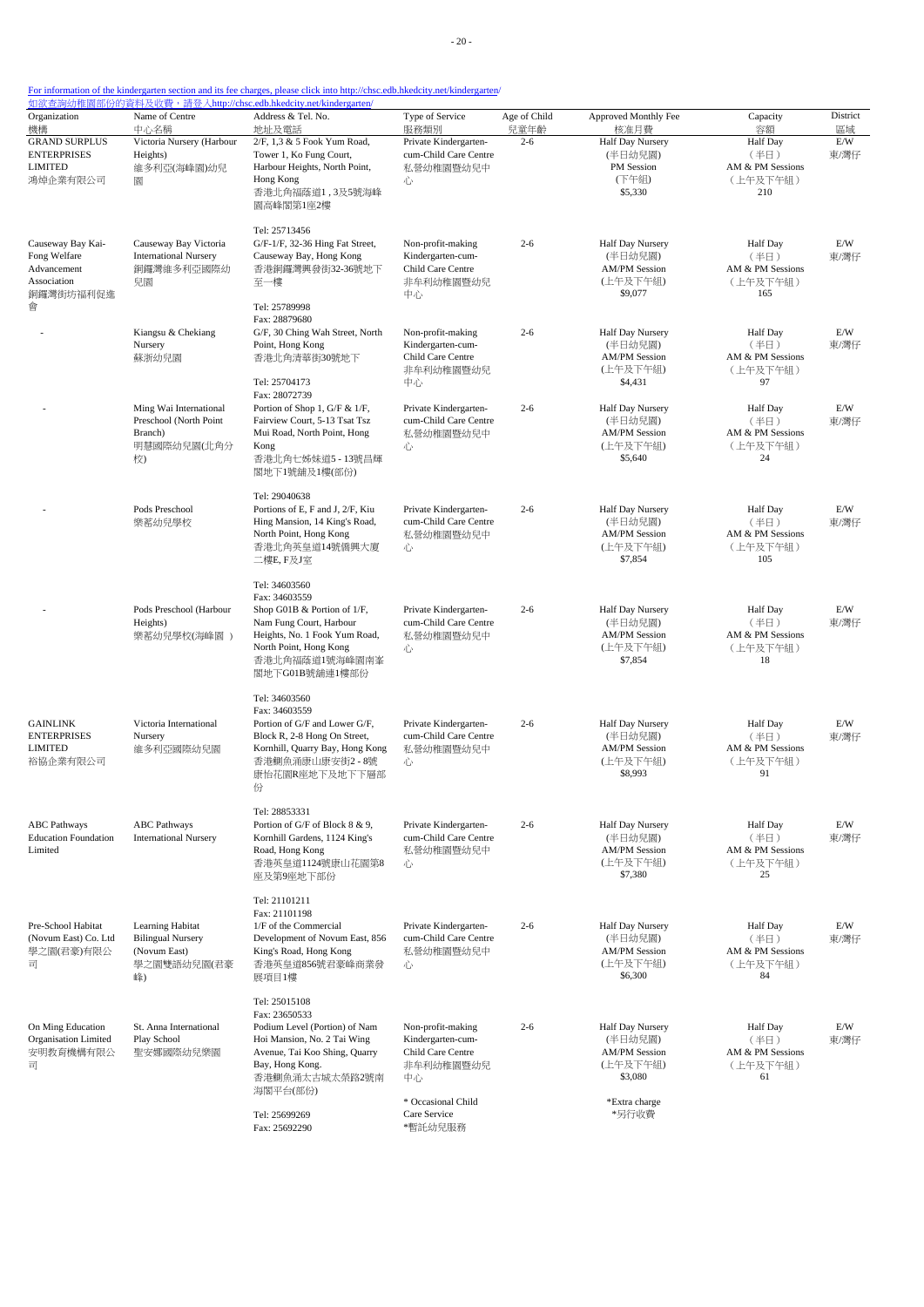| Organization<br>機構                                                               | Name of Centre<br>中心名稱                                                            | <u> 如欲查詢幼稚園部份的資料及收費,請登入http://chsc.edb.hkedcity.net/kindergarten/</u><br>Address & Tel. No.<br>地址及電話                                                   | Type of Service<br>服務類別                                                        | Age of Child<br>兒童年齡 | Approved Monthly Fee<br>核准月費                                                                                 | Capacity<br>容額                                                       | District<br>區域 |
|----------------------------------------------------------------------------------|-----------------------------------------------------------------------------------|--------------------------------------------------------------------------------------------------------------------------------------------------------|--------------------------------------------------------------------------------|----------------------|--------------------------------------------------------------------------------------------------------------|----------------------------------------------------------------------|----------------|
| Ching Chung Taoist<br>Association of Hong<br>Kong Limited                        | Ching Chung Hing Tung<br>Nursery<br>青松興東幼兒園                                       | G/F (Portion), Hing Cho House,<br>Hing Tung Estate, Shau Kei Wan,<br>Hong Kong.                                                                        | Non-profit-making<br>Kindergarten-cum-<br>Child Care Centre                    | $2 - 6$              | <b>Half Day Nursery</b><br>(半日幼兒園)<br><b>AM/PM Session</b>                                                   | Full Day<br>(全日)<br>19                                               | E/W<br>東/灣仔    |
| 青松觀有限公司                                                                          |                                                                                   | 香港筲箕灣興東邨興祖樓地下<br>(部份)                                                                                                                                  | 非牟利幼稚園暨幼兒<br>中心                                                                |                      | (上午及下午組)<br>\$2,600                                                                                          | <b>Half</b> Day<br>(半日)<br>AM & PM Sessions                          |                |
|                                                                                  |                                                                                   | Tel: 28859168<br>Fax: 28855268                                                                                                                         |                                                                                |                      | <b>Full Day Nursery</b><br>(全日幼兒園)<br>\$4,480                                                                | (上午及下午組)<br>19                                                       |                |
| Dominic Savio<br>Education<br>Organization Limited<br>明我教育機構有限公<br>급             | Dominic Savio Nursery<br>(H.K. Island Branch)<br>明我幼兒園(港島校)                       | Ground Floor, 96-98 Sai Wan Ho<br>Street, Shau Kei Wan, Hong<br>Kong.<br>香港筲箕灣西灣河街96-98號地<br>下                                                         | Non-profit-making<br>Kindergarten-cum-<br>Child Care Centre<br>非牟利幼稚園暨幼兒<br>中心 | $2 - 6$              | Half Day Nursery<br>(半日幼兒園)<br><b>AM/PM Session</b><br>(上午及下午組)<br>\$4,302                                   | <b>Half</b> Day<br>(半日)<br>AM & PM Sessions<br>(上午及下午組)<br>34        | E/W<br>東/灣仔    |
|                                                                                  | Grace Garden<br>International Nursery (Lei<br>King Wan)<br>雅惠國際幼兒園(鯉景<br>灣)       | Tel: 25680181<br>Shops GA12B-14, G/F, 55 Tai<br>Hong Street, Site A, Lei King<br>Wan, Sai Wan Ho, Hong Kong<br>香港西灣河鯉景灣A區太康街<br>55號地下GA12B-14號舖        | Private Kindergarten-<br>cum-Child Care Centre<br>私營幼稚園暨幼兒中<br>心               | $2 - 6$              | Half Day Nursery<br>(半日幼兒園)<br>AM Session<br>(上午組)<br>\$5,500                                                | <b>Half</b> Day<br>(半日)<br>AM & PM Sessions<br>(上午及下午組)<br>48        | E/W<br>東/灣仔    |
|                                                                                  |                                                                                   | Tel: 27029778<br>Fax:                                                                                                                                  |                                                                                |                      | Half Day Nursery<br>(半日幼兒園)<br>PM Session<br>(下午組)<br>\$4,000                                                |                                                                      |                |
|                                                                                  | Island Children's Montessori<br><b>International Nursery</b><br>港島兒童蒙特梭利國際幼兒<br>圜 | Shops Nos. GC 19-21, G/F, Lei<br>King Wan (Site C), 35 Tai Hong<br>Street, Sai Wan Ho, Hong Kong<br>香港西灣河太康街35號鯉景灣<br>(C區)地下GC19-21號舖<br>Tel: 25688500 | Private Kindergarten-<br>cum-Child Care Centre<br>私營幼稚園暨幼兒中<br>心               | $2 - 6$              | Half Day Nursery<br>(半日幼兒園)<br><b>AM/PM Session</b><br>(上午及下午組)<br>Aged 2-3<br>(二至三歲)<br>2 hours/5 days/week | <b>Half Day</b><br>(半日)<br>AM & PM Sessions<br>(上午及下午組)<br>20        | E/W<br>東/灣仔    |
|                                                                                  |                                                                                   | Fax: 25628277                                                                                                                                          |                                                                                |                      | (每星期5天/每天2小時)<br>\$6,000                                                                                     |                                                                      |                |
| Creativity Pre-school<br>Educational<br>Organisation Limited<br>躍思學前教育機構有<br>限公司 | Kendall International<br>Nursery (Quarry Bay)<br>漢廸國際幼兒園(鰂魚<br>涌)                 | Upper G/F (Portion), Ling Pak<br>Mansion, Parkvale, 8 Greig Road,<br>Hong Kong.<br>香港基利路8號栢蕙苑寧栢閣地<br>下上層(部份)                                           | Non-profit-making<br>Kindergarten-cum-<br>Child Care Centre<br>非牟利幼稚園暨幼兒<br>中心 | $2 - 6$              | Half Day Nursery<br>(半日幼兒園)<br><b>AM/PM Session</b><br>(上午及下午組)<br>\$4,460                                   | <b>Half</b> Day<br>(半日)<br>56<br>AM & PM Sessions<br>(上午及下午組)        | E/W<br>東/灣仔    |
| Angela Luk's<br><b>Education Foundation</b><br>Limited<br>陸趙鈞鴻教育基金有<br>限公司       | <b>Creative Day Nursery</b><br>(Heng Fa)<br>啟思幼兒園(杏花)                             | Tel: 25655892<br>Fax: 24503363<br>Portion of Kindergarten B, 100<br>Shing Tai Road, Heng Fa Chuen,<br>Hong Kong<br>香港杏花邨盛泰道100號幼稚園<br>校舍B(部份)          | Non-profit-making<br>Kindergarten-cum-<br>Child Care Centre<br>非牟利幼稚園暨幼兒<br>中心 | $2 - 6$              | Half Day Nursery<br>(半日幼兒園)<br><b>AM/PM Session</b><br>(上午及下午組)<br>\$4,462                                   | Full Day<br>(全日)<br>6<br><b>Half</b> Day<br>(半日)<br>AM & PM Sessions | E/W<br>東/灣仔    |
|                                                                                  |                                                                                   | Tel: 25950638<br>Fax: 25950633                                                                                                                         |                                                                                |                      | Full Day Nursery<br>(全日幼兒園)<br>\$7,127                                                                       | (上午及下午組)<br>95                                                       |                |
| The Methodist<br>Church, Hong Kong<br>香港基督教循道衛理<br>聯合教會                          | Epworth Village<br>Methodist Church Day<br>Nursery<br>循道衛理聯合教會愛華<br>村堂幼兒園         | 1/F, 100 Chai Wan Road, Chai<br>Wan, Hong Kong.<br>香港柴灣柴灣道100號一樓<br>Tel: 25572373                                                                      | Non-profit-making<br>Kindergarten-cum-<br>Child Care Centre<br>非牟利幼稚園暨幼兒<br>中心 | $2 - 6$              | Half Day Nursery<br>(半日幼兒園)<br><b>AM/PM Session</b><br>(上午及下午組)<br>\$2,950                                   | <b>Half Day</b><br>(半日)<br>19<br>AM Session<br>(上午組)                 | E/W<br>東/灣仔    |
|                                                                                  |                                                                                   | Fax: 28984460                                                                                                                                          |                                                                                |                      |                                                                                                              | 14<br>PM Session<br>(下午組)                                            |                |
| The Catholic Diocese<br>of Hong Kong<br>天主教香港教區                                  | Star of the Sea Catholic<br>Nursery<br>天主教海星幼兒園                                   | Fourth Floor & Fifth Floor, 200<br>Chai Wan Road, Chai Wan, Hong<br>Kong<br>香港柴灣柴灣道200號四至五樓                                                            | Non-profit-making<br>Kindergarten-cum-<br>Child Care Centre<br>非牟利幼稚園暨幼兒<br>中心 | $2 - 6$              | Half Day Nursery<br>(半日幼兒園)<br><b>AM/PM Session</b><br>(上午及下午組)<br>\$3,121                                   | Full Day<br>(全日)<br>28<br><b>Half Day</b><br>(半日)                    | E/W<br>東/灣仔    |
|                                                                                  |                                                                                   | Tel: 25588836<br>Fax: 25569730                                                                                                                         |                                                                                |                      | Full Day Nursery<br>(全日幼兒園)<br>\$5,400                                                                       | 56<br>AM & PM Sessions<br>(上午及下午組)                                   |                |
| On Ming Education<br>Organisation Limited<br>安明教育機構有限公<br>급                      | St. Dominic International<br>Nursery<br>聖道明國際幼兒園                                  | Kindergarten A (Portion), Annex<br>to Block 1, Heng Fa Chuen, 100<br>Shing Tai Road, Chai Wan, Hong<br>Kong.<br>香港柴灣盛泰路100號杏花邨一<br>座側幼稚園A (部份)         | Non-profit-making<br>Kindergarten-cum-<br>Child Care Centre<br>非牟利幼稚園暨幼兒<br>中心 | $2 - 6$              | Half Day Nursery<br>(半日幼兒園)<br><b>AM/PM Session</b><br>(上午及下午組)<br>\$3,460                                   | Half Day<br>(半日)<br>56<br>AM & PM Sessions<br>(上午及下午組)               | E/W<br>東/灣仔    |
|                                                                                  |                                                                                   | Tel: 28970701<br>Fax: 25053581                                                                                                                         | * Occasional Child<br>Care Service<br>*暫託幼兒服務                                  |                      | *Extra charge<br>*另行收費                                                                                       |                                                                      |                |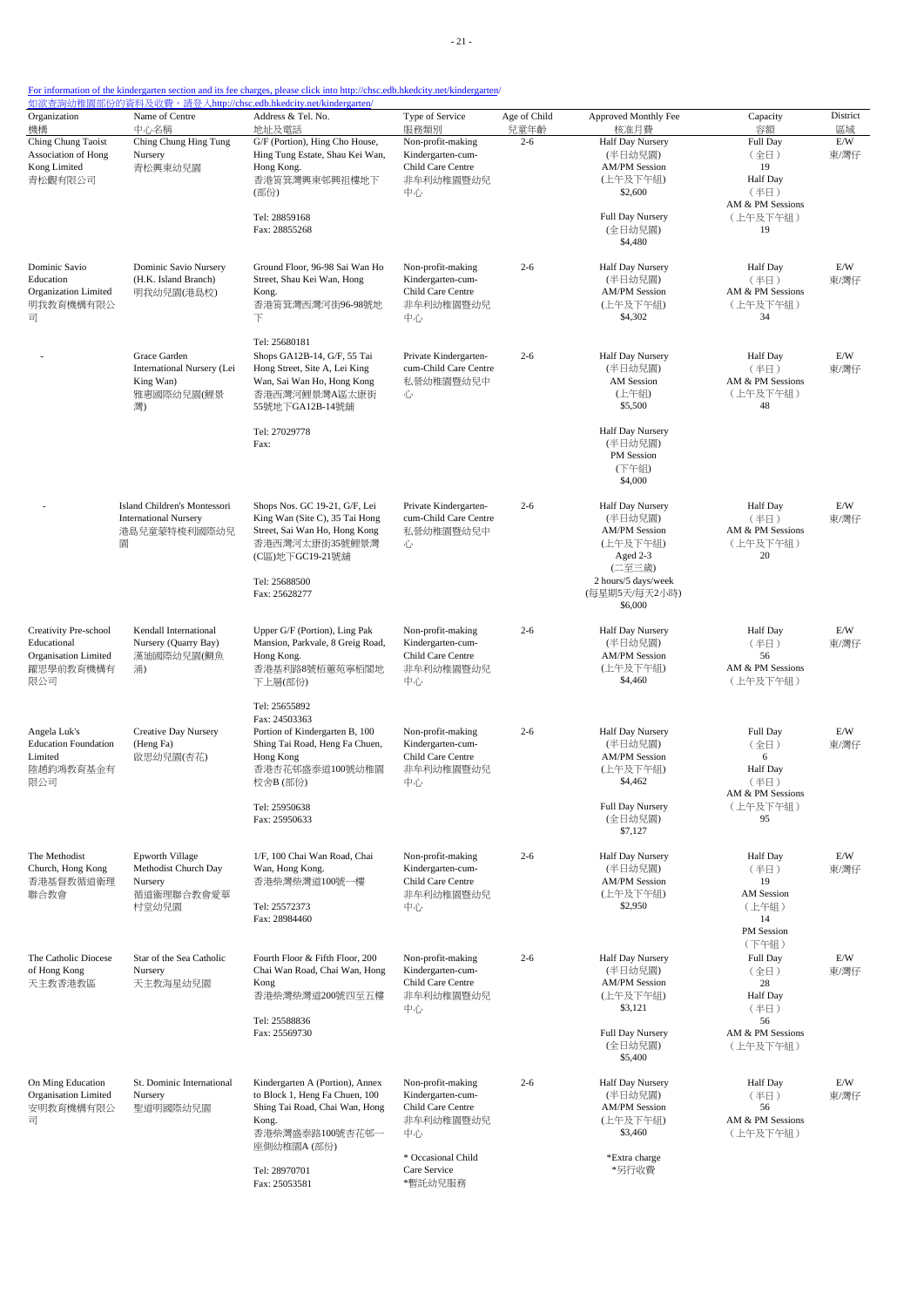| Organization                                                    | Name of Centre<br>中心名稱                                                              | Address & Tel. No.                                                                                                                                                                                                    | Type of Service                                                                                                       | Age of Child    | Approved Monthly Fee                                                                                                                                                                                                                                                                                                                                                                                                                                                     | Capacity<br>容額                                                                                                                                                | District          |
|-----------------------------------------------------------------|-------------------------------------------------------------------------------------|-----------------------------------------------------------------------------------------------------------------------------------------------------------------------------------------------------------------------|-----------------------------------------------------------------------------------------------------------------------|-----------------|--------------------------------------------------------------------------------------------------------------------------------------------------------------------------------------------------------------------------------------------------------------------------------------------------------------------------------------------------------------------------------------------------------------------------------------------------------------------------|---------------------------------------------------------------------------------------------------------------------------------------------------------------|-------------------|
| 機構<br>The Salvation Army<br>救世軍                                 | The Salvation Army<br>North Point Nursery<br>School and Creche<br>救世軍北角幼兒學校暨<br>育嬰園 | 地址及電話<br>Podium Level 2, Healthy Village,<br>6 Healthy Street Central, North<br>Point, Hong Kong<br>香港北角健康中街6號健康邨<br>平台二層<br>Tel: 28560892                                                                            | 服務類別<br>Non-profit-making<br>Kindergarten-cum-<br>Mixed Child Care<br>Centre<br>非牟利幼稚園暨綜合<br>幼兒中心                     | 兒童年齡<br>$0 - 6$ | 核准月費<br><b>Full Day Nursery</b><br>(全日幼兒園)<br>\$4,352<br>Full Day Creche<br>(全日育嬰園)<br>\$5,334                                                                                                                                                                                                                                                                                                                                                                           | Day Creche<br>(日託育嬰園)<br>28<br>Day Nursery<br>(日託幼兒園)<br>40                                                                                                   | 區域<br>E/W<br>東/灣仔 |
| WAY SUCCESS<br><b>ENTERPRISES</b><br><b>LIMITED</b><br>衞盛企業有限公司 | Causeway Bay Victoria<br>Nursery (Harbour<br>Heights)<br>銅鑼灣維多利亞(海峰<br>園)幼兒園        | Fax: 28561398<br>Portion of G/F & 1/F, Tower 1,<br>Ko Fung Court, Harbour Heights,<br>1,3 and 5 Fook Yum Road, North<br>Point, Hong Kong<br>香港北角福蔭道1,3及5號海峰<br>園高峰閣第一座地下(部份)及一<br>樓<br>Tel: 25717888<br>Fax: 25108421 | * Extended Hours<br>Service<br>*延長時間服務<br>Private Kindergarten-<br>cum-Mixed Child Care<br>Centre<br>私營幼稚園暨綜合幼<br>兒中心 | $0 - 6$         | *Extra charge<br>*另行收費<br>Half Day Creche<br>(半日育嬰園)<br><b>AM/PM Session</b><br>(上午及下午組)<br>Aged 0-2<br>(零至二歲)<br>3 days/week<br>(每星期3天)<br>\$7,796                                                                                                                                                                                                                                                                                                                      | Half Day Creche<br>(半日育嬰園)<br>AM & PM Sessions<br>(上午及下午組)<br>57<br>Half Day Nursery<br>(半日幼兒園)<br>AM & PM Sessions<br>(上午及下午組)<br>124                        | E/W<br>東/灣仔       |
|                                                                 |                                                                                     |                                                                                                                                                                                                                       |                                                                                                                       |                 | Half Day Creche<br>(半日育嬰園)<br><b>AM/PM Session</b><br>(上午及下午組)<br>Aged 0-2<br>(零至二歲)<br>2 days/week<br>(每星期2天)<br>\$5,176<br>Half Day Creche<br>(半日育嬰園)<br><b>AM/PM Session</b><br>(上午及下午組)<br>Aged 0-2<br>(零至二歲)<br>Saturday<br>(星期六)<br>\$2,712                                                                                                                                                                                                                        |                                                                                                                                                               |                   |
| Victoria (Kornhill)<br>Nursery Limited<br>維多利亞(康怡)幼兒<br>園有限公司   | Victoria (Kornhill)<br>Nursery<br>維多利亞(康怡)幼兒園                                       | G/F, 14 Hong Yue Street,<br>Kornhill, Quarry Bay, Hong<br>Kong.<br>香港鰂魚涌康怡花園康愉街14<br>號地下<br>Tel: 25131108<br>Fax: 28861587                                                                                            | Private Kindergarten-<br>cum-Mixed Child Care<br>Centre<br>私營幼稚園暨綜合幼<br>兒中心                                           | $0 - 6$         | Half Day Nursery<br>Half Day Nursery<br>(半日幼兒園)<br><b>AM/PM Session</b><br>(上午及下午組)<br>Aged 2-3<br>(二至三歲)<br>2 hours/5 days/week<br>(每星期5天/每天2小時)<br>\$9,828<br>Half Day Nursery<br>(半日幼兒園)<br><b>AM/PM Session</b><br>(上午及下午組)<br>Aged 2-3<br>(二至三歲)<br>2 hours/3 days/week<br>(每星期3天/每天2小時)<br>\$7,212<br>Half Day Nursery<br>(半日幼兒園)<br><b>AM/PM Session</b><br>(上午及下午組)<br>Aged 2-3<br>(二至三歲)<br>2 hours/2 days/week<br>(每星期2天/每天2小時)<br>\$4,804<br>Half Day Nursery | Half Day Creche<br>(半日育嬰園)<br>AM & PM Sessions<br>(上午及下午組)<br>40<br>Half Day Nursery<br>(半日幼兒園)<br>AM Session<br>(上午組)<br>74<br>PM Session<br>(下午組)<br>$88\,$ | E/W<br>東/灣仔       |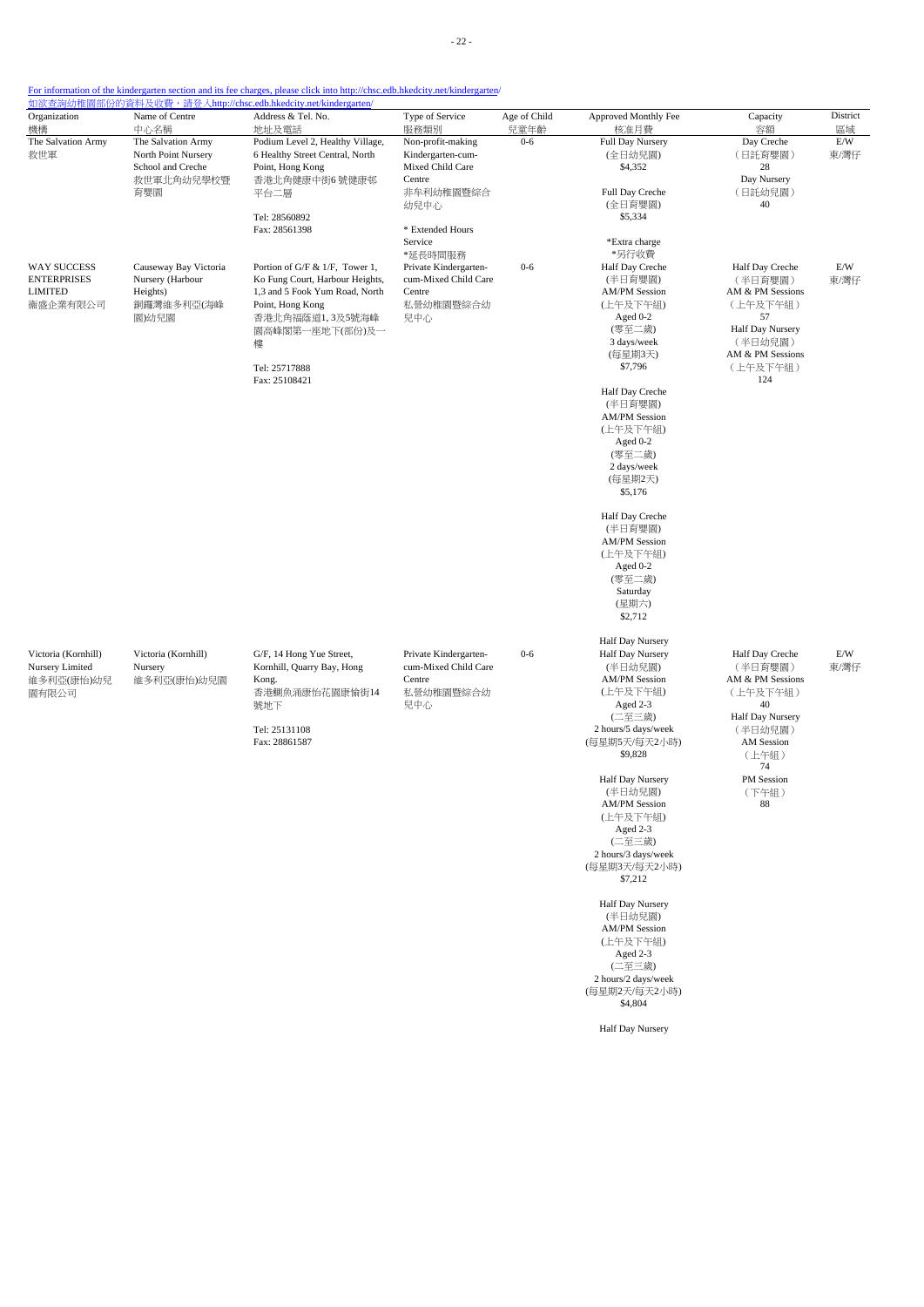| Organization                                           | Name of Centre                                                   | <u> 如欲查詢幼稚園部份的資料及收費,請登入http://chsc.edb.hkedcity.net/kindergarten/</u><br>Address & Tel. No.                                                    | Type of Service                                                                | Age of Child | Approved Monthly Fee                                                                      | Capacity                                               | District    |
|--------------------------------------------------------|------------------------------------------------------------------|------------------------------------------------------------------------------------------------------------------------------------------------|--------------------------------------------------------------------------------|--------------|-------------------------------------------------------------------------------------------|--------------------------------------------------------|-------------|
| 機構                                                     | 中心名稱                                                             | 地址及電話                                                                                                                                          | 服務類別                                                                           | 兒童年齡         | 核准月費                                                                                      | 容額                                                     | 區域          |
| Bo Bo Education<br>Limited<br>寶寶教育有限公司                 | Bo Bo Creche and<br>Nursery<br>寶寶育嬰園暨幼兒園                         | P1012-P1016, Podium, Sing Fai<br>Terrace, Taikoo Wan Road, Tai<br>Koo Shing, Hong Kong.                                                        | Non-profit-making<br>Kindergarten-cum-<br>Mixed Child Care                     | $0 - 6$      | Half Day Nursery<br>(半日幼兒園)<br><b>AM</b> Session                                          | Full Day Creche<br>(全日育嬰園)<br>3                        | E/W<br>東/灣仔 |
|                                                        |                                                                  | 香港太古城太古灣道星輝台平<br>台P1012-P1016                                                                                                                  | Centre<br>非牟利幼稚園暨綜合<br>幼兒中心                                                    |              | (上午組)<br>\$3,930                                                                          | Half Day Creche<br>(半日育嬰園)<br>AM Session               |             |
|                                                        |                                                                  | Tel: 25689706<br>Fax: 25681944                                                                                                                 | * Extended Hours<br>Service                                                    |              | Full Day Nursery<br>(全日幼兒園)<br>\$5,680                                                    | (上午組)<br>21<br>PM Session                              |             |
|                                                        |                                                                  |                                                                                                                                                | *延長時間服務<br>* Occasional Child                                                  |              | Half Day Creche                                                                           | (下午組)<br>5                                             |             |
|                                                        |                                                                  |                                                                                                                                                | Care Service<br>*暫託幼兒服務                                                        |              | (半日育嬰園)<br><b>AM/PM Session</b><br>(上午及下午組)                                               | Full Day Nursery<br>(全日幼兒園)<br>39                      |             |
|                                                        |                                                                  |                                                                                                                                                |                                                                                |              | \$3,930<br>Half Day Nursery                                                               | Half Day Nursery<br>(半日幼兒園)<br>AM & Session            |             |
|                                                        |                                                                  |                                                                                                                                                |                                                                                |              | (半日幼兒園)<br><b>AM/PM Session</b><br>(上午及下午組)                                               | (上午組)<br>24<br>PM Session                              |             |
|                                                        |                                                                  |                                                                                                                                                |                                                                                |              | Aged 0-3<br>(零至三歲)<br>2 hours/3 days/week<br>(每星期3天/每天2小時)                                | (下午組)<br>19                                            |             |
|                                                        |                                                                  |                                                                                                                                                |                                                                                |              | \$2,670<br><b>Half Day Nursery</b>                                                        |                                                        |             |
|                                                        |                                                                  |                                                                                                                                                |                                                                                |              | (半日幼兒園)<br><b>AM/PM Session</b><br>(上午及下午組)                                               |                                                        |             |
| Concord Fair<br><b>Enterprises Limited</b><br>和佳企業有限公司 | Kornhill Victoria Nursery<br>康怡維多利亞幼兒園                           | Portion of 2/F, 18 Hong On<br>Street, Kornhill, Quarry Bay,<br>Hong Kong                                                                       | Private Kindergarten-<br>cum-Mixed Child Care<br>Centre                        | $0 - 6$      | Aged 0-3<br>Half Day Nursery<br>(半日幼兒園)<br><b>AM/PM Session</b>                           | Half Day Creche<br>(半日育嬰園)<br>AM & PM Sessions         | E/W<br>東/灣仔 |
|                                                        |                                                                  | 香港鰂魚涌康怡花園康安街18<br>號2樓部份                                                                                                                        | 私營幼稚園暨綜合幼<br>兒中心                                                               |              | (上午及下午組)<br>Aged 2-3<br>(二至三歲)                                                            | (上午及下午組)<br>30<br>Half Day Nursery                     |             |
|                                                        |                                                                  | Tel: 28851888<br>Fax: 25609353                                                                                                                 |                                                                                |              | Bilingual International Pre-nursery<br>(雙語國際班)<br>\$8,993                                 | (半日幼兒園)<br>AM & PM Sessions<br>(上午及下午組)<br>39          |             |
|                                                        |                                                                  |                                                                                                                                                |                                                                                |              | Half Day Creche<br>(半日育嬰園)<br><b>AM/PM Session</b>                                        |                                                        |             |
|                                                        |                                                                  |                                                                                                                                                |                                                                                |              | (上午及下午組)<br>Aged 0-2<br>(零至二歲)                                                            |                                                        |             |
|                                                        |                                                                  |                                                                                                                                                |                                                                                |              | Bilingual International Pre-nursery<br>(雙語國際班)<br>5 days/week<br>(每星期5天)<br>\$8,993       |                                                        |             |
|                                                        |                                                                  |                                                                                                                                                |                                                                                |              | Half Day Creche<br>(半日育嬰園)<br><b>AM/PM Session</b><br>(上午及下午組)<br>Aged 0-2                |                                                        |             |
|                                                        |                                                                  |                                                                                                                                                |                                                                                |              | (零至二歲)<br><b>Bilingual International Pre-nursery</b><br>(雙語國際班)                           |                                                        |             |
| <b>MASS Group Limited</b><br>陳氏集團(香港)有限<br>公司          | <b>MASS</b> International<br>Preschool (Tai Hang)<br>善行國際幼兒園(大坑) | Portion of Shop 2, G/F & LG/F,<br>Block 8, Lai Tak Plaza, 2 Lai Tak<br>Tsuen Road, Tai Hang, Hong<br>Kong<br>香港大坑勵德邨道2號勵德坊8<br>座地下及低層地下2號舖(部份) | Private Kindergarten-<br>cum-Child Care Centre<br>私營幼稚園暨幼兒中<br>心               | $2 - 6$      | 3 days/week<br>Half Day Nursery<br>(半日幼兒園)<br><b>AM/PM Session</b><br>(上午及下午組)<br>\$6,550 | Half Day<br>(半日)<br>AM & PM Sessions<br>(上午及下午組)<br>56 | E/W<br>東/灣仔 |
|                                                        |                                                                  | Tel: 3955 1588                                                                                                                                 |                                                                                |              |                                                                                           |                                                        |             |
| St. Paul's Day Nursery<br>聖保祿幼兒園                       | St. Paul's Day Nursery<br>聖保祿幼兒園                                 | Part of G/F, 3/F, 4/F and 6/F, 140<br>Leighton Road, Causeway Bay,<br>Hong Kong<br>香港銅鑼灣禮頓道140號地下部<br>份、三樓、四樓及六樓                               | Non-profit-making<br>Kindergarten-cum-<br>Child Care Centre<br>非牟利幼稚園暨幼兒<br>中心 | $2 - 6$      | Full Day Nursery<br>(全日幼兒園)<br>\$9,120                                                    | Full Day<br>(全日)<br>276                                | E/W<br>東/灣仔 |
|                                                        |                                                                  | Tel: 25770406                                                                                                                                  |                                                                                |              |                                                                                           |                                                        |             |

Fax: 30192237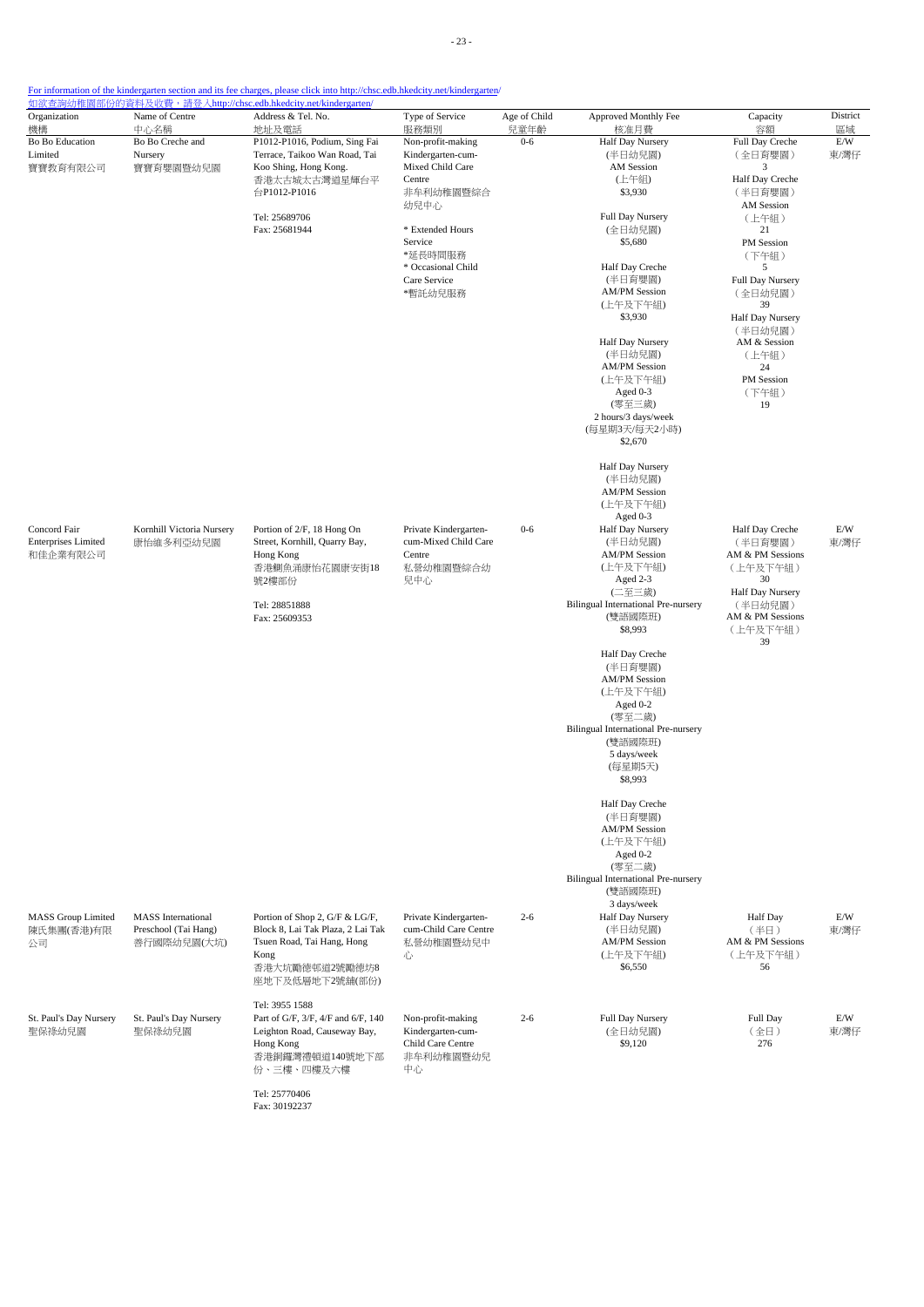| Organization<br>機構                                                   | Name of Centre<br>中心名稱                                                                                                 | Address & Tel. No.<br>地址及電話                                                                                                                                                 | Type of Service<br>服務類別                                                                        | Age of Child<br>兒童年齡 | Approved Monthly Fee<br>核准月費                                               | Capacity<br>容額                                                | District<br>區域 |
|----------------------------------------------------------------------|------------------------------------------------------------------------------------------------------------------------|-----------------------------------------------------------------------------------------------------------------------------------------------------------------------------|------------------------------------------------------------------------------------------------|----------------------|----------------------------------------------------------------------------|---------------------------------------------------------------|----------------|
| Po Leung Kuk<br>保良局                                                  | Po Leung Kuk Chu Lee<br>Yuet Wah Nursery<br>保良局朱李月華幼兒園                                                                 | 66 Leighton Road, Causeway<br>Bay, Hong Kong.<br>香港銅鑼灣禮頓道66號                                                                                                                | Non-profit-making<br>Kindergarten-cum-<br>Child Care Centre<br>非牟利幼稚園暨幼兒                       | $2 - 6$              | <b>Full Day Nursery</b><br>(全日幼兒園)<br>\$3,433                              | Full Day<br>(全日)<br>84                                        | E/W<br>東/灣仔    |
|                                                                      |                                                                                                                        | Tel: 22778383<br>Fax: 28908397                                                                                                                                              | 中心<br><b>Integrated Programme</b><br>for disabled children<br>兼收弱能兒童計劃服<br>務                   |                      | *Extra charge<br>*另行收費                                                     |                                                               |                |
|                                                                      |                                                                                                                        |                                                                                                                                                                             | * Extended Hours<br>Service<br>*延長時間服務<br>* Occasional Child<br>Care Service                   |                      |                                                                            |                                                               |                |
| Po Leung Kuk<br>保良局                                                  | Po Leung Kuk Vicwood<br>Chong Kee Ting Nursery<br>保良局莊啟程幼兒園                                                            | Portion of Vocational Training<br>Centre, G/F, 66 Leighton Road,<br>Hong Kong<br>香港銅鑼灣禮頓道66號工藝院<br>地下(部份)                                                                   | *暫託幼兒服務<br>Non-profit-making<br>Kindergarten-cum-<br>Child Care Centre<br>非牟利幼稚園暨幼兒<br>中心      | $2 - 3$              | Half Day Nursery<br>(半日幼兒園)<br><b>AM/PM</b> Session<br>(上午及下午組)<br>\$4,500 | <b>Half Day</b><br>(半日)<br>22<br>AM & PM Sessions<br>(上午及下午組) | E/W<br>東/灣仔    |
|                                                                      |                                                                                                                        | Tel: 28949921<br>Fax: 25043466                                                                                                                                              |                                                                                                |                      |                                                                            |                                                               |                |
| St. James' Settlement<br>聖雅各福群會                                      | St. James' Settlement<br>Causeway Bay Child Care<br>Centre<br>聖雅各福群會銅鑼灣幼                                               | G/F, Shop 3,8-10 & 1/F, Progress<br>Commercial Building, 7-17 Irving<br>Street, Causeway Bay, Hong<br>Kong                                                                  | Non-profit-making<br>Kindergarten-cum-<br>Child Care Centre<br>非牟利幼稚園暨幼兒                       | $2 - 6$              | Full Day Nursery<br>(全日幼兒園)<br>\$5,842<br>*Extra charge                    | Full Day<br>(全日)<br>125                                       | E/W<br>東/灣仔    |
|                                                                      | 兒中心                                                                                                                    | 香港銅鑼灣伊榮街7-17號欣榮<br>商業大廈1/F及3, 8-10號地鋪<br>Tel: 28081780<br>Fax: 28818971                                                                                                     | 中心<br><b>Integrated Programme</b><br>for disabled children<br>兼收弱能兒童計劃服                        |                      | *另行收費                                                                      |                                                               |                |
|                                                                      |                                                                                                                        |                                                                                                                                                                             | 務<br>* Occasional Child<br>Care Service<br>*暫託幼兒服務                                             |                      |                                                                            |                                                               |                |
| The Boys' and Girls'<br>Clubs Association of<br>Hong Kong<br>香港小童群益會 | The Boys' and Girls'<br>Clubs Association of<br>Hong Kong Cheerland<br>Nursery School                                  | 2/F, 3 Lockhart Road, Wan Chai,<br>Hong Kong<br>香港灣仔駱克道3號2樓                                                                                                                 | Non-profit-making<br>Kindergarten-cum-<br>Child Care Centre<br>非牟利幼稚園暨幼兒                       | $2 - 6$              | Full Day Nursery<br>(全日幼兒園)<br>\$6,026                                     | Full Day<br>(全日)<br>110                                       | E/W<br>東/灣仔    |
| Tung Wah Group of<br>Hospitals<br>東華三院                               | (Wanchai)<br>香港小童群益會樂緻幼<br>Tung Wah Group of<br>Hospitals Mr. & Mrs. Lee<br>Yin Yee Nursery School<br>東華三院李賢義伉儷幼<br>兒園 | Tel: 25298484<br>Fax: 25298482<br>Shops A-C on G/F & 1/F, Tung<br>Kai Building, 158-172 Jaffe Road<br>& 20 Fleming Road, Hong Kong<br>香港謝斐道158-172號及菲林明<br>道20號東基大廈地下至1樓A-C | 中心<br>Non-profit-making<br>Kindergarten-cum-<br>Child Care Centre<br>非牟利幼稚園暨幼兒<br>中心           | $2 - 6$              | Full Day Nursery<br>(全日幼兒園)<br>\$3,737<br>*Extra charge                    | Full Day<br>(全日)<br>67                                        | E/W<br>東/灣仔    |
|                                                                      |                                                                                                                        | 鋪<br>Tel: 25073997<br>Fax: 25118387                                                                                                                                         | <b>Integrated Programme</b><br>for disabled children<br>兼收弱能兒童計劃服                              |                      | *另行收費                                                                      |                                                               |                |
|                                                                      |                                                                                                                        |                                                                                                                                                                             | 務<br>* Extended Hours<br>Service<br>*延長時間服務<br>* Occasional Child<br>Care Service              |                      |                                                                            |                                                               |                |
| Hong Kong Christian<br>Service<br>香港基督教服務處                           | Hong Kong Christian<br><b>Service Times Nursery</b><br>School<br>香港基督教服務處時代                                            | G/F, Shop B & 1st Floor, Times<br>Towers, 391-407 Jaffe Road,<br>Wan Chai, Hong Kong.<br>香港灣仔謝斐道 391-407號新時                                                                 | *暫託幼兒服務<br>Non-profit-making<br>Kindergarten-cum-<br>Child Care Centre<br>非牟利幼稚園暨幼兒            | $2 - 6$              | Full Day Nursery<br>(全日幼兒園)<br>\$4,701                                     | Full Day<br>(全日)<br>112                                       | E/W<br>東/灣仔    |
|                                                                      | 幼兒學校                                                                                                                   | 代中心地下B舖及一樓<br>Tel: 28336600                                                                                                                                                 | 中心<br><b>Integrated Programme</b><br>for disabled children                                     |                      | *Extra charge<br>*另行收費                                                     |                                                               |                |
|                                                                      |                                                                                                                        | Fax: 28336555                                                                                                                                                               | 兼收弱能兒童計劃服<br>務<br>* Extended Hours<br>Service<br>*延長時間服務<br>* Occasional Child<br>Care Service |                      |                                                                            |                                                               |                |
| Sheng Kung Hui St.<br>Christopher's Home<br>Limited                  | S.K.H. St. Christopher's<br>Nursery (Wan Chai)<br>聖公會聖基道幼兒園(灣                                                          | 3/F, 3 Wan Chai Road, Wan<br>Chai, Hong Kong.<br>香港灣仔灣仔道三號三樓                                                                                                                | *暫託幼兒服務<br>Non-profit-making<br>Kindergarten-cum-<br>Child Care Centre                         | $2 - 6$              | Full Day Nursery<br>(全日幼兒園)<br>\$3,480                                     | Full Day<br>(全日)<br>112                                       | E/W<br>東/灣仔    |
| 聖公會聖基道兒童院<br>有限公司                                                    | 仔                                                                                                                      | Tel: 28327101<br>Fax: 28327103                                                                                                                                              | 非牟利幼稚園暨幼兒<br>中心                                                                                |                      | *Extra charge<br>*另行收費                                                     |                                                               |                |
|                                                                      |                                                                                                                        |                                                                                                                                                                             | * Extended Hours<br>Service<br>*延長時間服務                                                         |                      |                                                                            |                                                               |                |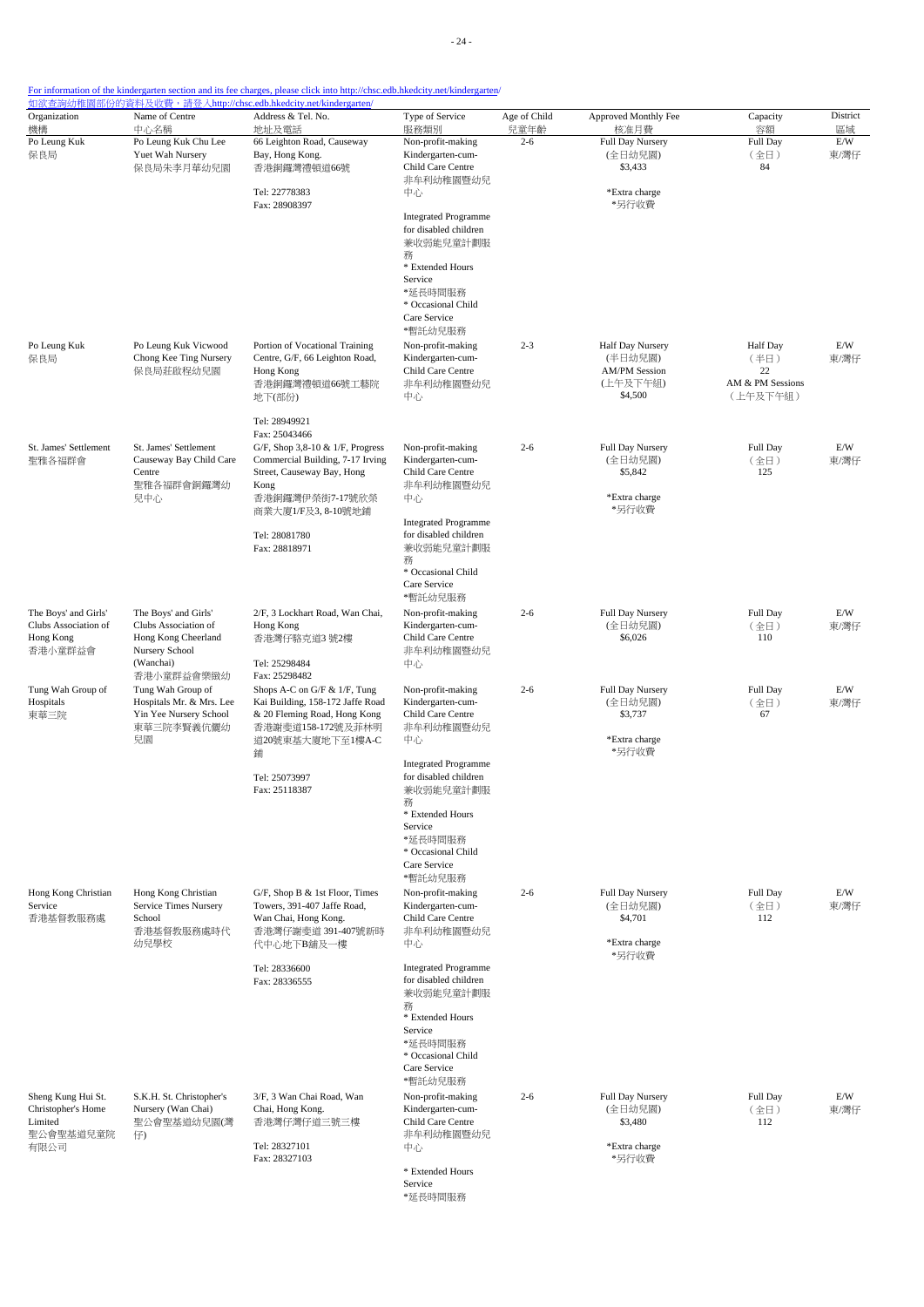| Organization<br>機構                                                                                       | Name of Centre<br>中心名稱                                                               | <u> 如欲查詢幼稚園部份的資料及收費,請登入http://chsc.edb.hkedcity.net/kindergarten/</u><br>Address & Tel. No.<br>地址及電話                                                                            | Type of Service<br>服務類別                                                                                                                                                                                                             | Age of Child<br>兒童年齡 | Approved Monthly Fee<br>核准月費                                                                                                                                                                                | Capacity<br>容額                                                     | District<br>區域 |
|----------------------------------------------------------------------------------------------------------|--------------------------------------------------------------------------------------|---------------------------------------------------------------------------------------------------------------------------------------------------------------------------------|-------------------------------------------------------------------------------------------------------------------------------------------------------------------------------------------------------------------------------------|----------------------|-------------------------------------------------------------------------------------------------------------------------------------------------------------------------------------------------------------|--------------------------------------------------------------------|----------------|
|                                                                                                          | Island Children's<br>Montessori Child Care<br>Centre<br>港島兒童蒙特梭利幼兒<br>中心             | Unit C, Lower G/F & Unit B,<br>Upper G/F, Dragon View Garden,<br>No. 16 Tin Hau Temple Road,<br>Hong Kong<br>香港天后廟道16號龍景花園地<br>下低層C舖及地下高層B舖<br>Tel: 3427 9100<br>Fax: 3427 9101 | Private Kindergarten-<br>cum-Child Care Centre<br>私營幼稚園暨幼兒中<br>心                                                                                                                                                                    | $2 - 6$              | <b>Half Day Nursery</b><br>(半日幼兒園)<br><b>AM/PM Session</b><br>(上午及下午組)<br>Aged 2-3<br>(二至三歲)<br>2 hours/5 days/week<br>(每星期5天/每天2小時)<br>\$6,000                                                             | <b>Half Day</b><br>(半日)<br>AM & PM Sessions<br>(上午及下午組)<br>24      | E/W<br>東/灣仔    |
|                                                                                                          | Island Montessori<br><b>International Nursery</b>                                    | Commercial Unit or Portion on<br>G/F, Bedford Garden, Nos. 151-<br>173 Tin Hau Temple Road, Hong<br>Kong<br>北角天后廟道151-173號百福花<br>園地下商業單位或部份                                     | Private Kindergarten-<br>cum-Child Care Centre<br>私營幼稚園暨幼兒中<br>心                                                                                                                                                                    | $2 - 6$              | Half Day Nursery<br>(半日幼兒園)<br>AM Session<br>(上午組)<br>\$6,400                                                                                                                                               | <b>Half</b> Day<br>(半日)<br>AM & PM Sessions<br>(上午及下午組)<br>40      | E/W<br>東/灣仔    |
| The Procurator in<br>Hong Kong for the<br><b>Dominican Missions</b><br>in the Far East<br>道明會遠東香港總務<br>長 | Rosaryhill School (Child<br>Care Section)<br>玫瑰崗學校(幼兒中心<br>部)                        | Tel: 34279100<br>Part of 1/F, 41B Stubbs Road,<br>Wan Chai, Hong Kong<br>香港灣仔司徒拔道41號B一樓<br>(部份)<br>Tel: 25720228<br>Fax: 28386141                                               | Non-profit-making<br>Kindergarten-cum-<br>Child Care Centre<br>非牟利幼稚園暨幼兒<br>中心                                                                                                                                                      | $2 - 6$              | Half Day Nursery<br>(半日幼兒園)<br><b>AM/PM</b> Session<br>(上午及下午組)<br>\$4,938<br>Half Day Playgroup<br>(半日遊戲小組)<br><b>AM/PM</b> Session<br>(上午及下午組)<br>Aged 2-3<br>(二至三歲)<br>3 days/week<br>(每星期3天)<br>\$2,892 | <b>Half</b> Day<br>(半日)<br>AM & PM Sessions<br>(上午及下午組)<br>138     | E/W<br>東/灣仔    |
|                                                                                                          |                                                                                      |                                                                                                                                                                                 |                                                                                                                                                                                                                                     |                      | Half Day Playgroup<br>(半日遊戲小組)<br><b>AM/PM Session</b><br>(上午及下午組)<br>Aged 2-3<br>(二至三歲)<br>2 days/week<br>(每星期2天)<br>\$1,910                                                                               |                                                                    |                |
| The Church of Christ<br>in China, Wanchai<br>Church<br>中華基督教會灣仔堂                                         | The Church of Christ in<br>China Wanchai Church<br>Nursery<br>中華基督教會灣仔堂幼<br>兒園       | Portion of 2/F, Chuk Kui Terrace,<br>77 Spring Garden Lane, Wan<br>Chai, Hong Kong.<br>香港灣仔春園街77號竹居台二<br>樓(部份)                                                                  | Non-profit-making<br>Kindergarten-cum-<br>Child Care Centre<br>非牟利幼稚園暨幼兒<br>中心                                                                                                                                                      | $2 - 6$              | Half Day Nursery<br>(半日幼兒園)<br><b>AM/PM Session</b><br>(上午及下午組)<br>\$4,350                                                                                                                                  | <b>Half</b> Day<br>(半日)<br>AM & PM Sessions<br>(上午及下午組)<br>24      | E/W<br>東/灣仔    |
| St. James' Settlement<br>聖雅各福群會                                                                          | St. James' Settlement<br>Child Care Centre<br>(Kennedy Road)<br>聖雅各福群會幼兒中心<br>(堅尼地道) | Tel: 25279615<br>Fax: 25275013<br>3/F-6/F (Portion), 100 Kennedy<br>Road, Wan Chai, Hong Kong<br>香港灣仔堅尼地道100號3樓- 6<br>樓部份<br>Tel: 25962523<br>Fax: 28382019                     | Non-profit-making<br>Kindergarten-cum-<br>Mixed Child Care<br>Centre<br>非牟利幼稚園暨綜合<br>幼兒中心<br><b>Integrated Programme</b><br>for disabled children<br>兼收弱能兒童計劃服<br>務<br>* Extended Hours<br>Service<br>*延長時間服務<br>* Occasional Child | $0 - 6$              | Full Day Nursery<br>(全日幼兒園)<br>\$4,828<br>Full Day Creche<br>(全日育嬰園)<br>Aged 1-2<br>(一至二歲)<br>\$5,072<br>*Extra charge<br>*另行收費                                                                             | Day Creche<br>(日託育嬰園)<br>16<br>Full Day Nursery<br>(全日日託幼兒園)<br>35 | E/W<br>東/灣仔    |
|                                                                                                          | Bambino English Play<br>School<br>百美中英文幼兒園                                           | Flats A, B, F, G and H,<br>Causeway Tower, 4th floor, 16-22<br>Causeway Road, Hong Kong.<br>香港銅鑼灣高士威道16-22號高<br>威樓四樓A, B, F, G,及H室<br>Tel: 25765269<br>Fax: 25716501            | Care Service<br>Private Kindergarten-<br>cum-Child Care Centre<br>私營幼稚園暨幼兒中<br>心                                                                                                                                                    | $2 - 6$              | Half Day Nursery<br>(半日幼兒園)<br><b>AM</b> Session<br>(上午組)<br>\$2,900<br>Half Day Nursery<br>(半日幼兒園)                                                                                                         | <b>Half Day</b><br>(半日)<br>AM & PM Sessions<br>(上午及下午組)<br>48      | E/W<br>東/灣仔    |
|                                                                                                          |                                                                                      |                                                                                                                                                                                 |                                                                                                                                                                                                                                     |                      | PM Session<br>(下午組)<br>\$2,300                                                                                                                                                                              |                                                                    |                |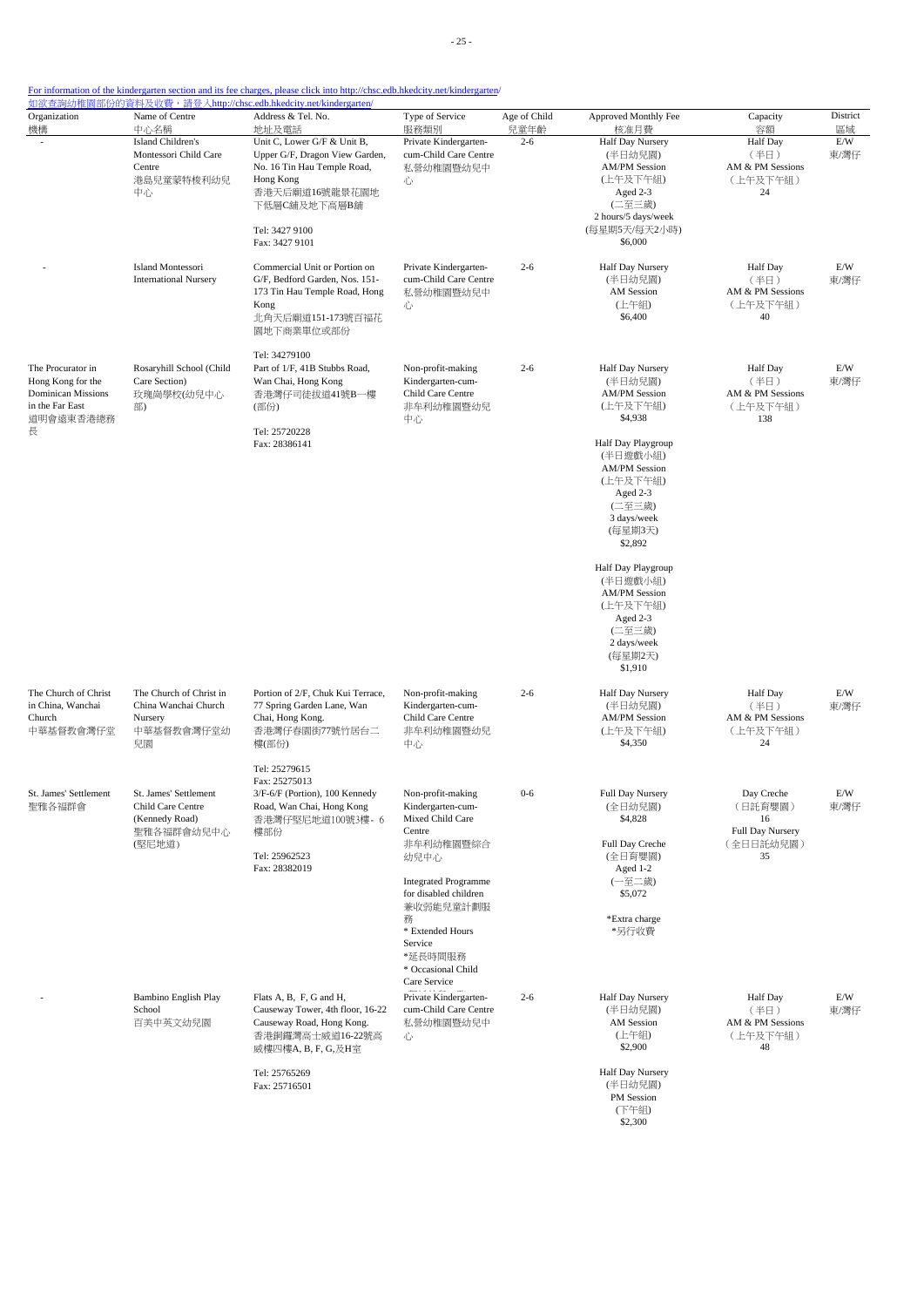| Organization<br>機構                                      | Name of Centre<br>中心名稱                                                                                       | Address & Tel. No.<br>地址及電話                                                                                                        | Type of Service<br>服務類別                                                                                                 | Age of Child<br>兒童年齡 | Approved Monthly Fee<br>核准月費                                                                                                                                                                                                                              | Capacity<br>容額                                                | District<br>區域 |
|---------------------------------------------------------|--------------------------------------------------------------------------------------------------------------|------------------------------------------------------------------------------------------------------------------------------------|-------------------------------------------------------------------------------------------------------------------------|----------------------|-----------------------------------------------------------------------------------------------------------------------------------------------------------------------------------------------------------------------------------------------------------|---------------------------------------------------------------|----------------|
|                                                         | Woodland Pre-School<br>(Happy Valley)                                                                        | G/F, 2 Hawthorn Road, Happy<br>Valley, Hong Kong<br>香港跑馬地荷塘道2號地下<br>Tel: 25750042<br>Fax: 25910089                                 | Private Kindergarten-<br>cum-Child Care Centre<br>私營幼稚園暨幼兒中<br>心                                                        | $2 - 6$              | Half Day Nursery<br>(半日幼兒園)<br><b>AM/PM Session</b><br>(上午及下午組)<br>\$9,520<br>Half Day Nursery<br>(半日幼兒園)<br>AM with Extended Hours Session<br>(上午及延長時間)<br>Aged 2-3<br>(二至三歲)<br>\$12,300<br><b>Stepping Stone</b><br>AM Session<br>(上午組)<br>3 days/week | <b>Half Day</b><br>(半日)<br>AM & PM Sessions<br>(上午及下午組)<br>65 | E/W<br>東/灣仔    |
|                                                         |                                                                                                              |                                                                                                                                    |                                                                                                                         |                      | (每星期3天)<br>\$5,690                                                                                                                                                                                                                                        |                                                               |                |
| The Hong Kong<br><b>Buddhist Association</b><br>香港佛教聯合會 | Buddhist Chi Wai Day<br>Nursery<br>佛教慈慧幼兒園                                                                   | Unit 3, G/F, Hon Chung House,<br>Wan Hon Estate, Kwun Tong,<br>Kowloon<br>九龍觀塘雲漢邨漢松樓3號地<br>下                                       | Non-profit-making<br>Kindergarten-cum-<br>Child Care Centre<br>非牟利幼稚園暨幼兒<br>中心                                          | $2 - 6$              | Full Day Nursery<br>(全日幼兒園)<br>\$2,596<br>*Extra charge<br>*另行收費                                                                                                                                                                                          | Full Day<br>(全日)<br>135                                       | KT<br>觀塘       |
|                                                         |                                                                                                              | Tel: 23456832<br>Fax: 23895190                                                                                                     | <b>Integrated Programme</b><br>for disabled children<br>兼收弱能兒童計劃服<br>務<br>* Occasional Child<br>Care Service<br>*暫託幼兒服務 |                      |                                                                                                                                                                                                                                                           |                                                               |                |
| Pok Oi Hospital<br>博愛醫院                                 | Pok Oi Hospital Sy Siok<br>Chun Day Nursery<br>博愛醫院施淑鎮幼兒中<br>心                                               | Flat No. 1, G/F, Tsui Mei House,<br>Tsui Ping (South) Estate, Kwun<br>Tong, Kowloon<br>九龍觀塘翠屏南邨翠楣樓地下<br>一號                         | Non-profit-making<br>Kindergarten-cum-<br>Child Care Centre<br>非牟利幼稚園暨幼兒<br>中心                                          | $2 - 6$              | Full Day Nursery<br>(全日幼兒園)<br>\$3,998<br>*Extra charge                                                                                                                                                                                                   | Full Day<br>(全日)<br>110                                       | KT<br>觀塘       |
|                                                         |                                                                                                              | Tel: 27720811<br>Fax: 27720331                                                                                                     | <b>Integrated Programme</b><br>for disabled children<br>兼收弱能兒童計劃服<br>務<br>* Extended Hours<br>Service<br>*延長時間服務        |                      | *另行收費                                                                                                                                                                                                                                                     |                                                               |                |
| Sisters of the<br>Immaculate Heart of<br>Mary<br>聖母潔心會  | Sisters of the Immaculate<br>Heart of Mary Gospel Sau<br>Mau Ping Child Care<br>Centre<br>聖母潔心會福音秀茂坪<br>幼兒中心 | G/F, Wing B & C, Sau Yue<br>House, Sau Mau Ping Estate,<br>Kowloon<br>九龍秀茂坪邨 秀裕樓地下B &<br>C翼                                        | Non-profit-making<br>Kindergarten-cum-<br>Child Care Centre<br>非牟利幼稚園暨幼兒<br>中心                                          | $2 - 6$              | Full Day Nursery<br>(全日幼兒園)<br>\$4,359<br>*Extra charge<br>*另行收費                                                                                                                                                                                          | Full Day<br>(全日)<br>105                                       | KT<br>觀塘       |
|                                                         |                                                                                                              | Tel: 23460072<br>Fax: 27099269                                                                                                     | <b>Integrated Programme</b><br>for disabled children<br>兼收弱能兒童計劃服<br>務<br>* Occasional Child<br>Care Service<br>*暫託幼兒服務 |                      |                                                                                                                                                                                                                                                           |                                                               |                |
| Hong Kong ABWE<br>Social Services<br>香港萬國宣道浸信會<br>社會服務  | Garden Estate Baptist<br>Nursery School<br>花園大廈浸信會幼兒學<br>校                                                   | Room 37, 2/F, Lotus Tower 2,<br>Garden Estate, 297 Ngau Tau<br>Kok Road, Kwun Tong,<br>Kowloon.<br>九龍觀塘牛頭角道297號花園大<br>厦玉蓮台2座2 樓37室 | Non-profit-making<br>Kindergarten-cum-<br>Child Care Centre<br>非牟利幼稚園暨幼兒<br>中心<br>* Extended Hours                      | $2 - 6$              | Full Day Nursery<br>(全日幼兒園)<br>\$4,769<br>*Extra charge<br>*另行收費                                                                                                                                                                                          | Full Day<br>(全日)<br>108                                       | KT<br>觀塘       |
|                                                         |                                                                                                              | Tel: 23454340<br>Fax: 27906420                                                                                                     | Service<br>*延長時間服務<br>* Occasional Child<br>Care Service<br>*暫託幼兒服務                                                     |                      |                                                                                                                                                                                                                                                           |                                                               |                |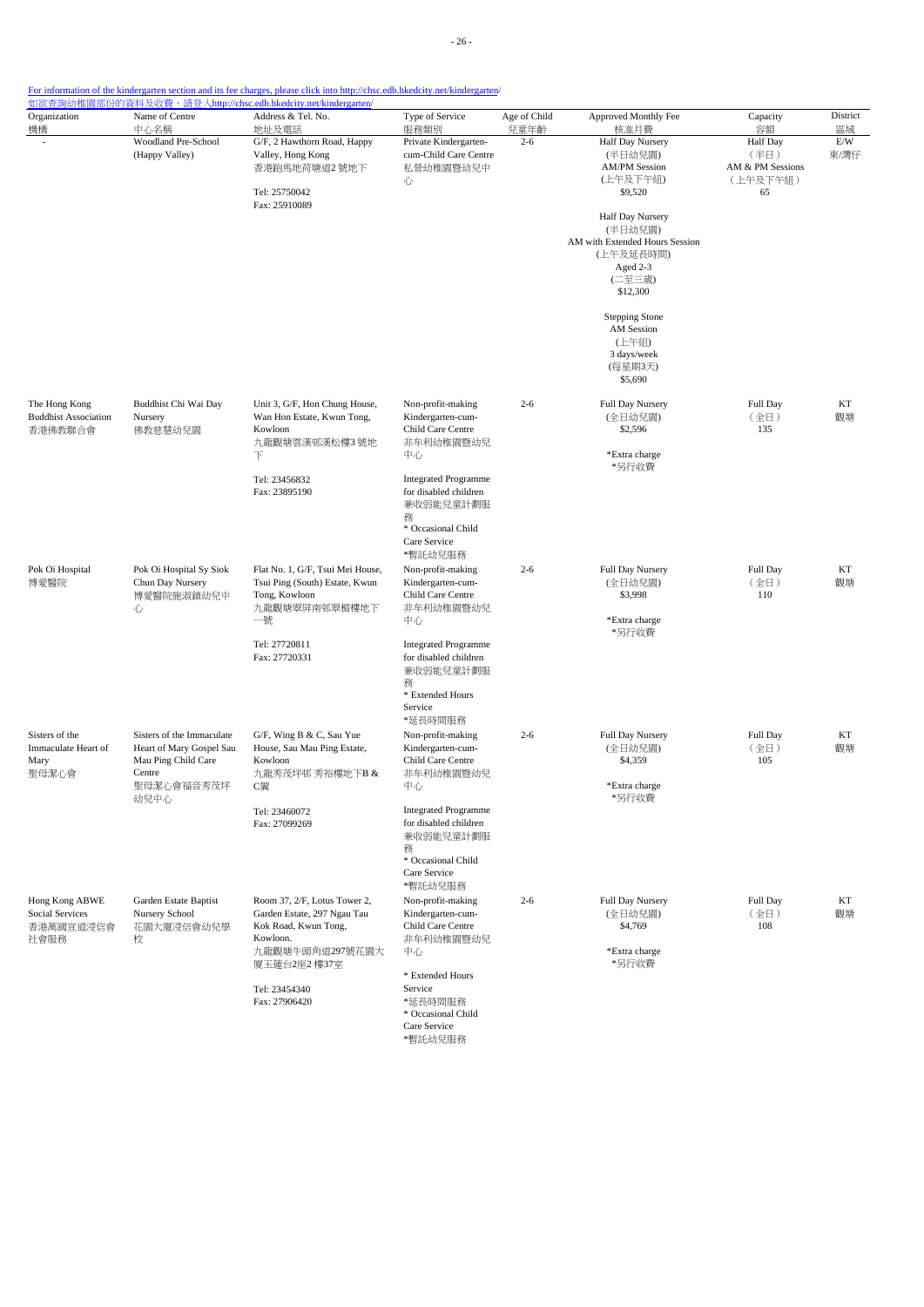| Organization                                                      | Name of Centre                                                                                                         | <u>如欲查詢幼稚園部份的資料及收費,請登入http://chsc.edb.hkedcity.net/kindergarten/</u><br>Address & Tel. No.                                  | Type of Service                                                                                                                                                   | Age of Child    | Approved Monthly Fee                                             | Capacity                               | District |
|-------------------------------------------------------------------|------------------------------------------------------------------------------------------------------------------------|-----------------------------------------------------------------------------------------------------------------------------|-------------------------------------------------------------------------------------------------------------------------------------------------------------------|-----------------|------------------------------------------------------------------|----------------------------------------|----------|
| 機構<br>The Chinese Rhenish                                         | 中心名稱<br>Shun Tin Rhenish                                                                                               | 地址及電話<br>Units No. 19-31, G/F, Tin Wan                                                                                      | 服務類別<br>Non-profit-making                                                                                                                                         | 兒童年齡<br>$2 - 6$ | 核准月費<br><b>Half Day Nursery</b>                                  | 容額<br>Full Day                         | 區域<br>KT |
| Church Hong Kong<br>Synod<br>中華基督教禮賢會香<br>港區會                     | Nursery<br>禮賢會順天幼兒園                                                                                                    | House (Low Block), Shun Tin<br>Estate, Kwun Tong, Kowloon.<br>九龍觀塘順天邨 天韻樓(低座)<br>地下19-31號                                   | Kindergarten-cum-<br>Child Care Centre<br>非牟利幼稚園暨幼兒<br>中心                                                                                                         |                 | (半日幼兒園)<br><b>AM</b> Session<br>(上午組)<br>\$2,420                 | (全日)<br>112<br><b>Half</b> Day<br>(半日) | 觀塘       |
|                                                                   |                                                                                                                        | Tel: 27902765<br>Fax: 29509527                                                                                              | <b>Integrated Programme</b><br>for disabled children<br>兼收弱能兒童計劃服<br>務<br>* Extended Hours                                                                        |                 | Full Day Nursery<br>(全日幼兒園)<br>\$3,185<br>*Extra charge          | AM Session<br>(上午組)<br>14              |          |
|                                                                   |                                                                                                                        |                                                                                                                             | Service<br>*延長時間服務<br>* Occasional Child<br>Care Service<br>*暫託幼兒服務                                                                                               |                 | *另行收費                                                            |                                        |          |
| Po Leung Kuk<br>保良局                                               | Po Leung Kuk Ng Po<br><b>Ling Nursery</b><br>保良局吳寶玲幼兒園                                                                 | Unit 21-34, Podium Level, Tsui<br>To House, Tsui Ping Estate, Tsui<br>Ping Road, Kwun Tong,<br>Kowloon.<br>九龍觀塘翠屏道翠屏邨翠桃樓    | Non-profit-making<br>Kindergarten-cum-<br>Child Care Centre<br>非牟利幼稚園暨幼兒<br>中心                                                                                    | $2 - 6$         | Full Day Nursery<br>(全日幼兒園)<br>\$3,335<br>*Extra charge          | Full Day<br>(全日)<br>132                | KT<br>觀塘 |
|                                                                   |                                                                                                                        | 21至34號平台<br>Tel: 27271405<br>Fax: 23497153                                                                                  | <b>Integrated Programme</b><br>for disabled children<br>兼收弱能兒童計劃服<br>務<br>* Extended Hours<br>Service<br>*延長時間服務<br>* Occasional Child<br>Care Service<br>*暫託幼兒服務 |                 | *另行收費                                                            |                                        |          |
| Tung Wah Group of<br>Hospitals<br>東華三院                            | TWGHs Chan Han<br>Nursery School<br>東華三院陳嫺幼兒園                                                                          | Unit 2, G/F, Sau Fu House, Sau<br>Ming Road, Sau Mau Ping (I)<br>Estate, Kowloon.<br>九龍秀茂坪邨秀明道秀富樓地<br>下二號                   | Non-profit-making<br>Kindergarten-cum-<br>Child Care Centre<br>非牟利幼稚園暨幼兒<br>中心                                                                                    | $2 - 6$         | Full Day Nursery<br>(全日幼兒園)<br>\$4,043<br>*Extra charge<br>*另行收費 | Full Day<br>(全日)<br>102                | KT<br>觀塘 |
|                                                                   |                                                                                                                        | Tel: 23405982<br>Fax: 27723599                                                                                              | <b>Integrated Programme</b><br>for disabled children<br>兼收弱能兒童計劃服<br>務<br>* Extended Hours<br>Service<br>*延長時間服務<br>* Occasional Child<br>Care Service<br>*暫託幼兒服務 |                 |                                                                  |                                        |          |
| Po Leung Kuk<br>保良局                                               | Po Leung Kuk Lee Siu<br>Chan Nursery<br>保良局李筱参幼兒園                                                                      | 5th floor, Shun Lee Estate<br>Community Centre, Shun Lee<br>Estate, Kwun Tong, Kowloon.<br>九龍觀塘順利邨順利社區中心<br>六樓              | Non-profit-making<br>Kindergarten-cum-<br>Child Care Centre<br>非牟利幼稚園暨幼兒<br>中心                                                                                    | $2 - 6$         | Full Day Nursery<br>(全日幼兒園)<br>\$3,162<br>*Extra charge<br>*另行收費 | Full Day<br>(全日)<br>112                | КT<br>觀塘 |
|                                                                   |                                                                                                                        | Tel: 23439038<br>Fax: 29509498                                                                                              | <b>Integrated Programme</b><br>for disabled children<br>兼收弱能兒童計劃服<br>務<br>* Extended Hours<br>Service<br>*延長時間服務<br>* Occasional Child<br>Care Service<br>*暫託幼兒服務 |                 |                                                                  |                                        |          |
| Hong Kong Society<br>for the Protection of<br>Children<br>香港保護兒童會 | Hong Kong Society for<br>the Protection of Children<br>Mr. & Mrs. Thomas Tam<br>Nursery School<br>香港保護兒童會譚雅士<br>伉儷幼兒學校 | 3/F, Sai Cho Wan<br>Neighbourhood Community<br>Centre, Cha Kwo Ling Road,<br>Kwun Tong, Kowloon.<br>九龍官塘茶果嶺道茜草灣鄰里<br>社區中心三樓 | Non-profit-making<br>Kindergarten-cum-<br>Child Care Centre<br>非牟利幼稚園暨幼兒<br>中心<br>* Extended Hours                                                                | $2 - 6$         | Full Day Nursery<br>(全日幼兒園)<br>\$2,963<br>*Extra charge<br>*另行收費 | Full Day<br>(全日)<br>120                | KT<br>觀塘 |
|                                                                   |                                                                                                                        | Tel: 23479286<br>Fax: 23497393                                                                                              | Service<br>*延長時間服務<br>* Occasional Child<br>Care Service<br>*暫託幼兒服務                                                                                               |                 |                                                                  |                                        |          |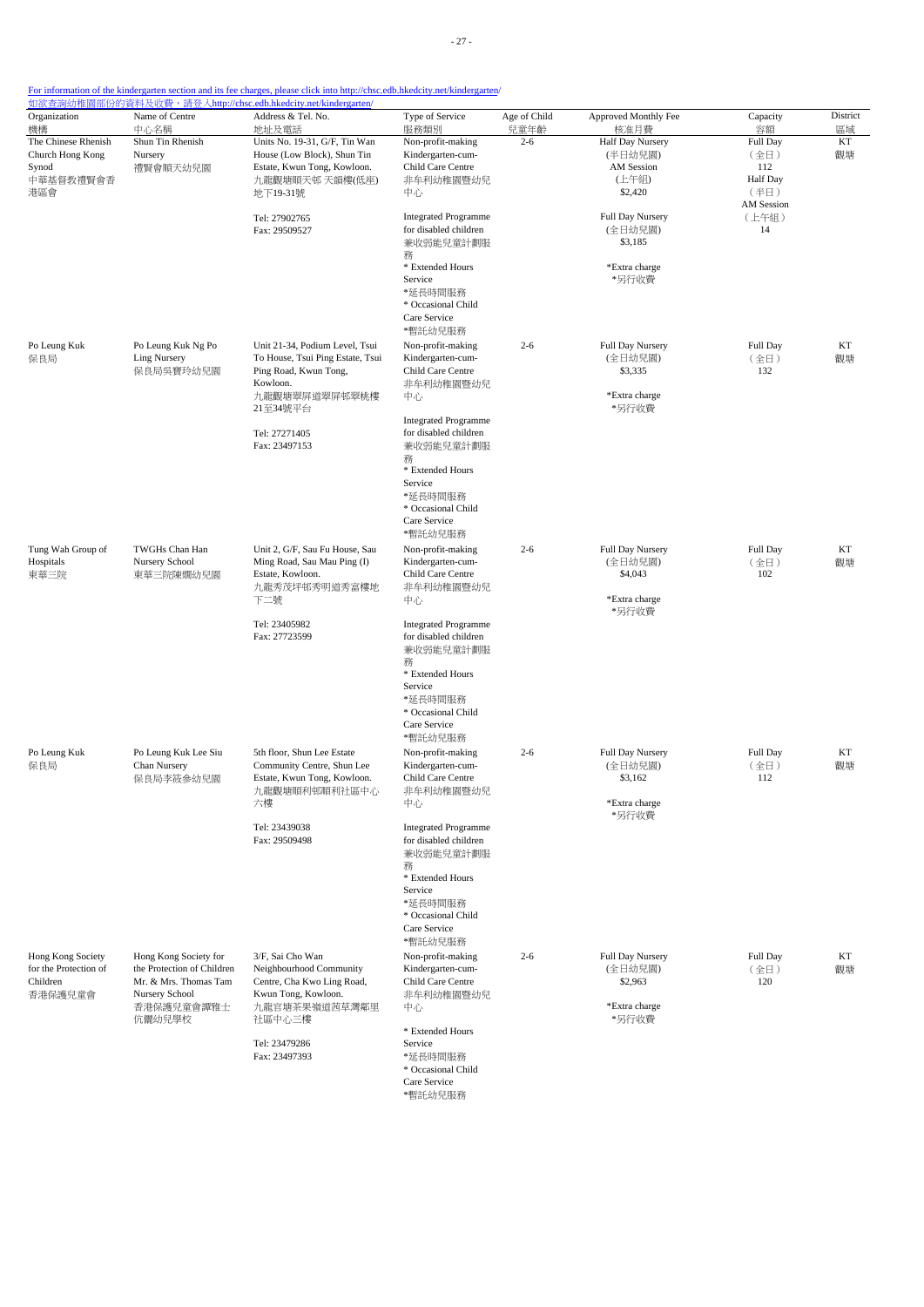| Organization<br>機構                                                                 | Name of Centre<br>中心名稱                                                                                               | Address & Tel. No.<br>地址及電話                                                                                                | Type of Service<br>服務類別                                                                                                                                           | Age of Child<br>兒童年齡 | Approved Monthly Fee<br>核准月費                                               | Capacity<br>容額                                                  | District<br>區域 |
|------------------------------------------------------------------------------------|----------------------------------------------------------------------------------------------------------------------|----------------------------------------------------------------------------------------------------------------------------|-------------------------------------------------------------------------------------------------------------------------------------------------------------------|----------------------|----------------------------------------------------------------------------|-----------------------------------------------------------------|----------------|
| Caritas - Hong Kong<br>香港明愛                                                        | Caritas Nursery School -<br>Lei Yue Mun<br>明愛鯉魚門幼兒學校                                                                 | G/F, Wing B & C, Lei Sang<br>House, Lei Yue Mun Estate,<br>Kwun Tong, Kwoloon.<br>九龍觀塘鯉魚門邨鯉生樓地下B<br>及C翼                    | Non-profit-making<br>Kindergarten-cum-<br>Child Care Centre<br>非牟利幼稚園暨幼兒<br>中心                                                                                    | $2 - 6$              | Full Day Nursery<br>(全日幼兒園)<br>\$2,793<br>*Extra charge                    | Full Day<br>(全日)<br>110                                         | KT<br>觀塘       |
|                                                                                    |                                                                                                                      | Tel: 22465002<br>Fax: 22465001                                                                                             | <b>Integrated Programme</b><br>for disabled children<br>兼收弱能兒童計劃服<br>務<br>* Extended Hours<br>Service<br>*延長時間服務<br>* Occasional Child<br>Care Service<br>*暫託幼兒服務 |                      | *另行收費                                                                      |                                                                 |                |
| The Boys' and Girls'<br>Clubs Association of<br>Hong Kong<br>香港小童群益會               | The Boys' and Girls'<br>Clubs Association of<br>Hong Kong Cheerland<br>Nursery School<br>(Kowloon Bay)<br>香港小童群益會樂緻幼 | G/F, Shops 11-13, Chevalier<br>Commercial Centre, 8 Wang Hoi<br>Road, Kwun Tong, Kowloon.<br>九龍觀塘宏開道8號其士商業中<br>心 11-13 號地下 | Non-profit-making<br>Kindergarten-cum-<br>Child Care Centre<br>非牟利幼稚園暨幼兒<br>中心                                                                                    | $2 - 6$              | Half Day Nursery<br>(半日幼兒園)<br><b>AM/PM Session</b><br>(上午及下午組)<br>\$2,460 | Full Day<br>(全日)<br>104<br>Half Day<br>(半日)<br>AM & PM Sessions | KT<br>觀塘       |
|                                                                                    | 兒園(九龍灣)                                                                                                              | Tel: 27962122<br>Fax: 27551355                                                                                             | <b>Integrated Programme</b><br>for disabled children<br>兼收弱能兒童計劃服<br>務<br>* Extended Hours<br>Service                                                             |                      | Full Day Nursery<br>(全日幼兒園)<br>\$2,578<br>*Extra charge<br>*另行收費           | (上午及下午組)<br>14                                                  |                |
|                                                                                    |                                                                                                                      |                                                                                                                            | *延長時間服務<br>* Occasional Child<br>Care Service<br>*暫託幼兒服務                                                                                                          |                      |                                                                            |                                                                 |                |
| Hong Kong Christian<br>Service<br>香港基督教服務處                                         | Hong Kong Christian<br>Service Kwun Tong<br>Nursery School<br>香港基督教服務處觀塘<br>幼兒學校                                     | 4th Floor, Kwun Tong<br>Community Centre, 17 Tsui Ping<br>Road, Kwun Tong, Kowloon.<br>九龍觀塘翠屏道17號觀塘社區<br>服務中心五樓            | Non-profit-making<br>Kindergarten-cum-<br>Child Care Centre<br>非牟利幼稚園暨幼兒<br>中心                                                                                    | $2 - 6$              | Full Day Nursery<br>(全日幼兒園)<br>\$4,540<br>*Extra charge                    | Full Day<br>(全日)<br>212                                         | KT<br>觀塘       |
|                                                                                    |                                                                                                                      | Tel: 23891866<br>Fax: 23453525                                                                                             | <b>Integrated Programme</b><br>for disabled children<br>兼收弱能兒童計劃服<br>務<br>* Extended Hours<br>Service<br>*延長時間服務<br>* Occasional Child<br>Care Service<br>*暫託幼兒服務 |                      | *另行收費                                                                      |                                                                 |                |
| Society of St. Vincent<br>de Paul Central<br>Council - Hong Kong<br>聖雲先會香港中央分<br>會 | St. Vincent de Paul<br>Nursery School<br>天主教聖雲先幼兒學校                                                                  | 2/F, Bo Fung Building, 5 Horse<br>Shoe Lane, Kwun Tong,<br>Kowloon.<br>九龍觀塘馬蹄徑五號寶峯大廈<br>二樓                                 | Non-profit-making<br>Kindergarten-cum-<br>Child Care Centre<br>非牟利幼稚園暨幼兒<br>中心                                                                                    | $2 - 6$              | <b>Full Day Nursery</b><br>(全日幼兒園)<br>\$3,009<br>*Extra charge<br>*另行收費    | <b>Full Day</b><br>(全日)<br>112                                  | KT<br>觀塘       |
|                                                                                    |                                                                                                                      | Tel: 23893228<br>Fax: 23897610                                                                                             | <b>Integrated Programme</b><br>for disabled children<br>兼收弱能兒童計劃服<br>務<br>* Extended Hours<br>Service<br>*延長時間服務<br>* Occasional Child<br>Care Service<br>*暫託幼兒服務 |                      |                                                                            |                                                                 |                |
| Christian Family<br>Service Centre<br>基督教家庭服務中心                                    | Christian Family Service<br>Centre Tak Tin Day<br>Nursery<br>基督教家庭服務中心德<br>田幼兒園                                      | Top Floor, Carpark Block, Hong<br>Nga Court, Lam Tin, Kowloon<br>九龍藍田康雅苑停車場頂樓<br>Tel: 27752881<br>Fax: 23483124            | Non-profit-making<br>Kindergarten-cum-<br>Child Care Centre<br>非牟利幼稚園暨幼兒<br>中心                                                                                    | $2 - 6$              | Full Day Nursery<br>(全日幼兒園)<br>\$3,822<br>*Extra charge<br>*另行收費           | Full Day<br>(全日)<br>118                                         | KT<br>觀塘       |
|                                                                                    |                                                                                                                      |                                                                                                                            | <b>Integrated Programme</b><br>for disabled children<br>兼收弱能兒童計劃服<br>務<br>* Occasional Child<br>Care Service                                                      |                      |                                                                            |                                                                 |                |

\*暫託幼兒服務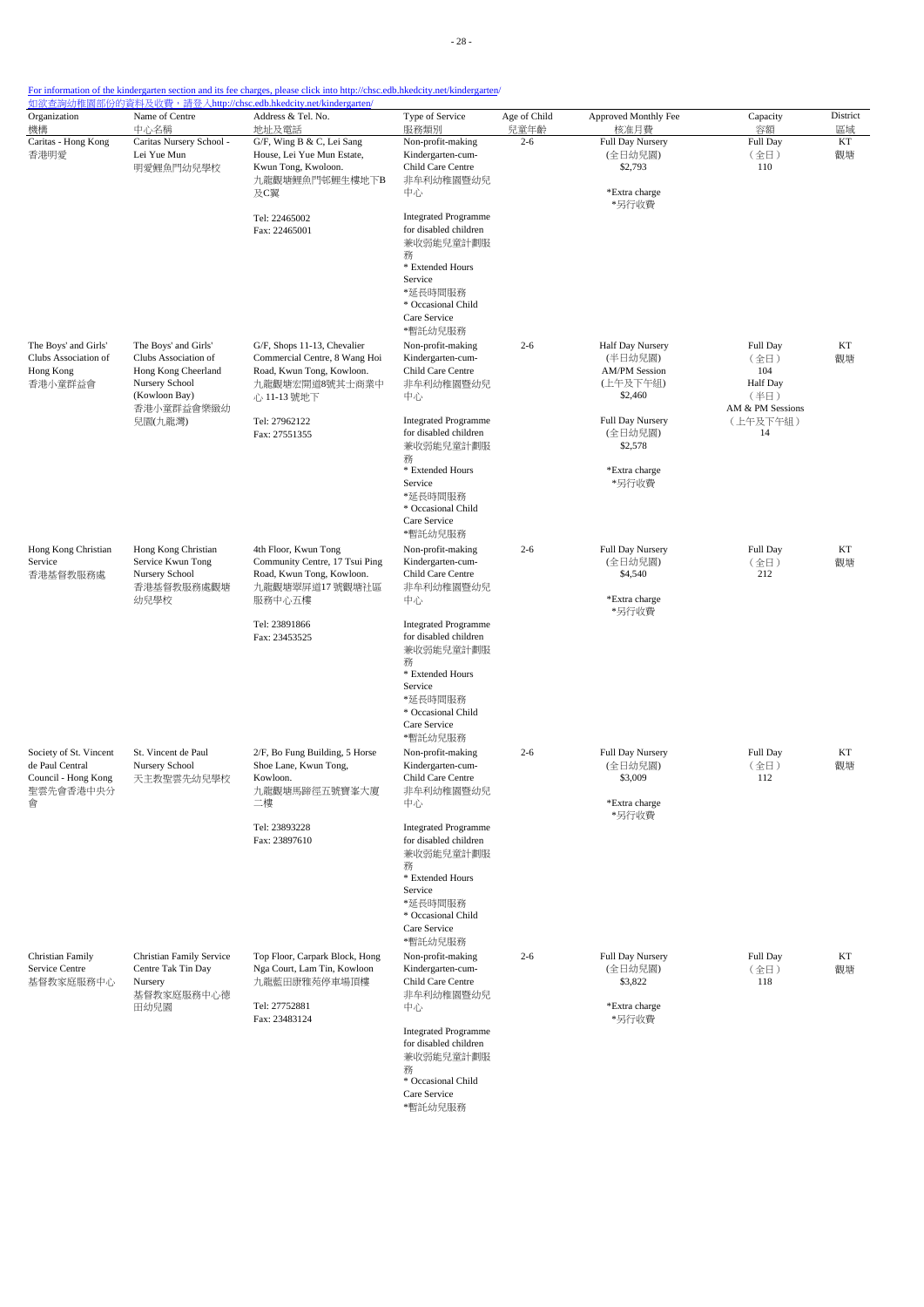| Organization<br>機構                                                                    | Name of Centre<br>中心名稱                                                                             | Address & Tel. No.<br>地址及電話                                                                                          | Type of Service<br>服務類別                                                                                                                                           | Age of Child<br>兒童年齡 | Approved Monthly Fee<br>核准月費                                               | Capacity<br>容額                                         | District<br>區域 |
|---------------------------------------------------------------------------------------|----------------------------------------------------------------------------------------------------|----------------------------------------------------------------------------------------------------------------------|-------------------------------------------------------------------------------------------------------------------------------------------------------------------|----------------------|----------------------------------------------------------------------------|--------------------------------------------------------|----------------|
| S.K.H. Kindly Light<br>Church Holy<br>Carpenter<br>Kindergarten Limited<br>聖公會慈光堂聖匠幼  | S.K.H. Kindly Light<br>Church Holy Carpenter<br>Nursery<br>聖公會!光堂聖匠幼兒<br>圜                         | (Part of) Level 7, Carpark<br>Building, Hong Pak Court, Lam<br>Tin South Phase 2B, Kowloon<br>九龍藍田康栢苑停車場七樓一<br>號(部份) | Non-profit-making<br>Kindergarten-cum-<br>Child Care Centre<br>非牟利幼稚園暨幼兒<br>中心                                                                                    | $2 - 6$              | Half Day Nursery<br>(半日幼兒園)<br><b>AM/PM Session</b><br>(上午及下午組)<br>\$3,500 | Half Day<br>(半日)<br>AM & PM Sessions<br>(上午及下午組)<br>23 | KT<br>觀塘       |
| 稚園有限公司                                                                                |                                                                                                    | Tel: 23477988<br>Fax: 23477908                                                                                       |                                                                                                                                                                   |                      | Full Day Nursery<br>(全日幼兒園)<br>\$6,877                                     | <b>Full Day</b><br>(全日)<br>28                          |                |
| Pok Oi Hospital<br>博愛醫院                                                               | Pok Oi Hospital Chan<br>Hsu Fong Lam Day<br>Nursery<br>博愛醫院陳徐鳳蘭幼兒<br>中心                            | Unit No. 204, 2/F, Kwong Tin<br>Shopping Centre, Kwong Tin<br>Estate, Kowloon<br>九龍廣田邨廣田商場二樓204室                     | Non-profit-making<br>Kindergarten-cum-<br>Child Care Centre<br>非牟利幼稚園暨幼兒<br>中心                                                                                    | $2 - 6$              | Full Day Nursery<br>(全日幼兒園)<br>\$3,732<br>*Extra charge                    | Full Day<br>(全日)<br>115                                | KT<br>觀塘       |
|                                                                                       |                                                                                                    | Tel: 23491588<br>Fax: 23491374                                                                                       | <b>Integrated Programme</b><br>for disabled children<br>兼收弱能兒童計劃服<br>務<br>* Extended Hours<br>Service<br>*延長時間服務<br>* Occasional Child<br>Care Service<br>*暫託幼兒服務 |                      | *另行收費                                                                      |                                                        |                |
| Po Leung Kuk<br>保良局                                                                   | Po Leung Kuk Cheng<br>Kwan How Yin Nursery<br>保良局鄭關巧妍幼兒園                                           | Unit 2, 1/F, Tak Hong House,<br>Tak Tin Estate, Lam Tin,<br>Kowloon<br>九龍藍田德田邨德康樓一樓二<br>號                            | Non-profit-making<br>Kindergarten-cum-<br>Child Care Centre<br>非牟利幼稚園暨幼兒<br>中心                                                                                    | $2 - 6$              | Full Day Nursery<br>(全日幼兒園)<br>\$3,323<br>*Extra charge<br>*另行收費           | Full Day<br>(全日)<br>135                                | KT<br>觀塘       |
|                                                                                       |                                                                                                    | Tel: 27092280<br>Fax: 27091860                                                                                       | <b>Integrated Programme</b><br>for disabled children<br>兼收弱能兒童計劃服<br>務<br>* Extended Hours<br>Service<br>*延長時間服務<br>* Occasional Child<br>Care Service<br>*暫託幼兒服務 |                      |                                                                            |                                                        |                |
| <b>Evangelical Lutheran</b><br>Church of Hong Kong<br>基督教香港信義會                        | <b>Evangelical Lutheran</b><br>Church - Hong Kong,<br>Ling On Nursery School<br>基督教香港信義會靈安<br>幼兒學校 | Lam Tin (West) Estate<br>Community Centre, 5/F, 71 Kai<br>Tin Road, Lam Tin, Kowloon.<br>九龍藍田啟田道71號藍田西區<br>社區中心六樓    | Non-profit-making<br>Kindergarten-cum-<br>Child Care Centre<br>非牟利幼稚園暨幼兒<br>中心                                                                                    | $2 - 6$              | Full Day Nursery<br>(全日幼兒園)<br>\$3,582<br>*Extra charge<br>*另行收費           | Full Day<br>(全日)<br>98                                 | KT<br>觀塘       |
|                                                                                       |                                                                                                    | Tel: 27756767<br>Fax: 23494817                                                                                       | <b>Integrated Programme</b><br>for disabled children<br>兼收弱能兒童計劃服<br>務<br>* Extended Hours<br>Service<br>*延長時間服務<br>* Occasional Child<br>Care Service<br>*暫託幼兒服務 |                      |                                                                            |                                                        |                |
| Caritas - Hong Kong<br>香港明愛                                                           | Caritas Nursery School -<br>Yau Tong<br>明愛油塘幼兒學校                                                   | Level 2, No. 60 Lei Yue Mun<br>Road, Yau Tong, Kowloon.<br>九龍油塘鯉魚門道60號第2層平<br>台                                      | Non-profit-making<br>Kindergarten-cum-<br>Child Care Centre<br>非牟利幼稚園暨幼兒<br>中心                                                                                    | $2 - 6$              | Full Day Nursery<br>(全日幼兒園)<br>\$2,946<br>*Extra charge                    | Full Day<br>(全日)<br>130                                | KT<br>觀塘       |
|                                                                                       |                                                                                                    | Tel: 27171098<br>Fax: 27171094                                                                                       | <b>Integrated Programme</b><br>for disabled children<br>兼收弱能兒童計劃服<br>務<br>* Extended Hours<br>Service<br>*延長時間服務<br>* Occasional Child<br>Care Service<br>*暫託幼兒服務 |                      | *另行收費                                                                      |                                                        |                |
| Christian Youth<br>Centre Kindergarten<br>and Nursery Limited<br>基督教中心幼稚園暨<br>幼兒園有限公司 | Christian Youth Centre<br>Nursery (Yau Tong)<br>基督教中心幼兒園(油<br>塘)                                   | Portion of 3/F, Phase 5, Yau Tong<br>Estate, Kowloon<br>九龍油塘邨第5期3樓(部份)<br>Tel: 23489699<br>Fax: 23489711             | Non-profit-making<br>Kindergarten-cum-<br>Child Care Centre<br>非牟利幼稚園暨幼兒<br>中心                                                                                    | $2 - 6$              | Half Day Nursery<br>(半日幼兒園)<br><b>AM/PM Session</b><br>(上午及下午組)<br>\$3,900 | Half Day<br>(半日)<br>AM & PM Sessions<br>(上午及下午組)<br>40 | KT<br>觀塘       |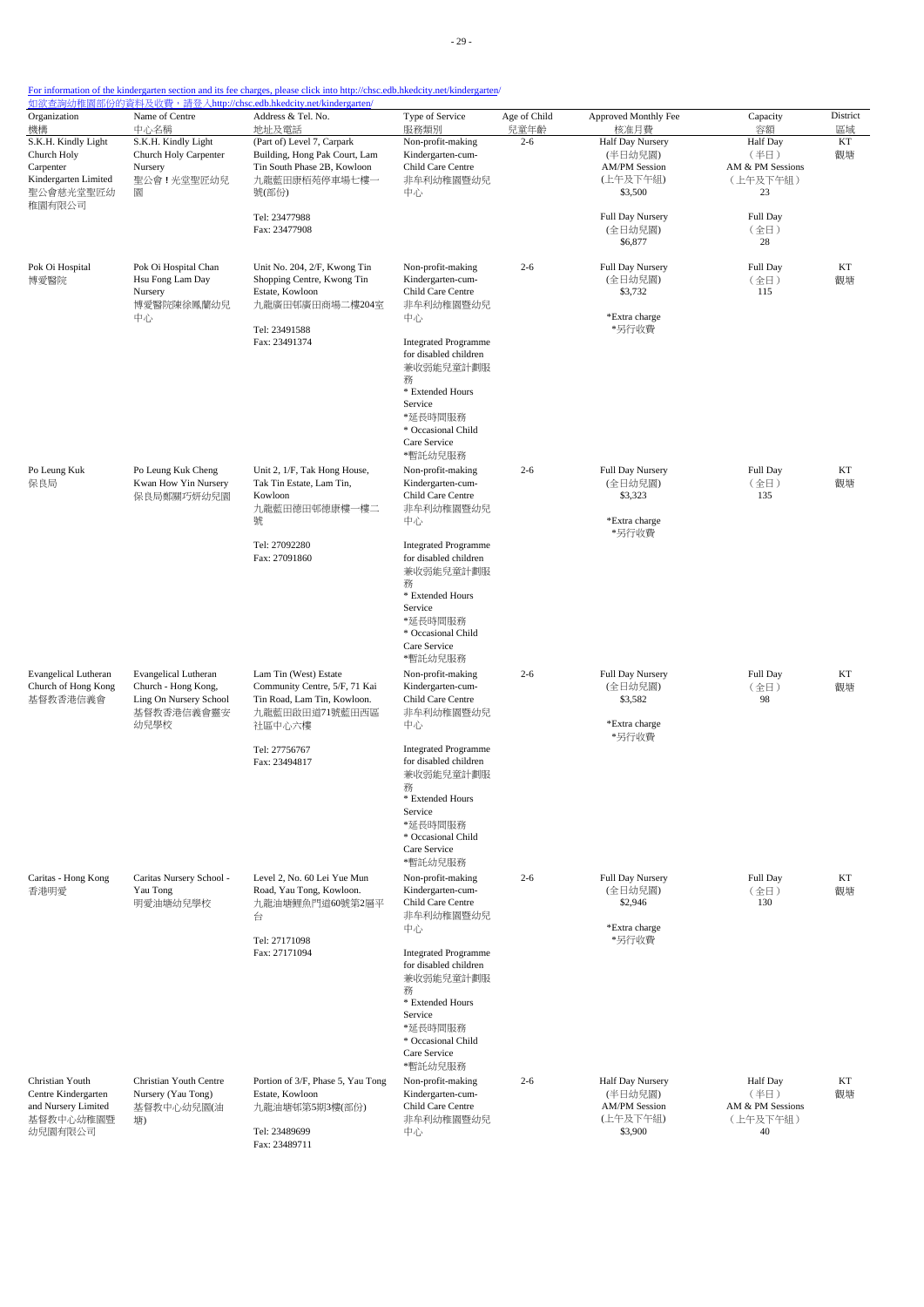- 30 -

| Organization<br>機構                              | Name of Centre<br>中心名稱                    | Address & Tel. No.<br>地址及電話                                    | Type of Service<br>服務類別                              | Age of Child<br>兒童年齡 | Approved Monthly Fee<br>核准月費     | Capacity<br>容額           | District<br>區域 |
|-------------------------------------------------|-------------------------------------------|----------------------------------------------------------------|------------------------------------------------------|----------------------|----------------------------------|--------------------------|----------------|
| The Tsung Tsin<br>Mission of Hong               | Tsung Tsin Mission of<br>Hong Kong On Yee | G/F, Ko Shing House, Ko Yee<br>Estate, Ko Chiu Road, Yau Tong, | Non-profit-making<br>Kindergarten-cum-               | $2 - 6$              | Full Day Nursery<br>(全日幼兒園)      | Full Day<br>(全日)         | KT<br>觀塘       |
| Kong Social Service                             | Nursery School                            | Kowloon.                                                       | Child Care Centre                                    |                      | \$3,886                          | 112                      |                |
| 基督教香港崇真會社<br>會服務部                               | 基督教香港崇真會安怡<br>幼兒學校                        | 九龍油塘高超道高怡邨高盛樓<br>地下                                            | 非牟利幼稚園暨幼兒<br>中心                                      |                      | *Extra charge                    |                          |                |
|                                                 |                                           |                                                                |                                                      |                      | *另行收費                            |                          |                |
|                                                 |                                           | Tel: 27276468<br>Fax: 27752583                                 | * Extended Hours<br>Service                          |                      |                                  |                          |                |
|                                                 |                                           |                                                                | *延長時間服務                                              |                      |                                  |                          |                |
|                                                 |                                           |                                                                | * Occasional Child<br>Care Service                   |                      |                                  |                          |                |
|                                                 |                                           |                                                                | *暫託幼兒服務                                              |                      |                                  |                          |                |
|                                                 | Mills International Pre-<br>Nursery       | Portion of Shops G5 & G5A<br>UG/F & 1/F, The Spectacle, 8      | Private Kindergarten-<br>cum-Child Care Centre       | $2 - 6$              | Half Day Nursery<br>(半日幼兒園)      | <b>Half</b> Day<br>(半日)  | KT<br>觀塘       |
|                                                 | 苗士國際幼兒園                                   | Cho Yuen Street, Yau Tong,<br>Kowloon                          | 私營幼稚園暨幼兒中                                            |                      | <b>AM/PM Session</b><br>(上午及下午組) | AM & PM Sessions         |                |
|                                                 |                                           | 九龍油塘高超道高怡邨高盛樓                                                  | 心                                                    |                      | \$7,000                          | (上午及下午組)<br>50           |                |
|                                                 |                                           | 地下                                                             |                                                      |                      |                                  |                          |                |
|                                                 |                                           | Tel: 27176336                                                  |                                                      |                      |                                  |                          |                |
| New Kowloon<br>Women Association                | New Kowloon Women<br>Association Lok Wah  | 5/F, Lok Wah Estate Community<br>Centre, Chun Wah Road, Ngau   | Non-profit-making<br>Kindergarten-cum-               | $2 - 6$              | Full Day Nursery<br>(全日幼兒園)      | Full Day<br>(全日)         | KT<br>觀塘       |
| 新九龍婦女會                                          | Nursery                                   | Tau Kok, Kowloon                                               | Child Care Centre                                    |                      | \$2,522                          | 114                      |                |
|                                                 | 新九龍婦女會樂華幼兒<br>圜                           | 九龍牛頭角振華道樂華社區中<br>心六樓                                           | 非牟利幼稚園暨幼兒<br>中心                                      |                      | *Extra charge                    |                          |                |
|                                                 |                                           |                                                                |                                                      |                      | *另行收費                            |                          |                |
|                                                 |                                           | Tel: 27962535<br>Fax: 27962574                                 | <b>Integrated Programme</b><br>for disabled children |                      |                                  |                          |                |
|                                                 |                                           |                                                                | 兼收弱能兒童計劃服                                            |                      |                                  |                          |                |
|                                                 |                                           |                                                                | 務<br>* Occasional Child                              |                      |                                  |                          |                |
|                                                 |                                           |                                                                | Care Service<br>*暫託幼兒服務                              |                      |                                  |                          |                |
| Lutheran Philip House                           | Lutheran Philip House                     | No. 15-18 & 24-27, Kai Ning                                    | Non-profit-making                                    | $2 - 6$              | Full Day Nursery                 | Full Day                 | KT             |
| Limited                                         | Kai Yip Nursery School                    | House, Ground Floor, Kai Yip                                   | Kindergarten-cum-                                    |                      | (全日幼兒園)                          | (全日)                     | 觀塘             |
| 粵南信義會腓力堂有<br>限公司                                | 粵南信義會腓力堂啟業<br>幼兒學園                        | Estate, Kowloon.<br>九龍啟業邨啟寧樓15 - 18 及24 -                      | Child Care Centre<br>非牟利幼稚園暨幼兒                       |                      | \$2,317                          | 101                      |                |
|                                                 |                                           | 27室地下                                                          | 中心                                                   |                      | *Extra charge<br>*另行收費           |                          |                |
|                                                 |                                           | Tel: 27579529                                                  | <b>Integrated Programme</b>                          |                      |                                  |                          |                |
|                                                 |                                           | Fax: 27544137                                                  | for disabled children<br>兼收弱能兒童計劃服                   |                      |                                  |                          |                |
|                                                 |                                           |                                                                | 務                                                    |                      |                                  |                          |                |
|                                                 |                                           |                                                                | * Extended Hours<br>Service                          |                      |                                  |                          |                |
|                                                 |                                           |                                                                | *延長時間服務                                              |                      |                                  |                          |                |
|                                                 |                                           |                                                                | * Occasional Child<br>Care Service                   |                      |                                  |                          |                |
|                                                 |                                           |                                                                | *暫託幼兒服務                                              |                      |                                  |                          |                |
| Po Leung Kuk<br>保良局                             | Po Leung Kuk Kim<br>Huynh Nursery         | G/F, 125-132, Wong Shek<br>House, Ping Shek Estate,            | Non-profit-making<br>Kindergarten-cum-               | $2 - 6$              | Full Day Nursery<br>(全日幼兒園)      | Full Day<br>(全日)         | КT<br>觀塘       |
|                                                 | 保良局黄樹雄幼兒園                                 | Kowloon.                                                       | Child Care Centre                                    |                      | \$2,746                          | 100                      |                |
|                                                 |                                           | 九龍坪石邨黃石樓125-132號地<br>下                                         | 非牟利幼稚園暨幼兒<br>中心                                      |                      | *Extra charge                    |                          |                |
|                                                 |                                           |                                                                |                                                      |                      | *另行收費                            |                          |                |
|                                                 |                                           | Tel: 23206671<br>Fax: 23214219                                 | <b>Integrated Programme</b><br>for disabled children |                      |                                  |                          |                |
|                                                 |                                           |                                                                | 兼收弱能兒童計劃服                                            |                      |                                  |                          |                |
|                                                 |                                           |                                                                | 務<br>* Extended Hours                                |                      |                                  |                          |                |
|                                                 |                                           |                                                                | Service<br>*延長時間服務                                   |                      |                                  |                          |                |
|                                                 |                                           |                                                                | * Occasional Child                                   |                      |                                  |                          |                |
|                                                 |                                           |                                                                | Care Service<br>*暫託幼兒服務                              |                      |                                  |                          |                |
| The Hong Kong                                   | Hong Kong Student Aid                     | Wing B & C, G/F, Tat Yan                                       | Non-profit-making                                    | $2 - 6$              | Full Day Nursery                 | Full Day                 | KT             |
| Student Aid Society<br>Limited                  | Society Po Tat Nursery<br>香港學生輔助會寶達幼      | House, Po Tat Estate, Sau Mau<br>Ping, Kowloon.                | Kindergarten-cum-<br>Child Care Centre               |                      | (全日幼兒園)<br>\$3,235               | (全日)<br>124              | 觀塘             |
| 香港學生輔助會有限                                       | 兒園                                        | 九龍秀茂坪寶達邨達欣樓地下B                                                 | 非牟利幼稚園暨幼兒                                            |                      |                                  |                          |                |
| 公司                                              |                                           | & C翼                                                           | 中心                                                   |                      | *Extra charge<br>*另行收費           |                          |                |
|                                                 |                                           | Tel: 29974601 29974603                                         | * Extended Hours                                     |                      |                                  |                          |                |
|                                                 |                                           | Fax: 29974609                                                  | Service<br>*延長時間服務                                   |                      |                                  |                          |                |
|                                                 |                                           |                                                                | * Occasional Child                                   |                      |                                  |                          |                |
|                                                 |                                           |                                                                | Care Service<br>*暫託幼兒服務                              |                      |                                  |                          |                |
| The Council of Ling                             | Lam Tin Ling Liang                        | Part of G/F, Site A, No. 12                                    | Non-profit-making                                    | $2 - 6$              | Half Day Nursery                 | <b>Half</b> Day          | KT             |
| Liang World-wide<br><b>Evangelistic Mission</b> | Nursery<br>藍田靈糧幼兒園                        | Laguna Street, Laguna City,<br>Kwun Tong, Kowloon              | Kindergarten-cum-<br>Child Care Centre               |                      | (半日幼兒園)<br><b>AM/PM Session</b>  | (半日)<br>AM & PM Sessions | 觀塘             |
| Hong Kong Ling                                  |                                           | 九龍觀塘麗港城麗港街12號A                                                 | 非牟利幼稚園暨幼兒                                            |                      | (上午及下午組)                         | (上午及下午組)                 |                |
| Liang Church<br>基督教靈糧世界佈道                       |                                           | 區地下(部份)                                                        | 中心                                                   |                      | \$5,260                          | 101                      |                |
| 會香港靈糧堂堂務委                                       |                                           | Tel: 28056699                                                  |                                                      |                      |                                  |                          |                |
| 員會                                              |                                           | Fax: 27720868                                                  |                                                      |                      |                                  |                          |                |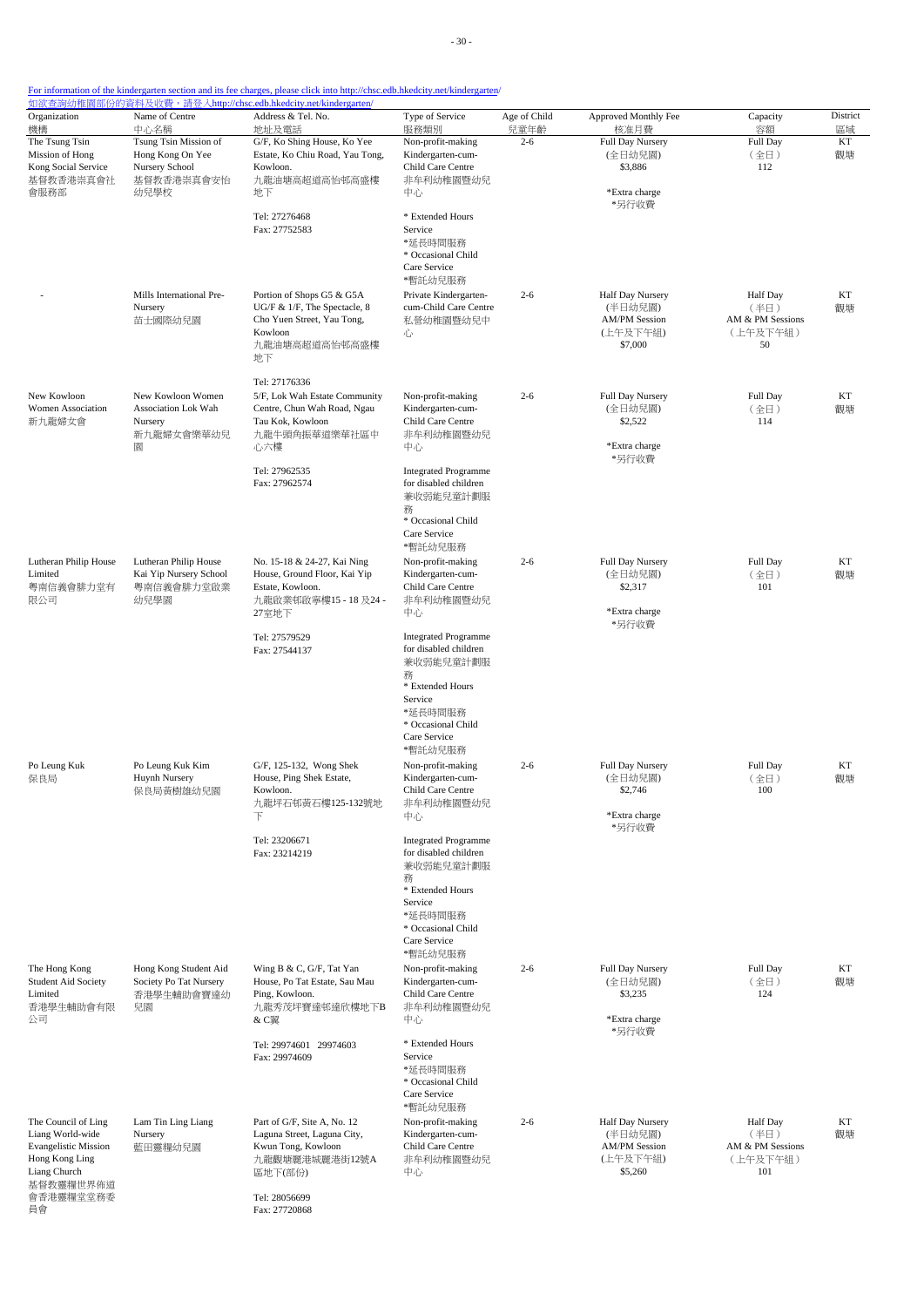| For information of the kindergarten section and its fee charges, please click into http://chsc.edb.hkedcity.net/kindergarten/ |  |  |  |
|-------------------------------------------------------------------------------------------------------------------------------|--|--|--|
|                                                                                                                               |  |  |  |

| Organization                                                                                              | Name of Centre                                                                                | Address & Tel. No.                                                                                                                                                                                            | Type of Service                                                                | Age of Child    | Approved Monthly Fee                                                                                                                                           | Capacity                                                                                | District       |
|-----------------------------------------------------------------------------------------------------------|-----------------------------------------------------------------------------------------------|---------------------------------------------------------------------------------------------------------------------------------------------------------------------------------------------------------------|--------------------------------------------------------------------------------|-----------------|----------------------------------------------------------------------------------------------------------------------------------------------------------------|-----------------------------------------------------------------------------------------|----------------|
| 機構                                                                                                        | 中心名稱<br>Think International<br>Nursery<br>朗思國際幼兒園                                             | 地址及電話<br>G/F, Phase 3, Laguna City, Cha<br>Kwo Ling Road, Kwun Tong,<br>Kowloon<br>九龍觀塘茶果嶺道麗港城第三<br>期地下<br>Tel: 27274747                                                                                      | 服務類別<br>Private Kindergarten-<br>cum-Child Care Centre<br>私營幼稚園暨幼兒中<br>心       | 兒童年齡<br>$2 - 6$ | 核准月費<br>Half Day Nursery<br>(半日幼兒園)<br><b>AM/PM Session</b><br>(上午及下午組)<br>\$6,250<br>Full Day Nursery                                                         | 容額<br>Full Day<br>(全日)<br>14<br><b>Half Day</b><br>(半日)<br>AM & PM Sessions<br>(上午及下午組) | 區域<br>KT<br>觀塘 |
| <b>United Christian</b><br><b>Medical Service</b><br>基督教聯合醫務協會                                            | United Christian Medical<br>Service Nursery School<br>基督教聯合醫務協會幼<br>兒園                        | Fax: 27272613<br>1/F, Block J (Chen Kou Bun<br>Building), United Christian<br>Hospital, 130 Hip Wo Street,<br>Kwun Tong, Kowloon<br>九龍觀塘協和街一百三十號基<br>督教聯合醫院J座(陳國本大樓)<br>一字樓<br>Tel: 23472286<br>Fax: 23486740 | Non-profit-making<br>Kindergarten-cum-<br>Child Care Centre<br>非牟利幼稚園暨幼兒<br>中心 | $2 - 6$         | (全日幼兒園)<br>\$11,265<br>Full Day Nursery<br>(全日幼兒園)<br>Aged 2-3<br>(二至三歲)<br>For Staff Children<br>(員工子女)<br>\$6,388<br>Full Day Nursery<br>(全日幼兒園)<br>Aged 2-3 | 59<br>Full Day<br>(全日)<br>60                                                            | KT<br>觀塘       |
| Angela Luk's                                                                                              | Creative Day Nursery                                                                          | 1/F, Sceneway Garden, Sin Fat                                                                                                                                                                                 | Non-profit-making                                                              | $2 - 6$         | (二至三歲)<br>For Non-staff Children<br>(非員工子女)<br>\$6,714<br>Half Day Nursery                                                                                     | <b>Half Day</b>                                                                         | KT             |
| <b>Education Foundation</b><br>Limited<br>陸趙鈞鴻教育基金有<br>限公司                                                | (Sceneway Garden)<br>啟思幼兒園(滙景花園)                                                              | Road, Lam Tin, Kowloon<br>九龍藍田茜發道滙景花園一樓<br>Tel: 27178811<br>Fax: 27179048                                                                                                                                     | Kindergarten-cum-<br>Child Care Centre<br>非牟利幼稚園暨幼兒<br>中心                      |                 | (半日幼兒園)<br><b>AM/PM Session</b><br>(上午及下午組)<br>\$3,515                                                                                                         | (半日)<br>AM & PM Sessions<br>(上午及下午組)<br>235                                             | 觀塘             |
| <b>JING JING</b><br><b>EDUCATION</b><br><b>INSTITUTE</b><br><b>LIMITED</b><br>晶晶教育機構有限公<br>司              | Jing Jing Nursery (Shun<br>Lee Branch)<br>晶晶幼兒中心(順利分<br>校)                                    | Portion of Shop No. 15A,<br>Commercial Premises, Podium<br>Level 2 of Shun Lee Disciplined<br>Services Quarter, 32 Lee On<br>Road, Kowloon<br>九龍利安道32號順利紀律部隊<br>宿舍商場二樓15A舖(部份)                                | Non-profit-making<br>Kindergarten-cum-<br>Child Care Centre<br>非牟利幼稚園暨幼兒<br>中心 | $2 - 6$         | <b>Half Day Nursery</b><br>(半日幼兒園)<br><b>AM/PM Session</b><br>(上午及下午組)<br>\$3,729                                                                              | <b>Half Day</b><br>(半日)<br>AM & PM Sessions<br>(上午及下午組)<br>20                           | KT<br>觀塘       |
| Kowloon Tong<br>Church of the Chinese<br>Christian and<br><b>Missionary Alliance</b><br>香港九龍塘基督教中<br>華宣道會 | Christian Alliance Sau<br>Mau Ping Chen Lee Wing<br><b>Tsing Nursery</b><br>宣道會秀茂坪陳李詠貞<br>幼兒園 | Tel: 3409 4481<br>Fax: 3409 4491<br>G/F (Portion), Hiu Tin House<br>(Block A), Hiu Lai Court, Kwun<br>Tong, Kowloon.<br>九龍觀塘曉麗苑曉天閣(A座)地<br>下(部份)                                                              | Non-profit-making<br>Kindergarten-cum-<br>Child Care Centre<br>非牟利幼稚園暨幼兒<br>中心 | $2 - 6$         | Half Day Nursery<br>(半日幼兒園)<br><b>AM/PM Session</b><br>(上午及下午組)<br>\$3,100                                                                                     | <b>Half Day</b><br>(半日)<br>AM & PM Sessions<br>(上午及下午組)<br>18                           | КT<br>觀塘       |
| The Salvation Army<br>救世軍                                                                                 | The Salvation Army Ping<br>Tin Nursery<br>救世軍平田幼兒園                                            | Tel: 29524488<br>Fax: 29523922<br>Part of G/F, Ping Shing House,<br>Ping Tin Estate, Lam Tin,<br>Kowloon<br>九龍藍田平田邨平誠樓地下部<br>份                                                                                | Non-profit-making<br>Kindergarten-cum-<br>Child Care Centre<br>非牟利幼稚園暨幼兒<br>中心 | $2 - 6$         | <b>Half Day Nursery</b><br>(半日幼兒園)<br>PM Session<br>(下午組)<br>\$3,600                                                                                           | <b>Half Day</b><br>(半日)<br><b>AM</b> Session<br>(上午組)<br>42<br>PM Session               | KT<br>觀塘       |
| The Yuen Yuen<br>Institute<br>圓玄學院                                                                        | Yuen Yuen Child Care<br>Centre (Ping Tin Estate)<br>圓玄幼兒中心(平田邨)                               | Tel: 27755332<br>Fax: 27755412<br>G/F (Portion), Ping Sin House,<br>Ping Tin Estate, Lam Tin,<br>Kowloon<br>九龍藍田平田邨平善樓地下(部<br>份                                                                               | Non-profit-making<br>Kindergarten-cum-<br>Child Care Centre<br>非牟利幼稚園暨幼兒<br>中心 | $2 - 6$         | Half Day Nursery<br>(半日幼兒園)<br>AM Session<br>(上午組)<br>\$3,278                                                                                                  | (下午組)<br>44<br><b>Half</b> Day<br>(半日)<br>AM & PM Sessions<br>(上午及下午組)<br>51            | KT<br>觀塘       |
|                                                                                                           |                                                                                               | Tel: 22437116<br>Fax: 21776722                                                                                                                                                                                |                                                                                |                 | Half Day Nursery<br>(半日幼兒園)<br>PM Session<br>(下午組)<br>\$3,278                                                                                                  |                                                                                         |                |
| The Hong Kong<br><b>Taoist Association</b><br>香港道教聯合會                                                     | Hong Kong Taoist<br>Association Fei Ngan<br>Nursery<br>香港道教聯合會飛雁幼<br>兒中心                      | Part of Rooftop, Carpark, Hong<br>Yat Court, Lam Tin, Kowloon.<br>九龍藍田康逸苑停車場頂層部<br>份<br>Tel: 23547003                                                                                                         | Non-profit-making<br>Kindergarten-cum-<br>Child Care Centre<br>非牟利幼稚園暨幼兒<br>中心 | $2 - 6$         | Half Day Nursery<br>(半日幼兒園)<br>AM Session<br>(上午組)<br>\$3,460                                                                                                  | Half Day<br>(半日)<br>AM & PM Sessions<br>(上午及下午組)<br>12                                  | KT<br>觀塘       |
|                                                                                                           |                                                                                               | Fax: 23547001                                                                                                                                                                                                 |                                                                                |                 | Full Day Nursery<br>(全日幼兒園)<br>\$4,400                                                                                                                         | Full Day<br>(全日)<br>12                                                                  |                |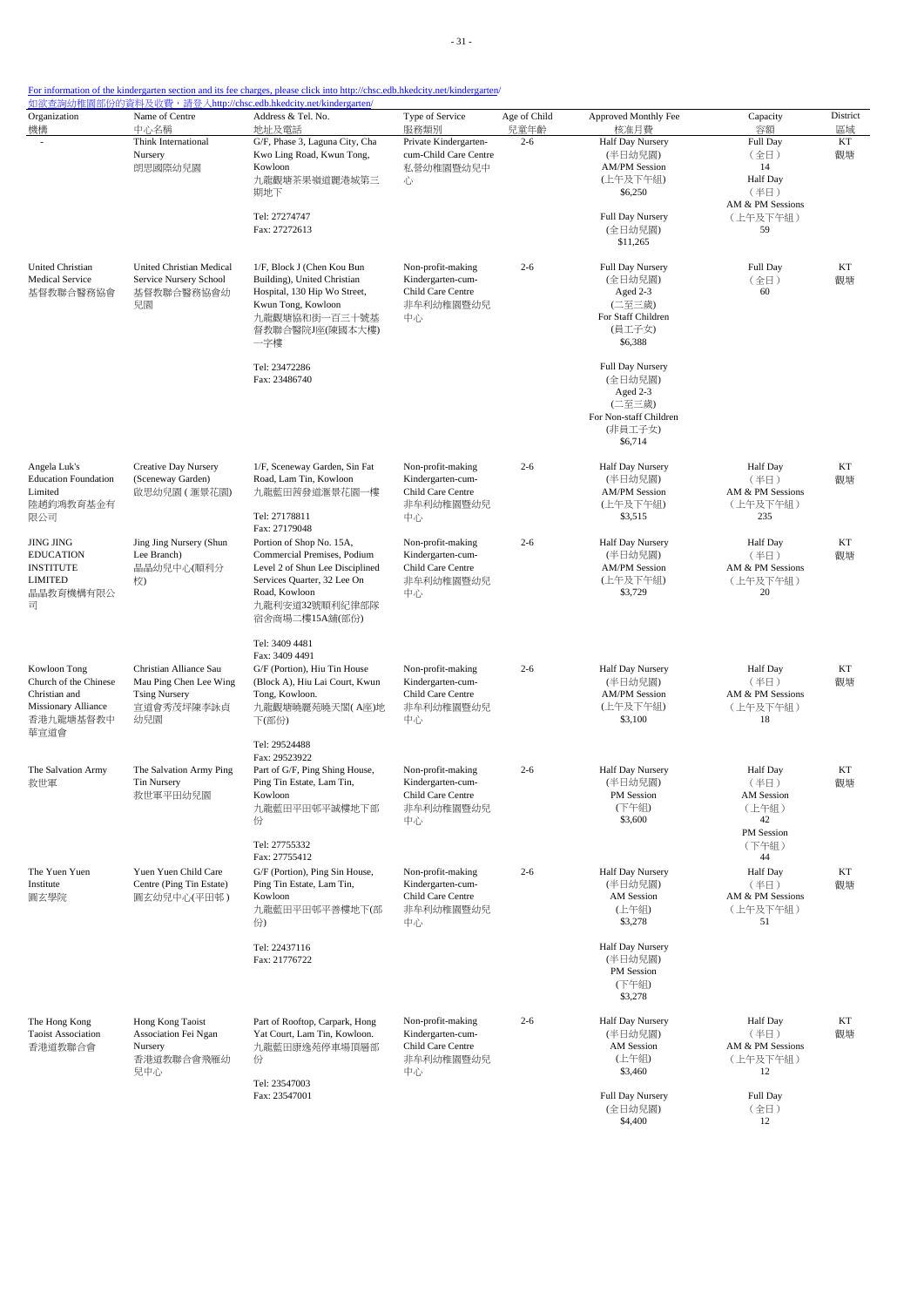- 32 -

## For information of the kindergarten section and its fee charges, please click into http://chsc.edb.hkedcity.net/kindergarten/

| Organization<br>機構                                                           | Name of Centre<br>中心名稱                                                                          | 如欲查詢幼稚園部份的資料及收費, 請登入http://chsc.edb.hkedcity.net/kindergarten/<br>Address & Tel. No.<br>地址及電話                                                                       | Type of Service<br>服務類別                                                                                                                                                      | Age of Child<br>兒童年齡 | Approved Monthly Fee<br>核准月費                                                                                             | Capacity<br>容額                                                                  | District<br>區域       |
|------------------------------------------------------------------------------|-------------------------------------------------------------------------------------------------|---------------------------------------------------------------------------------------------------------------------------------------------------------------------|------------------------------------------------------------------------------------------------------------------------------------------------------------------------------|----------------------|--------------------------------------------------------------------------------------------------------------------------|---------------------------------------------------------------------------------|----------------------|
| Lam Tin Estate Kai<br>Fong Welfare<br>Association Limited<br>藍田街坊福利會有限<br>公司 | Hong Ying Child Care<br>Centre<br>康盈幼兒中心                                                        | G/F (Portion), Hong Ying Court,<br>Tak Tin Estate, Lam Tin,<br>Kowloon.<br>九龍藍田德田邨康盈苑地下(部<br>份)                                                                     | Non-profit-making<br>Kindergarten-cum-<br>Child Care Centre<br>非牟利幼稚園暨幼兒<br>中心                                                                                               | $2 - 6$              | Half Day Nursery<br>(半日幼兒園)<br><b>AM/PM Session</b><br>(上午及下午組)<br>\$2,400                                               | <b>Half</b> Day<br>(半日)<br>AM & PM Sessions<br>(上午及下午組)<br>24                   | KT<br>觀塘             |
| Christian Little Angel<br>Kindergarten Limited<br>基督教小天使幼稚園<br>有限公司          | Christian Little Angel<br>Nursery, Richland<br>Gardens<br>基督教小天使(麗晶)幼<br>兒園                     | Tel: 27723243<br>Unit C2, G/F (Portion), Block 21-<br>22, Richland Gardens, 80 Wang<br>Kwong Road, Kowloon Bay,<br>Kowloon.<br>九龍九龍灣宏光道80號麗晶花<br>園21 - 22座地下C2 (部份) | Non-profit-making<br>Kindergarten-cum-<br>Child Care Centre<br>非牟利幼稚園暨幼兒<br>中心                                                                                               | $2 - 6$              | Half Day Nursery<br>(半日幼兒園)<br><b>AM/PM Session</b><br>(上午及下午組)<br>\$3,168                                               | <b>Half Day</b><br>(半日)<br>AM & PM Sessions<br>(上午及下午組)<br>42                   | КT<br>觀塘             |
|                                                                              | <b>Telford Gardens English</b><br>Pre-School<br>德福英文幼兒園                                         | Tel: 27550198<br>Fax: 27958343<br>Part of Level 3, Telford Gardens,<br>33 Wai Yip Street, Kowloon Bay,<br>Kowloon<br>九龍九龍灣偉業街33號德福花<br>園三樓平台部份                      | Private Kindergarten-<br>cum-Child Care Centre<br>私營幼稚園暨幼兒中<br>心                                                                                                             | $2 - 3$              | Half Day Nursery<br>(半日幼兒園)<br><b>AM/PM Session</b><br>(上午及下午組)<br>\$7,072                                               | <b>Half</b> Day<br>(半日)<br>AM & PM Sessions<br>(上午及下午組)<br>28                   | KT<br>觀塘             |
| Christian Family<br>Service Centre<br>基督教家庭服務中心                              | <b>Christian Family Service</b><br>Centre Cheerland Child<br>Care Centre<br>基督教家庭服務中心趣<br>樂幼兒中心 | Tel: 27575749<br>Fax: 23052242<br>3/F, 3 Tsui Ping Road, Kwun<br>Tong, Kowloon<br>九龍觀塘翠屏道三號三樓<br>Tel: 23893363 23893593<br>Fax: 23897213                            | Non-profit-making<br>Kindergarten-cum-<br>Mixed Child Care<br>Centre<br>非牟利幼稚園暨綜合<br>幼兒中心                                                                                    | $0 - 6$              | Full Day Nursery<br>(全日幼兒園)<br>\$2,994<br>Full Day Creche<br>(全日育嬰園)                                                     | Day Creche<br>(日託育嬰園)<br>60<br>Day Nursery<br>(日託幼兒園)<br>126                    | КT<br>觀塘             |
|                                                                              |                                                                                                 |                                                                                                                                                                     | <b>Integrated Programme</b><br>for disabled children<br>兼收弱能兒童計劃服<br>務<br>* Extended Hours<br>Service                                                                        |                      | \$4,499<br>*Extra charge<br>*另行收費                                                                                        |                                                                                 |                      |
| Sisters of the<br>Immaculate Heart of<br>Mary<br>聖母潔心會                       | Sisters of the Immaculate<br>Heart of Mary, Wong Tai<br>Sin Day Care Centre<br>聖母潔心會黃大仙幼兒<br>中心 | 4/F, Wong Tai Sin Community<br>Centre, Ching Tak Street,<br>Kowloon<br>九龍黃大仙正德街黃大仙社區<br>中心五樓                                                                        | Non-profit-making<br>Kindergarten-cum-<br>Child Care Centre<br>非牟利幼稚園暨幼兒<br>中心                                                                                               | $2 - 6$              | Full Day Nursery<br>(全日幼兒園)<br>\$3,410<br>*Extra charge<br>*另行收費                                                         | Full Day<br>(全日)<br>224                                                         | WTS/SK<br>黃大仙/西<br>貢 |
|                                                                              |                                                                                                 | Tel: 23211574<br>Fax: 27265750                                                                                                                                      | <b>Integrated Programme</b><br>for disabled children<br>兼收弱能兒童計劃服<br>務<br>* Extended Hours<br>Service<br>*延長時間服務<br>* Occasional Child<br>Care Service<br>*暫託幼兒服務            |                      |                                                                                                                          |                                                                                 |                      |
| <b>Five Districts</b><br><b>Business Welfare</b><br>Association<br>五邑工商總會    | <b>Five Districts Business</b><br>Welfare Association<br>Nursery<br>五邑工商總會幼兒園                   | Wang Chak House (Block 4),<br>Phase IV, Wang Tau Hom Estate,<br>Kowloon<br>九龍橫頭磡邨第四期第四座宏<br>澤樓<br>Tel: 23374341<br>Fax: 27941759                                    | Non-profit-making<br>Kindergarten-cum-<br>Child Care Centre<br>非牟利幼稚園暨幼兒<br>中心<br>* Occasional Child<br>Care Service                                                         | $2 - 6$              | Half Day Nursery<br>(半日幼兒園)<br>AM Session<br>(上午組)<br>\$1,700<br>Full Day Nursery<br>(全日幼兒園)                             | Full Day<br>(全日)<br>90<br>Half Day<br>(半日)<br>AM Session<br>(上午組)<br>10         | WTS/SK<br>黃大仙/西<br>貢 |
|                                                                              |                                                                                                 |                                                                                                                                                                     | *暫託幼兒服務                                                                                                                                                                      |                      | \$3,270<br>*Extra charge<br>*另行收費                                                                                        |                                                                                 |                      |
| The Chinese Rhenish<br>Church Hong Kong<br>Synod<br>中華基督教禮賢會香<br>港區會         | Lok Fu Rhenish Nursery<br>禮賢會樂富幼兒園                                                              | G/F, Wang Cho House, Wang<br>Tau Hom Estate, Kowloon.<br>九龍橫頭磡邨宏祖樓地下<br>Tel: 23380538<br>Fax: 27943506                                                              | Non-profit-making<br>Kindergarten-cum-<br>Child Care Centre<br>非牟利幼稚園暨幼兒<br>中心<br><b>Integrated Programme</b><br>for disabled children<br>兼收弱能兒童計劃服<br>務<br>* Extended Hours | $2 - 6$              | Half Day Nursery<br>(半日幼兒園)<br>AM Session<br>(上午組)<br>\$2,450<br>Full Day Nursery<br>(全日幼兒園)<br>\$4,158<br>*Extra charge | Full Day<br>(全日)<br>112<br><b>Half</b> Day<br>(半日)<br>AM Session<br>(上午組)<br>14 | WTS/SK<br>黃大仙/西<br>貢 |
|                                                                              |                                                                                                 |                                                                                                                                                                     | Service<br>*延長時間服務<br>* Occasional Child<br>Care Service                                                                                                                     |                      | *另行收費                                                                                                                    |                                                                                 |                      |

\*暫託幼兒服務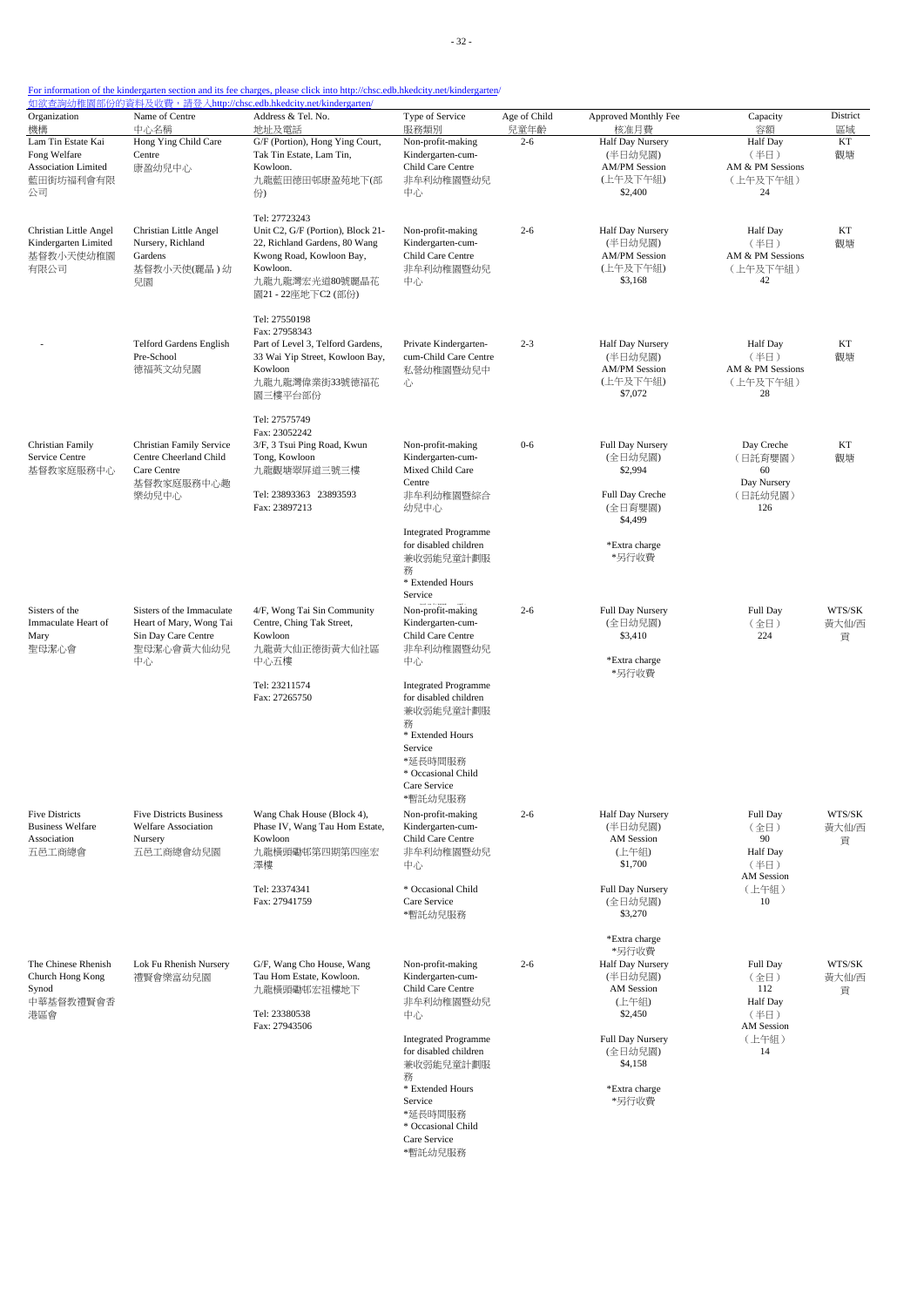| Organization<br>機構                                                        | Name of Centre<br>中心名稱                                                                                   | Address & Tel. No.<br>地址及電話                                                                                       | Type of Service<br>服務類別                                                                                                                                           | Age of Child<br>兒童年齡 | Approved Monthly Fee<br>核准月費                                                                   | Capacity<br>容額                                                 | District<br>區域       |
|---------------------------------------------------------------------------|----------------------------------------------------------------------------------------------------------|-------------------------------------------------------------------------------------------------------------------|-------------------------------------------------------------------------------------------------------------------------------------------------------------------|----------------------|------------------------------------------------------------------------------------------------|----------------------------------------------------------------|----------------------|
| Hong Kong Young<br>Women's Christian<br>Association<br>香港基督教女青年會          | Hong Kong Young<br>Women's Christian<br><b>Association Faith Hope</b><br>Nursery School<br>香港基督教女青年會信    | G/F, Lung Hong House, Lower<br>Wong Tai Sin Estate, Kowloon.<br>九龍黃大仙下邨龍康樓地下<br>Tel: 23225308                     | Non-profit-making<br>Kindergarten-cum-<br>Child Care Centre<br>非牟利幼稚園暨幼兒<br>中心                                                                                    | $2 - 6$              | Full Day Nursery<br>(全日幼兒園)<br>\$3,888<br>*Extra charge<br>*另行收費                               | Full Day<br>(全日)<br>90                                         | WTS/SK<br>黃大仙/西<br>貢 |
|                                                                           | 望幼兒學校                                                                                                    | Fax: 23286199                                                                                                     | <b>Integrated Programme</b><br>for disabled children<br>兼收弱能兒童計劃服<br>務<br>* Extended Hours<br>Service<br>*延長時間服務<br>* Occasional Child<br>Care Service<br>*暫託幼兒服務 |                      |                                                                                                |                                                                |                      |
| Tung Wah Group of<br>Hospitals<br>東華三院                                    | TWGHs FONG Shiu-yee<br>Nursery School<br>東華三院方肇彝幼兒園                                                      | F12, 1/F, Commercial Centre, Tin<br>Ma Court, Lung Cheung Road,<br>Kowloon.<br>九龍龍翔道天馬苑商場二樓F12<br>號               | Non-profit-making<br>Kindergarten-cum-<br>Child Care Centre<br>非牟利幼稚園暨幼兒<br>中心                                                                                    | $2 - 6$              | Full Day Nursery<br>(全日幼兒園)<br>\$3,268<br>*Extra charge<br>*另行收費                               | Full Day<br>(全日)<br>100                                        | WTS/SK<br>黃大仙/西<br>貢 |
|                                                                           |                                                                                                          | Tel: 23200336<br>Fax: 23229802                                                                                    | <b>Integrated Programme</b><br>for disabled children<br>兼收弱能兒童計劃服<br>務<br>* Extended Hours<br>Service<br>*延長時間服務<br>* Occasional Child<br>Care Service<br>*暫託幼兒服務 |                      |                                                                                                |                                                                |                      |
| Sik Sik Yuen<br>嗇色園                                                       | Ho Tak Child Care Centre<br>(Sponsored by Sik Sik<br>Yuen)<br>嗇色園主辦可德幼兒中<br>心                            | G/F (Portion), Chung Yuen<br>House, Chuk Yuen North Estate,<br>Wong Tai Sin, Kowloon.<br>九龍黃大仙竹園北邨松園樓地<br>下(部份)   | Non-profit-making<br>Kindergarten-cum-<br>Child Care Centre<br>非牟利幼稚園暨幼兒<br>中心<br><b>Integrated Programme</b>                                                     | $2 - 6$              | Half Day Nursery<br>(半日幼兒園)<br><b>AM/PM Session</b><br>(上午及下午組)<br>\$2,100<br>Full Day Nursery | Full Day<br>(全日)<br>18<br>Half Day<br>(半日)<br>AM & PM Sessions | WTS/SK<br>黄大仙/西<br>貢 |
|                                                                           |                                                                                                          | Tel: 23500721<br>Fax: 23227428                                                                                    | for disabled children<br>兼收弱能兒童計劃服<br>務                                                                                                                           |                      | (全日幼兒園)<br>\$4,430                                                                             | (上午及下午組)<br>6                                                  |                      |
| <b>Five Districts</b><br><b>Business Welfare</b><br>Association<br>五邑工商總會 | <b>Five Districts Business</b><br>Welfare Association<br>Cheung Chuk Shan<br>Nursery<br>五邑工商總會張祝珊幼<br>兒園 | Level 5, Commercial Complex,<br>Lung Poon Court, Diamond Hill,<br>Kowloon<br>九龍鑽石山龍蟠苑龍蟠苑商場<br>第五層                 | Non-profit-making<br>Kindergarten-cum-<br>Child Care Centre<br>非牟利幼稚園暨幼兒<br>中心                                                                                    | $2 - 6$              | Full Day Nursery<br>(全日幼兒園)<br>\$3,321<br>*Extra charge<br>*另行收費                               | Full Day<br>(全日)<br>125                                        | WTS/SK<br>黄大仙/西<br>貢 |
|                                                                           |                                                                                                          | Tel: 23273317<br>Fax: 23513152                                                                                    | <b>Integrated Programme</b><br>for disabled children<br>兼收弱能兒童計劃服<br>務<br>* Extended Hours<br>Service<br>*延長時間服務<br>* Occasional Child<br>Care Service<br>*暫託幼兒服務 |                      |                                                                                                |                                                                |                      |
| Po Leung Kuk<br>保良局                                                       | Po Leung Kuk Fong Tam<br>Yuen Leung (Tsz Wan<br>Shan) Nursery<br>保良局方譚遠良(慈雲<br>山)幼兒園                     | Unit 1, 2 and 5-12, G/F, Man Tai<br>House, Tsz Man Estate, Tsz Wan<br>Shan, Kowloon<br>九龍慈雲山慈民邨民泰樓地下<br>1、2及5至12號 | Non-profit-making<br>Kindergarten-cum-<br>Child Care Centre<br>非牟利幼稚園暨幼兒<br>中心                                                                                    | $2 - 6$              | Full Day Nursery<br>(全日幼兒園)<br>\$3,037<br>*Extra charge<br>*另行收費                               | Full Day<br>(全日)<br>135                                        | WTS/SK<br>黃大仙/西<br>貢 |
|                                                                           |                                                                                                          | Tel: 23277561<br>Fax: 23506896                                                                                    | <b>Integrated Programme</b><br>for disabled children<br>兼收弱能兒童計劃服<br>務<br>* Extended Hours<br>Service<br>*延長時間服務<br>* Occasional Child<br>Care Service            |                      |                                                                                                |                                                                |                      |

Care Service \*暫託幼兒服務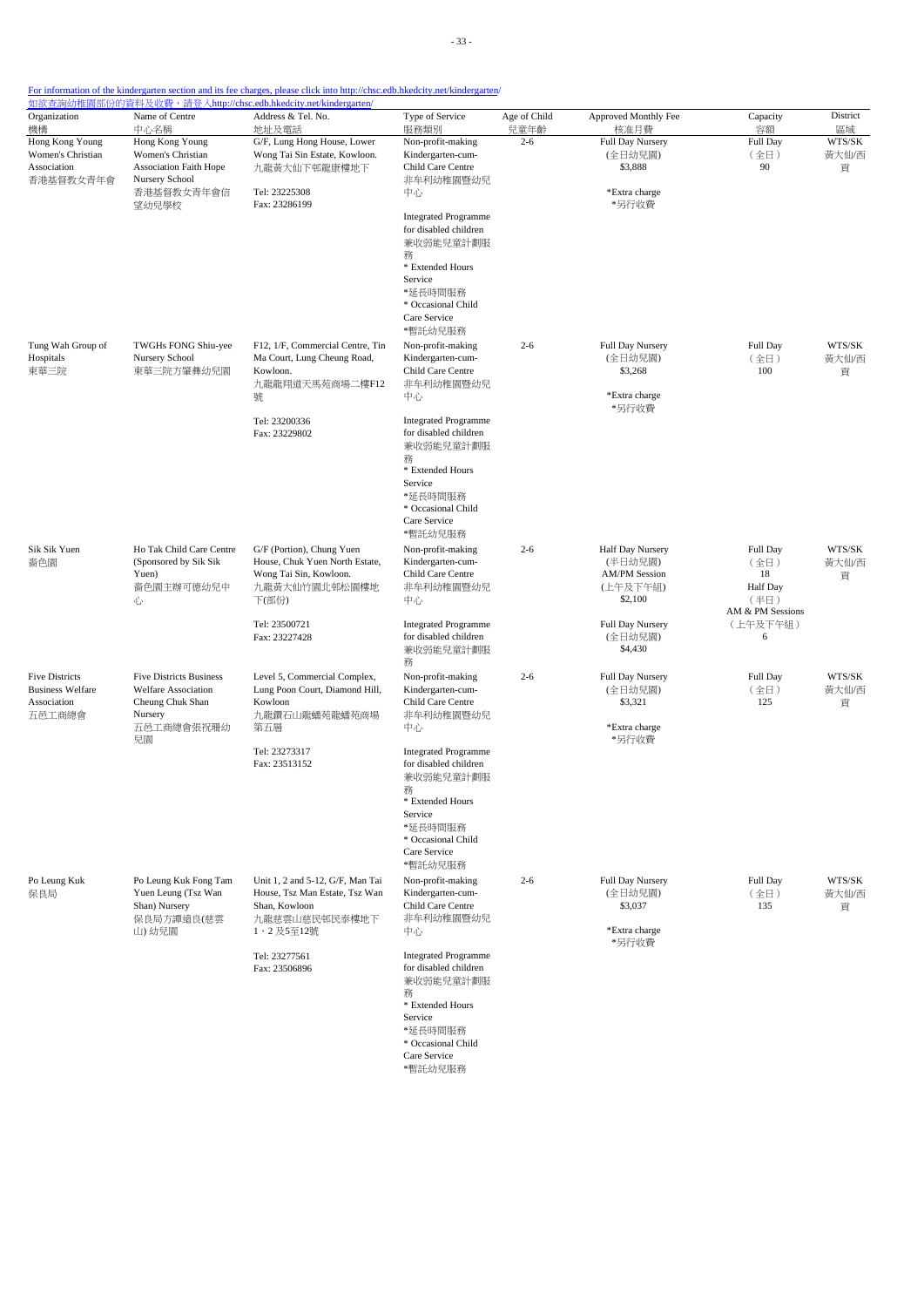| Organization<br>機構                                                              | Name of Centre<br>中心名稱                                                                                | Address & Tel. No.<br>地址及電話                                                                                  | Type of Service<br>服務類別                                                  | Age of Child<br>兒童年齡 | Approved Monthly Fee<br>核准月費                        | Capacity<br>容額                              | District<br>區域       |
|---------------------------------------------------------------------------------|-------------------------------------------------------------------------------------------------------|--------------------------------------------------------------------------------------------------------------|--------------------------------------------------------------------------|----------------------|-----------------------------------------------------|---------------------------------------------|----------------------|
| Po Leung Kuk<br>保良局                                                             | Po Leung Kuk Tse Wong<br>Pui Kuen Nursery<br>保良局謝黃沛涓幼兒園                                               | G/F, Lok On House, Tsz Lok<br>Estate, Tsz Wan Shan, Kowloon.<br>九龍慈雲山慈樂邨樂安樓地下                                | Non-profit-making<br>Kindergarten-cum-<br>Child Care Centre<br>非牟利幼稚園暨幼兒 | $2 - 6$              | <b>Full Day Nursery</b><br>(全日幼兒園)<br>\$3,107       | Full Day<br>(全日)<br>131                     | WTS/SK<br>黃大仙/西<br>貢 |
|                                                                                 |                                                                                                       | Tel: 23522843<br>Fax: 23524084                                                                               | 中心                                                                       |                      | *Extra charge<br>*另行收費                              |                                             |                      |
|                                                                                 |                                                                                                       |                                                                                                              | <b>Integrated Programme</b><br>for disabled children<br>兼收弱能兒童計劃服<br>務   |                      |                                                     |                                             |                      |
|                                                                                 |                                                                                                       |                                                                                                              | * Extended Hours<br>Service<br>*延長時間服務                                   |                      |                                                     |                                             |                      |
|                                                                                 |                                                                                                       |                                                                                                              | * Occasional Child<br>Care Service<br>*暫託幼兒服務                            |                      |                                                     |                                             |                      |
| New Kowloon<br>Women Association<br>新九龍婦女會                                      | New Kowloon Women<br>Association Tsz Wan<br>Shan Nursery<br>新九龍婦女會慈雲山幼<br>兒園                          | G/F, Ching Yuk House, Tsz<br>Ching Estate, Tsz Wan Shan,<br>Kowloon                                          | Non-profit-making<br>Kindergarten-cum-<br>Child Care Centre              | $2 - 6$              | Full Day Nursery<br>(全日幼兒園)<br>\$2,727              | Full Day<br>(全日)<br>100                     | WTS/SK<br>黃大仙/西<br>貢 |
|                                                                                 |                                                                                                       | 九龍慈雲山慈正邨正旭樓地下<br>Tel: 23200444                                                                               | 非牟利幼稚園暨幼兒<br>中心                                                          |                      | *Extra charge<br>*另行收費                              |                                             |                      |
|                                                                                 |                                                                                                       | Fax: 22676905                                                                                                | <b>Integrated Programme</b><br>for disabled children<br>兼收弱能兒童計劃服<br>務   |                      |                                                     |                                             |                      |
|                                                                                 |                                                                                                       |                                                                                                              | * Occasional Child<br>Care Service<br>*暫託幼兒服務                            |                      |                                                     |                                             |                      |
| The Sharon Lutheran<br>Church (HK)<br>香港路德會沙崙堂                                  | Sharon Lutheran Church<br>Nursery<br>路德會沙崙堂幼兒園                                                        | Part of Rooftop, Carport<br>Building, Tsz Oi Court, Tsz Wan<br>Shan, Kowloon                                 | Non-profit-making<br>Kindergarten-cum-<br>Child Care Centre              | $2 - 6$              | Half Day Nursery<br>(半日幼兒園)<br><b>AM/PM Session</b> | <b>Half</b> Day<br>(半日)<br>AM & PM Sessions | WTS/SK<br>黃大仙/西<br>貢 |
|                                                                                 |                                                                                                       | 九龍慈雲山慈愛苑停車場頂層<br>部份                                                                                          | 非牟利幼稚園暨幼兒<br>中心                                                          |                      | (上午及下午組)<br>\$2,838                                 | (上午及下午組)<br>44                              |                      |
|                                                                                 |                                                                                                       | Tel: 23260280<br>Fax: 23270630                                                                               | Non-profit-making                                                        | $2 - 6$              |                                                     |                                             | WTS/SK               |
| Po Leung Kuk<br>保良局                                                             | Po Leung Kuk Wong Siu<br>Ching Nursery<br>保良局王少清幼兒園                                                   | 5th floor, Choi Wan Estate<br>Community Centre, Choi Wan<br>Estate, Wong Tai Sin, Kowloon.<br>九龍黃大仙彩雲邨 社區中心六 | Kindergarten-cum-<br>Child Care Centre<br>非牟利幼稚園暨幼兒                      |                      | Full Day Nursery<br>(全日幼兒園)<br>\$3,180              | Full Day<br>(全日)<br>100                     | 黃大仙/西<br>貢           |
|                                                                                 |                                                                                                       | 樓<br>Tel: 27553438<br>Fax: 27070292                                                                          | 中心<br><b>Integrated Programme</b><br>for disabled children               |                      | *Extra charge<br>*另行收費                              |                                             |                      |
|                                                                                 |                                                                                                       |                                                                                                              | 兼收弱能兒童計劃服<br>務<br>* Extended Hours                                       |                      |                                                     |                                             |                      |
|                                                                                 |                                                                                                       |                                                                                                              | Service<br>*延長時間服務<br>* Occasional Child<br>Care Service                 |                      |                                                     |                                             |                      |
| Christian and                                                                   | Christian and Missionary                                                                              | No. 1-6, Lower Ground 1, Fu                                                                                  | *暫託幼兒服務<br>Non-profit-making                                             | $2 - 6$              | Full Day Nursery                                    | Full Day                                    | WTS/SK               |
| Missionary Alliance<br>Church Union Hong<br>Kong Limited<br>基督教宣道會香港區<br>聯會有限公司 | Alliance Fu Shan Nursery<br>School<br>基督教宣道會富山幼兒<br>學校                                                | Shun House, Fu Shan Estate, Po<br>Kong Village Road, Kowloon.<br>九龍蒲崗村道富山邨富信樓地                               | Kindergarten-cum-<br>Child Care Centre<br>非牟利幼稚園暨幼兒                      |                      | (全日幼兒園)<br>\$3,185                                  | (全日)<br>130                                 | 黃大仙/西<br>貢           |
|                                                                                 |                                                                                                       | 庫一層一至六號<br>Tel: 23512833                                                                                     | 中心<br><b>Integrated Programme</b>                                        |                      | *Extra charge<br>*另行收費                              |                                             |                      |
|                                                                                 |                                                                                                       | Fax: 23205201                                                                                                | for disabled children<br>兼收弱能兒童計劃服<br>務<br>* Extended Hours              |                      |                                                     |                                             |                      |
|                                                                                 |                                                                                                       |                                                                                                              | Service<br>*延長時間服務<br>* Occasional Child<br>Care Service                 |                      |                                                     |                                             |                      |
| Hong Kong Young<br>Women's Christian<br>Association<br>香港基督教女青年會                | Hong Kong Young<br>Women's Christian<br>Association Choi Wan<br>Nursery School<br>香港基督教女青年會彩<br>雲幼兒學校 | No.109-114, Ground Floor, Ngan<br>Ho House, Choi Wan Estate,                                                 | *暫託幼兒服務<br>Non-profit-making<br>Kindergarten-cum-                        | $2 - 6$              | Full Day Nursery<br>(全日幼兒園)                         | Full Day<br>(全日)                            | WTS/SK<br>黃大仙/西      |
|                                                                                 |                                                                                                       | Kowloon.<br>九龍彩雲邨銀河樓一百零九至<br>一百一十四號地下                                                                        | Child Care Centre<br>非牟利幼稚園暨幼兒<br>中心                                     |                      | \$3,767<br>84<br>*Extra charge<br>*另行收費             |                                             | 貢                    |
|                                                                                 |                                                                                                       | Tel: 27551546<br>Fax: 27590078                                                                               | <b>Integrated Programme</b><br>for disabled children                     |                      |                                                     |                                             |                      |
|                                                                                 |                                                                                                       |                                                                                                              | 兼收弱能兒童計劃服<br>務<br>* Extended Hours<br>Service                            |                      |                                                     |                                             |                      |
|                                                                                 |                                                                                                       |                                                                                                              | *延長時間服務<br>* Occasional Child<br>Care Service                            |                      |                                                     |                                             |                      |
|                                                                                 |                                                                                                       |                                                                                                              | *暫託幼兒服務                                                                  |                      |                                                     |                                             |                      |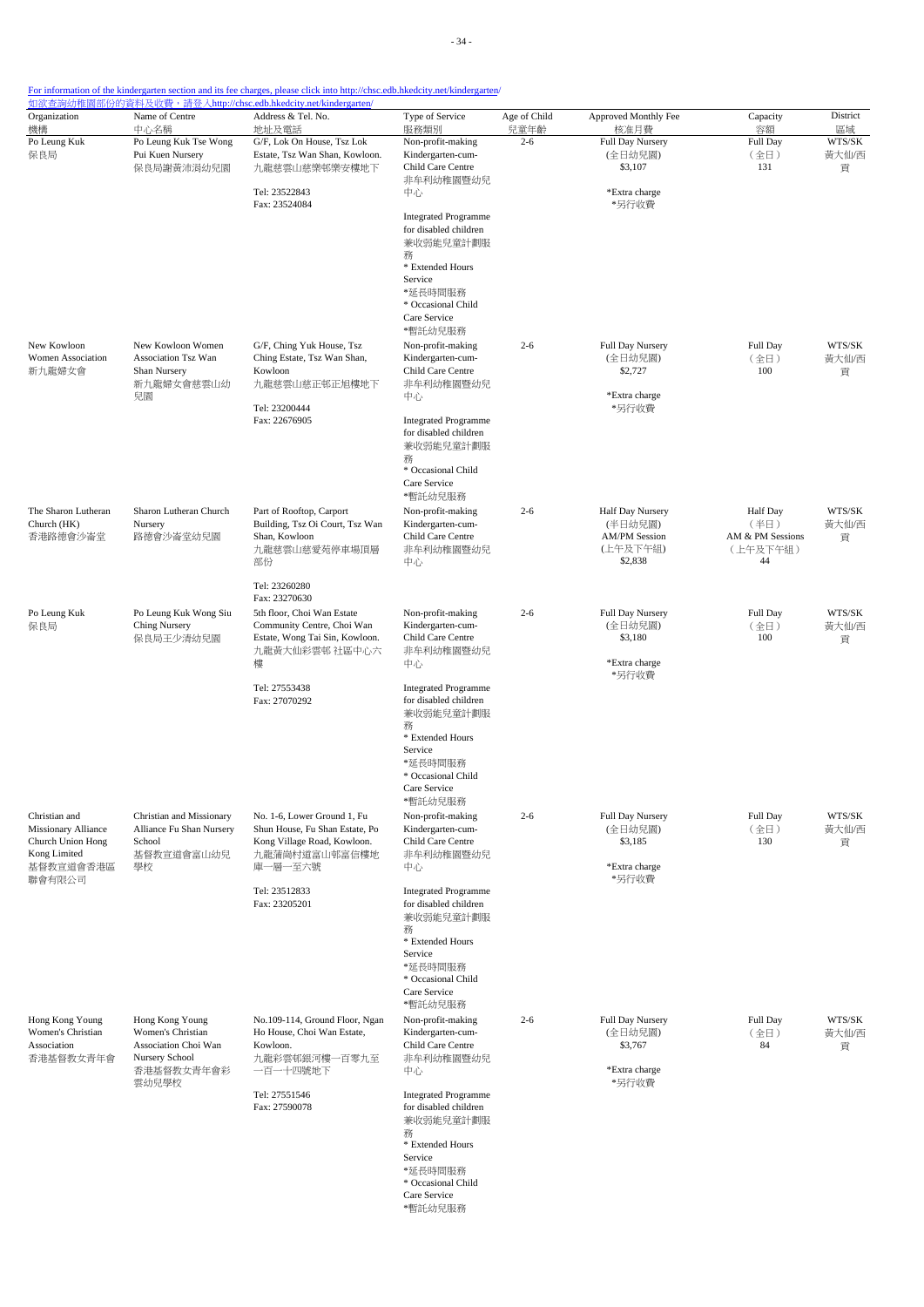|  | For information of the kindergarten section and its fee charges, please click into http://chsc.edb.hkedcity.net/kindergarten/ |  |
|--|-------------------------------------------------------------------------------------------------------------------------------|--|

Fax: 22164107

| Organization<br>機構                                                            | Name of Centre<br>中心名稱                                                                                                      | Address & Tel. No.<br>地址及電話                                                                                                                                                        | Type of Service<br>服務類別                                                                                                 | Age of Child<br>兒童年齡 | Approved Monthly Fee<br>核准月費                                               | Capacity<br>容額                                                | District                   |
|-------------------------------------------------------------------------------|-----------------------------------------------------------------------------------------------------------------------------|------------------------------------------------------------------------------------------------------------------------------------------------------------------------------------|-------------------------------------------------------------------------------------------------------------------------|----------------------|----------------------------------------------------------------------------|---------------------------------------------------------------|----------------------------|
| The Tsung Tsin<br>Mission of Hong<br>Kong Social Service<br>基督教香港崇真會社<br>會服務部 | Tsung Tsin Mission of<br>Hong Kong On Keung<br>Nursery School<br>基督教香港崇真會安強<br>幼兒學校                                         | 5/F, Fung Tak Estate Community<br>Centre, Fung Tak Estate,<br>Diamond Hill, Kowloon.<br>九龍鑽石山鳳德邨鳳德社區中<br>心五樓                                                                       | Non-profit-making<br>Kindergarten-cum-<br>Child Care Centre<br>非牟利幼稚園暨幼兒<br>中心                                          | $2 - 6$              | Full Day Nursery<br>(全日幼兒園)<br>\$6,110<br>*Extra charge<br>*另行收費           | Full Day<br>(全日)<br>112                                       | 區域<br>WTS/SK<br>黃大仙/西<br>貢 |
|                                                                               |                                                                                                                             | Tel: 23210580<br>Fax: 23522199                                                                                                                                                     | <b>Integrated Programme</b><br>for disabled children<br>兼收弱能兒童計劃服<br>務                                                  |                      |                                                                            |                                                               |                            |
|                                                                               |                                                                                                                             |                                                                                                                                                                                    | * Extended Hours<br>Service<br>*延長時間服務<br>* Occasional Child<br>Care Service<br>*暫託幼兒服務                                 |                      |                                                                            |                                                               |                            |
| The Chinese Rhenish<br>Church Hong Kong<br>Synod<br>中華基督教禮賢會香<br>港區會          | San Po Kong Rhenish<br>Nursery<br>禮賢會新蒲崗幼兒園                                                                                 | G/F, A23-A26, A36-A42, A48-<br>A52, A53a-A56, San Po Kong<br>Plaza, 33 Shung Ling Street, San<br>Po Kong, Kowloon.<br>九龍新蒲崗崇齡街33號新蒲崗<br>廣場地下A23-A26, A36-A42,<br>A48-A52, A53a-A56 | Non-profit-making<br>Kindergarten-cum-<br>Child Care Centre<br>非牟利幼稚園暨幼兒<br>中心<br><b>Integrated Programme</b>           | $2 - 6$              | Full Day Nursery<br>(全日幼兒園)<br>\$3,618<br>*Extra charge<br>*另行收費           | Full Day<br>(全日)<br>125                                       | WTS/SK<br>黄大仙/西<br>貢       |
|                                                                               |                                                                                                                             | Tel: 23261336<br>Fax: 23223387                                                                                                                                                     | for disabled children<br>兼收弱能兒童計劃服<br>務<br>* Extended Hours                                                             |                      |                                                                            |                                                               |                            |
|                                                                               |                                                                                                                             |                                                                                                                                                                                    | Service<br>*延長時間服務<br>* Occasional Child<br>Care Service<br>*暫託幼兒服務                                                     |                      |                                                                            |                                                               |                            |
| Caritas - Hong Kong<br>香港明愛                                                   | Caritas Kai Yau Nursery<br>School<br>明愛啟幼幼兒學校                                                                               | Unit 1-8, G/F, Fu Tung House,<br>Tung Tau Estate, Kowloon.<br>九龍東頭邨富東樓1-8號<br>Tel: 23822660<br>Fax: 23827590                                                                       | Non-profit-making<br>Kindergarten-cum-<br>Child Care Centre<br>非牟利幼稚園暨幼兒<br>中心<br><b>Integrated Programme</b>           | $2 - 6$              | Full Day Nursery<br>(全日幼兒園)<br>\$2,273<br>*Extra charge<br>*另行收費           | Full Day<br>(全日)<br>100                                       | WTS/SK<br>黄大仙/西<br>貢       |
|                                                                               |                                                                                                                             |                                                                                                                                                                                    | for disabled children<br>兼收弱能兒童計劃服<br>務<br>* Extended Hours<br>Service<br>*延長時間服務<br>* Occasional Child<br>Care Service |                      |                                                                            |                                                               |                            |
| The Hong Kong<br><b>Taoist Association</b><br>香港道教聯合會                         | Hong Kong Taoist<br>Association Yuen Yuen<br>Child Care Centre (Tung<br>Tau Estate)<br>香港道教聯合會圓玄幼<br>兒中心(東頭邨)               | No. 9-14, G/F, Yan Tung House,<br>Tung Tau Estate, Kowloon<br>(Portion)<br>九龍東頭邨欣東樓地下9至14號<br>(部份)                                                                                 | *暫託幼兒服務<br>Non-profit-making<br>Kindergarten-cum-<br>Child Care Centre<br>非牟利幼稚園暨幼兒<br>中心                               | $2 - 6$              | <b>Half Day Nursery</b><br>(半日幼兒園)<br>AM Session<br>(上午組)<br>\$2,615       | <b>Half Day</b><br>(半日)<br>AM & PM Sessions<br>(上午及下午組)<br>43 | WTS/SK<br>黄大仙/西<br>貢       |
|                                                                               |                                                                                                                             | Tel: 27183637<br>Fax: 23837607                                                                                                                                                     |                                                                                                                         |                      | Half Day Nursery<br>(半日幼兒園)<br>PM Session<br>(下午組)<br>\$2,615              |                                                               |                            |
| The Boys' and Girls'<br>Clubs Association of<br>Hong Kong<br>香港小童群益會          | The Boys' & Girls' Clubs<br>Association of Hong<br>Kong Cheerland Nursery<br>School (Wong Tai Sin)<br>香港小童群益會樂緻幼<br>兒園(黃大仙) | G/F, Tat Sin House, Upper Wong<br>Tai Sin Estate, Kowloon.<br>九龍黃大仙上邨 達<br>善樓地下<br>Tel: 22164216<br>Fax: 22164811                                                                  | Non-profit-making<br>Kindergarten-cum-<br>Child Care Centre<br>非牟利幼稚園暨幼兒<br>中心                                          | $2 - 6$              | Half Day Nursery<br>(半日幼兒園)<br><b>AM/PM Session</b><br>(上午及下午組)<br>\$2,786 | Full Day<br>(全日)<br>104<br>Half Day<br>(半日)                   | WTS/SK<br>黄大仙/西<br>貢       |
|                                                                               |                                                                                                                             |                                                                                                                                                                                    | <b>Integrated Programme</b><br>for disabled children<br>兼收弱能兒童計劃服<br>務                                                  |                      | Full Day Nursery<br>(全日幼兒園)<br>\$3,674                                     | AM & PM Sessions<br>(上午及下午組)<br>14                            |                            |
|                                                                               |                                                                                                                             |                                                                                                                                                                                    | * Extended Hours<br>Service<br>*延長時間服務<br>* Occasional Child<br>Care Service<br>*暫託幼兒服務                                 |                      | *Extra charge<br>*另行收費                                                     |                                                               |                            |
|                                                                               | Gracefield Christian<br>Nursery School<br>基督教恩苗幼兒學校                                                                         | Part of G/F, Cheong Sin House,<br>Upper Wong Tai Sin Estate,<br>Kowloon<br>九龍黃大仙上邨倡善樓地下(部<br>份)                                                                                    | Non-profit-making<br>Kindergarten-cum-<br>Child Care Centre<br>非牟利幼稚園暨幼兒<br>中心                                          | $2 - 6$              | Half Day Nursery<br>(半日幼兒園)<br><b>AM/PM Session</b><br>(上午及下午組)<br>\$3,500 | Half Day<br>(半日)<br>AM & PM Sessions<br>(上午及下午組)<br>18        | WTS/SK<br>黄大仙/西<br>貢       |
|                                                                               |                                                                                                                             | Tel: 22164106                                                                                                                                                                      |                                                                                                                         |                      |                                                                            |                                                               |                            |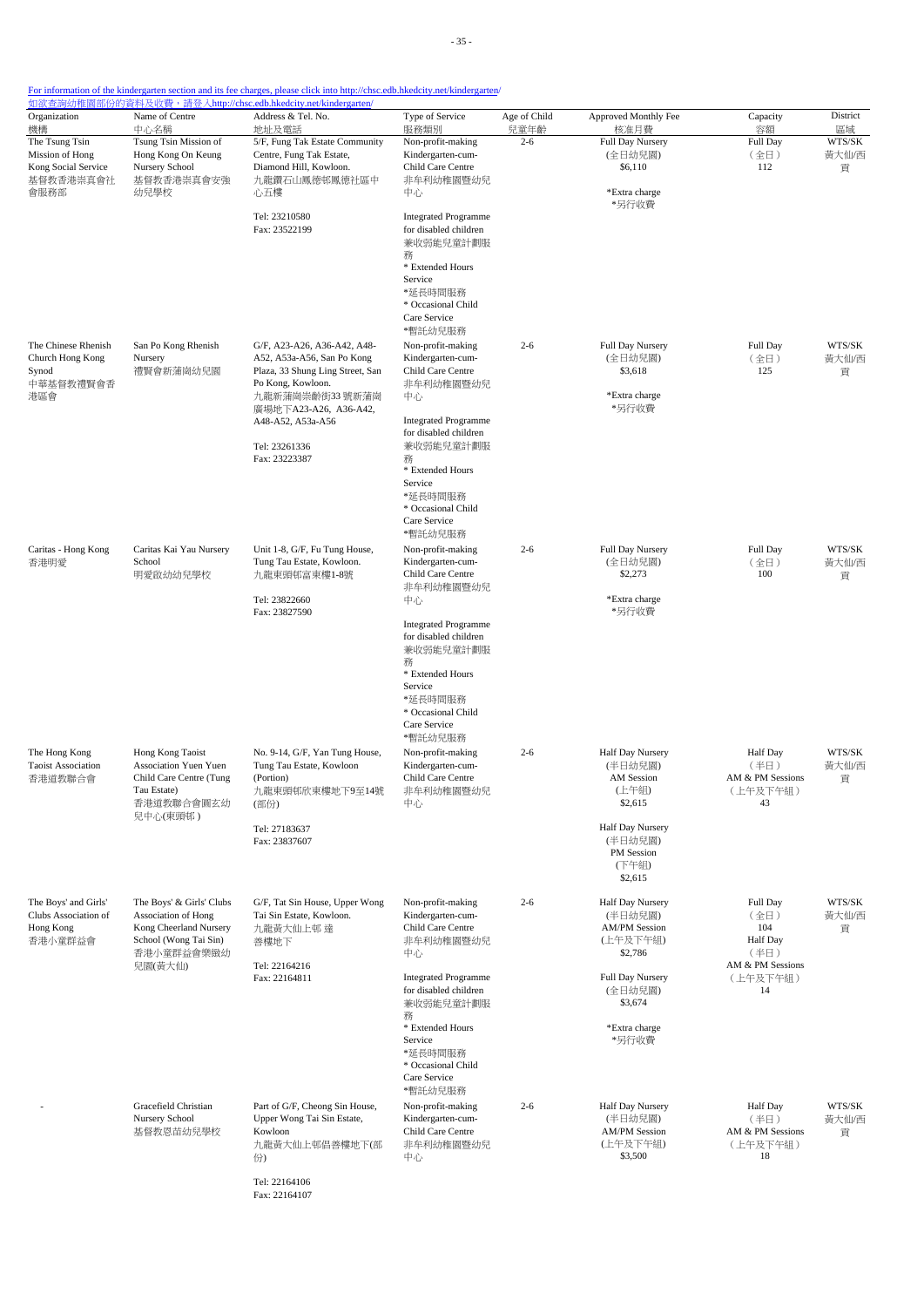| Organization<br>機構                    | Name of Centre<br>中心名稱                                             | <u>如欲查詢幼稚園部份的資料及收費,請登入http://chsc.edb.hkedcity.net/kindergarten/</u><br>Address & Tel. No.<br>地址及電話 | Type of Service<br>服務類別                                     | Age of Child<br>兒童年齡 | Approved Monthly Fee<br>核准月費    | Capacity<br>容額               | District<br>區域  |
|---------------------------------------|--------------------------------------------------------------------|-----------------------------------------------------------------------------------------------------|-------------------------------------------------------------|----------------------|---------------------------------|------------------------------|-----------------|
| Hong Kong Bethel                      | Hong Kong Bethel                                                   | Part of G/F, Lok Tung House,                                                                        | Non-profit-making                                           | $2 - 6$              | <b>Half Day Nursery</b>         | Full Day                     | WTS/SK          |
| Church Limited<br>香港伯特利教會有限           | Church Gideon Nursery<br>香港伯特利教會基甸幼                                | Lok Fu Estate, Kowloon.<br>九龍樂富邨樂東樓地下(部份)                                                           | Kindergarten-cum-<br>Child Care Centre                      |                      | (半日幼兒園)<br><b>AM/PM Session</b> | (全日)<br>14                   | 黄大仙/西<br>貢      |
| 公司                                    | 兒園                                                                 |                                                                                                     | 非牟利幼稚園暨幼兒                                                   |                      | (上午及下午組)                        | Half Day                     |                 |
|                                       |                                                                    | Tel: 23362553<br>Fax: 23362567                                                                      | 中心                                                          |                      | \$2,130                         | (半日)<br>AM & PM Sessions     |                 |
|                                       |                                                                    |                                                                                                     |                                                             |                      | Full Day Nursery<br>(全日幼兒園)     | (上午及下午組)<br>5                |                 |
|                                       |                                                                    |                                                                                                     |                                                             |                      | \$4,190                         |                              |                 |
| The Methodist, Hong                   | Grace Methodist Church                                             | Portion of 2/F, Carpark Building,                                                                   | Non-profit-making                                           | $2 - 6$              | Half Day Nursery                | Half Day                     | WTS/SK          |
| Kong<br>香港基督教循道衛理                     | Day Nursery<br>循道衛理聯合教會主恩                                          | Tin Wang Court, Wong Tai Sin,<br>Kowloon.                                                           | Kindergarten-cum-<br>Child Care Centre                      |                      | (半日幼兒園)<br><b>AM/PM Session</b> | (半日)<br>AM & PM Sessions     | 黄大仙/西<br>貢      |
| 聯合教會                                  | 堂幼兒園                                                               | 九龍黃大仙天宏苑停車場大厦                                                                                       | 非牟利幼稚園暨幼兒                                                   |                      | (上午及下午組)                        | (上午及下午組)                     |                 |
|                                       |                                                                    | 二樓(部份)                                                                                              | 中心                                                          |                      | \$3,740                         | 20                           |                 |
|                                       |                                                                    | Tel: 23204188<br>Fax: 23204308                                                                      |                                                             |                      |                                 |                              |                 |
| Sheng Kung Hui                        | S.K.H. Kindly Light                                                | Portion of G/F, Tung Yuen                                                                           | Non-profit-making                                           | $2 - 6$              | Half Day Nursery                | Full Day                     | WTS/SK          |
| Kindly Light Church<br>Or Pui Cheung  | Church Or Pui Cheung<br>Nursery                                    | House, Chuk Yuen North Estate,<br>Wong Tai Sin, Kowloon                                             | Kindergarten-cum-<br>Child Care Centre                      |                      | (半日幼兒園)<br>AM Session           | (全日)<br>9                    | 黃大仙/西<br>貢      |
| Kindergarten Limited                  | 聖公會慈光堂柯佩璋幼                                                         | 九龍黃大仙竹園北邨桐園樓地                                                                                       | 非牟利幼稚園暨幼兒<br>中心                                             |                      | (上午組)<br>\$3,000                | <b>Half Day</b>              |                 |
| 聖公會慈光堂柯佩璋<br>幼稚園有限公司                  | 兒園                                                                 | 下(部份)                                                                                               |                                                             |                      |                                 | (半日)<br>AM & PM Sessions     |                 |
|                                       |                                                                    | Tel: 23254254<br>Fax: 23241730                                                                      |                                                             |                      | Half Day Nursery<br>(半日幼兒園)     | (上午及下午組)<br>34               |                 |
|                                       |                                                                    |                                                                                                     |                                                             |                      | PM Session                      |                              |                 |
|                                       |                                                                    |                                                                                                     |                                                             |                      | (下午組)<br>\$3,000                |                              |                 |
|                                       |                                                                    |                                                                                                     |                                                             |                      | Full Day Nursery                |                              |                 |
|                                       |                                                                    |                                                                                                     |                                                             |                      | (全日幼兒園)<br>\$6,050              |                              |                 |
|                                       |                                                                    |                                                                                                     |                                                             |                      |                                 |                              |                 |
| Tung Wah Group of<br>Hospitals        | <b>TWGHs Kwan Fong</b><br>Nursery School                           | Units 120-129, G/F, Fu Yuen<br>House, Chuk Yuen (South)                                             | Non-profit-making<br>Kindergarten-cum-                      | $0 - 6$              | Full Day Nursery<br>(全日幼兒園)     | Day Creche<br>(日託育嬰園)        | WTS/SK<br>黄大仙/西 |
| 東華三院                                  | 東華三院群芳幼兒園                                                          | Estate, Wong Tai Sin, Kowloon.<br>九龍黃大仙竹園南邨富園樓地                                                     | Mixed Child Care<br>Centre                                  |                      | \$4,426                         | 31<br>Day Nursery            | 貢               |
|                                       |                                                                    | 下120-129 號                                                                                          | 非牟利幼稚園暨綜合                                                   |                      | Full Day Creche                 | (日託幼兒園)                      |                 |
|                                       |                                                                    | Tel: 23516718                                                                                       | 幼兒中心                                                        |                      | (全日育嬰園)<br>\$4,460              | 40                           |                 |
|                                       |                                                                    | Fax: 23226164                                                                                       | * Extended Hours<br>Service                                 |                      | *Extra charge                   |                              |                 |
|                                       |                                                                    |                                                                                                     | *延長時間服務                                                     |                      | *另行收費                           |                              |                 |
|                                       |                                                                    |                                                                                                     | * Occasional Child<br>Care Service                          |                      |                                 |                              |                 |
| S.K.H. St. Simon's<br>Social Services | Hong Kong Sheng Kung<br>Hui St. Simon's Sai Kung<br>Nursery School | D.D. 215, Tan Cheung Village,<br>Sai Kung, New Territories.<br>新界西貢頓場村DD 215地段                      | Non-profit-making<br>Kindergarten-cum-<br>Child Care Centre | $2 - 6$              | Full Day Nursery                | Full Day                     | WTS/SK          |
| 聖公會聖西門社會服                             |                                                                    |                                                                                                     |                                                             |                      | (全日幼兒園)<br>\$4,297              | (全日)<br>60                   | 黄大仙/西<br>貢      |
| 務處                                    | 香港聖公會聖西門西貢<br>幼兒學校                                                 | Tel: 27920047                                                                                       | 非牟利幼稚園暨幼兒<br>中心                                             |                      | *Extra charge                   |                              |                 |
|                                       |                                                                    | Fax: 27917885                                                                                       |                                                             |                      | *另行收費                           |                              |                 |
|                                       |                                                                    |                                                                                                     | * Occasional Child<br>Care Service                          |                      |                                 |                              |                 |
| Garden House Ltd.                     | Garden House Waldorf                                               | 7 Silverstrand Beach Road, G/F                                                                      | *暫託幼兒服務<br>Private Kindergarten-                            | $2 - 6$              | Half Day Nursery                | Half Day                     | WTS/SK          |
|                                       | Pre-School                                                         | Silverstrand Shopping Centre,                                                                       | cum-Child Care Centre                                       |                      | (半日幼兒園)                         | (半日)                         | 黃大仙/西           |
|                                       |                                                                    | Silverstrand, Sai Kung<br>西貢銀線灣銀線灣道7號銀線灣<br>購物中心                                                    | 私營幼稚園暨幼兒中<br>心                                              |                      | <b>AM</b> Session<br>(上午組)      | AM & PM Sessions<br>(上午及下午組) | 貢               |
|                                       |                                                                    |                                                                                                     |                                                             |                      | Aged 2-3<br>(二至三歲)              | 70                           |                 |
|                                       |                                                                    | Tel: 23581177                                                                                       |                                                             |                      | 2 days/week                     |                              |                 |
|                                       |                                                                    | Fax: 23580077                                                                                       |                                                             |                      | (每星期2天)<br>\$5,700              |                              |                 |
|                                       |                                                                    |                                                                                                     |                                                             |                      | Half Day Nursery                |                              |                 |
|                                       |                                                                    |                                                                                                     |                                                             |                      | (半日幼兒園)<br>PM Session           |                              |                 |
|                                       |                                                                    |                                                                                                     |                                                             |                      | (下午組)                           |                              |                 |
|                                       |                                                                    |                                                                                                     |                                                             |                      | Aged 2-3<br>(二至三歲)              |                              |                 |
|                                       |                                                                    |                                                                                                     |                                                             |                      | 2 days/week                     |                              |                 |
|                                       |                                                                    |                                                                                                     |                                                             |                      | (每星期2天)<br>\$4,900              |                              |                 |
|                                       |                                                                    |                                                                                                     |                                                             |                      | Half Day Nursery                |                              |                 |
|                                       |                                                                    |                                                                                                     |                                                             |                      | (半日幼兒園)<br>AM Session           |                              |                 |
|                                       |                                                                    |                                                                                                     |                                                             |                      | (上午組)                           |                              |                 |
|                                       |                                                                    |                                                                                                     |                                                             |                      | Aged 2-3<br>(二至三歲)              |                              |                 |
|                                       |                                                                    |                                                                                                     |                                                             |                      | 3 days/week<br>(每星期3天)          |                              |                 |
|                                       |                                                                    |                                                                                                     |                                                             |                      | \$6,400                         |                              |                 |
|                                       |                                                                    |                                                                                                     |                                                             |                      | Half Day Nursery                |                              |                 |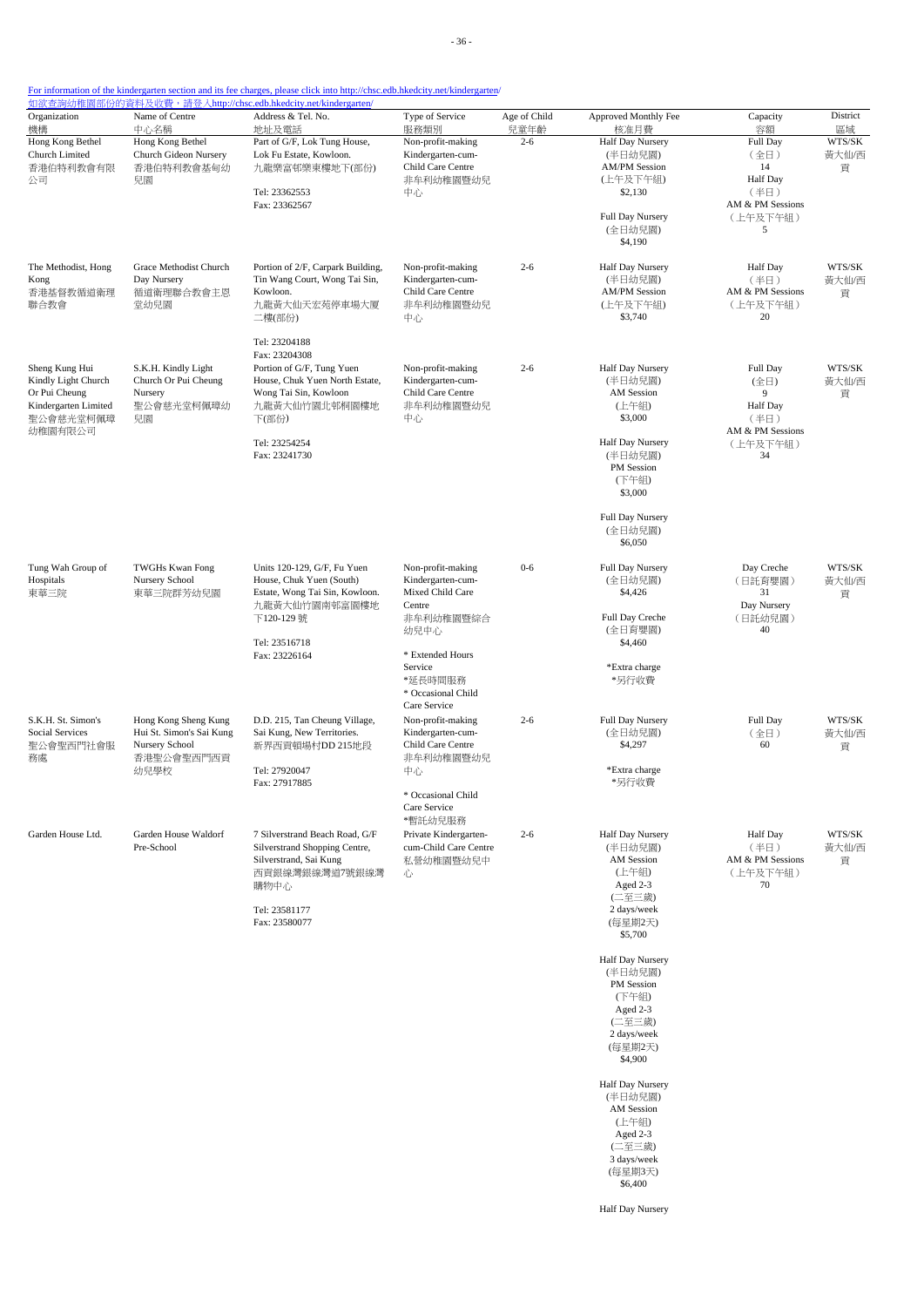| Organization<br>機構                                                     | Name of Centre<br>中心名稱                                                               | Address & Tel. No.<br>地址及電話                                                                                                                                                                       | Type of Service<br>服務類別                                          | Age of Child<br>兒童年齡 | Approved Monthly Fee<br>核准月費                                                                                                          | Capacity<br>容額                                                 | District<br>區域       |
|------------------------------------------------------------------------|--------------------------------------------------------------------------------------|---------------------------------------------------------------------------------------------------------------------------------------------------------------------------------------------------|------------------------------------------------------------------|----------------------|---------------------------------------------------------------------------------------------------------------------------------------|----------------------------------------------------------------|----------------------|
| <b>Sprout Education</b><br>Internatinoal<br>Company Limited            | Sunshine House<br>International Pre-school<br>(Clearwater Bay)                       | Level 7, Silverstrand Mart, No. 2<br>Silver Cape Road, Clearwater<br>Bay, Sai Kung, New Territories<br>新界西貢清水灣銀岬路2號銀線<br>心<br>灣廣場7樓<br>Tel: 21856135<br>Fax:                                      | Private Kindergarten-<br>cum-Child Care Centre<br>私營幼稚園暨幼兒中      | $2 - 6$              | Half Day Nursery<br>(半日幼兒園)<br><b>AM/PM Session</b><br>(上午及下午組)<br>Aged 2-3<br>(二至三歲)<br>5 days/week<br>(每星期5天)<br>\$7,200            | <b>Half Day</b><br>(半日)<br>AM & PM Sessions<br>(上午及下午組)<br>42  | WTS/SK<br>黃大仙/西<br>貢 |
|                                                                        |                                                                                      |                                                                                                                                                                                                   |                                                                  |                      | Half Day Nursery<br>(半日幼兒園)<br><b>AM/PM Session</b><br>(上午及下午組)<br>Aged 2-3<br>(二至三歲)<br>4 days/week<br>(每星期4天)<br>\$5,700            |                                                                |                      |
|                                                                        |                                                                                      |                                                                                                                                                                                                   |                                                                  |                      | Half Day Nursery<br>(半日幼兒園)<br><b>AM/PM Session</b><br>(上午及下午組)<br>Aged 2-3<br>(二至三歲)<br>3 days/week<br>(每星期3天)<br>\$4,300            |                                                                |                      |
| Wise Charm<br>Corporation Limited<br>智輝有限公司                            | Brightway International<br>Nursery<br>柏禮頓國際幼兒園                                       | Portion of Kindergarten, Level 1,<br>Le Prestige, Lohas Park, Tseung<br>Kwan O, New Territories<br>新界將軍澳日出康城領都L1幼<br>稚園部份                                                                         | Private Kindergarten-<br>cum-Child Care Centre<br>私營幼稚園暨幼兒中<br>心 | $2 - 6$              | Half Day Nursery<br>Half Day Nursery<br>(半日幼兒園)<br><b>AM/PM Session</b><br>(上午及下午組)<br>\$6,300                                        | <b>Half</b> Day<br>(半日)<br>AM & PM Sessions<br>(上午及下午組)<br>110 | WTS/SK<br>黃大仙/西<br>貢 |
|                                                                        | Greenfield International<br>Nursery (Lohas Park)<br>綠茵國際幼兒園(日出康<br>城)                | Tel: 2388 8322<br>Fax: 2388 8867<br>Portion of Kindergarten Site,<br>Hemera, Lohas Park III, Tseung<br>Kwan O, New Territories<br>新界將軍澳日出康城3期緻藍天<br>幼稚園座(部份)                                      | Private Kindergarten-<br>cum-Child Care Centre<br>私營幼稚園暨幼兒中<br>心 | $2 - 6$              | Half Day Nursery<br>(半日幼兒園)<br><b>AM/PM Session</b><br>(上午及下午組)<br>\$5,730                                                            | <b>Half</b> Day<br>(半日)<br>AM & PM Sessions<br>(上午及下午組)<br>92  | WTS/SK<br>黃大仙/西<br>貢 |
| Pre-School Habitat<br>(Lohas Park) Co.<br>Limited<br>學之園(日出康城)有<br>限公司 | Learning Habitat<br><b>Bilingual Nursery</b><br>(Papillons LP)<br>學之園雙語幼兒園(海翩<br>康城) | Tel: 22464801<br>Fax: 22464994<br>Shop Nos. 12, 15 & 16, G/F,<br>Papillons Square, No. 21 Tong<br>Chun Street, Tseung Kwan O,<br>New Territories<br>新界將軍澳唐俊街21號翩滙坊<br>地下12,15及16號舖                | Private Kindergarten-<br>cum-Child Care Centre<br>私營幼稚園暨幼兒中<br>心 | $2 - 6$              | Half Day Nursery<br>(半日幼兒園)<br><b>AM/PM Session</b><br>(上午及下午組)<br>\$6,600                                                            | <b>Half</b> Day<br>(半日)<br>AM & PM Sessions<br>(上午及下午組)<br>87  | WTS/SK<br>黃大仙/西<br>貢 |
| Hong Kong Kids<br>Academy Limited                                      | Les Petits Lascars<br><b>International Nursery</b><br>(Tseung Kwan O)                | Tel: 23633005<br>Fax: 23633305<br>Portion of Shop G01, G/F., Capri,<br>33 Tong Yin Street, Tseung<br>Kwan O, New Territories<br>新界將軍澳唐賢街33號Capri地<br>下G01號舖(部份)                                   | Private Kindergarten-<br>cum-Child Care Centre<br>私營幼稚園暨幼兒中<br>心 | $2 - 6$              | Half Day Nursery<br>(半日幼兒園)<br><b>AM/PM Session</b><br>(上午及下午組)<br>Aged 2-3<br>(二至三歲)                                                 | <b>Half Day</b><br>(半日)<br>AM & PM Sessions<br>(上午及下午組)<br>24  | WTS/SK<br>黃大仙/西<br>貢 |
|                                                                        |                                                                                      | Tel: 23633005<br>Fax: 23633305                                                                                                                                                                    |                                                                  |                      | 5 days/week<br>(每星期5天)<br>\$7,250<br>4 days/week<br>(每星期4天)<br>\$6,250<br>3 days/week<br>(每星期3天)<br>\$5,250<br>2 days/week<br>(每星期2天) |                                                                |                      |
| Lou Pichoun Limited                                                    | Lou Pichoun French<br>Nursery<br>樂必津法國幼兒園                                            | Portion of Shop 1A, 1B & 2A,<br>G/F, Commercial<br>Accommodation, Alto<br>Residences, 29 Tong Yin Street,<br>Tseung Kwan O, New Territories,<br>Hong Kong<br>香港新界將軍澳唐賢街29號藍<br>塘傲地下1A, 1B及2A舖(部份) | Private Kindergarten-<br>cum-Child Care Centre<br>私營幼稚園暨幼兒中<br>心 | $2 - 6$              | \$4,250<br>Half Day Nursery<br>(半日幼兒園)<br><b>AM/PM Session</b><br>(上午及下午組)<br>\$7,950                                                 | <b>Half Day</b><br>(半日)<br>AM & PM Sessions<br>(上午及下午組)<br>136 | WTS/SK<br>黃大仙/西<br>貢 |

Tel: 23633005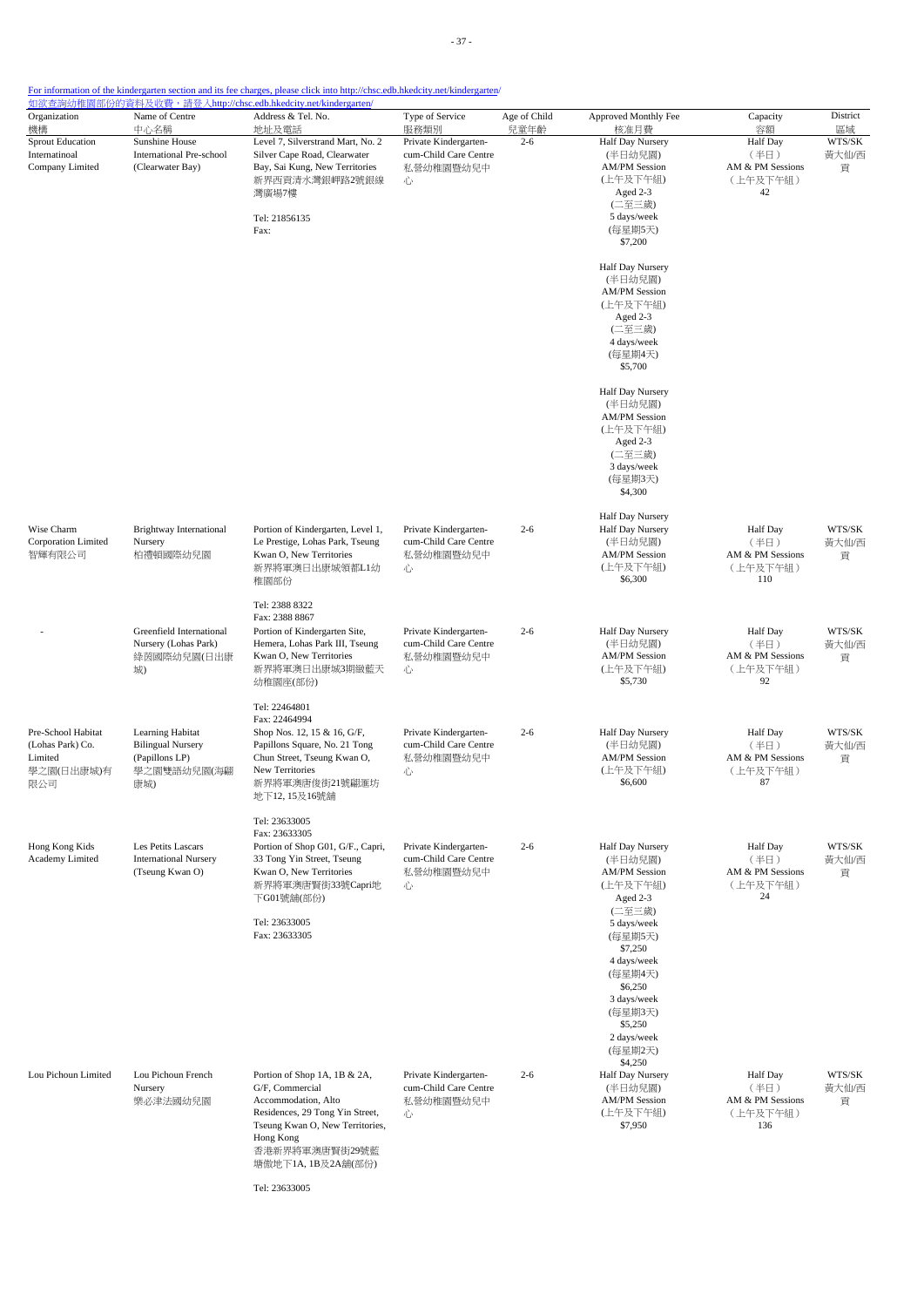| Organization<br>機構 | Name of Centre<br>中心名稱                                                                             | <u> 如欲查詢幼稚園部份的資料及收費,請登入http://chsc.edb.hkedcity.net/kindergarten/</u><br>Address & Tel. No.                                                                                                                                                                | Type of Service<br>服務類別                                                        | Age of Child<br>兒童年齡 | Approved Monthly Fee                                                                                                                                                                                                                                                                                                                                                                                                           | Capacity<br>容額                                                                                                                                                             | District                   |
|--------------------|----------------------------------------------------------------------------------------------------|------------------------------------------------------------------------------------------------------------------------------------------------------------------------------------------------------------------------------------------------------------|--------------------------------------------------------------------------------|----------------------|--------------------------------------------------------------------------------------------------------------------------------------------------------------------------------------------------------------------------------------------------------------------------------------------------------------------------------------------------------------------------------------------------------------------------------|----------------------------------------------------------------------------------------------------------------------------------------------------------------------------|----------------------------|
| Kresbi HK Limited  | Maple Bear Canadian<br><b>International Nursery</b><br>楓葉小熊加拿大國際幼<br>兒園                            | 地址及電話<br>Portion of Shop 7, G/F,<br>Commercial Accommodation,<br>Alto Residences, 29 Tong Yin<br>Street, Tseung Kwan O, New<br>Territories<br>新界將軍澳唐賢街29號藍塘傲<br>地下7號舖(部份)                                                                                  | Private Kindergarten-<br>cum-Child Care Centre<br>私營幼稚園暨幼兒中<br>心               | $2 - 6$              | 核准月費<br><b>Half Day Nursery</b><br>(半日幼兒園)<br><b>AM/PM Session</b><br>(上午及下午組)<br>\$6,000                                                                                                                                                                                                                                                                                                                                      | Half Day<br>(半日)<br>AM & PM Sessions<br>(上午及下午組)<br>9                                                                                                                      | 區域<br>WTS/SK<br>黃大仙/西<br>貢 |
| Sunny Wise Limited | York Montessori<br><b>International Playschool</b><br>(Tseung Kwan O)                              | Tel: 28134887<br>Portion of G/F and Portion of 1st<br>Floor, Kindergarten/Commercial<br>Block, On Ning Garden, 10<br>Sheung Ning Road, Tseung<br>Kwan O, New Territories<br>新界將軍澳常寧路10號安寧花<br>園幼稚園/商業大廈地下(部份)<br>及一樓(部份)<br>Tel: 36898779<br>Fax: 23382265 | Private Kindergarten-<br>cum-Child Care Centre<br>私營幼稚園暨幼兒中<br>心               | $2 - 6$              | Half Day Nursery<br>(半日幼兒園)<br><b>AM/PM Session</b><br>(上午及下午組)<br>Aged 2-3<br>(二至三歲)<br>3 hours/5 days/week<br>(每星期5天/每天3小時)<br>\$6,350<br>Half Day Nursery<br>(半日幼兒園)<br><b>AM/PM Session</b><br>(上午及下午組)<br>Aged 2-3<br>(二至三歲)<br>3 hours/3 days/week<br>(每星期3天/每天3小時)<br>\$3,825                                                                                                                                           | <b>Half</b> Day<br>(半日)<br>AM & PM Sessions<br>(上午及下午組)<br>136                                                                                                             | WTS/SK<br>黃大仙/西<br>貢       |
|                    |                                                                                                    |                                                                                                                                                                                                                                                            |                                                                                |                      | Half Day Nursery<br>(半日幼兒園)<br><b>AM/PM Session</b><br>(上午及下午組)<br>Aged 2-3<br>(二至三歲)<br>2 hours/3 days/week<br>(每星期3天/每天2小時)<br>\$2,550                                                                                                                                                                                                                                                                                       |                                                                                                                                                                            |                            |
|                    | Yew Chung International<br>School - Child Care<br>Center (Tseung Kwan O)<br>耀中國際學校 - 幼兒中<br>心(將軍澳) | Shop G10-13, G/F and Shop 119-<br>123 & 125, 1/F, Savannah, 3 Chi<br>Shin Street, Tseung Kwan O,<br>New Territories<br>新界將軍澳至善街3號地下G10-<br>G13、1樓119-123及125號舖<br>Tel: 37584112<br>Fax: 37584113                                                           | Non-profit-making<br>Kindergarten-cum-<br>Child Care Centre<br>非牟利幼稚園暨幼兒<br>中心 | $0 - 6$              | Half Day Nursery<br>Half Day Nursery<br>(半日幼兒園)<br><b>AM/PM Session</b><br>(上午及下午組)<br>\$10,886<br>Full Day Nursery<br>(全日幼兒園)<br>\$18,023<br>Half Day Creche<br>(半日育嬰園)<br><b>AM/PM Session</b><br>(上午及下午組)<br>Aged 0-2<br>(零至二歲)<br>2.5 hours/5 days/week<br>(每星期5天/每天2.5小時)<br>\$11,825<br>Half Day Creche<br>(半日育嬰園)<br><b>AM/PM Session</b><br>(上午及下午組)<br>Aged 0-2<br>(零至二歲)<br>2.5 hours/4 days/week<br>(每星期4天/每天2.5小時) | Half Day Creche<br>(半日育嬰園)<br>AM & PM Sessions<br>(上午及下午組)<br>52<br>Half Day Nursery<br>(半日幼兒園)<br>AM & PM Sessions<br>(上午及下午組)<br>20<br>Full Day Nursery<br>(全日幼兒園)<br>20 | WTS/SK<br>黃大仙/西<br>貢       |
|                    | Zenith International<br>Nursery (Tseung Kwan<br>O)<br>英藝國際幼兒園(將軍<br>澳)                             | Portion of Shop 7 on G/F and<br>Portion of 1/F, Twin Peaks, 9 Chi<br>Shin Street, Tseung Kwan O,<br>N.T.<br>新界將軍澳至善街9號嘉悅地下<br>7號舖部份及1樓部份<br>Tel: 22140068<br>Fax: 22140628                                                                                 | Private Kindergarten-<br>cum-Child Care Centre<br>私營幼稚園暨幼兒中<br>心               | $2 - 6$              | \$9,461<br>Half Day Creche<br>Half Day Nursery<br>(半日幼兒園)<br><b>AM/PM Session</b><br>(上午及下午組)<br>\$6,900<br>Full Day Nursery<br>(全日幼兒園)<br>\$9,752                                                                                                                                                                                                                                                                             | Full Day<br>(全日)<br>50<br>Half Day<br>(半日)<br>AM & PM Sessions<br>(上午及下午組)<br>118                                                                                          | WTS/SK<br>黃大仙/西<br>貢       |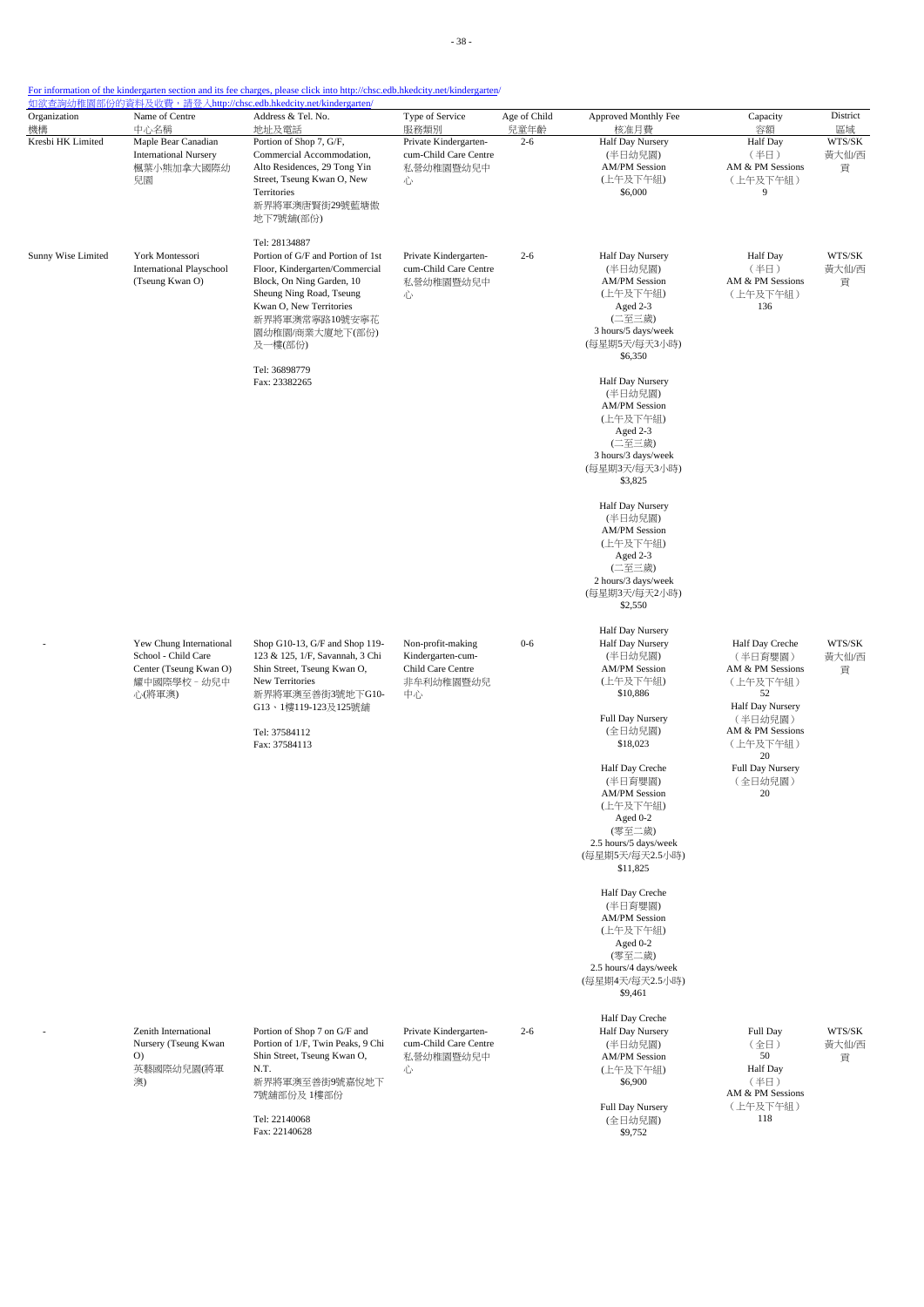| Organization<br>機構      | Name of Centre<br>中心名稱             | 如欲查詢幼稚園部份的資料及收費,請登入http://chsc.edb.hkedcity.net/kindergarten/<br>Address & Tel. No.<br>地址及電話 | Type of Service<br>服務類別                              | Age of Child<br>兒童年齡 | Approved Monthly Fee<br>核准月費 | Capacity<br>容額           | District<br>區域 |
|-------------------------|------------------------------------|----------------------------------------------------------------------------------------------|------------------------------------------------------|----------------------|------------------------------|--------------------------|----------------|
| The Mission Covenant    | The Mission Covenant               | Wing A, Ground Floor and Unit 1                                                              | Non-profit-making                                    | $2 - 6$              | Half Day Nursery             | Full Day                 | WTS/SK         |
| Church Limited          | <b>Church Sister Annie's</b>       | & 8, Wing B, Ground Floor, Po                                                                | Kindergarten-cum-                                    |                      | (半日幼兒園)                      | (全日)                     | 黃大仙/西          |
| 基督教聖約教會有限               | Nursery                            | Tai House, Po Lam Estate,                                                                    | Child Care Centre                                    |                      | <b>AM/PM Session</b>         | 75                       | 貢              |
| 公司                      | 基督教聖約教會司務道                         | Tseung Kwan O, Kowloon                                                                       | 非牟利幼稚園暨幼兒                                            |                      | (上午及下午組)                     | Half Day                 |                |
|                         | 幼兒園                                | 九龍將軍澳寶林邨寶泰樓地下                                                                                | 中心                                                   |                      | \$3,050                      | (半日)<br>AM & PM Sessions |                |
|                         |                                    | A 翼及B 翼地下1 號和8 號單位                                                                           | <b>Integrated Programme</b>                          |                      | Full Day Nursery             | (上午及下午組)                 |                |
|                         |                                    | Tel: 27010939                                                                                | for disabled children                                |                      | (全日幼兒園)                      | 25                       |                |
|                         |                                    | Fax: 27031271                                                                                | 兼收弱能兒童計劃服                                            |                      | \$3,215                      |                          |                |
|                         |                                    |                                                                                              | 務                                                    |                      |                              |                          |                |
| Po Leung Kuk            | Po Leung Kuk Choi Kai              | Wing B & C, G/F, Choi Fu                                                                     | Non-profit-making                                    | $2 - 6$              | Full Day Nursery             | Full Day                 | WTS/SK         |
| 保良局                     | Yau Nursery<br>保良局蔡繼有幼兒園           | House, Choi Ming Court, Tseung<br>Kwan O, Kowloon.                                           | Kindergarten-cum-<br>Child Care Centre               |                      | (全日幼兒園)<br>\$2,982           | (全日)<br>135              | 黃大仙/西<br>貢     |
|                         |                                    | 九龍將軍澳彩明苑彩富閣地下B                                                                               | 非牟利幼稚園暨幼兒                                            |                      |                              |                          |                |
|                         |                                    | 及C座                                                                                          | 中心                                                   |                      | *Extra charge                |                          |                |
|                         |                                    |                                                                                              |                                                      |                      | *另行收費                        |                          |                |
|                         |                                    | Tel: 31439039                                                                                | <b>Integrated Programme</b><br>for disabled children |                      |                              |                          |                |
|                         |                                    | Fax: 31439153                                                                                | 兼收弱能兒童計劃服                                            |                      |                              |                          |                |
|                         |                                    |                                                                                              | 務                                                    |                      |                              |                          |                |
|                         |                                    |                                                                                              | * Extended Hours                                     |                      |                              |                          |                |
|                         |                                    |                                                                                              | Service                                              |                      |                              |                          |                |
|                         |                                    |                                                                                              | *延長時間服務<br>* Occasional Child                        |                      |                              |                          |                |
|                         |                                    |                                                                                              | Care Service                                         |                      |                              |                          |                |
|                         |                                    |                                                                                              | *暫託幼兒服務                                              |                      |                              |                          |                |
| Yan Oi Tong Limited     | Yan Oi Tong Dan Yang               | G/F, Choi Kwai House, Choi                                                                   | Non-profit-making                                    | $2 - 6$              | Half Day Nursery             | <b>Half Day</b>          | WTS/SK         |
| 仁愛堂有限公司                 | Wing Man Nursery                   | Ming Court, Tseung Kwan O,                                                                   | Kindergarten-cum-                                    |                      | (半日幼兒園)                      | (半日)                     | 黄大仙/西          |
|                         | 仁愛堂鄧楊詠曼幼兒園                         | New Territories                                                                              | Child Care Centre                                    |                      | <b>AM/PM Session</b>         | AM & PM Sessions         | 貢              |
|                         |                                    | 新界將軍澳彩明苑彩貴閣地下                                                                                | 非牟利幼稚園暨幼兒                                            |                      | (上午及下午組)                     | (上午及下午組)                 |                |
|                         |                                    | Tel: 27060827                                                                                | 中心                                                   |                      | \$3,520                      | 28                       |                |
|                         |                                    | Fax: 27061800                                                                                |                                                      |                      |                              |                          |                |
| <b>Evangelical Free</b> | <b>Evangelical Free Church</b>     | G/F, Tak Yue House, Hau Tak                                                                  | Non-profit-making                                    | $2 - 6$              | Full Day Nursery             | Full Day                 | WTS/SK         |
| Church of China         | of China - Abundant                | Estate, Tseung Kwan O, New                                                                   | Kindergarten-cum-                                    |                      | (全日幼兒園)                      | (全日)                     | 黃大仙/西          |
| Social Service          | Grace Church Abundant              | Territories.                                                                                 | Child Care Centre                                    |                      | \$3,539                      | 120                      | 貢              |
| Limited<br>中國基督教播道會社    | Grace Nursery School<br>中國基督教播道會厚恩 | 新界將軍澳厚德邨德裕樓地下                                                                                | 非牟利幼稚園暨幼兒<br>中心                                      |                      | *Extra charge                |                          |                |
| 會服務有限公司                 | 堂厚恩幼兒學校                            | Tel: 27043222                                                                                |                                                      |                      | *另行收費                        |                          |                |
|                         |                                    | Fax: 27023060                                                                                | <b>Integrated Programme</b>                          |                      |                              |                          |                |
|                         |                                    |                                                                                              | for disabled children                                |                      |                              |                          |                |
|                         |                                    |                                                                                              | 兼收弱能兒童計劃服                                            |                      |                              |                          |                |
|                         |                                    |                                                                                              | 務<br>* Occasional Child                              |                      |                              |                          |                |
|                         |                                    |                                                                                              | Care Service                                         |                      |                              |                          |                |
|                         |                                    |                                                                                              | *暫託幼兒服務                                              |                      |                              |                          |                |
| The Salvation Army      | The Salvation Army Ming            | G/F, Wing B & C, Hin Ming                                                                    | Non-profit-making                                    | $2 - 6$              | Full Day Nursery             | Full Day                 | WTS/SK         |
| 救世軍                     | Tak Nursery School                 | Court, Tseung Kwan O, New                                                                    | Kindergarten-cum-                                    |                      | (全日幼兒園)                      | (全日)                     | 黃大仙/西          |
|                         | 救世軍明德幼兒學校                          | Territories.                                                                                 | Child Care Centre                                    |                      | \$3,397                      | 127                      | 貢              |
|                         |                                    | 新界將軍澳顯明苑B&C座地<br>下                                                                           | 非牟利幼稚園暨幼兒<br>中心                                      |                      |                              |                          |                |
|                         |                                    |                                                                                              |                                                      |                      |                              |                          |                |
|                         |                                    | Tel: 26237555                                                                                | <b>Integrated Programme</b>                          |                      |                              |                          |                |
|                         |                                    | Fax: 26237551                                                                                | for disabled children                                |                      |                              |                          |                |
|                         |                                    |                                                                                              | 兼收弱能兒童計劃服<br>務                                       |                      |                              |                          |                |
| The Salvation Army      | The Salvation Army Hing            | Unit KG01, G/F, West Wing,                                                                   | Non-profit-making                                    | $2 - 6$              | Half Day Nursery             | <b>Half Day</b>          | WTS/SK         |
| 救世軍                     | Yan Nursery School                 | TKO Gateway, Hau Tak Estate, 2                                                               | Kindergarten-cum-                                    |                      | (半日幼兒園)                      | (半日)                     | 黃大仙/西          |
|                         | 救世軍慶恩幼兒園                           | Sheung Ning Road, Tsueng                                                                     | Child Care Centre                                    |                      | PM Session                   | AM & PM Sessions         | 貢              |
|                         |                                    | Kwan O. New Territories                                                                      | 非牟利幼稚園暨幼兒                                            |                      | (下午組)                        | (上午及下午組)                 |                |
|                         |                                    | 新界將軍澳常寧路2號厚德邨                                                                                | 中心                                                   |                      | \$3,086                      | 54                       |                |
|                         |                                    | TKO Gateway西翼地下KG01號                                                                         |                                                      |                      |                              |                          |                |
|                         |                                    | 舖                                                                                            |                                                      |                      |                              |                          |                |
|                         |                                    | Tel: 27066222                                                                                |                                                      |                      |                              |                          |                |
| Hong Kong Society       | Hong Kong Society for              | G/F, Kwong Sun House, Kwong                                                                  | Non-profit-making                                    | $2 - 6$              | Full Day Nursery             | Full Day                 | WTS/SK         |
| for the Protection of   | the Protection of Children         | Ming Court, Tseung Kwan O,                                                                   | Kindergarten-cum-                                    |                      | (全日幼兒園)                      | (全日)                     | 黃大仙/西          |
| Children<br>香港保護兒童會     | Sze Wu Shu Min Nursery<br>School   | N.T.<br>新界將軍澳廣明苑廣新閣地下                                                                        | Child Care Centre<br>非牟利幼稚園暨幼兒                       |                      | \$3,053                      | 120                      | 貢              |
|                         | 香港保護兒童會施吳淑                         |                                                                                              | 中心                                                   |                      | *Extra charge                |                          |                |
|                         | 敏幼兒學校                              | Tel: 21783819                                                                                |                                                      |                      | *另行收費                        |                          |                |
|                         |                                    | Fax: 21784269                                                                                | <b>Integrated Programme</b>                          |                      |                              |                          |                |
|                         |                                    |                                                                                              | for disabled children                                |                      |                              |                          |                |
|                         |                                    |                                                                                              | 兼收弱能兒童計劃服                                            |                      |                              |                          |                |
|                         |                                    |                                                                                              | 務<br>* Extended Hours                                |                      |                              |                          |                |
|                         |                                    |                                                                                              | Service                                              |                      |                              |                          |                |
|                         |                                    |                                                                                              | *延長時間服務                                              |                      |                              |                          |                |
|                         |                                    |                                                                                              | * Occasional Child                                   |                      |                              |                          |                |
|                         |                                    |                                                                                              | Care Service                                         |                      |                              |                          |                |
|                         |                                    |                                                                                              | *暫託幼兒服務                                              |                      |                              |                          |                |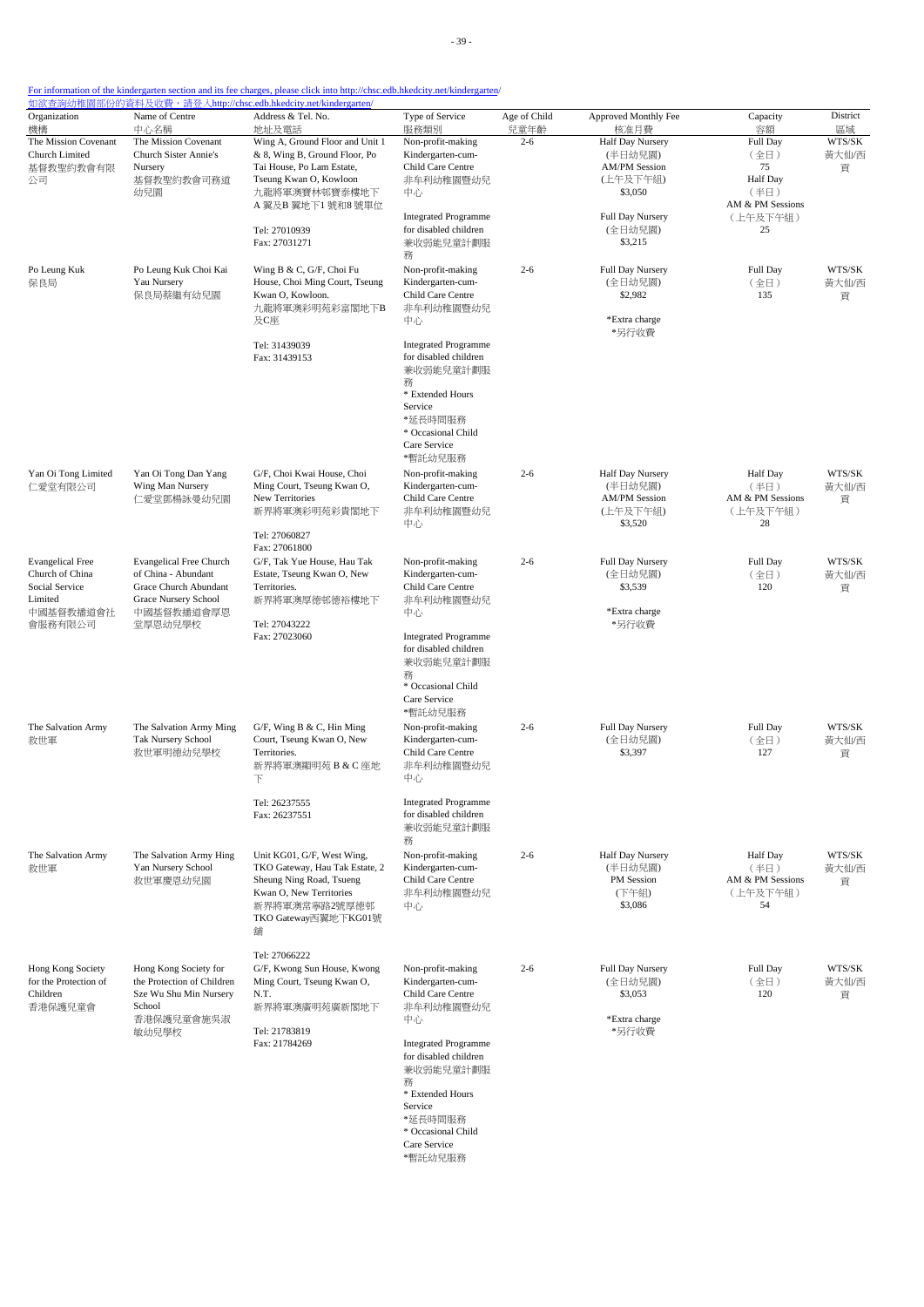- 40 -

### For information of the kindergarten section and its fee charges, please click into http://chsc.edb.hkedcity.net/kindergarten/

| Organization<br>機構                                                                              | Name of Centre<br>中心名稱                                                                                                            | Address & Tel. No.<br>地址及電話                                                                                                                                  | Type of Service<br>服務類別                                                                                                                                                                                                                             | Age of Child<br>兒童年齡 | Approved Monthly Fee<br>核准月費                                                                                                                   | Capacity<br>容額                                                                           | District<br>區域       |
|-------------------------------------------------------------------------------------------------|-----------------------------------------------------------------------------------------------------------------------------------|--------------------------------------------------------------------------------------------------------------------------------------------------------------|-----------------------------------------------------------------------------------------------------------------------------------------------------------------------------------------------------------------------------------------------------|----------------------|------------------------------------------------------------------------------------------------------------------------------------------------|------------------------------------------------------------------------------------------|----------------------|
| The Boys' and Girls'<br>Clubs Association of<br>Hong Kong<br>香港小童群益會                            | The Boys' and Girls'<br>Clubs Association of<br>Hong Kong Cheerland<br>Nursery School (Tseung<br>Kwan O)<br>香港小童群益會樂緻幼<br>兒園(將軍澳) | G/F, Tong Wong House,<br>Tong Ming Court, Tseung Kwan<br>O, New Territories.<br>新界將軍澳唐明苑唐煌閣地下<br>Tel: 21774831<br>Fax: 21774830                              | Non-profit-making<br>Kindergarten-cum-<br>Child Care Centre<br>非牟利幼稚園暨幼兒<br>中心<br><b>Integrated Programme</b><br>for disabled children<br>兼收弱能兒童計劃服<br>務<br>* Extended Hours<br>Service<br>*延長時間服務<br>* Occasional Child<br>Care Service<br>*暫託幼兒服務 | $2 - 6$              | Half Day Nursery<br>(半日幼兒園)<br><b>AM/PM Session</b><br>(上午及下午組)<br>\$2,483<br>Full Day Nursery<br>(全日幼兒園)<br>\$3,831<br>*Extra charge<br>*另行收費 | Full Day<br>(全日)<br>104<br><b>Half</b> Day<br>(半日)<br>AM & PM Sessions<br>(上午及下午組)<br>14 | WTS/SK<br>黃大仙/西<br>貢 |
| <b>Evangelical Lutheran</b><br>Church of Hong Kong<br>基督教香港信義會                                  | <b>Evangelical Lutheran</b><br>Church of Hong Kong<br>Kin Ming Nursery School<br>基督教香港信義會健明<br>幼兒學校                               | Wing B & C, G/F, Ming Sing<br>House, Kin Ming Estate, Tseung<br>Kwan O, New Territories.<br>新界將軍澳健明邨明星樓地下B<br>及C翼<br>Tel: 34285953<br>Fax: 34285935          | Non-profit-making<br>Kindergarten-cum-<br>Child Care Centre<br>非牟利幼稚園暨幼兒<br>中心<br><b>Integrated Programme</b><br>for disabled children<br>兼收弱能兒童計劃服<br>務<br>* Extended Hours<br>Service<br>*延長時間服務<br>* Occasional Child<br>Care Service<br>*暫託幼兒服務 | $2 - 6$              | Full Day Nursery<br>(全日幼兒園)<br>\$4,201<br>*Extra charge<br>*另行收費                                                                               | Full Day<br>(全日)<br>100                                                                  | WTS/SK<br>黃大仙/西<br>貢 |
| Tung Wah Group of<br>Hospitals<br>東華三院                                                          | TWGHs Lions Club of<br>Metropolitan Hong Kong<br>Nursery<br>東華三院香港華都獅子會幼<br>兒園                                                    | G/F, (Portion) Ming Yu House &<br>Ming Chau House, Kin Ming<br>Estate, Tseung Kwan O<br>將軍澳健明邨明宇樓及明宙樓<br>地下(部份)<br>Tel: 31883565                             | Non-profit-making<br>Kindergarten-cum-<br>Child Care Centre<br>非牟利幼稚園暨幼兒<br>中心                                                                                                                                                                      | $2 - 6$              | Half Day Nursery<br>(半日幼兒園)<br><b>AM/PM Session</b><br>(上午及下午組)<br>\$2,840                                                                     | <b>Half</b> Day<br>(半日)<br>AM & PM Sessions<br>(上午及下午組)<br>55                            | WTS/SK<br>黃大仙/西<br>貢 |
| Caritas - Hong Kong<br>香港明愛                                                                     | Caritas Nursery School -<br>Tsui Lam<br>明愛翠林幼兒學校                                                                                  | Fax: 31883567<br>306-313, Pik Lam House, Tsui<br>Lam Estate, Tseung Kwan O,<br>New Territories.<br>新界將軍澳翠林邨碧林樓306-<br>313號<br>Tel: 27020076<br>Fax: 27040688 | Non-profit-making<br>Kindergarten-cum-<br>Child Care Centre<br>非牟利幼稚園暨幼兒<br>中心<br><b>Integrated Programme</b><br>for disabled children<br>兼收弱能兒童計劃服<br>務<br>* Extended Hours<br>Service<br>*延長時間服務<br>* Occasional Child<br>Care Service<br>*暫託幼兒服務 | $2 - 6$              | Full Day Nursery<br>(全日幼兒園)<br>\$3,004<br>*Extra charge<br>*另行收費                                                                               | Full Day<br>(全日)<br>100                                                                  | WTS/SK<br>黃大仙/西<br>貢 |
| Kwun Tong Baptist<br>Church Limited<br>觀塘浸信會有限公司                                                | Tsui Lam Estate Baptist<br>Nursery<br>翠林邨浸信會幼兒園                                                                                   | (Portion of) G/F, Nga Lam<br>House, Tsui Lam Estate, Tseung<br>Kwan O<br>將軍澳翠林邨雅林樓地下(部份)<br>Tel: 27024711                                                    | Non-profit-making<br>Kindergarten-cum-<br>Child Care Centre<br>非牟利幼稚園暨幼兒<br>中心                                                                                                                                                                      | $2 - 6$              | Half Day Nursery<br>(半日幼兒園)<br><b>AM/PM Session</b><br>(上午及下午組)<br>\$3,688                                                                     | <b>Half</b> Day<br>(半日)<br>AM & PM Sessions<br>(上午及下午組)<br>37                            | WTS/SK<br>黄大仙/西<br>貢 |
| <b>Evangelical Free</b><br>Church of China<br>Social Service<br>Limited<br>中國基督教播道會社<br>會服務有限公司 | <b>Evangelical Free Church</b><br>of China-Verbena<br>Nursery School<br>中國基督教播道會茵怡<br>幼兒學校                                        | Podium Level, Block 1, Verbena<br>Heights, 8 Mau Tai Road, Tseung<br>Kwan O, New Territories.<br>新界將軍澳貿泰路8號茵怡花<br>園第1座平台<br>Tel: 29970777<br>Fax: 29970080   | Non-profit-making<br>Kindergarten-cum-<br>Child Care Centre<br>非牟利幼稚園暨幼兒<br>中心<br><b>Integrated Programme</b><br>for disabled children<br>兼收弱能兒童計劃服<br>務<br>* Occasional Child                                                                      | $2 - 6$              | Full Day Nursery<br>(全日幼兒園)<br>\$3,054<br>*Extra charge<br>*另行收費                                                                               | Full Day<br>(全日)<br>120                                                                  | WTS/SK<br>黃大仙/西<br>貢 |

Care Service \*暫託幼兒服務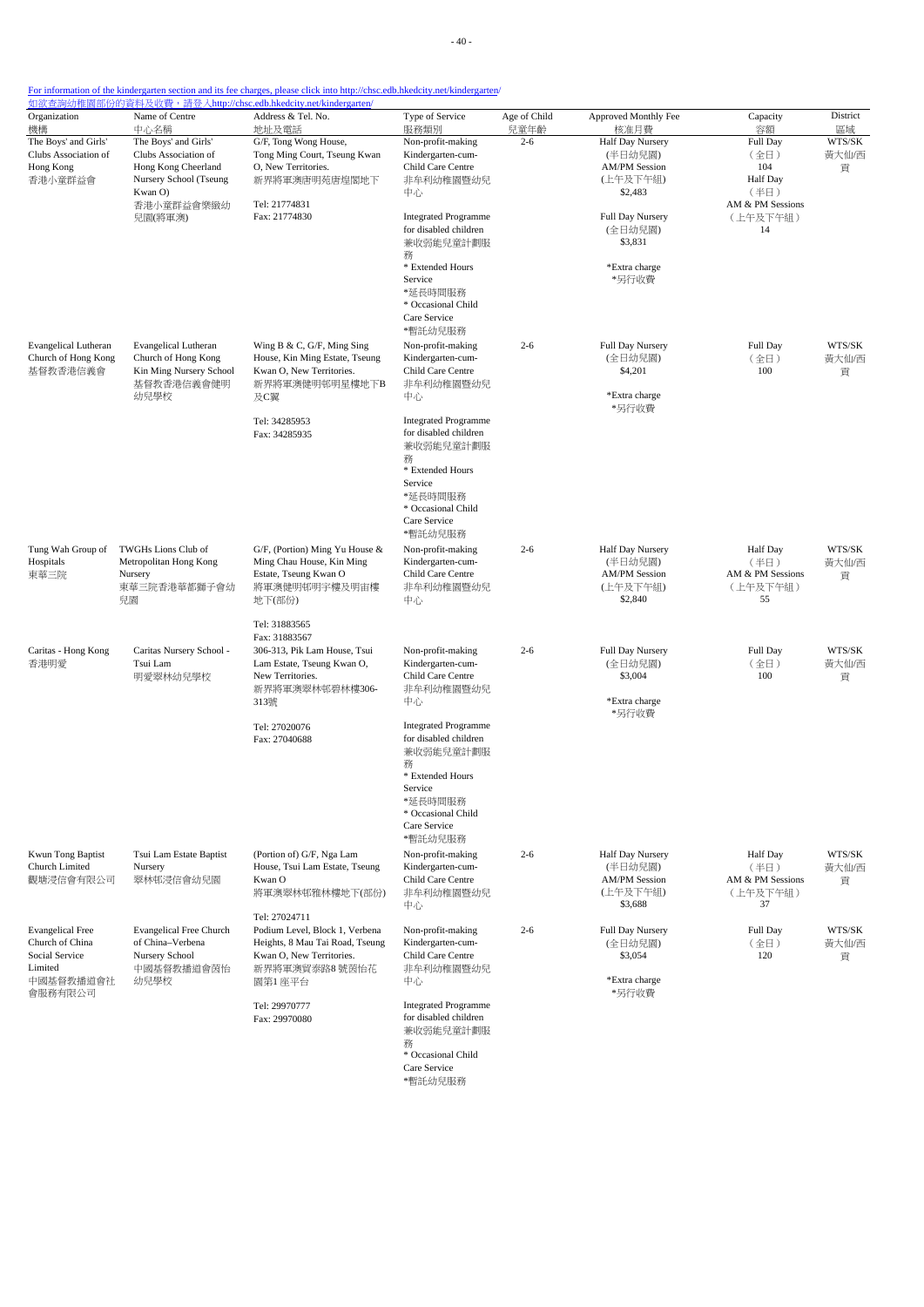| Organization<br>機構                                                                               | Name of Centre<br>中心名稱                                                                    | Address & Tel. No.<br>地址及電話                                                                                                                                                               | Type of Service<br>服務類別                                                                                                                                                                                                                             | Age of Child<br>兒童年齡 | Approved Monthly Fee<br>核准月費                                                                                                      | Capacity<br>容額                                                                                              | District<br>區域       |
|--------------------------------------------------------------------------------------------------|-------------------------------------------------------------------------------------------|-------------------------------------------------------------------------------------------------------------------------------------------------------------------------------------------|-----------------------------------------------------------------------------------------------------------------------------------------------------------------------------------------------------------------------------------------------------|----------------------|-----------------------------------------------------------------------------------------------------------------------------------|-------------------------------------------------------------------------------------------------------------|----------------------|
| Pentecostal Church of<br>Hong Kong Ltd<br>竹園區神召會有限公<br>급                                         | Pentecostal Church of<br>Hong Kong Tseung Kwan<br>O Nursery School<br>竹園區神召會將軍澳康<br>樂幼兒學校 | 4/F, Podium, Wing B & C,<br>Sheung Shun House, Sheung Tak<br>Estate, Tseung Kwan O,<br>Kowloon.<br>九龍將軍澳尚德邨尚信樓四樓<br>平台B及C 翼<br>Tel: 21784472<br>Fax: 21784471                             | Non-profit-making<br>Kindergarten-cum-<br>Child Care Centre<br>非牟利幼稚園暨幼兒<br>中心<br><b>Integrated Programme</b><br>for disabled children<br>兼收弱能兒童計劃服<br>務<br>* Extended Hours<br>Service<br>*延長時間服務<br>* Occasional Child<br>Care Service<br>*暫託幼兒服務 | $2 - 6$              | Full Day Nursery<br>(全日幼兒園)<br>\$3,898<br>*Extra charge<br>*另行收費                                                                  | Full Day<br>(全日)<br>119                                                                                     | WTS/SK<br>黃大仙/西<br>貢 |
| New Territories<br>Women & Juveniles<br><b>Welfare Association</b><br>Limited<br>新界婦孺福利會有限<br>公司 | Pentecostal Church of<br>Hong Kong Leung Sing<br>Tak Nursery School<br>竹園區神召會梁省德幼<br>兒學校  | Part of 4/F Podium, Wings A & B<br>& C, Sheung Ming House,<br>Sheung Tak Estate, Tsueng Kwan<br>O, New Territories<br>新界將軍澳尚德邨尚明樓四樓<br>平台A, B及C翼(部份)<br>Tel: 21770272<br>Fax: 21770788    | Non-profit-making<br>Kindergarten-cum-<br>Child Care Centre<br>非牟利幼稚園暨幼兒<br>中心                                                                                                                                                                      | $2 - 6$              | Half Day Nursery<br>(半日幼兒園)<br><b>AM/PM Session</b><br>(上午及下午組)<br>\$2,860<br>Full Day Nursery<br>(全日幼兒園)<br>\$4,671              | Full Day<br>(全日)<br>15<br>Half Day<br>(半日)<br>AM & PM Sessions<br>(上午及下午組)<br>15                            | WTS/SK<br>黃大仙/西<br>貢 |
| Hong Kong Lutheran<br>Social Service<br>香港路德會社會服務<br>處                                           | King Lam Lutheran Day<br>Nursery<br>路德會景林幼兒園                                              | 3/F, King Lam Neighbourhood<br>Community Centre, King Lam<br>Estate, Tseung Kwan O,<br>Kowloon<br>九龍將軍澳景林邨景林社區中<br>心三樓<br>Tel: 27018234<br>Fax: 26235004                                  | Non-profit-making<br>Kindergarten-cum-<br>Child Care Centre<br>非牟利幼稚園暨幼兒<br>中心<br><b>Integrated Programme</b><br>for disabled children<br>兼收弱能兒童計劃服<br>務<br>* Extended Hours<br>Service<br>*延長時間服務<br>* Occasional Child<br>Care Service            | $2 - 6$              | Half Day Nursery<br>(半日幼兒園)<br>AM Session<br>(上午組)<br>\$3,000<br>Full Day Nursery<br>(全日幼兒園)<br>\$3,298<br>*Extra charge<br>*另行收費 | Full Day<br>(全日)<br>90<br><b>Half Day</b><br>(半日)<br>AM Session<br>(上午組)<br>20                              | WTS/SK<br>黃大仙/西<br>貢 |
|                                                                                                  | Greenville Kids' World<br><b>International Nursrey</b><br>翠茵小宇宙國際幼兒園                      | Portion of Shop No. 108, Leve<br>One, La Cite Noble Shopping<br>Arcade, No. 1 Ngan O Road,<br>Tseung Kwan O, Kowloon.<br>九龍將軍澳銀澳路一號新寶城<br>商場一樓一0八號舖(部份)<br>Tel: 22743355<br>Fax: 22743611 | *暫託幼兒服務<br>Private Kindergarten-<br>cum-Child Care Centre<br>私營幼稚園暨幼兒中<br>心                                                                                                                                                                         | $2 - 6$              | Half Day Nursery<br>(半日幼兒園)<br><b>AM/PM Session</b><br>(上午及下午組)<br>\$4,938<br>Full Day Nursery<br>(全日幼兒園)<br>\$6,275              | Full Day<br>(全日)<br>19<br><b>Half Day</b><br>(半日)<br>AM Session<br>(上午組)<br>80<br>PM Session<br>(下午組)<br>50 | WTS/SK<br>黃大仙/西<br>貢 |
|                                                                                                  | Fun Creative Anglo-<br><b>Chinese Nursery</b><br>歡樂創意中英文幼兒園                               | Portion of G/F, Block 1, Fu Ning<br>Garden, Tseung Kwan O, Sai<br>Kung, N.T.<br>新界西貢將軍澳富寧花園第一<br>座地下(校舍部份)<br>Tel: 27027838<br>Fax: 27027808                                              | Non-profit-making<br>Kindergarten-cum-<br>Child Care Centre<br>非牟利幼稚園暨幼兒<br>中心                                                                                                                                                                      | $2 - 6$              | Half Day Nursery<br>(半日幼兒園)<br><b>AM/PM Session</b><br>(上午及下午組)<br>\$2,737<br>Full Day Nursery<br>(全日幼兒園)<br>\$4,887              | Full Day<br>(全日)<br>56<br><b>Half Day</b><br>(半日)<br>AM & PM Sessions<br>(上午及下午組)<br>65                     | WTS/SK<br>黃大仙/西<br>貢 |
| <b>Box Hill Education</b><br>Limited<br>博士山教育有限公司                                                | Box Hill (HK)<br>International Pre-school -<br>Mount Verdant<br>博士山(香港)國際幼兒<br>園一翠嶺峰      | Shop Nos. $2 \& 3$ on G/F, and<br>Shop 1/F, Mount Verdant, 48<br>Chui Ling Road, Tseung Kwan<br>O, New Territories<br>新界將軍澳翠嶺路48號翠嶺峰<br>商場地下2及3號舖及一樓舖<br>Tel: 26230023<br>Fax: 26230098   | Private Kindergarten-<br>cum-Child Care Centre<br>私營幼稚園暨幼兒中<br>心                                                                                                                                                                                    | $2 - 3$              | Half Day Nursery<br>(半日幼兒園)<br><b>AM/PM Session</b><br>(上午及下午組)<br>\$6,380<br><b>Full Day Nursery</b><br>(全日幼兒園)<br>\$9,280       | Full Day<br>(全日)<br>20<br><b>Half Day</b><br>(半日)<br>AM & PM Sessions<br>(上午及下午組)<br>148                    | WTS/SK<br>黃大仙/西<br>貢 |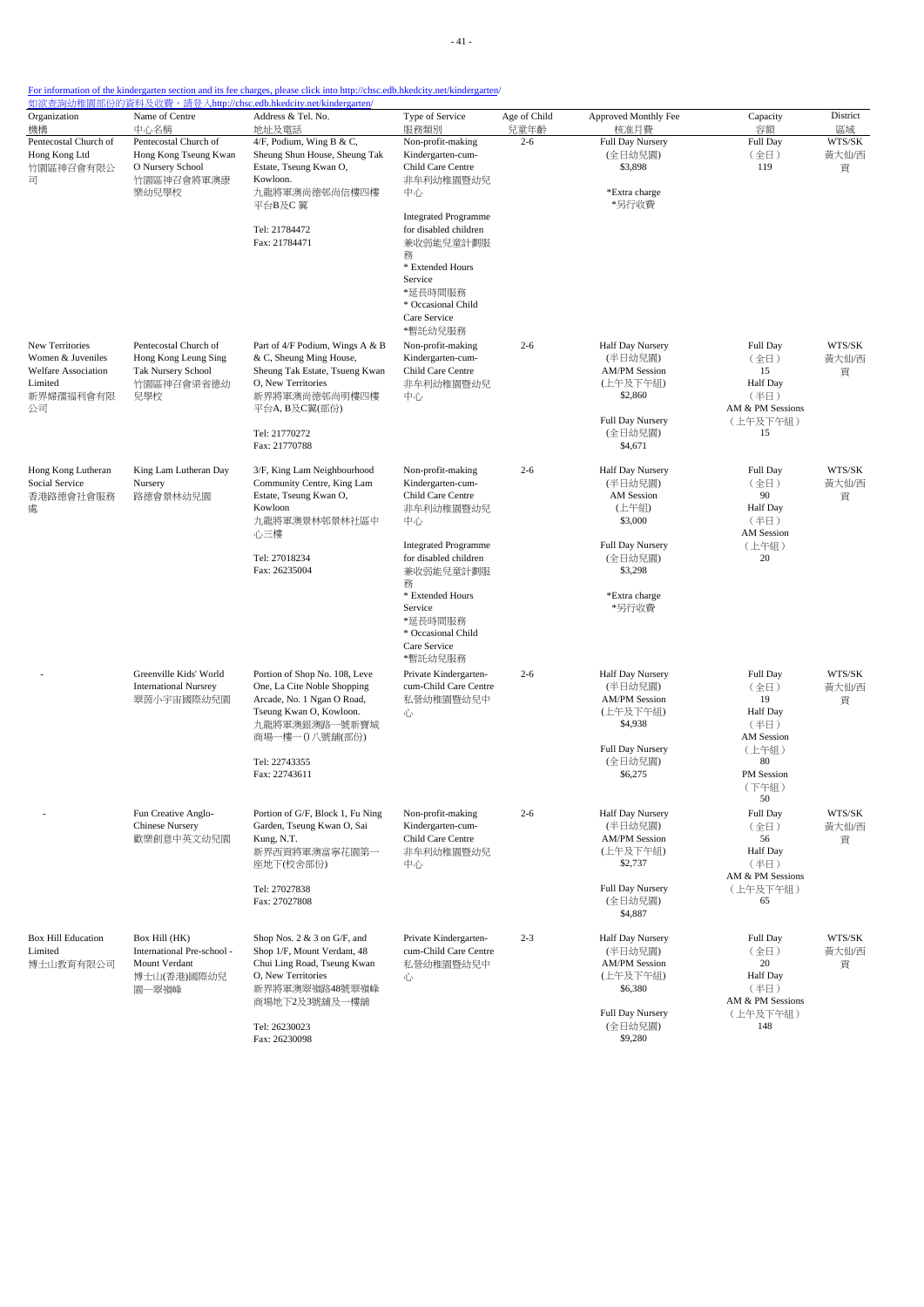- 42 -

| Organization<br>機構                                                                      | Name of Centre<br>中心名稱                                                                                      | <u> 如欲查詢幼稚園部份的資料及收費,請登入http://chsc.edb.hkedcity.net/kindergarten/</u><br>Address & Tel. No.<br>地址及電話                                                                                 | Type of Service<br>服務類別                                                                                                                                                              | Age of Child<br>兒童年齡 | Approved Monthly Fee<br>核准月費                                                                                                                                                                                                                                                                                                      | Capacity<br>容額                                                                                                       | District<br>區域       |
|-----------------------------------------------------------------------------------------|-------------------------------------------------------------------------------------------------------------|--------------------------------------------------------------------------------------------------------------------------------------------------------------------------------------|--------------------------------------------------------------------------------------------------------------------------------------------------------------------------------------|----------------------|-----------------------------------------------------------------------------------------------------------------------------------------------------------------------------------------------------------------------------------------------------------------------------------------------------------------------------------|----------------------------------------------------------------------------------------------------------------------|----------------------|
|                                                                                         | Deborah International<br>Play School (Bauhinia<br>Garden)<br>德寶國際幼兒園(寶盈花<br>園)                              | G/F (Portion), Kindergarten<br>Block, Bauhinia Garden, 11Tong<br>Chun Street, Tseung Kwan O,<br>New Territories.<br>新界將軍澳唐俊街11號寶盈花<br>園幼稚園大樓地下(部份)<br>Tel: 34034393<br>Fax: 34034320 | Private Kindergarten-<br>cum-Child Care Centre<br>私營幼稚園暨幼兒中<br>心                                                                                                                     | $2 - 6$              | Half Day Nursery<br>(半日幼兒園)<br><b>AM/PM</b> Session<br>(上午及下午組)<br>\$4,800<br>Half Day Nursery<br>(半日幼兒園)<br><b>AM/PM Session</b><br>(上午及下午組)<br><b>International Class</b><br>(國際班)<br>\$5,900<br>Full Day Nursery<br>(全日幼兒園)<br>\$7,362<br>Full Day Nursery<br>(全日幼兒園)<br><b>International Class</b><br>(國際班)<br>\$8,112        | Full Day<br>(全日)<br>40<br>Half Day<br>(半日)<br>AM & PM Sessions<br>(上午及下午組)<br>72                                     | WTS/SK<br>黃大仙/西<br>貢 |
| Kingsland<br>Kindergarten (Fu<br>Ning Garden School)<br>Limited<br>英皇幼稚園(富寧花<br>園校)有限公司 | Junk Bay Kingsland<br>Nursery<br>將軍澳英皇幼兒園                                                                   | Portion of G/F, Kwan Ming<br>House, Yuk Ming Court, Tseung<br>Kwan O, Sai Kung, New<br>Territories<br>新界西貢將軍澳煜明苑焜明閣<br>地下(部份)<br>Tel: 27052211<br>Fax: 27052275                      | Non-profit-making<br>Kindergarten-cum-<br>Child Care Centre<br>非牟利幼稚園暨幼兒<br>中心                                                                                                       | $2 - 6$              | Half Day Nursery<br>(半日幼兒園)<br><b>AM/PM Session</b><br>(上午及下午組)<br>\$3,500<br>Full Day Nursery<br>(全日幼兒園)<br>\$4,974                                                                                                                                                                                                              | Full Day<br>(全日)<br>7<br>Half Day<br>(半日)<br>AM & PM Sessions<br>(上午及下午組)<br>46                                      | WTS/SK<br>黃大仙/西<br>貢 |
|                                                                                         | Deborah International<br>Play School (Tseung<br>Kwan O)<br>德寶國際幼兒園<br>(將軍澳)                                 | G/F (Portion), Kindergaten<br>Block, Beverly Garden, 1 Tong<br>Ming Street, Tseung Kwan O,<br>New Territories<br>新界將軍澳唐明街1號富康花園<br>幼稚園大樓地下(部份)<br>Tel: 22177933<br>Fax: 22177920     | Private Kindergarten-<br>cum-Child Care Centre<br>私營幼稚園暨幼兒中<br>心                                                                                                                     | $2 - 6$              | Half Day Nursery<br>(半日幼兒園)<br><b>AM/PM</b> Session<br>(上午及下午組)<br>\$4,800<br>Half Day Nursery<br>(半日幼兒園)<br><b>AM/PM Session</b><br>(上午及下午組)<br><b>International Class</b><br>(國際班)<br>\$5,900<br>Full Day Nursery<br>(全日幼兒園)<br>\$7,362<br><b>Full Day Nursery</b><br>(全日幼兒園)<br><b>International Class</b><br>(國際班)<br>\$8,112 | Full Day<br>(全日)<br>35<br><b>Half Day</b><br>(半日)<br><b>AM</b> Session<br>(上午組)<br>127<br>PM Session<br>(下午組)<br>112 | WTS/SK<br>黃大仙/西<br>貢 |
|                                                                                         | Greenfield International<br>Nursery (Nan Fung Plaza)<br>綠茵國際幼兒園(南豐廣<br>場)                                   | Portion of Kindergarten Space,<br>Level One, Nan Fung Plaza, 8 Pui<br>Shing Road, Tseung Kwan O,<br>Kowloon<br>九龍將軍澳培成路八號南豐廣<br>場一樓幼稚園基座(部份)<br>Tel: 22742238<br>Fax: 22742881       | Private Kindergarten-<br>cum-Child Care Centre<br>私營幼稚園暨幼兒中<br>心                                                                                                                     | $2 - 6$              | Half Day Nursery<br>(半日幼兒園)<br><b>AM/PM Session</b><br>(上午及下午組)<br>\$5,830<br>Full Day Nursery<br>(全日幼兒園)<br>\$7,900                                                                                                                                                                                                              | Full Day<br>(全日)<br>3<br>Half Day<br>(半日)<br>AM & PM Sessions<br>(上午及下午組)<br>60                                      | WTS/SK<br>黃大仙/西<br>貢 |
| Hong Kong Society<br>for the Protection of<br>Children<br>香港保護兒童會                       | Hong Kong Society for<br>the Protection of Children<br>Ocean Shores Nursery<br>School<br>香港保護兒童會維景灣<br>幼兒學校 | LG2, Phase 3, Ocean Shores, No.<br>88 O King Road, Tiu Keng Leng,<br>Kowloon.<br>九龍調景嶺澳景路88號維景灣<br>畔第三期LG2<br>Tel: 27090307<br>Fax: 27090107                                         | Non-profit-making<br>Kindergarten-cum-<br>Mixed Child Care<br>Centre<br>非牟利幼稚園暨綜合<br>幼兒中心<br>* Extended Hours<br>Service<br>*延長時間服務<br>* Occasional Child<br>Care Service<br>*暫託幼兒服務 | $0 - 6$              | Full Day Nursery<br>(全日幼兒園)<br>\$3,424<br>Full Day Creche<br>(全日育嬰園)<br>\$5,274<br>*Extra charge<br>*另行收費                                                                                                                                                                                                                         | Day Creche<br>(日託育嬰園)<br>36<br>Day Nursery<br>(日託幼兒園)<br>90                                                          | WTS/SK<br>黃大仙/西<br>貢 |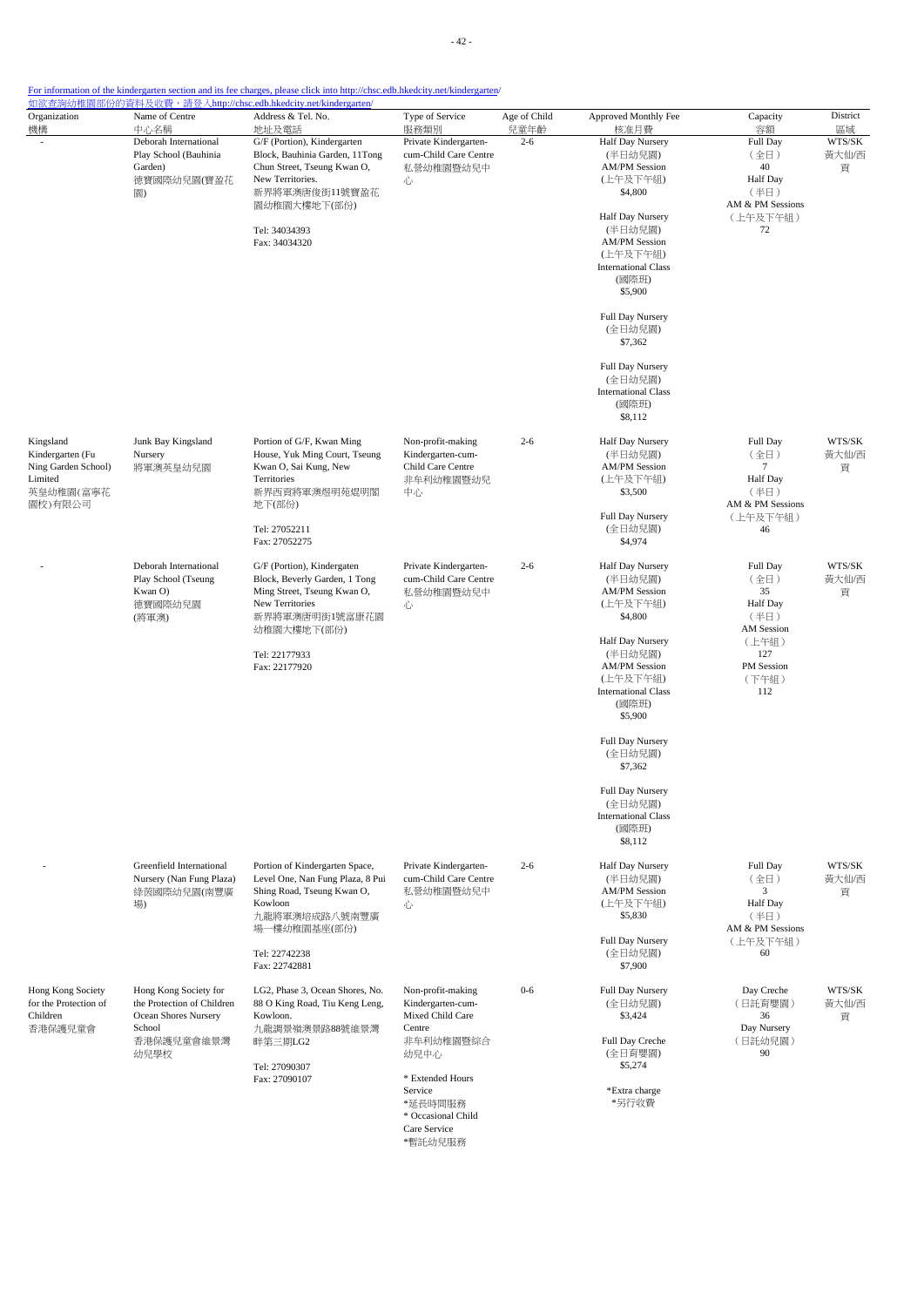| Organization<br>機構         | Name of Centre<br>中心名稱     | Address & Tel. No.<br>地址及電話                     | Type of Service<br>服務類別                              | Age of Child<br>兒童年齡 | Approved Monthly Fee<br>核准月費 | Capacity<br>容額              | District<br>區域 |
|----------------------------|----------------------------|-------------------------------------------------|------------------------------------------------------|----------------------|------------------------------|-----------------------------|----------------|
| New Concept Beverly        | Beverly International Play | G/F(Portion) and LG/F(Portion),                 | Non-profit-making                                    | $0 - 6$              | Full Day Creche              | Full Day Creche             | WTS/SK         |
| <b>Education Institute</b> | School                     | Block 5, Hong Sing Garden,                      | Kindergarten-cum-                                    |                      | (全日育嬰園)                      | (全日育嬰園)                     | 黃大仙/西          |
| Limited<br>新思維比華利教育機       | 比華利國際幼兒園                   | Tseung Kwan O, New Territories<br>新界將軍澳康盛花園五座地下 | Child Care Centre<br>非牟利幼稚園暨幼兒                       |                      | Aged 1-2<br>(一至二歲)           | 8<br>Half Day Creche        | 貢              |
| 構有限公司                      |                            | (部份)及低層地下(部份)                                   | 中心                                                   |                      | \$6,610                      | (半日育嬰園)<br>AM Session       |                |
|                            |                            | Tel: 27027728                                   |                                                      |                      | Half Day Creche              | (上午組)                       |                |
|                            |                            | Fax: 27021019                                   |                                                      |                      | (半日育嬰園)                      | 8                           |                |
|                            |                            |                                                 |                                                      |                      | AM Session<br>(上午組)          | Full Day Nursery<br>(全日幼兒園) |                |
|                            |                            |                                                 |                                                      |                      | Aged 1-2                     | 22                          |                |
|                            |                            |                                                 |                                                      |                      | (一至二歲)<br>\$5,162            | Half Day Nursery<br>(半日幼兒園) |                |
|                            |                            |                                                 |                                                      |                      |                              | AM & PM Sessions            |                |
|                            |                            |                                                 |                                                      |                      | Half Day Nursery<br>(半日幼兒園)  | (上午及下午組)<br>28              |                |
|                            |                            |                                                 |                                                      |                      | <b>AM/PM Session</b>         |                             |                |
|                            |                            |                                                 |                                                      |                      | (上午及下午組)                     |                             |                |
|                            |                            |                                                 |                                                      |                      | Aged 2-3<br>(二至三歲)           |                             |                |
|                            |                            |                                                 |                                                      |                      | Main Stream Class            |                             |                |
|                            |                            |                                                 |                                                      |                      | (主流班)<br>\$4,132             |                             |                |
|                            |                            |                                                 |                                                      |                      | Full Day Nursery             |                             |                |
|                            |                            |                                                 |                                                      |                      | (全日幼兒園)                      |                             |                |
|                            |                            |                                                 |                                                      |                      | Aged 2-3<br>(二至三歲)           |                             |                |
|                            |                            |                                                 |                                                      |                      | Main Stream Class            |                             |                |
|                            |                            |                                                 |                                                      |                      | (主流班)<br>\$5,982             |                             |                |
| Lutheran Church -          | Martha Boss Lutheran       | 4th floor, Martha Boss                          | Non-profit-making                                    | $2 - 6$              | Full Day Nursery             | Full Day                    | KC/YTM         |
| Hong Kong Synod            | Nursery                    | Community Centre, 89 Chung                      | Kindergarten-cum-                                    |                      | (全日幼兒園)                      | (全日)                        | 九龍城/油          |
| 香港路德會                      | 路德會包美達幼兒園                  | Hau Street, Homantin, Kowloon<br>九龍何文田忠孝街89號包美達 | Child Care Centre<br>非牟利幼稚園暨幼兒                       |                      | \$2,911                      | 168                         | 尖旺             |
|                            |                            | 社區中心四樓                                          | 中心                                                   |                      | *Extra charge<br>*另行收費       |                             |                |
|                            |                            | Tel: 21999412                                   | * Occasional Child<br>Care Service                   |                      |                              |                             |                |
|                            |                            | Fax: 21999413                                   | *暫託幼兒服務                                              |                      |                              |                             |                |
|                            |                            |                                                 | * Extended Hours                                     |                      |                              |                             |                |
|                            |                            |                                                 | Service                                              |                      |                              |                             |                |
| Po Leung Kuk               | Po Leung Kuk Lui Chan      | G/F, Sheung Lok House, Sheung                   | *延長時間服務<br>Non-profit-making                         | $2 - 6$              | Full Day Nursery             | Full Day                    | KC/YTM         |
| 保良局                        | Wai Ching Nursery          | Lok Estate, Sheung Shing Street,                | Kindergarten-cum-                                    |                      | (全日幼兒園)                      | (全日)                        | 九龍城/油          |
|                            | 保良局呂陳慧貞幼兒園                 | Homantin, Kowloon.                              | Child Care Centre                                    |                      | \$3,428                      | 140                         | 尖旺             |
|                            |                            | 九龍何文田常盛街常樂邨常樂<br>樓地下                            | 非牟利幼稚園暨幼兒<br>中心                                      |                      | *Extra charge                |                             |                |
|                            |                            |                                                 |                                                      |                      | *另行收費                        |                             |                |
|                            |                            | Tel: 27613431<br>Fax: 27613088                  | <b>Integrated Programme</b><br>for disabled children |                      |                              |                             |                |
|                            |                            |                                                 | 兼收弱能兒童計劃服                                            |                      |                              |                             |                |
|                            |                            |                                                 | 務<br>* Extended Hours                                |                      |                              |                             |                |
|                            |                            |                                                 | Service                                              |                      |                              |                             |                |
|                            |                            |                                                 | *延長時間服務                                              |                      |                              |                             |                |
|                            |                            |                                                 | * Occasional Child                                   |                      |                              |                             |                |
|                            |                            |                                                 | Care Service<br>*暫託幼兒服務                              |                      |                              |                             |                |
| Pok Oi Hospital            | Pok Oi Hospital Mrs.       | Level 1, Tower 23, Laguna                       | Non-profit-making                                    | $2 - 6$              | Full Day Nursery             | Full Day                    | KC/YTM         |
| 博愛醫院                       | Yam Wing Yin Day           | Verde, Hung Hom, Kowloon                        | Kindergarten-cum-                                    |                      | (全日幼兒園)                      | (全日)                        | 九龍城/油          |
|                            | Nursery<br>博愛醫院任永賢夫人幼      | 九龍紅磡海逸豪園23座地下                                   | Child Care Centre<br>非牟利幼稚園暨幼兒                       |                      | \$4,257                      | 114                         | 尖旺             |
|                            | 兒中心                        | Tel: 23333279                                   | 中心                                                   |                      |                              |                             |                |
| Hong Kong Society          | Hong Kong Society for      | Fax: 23561820<br>First Floor, Willow Court,     | Non-profit-making                                    | $2 - 6$              | Full Day Nursery             | Full Day                    | KC/YTM         |
| for the Protection of      | the Protection of Children | Whampoa Garden, Hung Hom,                       | Kindergarten-cum-                                    |                      | (全日幼兒園)                      | (全日)                        | 九龍城/油          |
| Children                   | SIA Whampoa Nursery        | Kowloon.                                        | Child Care Centre                                    |                      | \$3,324                      | 112                         | 尖旺             |
| 香港保護兒童會                    | School<br>香港保護兒童會新航黃       | 九龍紅磡黃埔花園翠楊苑一樓                                   | 非牟利幼稚園暨幼兒<br>中心                                      |                      | *Extra charge                |                             |                |
|                            | 埔幼兒學校                      | Tel: 23650558                                   |                                                      |                      | *另行收費                        |                             |                |
|                            |                            | Fax: 27730116                                   | <b>Integrated Programme</b>                          |                      |                              |                             |                |
|                            |                            |                                                 | for disabled children<br>兼收弱能兒童計劃服                   |                      |                              |                             |                |
|                            |                            |                                                 | 務                                                    |                      |                              |                             |                |
|                            |                            |                                                 | * Extended Hours                                     |                      |                              |                             |                |
|                            |                            |                                                 | Service<br>*延長時間服務                                   |                      |                              |                             |                |
|                            |                            |                                                 | * Occasional Child                                   |                      |                              |                             |                |
|                            |                            |                                                 | Care Service                                         |                      |                              |                             |                |
|                            |                            |                                                 | *暫託幼兒服務                                              |                      |                              |                             |                |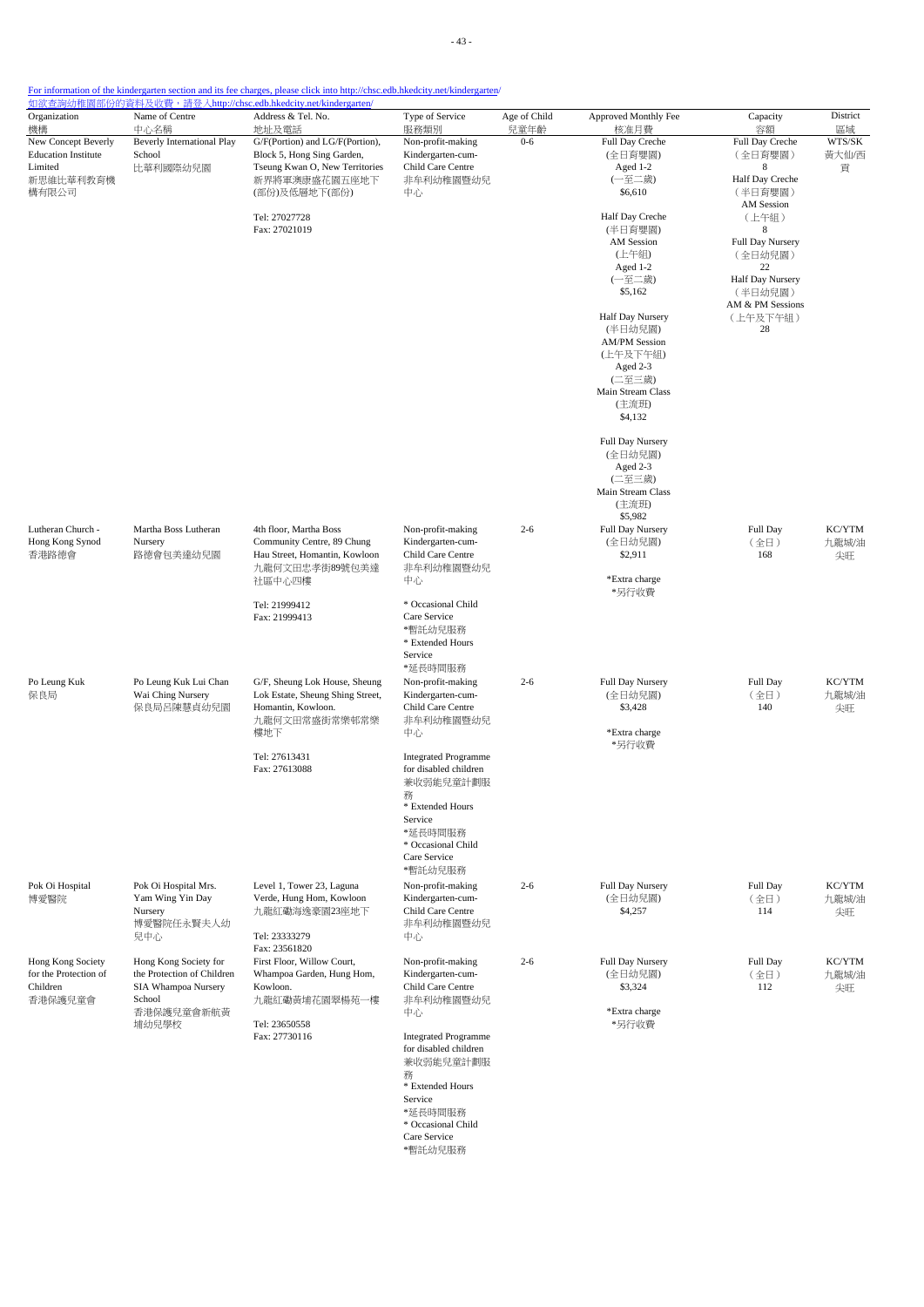| Name of Centre                                                                    | Address & Tel. No.                                                                                                    | Type of Service                                                                                                                                                   | Age of Child                                                               | Approved Monthly Fee                                             | Capacity                          | District<br>區域        |
|-----------------------------------------------------------------------------------|-----------------------------------------------------------------------------------------------------------------------|-------------------------------------------------------------------------------------------------------------------------------------------------------------------|----------------------------------------------------------------------------|------------------------------------------------------------------|-----------------------------------|-----------------------|
| Po Leung Kuk Lam Ting<br>Lai Ling Nursery<br>保良局林丁麗玲幼兒園                           | G/F, Ka On Lau, Ka Wai Chuen,<br>Hung Hom, Kowloon.<br>九龍紅磡家維邨家安樓地下                                                   | Non-profit-making<br>Kindergarten-cum-<br>Child Care Centre                                                                                                       | $2 - 6$                                                                    | Full Day Nursery<br>(全日幼兒園)<br>\$3,542                           | Full Day<br>(全日)<br>210           | KC/YTM<br>九龍城/油<br>尖旺 |
|                                                                                   | Tel: 23649480<br>Fax: 26270247                                                                                        | 中心<br><b>Integrated Programme</b><br>for disabled children<br>兼收弱能兒童計劃服<br>務<br>* Extended Hours<br>Service<br>*延長時間服務<br>* Occasional Child                      |                                                                            | *Extra charge<br>*另行收費                                           |                                   |                       |
| TWGHs Lo Wong Pik<br>Shan Nursery School<br>東華三院羅黃碧珊幼兒<br>園                       | Units 425-434, G/F, Po Man<br>House, Oi Man Estate, Ho Nan<br>Tin, Kowloon.<br>九龍何文田愛民邨保民樓地下<br>425-434 室             | *暫託幼兒服務<br>Non-profit-making<br>Kindergarten-cum-<br>Child Care Centre<br>非牟利幼稚園暨幼兒<br>中心                                                                         | $2 - 6$                                                                    | Full Day Nursery<br>(全日幼兒園)<br>\$3,341<br>*Extra charge          | Full Day<br>(全日)<br>102           | KC/YTM<br>九龍城/油<br>尖旺 |
|                                                                                   | Tel: 27129383<br>Fax: 27120117                                                                                        | <b>Integrated Programme</b><br>for disabled children<br>兼收弱能兒童計劃服<br>務<br>* Extended Hours<br>Service<br>*延長時間服務<br>* Occasional Child<br>Care Service<br>*暫託幼兒服務 |                                                                            |                                                                  |                                   |                       |
| Tsung Tsin Mission of<br>Hong Kong On Kei<br>Nursery School<br>基督教香港崇真會安基<br>幼兒學校 | Podium Floor, Block 9, Site 5,<br>Oak Mansions, Whampoa<br>Garden, Hung Hom, Kowloon.<br>九龍紅磡黃埔花園第五期青樺<br>苑第九座平台      | Non-profit-making<br>Kindergarten-cum-<br>Child Care Centre<br>非牟利幼稚園暨幼兒<br>中心                                                                                    | $2 - 6$                                                                    | Full Day Nursery<br>(全日幼兒園)<br>\$5,088<br>*Extra charge<br>*另行收費 | Full Day<br>(全日)<br>112           | KC/YTM<br>九龍城/油<br>尖旺 |
|                                                                                   | Fax: 23567200                                                                                                         | Service<br>*延長時間服務<br>* Occasional Child<br>Care Service<br>*暫託幼兒服務                                                                                               |                                                                            |                                                                  |                                   |                       |
| Lutheran Philip House<br>Ma Tau Wai Nursery<br>School<br>粵南信義會腓力堂馬頭<br>圍幼兒學園      | No. 115, 117 and 118, Magnolia<br>House, Ground Floor, Ma Tau<br>Wai Estate, Kowloon.<br>九龍馬頭圍邨夜合樓115,117及<br>118 室地下 | Non-profit-making<br>Kindergarten-cum-<br>Child Care Centre<br>非牟利幼稚園暨幼兒<br>中心                                                                                    | $2 - 6$                                                                    | Full Day Nursery<br>(全日幼兒園)<br>\$2,589<br>*Extra charge<br>*另行收費 | Full Day<br>(全日)<br>75            | KC/YTM<br>九龍城/油<br>尖旺 |
|                                                                                   | Tel: 27128648<br>Fax: 27142950                                                                                        | <b>Integrated Programme</b><br>for disabled children<br>兼收弱能兒童計劃服<br>務<br>* Extended Hours<br>Service<br>*延長時間服務<br>* Occasional Child<br>Care Service<br>*暫託幼兒服務 |                                                                            |                                                                  |                                   |                       |
| The Salvation Army Lok<br>Man Nursery School<br>救世軍樂民幼兒學校                         | Block H, 1/F, Lok Man Sun<br>Chuen. Tok Kwa Wan. Kowloon.<br>九龍土瓜灣樂民新邨 H座二樓<br>Tel: 23651994<br>Fax: 27648036         | Non-profit-making<br>Kindergarten-cum-<br>Child Care Centre<br>非牟利幼稚園暨幼兒<br>中心<br><b>Integrated Programme</b>                                                     | $2 - 6$                                                                    | Full Day Nursery<br>(全日幼兒園)<br>\$3,703                           | Full Day<br>(全日)<br>145           | KC/YTM<br>九龍城/油<br>尖旺 |
|                                                                                   |                                                                                                                       | for disabled children<br>兼收弱能兒童計劃服<br>務                                                                                                                           |                                                                            |                                                                  |                                   | KC/YTM                |
| Welfare Club Nursery<br>九龍婦女福利會幼兒園                                                | Kowloon City, Kowloon<br>九龍盛德街42號地下<br>Tel: 27131029<br>Fax: 3755 4923                                                | Kindergarten-cum-<br>Child Care Centre<br>非牟利幼稚園暨幼兒<br>中心<br>* Occasional Child<br>Care Service                                                                   |                                                                            | (全日幼兒園)<br>\$2,775<br>*Extra charge<br>*另行收費                     | (全日)<br>70                        | 九龍城/油<br>尖旺           |
|                                                                                   | 中心名稱<br>Kowloon Women's                                                                                               | 地址及電話<br>Tel: 27647050<br>G/F, 42 Shing Tak Street,                                                                                                               | 服務類別<br>非牟利幼稚園暨幼兒<br>Care Service<br>* Extended Hours<br>Non-profit-making | 兒童年齡<br>$2 - 6$                                                  | 核准月費<br>*另行收費<br>Full Day Nursery | 容額<br>Full Day        |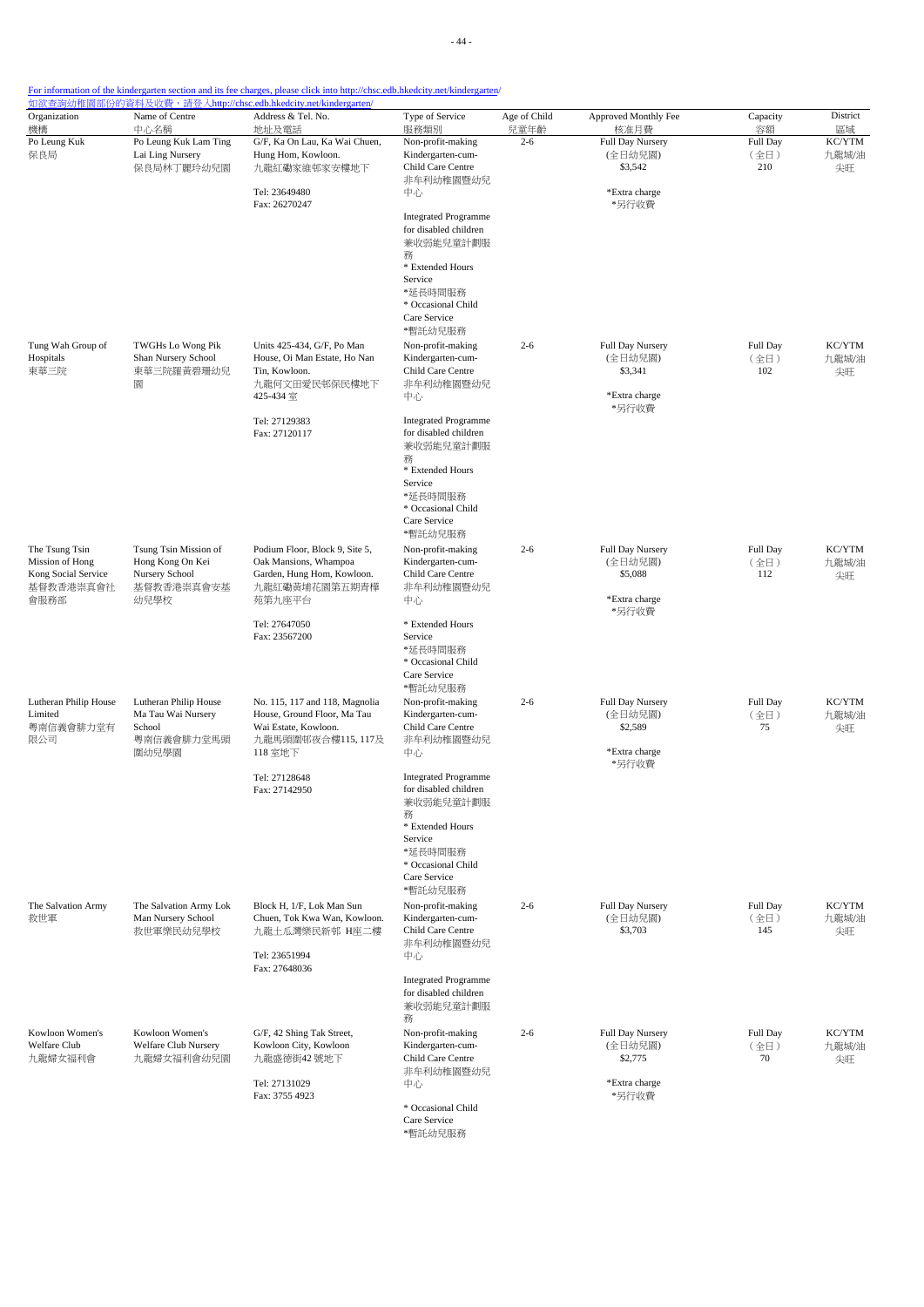- 45 -

| Organization<br>機構                                                | Name of Centre<br>中心名稱                                                                                      | Address & Tel. No.<br>地址及電話                                                                                                                                                                                | Type of Service<br>服務類別                                                                                                                                           | Age of Child<br>兒童年齡 | Approved Monthly Fee<br>核准月費                                     | Capacity<br>容額          | District<br>區域        |
|-------------------------------------------------------------------|-------------------------------------------------------------------------------------------------------------|------------------------------------------------------------------------------------------------------------------------------------------------------------------------------------------------------------|-------------------------------------------------------------------------------------------------------------------------------------------------------------------|----------------------|------------------------------------------------------------------|-------------------------|-----------------------|
| Sheng Kung Hui Holy<br><b>Trinity Church</b><br>聖公會聖三一堂           | Holy Trinity Centre Day<br>Nursery<br>聖三一中心幼兒園                                                              | G/F, Rooms 101-104 of 1/F, and<br>Room 202-203 of 2/F, Holy<br>Trinity Bradbury Centre, 139 Ma<br>Tau Chung Road, Kowloon City,<br>Kowloon<br>九龍九龍城馬頭涌道一百三十<br>九號聖三一白普理中心地下、<br>一樓 101至104室及二樓202至<br>203室 | Non-profit-making<br>Kindergarten-cum-<br>Child Care Centre<br>非牟利幼稚園暨幼兒<br>中心                                                                                    | $2 - 6$              | Full Day Nursery<br>(全日幼兒園)<br>\$6,830                           | Full Day<br>(全日)<br>156 | KC/YTM<br>九龍城/油<br>尖旺 |
| Po Leung Kuk<br>保良局                                               | Po Leung Kuk Chan Lai<br>Wai Lin Nursery<br>保良局陳黎惠蓮幼兒園                                                      | Tel: 27154265<br>$G/F$ , $1/F & 2/F$ , Honour Court,<br>188-194 Ma Tau Wai Road,<br>Kowloon City, Kowloon<br>九龍九龍城馬頭圍道188-194號<br>康年閣地下、一樓及二樓                                                              | Non-profit-making<br>Kindergarten-cum-<br>Child Care Centre<br>非牟利幼稚園暨幼兒<br>中心                                                                                    | $2 - 6$              | Full Day Nursery<br>(全日幼兒園)<br>\$3,163<br>*Extra charge          | Full Day<br>(全日)<br>135 | KC/YTM<br>九龍城/油<br>尖旺 |
|                                                                   |                                                                                                             | Tel: 23647170<br>Fax: 23344413                                                                                                                                                                             | <b>Integrated Programme</b><br>for disabled children<br>兼收弱能兒童計劃服<br>務<br>* Extended Hours<br>Service<br>*延長時間服務<br>* Occasional Child<br>Care Service<br>*暫託幼兒服務 |                      | *另行收費                                                            |                         |                       |
| Sik Sik Yuen<br>嗇色園                                               | Ho Oi Day Nursery<br>(Sponsored by Sik Sik<br>Yuen)<br>嗇色園主辦可愛幼兒園                                           | G/F, Shops 1A, 1B, 2A & 2B,<br>Harmony Garden, 55 Kowloon<br>City Road, Kowloon City,<br>Kowloon<br>九龍九龍城九龍城道五十五號<br>同興花園地舖1A、1B、2A 及<br>2B<br>Tel: 27608360<br>Fax: 27608316                              | Non-profit-making<br>Kindergarten-cum-<br>Child Care Centre<br>非牟利幼稚園暨幼兒<br>中心<br><b>Integrated Programme</b><br>for disabled children<br>兼收弱能兒童計劃服               | $2 - 6$              | Full Day Nursery<br>(全日幼兒園)<br>\$3,043<br>*Extra charge<br>*另行收費 | Full Day<br>(全日)<br>112 | KC/YTM<br>九龍城/油<br>尖旺 |
| The Methodist<br>Church, Hong Kong<br>香港基督教循道衛理<br>聯合教會           | Homantin Yang Memorial<br>Methodist Pre-school<br>何文田循道衛理楊震幼<br>兒學校                                         | Service<br>*延長時間服務<br>Care Service<br>*暫託幼兒服務<br>G/F, Unit 1, Ching Man House,<br>Homantin Estate, Kowloon.<br>九龍何文田邨靜文樓地下1室<br>Child Care Centre<br>中心<br>Tel: 22420678                                   | 務<br>* Extended Hours<br>* Occasional Child<br>Non-profit-making<br>Kindergarten-cum-<br>非牟利幼稚園暨幼兒                                                                | $2 - 6$              | Full Day Nursery<br>(全日幼兒園)<br>\$3,399<br>*Extra charge          | Full Day<br>(全日)<br>112 | KC/YTM<br>九龍城/油<br>尖旺 |
|                                                                   |                                                                                                             | Fax: 22420838                                                                                                                                                                                              | <b>Integrated Programme</b><br>for disabled children<br>兼收弱能兒童計劃服<br>務<br>* Extended Hours<br>Service<br>*延長時間服務<br>* Occasional Child<br>Care Service<br>*暫託幼兒服務 |                      | *另行收費                                                            |                         |                       |
| YMCA of Hong Kong<br>香港基督教青年會                                     | YMCA of Hong Kong<br>Christian Nursery School<br>(Farm Road)<br>港青基信幼兒學校(農圃<br>道)                           | Portion of G/F, Majestic Park, 11<br>Farm Road, Kowloon City,<br>Kowloon.<br>九龍九龍城農圃道11號帝庭豪<br>園地下(部份)                                                                                                     | Non-profit-making<br>Kindergarten-cum-<br>Child Care Centre<br>非牟利幼稚園暨幼兒<br>中心                                                                                    | $2 - 6$              | Full Day Nursery<br>(全日幼兒園)<br>\$4,657                           | Full Day<br>(全日)<br>112 | KC/YTM<br>九龍城/油<br>尖旺 |
| Hong Kong Society<br>for the Protection of<br>Children<br>香港保護兒童會 | Hong Kong Society for<br>the Protection of Children<br>Ma Tau Chung Nursery<br>School<br>香港保護兒童會馬頭涌<br>幼兒學校 | Tel: 22468234<br>Fax: 22468136<br>2nd Floor and 3rd Floor, 107 Ma<br>Tau Chung Road, Kowloon City,<br>Kowloon.<br>九龍九龍城馬頭涌道107號2樓<br>及3樓                                                                   | Non-profit-making<br>Kindergarten-cum-<br>Child Care Centre<br>非牟利幼稚園暨幼兒<br>中心                                                                                    | $2 - 6$              | Full Day Nursery<br>(全日幼兒園)<br>\$2,736<br>*Extra charge<br>*另行收費 | Full Day<br>(全日)<br>123 | KC/YTM<br>九龍城/油<br>尖旺 |
|                                                                   |                                                                                                             | Tel: 27110787<br>Fax: 27129156                                                                                                                                                                             | <b>Integrated Programme</b><br>for disabled children<br>兼收弱能兒童計劃服<br>務<br>* Extended Hours<br>Service<br>*延長時間服務<br>* Occasional Child<br>Care Service<br>*暫託幼兒服務 |                      |                                                                  |                         |                       |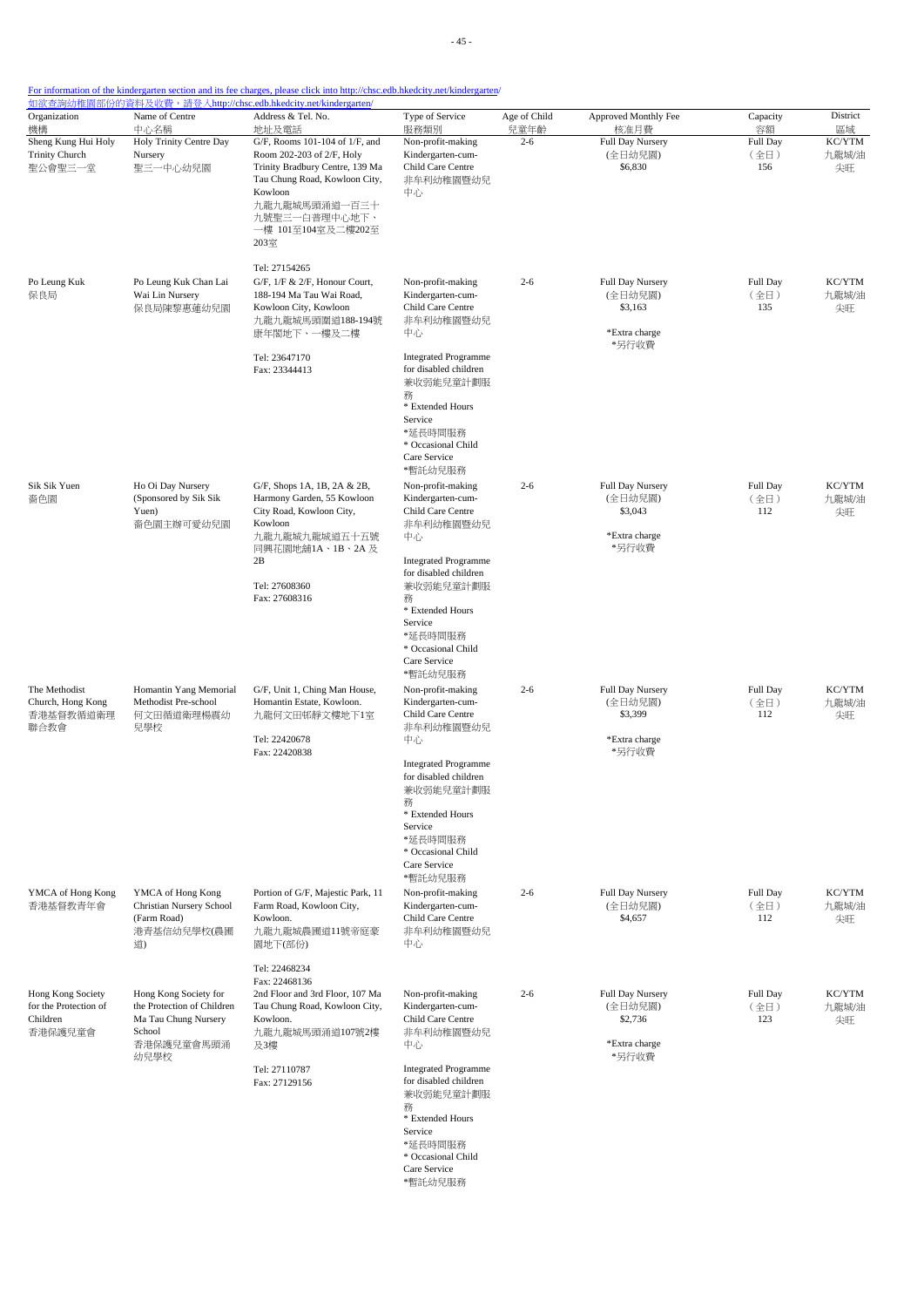- 46 -

| Organization                                                                                           | Name of Centre                                                                     | 如欲查詢幼稚園部份的資料及收費,請登入http://chsc.edb.hkedcity.net/kindergarten/<br>Address & Tel. No.                                                                                     | Type of Service                                                                | Age of Child    | Approved Monthly Fee                                                                                                                     | Capacity                                                                               | District                    |
|--------------------------------------------------------------------------------------------------------|------------------------------------------------------------------------------------|-------------------------------------------------------------------------------------------------------------------------------------------------------------------------|--------------------------------------------------------------------------------|-----------------|------------------------------------------------------------------------------------------------------------------------------------------|----------------------------------------------------------------------------------------|-----------------------------|
| 機構<br><b>CONCEPT POWER</b><br><b>LIMITED</b><br>龍思有限公司                                                 | 中心名稱<br>HARTS PLAYSCHOOL<br>樂希幼兒園                                                  | 地址及電話<br>G/F and whole 1/F, High Park<br>Grand, 68 Boundary Street,<br>Kowloon<br>九龍界限街68號曉珀· 御地<br>下及一樓全層                                                              | 服務類別<br>Private Kindergarten-<br>cum-Child Care Centre<br>私營幼稚園暨幼兒中<br>心       | 兒童年齡<br>$2 - 6$ | 核准月費<br>Half Day Nursery<br>(半日幼兒園)<br><b>AM/PM Session</b><br>(上午及下午組)<br>\$6,990                                                       | 容額<br><b>Half</b> Day<br>(半日)<br>AM & PM Sessions<br>(上午及下午組)<br>65                    | 區域<br>KC/YTM<br>九龍城/油<br>尖旺 |
| <b>English Connection</b><br>Learning Centre<br>Limited<br>英匯教育中心有限公<br>급                              | SDM - Chatsworth<br><b>International Nursery</b><br>新加坡卓薈國際幼兒園                     | Tel: 23382878<br>Fax: 23376322<br>G/F (Excluding Classroom 9), 1/F<br>& 2/F, No. 166-166A Boundary<br>Street, Kowloon<br>九龍界限街166-166A地下(9號<br>課室除外)一樓及二樓               | Private Kindergarten-<br>cum-Child Care Centre<br>私營幼稚園暨幼兒中<br>心               | $2 - 6$         | Half Day Nursery<br>(半日幼兒園)<br><b>AM/PM Session</b><br>(上午及下午組)<br>\$6,200                                                               | <b>Half</b> Day<br>(半日)<br><b>AM</b> Session<br>(上午組)<br>42                            | KC/YTM<br>九龍城/油<br>尖旺       |
|                                                                                                        |                                                                                    | Tel: 25603322<br>Fax: 25603332                                                                                                                                          |                                                                                |                 | Half Day Nursery<br>(半日幼兒園)<br><b>AM/PM Session</b><br>(上午及下午組)<br>Aged 2-3<br>(二至三歲)<br>2 hours/5 days/week<br>(每星期5天/每天2小時)<br>\$4,100 | PM Session<br>(下午組)<br>28                                                              |                             |
|                                                                                                        |                                                                                    |                                                                                                                                                                         |                                                                                |                 | Half Day Nursery<br>(半日幼兒園)<br><b>AM/PM Session</b><br>(上午及下午組)<br>Aged 2-3<br>(二至三歲)<br>2 hours/3 days/week<br>(每星期3天/每天2小時)<br>\$2,460 |                                                                                        |                             |
| Angela Luk's<br><b>Education Foundation</b><br>Limited<br>陸趙鈞鴻教育基金有<br>限公司                             | Creative Day Nursery<br>啟思幼兒園                                                      | Portion of No. 6 Rutland<br>Quadrant, Kowloon Tong,<br>Kowloon<br>九龍塘律倫街6號(校舍部份)<br>Tel: 23361139<br>Fax: 23383296                                                      | Non-profit-making<br>Kindergarten-cum-<br>Child Care Centre<br>非牟利幼稚園暨幼兒<br>中心 | $2 - 6$         | Half Day Nursery<br>(半日幼兒園)<br><b>AM/PM Session</b><br>(上午及下午組)<br>\$7,283<br>Full Day Nursery<br>(全日幼兒園)<br>\$8,670                     | Full Day<br>(全日)<br>9<br><b>Half</b> Day<br>(半日)<br>AM & PM Sessions<br>(上午及下午組)<br>83 | KC/YTM<br>九龍城/油<br>尖旺       |
| St. Hilary's Education<br>Limited<br>德萃教育機構有限公<br>司                                                    | St. Hilary's International<br>Nursery (Hung Hom)<br>德萃國際幼兒園(紅磡)                    | Portion of Entrance of G/F, 1/F,<br>2/F and Flat Roof of 2/F, Metro 6,<br>121 Bulkeley Street, Hung Hom,<br>Kowloon<br>九龍紅磡寶其利街121號城中匯<br>地下入口,1樓,2樓及2樓平台<br>(部份)       | Private Kindergarten-<br>cum-Child Care Centre<br>私營幼稚園暨幼兒中<br>心               | $2 - 6$         | Half Day Nursery<br>(半日幼兒園)<br><b>AM/PM Session</b><br>(上午及下午組)<br>\$6,860                                                               | <b>Half</b> Day<br>(半日)<br>AM & PM Sessions<br>(上午及下午組)<br>83                          | KC/YTM<br>九龍城/油<br>尖旺       |
| <b>ABC</b> Pathways<br><b>Education Foundation</b><br>Limited                                          | <b>ABC</b> Pathways<br><b>International Nursery</b><br>(Whampoa Garden)            | Tel: 23332886<br>Fax: 23303199<br>Portion of Shop No. G25, G/F, 6<br>Tak Hong Street, Site 11,<br>Whampoa Garden, Hung Hom,<br>Kowloon<br>九龍紅磡德康街6號黃埔花園11<br>期地下G25號舖部份 | Private Kindergarten-<br>cum-Child Care Centre<br>私營幼稚園暨幼兒中<br>心               | $2 - 6$         | Half Day Nursery<br>(半日幼兒園)<br><b>AM/PM Session</b><br>(上午及下午組)<br>\$7,380                                                               | <b>Half</b> Day<br>(半日)<br>AM & PM Sessions<br>(上午及下午組)<br>42                          | KC/YTM<br>九龍城/油<br>尖旺       |
| <b>GREENIE</b><br><b>EDUCATION</b><br><b>SERVICES</b><br><b>COMPANY</b><br><b>LIMITED</b><br>素茂教育服務有限公 | Catiline International<br>Preschool (Whampoa)<br>嘉德麗國際幼兒園(黃<br>埔)                  | Tel: 21109993<br>1st Floor Podium (Portion),<br>Willow Court, Site 3, Whampoa<br>Garden, Hung Hom, Kowloon<br>九龍紅磡黃埔花園第三期翠楊<br>苑一樓平台(部份)                                | Private Kindergarten-<br>cum-Child Care Centre<br>私營幼稚園暨幼兒中<br>心               | $2 - 6$         | Half Day Nursery<br>(半日幼兒園)<br><b>AM/PM Session</b><br>(上午及下午組)<br>\$5,050                                                               | Full Day<br>(全日)<br>8<br><b>Half</b> Day<br>(半日)<br>AM & PM Sessions                   | KC/YTM<br>九龍城/油<br>尖旺       |
| 司                                                                                                      |                                                                                    | Tel: 23331188<br>Fax: 23030937                                                                                                                                          |                                                                                |                 | Full Day Nursery<br>(全日幼兒園)<br>\$7,300                                                                                                   | (上午及下午組)<br>16                                                                         |                             |
| Pre-School Habitat<br>(Laguna Verde) Co.<br>Limited<br>學之園(海逸)有限公<br>司                                 | Learning Habitat<br><b>Bilingual Nursery</b><br>(Chatham LV)<br>學之園雙語幼兒園(昇御<br>海逸) | G06-G26, G/F, Chatham Place,<br>388 Chatham Road North, Hung<br>Hom, Kowloon<br>九龍紅磡漆咸道北388號昇御門<br>地下G06-G26                                                            | Private Kindergarten-<br>cum-Child Care Centre<br>私營幼稚園暨幼兒中<br>心               | $2 - 6$         | Half Day Nursery<br>(半日幼兒園)<br><b>AM/PM Session</b><br>(上午及下午組)<br>\$6,600                                                               | <b>Half</b> Day<br>(半日)<br>AM & PM Sessions<br>(上午及下午組)<br>85                          | KC/YTM<br>九龍城/油<br>尖旺       |
|                                                                                                        |                                                                                    | Tel: 23631500<br>Fax: 23632010                                                                                                                                          |                                                                                |                 |                                                                                                                                          |                                                                                        |                             |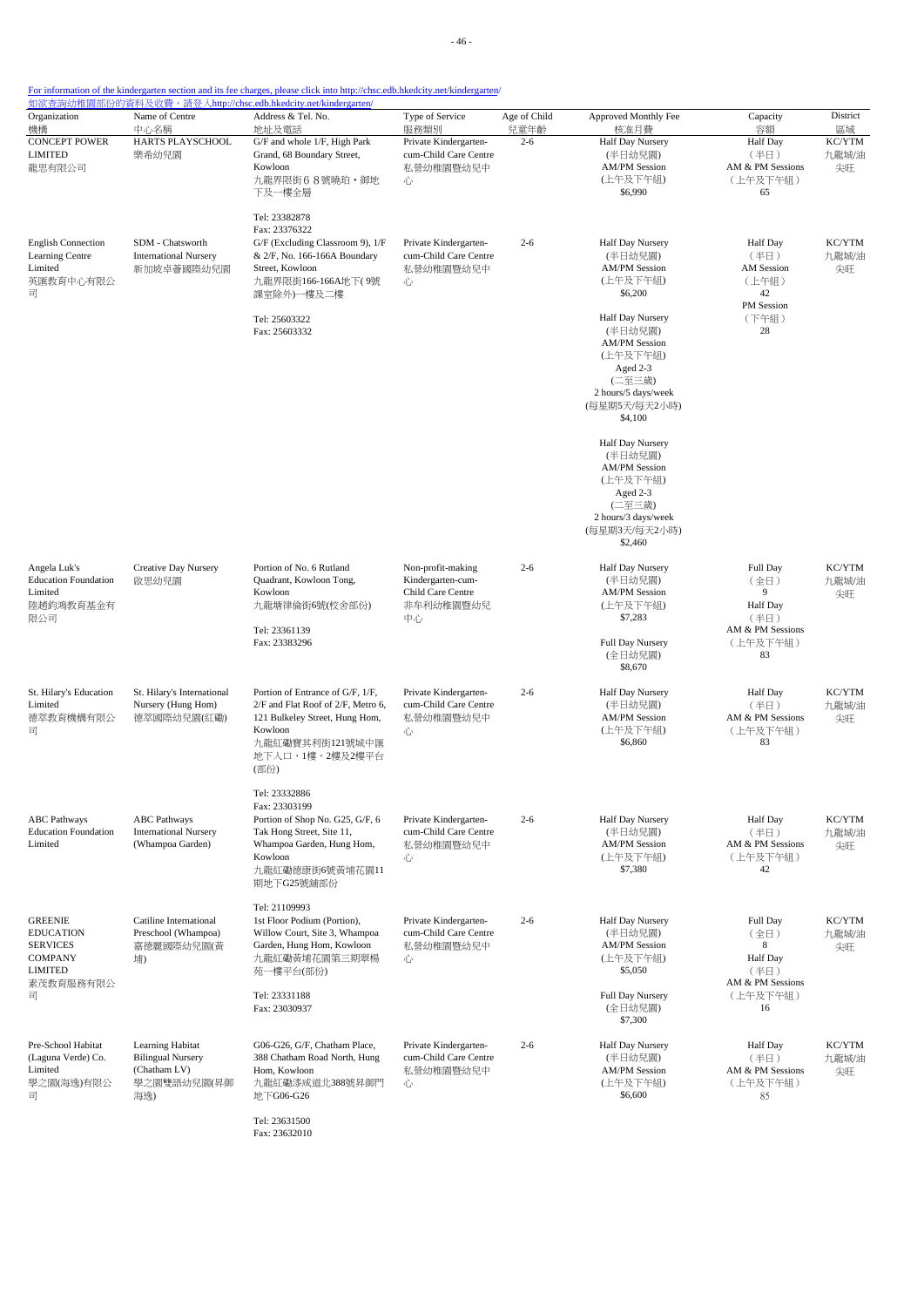- 47 -

| Organization<br>機構                                                                         | Name of Centre<br>中心名稱                                                                 | <u> 如欲查詢幼稚園部份的資料及收費,請登入http://chsc.edb.hkedcity.net/kindergarten/</u><br>Address & Tel. No.<br>地址及電話                                                                          | Type of Service<br>服務類別                                                        | Age of Child<br>兒童年齡 | Approved Monthly Fee<br>核准月費                                                                                                                                                           | Capacity<br>容額                                                                           | District<br>區域        |
|--------------------------------------------------------------------------------------------|----------------------------------------------------------------------------------------|-------------------------------------------------------------------------------------------------------------------------------------------------------------------------------|--------------------------------------------------------------------------------|----------------------|----------------------------------------------------------------------------------------------------------------------------------------------------------------------------------------|------------------------------------------------------------------------------------------|-----------------------|
| Ming Wai Education<br>Organization Limited<br>明慧教育機構有限公<br>급                               | Ming Wai International<br>Preschool (Prince Edward<br>Branch)<br>明慧國際幼兒園(太子分<br>校)     | Portion of Shop 3-9 on G/F &<br>Flat 1-5 on 1/F, Kenwood<br>Mansion, 15 Playing Field Road,<br>Kowloon<br>九龍運動場道15號京華大厦地<br>下3-9號及及一樓1-5室部份<br>Tel: 25222688<br>Fax: 27711822 | Private Kindergarten-<br>cum-Child Care Centre<br>私營幼稚園暨幼兒中<br>心               | $2 - 6$              | Half Day Nursery<br>(半日幼兒園)<br><b>AM/PM Session</b><br>(上午及下午組)<br>\$5,710<br>Full Day Nursery<br>(全日幼兒園)<br>\$9,930                                                                   | Full Day<br>(全日)<br>13<br><b>Half Day</b><br>(半日)<br>AM & PM Sessions<br>(上午及下午組)<br>208 | KC/YTM<br>九龍城/油<br>尖旺 |
| Sun Island Education<br>Foundation Limited<br>太陽島教育基金有限<br>公司                              | Sun Island Child Care<br>Centre (Tokwawan<br>Branch)<br>太陽島幼兒中心(土瓜灣<br>分處)             | LG/F, G/F and 1/F, Pau Chung<br>Building, 152 Pau Chung Street,<br>Tokwawan, Kowloon<br>九龍土瓜灣炮仗街152號寶峰大<br>廈地下低層、地下及一樓<br>Tel: 27145545<br>Fax: 28343322                      | Non-profit-making<br>Kindergarten-cum-<br>Child Care Centre<br>非牟利幼稚園暨幼兒<br>中心 | $2 - 6$              | Half Day Nursery<br>(半日幼兒園)<br><b>AM</b> Session<br>(上午組)<br>\$2,410<br>Half Day Nursery<br>(半日幼兒園)<br><b>PM</b> Session<br>(下午組)<br>\$2,316<br>Full Day Nursery<br>(全日幼兒園)<br>\$4,584 | Full Day<br>(全日)<br>28<br><b>Half Day</b><br>(半日)<br>AM & PM Sessions<br>(上午及下午組)<br>19  | KC/YTM<br>九龍城/油<br>尖旺 |
| <b>MAY NGA</b><br><b>EDUCATION</b><br><b>INSTITUTE</b><br><b>LIMITED</b><br>美雅教育機構有限公<br>司 | May Nga Nursery<br>美雅幼兒園                                                               | G/F, 146 & 146A Pau Chung<br>Street, To Kwa Wan, Kowloon<br>九龍土瓜灣炮仗街146及146A<br>號地下<br>Tel: 27112631<br>Fax: 27134258                                                         | Non-profit-making<br>Kindergarten-cum-<br>Child Care Centre<br>非牟利幼稚園暨幼兒<br>中心 | $2 - 6$              | Half Day Nursery<br>(半日幼兒園)<br><b>AM/PM Session</b><br>(上午及下午組)<br>\$4,000<br>Full Day Nursery<br>(全日幼兒園)<br>\$6,489                                                                   | Full Day<br>(全日)<br>51<br>Half Day<br>(半日)<br>AM & PM Sessions<br>(上午及下午組)<br>-1         | KC/YTM<br>九龍城/油<br>尖旺 |
| <b>MAY NGA</b><br><b>EDUCATION</b><br><b>INSTITUTE</b><br><b>LIMITED</b><br>美雅教育機構有限公<br>급 | May Nga Nursery Branch<br>美雅幼兒園分校                                                      | G/F(Portion) & 1/F(Portion), 89<br>Ha Heung Road, To Kwa Wan,<br>Kowloon.<br>九龍土瓜灣下鄉道89號地下(部<br>份)及一樓(部份)                                                                     | Non-profit-making<br>Kindergarten-cum-<br>Child Care Centre<br>非牟利幼稚園暨幼兒<br>中心 | $2 - 6$              | Half Day Nursery<br>(半日幼兒園)<br>PM Session<br>(下午組)<br>\$4,000                                                                                                                          | <b>Half Day</b><br>(半日)<br>PM Session<br>(下午組)<br>19                                     | KC/YTM<br>九龍城/油<br>尖旺 |
| Kowloon Ling Liang<br>Church<br>九龍靈糧堂                                                      | Kowloon Ling Liang<br>Church Day Nursery<br>九龍靈糧堂幼兒園                                   | Tel: 27647319<br>Fax: 23305307<br>4th & 5th floor, Kowloon Ling<br>Liang Church, 1 Grampian Road,<br>Kowloon City, Kowloon<br>九龍九龍城嘉林邊道一號九龍<br>靈糧堂四樓及五樓                       | Non-profit-making<br>Kindergarten-cum-<br>Child Care Centre<br>非牟利幼稚園暨幼兒<br>中心 | $2 - 6$              | Full Day Nursery<br>(全日幼兒園)<br>\$6,906                                                                                                                                                 | Full Day<br>(全日)<br>242                                                                  | KC/YTM<br>九龍城/油<br>尖旺 |
| Nobel Education<br>Organisation Limited<br>樂沛兒教育機構有限<br>公司                                 | Hong Kong Nobel<br>Playschool<br>樂沛兒幼兒樂園                                               | Tel: 23372575<br>Fax: 23382859<br>Shop B2 on $G/F$ , $1/F$ (Portion),<br>Nin Fung Building, 65-65D<br>Waterloo Road, Kowloon<br>九龍窩打老道65-65D號年豐樓<br>地下B2鋪及一樓(部份)              | Private Kindergarten-<br>cum-Child Care Centre<br>私營幼稚園暨幼兒中<br>心               | $2 - 6$              | <b>Half Day Nursery</b><br>(半日幼兒園)<br><b>AM/PM</b> Session<br>(上午及下午組)<br>\$5,700                                                                                                      | Half Day<br>(半日)<br>AM & PM Sessions<br>(上午及下午組)<br>84                                   | KC/YTM<br>九龍城油<br>尖旺  |
| Waterloo Company<br>Limited<br>窩打老道有限公司                                                    | Cannan Nursery<br>(Waterloo Road)<br>迦南幼兒園(窩打老道)                                       | Tel: 23387899<br>Fax: 23387922<br>111 Waterloo Road, Kowloon<br>Tong, Kowloon.<br>九龍九龍塘窩打老道111號<br>Tel: 23360006                                                              | Non-profit-making<br>Kindergarten-cum-<br>Child Care Centre<br>非牟利幼稚園暨幼兒<br>中心 | $2 - 6$              | Half Day Nursery<br>(半日幼兒園)<br><b>AM/PM</b> Session<br>(上午及下午組)<br>\$4,700                                                                                                             | Half Day<br>(半日)<br>AM & PM Sessions<br>(上午及下午組)<br>188                                  | KC/YTM<br>九龍城/油<br>尖旺 |
| <b>Baby Auntie Learning</b><br>Centre Limited                                              | Saint Brigit International<br>Preschool<br>聖姬莉國際幼兒園                                    | Fax: 23360121<br>Part of G/F & 1/F, Cameron<br>Mansion, 29-31 Lion Rock Road,<br>Kowloon City, Kowloon<br>九龍九龍城獅子石道29-31號金<br>倫樓地下及1樓(部份)                                     | Private Kindergarten-<br>cum-Child Care Centre<br>私營幼稚園暨幼兒中<br>心               | $2 - 6$              | Half Day Nursery<br>(半日幼兒園)<br><b>AM/PM</b> Session<br>(上午及下午組)<br>\$6,000                                                                                                             | Half Day<br>(半日)<br>AM & PM Sessions<br>(上午及下午組)<br>24                                   | KC/YTM<br>九龍城/油<br>尖旺 |
| St. Johannes College<br>Limited<br>聖若望英文書院有限<br>公司                                         | St. Johannes College<br>(International Pre-Nursery<br>Centre)<br>聖若望英文書院(國際學<br>前幼兒中心) | Tel: 23375255<br>Fax:<br>G/F, No. 109 Waterloo Road,<br>Kowloon Tong, Kowloon<br>九龍九龍塘窩打老道109號地下<br>Tel: 23362926<br>Fax: 23362097                                            | Private Kindergarten-<br>cum-Child Care Centre<br>私營幼稚園暨幼兒中<br>心               | $2 - 6$              | Half Day Nursery<br>(半日幼兒園)<br><b>AM/PM</b> Session<br>(上午及下午組)<br>\$6,600                                                                                                             | <b>Half</b> Day<br>(半日)<br><b>AM</b> Session<br>(上午組)<br>80<br>PM Session<br>(下午組)<br>70 | KC/YTM<br>九龍城/油<br>尖旺 |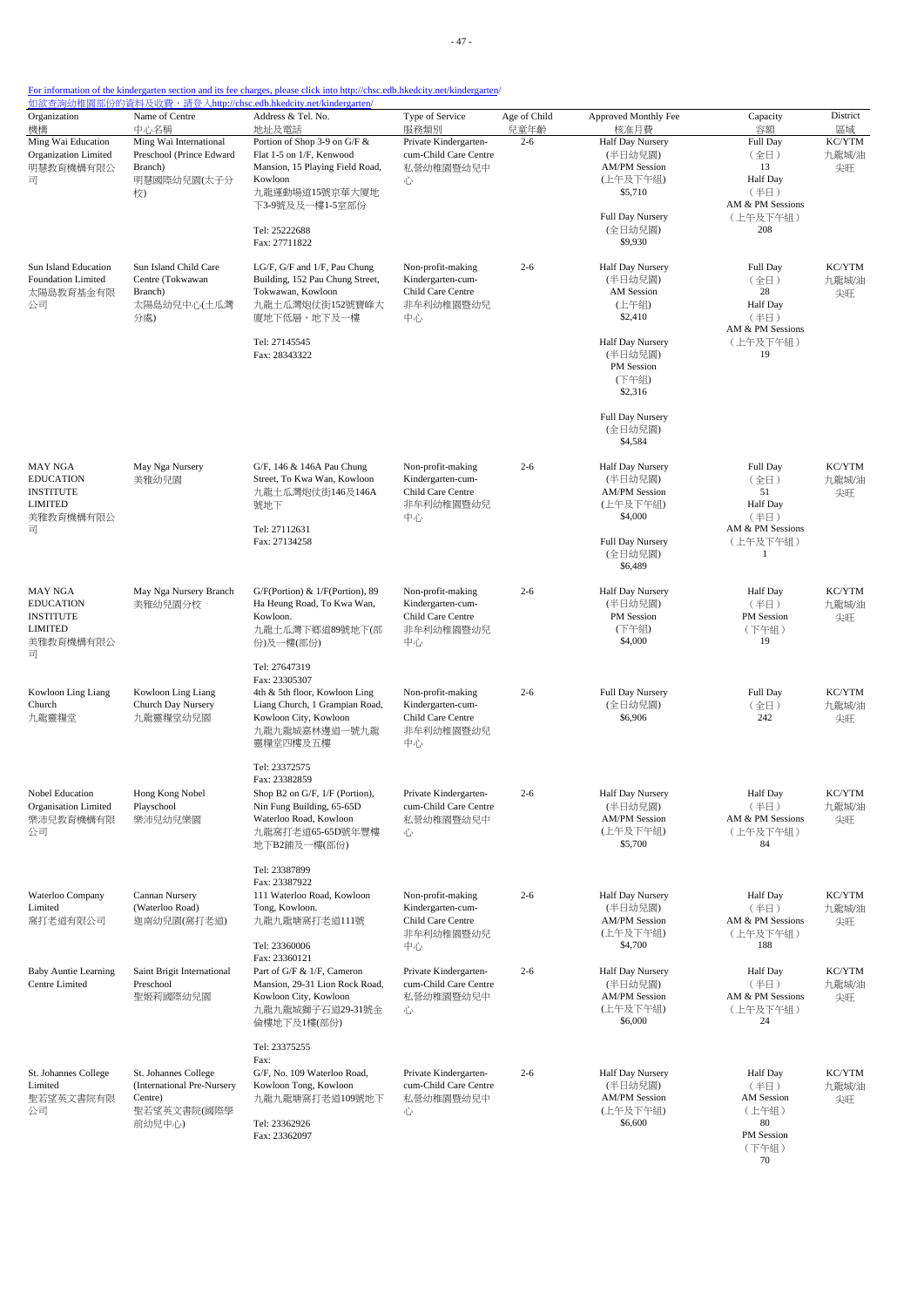| Organization<br>機構 | Name of Centre<br>中心名稱                                                    | Address & Tel. No.<br>地址及電話                                                                                   | Type of Service<br>服務類別                                                        | Age of Child<br>兒童年齡 | Approved Monthly Fee<br>核准月費                                                                                                                                                                                                               | Capacity<br>容額                                                                     | District<br>區域        |
|--------------------|---------------------------------------------------------------------------|---------------------------------------------------------------------------------------------------------------|--------------------------------------------------------------------------------|----------------------|--------------------------------------------------------------------------------------------------------------------------------------------------------------------------------------------------------------------------------------------|------------------------------------------------------------------------------------|-----------------------|
|                    | Yew Chung Children's<br>House (Somerset Road)<br>耀中幼兒園(森麻實道)              | 20 Somerset Road, Kowloon<br>Tong, Kowloon<br>九龍九龍塘森麻實道二十號<br>Tel: 23368255<br>Fax: 23368258                  | Non-profit-making<br>Kindergarten-cum-<br>Child Care Centre<br>非牟利幼稚園暨幼兒<br>中心 | $2 - 6$              | Half Day Nursery<br>(半日幼兒園)<br><b>AM/PM Session</b><br>(上午及下午組)<br>Aged 2-3<br>(二至三歲)<br>3 hours/5 days/week<br>(每星期5天/每天3小時)<br>\$10,886<br>Full Day Nursery<br>(全日幼兒園)<br>Aged 2-3<br>(二至三歲)<br>7.5 hours/5 days/week<br>(每星期5天/每天7.5小時) | Half Day<br>(半日)<br>AM & PM Sessions<br>(上午及下午組)<br>191<br>Full Day<br>(全日)<br>191 | KC/YTM<br>九龍城/油<br>尖旺 |
|                    | York International Child<br>Care Centre<br>約克國際幼兒園                        | Part of G/F, No. 10 York Road,<br>Kowloon Tong, Kowloon<br>九龍九龍塘約道10號地下(部份)<br>Tel: 23361119<br>Fax: 23375924 | Private Kindergarten-<br>cum-Child Care Centre<br>私營幼稚園暨幼兒中<br>心               | $2 - 6$              | \$18,023<br>Half Day Nursery<br>(半日幼兒園)<br><b>AM/PM Session</b><br>(上午及下午組)<br>\$5,728                                                                                                                                                     | <b>Half Day</b><br>(半日)<br>AM & PM Sessions<br>(上午及下午組)<br>85                      | KC/YTM<br>九龍城/油<br>尖旺 |
|                    |                                                                           |                                                                                                               |                                                                                |                      | Half Day Nursery<br>(半日幼兒園)<br><b>AM/PM Session</b><br>(上午及下午組)<br>Aged 2-3<br>(二至三歲)<br>3 hours/3 days/week<br>(每星期3天/每天3小時)<br>\$5,625                                                                                                   |                                                                                    |                       |
|                    |                                                                           |                                                                                                               |                                                                                |                      | Half Day Nursery<br>(半日幼兒園)<br><b>AM/PM Session</b><br>(上午及下午組)<br>Aged 2-3<br>(二至三歲)<br>3 hours/2 days/week<br>(每星期3天/每天2小時)<br>\$4,500                                                                                                   |                                                                                    |                       |
|                    |                                                                           |                                                                                                               |                                                                                |                      | Half Day Nursery<br>(半日幼兒園)<br><b>AM/PM Session</b><br>(上午及下午組)<br>Aged 2-3                                                                                                                                                                |                                                                                    |                       |
|                    | <b>ZENITH</b> International<br>Nursery (Kowloon Tong)<br>英藝國際幼兒園(九龍<br>塘) | Part of No. 6, Kent Road,<br>Kowloon Tong, Kowloon<br>九龍九龍塘根德道6號(部份)<br>Tel: 23373818<br>Fax: 23373323        | Private Kindergarten-<br>cum-Child Care Centre<br>私營幼稚園暨幼兒中<br>心               | $2 - 6$              | Half Day Nursery<br>(半日幼兒園)<br><b>AM/PM Session</b><br>(上午及下午組)<br>\$7,200<br>Full Day Nursery                                                                                                                                             | Full Day<br>(全日)<br>22<br>Half Day<br>(半日)<br>AM Session<br>(上午組)                  | KC/YTM<br>九龍城/油<br>尖旺 |
|                    |                                                                           |                                                                                                               |                                                                                |                      | (全日幼兒園)<br>\$10,300                                                                                                                                                                                                                        | 30<br>PM Session<br>(下午組)<br>10                                                    |                       |
|                    | Kowloon Funful<br>Children's Corner<br>九龍方方樂趣幼兒園                          | 20 Durham Road, Flat 1 & 2, 1/F<br>& 2/F, Kowloon Tong, Kowloon<br>九龍九龍塘對衡道二十號二樓<br>及三樓1室及2室                  | Private Kindergarten-<br>cum-Child Care Centre<br>私營幼稚園暨幼兒中<br>心               | $2 - 6$              | Half Day Nursery<br>(半日幼兒園)<br><b>AM/PM Session</b><br>(上午及下午組)<br>\$5,000                                                                                                                                                                 | Full Day<br>(全日)<br>100<br>Half Day<br>(半日)                                        | KC/YTM<br>九龍城/油<br>尖旺 |
|                    |                                                                           | Tel: 23373031<br>Fax: 23369146                                                                                |                                                                                |                      | Full Day Nursery<br>(全日幼兒園)<br>\$6,998                                                                                                                                                                                                     | AM & PM Sessions<br>(上午及下午組)<br>376                                                |                       |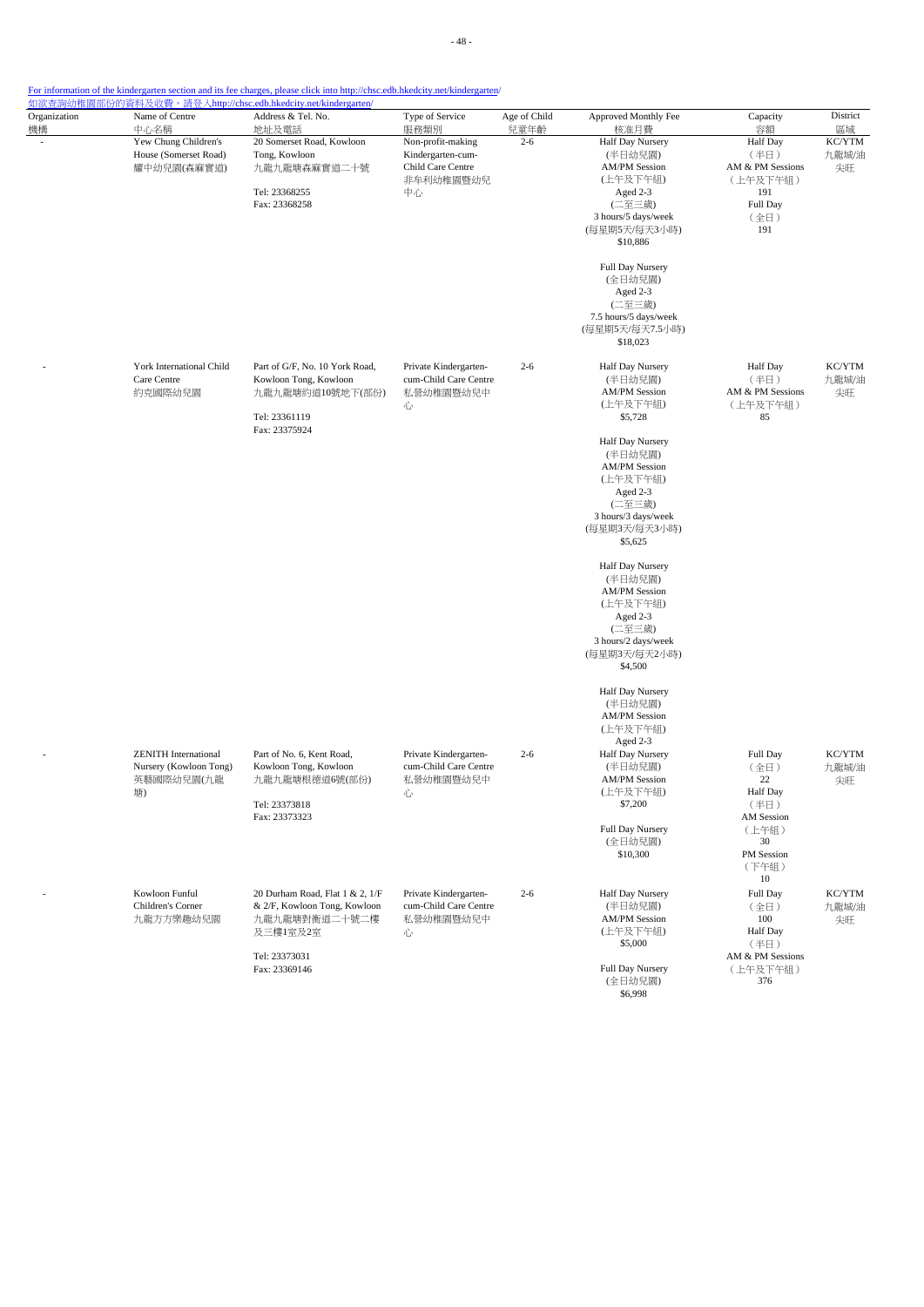| Organization<br>機構                                                                                      | Name of Centre<br>中心名稱                                                                  | Address & Tel. No.<br>地址及電話                                                                                                           | Type of Service<br>服務類別                                                                   | Age of Child<br>兒童年齡 | Approved Monthly Fee<br>核准月費                                                                                                                                                                                                                                         | Capacity<br>容額                                                                                    | District<br>區域        |
|---------------------------------------------------------------------------------------------------------|-----------------------------------------------------------------------------------------|---------------------------------------------------------------------------------------------------------------------------------------|-------------------------------------------------------------------------------------------|----------------------|----------------------------------------------------------------------------------------------------------------------------------------------------------------------------------------------------------------------------------------------------------------------|---------------------------------------------------------------------------------------------------|-----------------------|
|                                                                                                         | Yew Chung International<br>Children's House<br>耀中國際幼兒園                                  | Ground Floor, No. 151-153<br>Waterloo Road, Kowloon Tong,<br>Kowloon<br>九龍九龍塘窩打老道151-153號<br>地下<br>Tel: 23374240<br>Fax: 23046607     | Non-profit-making<br>Kindergarten-cum-<br>Child Care Centre<br>非牟利幼稚園暨幼兒<br>中心            | $0 - 6$              | Full Day Nursery<br>(全日幼兒園)<br>\$18,023<br>Infant & Todder Programme<br>(嬰幼兒學習中心)<br><b>AM/PM</b> Session<br>(上午及下午組)<br>Aged $0-2$<br>(零至二歳)<br>3 sessions/week<br>(每星期3堂)<br>\$7,097<br>Infant & Todder Programme<br>(嬰幼兒學習中心)<br><b>AM/PM</b> Session<br>(上午及下午組) | Day Creche<br>(日託育嬰園)<br>AM & PM Sessions<br>(上午及下午組)<br>12<br>Full Day Nursery<br>(全日幼兒園)<br>128 | KC/YTM<br>九龍城/油<br>尖旺 |
|                                                                                                         |                                                                                         |                                                                                                                                       |                                                                                           |                      | Aged 0-2<br>(零至二歲)<br>4 sessions/week<br>(每星期4堂)<br>\$9,461                                                                                                                                                                                                          |                                                                                                   |                       |
|                                                                                                         |                                                                                         |                                                                                                                                       |                                                                                           |                      | Infant & Todder Programme<br>(嬰幼兒學習中心)<br><b>AM/PM Session</b><br>(上午及下午組)<br>Aged 0-2<br>(零至二歲)<br>5 sessions/week                                                                                                                                                  |                                                                                                   |                       |
| Shui Wah Education<br><b>Institute Limited</b><br>瑞華教育機構有限公<br>司                                        | Anfield International<br>Nursery<br>安菲爾國際幼兒園                                            | Portion of L2, Phase 1, Laguna<br>Verde, 8 Laguna Verde Avenue,<br>Hunghom, Kowloon<br>九龍紅磡海逸徑8號海逸豪園一<br>期L2 (部份)                     | Private Kindergarten-<br>cum-Child Care Centre<br>私營幼稚園暨幼兒中<br>心                          | $2 - 6$              | Half Day Nursery<br>(半日幼兒園)<br><b>AM/PM Session</b><br>(上午及下午組)<br>\$7,600                                                                                                                                                                                           | <b>Half</b> Day<br>(半日)<br>AM & PM Sessions<br>(上午及下午組)<br>66                                     | KC/YTM<br>九龍城/油<br>尖旺 |
| Christian Youth<br>Centre Kindergarten<br>and Nursery Limited<br>基督教中心幼稚園暨<br>幼兒園有限公司                   | Christian Youth Centre<br>Kindergarten and Nursery<br>基督教中心幼稚園暨幼<br>兒園                  | Tel: 2766 3882<br>Fax: 2766 3933<br>G/F, 103 Waterloo Road,<br>Kowloon<br>九龍窩打老道103號地下<br>Tel: 23370072                               | Non-profit-making<br>Kindergarten-cum-<br>Child Care Centre<br>非牟利幼稚園暨幼兒<br>中心            | $2 - 6$              | Half Day Nursery<br>(半日幼兒園)<br><b>AM/PM</b> Session<br>(上午及下午組)<br>\$4,105                                                                                                                                                                                           | <b>Half</b> Day<br>(半日)<br>AM & PM Sessions<br>(上午及下午組)<br>48                                     | KC/YTM<br>九龍城/油<br>尖旺 |
|                                                                                                         | Keen Mind Nursery<br>劍鳴幼兒園                                                              | Fax: 23379798<br>G/F (Portion), 13 Cumberland<br>Road, Kowloon Tong, Kowloon.<br>九龍九龍塘金巴倫道十三號地<br>下(部份)                               | Private Kindergarten-<br>cum-Child Care Centre<br>私營幼稚園暨幼兒中<br>心                          | $2 - 6$              | Half Day Nursery<br>(半日幼兒園)<br><b>AM/PM Session</b><br>(上午及下午組)<br>\$5,395                                                                                                                                                                                           | <b>Half</b> Day<br>(半日)<br>AM & PM Sessions<br>(上午及下午組)<br>76                                     | KC/YTM<br>九龍城/油<br>尖旺 |
| Kingsful<br>Development Limited<br>景盛發展有限公司                                                             | Manhabit International<br>Nursery<br>文娜雅拔國際幼兒園                                          | Tel: 23380832<br>Fax: 23380079<br>No. 43. Cumberland Road.<br>Kowloon Tong, Kowloon - NKIL<br>741<br>九龍九龍塘金巴倫道43號-<br><b>NKIL 741</b> | Private Kindergarten-<br>cum-Child Care Centre<br>私營幼稚園暨幼兒中<br>心                          | $2 - 6$              | Half Day Nursery<br>(半日幼兒園)<br><b>AM/PM Session</b><br>(上午及下午組)<br>\$6,288                                                                                                                                                                                           | Half Day<br>(半日)<br>AM & PM Sessions<br>(上午及下午組)<br>56                                            | KC/YTM<br>九龍城/油<br>尖旺 |
| May Nga Education<br><b>Institute Limited</b><br>美雅教育機構有限公<br>司                                         | May Nga Child Care<br>Centre<br>美雅嬰幼中心                                                  | Tel: 23369638<br>Portion of First Floor, No. 146-<br>150 Pau Chung Street, To Kwa<br>Wan, Kowloon<br>九龍土瓜灣炮仗街146-150號1<br>樓(部份 )      | Non-profit-making<br>Kindergarten-cum-<br>Mixed Child Care<br>Centre<br>非牟利幼稚園暨綜合<br>幼兒中心 | $0 - 6$              | Half Day Nursery<br>(半日幼兒園)<br><b>AM</b> Session<br>(上午組)<br>\$3,500                                                                                                                                                                                                 | Day Creche<br>(日託育嬰園)<br>32<br>Full Day Nursery<br>(全日幼兒園)<br>23                                  | KC/YTM<br>九龍城/油<br>尖旺 |
|                                                                                                         |                                                                                         | Tel: 27147763<br>Fax: 27134258                                                                                                        |                                                                                           |                      | Full Day Nursery<br>(全日幼兒園)<br>\$6,280<br>Full Day Creche<br>(全日育嬰園)<br>\$6,280                                                                                                                                                                                      | Half Day Nursery<br>(半日幼兒園)<br><b>AM</b> Session<br>(上午組)<br>10                                   |                       |
| St. Catherine's<br>International<br>Kindergarten<br>(Harbour Place)<br>Limited<br>國際英文幼稚園(海<br>濱南岸)有限公司 | St. Catherine's<br><b>International Nursery</b><br>(Harbour Place)<br>國際英文幼兒園(海濱南<br>岸) | 1/F, Harbour Place, 8 Oi King<br>Street, Hung Hom, Kowloon<br>九龍紅磡愛景街8號1樓海濱南<br>岸<br>Tel: 2670 6600<br>Fax: 2670 6699                 | Private Kindergarten-<br>cum-Mixed Child Care<br>Centre<br>私營幼稚園暨綜合幼<br>兒中心               | $2 - 6$              | Half Day Nursery<br>(半日幼兒園)<br><b>AM/PM</b> Session<br>(上午及下午組)<br>\$7,527                                                                                                                                                                                           | <b>Half Day</b><br>(半日)<br>AM & PM Sessions<br>(上午及下午組)<br>230                                    | KC/YTM<br>九龍城/油<br>尖旺 |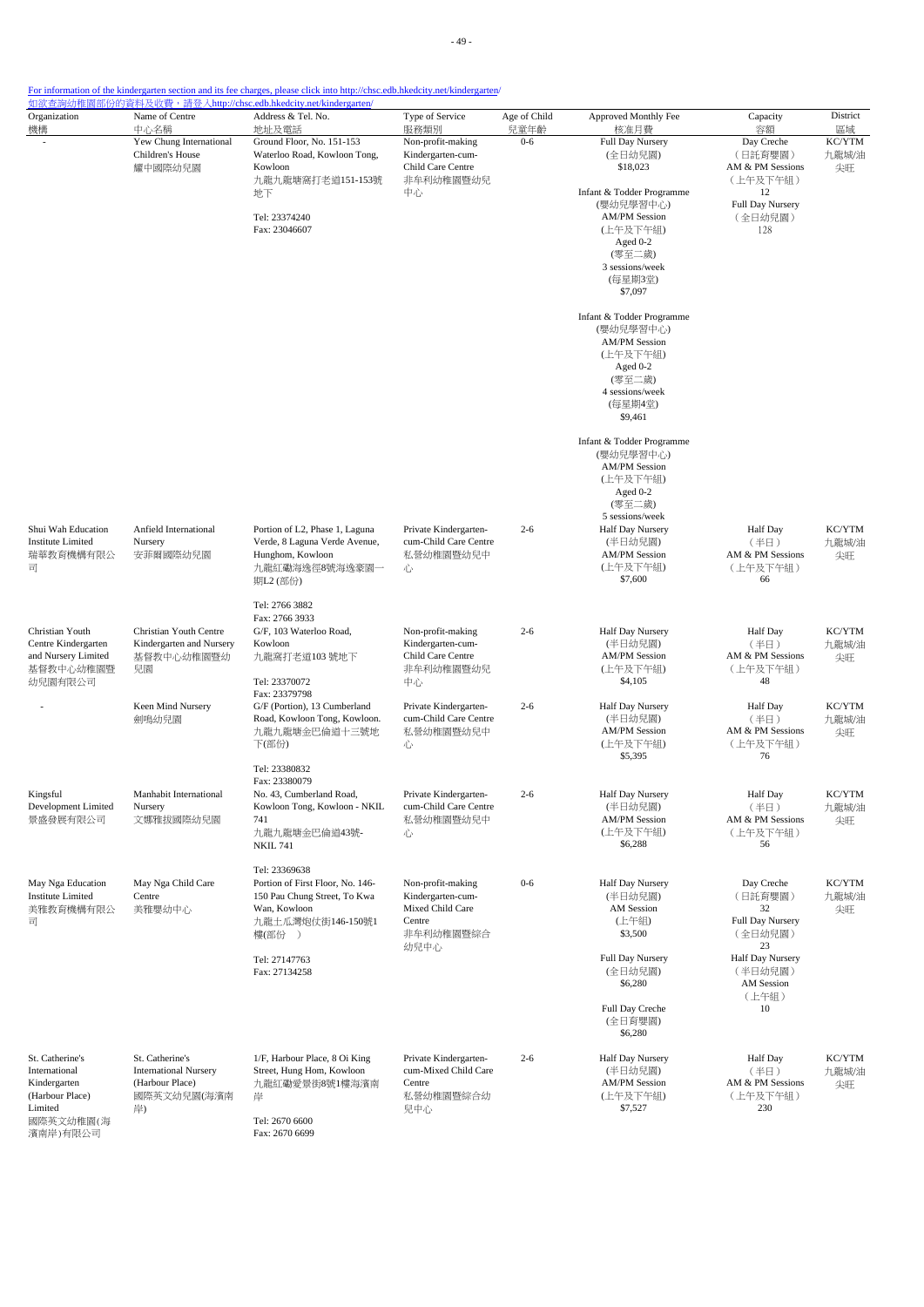| Organization<br>機構 | Name of Centre<br>中心名稱                                                                                                 | Address & Tel. No.<br>地址及電話                                                                                                                             | Type of Service<br>服務類別                                                        | Age of Child<br>兒童年齡 | Approved Monthly Fee<br>核准月費                                                                                                                                                                                                                                                                   | Capacity<br>容額                                                                                                                                                          | District<br>區域        |
|--------------------|------------------------------------------------------------------------------------------------------------------------|---------------------------------------------------------------------------------------------------------------------------------------------------------|--------------------------------------------------------------------------------|----------------------|------------------------------------------------------------------------------------------------------------------------------------------------------------------------------------------------------------------------------------------------------------------------------------------------|-------------------------------------------------------------------------------------------------------------------------------------------------------------------------|-----------------------|
|                    | Galilee International Nursery<br>伽利利國際幼兒園                                                                              | Part of G/F & 1/F, Peace Garden,<br>2 Peace Avenue, Ho Man Tin,<br>Kowloon<br>九龍何文田太平道2號太平花園<br>地下及一樓(部份)                                               | Private Kindergarten-<br>cum-Mixed Child Care<br>Centre<br>私營幼稚園暨綜合幼<br>兒中心    | $2 - 6$              | Half Day Nursery<br>(半日幼兒園)<br><b>AM/PM Session</b><br>(上午及下午組)<br>\$5,630                                                                                                                                                                                                                     | <b>Half</b> Day<br>(半日)<br>AM & PM Sessions<br>(上午及下午組)<br>42                                                                                                           | KC/YTM<br>九龍城/油<br>尖旺 |
|                    |                                                                                                                        | Tel: 23903000                                                                                                                                           |                                                                                |                      |                                                                                                                                                                                                                                                                                                |                                                                                                                                                                         |                       |
| Fine Metro Limited | Victoria (Homantin)<br><b>International Nursery</b><br>維多利亞(何文田)國際<br>幼兒園                                              | Fax: 29040300<br>1/F, Carmel-on-the-Hill, 9 Carmel<br>Village Street, Ho Man Tin,<br>Kowloon.<br>九龍何文田迦密村街9號君逸山<br>一樓<br>Tel: 27629130<br>Fax: 27629120 | Private Kindergarten-<br>cum-Mixed Child Care<br>Centre<br>私營幼稚園暨綜合幼<br>兒中心    | $0 - 6$              | Half Day Nursery<br>(半日幼兒園)<br><b>AM/PM Session</b><br>(上午及下午組)<br>\$10,201<br>Half Day Creche<br>(半日育嬰園)<br><b>AM/PM Session</b><br>(上午及下午組)<br>\$10,578                                                                                                                                      | Half Day Creche<br>(半日育嬰園)<br>AM & PM Sessions<br>(上午及下午組)<br>32<br>Half Day Nursery<br>(半日幼兒園)<br>AM & PM Sessions<br>(上午及下午組)<br>190                                  | KC/YTM<br>九龍城/油<br>尖旺 |
|                    |                                                                                                                        |                                                                                                                                                         |                                                                                |                      | Half Day Nursery<br>(半日幼兒園)<br><b>AM/PM</b> Session<br>(上午及下午組)<br>Aged 2-3<br>(二至三歲)<br>3 days/week<br>(每星期3天)<br>\$7,339                                                                                                                                                                     |                                                                                                                                                                         |                       |
|                    | Yew Chung International<br>Children's House (Kent<br>Road)<br>耀中國際幼兒園(根德<br>一樓<br>道)<br>Tel: 23378258<br>Fax: 23378616 |                                                                                                                                                         |                                                                                |                      | Half Day Nursery<br>(半日幼兒園)<br><b>AM/PM</b> Session<br>(上午及下午組)<br>Aged 2-3<br>(二至三歲)<br>2 days/week<br>(每星期2天)                                                                                                                                                                                |                                                                                                                                                                         |                       |
|                    |                                                                                                                        | G/F & 1/F, 29 Kent Road,<br>Kowloon Tong, Kowloon.<br>九龍九龍塘根德道29號地下及                                                                                    | Non-profit-making<br>Kindergarten-cum-<br>Child Care Centre<br>非牟利幼稚園暨幼兒<br>中心 | $0 - 6$              | $\mathbb{C}$ $A$ $\bullet$ $A$ $C$<br>Half Day Nursery<br>(半日幼兒園)<br><b>AM/PM</b> Session<br>(上午及下午組)<br>\$10,886<br>Full Day Nursery<br>(全日幼兒園)<br>\$18,023<br>Infant & Todder Programme<br>(嬰幼兒學習中心)<br><b>AM/PM</b> Session<br>(上午及下午組)<br>Aged 0-2<br>(零至二歲)<br>3 sessions/week<br>(每星期3堂) | Day Creche<br>(日託育嬰園)<br>AM & PM Sessions<br>(上午及下午組)<br>15<br>Full Day Nursery<br>(全日幼兒園)<br>130<br>Half Day Nursery<br>(半日幼兒園)<br>AM & PM Sessions<br>(上午及下午組)<br>130 | KC/YTM<br>九龍城/油<br>尖旺 |
|                    |                                                                                                                        |                                                                                                                                                         |                                                                                |                      | \$7,097<br>Infant & Todder Programme<br>(嬰幼兒學習中心)<br><b>AM/PM</b> Session<br>(上午及下午組)<br>Aged 0-2<br>(零至二歲)<br>4 sessions/week<br>(每星期4堂)<br>\$9,461                                                                                                                                           |                                                                                                                                                                         |                       |
|                    |                                                                                                                        |                                                                                                                                                         |                                                                                |                      | Infant & Todder Programme                                                                                                                                                                                                                                                                      |                                                                                                                                                                         |                       |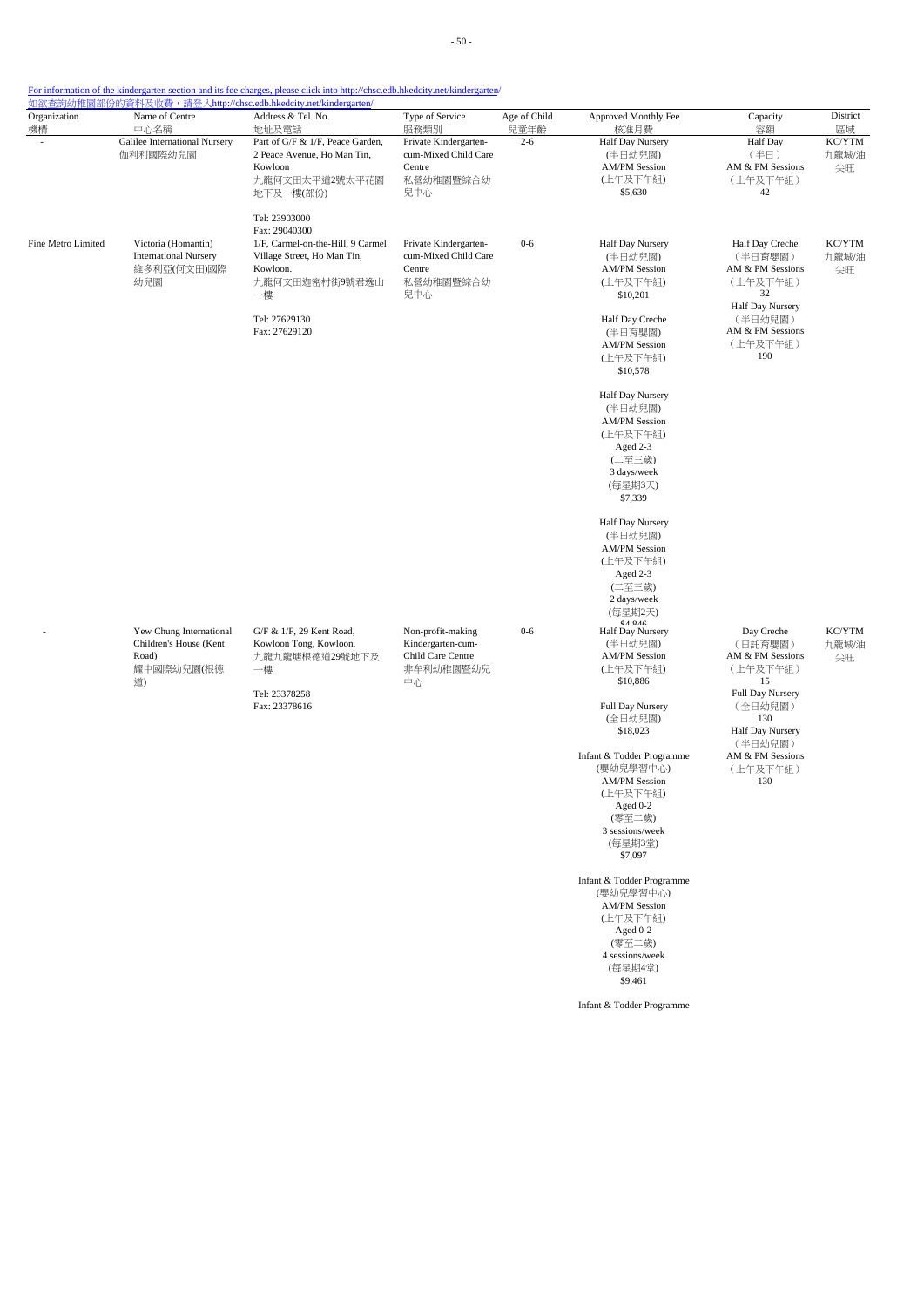| Organization<br>機構                                                            | Name of Centre<br>中心名稱                                                                                   | Address & Tel. No.<br>地址及電話                                                                                                           | Type of Service<br>服務類別                                                                                                                                           | Age of Child<br>兒童年齡 | Approved Monthly Fee<br>核准月費                                                                                                 | Capacity<br>容額                                                                    | District<br>區域        |
|-------------------------------------------------------------------------------|----------------------------------------------------------------------------------------------------------|---------------------------------------------------------------------------------------------------------------------------------------|-------------------------------------------------------------------------------------------------------------------------------------------------------------------|----------------------|------------------------------------------------------------------------------------------------------------------------------|-----------------------------------------------------------------------------------|-----------------------|
| Kidsworld<br><b>International Limited</b><br>鹿兒國際小童學園有<br>限公司                 | Tutor Time International<br>Nursery (Kowloon Tong)<br>多多國際幼兒園(九龍<br>塘)                                   | Portion of 1/F, No. 1 Dorset<br>Crescent, Kowloon Tong,<br>Kowloon<br>九龍九龍塘多實道1號1樓部份<br>Tel: 23370822<br>Fax: 25075445                | Private Kindergarten-<br>cum-Child Care Centre<br>私營幼稚園暨幼兒中<br>心                                                                                                  | $2 - 6$              | Half Day Nursery<br>(半日幼兒園)<br>AM Session<br>(上午組)<br>Aged 2-3<br>(二至三歲)<br>3 hours/5 days/week<br>(每星期5天/每天3小時)<br>\$10,790 | <b>Half</b> Day<br>(半日)<br>AM & PM Sessions<br>(上午及下午組)<br>18                     | KC/YTM<br>九龍城/油<br>尖旺 |
|                                                                               |                                                                                                          |                                                                                                                                       |                                                                                                                                                                   |                      | Half Day Nursery<br>(半日幼兒園)<br>PM Session<br>(下午組)<br>Aged 2-3<br>(二至三歲)<br>3 hours/5 days/week<br>(每星期5天/每天3小時)<br>\$10,490 |                                                                                   |                       |
|                                                                               |                                                                                                          |                                                                                                                                       |                                                                                                                                                                   |                      | Half Day Nursery<br>(半日幼兒園)<br>AM Session<br>(上午組)<br>Aged 2-3<br>(二至三歲)<br>3 hours/3 days/week<br>(每星期3天/每天3小時)<br>\$7,480  |                                                                                   |                       |
| Kowloon Tong<br><b>Baptist Church</b><br>浸信會奧基英文幼兒<br>圜                       | <b>Baptist Oasis English</b><br>Preschool<br>浸信會奧基英文幼兒園                                                  | Portion of 2/F (Except Church),<br>55 Cornwall Street, Shamshuipo,<br>Kowloon<br>九龍深水埗歌和老街55號二樓<br>(教堂除外)(部份)                         | Non-profit-making<br>Kindergarten-cum-<br>Child Care Centre<br>非牟利幼稚園暨幼兒<br>中心                                                                                    | $2 - 6$              | Half Day Nursery<br>Half Day Nursery<br>(半日幼兒園)<br><b>AM/PM Session</b><br>(上午及下午組)<br>\$4,600                               | Half Day<br>(半日)<br>AM & PM Sessions<br>(上午及下午組)<br>50                            | SSP<br>深水埗            |
| Cheung Sha Wan Kai<br>Fong Welfare<br>Association Limited<br>長沙灣街坊福利會有<br>限公司 | Cheung Sha Wan Kai<br>Fong Welfare Association<br>Lam Tam Yin Wah Day<br>Nursery<br>長沙灣街坊福利會林譚<br>燕華幼兒中心 | Tel: 28919789<br>Fax: 25748244<br>310-316, 3/F, Lai Kwai House,<br>Lai Kok Estate, Kowloon<br>九龍麗閣邨麗葵樓三樓310至<br>316室<br>Tel: 23862826 | Non-profit-making<br>Kindergarten-cum-<br>Child Care Centre<br>非牟利幼稚園暨幼兒<br>中心                                                                                    | $2 - 6$              | Full Day Nursery<br>(全日幼兒園)<br>\$3,605<br>*Extra charge<br>*另行收費                                                             | Full Day<br>(全日)<br>112                                                           | SSP<br>深水埗            |
|                                                                               |                                                                                                          | Fax: 23079752                                                                                                                         | <b>Integrated Programme</b><br>for disabled children<br>兼收弱能兒童計劃服<br>務<br>* Extended Hours<br>Service<br>*延長時間服務<br>* Occasional Child<br>Care Service            |                      |                                                                                                                              |                                                                                   |                       |
| Sisters of the Precious<br>Blood<br>耶穌寶血女修會                                   | Precious Blood Nursery<br>寶血幼兒園                                                                          | 123 Un Chau Street, Sham Shui<br>Po, Kowloon<br>九龍深水埗元洲街一百二十三<br>號<br>Tel: 23862586<br>Fax: 23869691                                  | *暫託幼兒服務<br>Non-profit-making<br>Kindergarten-cum-<br>Child Care Centre<br>非牟利幼稚園暨幼兒<br>中心<br>* Extended Hours<br>Service                                          | $2 - 6$              | Half Day Nursery<br>(半日幼兒園)<br><b>AM/PM Session</b><br>(上午及下午組)<br>\$3,250<br>Full Day Nursery<br>(全日幼兒園)                    | Full Day<br>(全日)<br>185<br>Half Day<br>(半日)<br>AM & PM Sessions<br>(上午及下午組)<br>48 | SSP<br>深水埗            |
| Hong Kong Sheng<br>Kung Hui Welfare<br>Council Limited<br>香港聖公會福利協會<br>有限公司   | Hong Kong Sheng Kung<br>Hui Kei Oi Nursery<br>School<br>香港聖公會基愛幼兒學<br>校                                  | 103-116 and 118, G/F, Lai Kuk<br>House, Lai Kok Estate, Sham<br>Shui Po, Kowloon.<br>九龍深水埗麗閣邨麗菊樓地下<br>103至116及118室                    | *延長時間服務<br>* Occasional Child<br>Care Service<br>*暫託幼兒服務<br>Non-profit-making<br>Kindergarten-cum-<br>Child Care Centre<br>非牟利幼稚園暨幼兒<br>中心                        | $2 - 6$              | \$5,019<br>*Extra charge<br>*另行收費<br><b>Full Day Nursery</b><br>(全日幼兒園)<br>\$4,179<br>*Extra charge                          | Full Day<br>(全日)<br>100                                                           | SSP<br>深水埗            |
|                                                                               |                                                                                                          | Tel: 27297991<br>Fax: 27089298                                                                                                        | <b>Integrated Programme</b><br>for disabled children<br>兼收弱能兒童計劃服<br>務<br>* Extended Hours<br>Service<br>*延長時間服務<br>* Occasional Child<br>Care Service<br>*暫託幼兒服務 |                      | *另行收費                                                                                                                        |                                                                                   |                       |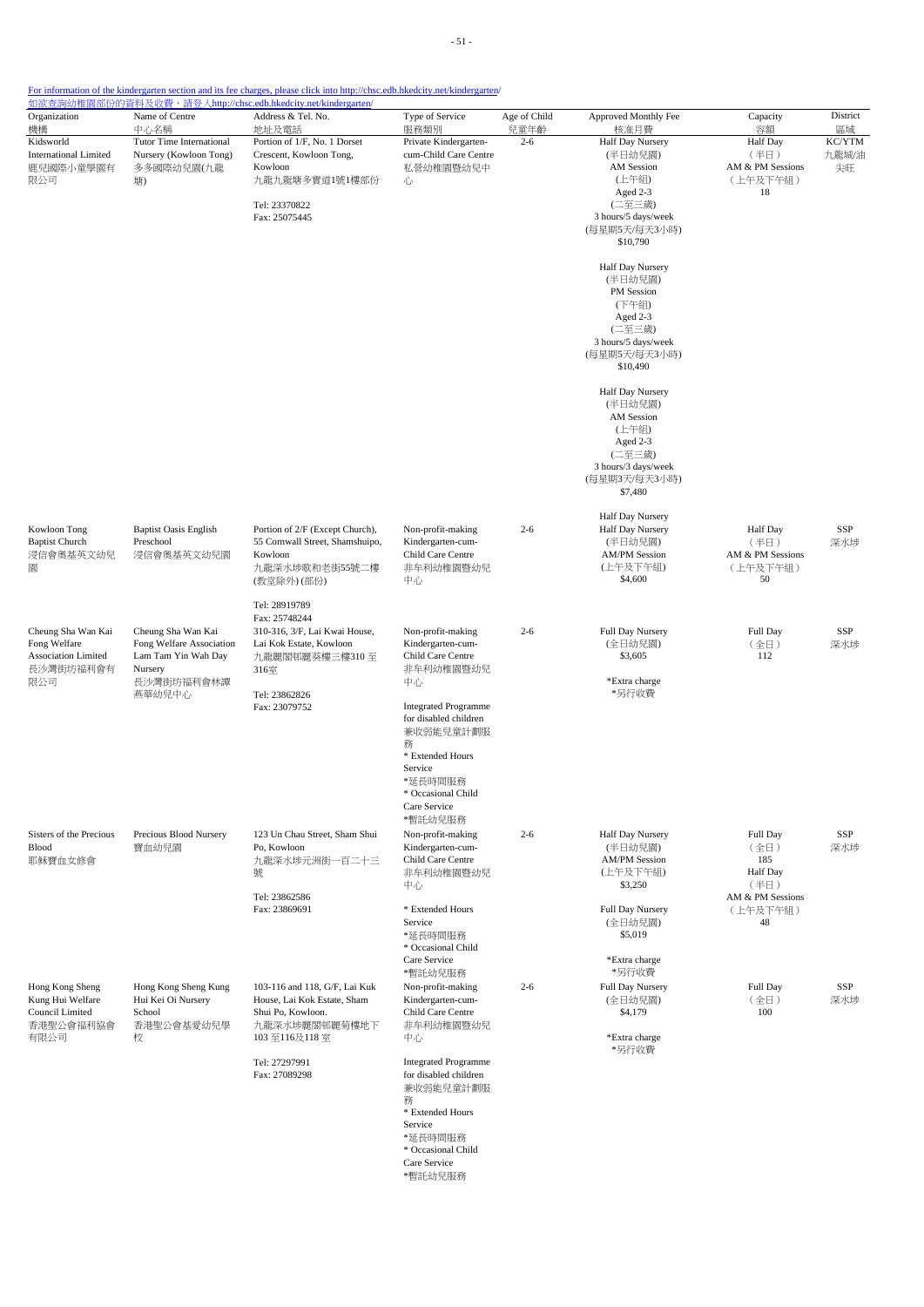| Organization<br>機構                                                                                                                 | Name of Centre<br>中心名稱                                                                | Address & Tel. No.<br>地址及電話                                                                                                                  | Type of Service<br>服務類別                                                                                                                                           | Age of Child<br>兒童年齡 | Approved Monthly Fee<br>核准月費                                               | Capacity<br>容額                                          | District<br>區域 |
|------------------------------------------------------------------------------------------------------------------------------------|---------------------------------------------------------------------------------------|----------------------------------------------------------------------------------------------------------------------------------------------|-------------------------------------------------------------------------------------------------------------------------------------------------------------------|----------------------|----------------------------------------------------------------------------|---------------------------------------------------------|----------------|
| Hong Kong Christian<br>Service<br>香港基督教服務處                                                                                         | Hong Kong Christian<br>Service Shek Kip Mei<br>Nursery School<br>香港基督教服務處石硤<br>尾幼兒學校  | Unit 201-218, 1/F, Block 23,<br>Shek Kip Mei Estate, Woh Chai<br>Street, Sham Shui Po, Kowloon.<br>九龍深水埗窩仔街石硤尾邨 第<br>二十三座一樓201號至218 號        | Non-profit-making<br>Kindergarten-cum-<br>Child Care Centre<br>非牟利幼稚園暨幼兒<br>中心                                                                                    | $2 - 6$              | Full Day Nursery<br>(全日幼兒園)<br>\$4,820<br>*Extra charge<br>*另行收費           | Full Day<br>(全日)<br>188                                 | SSP<br>深水埗     |
|                                                                                                                                    |                                                                                       | Tel: 27791891<br>Fax: 27786442                                                                                                               | <b>Integrated Programme</b><br>for disabled children<br>兼收弱能兒童計劃服<br>務<br>* Extended Hours<br>Service                                                             |                      |                                                                            |                                                         |                |
|                                                                                                                                    |                                                                                       |                                                                                                                                              | *延長時間服務<br>* Occasional Child<br>Care Service<br>*暫託幼兒服務                                                                                                          |                      |                                                                            |                                                         |                |
| Hong Kong Christian<br>Service<br>香港基督教服務處                                                                                         | Hong Kong Christian<br>Service Lei Cheng Uk<br>Nursery School<br>香港基督教服務處李鄭<br>屋幼兒學校  | No. 316, Podium Level, Shun<br>Yee House, Lei Cheng Uk Estate,<br>Sham Shui Po, Kowloon.<br>九龍深水埗李鄭屋邨信義樓平<br>台316號                           | Non-profit-making<br>Kindergarten-cum-<br>Child Care Centre<br>非牟利幼稚園暨幼兒<br>中心                                                                                    | $2 - 6$              | Full Day Nursery<br>(全日幼兒園)<br>\$4,133<br>*Extra charge<br>*另行收費           | Full Day<br>(全日)<br>168                                 | SSP<br>深水埗     |
|                                                                                                                                    |                                                                                       | Tel: 23612355<br>Fax: 23746101                                                                                                               | <b>Integrated Programme</b><br>for disabled children<br>兼收弱能兒童計劃服<br>務<br>* Extended Hours<br>Service<br>*延長時間服務<br>* Occasional Child<br>Care Service<br>*暫託幼兒服務 |                      |                                                                            |                                                         |                |
| The Council of Ling<br>Liang World-wide<br><b>Evangelistic Mission</b><br>Hong Kong Ling<br>Liang Church<br>基督教靈糧世界佈道<br>會香港靈糧堂堂務委 | Hong Kong Ling Liang<br>Church Sau Tak Nursery<br>香港靈糧堂秀德幼兒園                          | Shop 6-8, 1/F, West Kowloon<br>Place, One West Kowloon, 873<br>Lai Chi Kok Road, Kowloon<br>九龍荔枝角道873號一號。西九<br>龍西九龍薈一樓6-8號舖<br>Tel: 35202238 | Non-profit-making<br>Kindergarten-cum-<br>Child Care Centre<br>非牟利幼稚園暨幼兒<br>中心                                                                                    | $2 - 6$              | Half Day Nursery<br>(半日幼兒園)<br><b>AM/PM Session</b><br>(上午及下午組)<br>\$4,380 | Half Day<br>(半日)<br>AM & PM Sessions<br>(上午及下午組)<br>138 | SSP<br>深水埗     |
| 員會<br>Pentecostal Church of<br>Hong Kong Ltd.<br>竹園區神召會                                                                            | Pentecostal Church of<br>Hong Kong Nam Cheong<br>Nursery School<br>竹園區神召會南昌康樂<br>幼兒學校 | Fax: 35202237<br>5/F, Nam Cheong Community<br>Centre, Nam Cheong Estate,<br>Sham Shui Po, Kowloon.<br>九龍深水埗南昌邨南昌社區中<br>心五樓                   | Non-profit-making<br>Kindergarten-cum-<br>Child Care Centre<br>非牟利幼稚園暨幼兒<br>中心                                                                                    | $2 - 6$              | Full Day Nursery<br>(全日幼兒園)<br>\$4,281<br>*Extra charge<br>*另行收費           | Full Day<br>(全日)<br>114                                 | SSP<br>深水埗     |
|                                                                                                                                    |                                                                                       | Tel: 27259292<br>Fax: 23866284                                                                                                               | <b>Integrated Programme</b><br>for disabled children<br>兼收弱能兒童計劃服<br>務<br>* Extended Hours                                                                        |                      |                                                                            |                                                         |                |
|                                                                                                                                    |                                                                                       |                                                                                                                                              | Service<br>*延長時間服務<br>* Occasional Child<br>Care Service<br>*暫託幼兒服務                                                                                               |                      |                                                                            |                                                         |                |
| Po Leung Kuk<br>保良局                                                                                                                | Po Leung Kuk Angela Leong<br>On Kei Nursery<br>保良局梁安琪幼兒園                              | Portion of 1/F, Mei Shing House,<br>Shek Kip Mei Estate, Sham Shui<br>Po, Kowloon<br>九龍深水埗石硤尾邨美盛樓一<br>樓(部份)                                  | Non-profit-making<br>Kindergarten-cum-<br>Child Care Centre<br>非牟利幼稚園暨幼兒<br>中心                                                                                    | $2 - 6$              | Full Day Nursery<br>(全日幼兒園)<br>\$3,929<br>*Extra charge                    | Full Day<br>(全日)<br>28                                  | SSP<br>深水埗     |
|                                                                                                                                    |                                                                                       | Tel: 27787182<br>Fax: 27771456                                                                                                               | <b>Integrated Programme</b><br>for disabled children<br>兼收弱能兒童計劃服<br>務<br>* Extended Hours<br>Service<br>*延長時間服務<br>* Occasional Child<br>Care Service            |                      | *另行收費                                                                      |                                                         |                |

\*暫託幼兒服務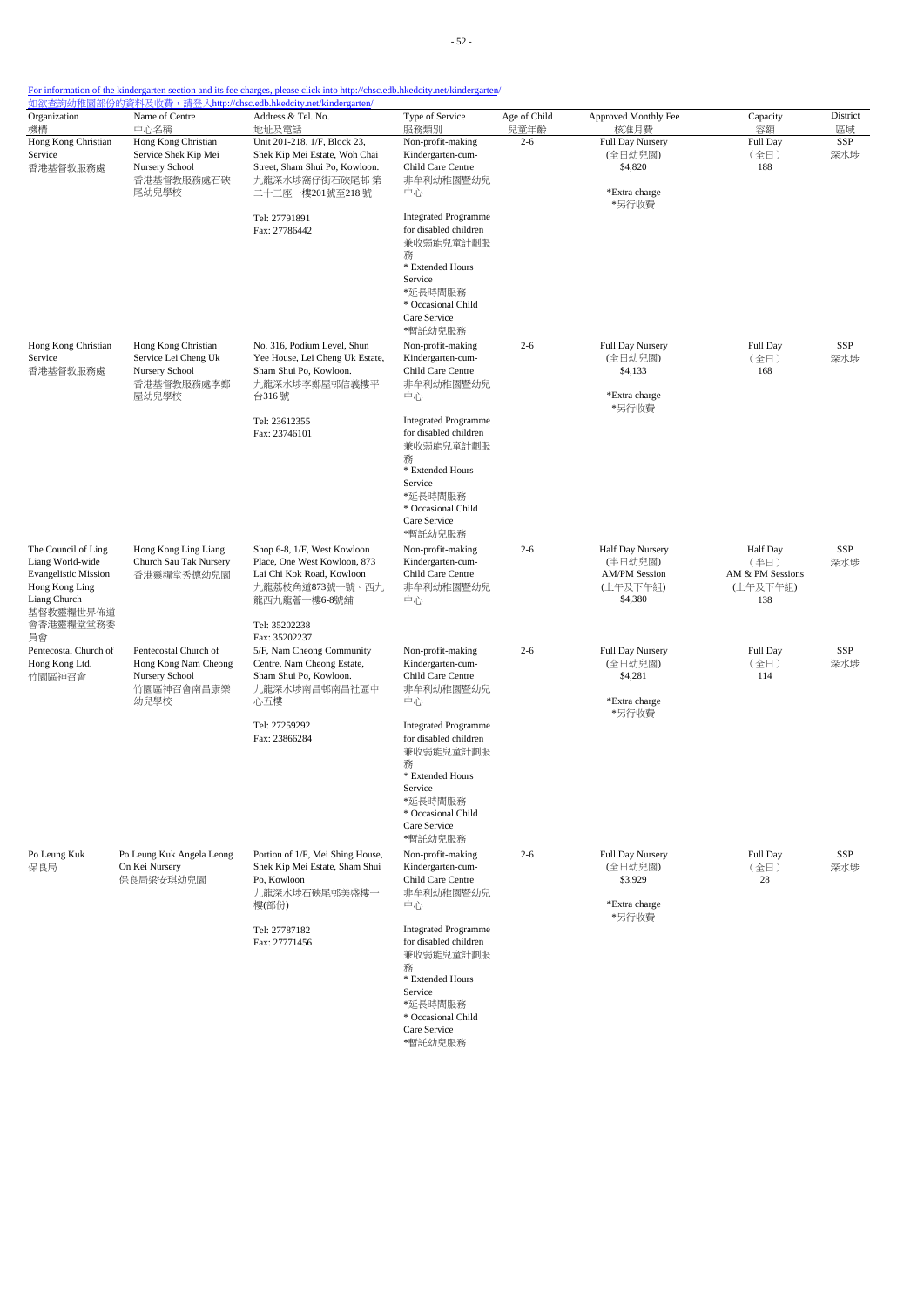| Organization                                                                  | Name of Centre                                                                                                | 如欲查詢幼稚園部份的資料及收費,請登入http://chsc.edb.hkedcity.net/kindergarten/<br>Address & Tel. No.                                                   | Type of Service                                                                                                                                                                                | Age of Child | Approved Monthly Fee                                                       | Capacity                                              | District   |
|-------------------------------------------------------------------------------|---------------------------------------------------------------------------------------------------------------|---------------------------------------------------------------------------------------------------------------------------------------|------------------------------------------------------------------------------------------------------------------------------------------------------------------------------------------------|--------------|----------------------------------------------------------------------------|-------------------------------------------------------|------------|
| 機構                                                                            | 中心名稱                                                                                                          | 地址及電話                                                                                                                                 | 服務類別                                                                                                                                                                                           | 兒童年齡         | 核准月費                                                                       | 容額                                                    | 區域         |
| The Tsung Tsin<br>Mission of Hong<br>Kong Social Service<br>基督教香港崇真會社<br>會服務部 | Tsung Tsin Mission of<br>Hong Kong On Hong<br>Nursery School (Shun<br>Ning Road)<br>基督教香港崇真會安康<br>幼兒學校(順寧道)   | 1/F, Sunlight Building, 273 Shun<br>Ning Road, Sham Shui Po,<br>Kowloon<br>九龍深水埗順寧道273號日輝商<br>場1樓                                     | Non-profit-making<br>Kindergarten-cum-<br>Child Care Centre<br>非牟利幼稚園暨幼兒<br>中心                                                                                                                 | $2 - 6$      | Full Day Nursery<br>(全日幼兒園)<br>\$4,683<br>*Extra charge<br>*另行收費           | Full Day<br>(全日)<br>152                               | SSP<br>深水埗 |
|                                                                               |                                                                                                               | Tel: 27796861<br>Fax: 23192962                                                                                                        | <b>Integrated Programme</b><br>for disabled children<br>兼收弱能兒童計劃服<br>務<br>* Extended Hours<br>Service<br>*延長時間服務<br>* Occasional Child<br>Care Service<br>*暫託幼兒服務                              |              |                                                                            |                                                       |            |
| Hong Kong Society<br>for the Protection of<br>Children<br>香港保護兒童會             | Hong Kong Society for<br>the Protection of Children<br>Cheung Sha Wan Nursery<br>School<br>香港保護兒童會長沙灣<br>幼兒學校 | 5/F, Cheung Sha Wan<br>Community Centre, 55 Fat<br>Tseung Street, Cheung Sha Wan,<br>Kowloon.<br>九龍長沙灣發祥街55號長沙灣<br>社區中心5樓             | Non-profit-making<br>Kindergarten-cum-<br>Child Care Centre<br>非牟利幼稚園暨幼兒<br>中心                                                                                                                 | $2 - 6$      | Full Day Nursery<br>(全日幼兒園)<br>\$3,313<br>*Extra charge<br>*另行收費           | Full Day<br>(全日)<br>120                               | SSP<br>深水埗 |
|                                                                               |                                                                                                               | Tel: 23615516<br>Fax: 23617591                                                                                                        | <b>Integrated Programme</b><br>for disabled children<br>兼收弱能兒童計劃服<br>務<br>* Extended Hours<br>Service<br>*延長時間服務<br>* Occasional Child<br>Care Service<br>*暫託幼兒服務                              |              |                                                                            |                                                       |            |
| Baptist Oi Kwan<br>Social Service<br>浸信會愛羣社會服務<br>處                           | Baptist Oi Kwan Social<br>Service Pui Yan Pre-<br>primary School<br>浸信會愛羣社會服務處<br>培殷幼兒學校                      | G/F, No. 1 Fortune Street,<br>Cheung Sha Wan, Kowloon.<br>九龍長沙灣幸福街一號地下<br>Tel: 23600999<br>Fax: 23600844                              | Non-profit-making<br>Kindergarten-cum-<br>Child Care Centre<br>非牟利幼稚園暨幼兒<br>中心<br>* Extended Hours<br>Service<br>*延長時間服務<br>* Occasional Child<br>Care Service<br>*暫託幼兒服務                      | $2 - 6$      | <b>Full Day Nursery</b><br>(全日幼兒園)<br>\$4,287<br>*Extra charge<br>*另行收費    | Full Day<br>(全日)<br>154                               | SSP<br>深水埗 |
|                                                                               | Kendall Nursery School<br>漢廸幼兒園                                                                               | Part of G/F, Residence 228, 228<br>Fuk Wing Street, Cheung Sha<br>Wan, Kowloon<br>九龍長沙灣福榮街228號寓・弍<br>捌地下部份                            | Private Kindergarten-<br>cum-Child Care Centre<br>私營幼稚園暨幼兒中<br>心                                                                                                                               | $2 - 6$      | Half Day Nursery<br>(半日幼兒園)<br>AM Session<br>(上午組)<br>\$6,200              | Half Day<br>(半日)<br>AM & PM Session<br>(上午及下午組)<br>14 | SSP<br>深水埗 |
|                                                                               |                                                                                                               | Tel: 23288223<br>Fax: 23288710                                                                                                        |                                                                                                                                                                                                |              | Half Day Nursery<br>(半日幼兒園)<br>PM Session<br>(下午組)<br>\$5,800              |                                                       |            |
| Pre-School Habitat<br>(The Sparkle) Co. Ltd<br>學之園(星匯)有限公<br>급                | Learning Habitat<br>Bilingual Nursery (The<br>Sparkle)<br>學之園雙語幼兒園(星滙<br>居)                                   | 1/F, Commercial Development,<br>The Sparkle, 500 Tung Chau<br>Street, Kowloon<br>九龍長沙灣通州街500號星匯居<br>商業發展項目1樓                          | Private Kindergarten-<br>cum-Child Care Centre<br>私營幼稚園暨幼兒中<br>心                                                                                                                               | $2 - 6$      | Half Day Nursery<br>(半日幼兒園)<br><b>AM/PM Session</b><br>(上午及下午組)<br>\$6,600 | Half Day<br>(半日)<br>AM & PM Session<br>(上午及下午組)<br>84 | SSP<br>深水埗 |
| Hong Kong Young<br>Women's Christian<br>Association<br>香港基督教女青年會              | Hong Kong Young<br>Women's Christian<br><b>Association Shiu Pong</b><br>Nursery School<br>香港基督教女青年會紹<br>邦幼兒學校 | Tel: 25010136<br>Fax: 23632433<br>G/F, 66 Begonia Road, Yau Yat<br>Chuen, Kowloon.<br>九龍又一村海棠路66號地下<br>Tel: 34431678<br>Fax: 34431670 | Non-profit-making<br>Kindergarten-cum-<br>Child Care Centre<br>非牟利幼稚園暨幼兒<br>中心<br><b>Integrated Programme</b><br>for disabled children<br>兼收弱能兒童計劃服<br>務<br>* Occasional Child<br>Care Service | $2 - 6$      | Full Day Nursery<br>(全日幼兒園)<br>\$5,013<br>*Extra charge<br>*另行收費           | Full Day<br>(全日)<br>100                               | SSP<br>深水埗 |

\*暫託幼兒服務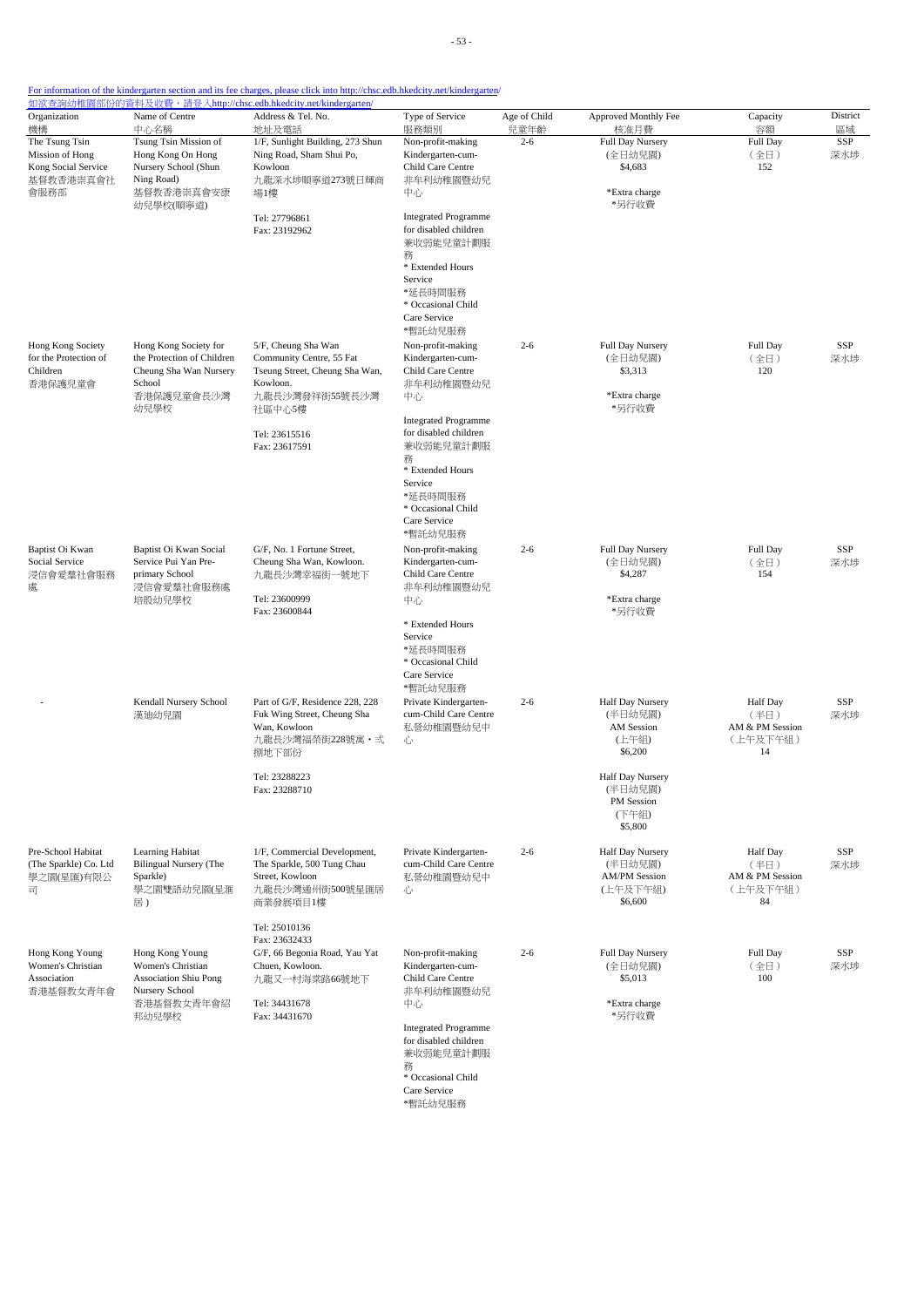- 54 -

| Organization                                                            | Name of Centre                                                                                            | Address & Tel. No.                                                                                                                                                                          | Type of Service                                                                                                                                                   | Age of Child | Approved Monthly Fee                                                                                                                           | Capacity                                                                        | District          |
|-------------------------------------------------------------------------|-----------------------------------------------------------------------------------------------------------|---------------------------------------------------------------------------------------------------------------------------------------------------------------------------------------------|-------------------------------------------------------------------------------------------------------------------------------------------------------------------|--------------|------------------------------------------------------------------------------------------------------------------------------------------------|---------------------------------------------------------------------------------|-------------------|
| 機構                                                                      | 中心名稱                                                                                                      | 地址及電話                                                                                                                                                                                       | 服務類別                                                                                                                                                              | 兒童年齡         | 核准月費                                                                                                                                           | 容額                                                                              | 區域                |
| Hong Kong Christian<br>Service<br>香港基督教服務處                              | Hong Kong Christian<br>Service Tai Hang Tung<br>Nursery School<br>香港基督教服務處大坑<br>東幼兒學校                     | 4/F, & Roof Playground, Tai<br>Hang Tung Community Centre,<br>17 Tong Yam Street, Tai Hang<br>Tung, Kowloon.<br>九龍大坑東棠蔭街17號大坑東<br>社區中心四樓及天台                                                 | Non-profit-making<br>Kindergarten-cum-<br>Child Care Centre<br>非牟利幼稚園暨幼兒<br>中心                                                                                    | $2 - 6$      | Full Day Nursery<br>(全日幼兒園)<br>\$4,586<br>*Extra charge<br>*另行收費                                                                               | Full Day<br>(全日)<br>200                                                         | SSP<br>深水埗        |
|                                                                         |                                                                                                           | Tel: 27778020<br>Fax: 27760854                                                                                                                                                              | <b>Integrated Programme</b><br>for disabled children<br>兼收弱能兒童計劃服<br>務<br>* Extended Hours<br>Service<br>*延長時間服務<br>* Occasional Child<br>Care Service<br>*暫託幼兒服務 |              |                                                                                                                                                |                                                                                 |                   |
| Hong Kong Young<br>Women's Christian<br>Association<br>香港基督教女青年會        | Hong Kong Young<br>Women's Christian<br>Association Chiu Oi Wah<br>Nursery School<br>香港基督教女青年會趙<br>靄華幼兒學校 | G/F, Wing B & C, Un Fung<br>House, Un Chau Estate, Sham<br>Shui Po, Kowloon.<br>九龍深水埗元州邨 元豐樓B及C<br>翼地下<br>Tel: 23866339                                                                     | Non-profit-making<br>Kindergarten-cum-<br>Child Care Centre<br>非牟利幼稚園暨幼兒<br>中心<br><b>Integrated Programme</b>                                                     | $2 - 6$      | Full Day Nursery<br>(全日幼兒園)<br>\$3,532<br>*Extra charge<br>*另行收費                                                                               | Full Day<br>(全日)<br>100                                                         | <b>SSP</b><br>深水埗 |
|                                                                         |                                                                                                           | Fax: 21948892                                                                                                                                                                               | for disabled children<br>兼收弱能兒童計劃服<br>務<br>* Extended Hours<br>Service<br>*延長時間服務<br>* Occasional Child<br>Care Service<br>*暫託幼兒服務                                |              |                                                                                                                                                |                                                                                 |                   |
| Young Men's<br><b>Christian Association</b><br>of Hong Kong<br>香港基督教青年會 | YMCA of Hong Kong<br>Christian International<br>Nursery (West Kowloon)<br>港青基信國際幼兒園(西<br>九龍)              | PORTION OF L/G, YMCA OF<br>HONG KONG BEACON<br><b>CENTRE-LIFELONG</b><br>LEARNING INSTITUTE, 373<br>PO ON ROAD, KOWLOON<br>九龍保安道373號港青西九龍耀<br>信發展學習中心低層部份<br>Tel: 22816089<br>Fax: 27422372 | Non-profit-making<br>Kindergarten-cum-<br>Child Care Centre<br>非牟利幼稚園暨幼兒<br>中心                                                                                    | $2 - 6$      | Half Day Nursery<br>(半日幼兒園)<br>AM Session<br>(上午組)<br>Aged 2-3<br>(二至三歲)<br>5 days/week<br>(每星期5天)<br>(Monday to Friday)<br>(星期一至五)<br>\$6,200 | <b>Half Day</b><br>(半日)<br>AM & PM Session<br>(上午及下午組)<br>24                    | SSP<br>深水埗        |
|                                                                         |                                                                                                           |                                                                                                                                                                                             |                                                                                                                                                                   |              | Half Day Nursery<br>(半日幼兒園)<br>PM Session<br>(下午組)<br>Aged 2-3<br>(二至三歲)<br>5 days/week<br>(每星期5天)<br>(Monday to Friday)<br>(星期一至五)<br>\$6,000 |                                                                                 |                   |
| Sunway Association<br>Limited<br>康暉社有限公司                                | James Day Nursery (Shun<br>Ning Road)<br>雅各幼兒園(順寧道)                                                       | Portion of G/F, Block 7, Cronin<br>Garden, 16 Shun Ning Road,<br>Sham Shui Po, Kowloon<br>九龍深水埗順寧道16號樂年花<br>園第七座地下(部份)<br>Tel: 23868877<br>Fax: 23870789                                    | Non-profit-making<br>Kindergarten-cum-<br>Child Care Centre<br>非牟利幼稚園暨幼兒<br>中心                                                                                    | $2 - 6$      | Half Day Nursery<br>(半日幼兒園)<br>AM Session<br>(上午組)<br>\$3,661<br>Full Day Nursery<br>(全日幼兒園)                                                   | Full Day<br>(全日)<br>20<br>Half Day<br>(半日)<br>AM & PM Session<br>(上午及下午組)<br>27 | SSP<br>深水埗        |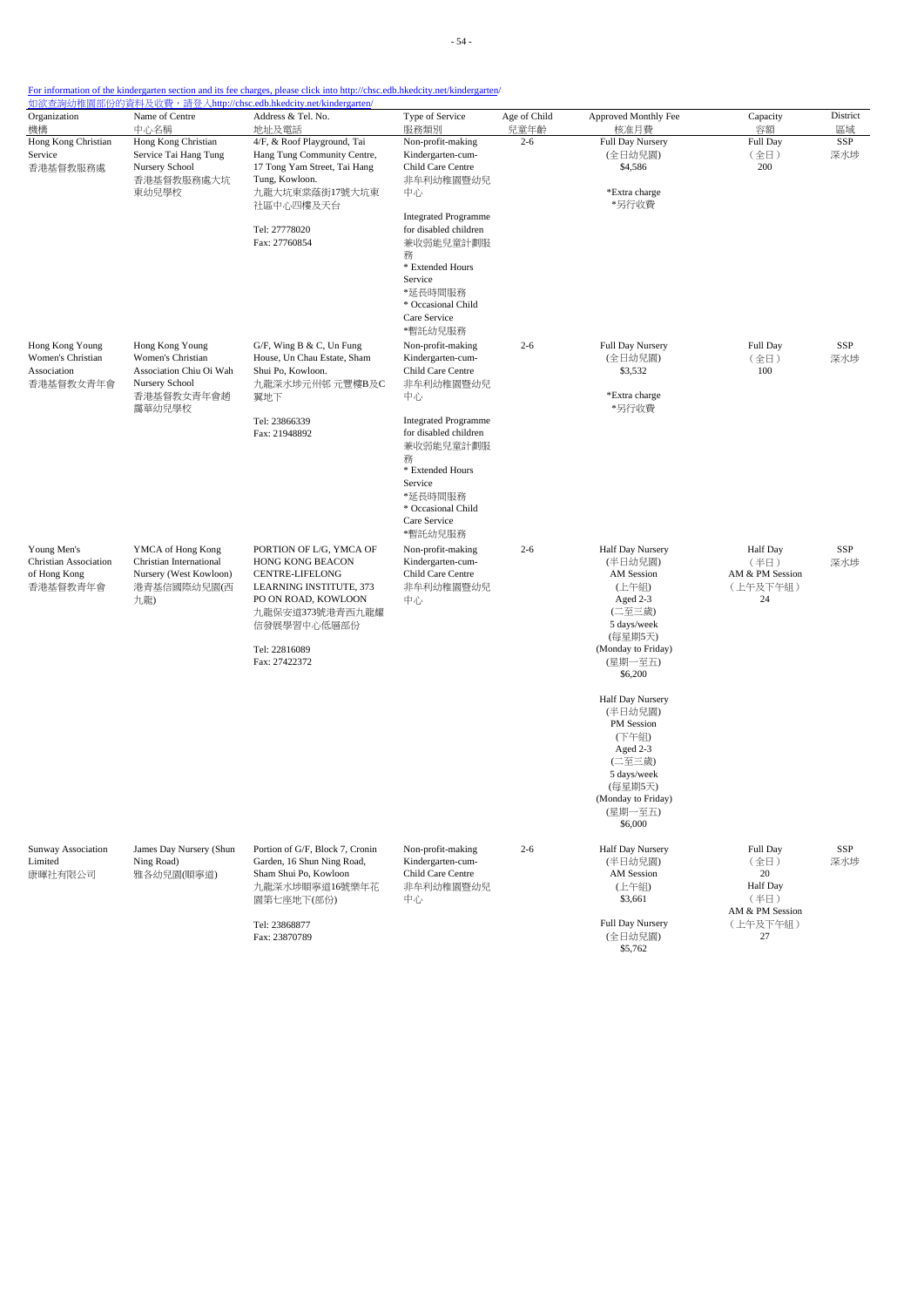- 55 -

For information of the kindergarten section and its fee charges, please click into http://chsc.edb.hkedcity.net/kindergarten/

| Organization<br>機構                                                | Name of Centre<br>中心名稱                       | Address & Tel. No.<br>地址及電話                                                                                                                                                                                                                                    | Type of Service<br>服務類別                                                        | Age of Child<br>兒童年齡 | Approved Monthly Fee<br>核准月費                                                                                                                    | Capacity<br>容額                                                                          | District<br>區域    |
|-------------------------------------------------------------------|----------------------------------------------|----------------------------------------------------------------------------------------------------------------------------------------------------------------------------------------------------------------------------------------------------------------|--------------------------------------------------------------------------------|----------------------|-------------------------------------------------------------------------------------------------------------------------------------------------|-----------------------------------------------------------------------------------------|-------------------|
| Hopedale Limited                                                  | Olive Tree International<br>Nursery          | Portion of Shop D, G/F, Cronin<br>Garden, 20 Shun Ning Road,<br>Sham Shui Po, Kowloon<br>九龍深水埗順寧道20號樂年花<br>園地下D舗部份<br>Tel: 26188050<br>Fax:                                                                                                                    | Private Kindergarten-<br>cum-Child Care Centre<br>私營幼稚園暨幼兒中<br>心               | $2 - 6$              | <b>Half Day Nursery</b><br>(半日幼兒園)<br><b>AM/PM Session</b><br>(上午及下午組)<br>Aged 2-3<br>(二至三歲)<br>3 hours/5 days/week<br>(每星期5天/每天3小時)<br>\$5,800 | Half Day<br>(半日)<br>AM & PM Session<br>(上午及下午組)<br>56                                   | SSP<br>深水埗        |
|                                                                   |                                              |                                                                                                                                                                                                                                                                |                                                                                |                      | Half Day Nursery<br>(半日幼兒園)<br><b>AM/PM Session</b><br>(上午及下午組)<br>Aged 2-3<br>(二至三歲)<br>3 hours/3 days/week<br>(每星期3天/每天3小時)<br>\$4,200        |                                                                                         |                   |
|                                                                   |                                              |                                                                                                                                                                                                                                                                |                                                                                |                      | Half Day Nursery<br>(半日幼兒園)<br><b>AM/PM Session</b><br>(上午及下午組)<br>Aged 2-3<br>(二至三歲)<br>3 hours/2 days/week<br>(每星期3天/每天2小時)<br>\$3,600        |                                                                                         |                   |
| Aristle International<br>Kindergarten Limited<br>雅士圖國際幼稚園有<br>限公司 | Aristle International<br>Nursery<br>雅士圖國際幼兒園 | Portion of Shop 1 on Ground<br>Floor Together With the Yard<br>Adjacent Thereto and Portion of<br>Shop 2 on Ground and First<br>Floors of Emerald 28, Nos. 22<br>and 26 Tai Po Road, Kowloon,<br>Hong Kong<br>香港九龍大埔道22及26號翠峰<br>28地下及1 樓2 號舖及地下1號<br>舖連天井(部份) | Private Kindergarten-<br>cum-Child Care Centre<br>私營幼稚園暨幼兒中<br>心               | $2 - 6$              | Half Day Nursery<br>(半日幼兒園)<br><b>AM</b> Session<br>(上午組)<br>\$7,200                                                                            | <b>Half</b> Day<br>(半日)<br>AM Session<br>(上午組)<br>70<br>PM Session<br>(下午組)<br>28       | <b>SSP</b><br>深水埗 |
|                                                                   | Gar Sum Nursery<br>嘉心幼兒園                     | Tel: 23868877<br>6A, Podium Floor, T83 Humbert<br>Street, Mei Foo Sun Chuen,<br>Kowloon<br>九龍美孚新邨恒柏道T83 平台<br>6A<br>Tel: 27423965                                                                                                                              | Private Kindergarten-<br>cum-Child Care Centre<br>私營幼稚園暨幼兒中<br>心               | $2 - 6$              | Half Day Nursery<br>(半日幼兒園)<br><b>AM/PM Session</b><br>(上午及下午組)<br>\$3,990<br>Full Day Nursery                                                  | Full Day<br>(全日)<br>56<br><b>Half</b> Day<br>(半日)<br>AM & PM Sessions<br>(上午及下午組)<br>14 | SSP<br>深水埗        |
|                                                                   |                                              | Fax: 27459800                                                                                                                                                                                                                                                  |                                                                                |                      | (全日幼兒園)<br>\$6,170                                                                                                                              |                                                                                         |                   |
| Christian and<br>Missionary Alliance<br>Mei Foo Church<br>宣道會美孚堂  | Suen Mei Nursery<br>宣美幼兒園                    | Portion of 2/F, 79 Broadway, Mei<br>Foo Sun Chuen, Kowloon<br>九龍美孚新邨百老滙街79號2<br>樓部份<br>Tel: 27424925<br>Fax: 23108607                                                                                                                                          | Non-profit-making<br>Kindergarten-cum-<br>Child Care Centre<br>非牟利幼稚園暨幼兒<br>中心 | $2 - 6$              | Half Day Nursery<br>(半日幼兒園)<br><b>AM/PM Session</b><br>(上午及下午組)<br>\$4,250                                                                      | <b>Half</b> Day<br>(半日)<br>AM & PM Sessions<br>(上午及下午組)<br>24                           | <b>SSP</b><br>深水埗 |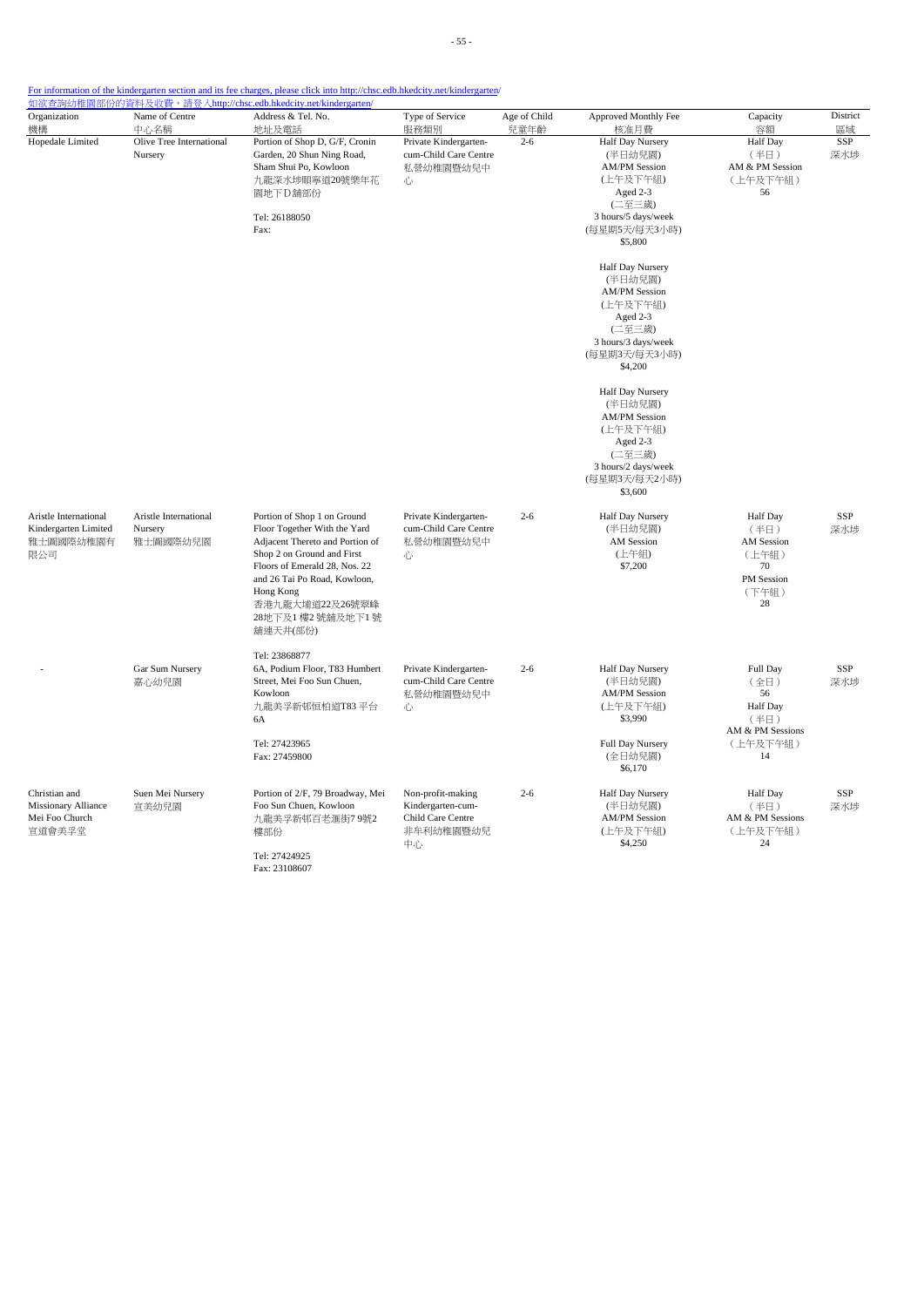- 56 -

For information of the kindergarten section and its fee charges, please click into http://chsc.edb.hkedcity.net/kindergarten/

| Organization<br>機構                                            | Name of Centre<br>中心名稱                                                         | Address & Tel. No.<br>地址及電話                                                                                                                                                                                                   | Type of Service<br>服務類別                                                                                   | Age of Child<br>兒童年齡 | Approved Monthly Fee<br>核准月費                                                                                                             | Capacity<br>容額                                                                  | District<br>區域        |
|---------------------------------------------------------------|--------------------------------------------------------------------------------|-------------------------------------------------------------------------------------------------------------------------------------------------------------------------------------------------------------------------------|-----------------------------------------------------------------------------------------------------------|----------------------|------------------------------------------------------------------------------------------------------------------------------------------|---------------------------------------------------------------------------------|-----------------------|
| Lucky Group<br><b>International Limited</b><br>裕盟國際有限公司       | York Montessori<br><b>International Playschool</b><br>(Mei Foo)                | Portion of G/F & Portion of<br>Podium Floor, 1-12, 14-25, 27, 29<br>and 31 Broadway Street, Phase 1,<br>Mei Foo Sun Chuen, Kowloon<br>九龍美孚新邨第一期百老匯街<br>1-12, 14-25, 27, 29及31號地下及<br>平台(部份)<br>Tel: 23380680<br>Fax: 23389382 | Private Kindergarten-<br>cum-Child Care Centre<br>私營幼稚園暨幼兒中<br>心                                          | $2 - 6$              | Half Day Nursery<br>(半日幼兒園)<br><b>AM/PM</b> Session<br>(上午及下午組)<br>Aged 2-3<br>(二至三歲)<br>3 hours/5 days/week<br>(每星期5天/每天3小時)<br>\$9,075 | <b>Half</b> Day<br>(半日)<br>AM & PM Sessions<br>(上午及下午組)<br>260                  | SSP<br>深水埗            |
|                                                               |                                                                                |                                                                                                                                                                                                                               |                                                                                                           |                      | Half Day Nursery<br>(半日幼兒園)<br><b>AM/PM</b> Session<br>(上午及下午組)<br>Aged 2-3<br>(二至三歲)<br>3 hours/3 days/week<br>(每星期3天/每天3小時)<br>\$5,445 |                                                                                 |                       |
|                                                               |                                                                                |                                                                                                                                                                                                                               |                                                                                                           |                      | Half Day Nursery<br>(半日幼兒園)<br><b>AM/PM</b> Session<br>(上午及下午組)<br>Aged 2-3<br>(二至三歲)<br>3 hours/2 days/week<br>(每星期3天/每天2小時)<br>\$3,630 |                                                                                 |                       |
|                                                               | Think International<br>Nursery (Mei Foo)<br>朗思國際幼兒園(美孚)                        | Shop 152 (Portion), 1/F, Nob<br>Hill, 8 King Lai Path, Kwai<br>Chung, New Territories<br>新界葵涌景荔徑8號盈暉台1樓<br>152號舖(部份)                                                                                                          | Private Kindergarten-<br>cum-Child Care Centre<br>私營幼稚園暨幼兒中<br>心                                          | $2 - 6$              | <b>Half Day Nursery</b><br>Half Day Nursery<br>(半日幼兒園)<br><b>AM/PM Session</b><br>(上午及下午組)<br>\$6,250                                    | Full Day<br>(全日)<br>$\mathbf{1}$<br><b>Half</b> Day<br>(半日)<br>AM & PM Sessions | SSP<br>深水埗            |
|                                                               |                                                                                | Tel: 27277585<br>Fax: 31571180                                                                                                                                                                                                |                                                                                                           |                      | Full Day Nursery<br>(全日幼兒園)<br>\$11,265                                                                                                  | (上午及下午組)<br>46                                                                  |                       |
| St. Hilary's Education<br>Limited<br>德萃教育機構有限公<br>司           | St. Hilary's International<br>Nursery<br>德萃國際幼兒園                               | Portion of G/F, Portion of 1/F and<br>Portion of 2/F, High Park, 51<br>Boundary Street, Kowloon<br>九龍界限街51號曉珀部份地下,<br>部份1樓及部份2樓                                                                                               | Private Kindergarten-<br>cum-Child Care Centre<br>私營幼稚園暨幼兒中<br>心                                          | $2 - 6$              | Half Day Nursery<br>(半日幼兒園)<br><b>AM/PM</b> Session<br>(上午及下午組)<br>\$6,860                                                               | Half Day<br>(半日)<br>AM & PM Sessions<br>(上午及下午組)<br>54                          | SSP<br>深水埗            |
| The Salvation Army<br>救世軍                                     | The Salvation Army Pak<br>Tin Nursery School and<br>Creche                     | Tel: 23387055<br>Fax: 23380225<br>G/F, Wing C, Fu Tin House, Pak<br>Tin Estate, Pak Wan Street, Sham<br>Shui Po, Kowloon.                                                                                                     | Non-profit-making<br>Kindergarten-cum-<br>Mixed Child Care                                                | $0 - 6$              | Full Day Nursery<br>(全日幼兒園)<br>\$3,394                                                                                                   | Day Creche<br>(日託育嬰園)<br>16                                                     | SSP<br>深水埗            |
|                                                               | 救世軍白田幼兒學校暨<br>育嬰園                                                              | 九龍深水埗白雲街白田邨富田<br>樓C翼地下<br>Tel: 27783588<br>Fax: 27789622                                                                                                                                                                      | Centre<br>非牟利幼稚園暨綜合<br>幼兒中心<br><b>Integrated Programme</b>                                                |                      | Full Day Creche<br>(全日育嬰園)<br>\$3,593                                                                                                    | Day Nursery<br>(日託幼兒園)<br>104                                                   |                       |
| The Hong Kong                                                 |                                                                                |                                                                                                                                                                                                                               | for disabled children<br>兼收弱能兒童計劃服                                                                        |                      |                                                                                                                                          |                                                                                 |                       |
| Federation of Youth<br>Groups<br>香港青年協會                       | The Hong Kong<br>Federation of Youth<br>Groups Ching Lok<br>Nursery (Yaumatei) | G/F, Shop 3, 8-13 and 1/F, Units<br>1-10, Boss Commercial Centre,<br>28 Ferry Street, Yaumatei,<br>Kowloon                                                                                                                    | Non-profit-making<br>Kindergarten-cum-<br>Child Care Centre<br>非牟利幼稚園暨幼兒                                  | $2 - 6$              | Full Day Nursery<br>(全日幼兒園)<br>\$4,236                                                                                                   | Full Day<br>(全日)<br>112                                                         | KC/YTM<br>九龍城/油<br>尖旺 |
|                                                               | 香港青年協會青樂幼兒<br>園(油麻地)                                                           | 九龍油麻地渡船街28號寶時商<br>業中心地下3號, 8-13號及一樓1-<br>10號<br>Tel: 23856868                                                                                                                                                                 | 中心<br><b>Integrated Programme</b><br>for disabled children                                                |                      | *Extra charge<br>*另行收費                                                                                                                   |                                                                                 |                       |
|                                                               |                                                                                | Fax: 23856630                                                                                                                                                                                                                 | 兼收弱能兒童計劃服<br>務<br>* Extended Hours<br>Service<br>*延長時間服務<br>* Occasional Child<br>Care Service<br>*暫託幼兒服務 |                      |                                                                                                                                          |                                                                                 |                       |
| Hong Kong ABWE<br><b>Social Services</b><br>香港萬國宣道浸信會<br>社會服務 | Prosperous Garden<br><b>Baptist Nursery School</b><br>駿發花園浸信會幼兒學<br>校          | G/F, 14 Tung Kun Street, Yau<br>Ma Tei, Kowloon.<br>九龍油麻地東莞街14號地下                                                                                                                                                             | Non-profit-making<br>Kindergarten-cum-<br>Child Care Centre<br>非牟利幼稚園暨幼兒                                  | $2 - 6$              | Full Day Nursery<br>(全日幼兒園)<br>\$3,300                                                                                                   | Full Day<br>(全日)<br>95                                                          | KC/YTM<br>九龍城/油<br>尖旺 |
|                                                               |                                                                                | Tel: 27700661<br>Fax: 27700711                                                                                                                                                                                                | 中心<br>* Occasional Child<br>Care Service<br>*暫託幼兒服務                                                       |                      | *Extra charge<br>*另行收費                                                                                                                   |                                                                                 |                       |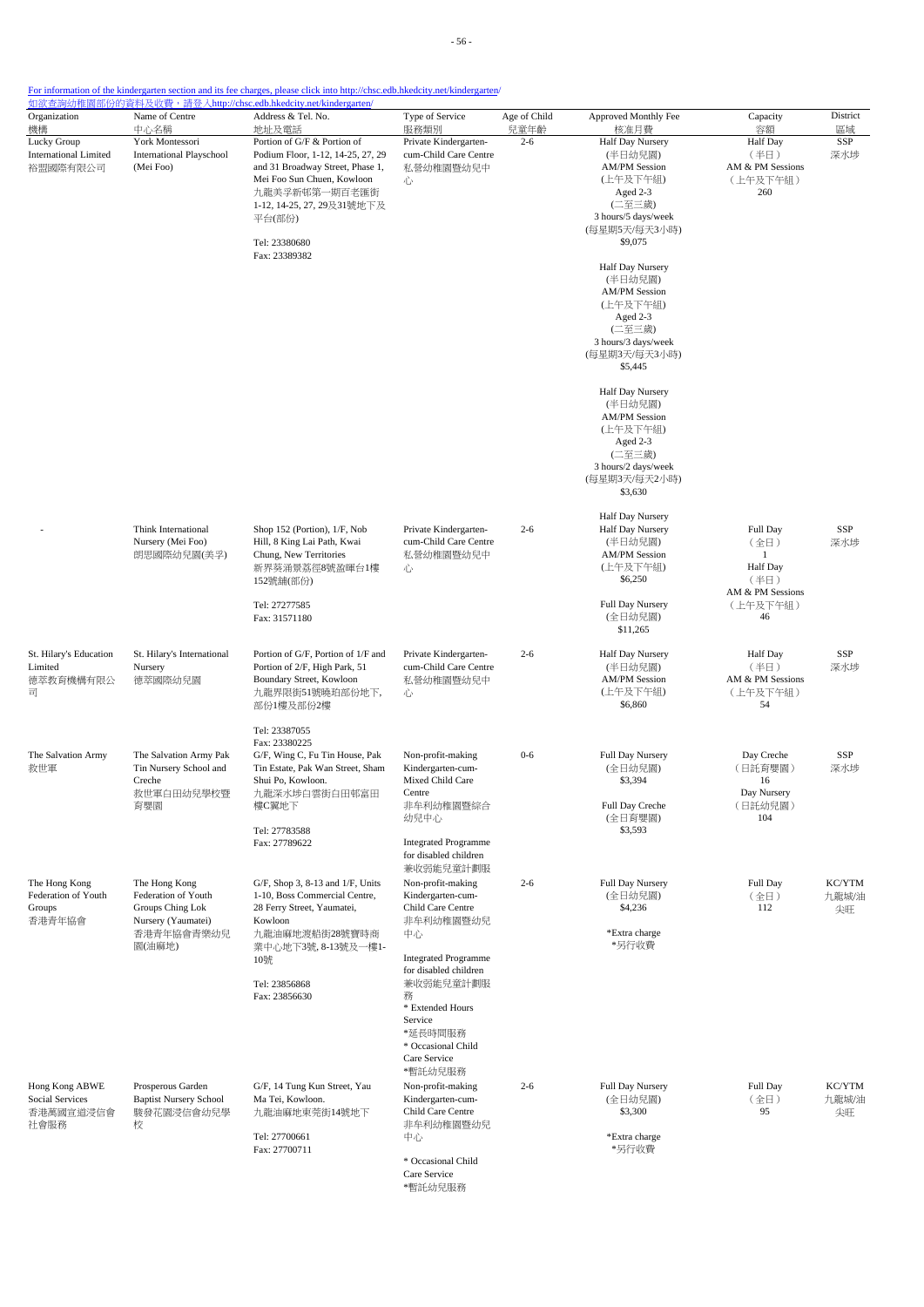| Organization<br>機構                                                    | Name of Centre<br>中心名稱                                                                                       | Address & Tel. No.<br>地址及電話                                                                                                                              | Type of Service<br>服務類別                                                                                                                                                                                   | Age of Child<br>兒童年齡 | Approved Monthly Fee<br>核准月費                                                                                                                                                                                                                                                                   | Capacity<br>容額                                                                                               | District<br>區域        |
|-----------------------------------------------------------------------|--------------------------------------------------------------------------------------------------------------|----------------------------------------------------------------------------------------------------------------------------------------------------------|-----------------------------------------------------------------------------------------------------------------------------------------------------------------------------------------------------------|----------------------|------------------------------------------------------------------------------------------------------------------------------------------------------------------------------------------------------------------------------------------------------------------------------------------------|--------------------------------------------------------------------------------------------------------------|-----------------------|
| The Methodist<br>Church, Hong Kong<br>香港基督教循衛理聯<br>合教會                | Yaumatei Yang Memorial<br>Methodist Pre-school<br>油麻地循道衞理楊震幼<br>兒學校                                          | 3/F, 54 Waterloo Road, Kowloon.<br>九龍窩打老道54號3樓<br>Tel: 22510866<br>Fax: 22510845                                                                         | Non-profit-making<br>Kindergarten-cum-<br>Child Care Centre<br>非牟利幼稚園暨幼兒<br>中心                                                                                                                            | $2 - 6$              | Full Day Nursery<br>(全日幼兒園)<br>\$3,460<br>*Extra charge                                                                                                                                                                                                                                        | Full Day<br>(全日)<br>112                                                                                      | KC/YTM<br>九龍城/油<br>尖旺 |
| Hong Kong Society<br>for the Protection of<br>Children<br>香港保護兒童會     | Hong Kong Society for<br>the Protection of Children<br>Hong Kong Bank<br><b>Foundation Nursery</b><br>School | 6/F, Henry G. Leong Yau Ma Tei<br>Community Centre, Public Square<br>Street, Yau Ma Tei, Kowloon.<br>九龍油麻地眾坊街梁顯利油麻<br>地社區服務中心七樓                          | <b>Integrated Programme</b><br>for disabled children<br>兼收弱能兒童計劃服<br>務<br>* Occasional Child<br>Care Service<br>*暫託幼兒服務<br>Non-profit-making<br>Kindergarten-cum-<br>Child Care Centre<br>非牟利幼稚園暨幼兒<br>中心 | $2 - 6$              | *另行收費<br>Full Day Nursery<br>(全日幼兒園)<br>\$3,089<br>*Extra charge                                                                                                                                                                                                                               | Full Day<br>(全日)<br>120                                                                                      | KC/YTM<br>九龍城/油<br>尖旺 |
|                                                                       | 香港保護兒童會滙豐銀<br>行慈善基金幼兒學校                                                                                      | Tel: 23856699<br>Fax: 23856523                                                                                                                           | <b>Integrated Programme</b><br>for disabled children<br>兼收弱能兒童計劃服<br>務<br>* Extended Hours<br>Service<br>*延長時間服務<br>* Occasional Child<br>Care Service<br>*暫託幼兒服務                                         |                      | *另行收費                                                                                                                                                                                                                                                                                          |                                                                                                              |                       |
| The Salvation Army<br>救世軍                                             | The Salvation Army<br>Catherine Booth Nursery<br>School<br>救世軍卜凱賽琳幼兒學<br>校                                   | 2/F, The Salvation Army<br>Headquarters, 11 Wing Sing<br>Lane, Yau Ma Tei, Kowloon.<br>九龍油麻地永星里十一號救世<br>軍總部二字樓<br>Tel: 23327963                          | Non-profit-making<br>Kindergarten-cum-<br>Child Care Centre<br>非牟利幼稚園暨幼兒<br>中心                                                                                                                            | $2 - 6$              | Full Day Nursery<br>(全日幼兒園)<br>\$3,458                                                                                                                                                                                                                                                         | Full Day<br>(全日)<br>110                                                                                      | KC/YTM<br>九龍城/油<br>尖旺 |
| Yan Oi Tong Limited<br>仁愛堂有限公司                                        | Yan Oi Tong Chan Cheng<br>Yuk Yee Nursery<br>仁愛堂陳鄭玉而幼兒園                                                      | Fax: 23854167<br>Unit 104, 1/F, No. 1 Austin Road<br>West, Tsim Sha Tsui, Kowloon.<br>九龍尖沙咀柯士甸道西1號1樓<br>104室<br>Tel: 21997343                            | Non-profit-making<br>Kindergarten-cum-<br>Child Care Centre<br>非牟利幼稚園暨幼兒<br>中心                                                                                                                            | $2 - 6$              | Full Day Nursery<br>(全日幼兒園)<br>\$5,094                                                                                                                                                                                                                                                         | Full Day<br>(全日)<br>110                                                                                      | KC/YTM<br>九龍城/油<br>尖旺 |
| Malvern College Pre-<br>School Limited                                | Malvern College Nursery<br>Hong Kong<br>香港墨爾文幼兒學校                                                            | Fax: 23757120<br>G09-G12, G/F, Coronation<br>Circle, 1 Yau Cheung Road,<br>Southwest Kowloon, Kowloon<br>九龍西九龍友翔道1號中港薈地<br>下G09-G12號舖<br>Tel: 38984660   | Private Kindergarten-<br>cum-Child Care Centre<br>私營幼稚園暨幼兒中<br>心                                                                                                                                          | $2 - 6$              | Half Day Nursery<br>(半日幼兒園)<br><b>AM/PM Session</b><br>(上午及下午組)<br>\$9,925                                                                                                                                                                                                                     | Full Day<br>(全日)<br>20<br><b>Half</b> Day<br>(半日)<br>AM & PM Sessions<br>(上午及下午組)                            | KC/YTM<br>九龍城/油<br>尖旺 |
| Park View<br>International<br>Kindergarten Limited<br>栢基國際幼稚園有限<br>公司 | Parkview International<br>Pre-school (Kowloon)<br>栢基國際幼兒園(九龍)                                                | Fax: 26688823<br>Portion of Podium Level,<br>Kowloon Station, 1 Austin Road<br>West, Kowloon<br>九龍柯士甸道西一號地鐵九龍<br>站平台部份<br>Tel: 28126801<br>Fax: 28122938 | Private Kindergarten-<br>cum-Mixed Child Care<br>Centre<br>私營幼稚園暨綜合幼<br>兒中心                                                                                                                               | $0 - 6$              | Half Day Nursery<br>(半日幼兒園)<br><b>AM/PM Session</b><br>(上午及下午組)<br><b>International Class</b><br>(國際班)<br>\$8,025<br>Half Day Creche<br>(半日育嬰園)<br><b>AM/PM Session</b><br>(上午及下午組)<br>Aged 0-2<br>(零至二歲)<br>Playgroup - 2 Hours Programme<br>(2小時活動遊戲小組)<br>3 days/week<br>(每星期3天)<br>\$4,000 | 20<br>Full Day Creche<br>(全日育嬰園)<br>24<br>Half Day Nursery<br>(半日幼兒園)<br>116<br>AM & PM Sessions<br>(上午及下午組) | KC/YTM<br>九龍城/油<br>尖旺 |
|                                                                       |                                                                                                              |                                                                                                                                                          |                                                                                                                                                                                                           |                      | Half Day Creche<br>(半日育嬰園)<br><b>AM/PM Session</b><br>(上午及下午組)<br>Aged 0-2<br>(零至二歲)<br>Playgroup - 1.5 Hours Programme<br>(1.5小時活動遊戲小組)<br>3 days/week<br>(每星期3天)<br>\$3,000                                                                                                                  |                                                                                                              |                       |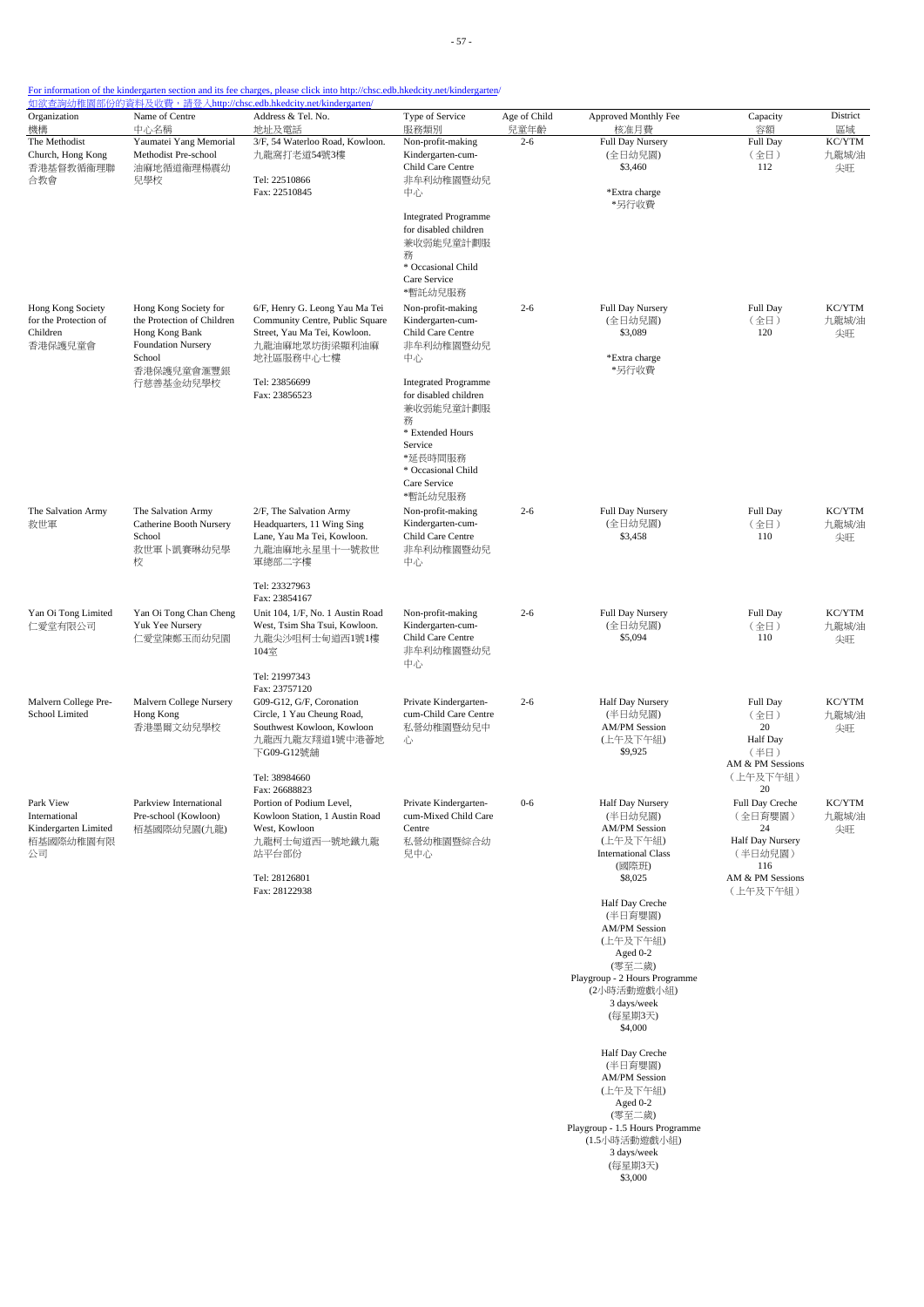| Organization                               | Name of Centre                                      | Address & Tel. No.                                             | Type of Service                                      | Age of Child    | Approved Monthly Fee        | Capacity         | District        |
|--------------------------------------------|-----------------------------------------------------|----------------------------------------------------------------|------------------------------------------------------|-----------------|-----------------------------|------------------|-----------------|
| 機構<br>The Salvation Army                   | 中心名稱<br>The Salvation Army Lai                      | 地址及電話<br>1/F, 150-174 Lai Chi Kok Road,                        | 服務類別<br>Non-profit-making                            | 兒童年齡<br>$2 - 6$ | 核准月費<br>Full Day Nursery    | 容額<br>Full Day   | 區域<br>KC/YTM    |
| 救世軍                                        | Chi Kok Nursery School<br>救世軍荔枝角幼兒學校                | Kowloon.<br>九龍荔枝角道150-174號一樓                                   | Kindergarten-cum-<br>Child Care Centre               |                 | (全日幼兒園)<br>\$3,758          | (全日)<br>104      | 九龍城/油<br>尖旺     |
|                                            |                                                     | Tel: 27875788                                                  | 非牟利幼稚園暨幼兒<br>中心                                      |                 | *Extra charge               |                  |                 |
|                                            |                                                     | Fax: 27871581                                                  |                                                      |                 | *另行收費                       |                  |                 |
|                                            |                                                     |                                                                | <b>Integrated Programme</b><br>for disabled children |                 |                             |                  |                 |
|                                            |                                                     |                                                                | 兼收弱能兒童計劃服<br>務                                       |                 |                             |                  |                 |
|                                            |                                                     |                                                                | * Extended Hours                                     |                 |                             |                  |                 |
|                                            |                                                     |                                                                | Service<br>*延長時間服務                                   |                 |                             |                  |                 |
|                                            |                                                     |                                                                | * Occasional Child<br>Care Service                   |                 |                             |                  |                 |
|                                            |                                                     |                                                                | *暫託幼兒服務                                              |                 |                             |                  |                 |
| The Salvation Army<br>救世軍                  | The Salvation Army Hoi<br>Fu Nursery School         | G/F, Wing B & C, Hoi Ning<br>House, Hoi Fu Court, Mongkok,     | Non-profit-making<br>Kindergarten-cum-               | $2 - 6$         | Full Day Nursery<br>(全日幼兒園) | Full Day<br>(全日) | KC/YTM<br>九龍城/油 |
|                                            | 救世軍海富幼兒學校                                           | Kowloon.                                                       | Child Care Centre                                    |                 | \$3,456                     | 118              | 尖旺              |
|                                            |                                                     | 九龍旺角海富苑海寧閣B及C翼<br>地下                                           | 非牟利幼稚園暨幼兒<br>中心                                      |                 |                             |                  |                 |
|                                            |                                                     | Tel: 21482477                                                  | <b>Integrated Programme</b>                          |                 |                             |                  |                 |
|                                            |                                                     | Fax: 21481711                                                  | for disabled children<br>兼收弱能兒童計劃服                   |                 |                             |                  |                 |
|                                            |                                                     |                                                                | 務                                                    |                 |                             |                  |                 |
| Hong Kong Society<br>For The Protection of | Hong Kong Society for<br>The Protection of          | 4/F, & Penthouse (Laundry), 387,<br>Portland Street, Mong Kok, | Non-profit-making<br>Kindergarten-cum-               | $2 - 6$         | Full Day Nursery<br>(全日幼兒園) | Full Day<br>(全日) | KC/YTM<br>九龍城/油 |
| Children                                   | Children Portland Street<br>Nursery School          | Kowloon.                                                       | Child Care Centre                                    |                 | \$2,593                     | 180              | 尖旺              |
| 香港保護兒童會                                    | 香港保護兒童會砵蘭街                                          | 九龍砵蘭街387號4樓及頂樓<br>(洗衣房)                                        | 非牟利幼稚園暨幼兒<br>中心                                      |                 | *Extra charge               |                  |                 |
|                                            | 幼兒學校                                                | Tel: 23915681                                                  | <b>Integrated Programme</b>                          |                 | *另行收費                       |                  |                 |
|                                            |                                                     | Fax: 23937560                                                  | for disabled children                                |                 |                             |                  |                 |
|                                            |                                                     |                                                                | 兼收弱能兒童計劃服<br>務                                       |                 |                             |                  |                 |
|                                            |                                                     |                                                                | * Extended Hours<br>Service                          |                 |                             |                  |                 |
|                                            |                                                     |                                                                | *延長時間服務                                              |                 |                             |                  |                 |
|                                            |                                                     |                                                                | * Occasional Child<br>Care Service                   |                 |                             |                  |                 |
|                                            |                                                     |                                                                | *暫託幼兒服務                                              |                 |                             |                  |                 |
| Hong Kong Society<br>for the Protection of | Hong Kong Society for<br>the Protection of Children | 6/F, 387, Portland Street, Mong<br>Kok, Kowloon.               | Non-profit-making<br>Kindergarten-cum-               | $2 - 6$         | Full Day Nursery<br>(全日幼兒園) | Full Day<br>(全日) | KC/YTM<br>九龍城/油 |
| Children<br>香港保護兒童會                        | Park'N Shop Staff<br>Charitable Fund Nursery        | 九龍旺角砵蘭街387號六樓                                                  | Child Care Centre<br>非牟利幼稚園暨幼兒                       |                 | \$2,596                     | 180              | 尖旺              |
|                                            | School                                              | Tel: 23990909                                                  | 中心                                                   |                 | *Extra charge               |                  |                 |
|                                            | 香港保護兒童會百佳員<br>工慈善基金幼兒學校                             | Fax: 23936905                                                  | <b>Integrated Programme</b>                          |                 | *另行收費                       |                  |                 |
|                                            |                                                     |                                                                | for disabled children                                |                 |                             |                  |                 |
|                                            |                                                     |                                                                | 兼收弱能兒童計劃服<br>務                                       |                 |                             |                  |                 |
|                                            |                                                     |                                                                | * Extended Hours<br>Service                          |                 |                             |                  |                 |
|                                            |                                                     |                                                                | *延長時間服務                                              |                 |                             |                  |                 |
|                                            |                                                     |                                                                | * Occasional Child<br>Care Service                   |                 |                             |                  |                 |
|                                            |                                                     |                                                                | *暫託幼兒服務                                              |                 |                             |                  |                 |
| Hong Kong Christian<br>Service             | Hong Kong Christian<br>Service Central Nursery      | 3/F, Mongkok Complex, 557<br>Shanghai Street, Kowloon.         | Non-profit-making<br>Kindergarten-cum-               | $2 - 6$         | Full Day Nursery<br>(全日幼兒園) | Full Day<br>(全日) | KC/YTM<br>九龍城/油 |
| 香港基督教服務處                                   | School<br>香港基督教服務處雋匯                                | 九龍上海街557號旺角綜合大樓<br>3樓                                          | Child Care Centre<br>非牟利幼稚園暨幼兒                       |                 | \$4,576                     | 112              | 尖旺              |
|                                            | 幼兒學校                                                |                                                                | 中心                                                   |                 | *Extra charge               |                  |                 |
|                                            |                                                     | Tel: 23802320<br>Fax: 23809788                                 | <b>Integrated Programme</b>                          |                 | *另行收費                       |                  |                 |
|                                            |                                                     |                                                                | for disabled children<br>兼收弱能兒童計劃服                   |                 |                             |                  |                 |
|                                            |                                                     |                                                                | 務                                                    |                 |                             |                  |                 |
|                                            |                                                     |                                                                | * Extended Hours<br>Service                          |                 |                             |                  |                 |
|                                            |                                                     |                                                                | *延長時間服務                                              |                 |                             |                  |                 |
|                                            |                                                     |                                                                | * Occasional Child<br>Care Service                   |                 |                             |                  |                 |

\*暫託幼兒服務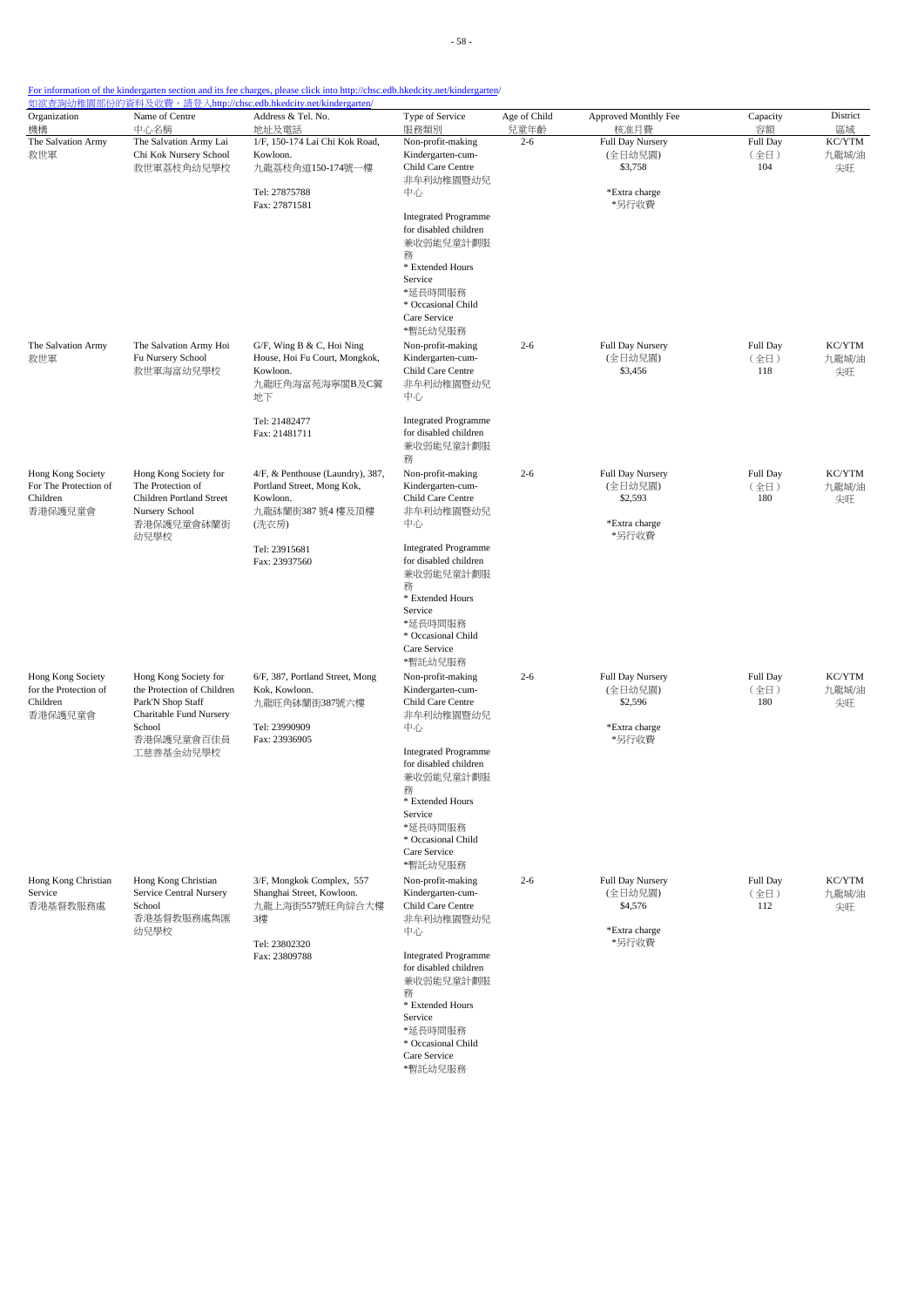| Organization                               | Name of Centre                                      | <u> 如欲查詢幼稚園部份的資料及收費,請登入http://chsc.edb.hkedcity.net/kindergarten/</u><br>Address & Tel. No. | Type of Service                                      | Age of Child    | Approved Monthly Fee             | Capacity                     | District        |
|--------------------------------------------|-----------------------------------------------------|---------------------------------------------------------------------------------------------|------------------------------------------------------|-----------------|----------------------------------|------------------------------|-----------------|
| 機構<br>Heep Hong Society                    | 中心名稱<br>Heep Hong Society                           | 地址及電話<br>Portion of G/F & Portion of 1/F,                                                   | 服務類別<br>Non-profit-making                            | 兒童年齡<br>$2 - 6$ | 核准月費<br><b>Full Day Nursery</b>  | 容額<br>Full Day               | 區域<br>KC/YTM    |
| 協康會                                        | <b>Healthy Kids Nursery</b>                         | Hoi Yan House, Hoi Fu Court,                                                                | Kindergarten-cum-                                    |                 | (全日幼兒園)                          | (全日)                         | 九龍城/油           |
|                                            | School<br>協康會康苗幼兒園                                  | Mong Kok, Kowloon.<br>九龍旺角海富苑海欣閣地下部                                                         | Child Care Centre<br>非牟利幼稚園暨幼兒                       |                 | \$4,165                          | 100                          | 尖旺              |
|                                            |                                                     | 份及一樓部份                                                                                      | 中心                                                   |                 | *Extra charge                    |                              |                 |
|                                            |                                                     | Tel: 27862990                                                                               | <b>Integrated Programme</b>                          |                 | *另行收費                            |                              |                 |
|                                            |                                                     | Fax: 27841194                                                                               | for disabled children                                |                 |                                  |                              |                 |
|                                            |                                                     |                                                                                             | 兼收弱能兒童計劃服                                            |                 |                                  |                              |                 |
|                                            |                                                     |                                                                                             | 務<br>* Occasional Child                              |                 |                                  |                              |                 |
|                                            |                                                     |                                                                                             | Care Service                                         |                 |                                  |                              |                 |
| Po Leung Kuk                               | Po Leung Kuk Lui Kam                                | Flat 2, First Floor, Hoi Hong                                                               | *暫託幼兒服務<br>Non-profit-making                         | $2 - 6$         | <b>Full Day Nursery</b>          | Full Day                     | KC/YTM          |
| 保良局                                        | Tai Nursery                                         | Building, 43 Tit Shu Street, Tai                                                            | Kindergarten-cum-                                    |                 | (全日幼兒園)                          | (全日)                         | 九龍城/油           |
|                                            | 保良局呂錦泰幼兒園                                           | Kok Tsui, Kowloon.<br>九龍大角咀鐵樹街43號海康大                                                        | Child Care Centre<br>非牟利幼稚園暨幼兒                       |                 | \$3,227                          | 100                          | 尖旺              |
|                                            |                                                     | 廈第二座二樓                                                                                      | 中心                                                   |                 | *Extra charge                    |                              |                 |
|                                            |                                                     |                                                                                             |                                                      |                 | *另行收費                            |                              |                 |
|                                            |                                                     | Tel: 23953623<br>Fax: 23958019                                                              | <b>Integrated Programme</b><br>for disabled children |                 |                                  |                              |                 |
|                                            |                                                     |                                                                                             | 兼收弱能兒童計劃服                                            |                 |                                  |                              |                 |
|                                            |                                                     |                                                                                             | 務<br>* Extended Hours                                |                 |                                  |                              |                 |
|                                            |                                                     |                                                                                             | Service                                              |                 |                                  |                              |                 |
|                                            |                                                     |                                                                                             | *延長時間服務<br>* Occasional Child                        |                 |                                  |                              |                 |
|                                            |                                                     |                                                                                             | Care Service                                         |                 |                                  |                              |                 |
|                                            |                                                     |                                                                                             | *暫託幼兒服務                                              |                 |                                  |                              |                 |
| Hong Kong Society<br>for the Protection of | Hong Kong Society for<br>the Protection of Children | G/F, GIC Building, Olympian<br>City, 11 Hoi Fai Road, Tai Kok                               | Non-profit-making<br>Kindergarten-cum-               | $2 - 6$         | Full Day Nursery<br>(全日幼兒園)      | Full Day<br>(全日)             | KC/YTM<br>九龍城/油 |
| Children                                   | <b>BOC Nursery School</b>                           | Tsui, Kowloon.                                                                              | Child Care Centre                                    |                 | \$3,265                          | 100                          | 尖旺              |
| 香港保護兒童會                                    | 香港保護兒童會中銀幼<br>兒學校                                   | 九龍大角咀奧海城海輝道11號<br>地下                                                                        | 非牟利幼稚園暨幼兒<br>中心                                      |                 | *Extra charge                    |                              |                 |
|                                            |                                                     |                                                                                             |                                                      |                 | *另行收費                            |                              |                 |
|                                            |                                                     | Tel: 22714015<br>Fax: 22714105                                                              | <b>Integrated Programme</b><br>for disabled children |                 |                                  |                              |                 |
|                                            |                                                     |                                                                                             | 兼收弱能兒童計劃服                                            |                 |                                  |                              |                 |
|                                            |                                                     |                                                                                             | 務<br>* Extended Hours                                |                 |                                  |                              |                 |
|                                            |                                                     |                                                                                             | Service                                              |                 |                                  |                              |                 |
|                                            |                                                     |                                                                                             | *延長時間服務                                              |                 |                                  |                              |                 |
|                                            |                                                     |                                                                                             | * Occasional Child<br>Care Service                   |                 |                                  |                              |                 |
|                                            |                                                     |                                                                                             | *暫託幼兒服務                                              |                 |                                  |                              |                 |
| Kind Standard<br>Limited                   | <b>Clement Nursery</b><br>啟文幼兒園                     | Shops Nos. G65-70, Ground<br>Floor, Metro Harbour Plaza, Tai                                | Non-profit-making<br>Kindergarten-cum-               | $2 - 6$         | Half Day Nursery<br>(半日幼兒園)      | <b>Half Day</b><br>(半日)      | KC/YTM<br>九龍城/油 |
| 啟良有限公司                                     |                                                     | Kok Tsui, Kowloon                                                                           | Child Care Centre                                    |                 | <b>AM/PM Session</b>             | AM & PM Sessions             | 尖旺              |
|                                            |                                                     | 九龍大角咀港灣豪庭廣場地下                                                                               | 非牟利幼稚園暨幼兒                                            |                 | (上午及下午組)                         | (上午及下午組)<br>80               |                 |
|                                            |                                                     | G65-70號                                                                                     | 中心                                                   |                 | \$4,300                          |                              |                 |
|                                            |                                                     | Tel: 21529393                                                                               |                                                      |                 |                                  |                              |                 |
|                                            | Greenfield International                            | Fax: 38930484<br>Portion of Unit 1, Kindergarten                                            | Private Kindergarten-                                | $2 - 6$         | Half Day Nursery                 | <b>Half</b> Day              | KC/YTM          |
|                                            | Nursery (The Long                                   | Area, UG/F, 8 Hoi Fai Road, The                                                             | cum-Child Care Centre                                |                 | (半日幼兒園)                          | (半日)                         | 九龍城/油           |
|                                            | Beach)<br>綠茵國際幼兒園(浪澄                                | Long Beach, West Kowloon,<br>Kowloon                                                        | 私營幼稚園暨幼兒中<br>心                                       |                 | <b>AM/PM Session</b><br>(上午及下午組) | AM & PM Sessions<br>(上午及下午組) | 尖旺              |
|                                            | 灣)                                                  | 西九龍海暉道8號浪澄灣高層地                                                                              |                                                      |                 | \$7,300                          | 98                           |                 |
|                                            |                                                     | 下部份幼稚園單位一號                                                                                  |                                                      |                 |                                  |                              |                 |
|                                            |                                                     | Tel: 35148128                                                                               |                                                      |                 |                                  |                              |                 |
|                                            |                                                     | Fax: 35148081                                                                               |                                                      |                 |                                  |                              |                 |
|                                            | Greenfield International<br>Nursery (The Long Beach | Portion of Unit 3-6 & Portion of<br>Corridor, Upper Ground Floor,                           | Private Kindergarten-<br>cum-Child Care Centre       | $2 - 6$         | Half Day Nursery<br>(半日幼兒園)      | Full Day<br>(全日)             | KC/YTM<br>九龍城/油 |
|                                            | II)                                                 | No. 8 Hoi Fai Road, The Long                                                                | 私營幼稚園暨幼兒中                                            |                 | <b>AM/PM Session</b>             | 24                           | 尖旺              |
|                                            | 綠茵國際幼兒園(浪澄灣<br>$II$ )                               | Beach, West Kowloon, Kowloon<br>西九龍海暉道8號浪澄灣高層地                                              | 心                                                    |                 | (上午及下午組)<br>\$7,300              | <b>Half</b> Day<br>(半日)      |                 |
|                                            |                                                     | 下部份商舖單位3-6號及走廊部                                                                             |                                                      |                 |                                  | AM & PM Sessions             |                 |
|                                            |                                                     | 份                                                                                           |                                                      |                 | Full Day Nursery<br>(全日幼兒園)      | (上午及下午組)<br>60               |                 |
|                                            |                                                     | Tel: 35148128                                                                               |                                                      |                 | \$11,638                         |                              |                 |
| Little Dalton Pre-                         | Little Dalton Nursery                               | Fax: 35148081<br>Unit B, G/F, Imperial Cullinan,                                            | Private Kindergarten-                                | $2 - 6$         | Half Day Nursery                 | <b>Half</b> Day              | KC/YTM          |
| school Limited                             | School (West Kowloon)                               | 10 Hoi Fai Road, Tai Kok Tsui,                                                              | cum-Child Care Centre                                |                 | (半日幼兒園)                          | (半日)                         | 九龍城/油           |
|                                            | 道爾頓幼兒中心(西九                                          | Kowloon<br>九龍大角咀海輝道10號瓏璽地                                                                   | 私營幼稚園暨幼兒中                                            |                 | <b>AM/PM Session</b><br>(上午及下午組) | AM & PM Sessions             | 尖旺              |
|                                            | 龍)                                                  | 下B室                                                                                         | 心                                                    |                 | \$9,800                          | (上午及下午組)<br>28               |                 |

Tel: 36125760 Fax: 36125766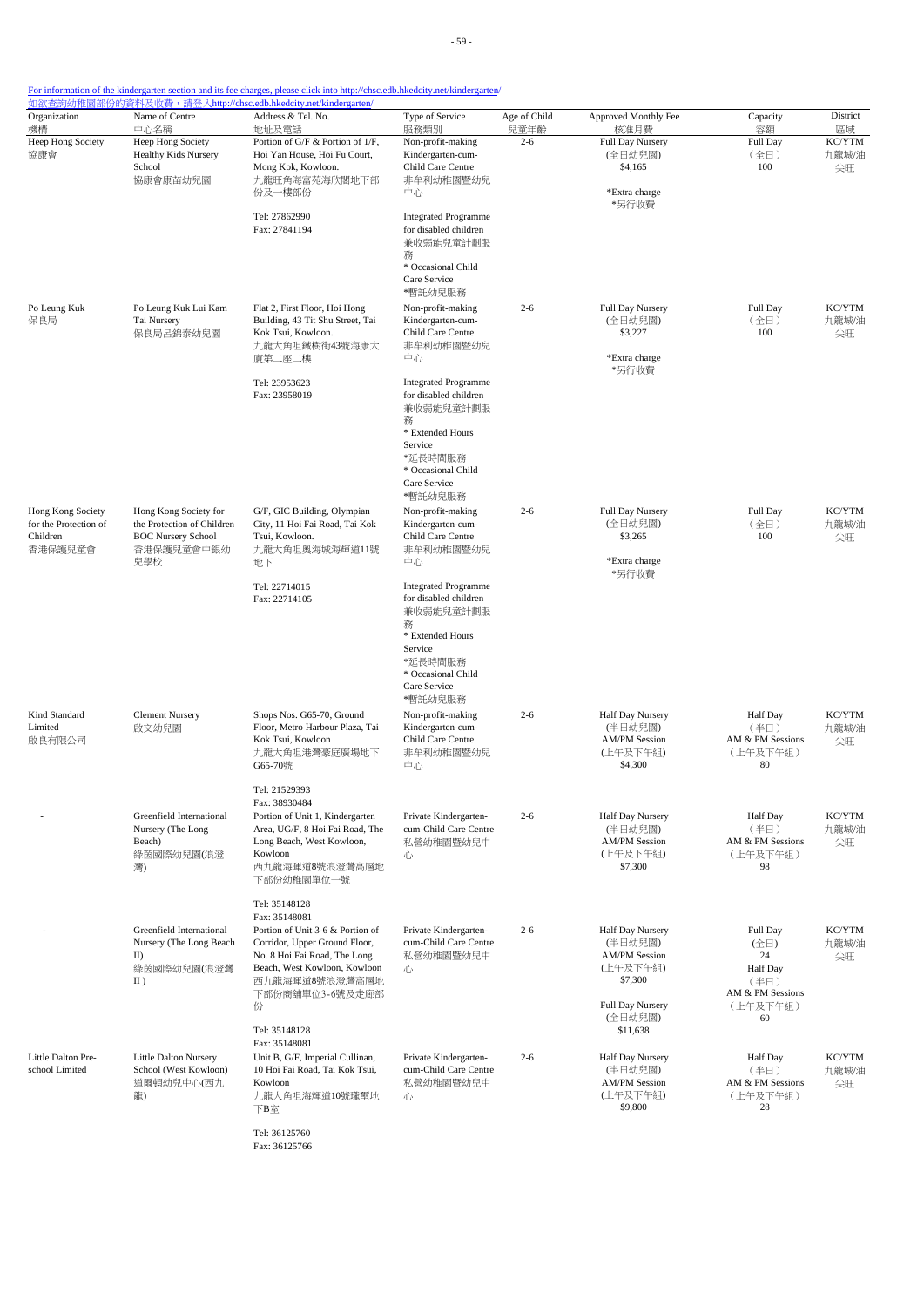- 60 -

| Organization<br>機構                                                                  | Name of Centre<br>中心名稱                                                              | Address & Tel. No.<br>地址及電話                                                                                                                                       | Type of Service<br>服務類別                                                        | Age of Child<br>兒童年齡 | Approved Monthly Fee<br>核准月費                                                                                                | Capacity<br>容額                                                               | District<br>區域        |
|-------------------------------------------------------------------------------------|-------------------------------------------------------------------------------------|-------------------------------------------------------------------------------------------------------------------------------------------------------------------|--------------------------------------------------------------------------------|----------------------|-----------------------------------------------------------------------------------------------------------------------------|------------------------------------------------------------------------------|-----------------------|
| Sophie Kindergarten<br>Limited<br>蔚思幼稚園有限公司                                         | Sophie Nursery School<br>蔚思幼兒園                                                      | Part of Units 8-10, UG/F, The<br>Long Beach, 8 Hoi Fai Road,<br>Kowloon<br>九龍海輝道8號浪澄灣廣場高層<br>地下8-10號(部份)<br>Tel: 28119929                                         | Private Kindergarten-<br>cum-Child Care Centre<br>私營幼稚園暨幼兒中<br>心               | $2 - 6$              | <b>Half Day Nursery</b><br>(半日幼兒園)<br><b>AM/PM Session</b><br>(上午及下午組)<br>\$6,500                                           | <b>Half</b> Day<br>(半日)<br>AM Session<br>(上午組)<br>140<br>PM Session<br>(下午組) | KC/YTM<br>九龍城/油<br>尖旺 |
|                                                                                     | Think International<br>Nursery (Nam Cheong)<br>朗思國際幼兒園(南昌)                          | Fax: 28119209<br>Portion of Shop G-26, V-WALK,<br>G/F, 28 Sham Mong Road, Sham<br>Shui Po, KLN<br>九龍深水埗深旺道28號V-<br>WALK地下G26室(部份)                                 | Private Kindergarten-<br>cum-Child Care Centre<br>私營幼稚園暨幼兒中<br>心               | $2 - 6$              | Half Day Nursery<br>(半日幼兒園)<br><b>AM/PM Session</b><br>(上午及下午組)<br>\$6,600                                                  | 84<br>Half Day<br>(半日)<br>AM & PM Sessions<br>(上午及下午組)<br>54                 | KC/YTM<br>九龍城/油<br>尖旺 |
| The Hongkong and<br>Shanghai Banking<br>Corporation Ltd.<br>香港上海 豐銀行有<br>限公司        | Wayfoong Nursery<br>School<br>滙豐幼兒學校                                                | Tel: 21572111<br>Fax: 21572000<br>UG/F, Tower 3, HSBC Centre, 1<br>Sham Mong Road, Tai Kok Tsui,<br>Kowloon.<br>九龍大角咀深旺道一號滙豐中<br>心三座高層地下                          | Private Kindergarten-<br>cum-Child Care Centre<br>私營幼稚園暨幼兒中<br>心               | $2 - 6$              | <b>Full Day Nursery</b><br>(全日幼兒園)<br>\$4,210                                                                               | Full Day<br>(全日)<br>136                                                      | KC/YTM<br>九龍城/油<br>尖旺 |
| Victoria (Kornhill)<br>International<br>Kindergarten Limited<br>維多利亞康怡國際幼<br>稚園有限公司 | Victoria (Harbour Green)<br><b>International Nursery</b><br>維多利亞(君匯港)國際<br>幼兒園      | Tel: 22884922<br>Fax: 22694528<br>G/F, Kindergarten, Harbour<br>Green, 8 Sham Mong Road,<br>Kowloon<br>九龍深旺道8號君匯港地下幼稚<br>圜<br>Tel: 28851928<br>Fax: 35161313      | Private Kindergarten-<br>cum-Mixed Child Care<br>Centre<br>私營幼稚園暨綜合幼<br>兒中心    | $2 - 3$              | Half Day Nursery<br>(半日幼兒園)<br><b>AM/PM Session</b><br>(上午及下午組)<br>Aged 2-3<br>(二至三歲)<br>5 days/week<br>(每星期5天)<br>\$10,162 | Half Day Nursery<br>(半日幼兒園)<br>AM & PM Sessions<br>(上午及下午組)<br>150           | KC/YTM<br>九龍城/油<br>尖旺 |
|                                                                                     |                                                                                     |                                                                                                                                                                   |                                                                                |                      | Half Day Nursery<br>(半日幼兒園)<br><b>AM/PM Session</b><br>(上午及下午組)<br>Aged 2-3<br>(二至三歲)<br>3 days/week<br>(每星期3天)<br>\$7,309  |                                                                              |                       |
|                                                                                     |                                                                                     |                                                                                                                                                                   |                                                                                |                      | Half Day Nursery<br>(半日幼兒園)<br><b>AM/PM Session</b><br>(上午及下午組)<br>Aged 2-3<br>(二至三歲)<br>2 days/week<br>(每星期2天)<br>\$4,827  |                                                                              |                       |
| WING TING<br>COMPANY<br><b>LIMITED</b><br>榮庭有限公司                                    | Cannan Nursery<br>(Charming Garden)<br>迦南幼兒園(富榮花園)                                  | Portion of G/F, Kindergarten,<br>Charming Garden, 8 Hoi Ting<br>Road, Mong Kok, Kowloon.<br>九龍旺角海庭道8號富榮花園幼<br>稚園地下部份                                              | Non-profit-making<br>Kindergarten-cum-<br>Child Care Centre<br>非牟利幼稚園暨幼兒<br>中心 | $2 - 6$              | Half Day Nursery<br>(半日幼兒園)<br><b>AM/PM Session</b><br>(上午及下午組)<br>\$3,355                                                  | Half Day<br>(半日)<br>AM & PM Sessions<br>(上午及下午組)<br>63                       | KC/YTM<br>九龍城/油<br>尖旺 |
| Dominic Savio<br>Education<br>Organization Limited<br>明我教育機構有限公<br>司                | Dominic Savio Nursery<br>(Olympic Branch)<br>明我幼兒園(奧運校)                             | Tel: 21756202<br>Fax: 21756780<br>Room 01-09, G/F, Hoi Wen<br>House, Hoi Fu Court, 2 Hoi Ting<br>Road, Mong Kok West,<br>Kowloon.<br>九龍旺角西海庭道2號海富苑海<br>韻閣地下01-09室 | Non-profit-making<br>Kindergarten-cum-<br>Child Care Centre<br>非牟利幼稚園暨幼兒<br>中心 | $2 - 6$              | Half Day Nursery<br>(半日幼兒園)<br>PM Session<br>(下午組)<br>\$4,100                                                               | <b>Half</b> Day<br>(半日)<br>PM Session<br>(下午組)<br>24                         | KC/YTM<br>九龍城/油<br>尖旺 |
| Pre-School Habitat<br>(Olympic) Co.<br>Limited<br>學之園(奧運)有限公<br>司                   | Learning Habitat<br><b>Bilingual Nursery</b><br>(Olympic)<br>學之園雙語幼兒園(奥<br>運)       | Tel: 26269323<br>Unit No. 1A, 5/F, Hampton Loft,<br>11 Hoi Fan Road, Tai Kok Tsui,<br>Kowloon<br>九龍大角咀海帆道11號海帆薈5<br>樓1A號舖                                         | Private Kindergarten-<br>cum-Child Care Centre<br>私營幼稚園暨幼兒中<br>心               | $2 - 6$              | Half Day Nursery<br>(半日幼兒園)<br><b>AM/PM Session</b><br>(上午及下午組)<br>\$6,900                                                  | <b>Half</b> Day<br>(半日)<br><b>AM</b> Session<br>(上午組)<br>28<br>PM Session    | KC/YTM<br>九龍城/油<br>尖旺 |
| Pre-School Habitat<br>(Hampton Loft) Co.<br>Limited<br>學之園(凱帆)有限公<br>급              | Learning Habitat<br><b>Bilingual Nursery</b><br>(Hampton Loft)<br>學之園雙語幼兒園(凱帆<br>薈) | Tel: 25015560<br>Fax: 29436722<br>Part of Shop No. 2, 5/F, Hampton<br>Loft, 11 Hoi Fan Road, Tai Kok<br>Tsui, Kowloon.<br>九龍大角咀海帆道11號凱帆薈5<br>樓2號部份                | Private Kindergarten-<br>cum-Child Care Centre<br>私營幼稚園暨幼兒中<br>心               | $2 - 6$              | Half Day Nursery<br>(半日幼兒園)<br><b>AM/PM Session</b><br>(上午及下午組)<br>\$6,600                                                  | (下午組)<br>28<br><b>Half</b> Day<br>(半日)<br><b>AM</b> Session<br>(上午組)<br>84   | KC/YTM<br>九龍城/油<br>尖旺 |
|                                                                                     |                                                                                     | Tel: 25015105<br>Fax: 27004663                                                                                                                                    |                                                                                |                      |                                                                                                                             | <b>PM</b> Session<br>(下午組)<br>84                                             |                       |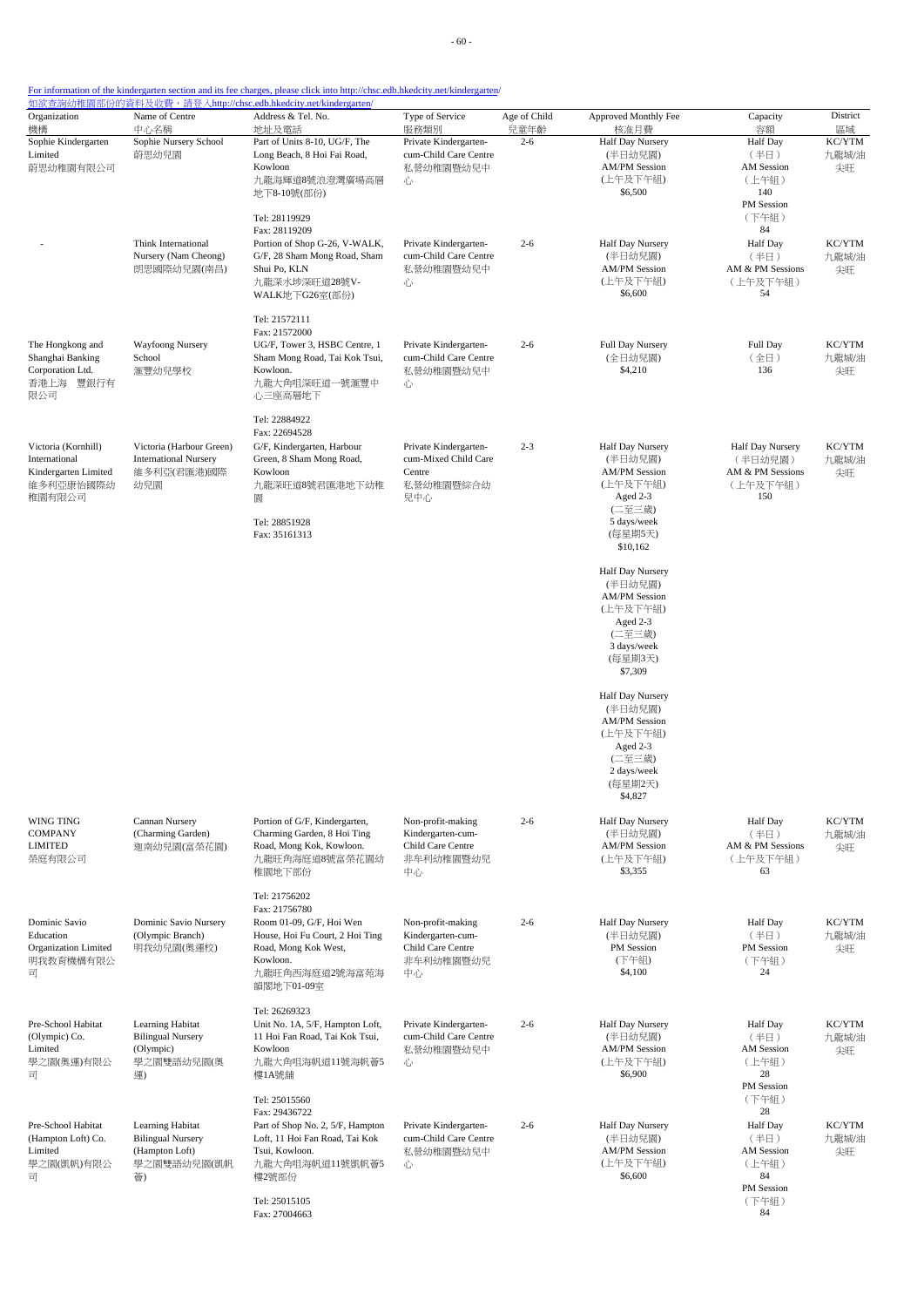| Organization                                                           | Name of Centre                                                                                                           | Address & Tel. No.                                                                                                                                   | Type of Service<br>服務類別                                                                                                                                                                                                                             | Age of Child    | Approved Monthly Fee                                                     | Capacity                      | District              |
|------------------------------------------------------------------------|--------------------------------------------------------------------------------------------------------------------------|------------------------------------------------------------------------------------------------------------------------------------------------------|-----------------------------------------------------------------------------------------------------------------------------------------------------------------------------------------------------------------------------------------------------|-----------------|--------------------------------------------------------------------------|-------------------------------|-----------------------|
| 機構<br>Hong Kong &<br>Kowloon Kaifong<br>Women's Association<br>港九街坊婦女會 | 中心名稱<br>Hong Kong & Kowloon<br>Kaifong Women's<br>Association Ting Sun Hui<br>Chiu Nursery<br>港九街坊婦女會丁孫慧<br>珠幼兒園         | 地址及電話<br>Ground Floor, Block 3, Mei<br>Yeung House, Mei Lam Estate,<br>Shatin, N.T.<br>新界沙田美林邨第三座美楊樓<br>地下                                           | Non-profit-making<br>Kindergarten-cum-<br>Child Care Centre<br>非牟利幼稚園暨幼兒<br>中心                                                                                                                                                                      | 兒童年齡<br>$2 - 6$ | 核准月費<br>Full Day Nursery<br>(全日幼兒園)<br>\$3,358<br>*Extra charge<br>*另行收費 | 容額<br>Full Day<br>(全日)<br>126 | 區域<br><b>ST</b><br>沙田 |
|                                                                        |                                                                                                                          | Tel: 26056575<br>Fax: 26936890                                                                                                                       | <b>Integrated Programme</b><br>for disabled children<br>兼收弱能兒童計劃服<br>務<br>* Extended Hours<br>Service<br>*延長時間服務<br>* Occasional Child<br>Care Service<br>*暫託幼兒服務                                                                                   |                 |                                                                          |                               |                       |
| New Kowloon<br>Women Association<br>新九龍婦女會                             | New Kowloon Women<br>Association Sun Chui<br>Nursery<br>新九龍婦女會新翠幼兒<br>圜                                                  | 1-8, Sun Wai House, G/F, Sun<br>Chui Estate, Shatin, N.T.<br>新界沙田新翠邨新偉樓1至8號<br>地下<br>Tel: 26992386<br>Fax: 26992347                                  | Non-profit-making<br>Kindergarten-cum-<br>Child Care Centre<br>非牟利幼稚園暨幼兒<br>中心<br><b>Integrated Programme</b><br>for disabled children<br>兼收弱能兒童計劃服<br>務<br>* Occasional Child<br>Care Service<br>*暫託幼兒服務                                           | $2 - 6$         | <b>Full Day Nursery</b><br>(全日幼兒園)<br>\$3,360<br>*Extra charge<br>*另行收費  | Full Day<br>(全日)<br>80        | ST<br>沙田              |
| Hong Kong Young<br>Women's Christian<br>Association<br>香港基督教女青年會       | Hong Kong Young<br>Women's Christian<br><b>Association Lung Hang</b><br>Nursery School<br>香港基督教女青年會隆<br>亨幼兒學校            | 5/F, Lung Hang Estate<br>Community Centre, Lung Hang<br>Estate, Sha Tin, New Territories.<br>新界沙田隆亨邨隆亨社區中心<br>六樓<br>Tel: 26067962<br>Fax: 26067760   | Non-profit-making<br>Kindergarten-cum-<br>Child Care Centre<br>非牟利幼稚園暨幼兒<br>中心<br><b>Integrated Programme</b><br>for disabled children<br>兼收弱能兒童計劃服<br>務<br>* Extended Hours<br>Service<br>*延長時間服務<br>* Occasional Child<br>Care Service<br>*暫託幼兒服務 | $2 - 6$         | Full Day Nursery<br>(全日幼兒園)<br>\$3,377<br>*Extra charge<br>*另行收費         | Full Day<br>(全日)<br>105       | <b>ST</b><br>沙田       |
| Hong Kong Society<br>for the Protection of<br>Children<br>香港保護兒童會      | Hong Kong Society for<br>the Protection of Children<br>The Jockey Club Hok<br>Sam Nursery School<br>香港保護兒童會賽馬會<br>學心幼兒學校 | No. 101-108, G/F, Hok Sam<br>House, Lung Hang Estate, Sha<br>Tin, New Territories.<br>新界沙田隆亨邨學心樓101至<br>108 號地下<br>Tel: 26057360<br>Fax: 26051104    | Non-profit-making<br>Kindergarten-cum-<br>Child Care Centre<br>非牟利幼稚園暨幼兒<br>中心<br>* Extended Hours<br>Service<br>*延長時間服務<br>* Occasional Child<br>Care Service<br>*暫託幼兒服務                                                                           | $2 - 6$         | Full Day Nursery<br>(全日幼兒園)<br>\$3,492<br>*Extra charge<br>*另行收費         | Full Day<br>(全日)<br>93        | ST<br>沙田              |
| Lutheran Philip House<br>Limited<br>粤南信義會腓力堂                           | Lutheran Philip House Oi<br>Lun Nursery School<br>粵南信義會腓力堂愛鄰<br>幼兒學園                                                     | 3/F, Hin Keng Neighbourhood<br>Community Centre, Hin Wo<br>Lane, Shatin, New Territories.<br>新界沙田顯和里顯徑鄰里社區<br>中心3樓<br>Tel: 26979238<br>Fax: 26814561 | Non-profit-making<br>Kindergarten-cum-<br>Child Care Centre<br>非牟利幼稚園暨幼兒<br>中心<br><b>Integrated Programme</b><br>for disabled children<br>兼收弱能兒童計劃服<br>務<br>* Extended Hours<br>Service<br>*延長時間服務<br>* Occasional Child<br>Care Service            | $2 - 6$         | Full Day Nursery<br>(全日幼兒園)<br>\$2,587<br>*Extra charge<br>*另行收費         | Full Day<br>(全日)<br>120       | ST<br>沙田              |

\*暫託幼兒服務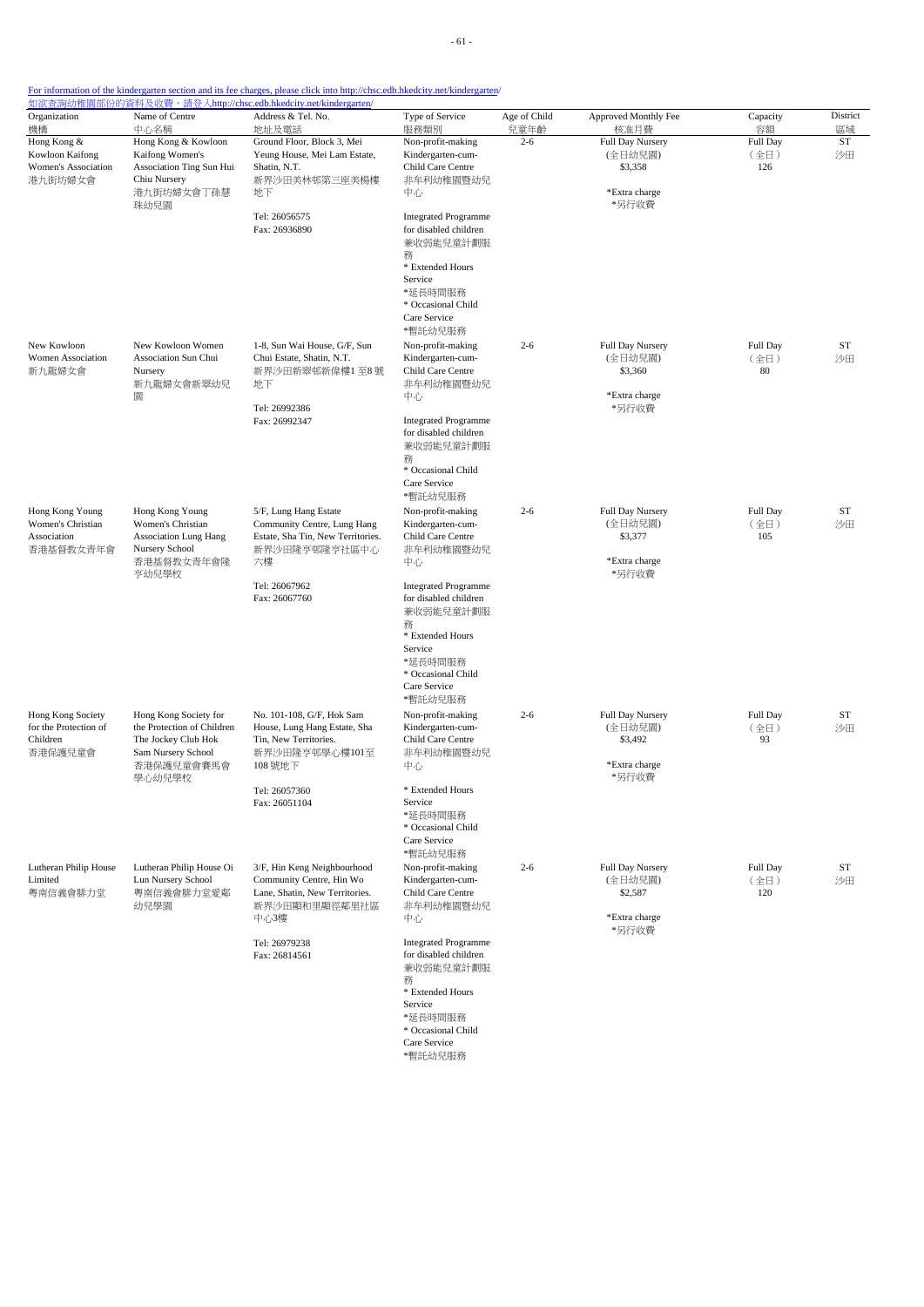| Organization<br>機構                                                 | Name of Centre<br>中心名稱                                                                                 | Address & Tel. No.<br>地址及電話                                                                                                | Type of Service<br>服務類別                                                                                                                                                                        | Age of Child<br>兒童年齡 | Approved Monthly Fee<br>核准月費                                     | Capacity<br>容額          | District              |
|--------------------------------------------------------------------|--------------------------------------------------------------------------------------------------------|----------------------------------------------------------------------------------------------------------------------------|------------------------------------------------------------------------------------------------------------------------------------------------------------------------------------------------|----------------------|------------------------------------------------------------------|-------------------------|-----------------------|
| Caritas - Hong Kong<br>香港明愛                                        | Caritas Nursery School -<br>Shatin<br>明愛沙田幼兒學校                                                         | 23-25 Man Lai Road, Sha Tin,<br>New Territories.<br>新界沙田文禮路23-25 號<br>Tel: 26917175                                        | Non-profit-making<br>Kindergarten-cum-<br>Child Care Centre<br>非牟利幼稚園暨幼兒<br>中心                                                                                                                 | $2 - 6$              | Full Day Nursery<br>(全日幼兒園)<br>\$2,936<br>*Extra charge          | Full Day<br>(全日)<br>125 | 區域<br><b>ST</b><br>沙田 |
|                                                                    |                                                                                                        | Fax: 26917157                                                                                                              | <b>Integrated Programme</b><br>for disabled children<br>兼收弱能兒童計劃服<br>務                                                                                                                         |                      | *另行收費                                                            |                         |                       |
|                                                                    |                                                                                                        |                                                                                                                            | * Extended Hours<br>Service<br>*延長時間服務<br>* Occasional Child<br>Care Service<br>*暫託幼兒服務                                                                                                        |                      |                                                                  |                         |                       |
| Hong Kong and<br>Kowloon Kaifong<br>Women's Association<br>港九街坊婦女會 | Hong Kong and Kowloon<br>Kaifong Women's<br><b>Association Sun Fong</b><br>Chung Nursery<br>港九街坊婦女會孫方中 | Unit No. G37, Ground Floor,<br>Commercial Complex, Sui Wo<br>Court, Shatin, N.T.<br>新界沙田穗禾苑商場地下G37                         | Non-profit-making<br>Kindergarten-cum-<br>Child Care Centre<br>非牟利幼稚園暨幼兒<br>中心                                                                                                                 | $2 - 6$              | Full Day Nursery<br>(全日幼兒園)<br>\$3,133<br>*Extra charge          | Full Day<br>(全日)<br>118 | ST<br>沙田              |
|                                                                    | 幼兒園                                                                                                    | Tel: 26041381<br>Fax: 26911867                                                                                             | <b>Integrated Programme</b><br>for disabled children<br>兼收弱能兒童計劃服<br>務<br>* Extended Hours<br>Service<br>*延長時間服務<br>* Occasional Child<br>Care Service<br>*暫託幼兒服務                              |                      | *另行收費                                                            |                         |                       |
| New Kowloon<br>Women Association<br>新九龍婦女會                         | New Kowloon Women<br>Association Sha Kok<br>Nursery<br>新九龍婦女會沙角幼兒<br>圜                                 | 28-40, Bean Goose House, G/F,<br>Sha Kok Estate, Shatin, N.T.<br>新界沙田沙角邨 美雁樓28至40<br>號地下<br>Tel: 26482509<br>Fax: 26482504 | Non-profit-making<br>Kindergarten-cum-<br>Child Care Centre<br>非牟利幼稚園暨幼兒<br>中心<br><b>Integrated Programme</b><br>for disabled children<br>兼收弱能兒童計劃服<br>務<br>* Occasional Child<br>Care Service | $2 - 6$              | Full Day Nursery<br>(全日幼兒園)<br>\$3,166<br>*Extra charge<br>*另行收費 | Full Day<br>(全日)<br>80  | <b>ST</b><br>沙田       |
| <b>New Territories</b><br>Women & Juveniles                        | New Territories Women<br>& Juveniles Welfare                                                           | Unit No. 21-28, G/F, Pok On<br>House, Pok Hong Estate, Shatin,                                                             | *暫託幼兒服務<br>Non-profit-making<br>Kindergarten-cum-                                                                                                                                              | $2 - 6$              | Full Day Nursery<br>(全日幼兒園)                                      | Full Day<br>(全日)        | ST<br>沙田              |
| <b>Welfare Association</b><br>Limited<br>新界婦孺福利會有限<br>公司           | <b>Association Limited Pok</b><br>Hong Nursery School<br>新界婦孺福利會博康幼<br>兒學校                             | N.T.<br>新界沙田博康邨博安樓地下21-<br>28號                                                                                             | Child Care Centre<br>非牟利幼稚園暨幼兒<br>中心                                                                                                                                                           |                      | \$3,072<br>*Extra charge<br>*另行收費                                | 95                      |                       |
|                                                                    |                                                                                                        | Tel: 26499006<br>Fax: 26490022                                                                                             | <b>Integrated Programme</b><br>for disabled children<br>兼收弱能兒童計劃服<br>務<br>* Extended Hours<br>Service<br>*延長時間服務<br>* Occasional Child<br>Care Service<br>*暫託幼兒服務                              |                      |                                                                  |                         |                       |
| The Salvation Army<br>救世軍                                          | The Salvation Army Jat<br>Min Nursery School<br>救世軍乙明幼兒學校                                              | 1/F, Jat Min Chuen, 15 Jat Min<br>Chuen Street, Sha Tin, New<br>Territories.<br>新界沙田乙明邨乙明邨街15號<br>二樓                       | Non-profit-making<br>Kindergarten-cum-<br>Child Care Centre<br>非牟利幼稚園暨幼兒<br>中心                                                                                                                 | $2 - 6$              | Full Day Nursery<br>(全日幼兒園)<br>\$3,948                           | Full Day<br>(全日)<br>168 | ST<br>沙田              |
|                                                                    |                                                                                                        | Tel: 26474897<br>Fax: 26466825                                                                                             | <b>Integrated Programme</b><br>for disabled children<br>兼收弱能兒童計劃服<br>務                                                                                                                         |                      |                                                                  |                         |                       |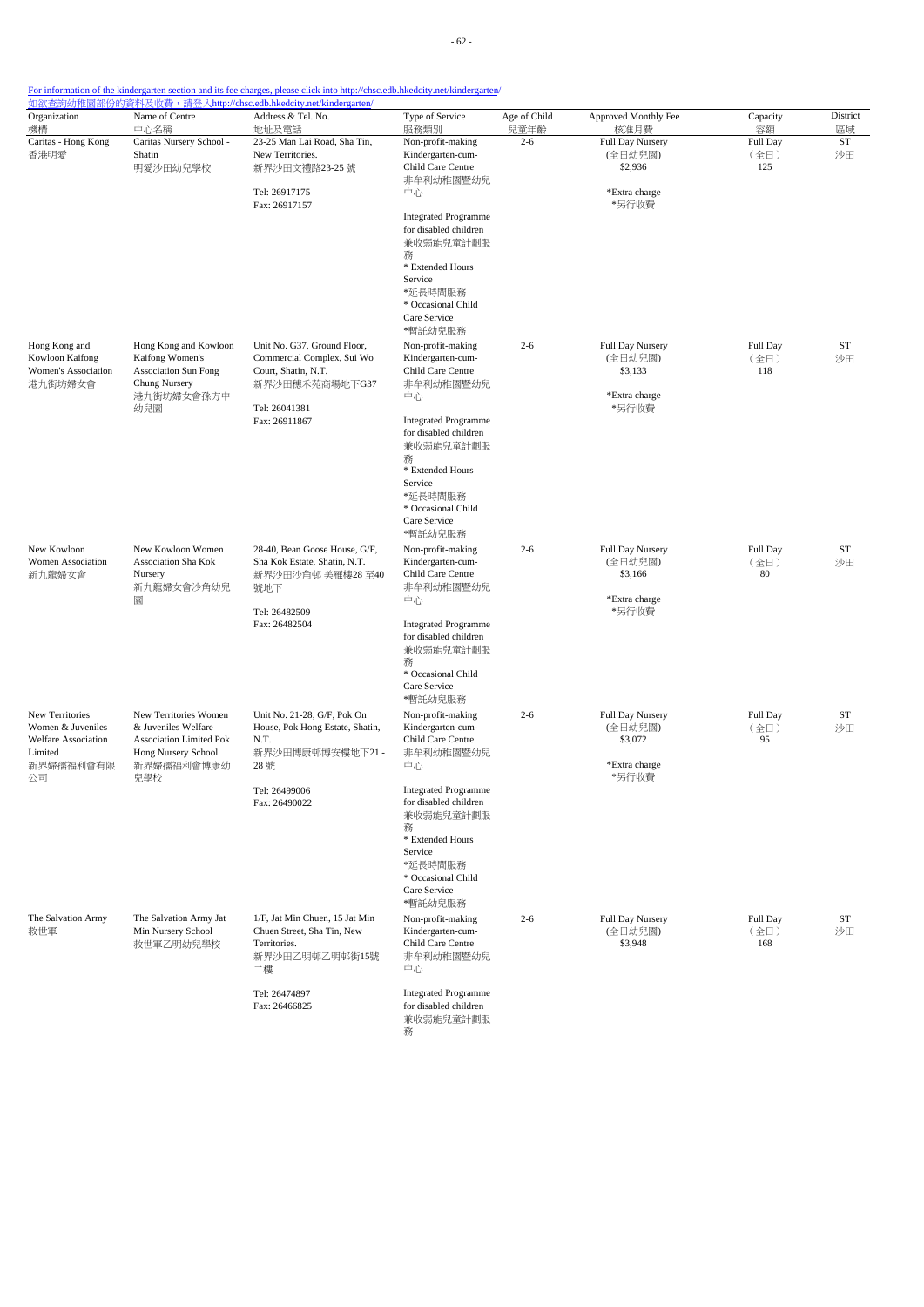| Organization<br>機構                                                                                      | Name of Centre<br>中心名稱                                                                | Address & Tel. No.<br>地址及電話                                                                                                             | Type of Service<br>服務類別                                                                                                                                           | Age of Child<br>兒童年齡 | Approved Monthly Fee<br>核准月費                                               | Capacity<br>容額                                         | District<br>區域  |
|---------------------------------------------------------------------------------------------------------|---------------------------------------------------------------------------------------|-----------------------------------------------------------------------------------------------------------------------------------------|-------------------------------------------------------------------------------------------------------------------------------------------------------------------|----------------------|----------------------------------------------------------------------------|--------------------------------------------------------|-----------------|
| Po Leung Kuk<br>保良局                                                                                     | Po Leung Kuk Tong Chor<br>Nam (Lek Yuen) Nursery<br>保良局唐楚男(瀝源)幼<br>兒園                 | No. 223-232, 1st Floor, Kwai Wo<br>House, Lek Yuen Estate, Sha Tin,<br>New Territories.<br>新界沙田瀝源邨貴和樓2樓223<br>至232室                     | Non-profit-making<br>Kindergarten-cum-<br>Child Care Centre<br>非牟利幼稚園暨幼兒<br>中心                                                                                    | $2 - 6$              | <b>Full Day Nursery</b><br>(全日幼兒園)<br>\$3,324<br>*Extra charge<br>*另行收費    | Full Day<br>(全日)<br>105                                | <b>ST</b><br>沙田 |
|                                                                                                         |                                                                                       | Tel: 26920428<br>Fax: 26953169                                                                                                          | <b>Integrated Programme</b><br>for disabled children<br>兼收弱能兒童計劃服<br>務<br>* Extended Hours<br>Service<br>*延長時間服務<br>* Occasional Child<br>Care Service<br>*暫託幼兒服務 |                      |                                                                            |                                                        |                 |
| Alice Lan & Vera<br>Shen Education Fund<br>Limited<br>藍如溪盛成皿教育基<br>金有限公司                                | Alice Lan & Vera Shen<br>Education Fund Delia Pei<br>Nursery<br>藍如溪盛成皿教育基金<br>邊陳之娟幼兒園 | Wing B, G/F, Fu Shing House,<br>Fung Shing Court, Sha Tin, New<br>Territories.<br>新界沙田豐盛苑富盛閣B翼地下<br>Tel: 26918504                       | Non-profit-making<br>Kindergarten-cum-<br>Child Care Centre<br>非牟利幼稚園暨幼兒<br>中心                                                                                    | $2 - 6$              | Full Day Nursery<br>(全日幼兒園)<br>\$2,365<br>*Extra charge<br>*另行收費           | Full Day<br>(全日)<br>128                                | ST<br>沙田        |
|                                                                                                         |                                                                                       | Fax: 26080426                                                                                                                           | <b>Integrated Programme</b><br>for disabled children<br>兼收弱能兒童計劃服<br>務<br>* Extended Hours<br>Service<br>*延長時間服務<br>* Occasional Child<br>Care Service<br>*暫託幼兒服務 |                      |                                                                            |                                                        |                 |
| The Salvation Army<br>救世軍                                                                               | The Salvation Army Wo<br>Che Nursery School<br>救世軍禾輋幼兒學校                              | Bays 101-114, Ground Floor, Tak<br>Wo House, Wo Che Estate, Sha<br>Tin, New Territories.<br>新界沙田禾輋邨德和樓地下101<br>- 114單位<br>Tel: 26040428 | Non-profit-making<br>Kindergarten-cum-<br>Child Care Centre<br>非牟利幼稚園暨幼兒<br>中心<br><b>Integrated Programme</b>                                                     | $2 - 6$              | Full Day Nursery<br>(全日幼兒園)<br>\$3,443                                     | Full Day<br>(全日)<br>168                                | <b>ST</b><br>沙田 |
|                                                                                                         |                                                                                       | Fax: 26080614                                                                                                                           | for disabled children<br>兼收弱能兒童計劃服<br>務                                                                                                                           |                      |                                                                            |                                                        |                 |
| Christian and<br><b>Missionary Alliance</b><br>Church Union Hong<br>Kong Limited<br>基督教宣道會香港區<br>聯會有限公司 | Christian and Missionary<br>Alliance Shatin Nursery<br>School<br>基督教宣道會沙田幼兒<br>學校     | Units No. 1-13, Ground Floor,<br>Oriole House, Sha Kok Estate,<br>Sha Tin, New Territories.<br>新界沙田沙角邨金鶯樓地下一<br>至十三號                    | Non-profit-making<br>Kindergarten-cum-<br>Child Care Centre<br>非牟利幼稚園暨幼兒<br>中心                                                                                    | $2 - 6$              | Full Day Nursery<br>(全日幼兒園)<br>\$4,837<br>*Extra charge<br>*另行收費           | Full Day<br>(全日)<br>100                                | ST<br>沙田        |
|                                                                                                         |                                                                                       | Tel: 26489486<br>Fax: 26861902                                                                                                          | <b>Integrated Programme</b><br>for disabled children<br>兼收弱能兒童計劃服<br>務<br>* Extended Hours<br>Service<br>*延長時間服務<br>* Occasional Child<br>Care Service<br>*暫託幼兒服務 |                      |                                                                            |                                                        |                 |
| <b>Emmanuel Church</b><br>靈光堂                                                                           | <b>Emmanuel Church Shatin</b><br>Nursery School<br>沙田靈光幼兒學校                           | G/F, Cypress House, Kwong<br>Yuen Estate, Sha Tin, New<br>Territories.<br>新界沙田廣源邨廣柏樓地下                                                  | Non-profit-making<br>Kindergarten-cum-<br>Child Care Centre<br>非牟利幼稚園暨幼兒<br>中心                                                                                    | $2 - 6$              | Full Day Nursery<br>(全日幼兒園)<br>\$2,295<br>*Extra charge                    | Full Day<br>(全日)<br>172                                | <b>ST</b><br>沙田 |
|                                                                                                         |                                                                                       | Tel: 26350536<br>Fax: 26374636                                                                                                          | <b>Integrated Programme</b><br>for disabled children<br>兼收弱能兒童計劃服<br>務<br>* Extended Hours<br>Service<br>*延長時間服務                                                  |                      | *另行收費                                                                      |                                                        |                 |
| Kowloon City Baptist<br>Church<br>九龍城浸信會                                                                | Kowloon City Baptist<br>Church Hay Nien Child<br>Care Centre<br>九龍城浸信會禧年幼兒<br>中心      | Portion of G/F, Banyan House,<br>Kwong Yuen Estate, Shatin, New<br>Territories<br>新界沙田廣源邨廣榕樓地下(部<br>份)<br>Tel: 26487073                 | Non-profit-making<br>Kindergarten-cum-<br>Child Care Centre<br>非牟利幼稚園暨幼兒<br>中心                                                                                    | $2 - 6$              | Half Day Nursery<br>(半日幼兒園)<br><b>AM/PM Session</b><br>(上午及下午組)<br>\$3,314 | Half Day<br>(半日)<br>AM & PM Sessions<br>(上午及下午組)<br>22 | <b>ST</b><br>沙田 |

Fax: 26483696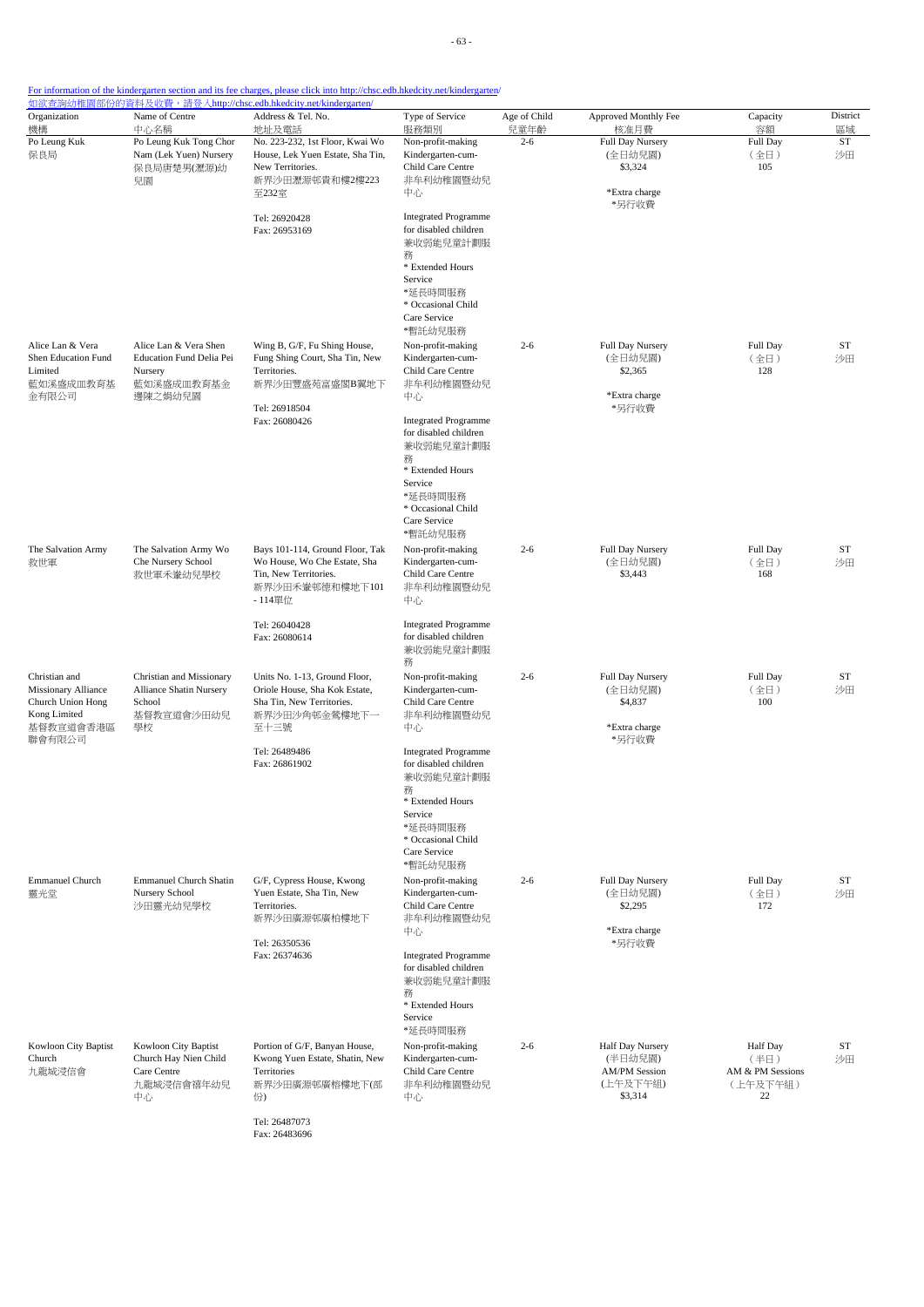| Organization<br>機構                                             | Name of Centre<br>中心名稱                                                                         | Address & Tel. No.<br>地址及電話                                                                                        | Type of Service<br>服務類別                                                                                                                                           | Age of Child<br>兒童年齡 | Approved Monthly Fee<br>核准月費                                               | Capacity<br>容額                                                         | District<br>區域  |
|----------------------------------------------------------------|------------------------------------------------------------------------------------------------|--------------------------------------------------------------------------------------------------------------------|-------------------------------------------------------------------------------------------------------------------------------------------------------------------|----------------------|----------------------------------------------------------------------------|------------------------------------------------------------------------|-----------------|
| <b>Evangelical Lutheran</b><br>Church of Hong Kong<br>基督教香港信義會 | <b>Evangelical Lutheran</b><br>Church - Hong Kong,<br>Chung On Nursery<br>School<br>基督教香港信義會頌安 | Wing A & B, G/F, Kam Lan<br>House, Kam Fung Court, Ma On<br>Shan, New Territories.<br>新界馬鞍山錦豐苑錦蘭閣地下<br>A & B翼      | Non-profit-making<br>Kindergarten-cum-<br>Child Care Centre<br>非牟利幼稚園暨幼兒<br>中心                                                                                    | $2 - 6$              | Full Day Nursery<br>(全日幼兒園)<br>\$4,343<br>*Extra charge                    | Full Day<br>(全日)<br>100                                                | <b>ST</b><br>沙田 |
|                                                                | 幼兒學校                                                                                           | Tel: 23935674<br>Fax: 21443710                                                                                     | <b>Integrated Programme</b><br>for disabled children<br>兼收弱能兒童計劃服<br>務<br>* Extended Hours<br>Service<br>*延長時間服務<br>* Occasional Child<br>Care Service<br>*暫託幼兒服務 |                      | *另行收費                                                                      |                                                                        |                 |
| The Free Methodist<br>Church of Hong Kong<br>香港循理會             | Free Methodist Church<br>Bradbury Chun Lei<br>Nursery School<br>循理會白普理循理幼兒<br>學校               | Flat 4-9, 1/F, Yiu Wo House, Yiu<br>On Estate, Ma On Shan, New<br>Territories.<br>新界馬鞍山耀安邨耀和樓2樓4-<br>9號            | Non-profit-making<br>Kindergarten-cum-<br>Child Care Centre<br>非牟利幼稚園暨幼兒<br>中心                                                                                    | $2 - 6$              | Full Day Nursery<br>(全日幼兒園)<br>\$2,206<br>*Extra charge<br>*另行收費           | Full Day<br>(全日)<br>112                                                | ST<br>沙田        |
|                                                                |                                                                                                | Tel: 26416338<br>Fax: 26434055                                                                                     | <b>Integrated Programme</b><br>for disabled children<br>兼收弱能兒童計劃服<br>務<br>* Extended Hours<br>Service<br>*延長時間服務                                                  |                      |                                                                            |                                                                        |                 |
| Hong Kong ABWE<br>Social Services<br>香港萬國宣道浸信會<br>社會服務         | Heng On Baptist Nursery<br>School<br>恒安浸信會幼兒學校                                                 | Units 1-5, Heng Sing House,<br>Heng On Estate, Ma On Shan,<br>Sha Tin, New Territories.<br>新界沙田馬鞍山恒安邨恒星樓<br>地下1-5號 | Non-profit-making<br>Kindergarten-cum-<br>Child Care Centre<br>非牟利幼稚園暨幼兒<br>中心                                                                                    | $2 - 6$              | Full Day Nursery<br>(全日幼兒園)<br>\$4,557<br>*Extra charge<br>*另行收費           | Full Day<br>(全日)<br>123<br><b>Half Day</b><br>(半日)<br>AM & PM Sessions | <b>ST</b><br>沙田 |
|                                                                |                                                                                                | Tel: 26428939<br>Fax: 26334686                                                                                     | * Extended Hours<br>Service<br>*延長時間服務<br>* Occasional Child<br>Care Service<br>*暫託幼兒服務                                                                           |                      |                                                                            | (上午及下午組)<br>12                                                         |                 |
| The Baptist<br>Convention of Hong<br>Kong<br>香港浸信會聯會           | The Baptist Convention of<br>Hong Kong Lee On<br>Nursery<br>香港浸信會聯會利安幼<br>兒園                   | G1, G/F, Lee Hing House, Lee<br>On Estate, Ma On Shan, Sha Tin,<br>New Territories.<br>新界沙田馬鞍山利安邨利興樓<br>地下G1       | Non-profit-making<br>Kindergarten-cum-<br>Child Care Centre<br>非牟利幼稚園暨幼兒<br>中心                                                                                    | $2 - 6$              | Full Day Nursery<br>(全日幼兒園)<br>\$4,115<br>*Extra charge<br>*另行收費           | Full Day<br>(全日)<br>126                                                | ST<br>沙田        |
|                                                                |                                                                                                | Tel: 26422633<br>Fax: 26422988                                                                                     | * Extended Hours<br>Service<br>*延長時間服務<br>* Occasional Child<br>Care Service<br>*暫託幼兒服務                                                                           |                      |                                                                            |                                                                        |                 |
| Tung Wah Group of<br>Hospitals<br>東華三院                         | TWGHs Lions Club of<br>South Kowloon Nursery<br>School<br>東華三院南九龍獅子會<br>幼兒園                    | G/F, Chung Wo House, Chung<br>On Estate, Ma On Shan, Sha Tin,<br>New Territories.<br>新界沙田馬鞍山頌安邨 頌和樓<br>地下          | Non-profit-making<br>Kindergarten-cum-<br>Child Care Centre<br>非牟利幼稚園暨幼兒<br>中心                                                                                    | $2 - 6$              | Full Day Nursery<br>(全日幼兒園)<br>\$4,319<br>*Extra charge<br>*另行收費           | Full Day<br>(全日)<br>118                                                | ST<br>沙田        |
|                                                                |                                                                                                | Tel: 26303555<br>Fax: 26303444                                                                                     | <b>Integrated Programme</b><br>for disabled children<br>兼收弱能兒童計劃服<br>務<br>* Extended Hours<br>Service<br>*延長時間服務<br>* Occasional Child<br>Care Service<br>*暫託幼兒服務 |                      |                                                                            |                                                                        |                 |
|                                                                | Jingle Bell Nursery<br>小時候沙田幼兒院                                                                | G/F, Block 10, City One Shatin,<br>Shatin, New Territories<br>新界沙田沙田第一城第十座地<br>下<br>Tel: 26469639                  | Private Kindergarten-<br>cum-Child Care Centre<br>私營幼稚園暨幼兒中<br>心                                                                                                  | $2 - 6$              | Half Day Nursery<br>(半日幼兒園)<br><b>AM/PM Session</b><br>(上午及下午組)<br>\$4,120 | Full Day<br>(全日)<br>27<br>Half Day<br>(半日)<br>AM & PM Sessions         | ST<br>沙田        |
|                                                                |                                                                                                | Fax: 26469628                                                                                                      |                                                                                                                                                                   |                      | Full Day Nursery<br>(全日幼兒園)<br>\$6,845                                     | (上午及下午組)<br>45                                                         |                 |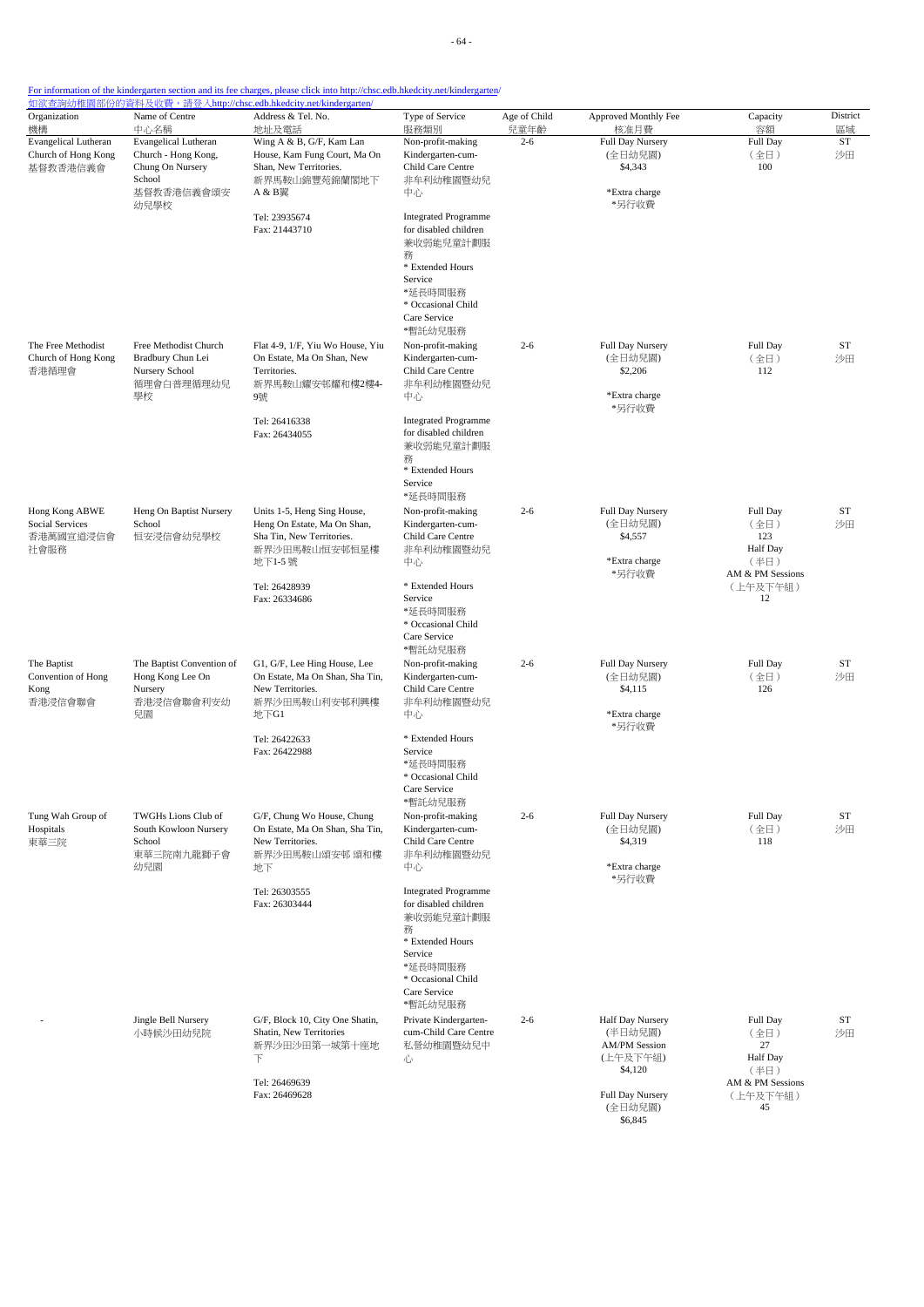- 65 -

### For information of the kindergarten section and its fee charges, please click into http://chsc.edb.hkedcity.net/kindergarten/

|                                                                                              |                                                                                    | <u> 如欲查詢幼稚園部份的資料及收費,請登入http://chsc.edb.hkedcity.net/kindergarten/</u>                                                                                                                |                                                                                |                      |                                                                                                                             |                                                                                          |                 |
|----------------------------------------------------------------------------------------------|------------------------------------------------------------------------------------|--------------------------------------------------------------------------------------------------------------------------------------------------------------------------------------|--------------------------------------------------------------------------------|----------------------|-----------------------------------------------------------------------------------------------------------------------------|------------------------------------------------------------------------------------------|-----------------|
| Organization<br>機構                                                                           | Name of Centre<br>中心名稱                                                             | Address & Tel. No.<br>地址及電話                                                                                                                                                          | Type of Service<br>服務類別                                                        | Age of Child<br>兒童年齡 | Approved Monthly Fee<br>核准月費                                                                                                | Capacity<br>容額                                                                           | District<br>區域  |
| Hazelwood<br>International<br><b>Education Limited</b><br>培榛國際教育有限公<br>司                     | Pui Kiu International<br>Nursery<br>培僑國際幼兒園                                        | Portion of Level 1, Phase 2,<br>Belair Gardens, Shopping<br>Arcade, 52 Tai Chung Kiu Road,<br>Shatin, New Territories<br>新界沙田大涌橋路52號富豪花<br>園商場2期1樓(部份)                               | Private Kindergarten-<br>cum-Child Care Centre<br>私營幼稚園暨幼兒中<br>心               | $2 - 6$              | <b>Half Day Nursery</b><br>(半日幼兒園)<br><b>AM/PM Session</b><br>(上午及下午組)<br>\$5,200                                           | Half Day<br>(半日)<br>AM & PM Sessions<br>(上午及下午組)<br>60                                   | <b>ST</b><br>沙田 |
| Truth Baptist Church<br>Limited<br>真理浸信會有限公司                                                 | Truth Baptist Church<br>Glory Nursery (Greenfield<br>Court)<br>真理浸信會榮光幼兒園<br>(田園閣) | Tel: 35909990<br>Fax: 36166000<br>2/F., of the Podium of Greenfield<br>Court, Nos 9-11 Sha Tin Wai<br>Road, Shatin, N.T.<br>新界沙田圍路9-11號田園閣2樓<br>平台<br>Tel: 26359706<br>Fax: 26359116 | Non-profit-making<br>Kindergarten-cum-<br>Child Care Centre<br>非牟利幼稚園暨幼兒<br>中心 | $2 - 6$              | <b>Half Day Nursery</b><br>(半日幼兒園)<br><b>AM/PM Session</b><br>(上午及下午組)<br>\$3,892<br>Full Day Nursery<br>(全日幼兒園)<br>\$6,990 | Full Day<br>(全日)<br>37<br>Half Day<br>(半日)<br>AM & PM Sessions<br>(上午及下午組)<br>66         | ST<br>沙田        |
| Truth Baptist Church<br>Limited<br>真理浸信會有限公司                                                 | Truth Baptist Church<br>Pictorial Nursery<br>真理浸信會碧濤幼兒園                            | Podium Floor, 19-21 On King<br>Street, Pictorial Garden, Shatin,<br>N.T. (Portion)<br>新界沙田安景街19-21號濤花園<br>一期平台(部份)<br>Tel: 26356933<br>Fax: 26356960                                 | Non-profit-making<br>Kindergarten-cum-<br>Child Care Centre<br>非牟利幼稚園暨幼兒<br>中心 | $2 - 3$              | Half Day Nursery<br>(半日幼兒園)<br>PM Session<br>(下午組)<br>\$5,272                                                               | <b>Half</b> Day<br>(半日)<br><b>AM</b> Session<br>(上午組)<br>14<br>PM Session<br>(下午組)<br>76 | ST<br>沙田        |
|                                                                                              | <b>ZENITH</b> International<br>Nursery (Shatin)<br>英藝國際幼兒園(沙田)                     | Part of G/F, The Riverpark, 8 Che<br>Kung Miu Road, Shatin, New<br>Territories<br>新界沙田車公廟路溱岸8號地下<br>(部份)<br>Tel: 22426838<br>Fax: 22426998                                           | Private Kindergarten-<br>cum-Child Care Centre<br>私營幼稚園暨幼兒中<br>心               | $2 - 3$              | Half Day Nursery<br>(半日幼兒園)<br><b>AM/PM Session</b><br>(上午及下午組)<br>\$5,700<br>Full Day Nursery<br>(全日幼兒園)<br>\$9,702        | Full Day<br>(全日)<br>20<br><b>Half</b> Day<br>(半日)<br>AM & PM Sessions<br>(上午及下午組)<br>71  | ST<br>沙田        |
| Good Health<br><b>Childhood Education</b><br>Limited<br>康傑幼兒教育有限公<br>$\overline{\mathbf{H}}$ | Good Health Child Care<br>Centre (Ma On Shan)<br>康傑幼兒中心(馬鞍山)                       | 1/F, Saddle Ridge Garden, Saddle<br>Ridge Terrace, Ma On Shan,<br>Shatin<br>沙田馬鞍山馬鞍台富寶花園一<br>樓<br>Tel: 26411717<br>Fax: 26404013                                                     | Private Kindergarten-<br>cum-Child Care Centre<br>私營幼稚園暨幼兒中<br>心               | $2 - 6$              | Half Day Nursery<br>(半日幼兒園)<br><b>AM/PM Session</b><br>(上午及下午組)<br>\$3,270<br>Full Day Nursery<br>(全日幼兒園)<br>\$5,280        | Full Day<br>(全日)<br>100<br>Half Day<br>(半日)<br>AM & PM Sessions<br>(上午及下午組)<br>100       | ST<br>沙田        |
| Hop Yat Church of<br>the Church of Christ<br>in China<br>中華基督教會合一堂                           | Hop Yat Church Shin Ka<br>Chuen Memorial Day<br>Nursery<br>合一堂單家傳紀念幼兒<br>圜         | 1/F, 26 On Shing Street, Ma On<br>Shan, Shatin, N.T.<br>新界沙田馬鞍山鞍誠街26號一<br>樓<br>Tel: 26441584<br>Fax: 29794952                                                                        | Non-profit-making<br>Kindergarten-cum-<br>Child Care Centre<br>非牟利幼稚園暨幼兒<br>中心 | $2 - 6$              | Half Day Nursery<br>(半日幼兒園)<br><b>AM/PM Session</b><br>(上午及下午組)<br>\$2,717                                                  | Full Day<br>(全日)<br>70<br>Half Day<br>(半日)<br>AM & PM Sessions<br>(上午及下午組)<br>56         | ST<br>沙田        |
| St. Hilary's Education<br>Limited<br>德萃教育機構有限公<br>$\overline{\Box}$                          | St. Hilary's International<br>Nursery (Ma On Shan)<br>德萃國際幼兒園(馬鞍<br>山)             | Portion of Shops 104-112, 1/F,<br>The Waterside, 15 On Chun<br>Street, Ma On Shan, Shatin, New<br>Territories<br>新界馬鞍山鞍駿街15號雅濤居<br>一樓104-112號舖部份                                     | Private Kindergarten-<br>cum-Child Care Centre<br>私營幼稚園暨幼兒中<br>心               | $2 - 6$              | Half Day Nursery<br>(半日幼兒園)<br><b>AM/PM Session</b><br>(上午及下午組)<br>\$6,860                                                  | Half Day<br>(半日)<br>AM & PM Sessions<br>(上午及下午組)<br>65                                   | ST<br>沙田        |

Tel: 23381780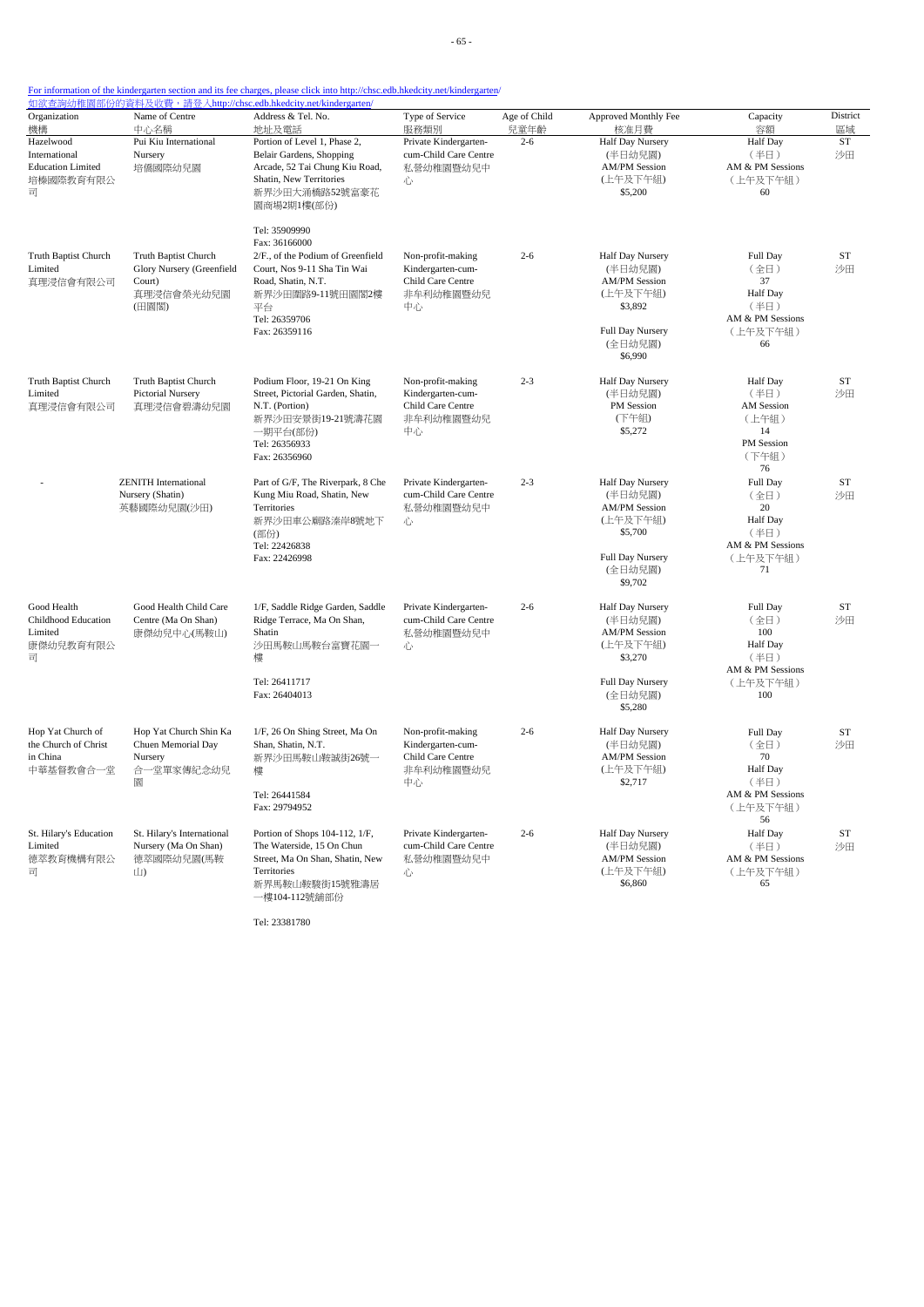- 66 -

### For information of the kindergarten section and its fee charges, please click into http://chsc.edb.hkedcity.net/kindergarten/

| Organization                                                               | Name of Centre                                                                                                           | <u> 如欲查詢幼稚園部份的資料及收費,請登入http://chsc.edb.hkedcity.net/kindergarten/</u><br>Address & Tel. No.                                                                              | Type of Service                                                                | Age of Child                                                               | Approved Monthly Fee                                                                                              | Capacity                                                              | District |
|----------------------------------------------------------------------------|--------------------------------------------------------------------------------------------------------------------------|--------------------------------------------------------------------------------------------------------------------------------------------------------------------------|--------------------------------------------------------------------------------|----------------------------------------------------------------------------|-------------------------------------------------------------------------------------------------------------------|-----------------------------------------------------------------------|----------|
| 機構                                                                         | 中心名稱                                                                                                                     | 地址及電話                                                                                                                                                                    | 服務類別                                                                           | 兒童年齡                                                                       | 核准月費                                                                                                              | 容額                                                                    | 區域       |
|                                                                            | Wellborn International<br>Play School<br>威寶國際幼兒園                                                                         | Nursery Block, Ground Floor,<br>Chevalier Garden, Ma On Shan,<br>Shatin, New Territories<br>新界沙田馬鞍山富安花園幼兒<br>園大樓地下                                                       | Private Kindergarten-<br>cum-Child Care Centre<br>私營幼稚園暨幼兒中<br>心               | $2 - 6$                                                                    | Half Day Nursery<br>(半日幼兒園)<br><b>AM/PM Session</b><br>(上午及下午組)<br>\$4,800                                        | Full Day<br>(全日)<br>50<br><b>Half</b> Day<br>(半日)<br>AM & PM Sessions | ST<br>沙田 |
|                                                                            |                                                                                                                          | Tel: 26426033<br>Fax: 26335166                                                                                                                                           |                                                                                |                                                                            | Half Day Nursery<br>(半日幼兒園)<br><b>AM/PM Session</b><br>(上午及下午組)<br><b>International Class</b><br>(國際班)<br>\$5,700 | (上午及下午組)<br>100                                                       |          |
|                                                                            |                                                                                                                          |                                                                                                                                                                          |                                                                                |                                                                            | Full Day Nursery<br>(全日幼兒園)<br>\$7,368                                                                            |                                                                       |          |
|                                                                            |                                                                                                                          |                                                                                                                                                                          |                                                                                |                                                                            | Full Day Nursery<br>(全日幼兒園)<br><b>International Class</b><br>(國際班)<br>\$7,968                                     |                                                                       |          |
|                                                                            | Think International<br>Nursery (Ma On Shan)<br>朗思國際幼兒園(馬鞍<br>山)                                                          | Kindergarten (Portion), Level 2,<br>Sunshine Bazaar, Ma On Shan,<br>New Territories.<br>新界馬鞍山新港城廣場二樓幼<br>稚園校舍(部份)                                                        | Private Kindergarten-<br>cum-Child Care Centre<br>私營幼稚園暨幼兒中<br>心               | $2 - 6$                                                                    | Half Day Nursery<br>(半日幼兒園)<br><b>AM/PM Session</b><br>(上午及下午組)<br>\$6,250                                        | <b>Half</b> Day<br>(半日)<br>AM & PM Sessions<br>(上午及下午組)<br>45         | ST<br>沙田 |
| Greenfield International<br>Nursery<br>綠茵國際幼兒園                             | Tel: 26337800<br>Fax: 26337787<br>2/F, Podium, Ma On Shan Centre,<br>Ma On Shan, New Territories<br>新界馬鞍山馬鞍山中心二樓平<br>台花園 | Private Kindergarten-<br>cum-Child Care Centre<br>私營幼稚園暨幼兒中<br>心                                                                                                         | $2 - 6$                                                                        | Half Day Nursery<br>(半日幼兒園)<br><b>AM/PM Session</b><br>(上午及下午組)<br>\$5,200 | Full Day<br>(全日)<br>10<br><b>Half</b> Day<br>(半日)                                                                 | ST<br>沙田                                                              |          |
|                                                                            |                                                                                                                          | Tel: 26330327<br>Fax: 26404474                                                                                                                                           |                                                                                |                                                                            | Full Day Nursery<br>(全日幼兒園)<br>\$7,800                                                                            | AM & PM Sessions<br>(上午及下午組)<br>70                                    |          |
| Box Hill (Fo Tan)<br><b>Education Limited</b><br>博士山(火炭)教育有<br>限公司         | Box Hill (HK)<br>International Preschool -<br>Fo Tan<br>博士山(香港)國際幼兒<br>園-火炭                                              | No. 327 on Podium of Jubilee<br>Square, Fo Tan, Shatin, N.T.<br>新界沙田火炭銀禧薈平台327號<br>Tel: 26882161<br>Fax: 26882271                                                        | Private Kindergarten-<br>cum-Child Care Centre<br>私營幼稚園暨幼兒中<br>心               | $2 - 6$                                                                    | Half Day Nursery<br>(半日幼兒園)<br><b>AM/PM Session</b><br>(上午及下午組)<br>\$6,680                                        | <b>Half</b> Day<br>(半日)<br>AM & PM Sessions<br>(上午及下午組)<br>111        | ST<br>沙田 |
|                                                                            | Joyful World International<br>Nursery (Sha Tin)<br>心怡天地國際幼兒園(沙<br>$\boxplus$                                             | Shop 701, 7/F, Jubilee Square, 2-<br>18 Lok King Street, Fo Tan,<br>Shatin, New Territories<br>新界沙田火炭樂景街2-18號銀<br>禧薈7樓701號舖                                              | Private Kindergarten-<br>cum-Child Care Centre<br>私營幼稚園暨幼兒中<br>心               | $2 - 6$                                                                    | Half Day Nursery<br>(半日幼兒園)<br><b>AM/PM Session</b><br>(上午及下午組)<br>\$5,900                                        | <b>Half Day</b><br>(半日)<br>AM & PM Sessions<br>(上午及下午組)<br>112        | ST<br>沙田 |
|                                                                            | HONG KONG (ASCOT)<br>PLAYSCHOOL<br>樂基幼兒樂園(駿景園)                                                                           | Tel: 24939009<br>Fax: 24939011<br>No. 1, G/F, Tsun King Road,<br>Royal Ascot, Fo Tan, Shatin, New<br>Territories<br>新界沙田駿景園駿景道一號地<br>下                                   | Private Kindergarten-<br>cum-Child Care Centre<br>私營幼稚園暨幼兒中<br>心               | $2 - 6$                                                                    | Half Day Nursery<br>(半日幼兒園)<br><b>AM/PM Session</b><br>(上午及下午組)<br>\$5,510                                        | Half Day<br>(半日)<br>AM & PM Sessions<br>(上午及下午組)<br>63                | ST<br>沙田 |
|                                                                            |                                                                                                                          | Tel: 23332939<br>Fax: 26349831                                                                                                                                           |                                                                                |                                                                            | Half Day Nursery<br>(半日幼兒園)<br><b>AM/PM Session</b><br>(上午及下午組)<br><b>International Class</b><br>(國際班)<br>\$5,720 |                                                                       |          |
| Angela Luk's<br><b>Education Foundation</b><br>Limited<br>陸趙鈞鴻教育基金有<br>限公司 | Creative Day Nursery<br>(Castello)<br>啟思幼兒園(帝堡城)                                                                         | Portion of Kindergarten Premises<br>on Level 5 and Entrance Hall on<br>Level 6, Castello, Siu Lek Yuen,<br>Sha Tin, New Territories.<br>新界沙田小瀝源帝堡城L5幼稚<br>園校舍及L6入口大堂(部份) | Non-profit-making<br>Kindergarten-cum-<br>Child Care Centre<br>非牟利幼稚園暨幼兒<br>中心 | $2 - 6$                                                                    | Half Day Nursery<br>(半日幼兒園)<br><b>AM/PM Session</b><br>(上午及下午組)<br>\$3,208                                        | Half Day<br>(半日)<br>AM & PM Sessions<br>(上午及下午組)<br>55                | ST<br>沙田 |

Tel: 28822005 Fax: 31245131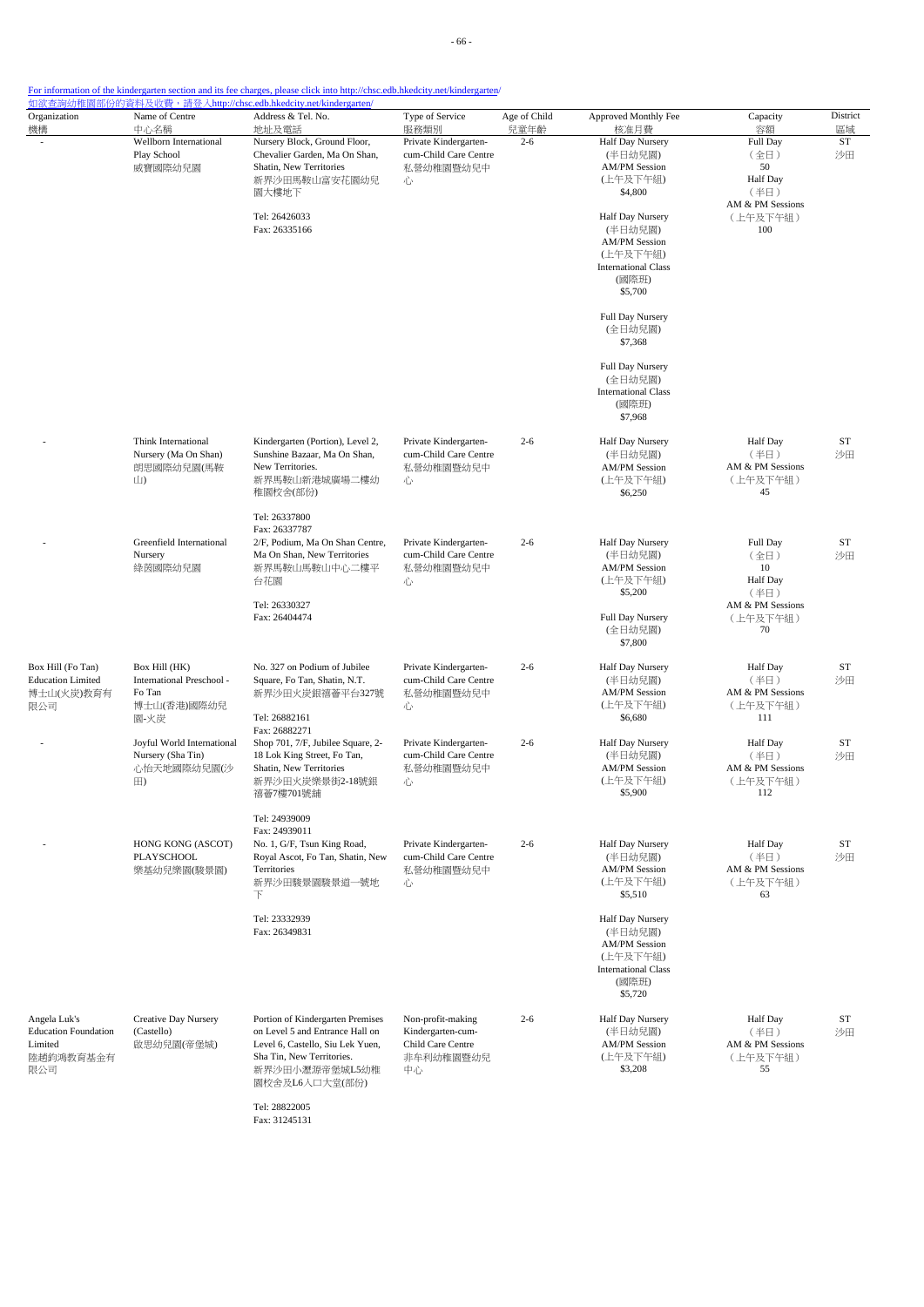| Organization                                                                 | Name of Centre                                                                    | <u> 如欲查詢幼稚園部份的資料及收費,請登入http://chsc.edb.hkedcity.net/kindergarten/</u><br>Address & Tel. No.                                                            | Type of Service                                                                | Age of Child                                                                                         | Approved Monthly Fee                                                                  | Capacity                                                                            | District        |
|------------------------------------------------------------------------------|-----------------------------------------------------------------------------------|--------------------------------------------------------------------------------------------------------------------------------------------------------|--------------------------------------------------------------------------------|------------------------------------------------------------------------------------------------------|---------------------------------------------------------------------------------------|-------------------------------------------------------------------------------------|-----------------|
| 機構<br><b>GREENIE</b>                                                         | 中心名稱<br>Catiline International                                                    | 地址及電話<br>G/F, Block 32, City One Shatin,                                                                                                               | 服務類別<br>Private Kindergarten-                                                  | 兒童年齡<br>$2 - 6$                                                                                      | 核准月費<br>Half Day Nursery                                                              | 容額<br><b>Half</b> Day                                                               | 區域<br><b>ST</b> |
| <b>EDUCATION</b><br><b>SERVICES</b>                                          | Preschool<br>嘉德麗國際幼兒園                                                             | Sha Tin, New Territories<br>新界沙田沙田第一城32座地下                                                                                                             | cum-Child Care Centre<br>私營幼稚園暨幼兒中                                             |                                                                                                      | (半日幼兒園)<br><b>AM/PM Session</b>                                                       | (半日)<br>AM Session                                                                  | 沙田              |
| COMPANY<br><b>LIMITED</b><br>素茂教育服務有限公<br>급                                  |                                                                                   | Tel: 26473678<br>Fax: 26476047                                                                                                                         | 心                                                                              |                                                                                                      | (上午及下午組)<br>\$5,100                                                                   | (上午組)<br>70<br>PM Session<br>(下午組)                                                  |                 |
|                                                                              |                                                                                   |                                                                                                                                                        |                                                                                |                                                                                                      |                                                                                       | 70                                                                                  |                 |
| Christian Little Angel<br>Kindergarten Limited<br>基督教小天使幼稚園<br>有限公司          | Christian Little Angel<br>Nursery (Kam Fung<br>Court)<br>基督教小天使(錦豐)幼<br>兒園        | G/F (Portion), Kam Wai House,<br>Kam Fung Court, Ma On Shan,<br>Sha Tin, New Territories<br>新界沙田馬鞍山錦豐苑錦蕙閣<br>地下(部份)                                    | Non-profit-making<br>Kindergarten-cum-<br>Child Care Centre<br>非牟利幼稚園暨幼兒<br>中心 | $2 - 6$                                                                                              | Half Day Nursery<br>(半日幼兒園)<br><b>AM/PM Session</b><br>(上午及下午組)<br>\$2,240            | Half Day<br>(半日)<br>AM & PM Sessions<br>(上午及下午組)<br>14                              | ST<br>沙田        |
|                                                                              |                                                                                   | Tel: 26406783<br>Fax: 26406392                                                                                                                         |                                                                                |                                                                                                      |                                                                                       |                                                                                     |                 |
| Good Time Education<br>Company Limited<br>好時光教育有限公司                          | Good Time International<br>Play School (Shatin<br>Plaza)<br>好時光國際幼兒園(沙田<br>廣場)    | Level 4, Block C & D, Sha Tin<br>Plaza, Sha Tin, New Territories<br>新界沙田沙田廣場 C至D座平台<br>花園                                                              | Private Kindergarten-<br>cum-Mixed Child Care<br>Centre<br>私營幼稚園暨綜合幼<br>兒中心    | $0 - 6$                                                                                              | Half Day Nursery<br>(半日幼兒園)<br><b>AM Session</b><br>(上午組)<br>\$4,260                  | Half Day Creche<br>(半日育嬰園)<br>AM & PM Sessions<br>(上午及下午組)<br>8<br>Full Day Nursery | <b>ST</b><br>沙田 |
|                                                                              |                                                                                   | Tel: 26013278<br>Fax: 26089026                                                                                                                         |                                                                                |                                                                                                      | Half Day Nursery<br>(半日幼兒園)<br>PM Session<br>(下午組)<br>\$3,932                         | (全日幼兒園)<br>28<br>Half Day Nursery<br>(半日幼兒園)<br>AM &PM Sessions<br>(上午及下午組)<br>116  |                 |
|                                                                              |                                                                                   |                                                                                                                                                        |                                                                                |                                                                                                      | Half Day Nursery<br>(半日幼兒園)<br>AM Session<br>(上午組)<br><b>International Class</b>      |                                                                                     |                 |
|                                                                              |                                                                                   |                                                                                                                                                        |                                                                                |                                                                                                      | (國際班)<br>\$4,478                                                                      |                                                                                     |                 |
|                                                                              |                                                                                   |                                                                                                                                                        |                                                                                | Half Day Nursery<br>(半日幼兒園)<br>PM Session<br>(下午組)<br><b>International Class</b><br>(國際班)<br>\$4,149 |                                                                                       |                                                                                     |                 |
|                                                                              |                                                                                   |                                                                                                                                                        |                                                                                |                                                                                                      | Full Day Nursery<br>(全日幼兒園)                                                           |                                                                                     |                 |
| <b>Box Hill International</b><br><b>Education Limited</b><br>博士山國際教育有限<br>公司 | Box Hill (HK)<br>International Pre-school<br>博士山(香港)國際幼兒<br>園                     | G/F (Portion), Tower 10, Phase<br>One, Vista Paradiso, No. 2 Hang<br>Ming Street, Ma On Shan, New<br>Territories.<br>新界馬鞍山恆明街2號聽濤雅苑<br>一期十座地下(部份)      | Private Kindergarten-<br>cum-Child Care Centre<br>私營幼稚園暨幼兒中<br>心               | $2 - 6$                                                                                              | \$6,387<br>Half Day Nursery<br>(半日幼兒園)<br><b>AM/PM Session</b><br>(上午及下午組)<br>\$6,680 | <b>Half</b> Day<br>(半日)<br>AM & PM Sessions<br>(上午及下午組)<br>88                       | ST<br>沙田        |
|                                                                              |                                                                                   | Tel: 27506323                                                                                                                                          |                                                                                |                                                                                                      |                                                                                       |                                                                                     |                 |
| Pre-School Habitat<br>(Double Cove) Co.<br>Limited<br>學之園(迎海)有限公<br>급        | Learning Habitat<br><b>Bilingual Nursery</b><br>(Double Cove)<br>學之園雙語幼兒園(迎<br>海) | Fax: 27506964<br>1/F, Phase 3, Double Cove, 8 Wu<br>Kai Sha Road, Lok Wo Sha, Ma<br>On Shan, Sha Tin, New<br>Territories<br>新界沙田馬鞍山落禾沙烏溪沙<br>路8號迎海3期1樓 | Private Kindergarten-<br>cum-Child Care Centre<br>私營幼稚園暨幼兒中<br>心               | $2 - 6$                                                                                              | Half Day Nursery<br>(半日幼兒園)<br><b>AM/PM Session</b><br>(上午及下午組)<br>\$6,100            | <b>Half Day</b><br>(半日)<br>AM & PM Sessions<br>(上午及下午組)<br>103                      | <b>ST</b><br>沙田 |
| Yan Oi Tong Limited                                                          | Yan Oi Tong Mrs.                                                                  | Tel: 25015850<br>3/F, Neighbourhood Community                                                                                                          | Non-profit-making                                                              | $2 - 6$                                                                                              | Full Day Nursery                                                                      | Full Day                                                                            | TP/N            |
| 仁愛堂有限公司                                                                      | <b>Augusta Cheung Nursery</b><br>仁愛堂張慕良夫人幼兒<br>圜                                  | Centre, Phase II, Wan Tau Tong<br>Estate, Tai Po, N.T.<br>新界大埔運頭塘邨第二期鄰里                                                                                | Kindergarten-cum-<br>Child Care Centre<br>非牟利幼稚園暨幼兒                            |                                                                                                      | (全日幼兒園)<br>\$4,976                                                                    | (全日)<br>100                                                                         | 大埔/北            |
|                                                                              |                                                                                   | 社區中心三樓<br>Tel: 26383082                                                                                                                                | 中心<br><b>Integrated Programme</b>                                              |                                                                                                      | *Extra charge<br>*另行收費                                                                |                                                                                     |                 |
|                                                                              |                                                                                   | Fax: 26588047                                                                                                                                          | for disabled children<br>兼收弱能兒童計劃服<br>務<br>* Extended Hours<br>Service         |                                                                                                      |                                                                                       |                                                                                     |                 |
|                                                                              |                                                                                   |                                                                                                                                                        | *延長時間服務<br>* Occasional Child<br>Care Service<br>*暫託幼兒服務                       |                                                                                                      |                                                                                       |                                                                                     |                 |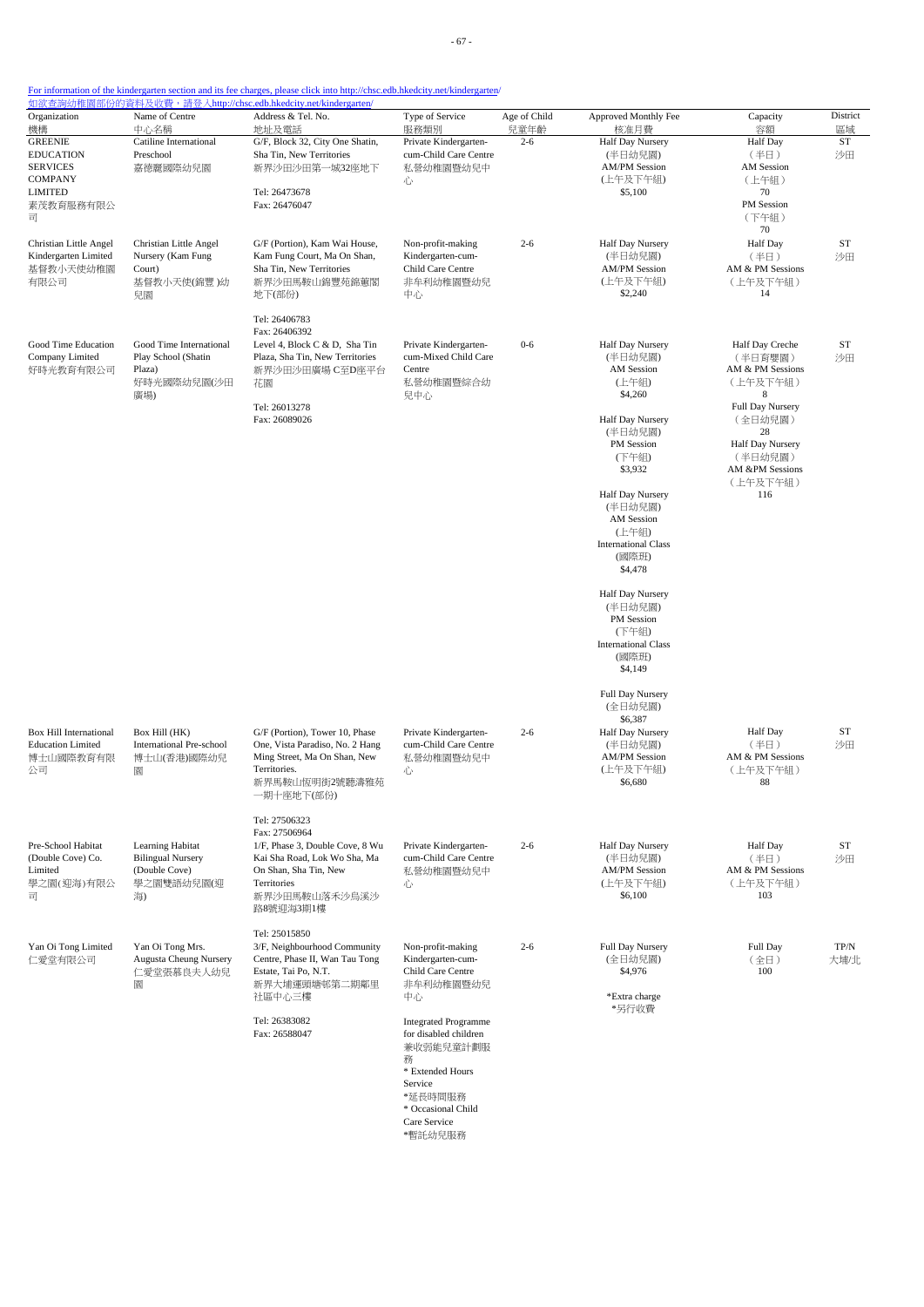| Organization<br>機構                                                                                    | Name of Centre<br>中心名稱                                                                             | Address & Tel. No.<br>地址及電話                                                                                                                             | Type of Service<br>服務類別                                                                                                                                                                                                                                        | Age of Child<br>兒童年齡 | Approved Monthly Fee<br>核准月費                                     | Capacity<br>容額          | District<br>區域 |
|-------------------------------------------------------------------------------------------------------|----------------------------------------------------------------------------------------------------|---------------------------------------------------------------------------------------------------------------------------------------------------------|----------------------------------------------------------------------------------------------------------------------------------------------------------------------------------------------------------------------------------------------------------------|----------------------|------------------------------------------------------------------|-------------------------|----------------|
| Po Leung Kuk<br>保良局                                                                                   | Po Leung Kuk Lau Chun<br>Nursery<br>保良局劉進幼兒園                                                       | G/F, Kwong Lai House, Kwong<br>Fuk Estate, Tai Po, New<br>Territories.<br>新界大埔廣福邨 廣禮樓地下<br>Tel: 26532932<br>Fax: 26385988                               | Non-profit-making<br>Kindergarten-cum-<br>Child Care Centre<br>非牟利幼稚園暨幼兒<br>中心<br><b>Integrated Programme</b><br>for disabled children<br>兼收弱能兒童計劃服<br>務<br>* Extended Hours<br>Service<br>*延長時間服務<br>* Occasional Child<br>Care Service<br>*暫託幼兒服務            | $2 - 6$              | Full Day Nursery<br>(全日幼兒園)<br>\$3,627<br>*Extra charge<br>*另行收費 | Full Day<br>(全日)<br>103 | TP/N<br>大埔/北   |
| The Salvation Army<br>救世軍                                                                             | The Salvation Army Tai<br>Yuen Nursery School<br>救世軍大元幼兒學校                                         | G/F, Tai Ling House,<br>Tai Yuen Estate, Tai Po, New<br>Territories.<br>新界大埔大元邨泰寧樓地下<br>Tel: 26649725<br>Fax: 26669698                                  | Non-profit-making<br>Kindergarten-cum-<br>Child Care Centre<br>非牟利幼稚園暨幼兒<br>中心<br><b>Integrated Programme</b><br>for disabled children<br>兼收弱能兒童計劃服<br>務                                                                                                       | $2 - 6$              | Full Day Nursery<br>(全日幼兒園)<br>\$3,748                           | Full Day<br>(全日)<br>104 | $TP/N$<br>大埔/北 |
| Hong Kong Society<br>for the Protection of<br>Children<br>香港保護兒童會                                     | Hong Kong Society for<br>the Protection of Children<br>Lam Woo Nursery School<br>香港保護兒童會林護幼<br>兒學校 | 3/F, Fu Heng Neighbourhood<br>Community Centre, Fu Heng<br>Estate, Tai Po, New Territories.<br>新界大埔富亨邨富亨鄰里社區<br>中心三樓<br>Tel: 26607808<br>Fax: 26650444  | Non-profit-making<br>Kindergarten-cum-<br>Child Care Centre<br>非牟利幼稚園暨幼兒<br>中心<br><b>Integrated Programme</b><br>for disabled children<br>兼收弱能兒童計劃服<br>務<br>* Extended Hours<br>Service<br>*延長時間服務<br>* Occasional Child<br>Care Service                       | $2 - 6$              | Full Day Nursery<br>(全日幼兒園)<br>\$2,586<br>*Extra charge<br>*另行收費 | Full Day<br>(全日)<br>123 | $TP/N$<br>大埔/北 |
| <b>Evangelical Free</b><br>Church of China<br>Social Service<br>Limited<br>中國基督教播道會社<br>會服務有限公司       | <b>Evangelical Free Church</b><br>of China - Po Nga<br>Nursery School<br>中國基督教播道會寶雅<br>幼兒學校        | 117-124, G/F, Hing Wo House,<br>Po Nga Court, Tai Po, New<br>Territories.<br>新界大埔寶雅苑興和閣117-124<br>號地下<br>Tel: 26509286<br>Fax: 26561018                 | *暫託幼兒服務<br>Non-profit-making<br>Kindergarten-cum-<br>Child Care Centre<br>非牟利幼稚園暨幼兒<br>中心<br><b>Integrated Programme</b><br>for disabled children<br>兼收弱能兒童計劃服<br>務<br>* Extended Hours<br>Service<br>*延長時間服務<br>* Occasional Child<br>Care Service<br>*暫託幼兒服務 | $2 - 6$              | Full Day Nursery<br>(全日幼兒園)<br>\$3,990<br>*Extra charge<br>*另行收費 | Full Day<br>(全日)<br>120 | TP/N<br>大埔/北   |
| Christian &<br><b>Missionary Alliance</b><br>Church Union Hong<br>Kong Limited<br>基督教宣道會香港區<br>聯會有限公司 | Christian & Missionary<br>Alliance Plover Cove<br>Nursery School<br>基督教宣道會寶湖幼兒<br>學校               | Level 1, Shop 106, Plover Cove<br>Garden, 3 Plover Cove Road, Tai<br>Po, New Territories.<br>新界大埔寶湖道3號寶湖花園地<br>下106號舖<br>Tel: 26508223<br>Fax: 26508330 | Non-profit-making<br>Kindergarten-cum-<br>Child Care Centre<br>非牟利幼稚園暨幼兒<br>中心<br><b>Integrated Programme</b><br>for disabled children<br>兼收弱能兒童計劃服<br>務<br>* Extended Hours<br>Service<br>*延長時間服務<br>* Occasional Child<br>Care Service                       | $2 - 6$              | Full Day Nursery<br>(全日幼兒園)<br>\$4,281<br>*Extra charge<br>*另行收費 | Full Day<br>(全日)<br>112 | $TP/N$<br>大埔/北 |

\*暫託幼兒服務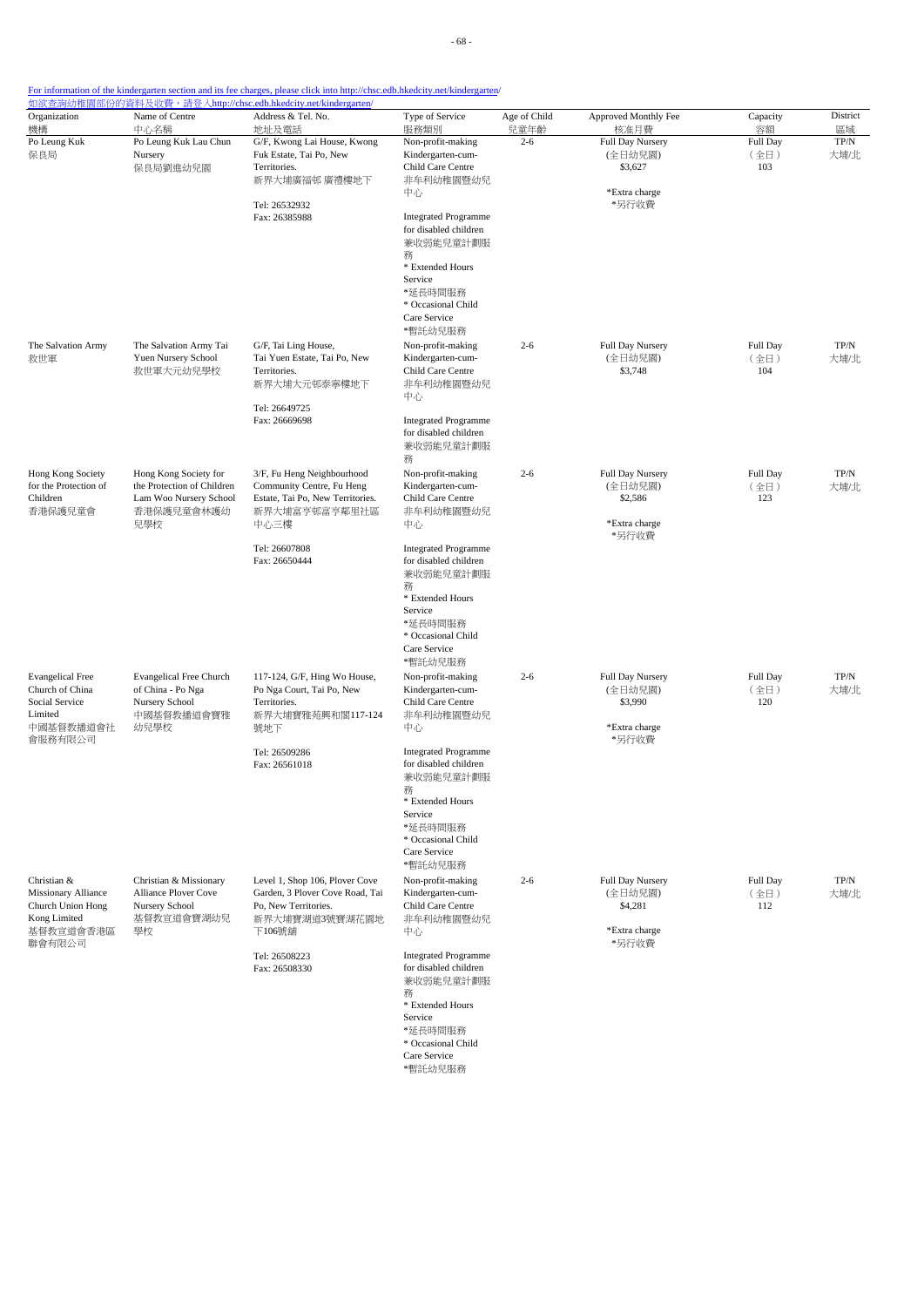| Organization                                                          | Name of Centre                                                                                                | Address & Tel. No.                                                                                                                                  | Type of Service<br>服務類別                                                                                                                                                 | Age of Child    | Approved Monthly Fee                                                       | Capacity                                                                   | District                    |
|-----------------------------------------------------------------------|---------------------------------------------------------------------------------------------------------------|-----------------------------------------------------------------------------------------------------------------------------------------------------|-------------------------------------------------------------------------------------------------------------------------------------------------------------------------|-----------------|----------------------------------------------------------------------------|----------------------------------------------------------------------------|-----------------------------|
| 機構<br>Tung Wah Group of<br>Hospitals<br>東華三院                          | 中心名稱<br>TWGHs Fong Lai Ming<br>Nursery School<br>東華三院方麗明幼兒園                                                   | 地址及電話<br>5/F, Tai Po Community Centre,<br>Heung Sze Wui Street, Tai Po<br>Market, New Territories.                                                  | Non-profit-making<br>Kindergarten-cum-<br>Child Care Centre                                                                                                             | 兒童年齡<br>$2 - 6$ | 核准月費<br>Full Day Nursery<br>(全日幼兒園)<br>\$3,761                             | 容額<br>Full Day<br>(全日)<br>101                                              | 區域<br>$\mbox{TP/N}$<br>大埔/北 |
|                                                                       |                                                                                                               | 新界大埔墟鄉事會街大埔社區<br>中心六樓<br>Tel: 26532393                                                                                                              | 非牟利幼稚園暨幼兒<br>中心<br><b>Integrated Programme</b>                                                                                                                          |                 | *Extra charge<br>*另行收費                                                     |                                                                            |                             |
|                                                                       |                                                                                                               | Fax: 26567577                                                                                                                                       | for disabled children<br>兼收弱能兒童計劃服<br>務<br>* Extended Hours<br>Service<br>*延長時間服務<br>* Occasional Child<br>Care Service<br>*暫託幼兒服務                                      |                 |                                                                            |                                                                            |                             |
| The Tsung Tsin<br>Mission of Hong<br>Kong Social Service<br>基督教香港崇真會社 | Tsung Tsin Mission of<br>Hong Kong On Yan<br>Nursery School<br>基督教香港崇真會安仁                                     | Fu Shin Estate, Tai Po, New<br>Territories.<br>新界大埔富善邨 (明雅苑停車場<br>側)                                                                                | Non-profit-making<br>Kindergarten-cum-<br>Child Care Centre<br>非牟利幼稚園暨幼兒                                                                                                | $2 - 6$         | <b>Full Day Nursery</b><br>(全日幼兒園)<br>\$4,850                              | Full Day<br>(全日)<br>150                                                    | $TP/N$<br>大埔/北              |
| 會服務部                                                                  | 幼兒學校                                                                                                          | Tel: 26612866<br>Fax: 26639586                                                                                                                      | 中心<br><b>Integrated Programme</b><br>for disabled children<br>兼收弱能兒童計劃服<br>務<br>* Extended Hours<br>Service<br>*延長時間服務<br>* Occasional Child<br>Care Service<br>*暫託幼兒服務 |                 | *Extra charge<br>*另行收費                                                     |                                                                            |                             |
| The Hong Kong<br><b>Taoist Association</b><br>香港道教聯合會                 | Hong Kong Taoist<br>Association Yuen Yuen<br>Child Care Centre (Fu<br>Shin Estate)<br>香港道教聯合會圓玄幼<br>兒中心(富善邨 ) | Wing A and B, G/F, Shin Mei<br>House, Fu Shin Estate, Tai Po,<br>New Territories (Portion)<br>新界大埔富善邨善美樓地下A<br>翼及B翼(部份)                             | Non-profit-making<br>Kindergarten-cum-<br>Child Care Centre<br>非牟利幼稚園暨幼兒<br>中心                                                                                          | $2 - 6$         | Half Day Nursery<br>(半日幼兒園)<br><b>AM/PM</b> Session<br>(上午及下午組)<br>\$2,518 | <b>Half Day</b><br>(半日)<br>AM & PM Sessions<br>(上午及下午組)<br>24              | TP/N<br>大埔/北                |
| Pentecostal Church of<br>Hong Kong Ltd.<br>竹園區神召會                     | Pentecostal Church of<br>Hong Kong Tai Wo<br>Nursery School<br>竹園區神召會太和康樂<br>幼兒學校                             | Tel: 26614583<br>Fax: 26613118<br>3rd Floor, Neighbourhood<br>Community Centre, Tai Wo<br>Estate, Tai Po, New Territories.<br>新界大埔太和邨太和鄰里社區<br>中心三樓 | Non-profit-making<br>Kindergarten-cum-<br>Child Care Centre<br>非牟利幼稚園暨幼兒<br>中心                                                                                          | $2 - 6$         | Full Day Nursery<br>(全日幼兒園)<br>\$4,223<br>*Extra charge<br>*另行收費           | Full Day<br>(全日)<br>121                                                    | TP/N<br>大埔/北                |
|                                                                       |                                                                                                               | Tel: 26517772<br>Fax: 26574441                                                                                                                      | <b>Integrated Programme</b><br>for disabled children<br>兼收弱能兒童計劃服<br>務<br>* Extended Hours<br>Service<br>*延長時間服務<br>* Occasional Child<br>Care Service<br>*暫託幼兒服務       |                 |                                                                            |                                                                            |                             |
|                                                                       | Anchors International<br>Nursery<br>安基司國際幼兒園                                                                  | Portion of G/F & 2/F, Shop<br>G07B, Fuller Gardens, No. 8<br>Chui Lok Street, Tai Po, New<br><b>Territories</b><br>新界大埔翠樂街8號富萊花園<br>G07B舗部份地下二樓     | Private Kindergarten-<br>cum-Child Care Centre<br>私營幼稚園暨幼兒中<br>心                                                                                                        | $2 - 6$         | Half Day Nursery<br>(半日幼兒園)<br><b>AM/PM Session</b><br>(上午及下午組)<br>\$5,500 | Full Day<br>(全日)<br>$\overline{4}$<br>Half Day<br>(半日)<br>AM & PM Sessions | TP/N<br>大埔/北                |
|                                                                       |                                                                                                               | Tel: 26506660<br>Fax: 26578886                                                                                                                      |                                                                                                                                                                         |                 | Full Day Nursery<br>(全日幼兒園)<br>\$8,420                                     | (上午及下午組)<br>106                                                            |                             |
|                                                                       | Anchors International<br>Nursery (Constellation<br>Cove)<br>安基司國際幼兒園(滌濤<br>山)                                 | Kindergarten Premises,<br>Constellation Cove, 1 Hung Lam<br>Drive, Tai Po, New Territories<br>新界大埔紅林路1號滌濤山幼稚<br>園校舍                                 | Private Kindergarten-<br>cum-Child Care Centre<br>私營幼稚園暨幼兒中<br>心                                                                                                        | $2 - 6$         | Half Day Nursery<br>(半日幼兒園)<br><b>AM/PM Session</b><br>(上午及下午組)<br>\$5,500 | Full Day<br>(全日)<br>60<br>Half Day<br>(半日)<br>AM & PM Sessions             | TP/N<br>大埔/北                |
|                                                                       |                                                                                                               | Tel: 26665650<br>Fax: 26647778                                                                                                                      |                                                                                                                                                                         |                 | Full Day Nursery<br>(全日幼兒園)<br>\$8,420                                     | (上午及下午組)<br>110                                                            |                             |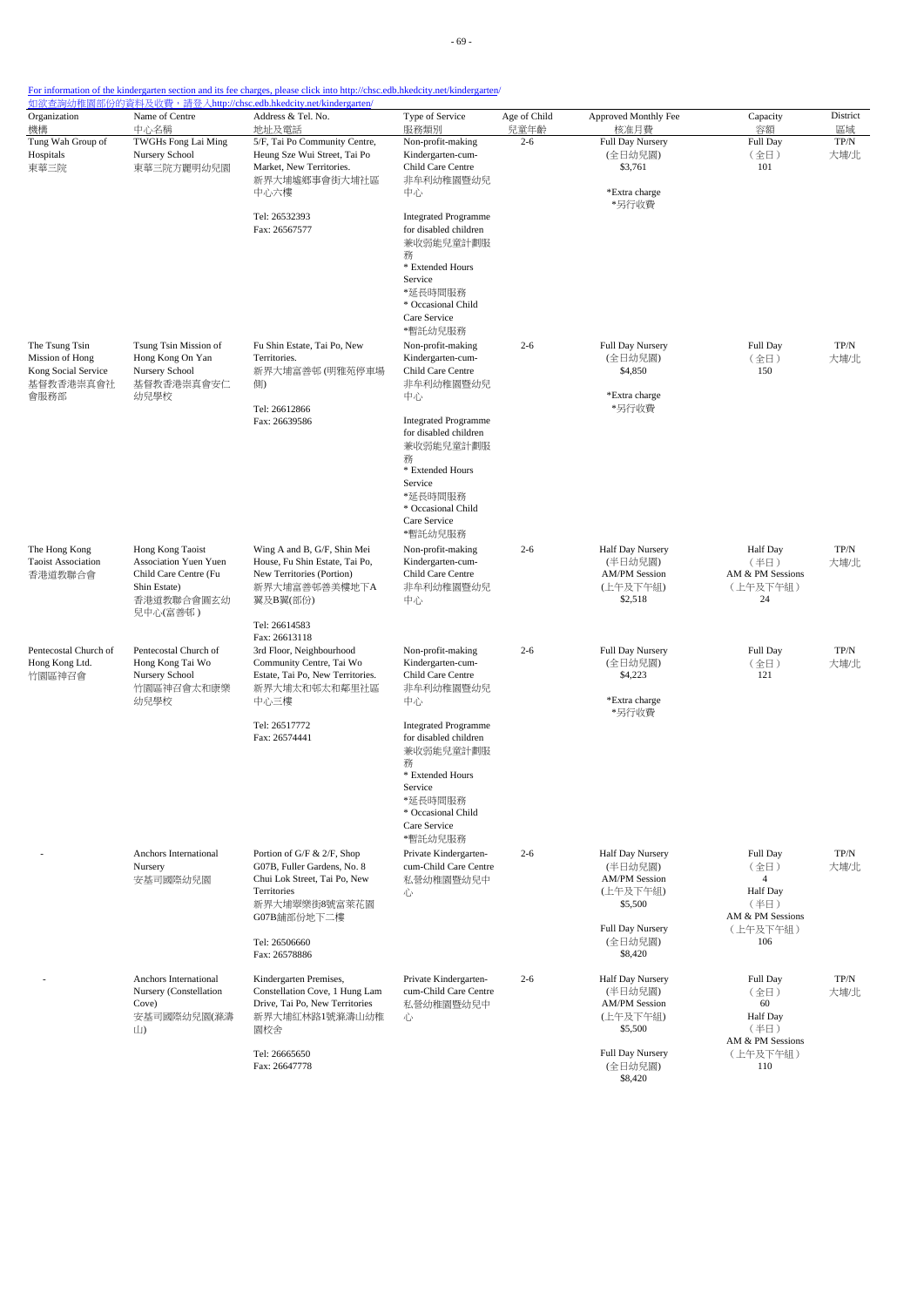| Organization                                                      | Name of Centre                                                                                   | <u> 如欲查詢幼稚園部份的資料及收費,請登入http://chsc.edb.hkedcity.net/kindergarten/</u><br>Address & Tel. No.                                                              | Type of Service                                                                | Age of Child    | Approved Monthly Fee                                                                                              | Capacity                                                              | District              |
|-------------------------------------------------------------------|--------------------------------------------------------------------------------------------------|----------------------------------------------------------------------------------------------------------------------------------------------------------|--------------------------------------------------------------------------------|-----------------|-------------------------------------------------------------------------------------------------------------------|-----------------------------------------------------------------------|-----------------------|
| 機構<br>Mulberry House<br>International<br><b>Education Limited</b> | 中心名稱<br>MULBERRY HOUSE<br><b>INTERNATIONAL</b><br>CHILD CARE CENTRE<br>懋柏禮國際幼兒中心                 | 地址及電話<br>Kindergarten Premises, Portion of<br>G/F & LG/F, Commercial<br>Accommodation, Mayfair By the<br>Sea 1, 23 Fo Chun Road, Tai Po,                 | 服務類別<br>Private Kindergarten-<br>cum-Child Care Centre<br>私營幼稚園暨幼兒中<br>心       | 兒童年齡<br>$2 - 6$ | 核准月費<br>Half Day Nursery<br>(半日幼兒園)<br>AM Session<br>(上午組)                                                        | 容額<br><b>Half</b> Day<br>(半日)<br>AM & PM Sessions<br>(上午及下午組)<br>28   | 區域<br>TP/N<br>大埔/北    |
|                                                                   |                                                                                                  | New Territories<br>新界大埔科進路23號逸瓏灣1期<br>商場地下部份及低層地下幼稚<br>園校舍                                                                                               |                                                                                |                 | \$9,020<br>Half Day Nursery<br>(半日幼兒園)<br>PM Session                                                              |                                                                       |                       |
|                                                                   |                                                                                                  | Tel: 27805700<br>Fax: 26381350                                                                                                                           |                                                                                |                 | (下午組)<br>\$7,900                                                                                                  |                                                                       |                       |
|                                                                   | Greenfield International<br>Nursery (Mont Vert)<br>綠茵國際幼兒園(嵐山)                                   | Portion of The Kindergarten,<br>Mont Vert, No. 9 Fung Yuen<br>Road, Tai Po, New Territories<br>新界大埔鳳園路9號嵐山幼稚園<br>部份                                      | Private Kindergarten-<br>cum-Child Care Centre<br>私營幼稚園暨幼兒中<br>心               | $2 - 6$         | Half Day Nursery<br>(半日幼兒園)<br><b>AM/PM Session</b><br>(上午及下午組)<br>\$6,000                                        | <b>Half</b> Day<br>(半日)<br>AM & PM Sessions<br>(上午及下午組)<br>24         | $\mbox{TP/N}$<br>大埔/北 |
|                                                                   |                                                                                                  | Tel: 39070178<br>Fax: 31689181                                                                                                                           |                                                                                |                 |                                                                                                                   |                                                                       |                       |
|                                                                   | Mink International Play<br>School<br>明雅國際幼兒園                                                     | Level 1, Sun Hing Garden, Tai<br>Po, New Territories.<br>新界大埔新興花園地下                                                                                      | Private Kindergarten-<br>cum-Child Care Centre<br>私營幼稚園暨幼兒中<br>心               | $2 - 6$         | Half Day Nursery<br>(半日幼兒園)<br><b>AM/PM Session</b><br>(上午及下午組)                                                   | Full Day<br>(全日)<br>56<br><b>Half</b> Day                             | TP/N<br>大埔/北          |
|                                                                   |                                                                                                  | Tel: 26654333<br>Fax: 26639555                                                                                                                           |                                                                                |                 | \$4,398                                                                                                           | (半日)<br>AM & PM Sessions                                              |                       |
|                                                                   |                                                                                                  |                                                                                                                                                          |                                                                                |                 | Half Day Nursery<br>(半日幼兒園)<br><b>AM/PM Session</b><br>(上午及下午組)<br><b>International Class</b><br>(國際班)<br>\$5,004 | (上午及下午組)<br>70                                                        |                       |
|                                                                   |                                                                                                  |                                                                                                                                                          |                                                                                |                 | Full Day Nursery<br>(全日幼兒園)<br>\$7,039                                                                            |                                                                       |                       |
|                                                                   |                                                                                                  |                                                                                                                                                          |                                                                                |                 | Full Day Nursery<br>(全日幼兒園)<br><b>International Class</b><br>(國際班)<br>\$7,275                                     |                                                                       |                       |
|                                                                   | ZEBEDEE<br><b>INTERNATIONAL</b><br><b>NURSERY</b><br>思百德國際幼兒園                                    | Wing A & B, G/F, Yat Wing<br>House, Yat Nga Court, Nam Wan<br>Road, Tai Po, New Territories<br>大埔南運路逸雅苑逸榮閣地下<br>A及B翼                                     | Non-profit-making<br>Kindergarten-cum-<br>Child Care Centre<br>非牟利幼稚園暨幼兒<br>中心 | $2 - 6$         | Half Day Nursery<br>(半日幼兒園)<br><b>AM/PM Session</b><br>(上午及下午組)<br>\$4,565                                        | <b>Half</b> Day<br>(半日)<br>AM & PM Sessions<br>(上午及下午組)<br>28         | TP/N<br>大埔/北          |
|                                                                   |                                                                                                  | Tel: 26503339<br>Fax: 26504449                                                                                                                           |                                                                                |                 |                                                                                                                   |                                                                       |                       |
|                                                                   | Zenith International<br>Nursery (Tai Po)<br>英藝國際幼兒園(大埔)                                          | G/F Entrance, Shop 10 & Portion<br>of Shop 11 on 1/F, La Fontaine, 6<br>Chui Lok Street, Tai Po, New<br>Territories<br>新界大埔翠樂街6號菁泉雅居入<br>口及一樓10號舖及部份11號舖 | Private Kindergarten-<br>cum-Child Care Centre<br>私營幼稚園暨幼兒中<br>心               | $2 - 6$         | Half Day Nursery<br>(半日幼兒園)<br><b>AM/PM Session</b><br>(上午及下午組)<br>\$5,800                                        | Full Day<br>(全日)<br>84<br><b>Half</b> Day<br>(半日)<br>AM & PM Sessions | TP/N<br>大埔/北          |
|                                                                   |                                                                                                  | Tel: 26633311<br>Fax: 26633919                                                                                                                           |                                                                                |                 | Full Day Nursery<br>(全日幼兒園)<br>\$9,000                                                                            | (上午及下午組)<br>86                                                        |                       |
| The EdUHK Schools<br>Limited<br>香港教育大學附屬學<br>校有限公司                | The Education University<br>of Hong Kong Early<br>Childhood Learning<br>Centre (Nursery Section) | Room G02 & G03, G/F, Senior<br>Staff Quarters, The Education<br>University of Hong Kong, 10 Lo<br>Ping Road, Tai Po, N.T.                                | Non-profit-making<br>Kindergarten-cum-<br>Mixed Child Care<br>Centre           | $0 - 6$         | Full Day Nursery<br>(全日幼兒園)<br>\$9,111                                                                            | Day Creche<br>(日託育嬰園)<br>14<br>Day Nursery                            | $\mbox{TP/N}$<br>大埔/北 |
|                                                                   | 香港教育大學幼兒發展<br>中心(幼兒園部)                                                                           | 新界大埔露屏路10號香港教育<br>大學高級教職員宿舍地下G02<br>及G03室                                                                                                                | 非牟利幼稚園暨綜合<br>幼兒中心                                                              |                 | Full Day Creche<br>(全日育嬰園)<br>\$11,410                                                                            | (日託幼兒園)<br>45                                                         |                       |

Tel: 29481638 Fax: 29480660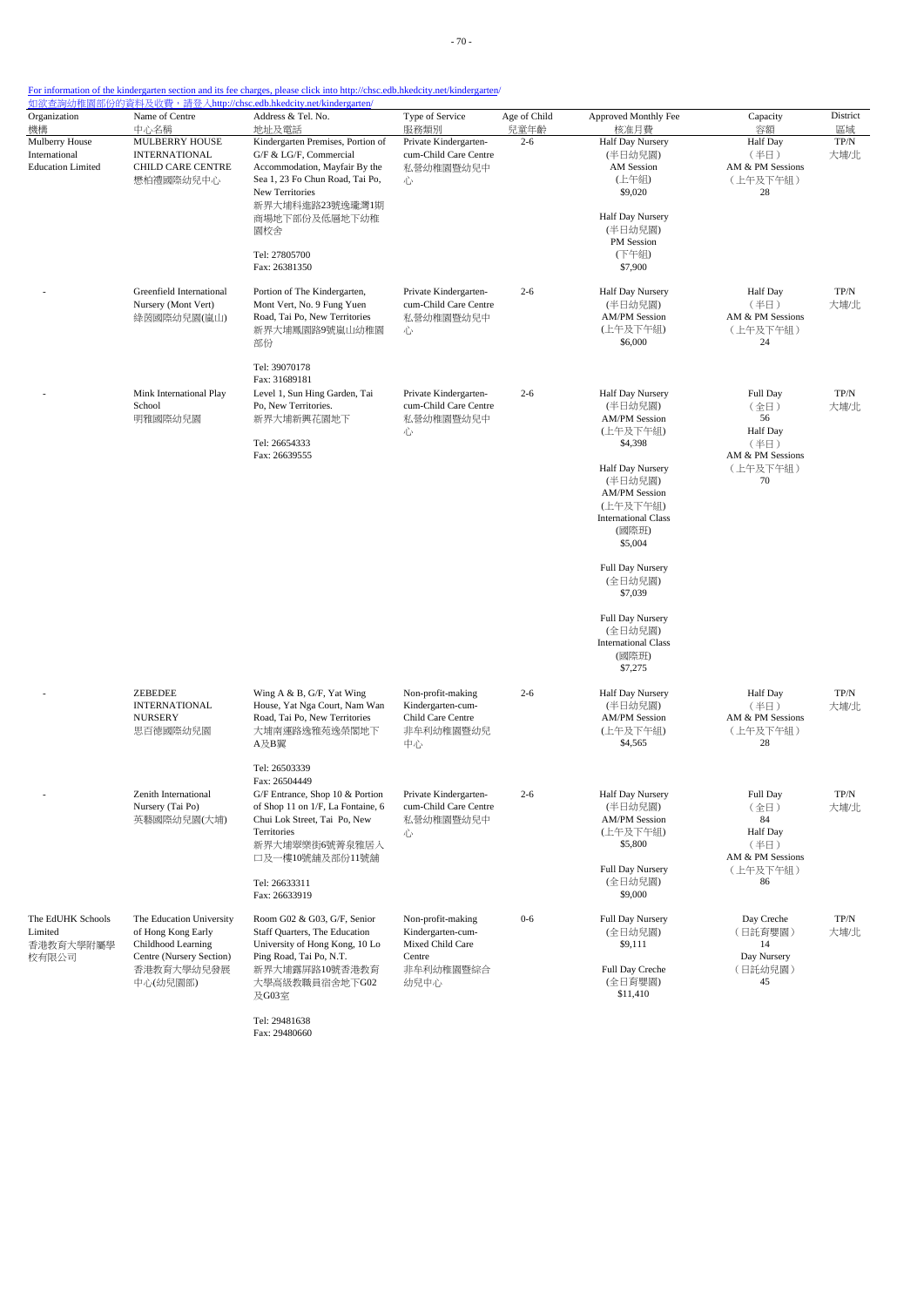| For information of the kindergarten section and its fee charges, please click into http://chsc.edb.hkedcity.net/kindergarten/ |  |
|-------------------------------------------------------------------------------------------------------------------------------|--|

|                                      |                                                            | 如欲查詢幼稚園部份的資料及收費,請登入http://chsc.edb.hkedcity.net/kindergarten/    |                                        |              |                             |                  |               |
|--------------------------------------|------------------------------------------------------------|------------------------------------------------------------------|----------------------------------------|--------------|-----------------------------|------------------|---------------|
| Organization                         | Name of Centre                                             | Address & Tel. No.                                               | Type of Service                        | Age of Child | Approved Monthly Fee        | Capacity         | District      |
| 機構                                   | 中心名稱                                                       | 地址及電話                                                            | 服務類別                                   | 兒童年齡         | 核准月費                        | 容額               | 區域            |
| New Territories<br>Women & Juveniles | New Territories Women<br>& Juveniles Welfare               | Wing B & C, G/F, Block 3,                                        | Non-profit-making<br>Kindergarten-cum- | $2 - 6$      | Full Day Nursery<br>(全日幼兒園) | Full Day         | TP/N          |
| Welfare Association                  | Association Limited                                        | Fanling Area 47B, King Sing<br>Court, Phase 2, Fanling, New      | Child Care Centre                      |              | \$2,927                     | (全日)<br>110      | 大埔/北          |
| Limited                              | Fanling Nursery School                                     | Territories                                                      | 非牟利幼稚園暨幼兒                              |              |                             |                  |               |
| 新界婦孺福利會有限                            | 新界婦孺福利會粉嶺幼                                                 | 新界粉嶺47B區景盛苑第二期第                                                  | 中心                                     |              | *Extra charge               |                  |               |
| 公司                                   | 兒學校                                                        | 三座B、C翼地下                                                         |                                        |              | *另行收費                       |                  |               |
|                                      |                                                            |                                                                  | <b>Integrated Programme</b>            |              |                             |                  |               |
|                                      |                                                            | Tel: 26820877                                                    | for disabled children                  |              |                             |                  |               |
|                                      |                                                            | Fax: 26820552                                                    | 兼收弱能兒童計劃服                              |              |                             |                  |               |
|                                      |                                                            |                                                                  | 務                                      |              |                             |                  |               |
|                                      |                                                            |                                                                  | * Extended Hours                       |              |                             |                  |               |
|                                      |                                                            |                                                                  | Service                                |              |                             |                  |               |
|                                      |                                                            |                                                                  | *延長時間服務                                |              |                             |                  |               |
|                                      |                                                            |                                                                  | * Occasional Child                     |              |                             |                  |               |
|                                      |                                                            |                                                                  | Care Service                           |              |                             |                  |               |
|                                      |                                                            |                                                                  | *暫託幼兒服務                                |              |                             |                  |               |
| The Neighbourhood<br>Advice-Action   | The Neighbourhood                                          | Shop No. 37, Level 1, Shopping                                   | Non-profit-making                      | $2 - 6$      | Full Day Nursery            | Full Day         | $\mbox{TP/N}$ |
| Council                              | Advice-Action Council<br>Fanling Day Nursery               | Arcade, Regentville I, 8 Wo Mun<br>Street, Luen Wo Hui, Fanling, | Kindergarten-cum-<br>Child Care Centre |              | (全日幼兒園)<br>\$3,922          | (全日)<br>112      | 大埔/北          |
| 鄰舍輔導會                                | 鄰舍輔導會粉嶺幼兒園                                                 | New Territories.                                                 | 非牟利幼稚園暨幼兒                              |              |                             |                  |               |
|                                      |                                                            | 新界粉嶺聯和墟和滿街8號帝庭                                                   | 中心                                     |              | *Extra charge               |                  |               |
|                                      |                                                            | 軒一期商一樓三十七號舖                                                      |                                        |              | *另行收費                       |                  |               |
|                                      |                                                            |                                                                  | <b>Integrated Programme</b>            |              |                             |                  |               |
|                                      |                                                            | Tel: 26762298                                                    | for disabled children                  |              |                             |                  |               |
|                                      |                                                            | Fax: 26767798                                                    | 兼收弱能兒童計劃服                              |              |                             |                  |               |
|                                      |                                                            |                                                                  | 務                                      |              |                             |                  |               |
|                                      |                                                            |                                                                  | * Occasional Child                     |              |                             |                  |               |
|                                      |                                                            |                                                                  | Care Service                           |              |                             |                  |               |
|                                      |                                                            |                                                                  | *暫託幼兒服務                                |              |                             |                  |               |
| Hong Kong Society                    | Hong Kong Society for                                      | G/F, Wah Koon House, Wah                                         | Non-profit-making                      | $2 - 6$      | Full Day Nursery            | Full Day         | TP/N          |
| for the Protection of<br>Children    | the Protection of Children<br><b>Operation Santa Claus</b> | Sum Estate, Fanling, New<br>Territories.                         | Kindergarten-cum-<br>Child Care Centre |              | (全日幼兒園)<br>\$3,090          | (全日)<br>112      | 大埔/北          |
| 香港保護兒童會                              | Fanling Nursery School                                     | 新界粉嶺華心邨華冠樓地下                                                     | 非牟利幼稚園暨幼兒                              |              |                             |                  |               |
|                                      | 香港保護兒童會聖誕老                                                 |                                                                  | 中心                                     |              | *Extra charge               |                  |               |
|                                      | 人愛心粉嶺幼兒學校                                                  | Tel: 26764000                                                    |                                        |              | *另行收費                       |                  |               |
|                                      |                                                            | Fax: 26832463                                                    | <b>Integrated Programme</b>            |              |                             |                  |               |
|                                      |                                                            |                                                                  | for disabled children                  |              |                             |                  |               |
|                                      |                                                            |                                                                  | 兼收弱能兒童計劃服                              |              |                             |                  |               |
|                                      |                                                            |                                                                  | 務                                      |              |                             |                  |               |
|                                      |                                                            |                                                                  | * Extended Hours                       |              |                             |                  |               |
|                                      |                                                            |                                                                  | Service                                |              |                             |                  |               |
|                                      |                                                            |                                                                  | *延長時間服務<br>* Occasional Child          |              |                             |                  |               |
|                                      |                                                            |                                                                  | Care Service                           |              |                             |                  |               |
|                                      |                                                            |                                                                  | *暫託幼兒服務                                |              |                             |                  |               |
| <b>Rural Training</b>                | Gloria Creative                                            | Portion of Shop Nos. 72, 73, 75,                                 | Non-profit-making                      | $2 - 6$      | Half Day Nursery            | <b>Half</b> Day  | $\mbox{TP/N}$ |
| College Alumni                       | <b>International Nursery</b>                               | 76, 77 & 79, G/F, Union Plaza,                                   | Kindergarten-cum-                      |              | (半日幼兒園)                     | (半日)             | 大埔/北          |
| Association Ltd.                     | 耀基創藝國際幼兒園                                                  | No. 9 Wo Muk Road, Fanling,                                      | Child Care Centre                      |              | <b>AM/PM Session</b>        | 42               |               |
| 香港官立鄉村師範專                            |                                                            | New Territories                                                  | 非牟利幼稚園暨幼兒                              |              | (上午及下午組)                    | AM & PM Sessions |               |
| 科學校同學會有限公                            |                                                            | 新界粉嶺和睦路9號海聯廣場地                                                   | 中心                                     |              | \$4,160                     | (上午及下午組)         |               |
| 司                                    |                                                            | 下72、73、75、76、77及79號                                              |                                        |              |                             |                  |               |
|                                      |                                                            | 舖(部份)                                                            |                                        |              |                             |                  |               |
|                                      |                                                            |                                                                  |                                        |              |                             |                  |               |
|                                      |                                                            | Tel: 26697339                                                    |                                        |              |                             |                  |               |
|                                      |                                                            | Fax: 26697229                                                    |                                        |              |                             | Full Day         |               |
| Tung Wah Group of<br>Hospitals       | TWGHs Hung Wong Kar<br>Gee Nursery School                  | 104-108, 113-115, Cheung Wo<br>House, Ground Floor, Cheung       | Non-profit-making<br>Kindergarten-cum- | $2 - 6$      | Full Day Nursery<br>(全日幼兒園) | (全日)             | TP/N<br>大埔/北  |
| 東華三院                                 | 東華三院洪王家琪幼兒                                                 | Wah Estate, Fanling, New                                         | Child Care Centre                      |              | \$3,972                     | 126              |               |
|                                      | 圜                                                          | Territories.                                                     | 非牟利幼稚園暨幼兒                              |              |                             |                  |               |
|                                      |                                                            | 新界粉嶺祥華邨祥和樓104-108,                                               | 中心                                     |              | *Extra charge               |                  |               |
|                                      |                                                            | 113-115 號地下                                                      |                                        |              | *另行收費                       |                  |               |
|                                      |                                                            |                                                                  | <b>Integrated Programme</b>            |              |                             |                  |               |
|                                      |                                                            | Tel: 26761308                                                    | for disabled children                  |              |                             |                  |               |
|                                      |                                                            | Fax: 26762772                                                    | 兼收弱能兒童計劃服                              |              |                             |                  |               |
|                                      |                                                            |                                                                  | 務<br>* Extended Hours                  |              |                             |                  |               |
|                                      |                                                            |                                                                  | Service                                |              |                             |                  |               |
|                                      |                                                            |                                                                  | *延長時間服務                                |              |                             |                  |               |
|                                      |                                                            |                                                                  | * Occasional Child                     |              |                             |                  |               |
|                                      |                                                            |                                                                  | Care Service                           |              |                             |                  |               |

\*暫託幼兒服務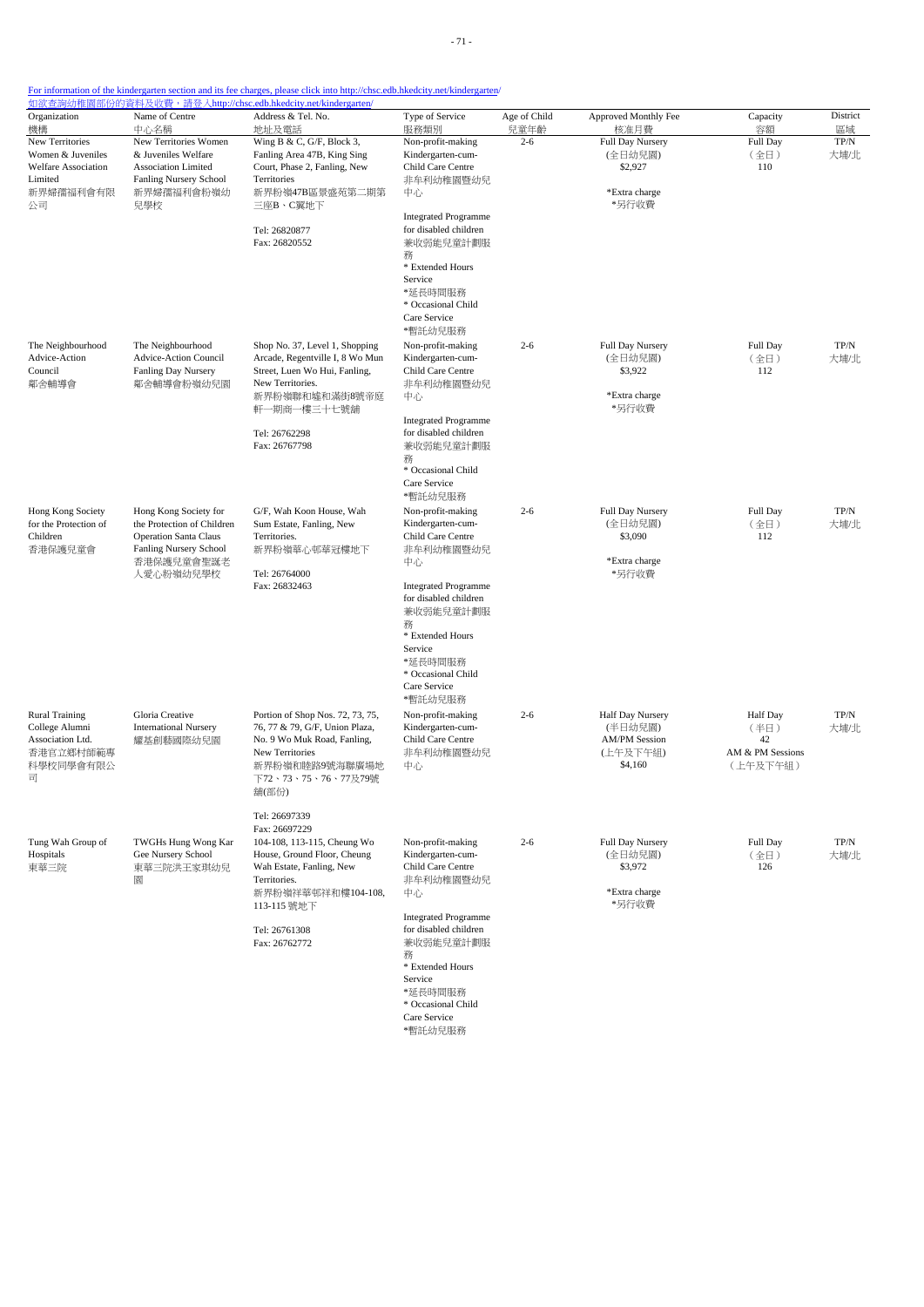|                                                           | Name of Centre                                                                   | 如欲查詢幼稚園部份的資料及收費, 請登入http://chsc.edb.hkedcity.net/kindergarten/<br>Address & Tel. No.                          |                                                                                              |                      |                                                     |                                                | District              |
|-----------------------------------------------------------|----------------------------------------------------------------------------------|---------------------------------------------------------------------------------------------------------------|----------------------------------------------------------------------------------------------|----------------------|-----------------------------------------------------|------------------------------------------------|-----------------------|
| Organization<br>機構                                        | 中心名稱                                                                             | 地址及電話                                                                                                         | Type of Service<br>服務類別                                                                      | Age of Child<br>兒童年齡 | Approved Monthly Fee<br>核准月費                        | Capacity<br>容額                                 | 區域                    |
| Caritas - Hong Kong<br>香港明愛                               | Caritas Zonta Club of<br>Hong Kong Nursery<br>School                             | G/F, Fu Ming House, Wah Ming<br>Estate, Fanling, New Territories.<br>新界粉嶺華明邨富明樓地下                             | Non-profit-making<br>Kindergarten-cum-<br>Child Care Centre                                  | $2 - 6$              | Full Day Nursery<br>(全日幼兒園)<br>\$3,111              | Full Day<br>(全日)<br>120                        | TP/N<br>大埔/北          |
|                                                           | 明愛香港崇德社幼兒學<br>校                                                                  | Tel: 26750099<br>Fax: 26750312                                                                                | 非牟利幼稚園暨幼兒<br>中心                                                                              |                      | *Extra charge<br>*另行收費                              |                                                |                       |
|                                                           |                                                                                  |                                                                                                               | <b>Integrated Programme</b><br>for disabled children<br>兼收弱能兒童計劃服                            |                      |                                                     |                                                |                       |
|                                                           |                                                                                  |                                                                                                               | 務<br>* Extended Hours<br>Service                                                             |                      |                                                     |                                                |                       |
|                                                           |                                                                                  |                                                                                                               | *延長時間服務<br>* Occasional Child<br>Care Service<br>*暫託幼兒服務                                     |                      |                                                     |                                                |                       |
| <b>Baptist Mid-Missions</b><br>美中浸信會                      | Ka Fuk Baptist Church<br>Pre-School<br>嘉福浸信會幼兒園                                  | G/F, Fuk Lok House, Ka Fuk<br>Estate, Fanling, New Territories.<br>新界粉嶺嘉福邨福樂樓地下                               | Non-profit-making<br>Kindergarten-cum-<br>Child Care Centre<br>非牟利幼稚園暨幼兒                     | $2 - 6$              | Full Day Nursery<br>(全日幼兒園)<br>\$4,417              | Full Day<br>(全日)<br>125                        | TP/N<br>大埔/北          |
|                                                           |                                                                                  | Tel: 26771696<br>Fax: 26773280                                                                                | 中心                                                                                           |                      | *Extra charge<br>*另行收費                              |                                                |                       |
|                                                           |                                                                                  |                                                                                                               | <b>Integrated Programme</b><br>for disabled children<br>兼收弱能兒童計劃服<br>務<br>* Occasional Child |                      |                                                     |                                                |                       |
|                                                           |                                                                                  |                                                                                                               | Care Service<br>*暫託幼兒服務                                                                      |                      |                                                     |                                                |                       |
| Caritas - Hong Kong<br>香港明愛                               | Caritas Nursery School -<br>Ta Kwu Ling<br>明愛打鼓嶺幼兒學校                             | G/F, Caritas Ta Kwu Ling Centre,<br>Ping Che Road, Ta Kwu Ling,<br>Fanling, New Territories.<br>新界粉嶺打鼓嶺坪輋路明愛打 | Non-profit-making<br>Kindergarten-cum-<br>Child Care Centre<br>非牟利幼稚園暨幼兒                     | $2 - 6$              | Full Day Nursery<br>(全日幼兒園)<br>\$2,509              | Full Day<br>(全日)<br>135                        | $\mbox{TP/N}$<br>大埔/北 |
|                                                           |                                                                                  | 鼓嶺中心地下<br>Tel: 26743207                                                                                       | 中心<br><b>Integrated Programme</b>                                                            |                      | *Extra charge<br>*另行收費                              |                                                |                       |
|                                                           |                                                                                  | Fax: 26744885                                                                                                 | for disabled children<br>兼收弱能兒童計劃服<br>務<br>* Extended Hours<br>Service                       |                      |                                                     |                                                |                       |
|                                                           |                                                                                  |                                                                                                               | *延長時間服務<br>* Occasional Child<br>Care Service<br>*暫託幼兒服務                                     |                      |                                                     |                                                |                       |
| Fanling Assembly of<br>God Church Ltd.<br>基督教粉嶺召會有限<br>公司 | Fanling Assembly of God<br>Church Grace Light Child<br>Care Centre<br>基督教粉嶺神召會恩光 | G/F (Portion), Yin King House,<br>King Shing Court, Fanling, New<br>Territories<br>新界粉嶺景盛苑賢景閣地下(部             | Non-profit-making<br>Kindergarten-cum-<br>Child Care Centre<br>非牟利幼稚園暨幼兒                     | $2 - 6$              | Half Day Nursery<br>(半日幼兒園)<br>PM Session<br>(下午組)  | <b>Half</b> Day<br>(半日)<br>PM Session<br>(下午組) | TP/N<br>大埔/北          |
|                                                           | 幼兒園                                                                              | 份)<br>Tel: 26826933                                                                                           | 中心                                                                                           |                      | \$2,700                                             | 28                                             |                       |
| Heung Hoi Ching Lok<br>Lin Association<br>香海正覺蓮社          | HHCKLA Buddhist Wai<br>Kwong Ka Fuk Nursery<br>School                            | Fax: 26826700<br>Part of Shop KG01, G/F, Ka<br>Yeung House, Ka Shing Court,<br>Fanling, New Territories       | Non-profit-making<br>Kindergarten-cum-<br>Child Care Centre                                  | $2 - 6$              | Half Day Nursery<br>(半日幼兒園)<br><b>AM/PM Session</b> | Half Day<br>(半日)<br>90                         | TP/N<br>大埔/北          |
|                                                           | 香港正覺蓮社佛教慧光<br>嘉福幼兒學校                                                             | 新界粉嶺嘉盛苑嘉揚閣地下<br>KG01號舖部份                                                                                      | 非牟利幼稚園暨幼兒<br>中心                                                                              |                      | (上午及下午組)<br>\$3,250                                 | AM & PM Sessions<br>(上午及下午組)                   |                       |
| Yan Chai Hospital                                         | Yan Chai Hospital Wing                                                           | Tel: 26832227<br>Fax: 26832023<br>Unit No. 107-120, 122 & 124,                                                | Non-profit-making                                                                            | $2 - 6$              | Full Day Nursery                                    | Full Day                                       | TP/N                  |
| 仁濟醫院                                                      | Lung Child Care Centre<br>仁濟醫院永隆幼兒中心                                             | G/F, Choi Yuk House, Choi Yuen<br>Estate, Shek Wu Hui, Sheung<br>Shui, N.T.<br>新界上水石湖墟彩園邨 彩玉樓                 | Kindergarten-cum-<br>Child Care Centre<br>非牟利幼稚園暨幼兒<br>中心                                    |                      | (全日幼兒園)<br>\$3,640<br>*Extra charge                 | (全日)<br>112                                    | 大埔/北                  |
|                                                           |                                                                                  | 地下107 - 120、122 & 124號                                                                                        | <b>Integrated Programme</b>                                                                  |                      | *另行收費                                               |                                                |                       |
|                                                           |                                                                                  | Tel: 26797337<br>Fax: 26733743                                                                                | for disabled children<br>兼收弱能兒童計劃服<br>務<br>* Extended Hours                                  |                      |                                                     |                                                |                       |
|                                                           |                                                                                  |                                                                                                               | Service<br>*延長時間服務<br>* Occasional Child<br>Care Service                                     |                      |                                                     |                                                |                       |

\*暫託幼兒服務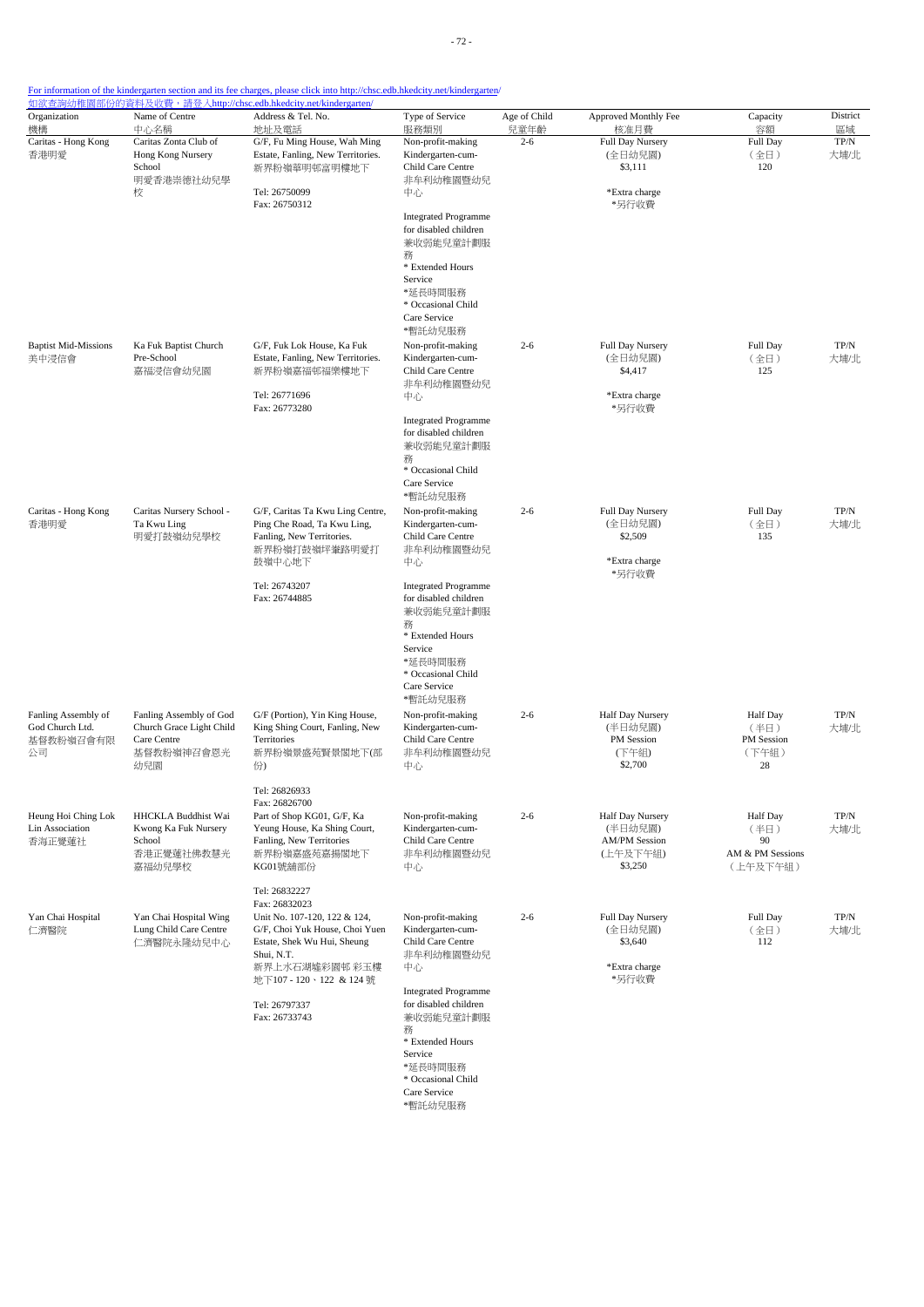| Organization<br>機構                                                                                                           | Name of Centre<br>中心名稱                                                                     | Address & Tel. No.<br>地址及電話                                                                                                                                                                      | Type of Service<br>服務類別                                                                                                                                                                                                                  | Age of Child<br>兒童年齡 | Approved Monthly Fee<br>核准月費                                                                                         | Capacity<br>容額                                                                           | District<br>區域        |
|------------------------------------------------------------------------------------------------------------------------------|--------------------------------------------------------------------------------------------|--------------------------------------------------------------------------------------------------------------------------------------------------------------------------------------------------|------------------------------------------------------------------------------------------------------------------------------------------------------------------------------------------------------------------------------------------|----------------------|----------------------------------------------------------------------------------------------------------------------|------------------------------------------------------------------------------------------|-----------------------|
| New Territories<br>Women & Juveniles<br><b>Welfare Association</b><br>Limited                                                | New Territories Women<br>& Juveniles Welfare<br>Association Limited<br>Sheung Shui Nursery | 5/F, North District Community<br>Centre, 2 Lung Wan Street,<br>Sheung Shui, N.T.<br>新界上水龍運路2號北區社區                                                                                                | Non-profit-making<br>Kindergarten-cum-<br>Child Care Centre<br>非牟利幼稚園暨幼兒                                                                                                                                                                 | $2 - 6$              | Full Day Nursery<br>(全日幼兒園)<br>\$3,127                                                                               | Full Day<br>(全日)<br>100                                                                  | TP/N<br>大埔/北          |
| 新界婦孺福利會有限<br>公司                                                                                                              | School<br>新界婦孺福利會上水幼<br>兒學校                                                                | 會堂六樓<br>Tel: 26725710<br>Fax: 26725725                                                                                                                                                           | 中心<br><b>Integrated Programme</b><br>for disabled children<br>兼收弱能兒童計劃服<br>務<br>* Extended Hours<br>Service<br>*延長時間服務<br>* Occasional Child<br>Care Service<br>*暫託幼兒服務                                                                  |                      | *Extra charge<br>*另行收費                                                                                               |                                                                                          |                       |
| The Salvation Army<br>救世軍                                                                                                    | The Salvation Army Tin<br>Ping Nursery School<br>救世軍天平幼兒學校                                 | Units 106-110, (Wing B), Ground<br>Floor, Tin Hor House, Tin Ping<br>Estate, Sheung Shui, New<br>Territories.<br>新界上水天平邨天賀樓106-110<br>號(B座)地下<br>Tel: 26719972<br>Fax: 26718436                  | Non-profit-making<br>Kindergarten-cum-<br>Child Care Centre<br>非牟利幼稚園暨幼兒<br>中心<br><b>Integrated Programme</b><br>for disabled children<br>兼收弱能兒童計劃服<br>務<br>* Extended Hours<br>Service<br>*延長時間服務<br>* Occasional Child<br>Care Service | $2 - 6$              | Full Day Nursery<br>(全日幼兒園)<br>\$3,363<br>*Extra charge<br>*另行收費                                                     | Full Day<br>(全日)<br>116                                                                  | $\mbox{TP/N}$<br>大埔/北 |
| <b>Rural Training</b><br>College Alumni<br>Association Ltd.<br>香港官立鄉村師範專<br>科學校同學會有限公<br>司                                   | Gloria Creative<br><b>International Nursery</b><br>(Sheung Shui)<br>耀基創藝國際幼兒園(上<br>水)      | Portion of Unit 23 & 24, G/F,<br>Commercial Complex, Tsui Lai<br>Garden, 9 Fung Nam Road,<br>Sheung Shui, New Territories<br>新界上水鳳南路9號翠麗花園商<br>場地下23及24號舖(部份地方)                                  | *暫託幼兒服務<br>Non-profit-making<br>Kindergarten-cum-<br>Child Care Centre<br>非牟利幼稚園暨幼兒<br>中心                                                                                                                                                | $2 - 6$              | Half Day Nursery<br>(半日幼兒園)<br><b>AM/PM Session</b><br>(上午及下午組)<br>\$3,980                                           | <b>Half</b> Day<br>(半日)<br>89<br>AM & PM Sessions<br>(上午及下午組)                            | $TP/N$<br>大埔/北        |
|                                                                                                                              | Anchors International<br>Nursery (Fanling)<br>安基司國際幼兒園(粉<br>嶺)                             | Tel: 26697009<br>Fax: 26697229<br>1A & 1B, 1/F & 2/F, Wing Fai<br>Centre, 2-10 Luen Chit Street,<br>Fanling, N.T.<br>新界粉嶺聯捷街2-10號榮輝中<br>心一樓A、B及二樓<br>Tel: 26762199<br>Fax: 26769967              | Private Kindergarten-<br>cum-Child Care Centre<br>私營幼稚園暨幼兒中<br>心                                                                                                                                                                         | $2 - 6$              | Half Day Nursery<br>(半日幼兒園)<br><b>AM/PM Session</b><br>(上午及下午組)<br>\$5,500<br>Full Day Nursery<br>(全日幼兒園)<br>\$8,420 | Full Day<br>(全日)<br>50<br><b>Half</b> Day<br>(半日)<br>286<br>AM & PM Sessions<br>(上午及下午組) | TP/N<br>大埔/北          |
| <b>ELEMENTI</b><br><b>EDUCATION</b><br>ORGANIZATION<br>NON-PROFIT<br><b>MAKING LIMITED</b><br>培元教育機構有限公<br>$\overline{\Box}$ | Dawning Views Elementi<br><b>International Preschool</b><br>牽晴間培元國際幼兒園                     | Shop No. G22-24 (Portion), G/F,<br>Dawning Views Shopping Plaza,<br>23 Yat Ming Road, Fanling, New<br>Territories.<br>新界粉嶺一鳴路23號牽晴間購<br>物商場地下商舖G22-24號(部<br>份)<br>Tel: 22561812<br>Fax: 22561390 | Non-profit-making<br>Kindergarten-cum-<br>Child Care Centre<br>非牟利幼稚園暨幼兒<br>中心                                                                                                                                                           | $2 - 6$              | Half Day Nursery<br>(半日幼兒園)<br><b>AM/PM Session</b><br>(上午及下午組)<br>\$3,677<br>Full Day Nursery<br>(全日幼兒園)<br>\$5,408 | Full Day<br>(全日)<br>40<br><b>Half</b> Day<br>(半日)<br>55<br>AM & PM Sessions<br>(上午及下午組)  | TP/N<br>大埔/北          |
|                                                                                                                              | Hong Kong 5-S<br><b>International Child Care</b><br>Centre<br>香港五常法國際幼兒中<br>心              | No. 8-10, Level 2, Shopping<br>Centre, Belair Monte, 3 Ma Sik<br>Road, Fanling, New Territories<br>新界粉嶺馬適路3號綠悠軒商場<br>二樓8-10號<br>Tel: 27210081<br>Fax: 27210086                                   | Non-profit-making<br>Kindergarten-cum-<br>Child Care Centre<br>非牟利幼稚園暨幼兒<br>中心                                                                                                                                                           | $2 - 6$              | Half Day Nursery<br>(半日幼兒園)<br><b>AM/PM Session</b><br>(上午及下午組)<br>\$2,595<br>Full Day Nursery<br>(全日幼兒園)<br>\$5,700 | Full Day<br>(全日)<br>89<br>Half Day<br>(半日)<br>AM & PM Sessions<br>(上午及下午組)<br>60         | $TP/N$<br>大埔/北        |
| Philosophia Education<br>Limited<br>拾哲有限公司                                                                                   | Mynors International<br>Nursery<br>麥克萊國際幼兒園                                                | Portion A of Commercial Unit<br>Nos. 1-11 on Level 1 of Belair<br>Monte, 3 Ma Sik Road, Fanling,<br>New Territories<br>新界粉嶺馬適路3號綠悠軒商場<br>1樓1-11號A鋪<br>Tel: 23557500<br>Fax: 23557600             | Private Kindergarten-<br>cum-Child Care Centre<br>私營幼稚園暨幼兒中<br>心                                                                                                                                                                         | $2 - 6$              | Half Day Nursery<br>(半日幼兒園)<br><b>AM/PM Session</b><br>(上午及下午組)<br>\$3,900<br>Full Day Nursery<br>(全日幼兒園)<br>\$7,700 | Full Day<br>(全日)<br>1<br>Half Day<br>(半日)<br>AM & PM Sessions<br>(上午及下午組)<br>125         | $\mbox{TP/N}$<br>大埔/北 |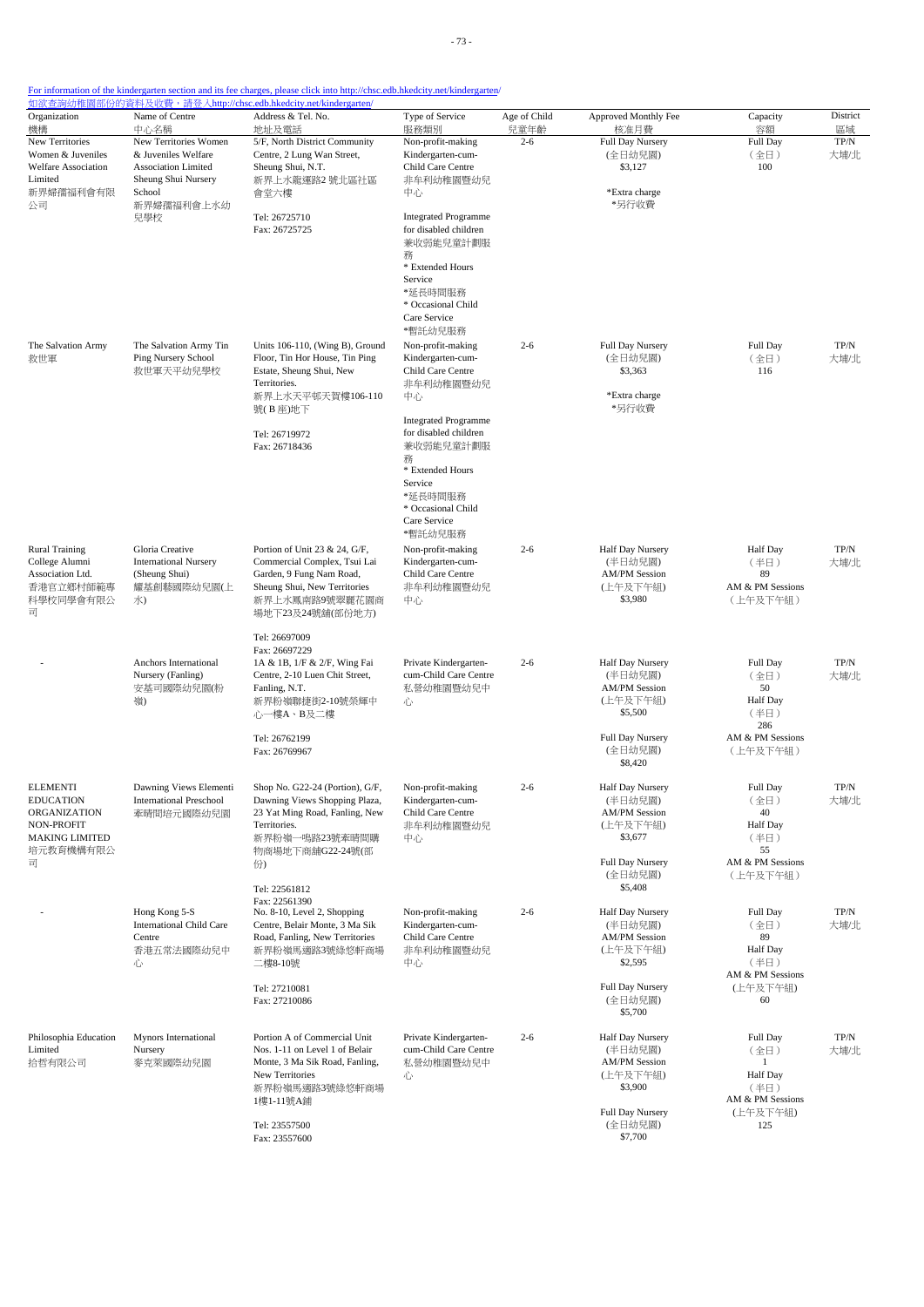- 74 -

### For information of the kindergarten section and its fee charges, please click into http://chsc.edb.hkedcity.net/kindergarten/

| Organization                                                                                                      | Name of Centre                                                                       | 如欲查詢幼稚園部份的資料及收費,請登入http://chsc.edb.hkedcity.net/kindergarten/<br>Address & Tel. No.                                                                                                               | Type of Service                                                                                                                                                                                                                                     | Age of Child    | Approved Monthly Fee                                                                                                                                                                               | Capacity                                                                                                                   | District           |
|-------------------------------------------------------------------------------------------------------------------|--------------------------------------------------------------------------------------|---------------------------------------------------------------------------------------------------------------------------------------------------------------------------------------------------|-----------------------------------------------------------------------------------------------------------------------------------------------------------------------------------------------------------------------------------------------------|-----------------|----------------------------------------------------------------------------------------------------------------------------------------------------------------------------------------------------|----------------------------------------------------------------------------------------------------------------------------|--------------------|
| 機構<br><b>GREENIE</b><br><b>EDUCATION</b><br><b>SERVICES</b><br><b>COMPANY</b><br><b>LIMITED</b><br>素茂教育服務有限公<br>司 | 中心名稱<br>Catiline International<br>Preschool (Fanling)<br>嘉德麗國際幼兒園(粉<br>嶺)            | 地址及電話<br>Part of Phase 1, Fanling Centre,<br>G/F, F.L.T.L.5317 D.D.51<br>Fanling, New Territories<br>新界粉嶺粉嶺市地段5317號丈<br>量約份第51約粉嶺中心第一期<br>商場地下(部份)                                                | 服務類別<br>Private Kindergarten-<br>cum-Child Care Centre<br>私營幼稚園暨幼兒中<br>心                                                                                                                                                                            | 兒童年齡<br>$2 - 3$ | 核准月費<br>Half Day Nursery<br>(半日幼兒園)<br><b>AM/PM Session</b><br>(上午及下午組)<br>\$4,500                                                                                                                 | 容額<br><b>Half</b> Day<br>(半日)<br>AM & PM Sessions<br>(上午及下午組)<br>28                                                        | 區域<br>TP/N<br>大埔/北 |
| Elite Education<br>Consulting and<br>Service Company<br>Limited<br>香港精英教育咨詢服<br>務有限公司                             | <b>MAGART</b> International<br>Nursery (Fanling)<br>瑪歌瑞特國際幼兒園(粉<br>嶺)                | Tel: 26824600<br>Fax: 26830687<br>$G/F$ , Block A & B, Fanling<br>Centre, Phase I, 33 San Wan<br>Road, Fanling, New Territories<br>新界粉嶺新運路33號粉嶺中心<br>第一期A 及B座地下<br>Tel: 26778109<br>Fax: 26678802 | Private Kindergarten-<br>cum-Child Care Centre<br>私營幼稚園暨幼兒中<br>心                                                                                                                                                                                    | $2 - 6$         | Half Day Nursery<br>(半日幼兒園)<br><b>AM/PM Session</b><br>(上午及下午組)<br><b>International Class</b><br>(國際班)<br>\$5,665<br>Full Day Nursery<br>(全日幼兒園)<br><b>International Class</b><br>(國際班)<br>\$8,332 | Full Day Nursery<br>(全日幼兒園)<br>40<br>Half Day Nursery<br>(半日幼兒園)<br>AM Session<br>(上午組)<br>44<br>PM Session<br>(下午組)<br>30 | TP/N<br>大埔/北       |
| Pok Oi Hospital<br>博愛醫院                                                                                           | Pok Oi Hospital Chan<br>Poon Pui Ching Memorial<br>Day Nursery<br>博愛醫院陳潘佩清紀念<br>幼兒中心 | Ground Floor, Block 9, Hor Ping<br>House, Long Ping Estate, Yuen<br>Long, N.T.<br>新界元朗朗屏邨賀屏樓九座地<br>下<br>Tel: 24420776                                                                             | Non-profit-making<br>Kindergarten-cum-<br>Child Care Centre<br>非牟利幼稚園暨幼兒<br>中心<br><b>Integrated Programme</b>                                                                                                                                       | $2 - 6$         | Full Day Nursery<br>(全日幼兒園)<br>\$4,891<br>*Extra charge<br>*另行收費                                                                                                                                   | Full Day<br>(全日)<br>120                                                                                                    | YL<br>元朗           |
| Pok Oi Hospital<br>博愛醫院                                                                                           | Pok Oi Hospital Mrs. Chu<br><b>Kwok King Memorial</b><br>Day Nursery                 | Fax: 24733456<br>G/F, Wing B & C, Shui Moon<br>House, Tin Shui Estate, Tin Shui<br>Wai, Yuen Long, N.T.                                                                                           | for disabled children<br>兼收弱能兒童計劃服<br>務<br>* Extended Hours<br>Service<br>*延長時間服務<br>* Occasional Child<br>Care Service<br>*暫託幼兒服務<br>Non-profit-making<br>Kindergarten-cum-<br>Child Care Centre                                                   | $2 - 6$         | Full Day Nursery<br>(全日幼兒園)<br>\$3,687                                                                                                                                                             | Full Day<br>(全日)<br>112                                                                                                    | YL<br>元朗           |
|                                                                                                                   | 博愛醫院朱國京夫人紀<br>念幼兒中心                                                                  | 新界元朗天水圍天瑞邨瑞滿樓<br>地下B、C翼<br>Tel: 26173572<br>Fax: 26173413                                                                                                                                         | 非牟利幼稚園暨幼兒<br>中心<br><b>Integrated Programme</b><br>for disabled children<br>兼收弱能兒童計劃服<br>務<br>* Extended Hours<br>Service<br>*延長時間服務<br>* Occasional Child<br>Care Service                                                                           |                 | *Extra charge<br>*另行收費                                                                                                                                                                             |                                                                                                                            |                    |
| The Neighbourhood<br>Advice-Action<br>Council<br>鄰舍輔導會                                                            | The Neighbourhood<br>Advice-Action Council<br>Yuen Long Day Nursery<br>鄰舍輔導會元朗幼兒園    | G/F (Entrance) & 1/F, Orion<br>Court, 23 Mau Tan Street, Yuen<br>Long, N.T.<br>新界元朗牡丹街23號康德閣地<br>下(入口)及一樓<br>Tel: 24711191<br>Fax: 24711161                                                       | *暫託幼兒服務<br>Non-profit-making<br>Kindergarten-cum-<br>Child Care Centre<br>非牟利幼稚園暨幼兒<br>中心<br><b>Integrated Programme</b><br>for disabled children                                                                                                   | $2 - 6$         | Full Day Nursery<br>(全日幼兒園)<br>\$4,312<br>*Extra charge<br>*另行收費                                                                                                                                   | Full Day<br>(全日)<br>174                                                                                                    | YL<br>元朗           |
| The Salvation Army<br>救世軍                                                                                         | The Salvation Army Kam<br>Tin Nursery School<br>救世軍錦田幼兒學校                            | G/F, 103 Kam Tin Road, Yuen<br>Long, New Territories<br>新界元朗錦田公路103號地下<br>Tel: 24423606<br>Fax: 24420523                                                                                          | 兼收弱能兒童計劃服<br>務<br>* Extended Hours<br>Service<br>*延長時間服務<br>* Occasional Child<br>Care Service<br>*暫託幼兒服務<br>Non-profit-making<br>Kindergarten-cum-<br>Child Care Centre<br>非牟利幼稚園暨幼兒<br>中心<br><b>Integrated Programme</b><br>for disabled children | $2 - 6$         | Full Day Nursery<br>(全日幼兒園)<br>\$3,608                                                                                                                                                             | Full Day<br>(全日)<br>104                                                                                                    | YL<br>元朗           |

務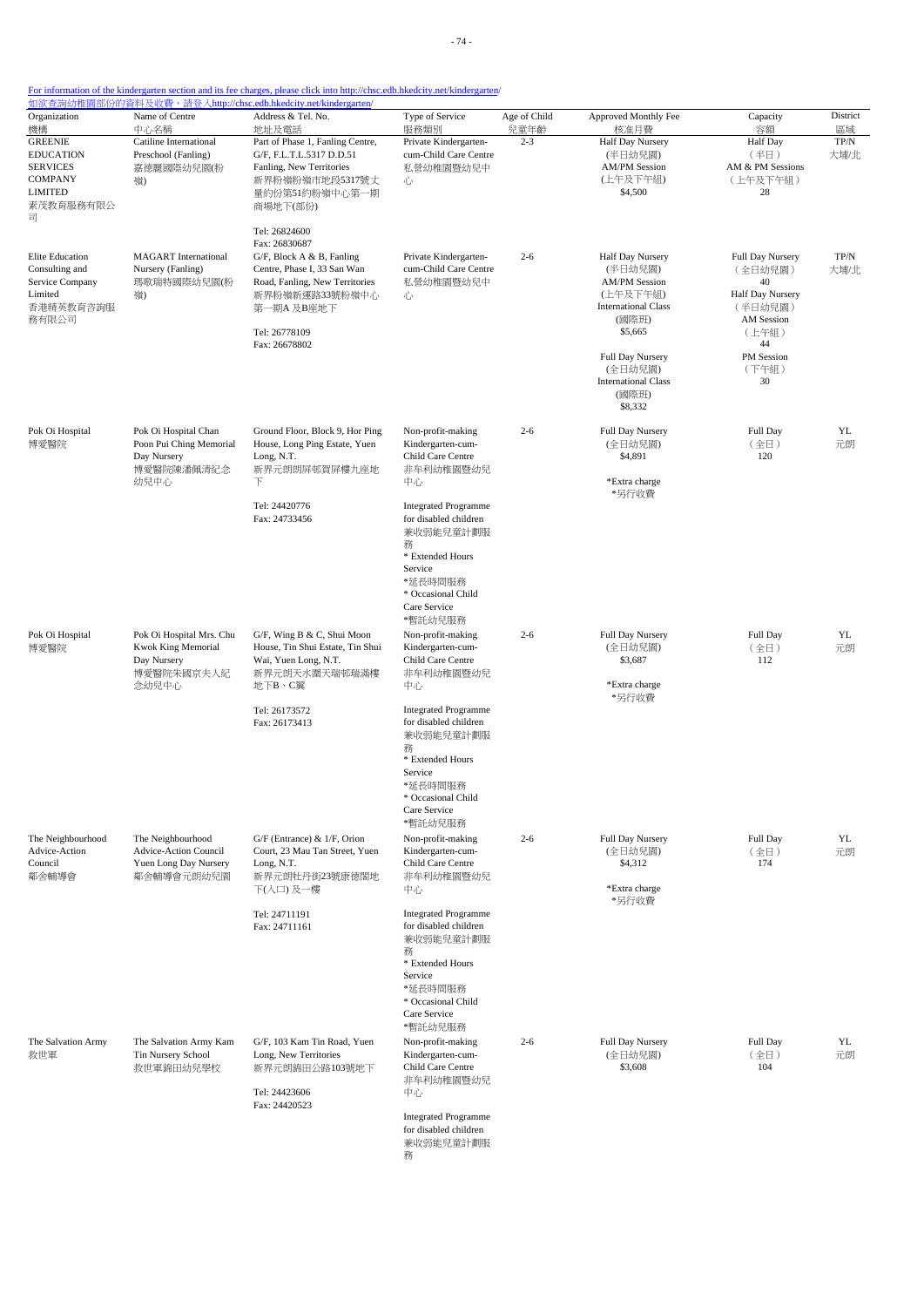| Organization                             | Name of Centre                               | Address & Tel. No.                                            | Type of Service                                      | Age of Child | Approved Monthly Fee        | Capacity         | District |
|------------------------------------------|----------------------------------------------|---------------------------------------------------------------|------------------------------------------------------|--------------|-----------------------------|------------------|----------|
| 機構                                       | 中心名稱<br>Yuen Long Church                     | 地址及電話                                                         | 服務類別                                                 | 兒童年齡         | 核准月費                        | 容額               | 區域       |
| Yuen Long Church<br>(Church of Christ in | (Church of Christ in                         | 5 Ping Shun Street, Yuen Long,<br>New Territories.            | Non-profit-making<br>Kindergarten-cum-               | $2 - 6$      | Full Day Nursery<br>(全日幼兒園) | Full Day<br>(全日) | YL<br>元朗 |
| China) Ltd.                              | China) Chow Sung Chu                         | 新界元朗屏信街5號                                                     | Child Care Centre                                    |              | \$5,790                     | 140              |          |
| 中華基督教會元朗堂                                | Oi Nursery School                            |                                                               | 非牟利幼稚園暨幼兒                                            |              |                             |                  |          |
| 有限公司                                     | 中華基督教會元朗堂周                                   | Tel: 24730092                                                 | 中心                                                   |              |                             |                  |          |
|                                          | 宋主愛幼兒園                                       | Fax: 24730713                                                 |                                                      |              |                             |                  |          |
| New Territories<br>Women & Juveniles     | New Territories Women<br>& Juveniles Welfare | 4, Tai Yuk Road, 3n Floor, Yuen<br>Long Town Hall, Yuen Long, | Non-profit-making<br>Kindergarten-cum-               | $2 - 6$      | Full Day Nursery<br>(全日幼兒園) | Full Day<br>(全日) | YL<br>元朗 |
| Welfare Association                      | Association Limited Yuen                     | New Territories.                                              | Child Care Centre                                    |              | \$3,026                     | 100              |          |
| Limited                                  | Long Nursery School                          | 新界元朗體育路四號元朗大會                                                 | 非牟利幼稚園暨幼兒                                            |              |                             |                  |          |
| 新界婦孺福利會有限                                | 新界婦孺福利會元朗幼                                   | 堂四樓                                                           | 中心                                                   |              | *Extra charge               |                  |          |
| 公司                                       | 兒學校                                          | Tel: 29443443                                                 | <b>Integrated Programme</b>                          |              | *另行收費                       |                  |          |
|                                          |                                              | Fax: 24494789                                                 | for disabled children                                |              |                             |                  |          |
|                                          |                                              |                                                               | 兼收弱能兒童計劃服                                            |              |                             |                  |          |
|                                          |                                              |                                                               | 務                                                    |              |                             |                  |          |
|                                          |                                              |                                                               | * Extended Hours<br>Service                          |              |                             |                  |          |
|                                          |                                              |                                                               | *延長時間服務                                              |              |                             |                  |          |
|                                          |                                              |                                                               | * Occasional Child                                   |              |                             |                  |          |
|                                          |                                              |                                                               | Care Service                                         |              |                             |                  |          |
|                                          |                                              |                                                               | *暫託幼兒服務                                              |              |                             |                  |          |
| S.K.H. St. Matthias'                     | St. Matthias' Church                         | No. 15-20, G/F, Woo Shui                                      | Non-profit-making                                    | $2 - 6$      | Full Day Nursery            | Full Day         | YL       |
| <b>Church Nursery</b><br>School Limited  | Nursery School<br>聖公會聖馬提亞堂幼兒                 | House, Shui Pin Wai Estate,<br>Yuen Long, New Territories.    | Kindergarten-cum-<br>Child Care Centre               |              | (全日幼兒園)<br>\$2,914          | (全日)<br>105      | 元朗       |
| 聖公會聖馬提亞堂幼                                | 學校                                           | 新界元朗水邊圍邨湖水樓地下                                                 | 非牟利幼稚園暨幼兒                                            |              |                             |                  |          |
| 兒學校有限公司                                  |                                              | 15-20號                                                        | 中心                                                   |              | *Extra charge               |                  |          |
|                                          |                                              |                                                               |                                                      |              | *另行收費                       |                  |          |
|                                          |                                              | Tel: 24799938<br>Fax: 29440902                                | <b>Integrated Programme</b><br>for disabled children |              |                             |                  |          |
|                                          |                                              |                                                               | 兼收弱能兒童計劃服                                            |              |                             |                  |          |
|                                          |                                              |                                                               | 務                                                    |              |                             |                  |          |
|                                          |                                              |                                                               | * Extended Hours                                     |              |                             |                  |          |
|                                          |                                              |                                                               | Service                                              |              |                             |                  |          |
|                                          |                                              |                                                               | *延長時間服務<br>* Occasional Child                        |              |                             |                  |          |
|                                          |                                              |                                                               | Care Service                                         |              |                             |                  |          |
|                                          |                                              |                                                               | *暫託幼兒服務                                              |              |                             |                  |          |
| Yan Chai Hospital                        | Yan Chai Hospital Nina                       | G/F, Yan Chai Hospital 24th                                   | Non-profit-making                                    | $2 - 6$      | Full Day Nursery            | Full Day         | YL       |
| 仁濟醫院                                     | Lam Child Care Centre                        | Term Board of Directors Social                                | Kindergarten-cum-                                    |              | (全日幼兒園)                     | (全日)             | 元朗       |
|                                          | 仁濟醫院林李婉冰幼兒<br>中心                             | Service Centre, 6 Tin Ho Road,<br>Tin Shui Wai, Yuen Long     | Child Care Centre<br>非牟利幼稚園暨幼兒                       |              | \$3,418                     | 125              |          |
|                                          |                                              | 元朗天水圍天河路六號仁濟醫                                                 | 中心                                                   |              | *Extra charge               |                  |          |
|                                          |                                              | 院第二十四屆董事局社會服務                                                 |                                                      |              | *另行收費                       |                  |          |
|                                          |                                              | 中心地下                                                          | <b>Integrated Programme</b>                          |              |                             |                  |          |
|                                          |                                              | Tel: 24452110                                                 | for disabled children                                |              |                             |                  |          |
|                                          |                                              | Fax: 26174166                                                 | 兼收弱能兒童計劃服<br>務                                       |              |                             |                  |          |
|                                          |                                              |                                                               | * Extended Hours                                     |              |                             |                  |          |
|                                          |                                              |                                                               | Service                                              |              |                             |                  |          |
|                                          |                                              |                                                               | *延長時間服務                                              |              |                             |                  |          |
|                                          |                                              |                                                               | * Occasional Child<br>Care Service                   |              |                             |                  |          |
|                                          |                                              |                                                               | *暫託幼兒服務                                              |              |                             |                  |          |
| Yan Oi Tong Limited                      | Yan Oi Tong Ng Wong                          | 5/F, Tin Yiu Community Centre,                                | Non-profit-making                                    | $2 - 6$      | Full Day Nursery            | Full Day         | YL       |
| 仁愛堂有限公司                                  | Fung Ying Nursery                            | Tin Yiu Estate, Tin Shui Wai,                                 | Kindergarten-cum-                                    |              | (全日幼兒園)                     | (全日)             | 元朗       |
|                                          | 仁愛堂吳黃鳳英幼兒園                                   | Yuen Long, N.T.                                               | Child Care Centre                                    |              | \$3,397                     | 112              |          |
|                                          |                                              | 新界元朗天水圍天耀邨天耀社<br>區中心五樓                                        | 非牟利幼稚園暨幼兒                                            |              | *Extra charge               |                  |          |
|                                          |                                              |                                                               | 中心                                                   |              | *另行收費                       |                  |          |
|                                          |                                              | Tel: 24482316                                                 | <b>Integrated Programme</b>                          |              |                             |                  |          |
|                                          |                                              | Fax: 24482607                                                 | for disabled children                                |              |                             |                  |          |
|                                          |                                              |                                                               | 兼收弱能兒童計劃服                                            |              |                             |                  |          |
|                                          |                                              |                                                               | 務<br>* Extended Hours                                |              |                             |                  |          |
|                                          |                                              |                                                               | Service                                              |              |                             |                  |          |
|                                          |                                              |                                                               | *延長時間服務                                              |              |                             |                  |          |
|                                          |                                              |                                                               | * Occasional Child                                   |              |                             |                  |          |

Care Service \*暫託幼兒服務

- 75 -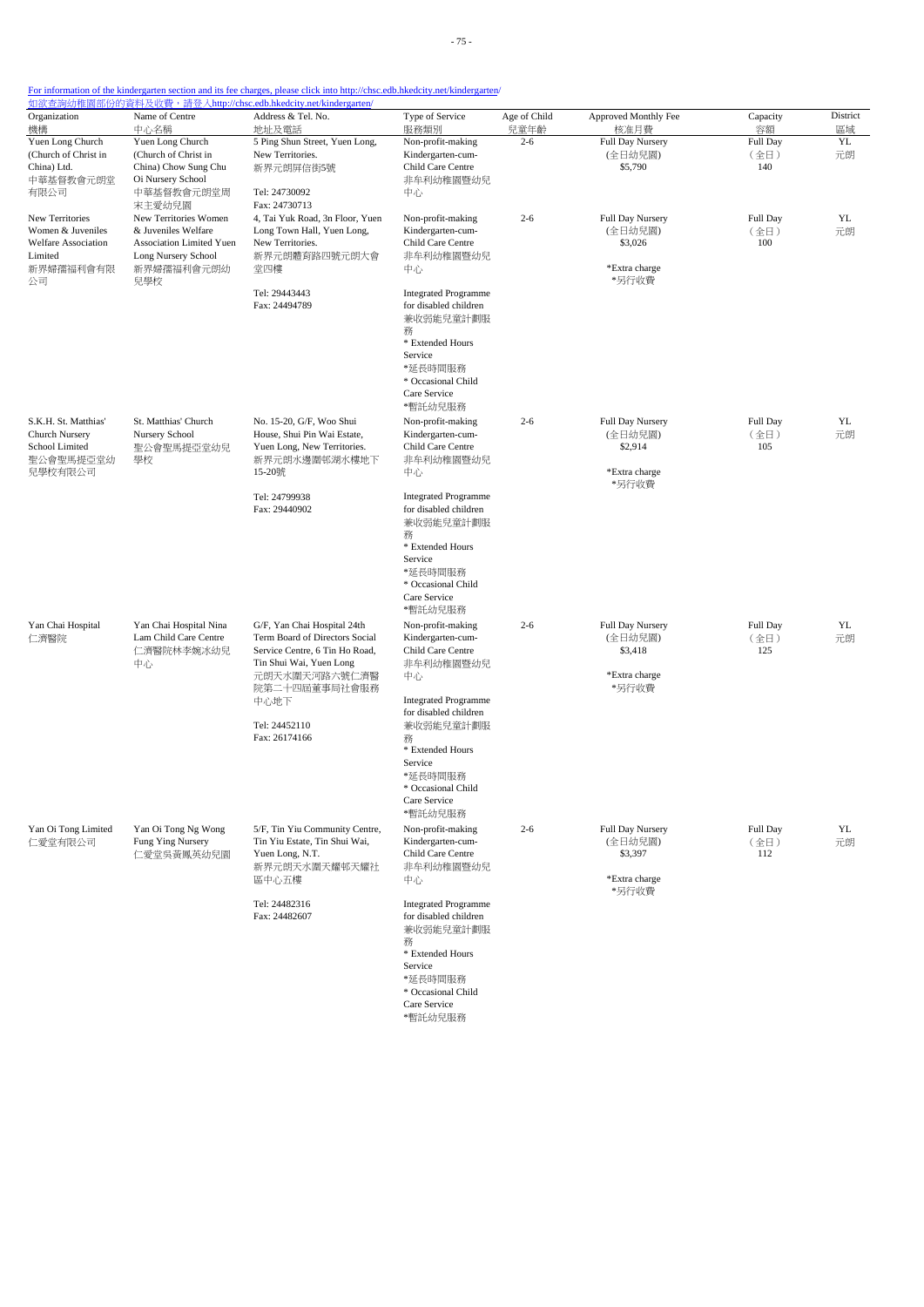| Organization<br>機構                                                                   | Name of Centre<br>中心名稱                                                                 | Address & Tel. No.<br>地址及電話                                                                                                   | Type of Service<br>服務類別                                                                                                                                           | Age of Child<br>兒童年齡 | Approved Monthly Fee<br>核准月費                                               | Capacity<br>容額                                                 | District<br>區域 |
|--------------------------------------------------------------------------------------|----------------------------------------------------------------------------------------|-------------------------------------------------------------------------------------------------------------------------------|-------------------------------------------------------------------------------------------------------------------------------------------------------------------|----------------------|----------------------------------------------------------------------------|----------------------------------------------------------------|----------------|
| Tung Wah Group of<br>Hospitals<br>東華三院                                               | TWGHs Zonta Club of<br>Kowloon Nursery School<br>東華三院九龍崇德社幼<br>兒園                      | 1/F, Ancillary Facilities Block,<br>Tin Yuet Estate, Tin Shui Wai,<br>New Territories.<br>新界天水圍天悅邨服務設施大<br>樓1樓                | Non-profit-making<br>Kindergarten-cum-<br>Child Care Centre<br>非牟利幼稚園暨幼兒<br>中心                                                                                    | $2 - 6$              | Full Day Nursery<br>(全日幼兒園)<br>\$3,177<br>*Extra charge                    | Full Day<br>(全日)<br>118                                        | YL<br>元朗       |
|                                                                                      |                                                                                        | Tel: 24480031<br>Fax: 24482055                                                                                                | <b>Integrated Programme</b><br>for disabled children<br>兼收弱能兒童計劃服<br>務                                                                                            |                      | *另行收費                                                                      |                                                                |                |
|                                                                                      |                                                                                        |                                                                                                                               | * Extended Hours<br>Service<br>*延長時間服務<br>* Occasional Child<br>Care Service<br>*暫託幼兒服務                                                                           |                      |                                                                            |                                                                |                |
| The Chinese Rhenish<br>Church Hong Kong<br>Synod<br>中華基督教禮賢會香<br>港區會                 | Yuen Long Rhenish<br>Nursery<br>禮賢會元朗幼兒園                                               | Shop No. 111, 1/F, Tin Yiu Plaza,<br>Tin Yiu Estate, Tin Shui Wai,<br>Yuen Long, New Territories.<br>新界元朗天水圍天耀邨天耀廣<br>場一樓111號 | Non-profit-making<br>Kindergarten-cum-<br>Child Care Centre<br>非牟利幼稚園暨幼兒<br>中心                                                                                    | $2 - 6$              | Full Day Nursery<br>(全日幼兒園)<br>\$3,414<br>*Extra charge<br>*另行收費           | Full Day<br>(全日)<br>114                                        | YL<br>元朗       |
|                                                                                      |                                                                                        | Tel: 24456306<br>Fax: 24469026                                                                                                | <b>Integrated Programme</b><br>for disabled children<br>兼收弱能兒童計劃服<br>務<br>* Extended Hours                                                                        |                      |                                                                            |                                                                |                |
|                                                                                      |                                                                                        |                                                                                                                               | Service<br>*延長時間服務<br>* Occasional Child<br>Care Service<br>*暫託幼兒服務                                                                                               |                      |                                                                            |                                                                |                |
| Hong Kong Sheng<br>Kung Hui Welfare<br>Council Limited<br>香港聖公會福利協會<br>有限公司          | Hong Kong Sheng Kung<br>Hui Ha Sui Wan Nursery<br>School<br>香港聖公會夏瑞芸幼兒<br>學校           | G/F, 4 Tin Lung Road, Tin Shui<br>Wai, Yuen Long, New<br>Territories.<br>新界元朗天水圍天龍路4號地下<br>Tel: 24469220                      | Non-profit-making<br>Kindergarten-cum-<br>Child Care Centre<br>非牟利幼稚園暨幼兒<br>中心                                                                                    | $2 - 6$              | <b>Full Day Nursery</b><br>(全日幼兒園)<br>\$4,528<br>*Extra charge<br>*另行收費    | Full Day<br>(全日)<br>112                                        | YL<br>元朗       |
|                                                                                      |                                                                                        | Fax: 24464801                                                                                                                 | <b>Integrated Programme</b><br>for disabled children<br>兼收弱能兒童計劃服<br>務<br>* Extended Hours<br>Service<br>*延長時間服務<br>* Occasional Child<br>Care Service<br>*暫託幼兒服務 |                      |                                                                            |                                                                |                |
| First Assembly of God<br>Church<br>神召會禮拜堂                                            | First Assembly of God<br>Church Tin Chak Nursery<br>神召會禮拜堂天澤幼兒<br>園                    | G/F, Wing B & C, Chak Sun<br>House, Tin Chak Estate, Tin Shui<br>Wai, New Territories.<br>新界天水圍天澤邨澤辰樓B及C<br>翼地下               | Non-profit-making<br>Kindergarten-cum-<br>Child Care Centre<br>非牟利幼稚園暨幼兒<br>中心                                                                                    | $2 - 6$              | Full Day Nursery<br>(全日幼兒園)<br>\$4,178<br>*Extra charge<br>*另行收費           | Full Day<br>(全日)<br>130                                        | YL<br>元朗       |
|                                                                                      |                                                                                        | Tel: 24863456<br>Fax: 39044916                                                                                                | * Extended Hours<br>Service<br>*延長時間服務                                                                                                                            |                      |                                                                            |                                                                |                |
| Christian &<br>Missionary Alliance<br>Church Union Hong<br>Kong Limited<br>基督教宣道會香港區 | Christian & Missionary<br>Alliance Tin Chung<br>Nursery School<br>基督教宣道會天頌幼兒<br>學校     | 1/F, Tin Chung Cout Ancillary<br>Facilities Block, Tin Chung<br>Court, Tin Shui Wai, New<br>Territories.<br>新界天水圍天頌苑服務設施大     | Non-profit-making<br>Kindergarten-cum-<br>Child Care Centre<br>非牟利幼稚園暨幼兒<br>中心                                                                                    | $2 - 6$              | Full Day Nursery<br>(全日幼兒園)<br>\$3,467<br>*Extra charge                    | Full Day<br>(全日)<br>150                                        | YL<br>元朗       |
| 聯會有限公司                                                                               |                                                                                        | 樓一字樓<br>Tel: 22530100<br>Fax: 22530313                                                                                        | <b>Integrated Programme</b><br>for disabled children<br>兼收弱能兒童計劃服<br>務<br>* Extended Hours<br>Service<br>*延長時間服務<br>* Occasional Child<br>Care Service<br>*暫託幼兒服務 |                      | *另行收費                                                                      |                                                                |                |
| <b>Fairview Park</b><br>Alliance Church<br>Limited<br>宣道會錦綉堂有限公<br>司                 | Christian & Missionary<br>Alliance Fairview Park<br>Nursery School<br>基督教宣道會錦綉幼兒<br>學校 | $1/F$ (Portion), Block D & E,<br>Town Centre, Fairview Park,<br>Yuen Long, New Territories<br>新界元朗錦綉花園市中心D及E<br>座一樓(部份)       | Non-profit-making<br>Kindergarten-cum-<br>Child Care Centre<br>非牟利幼稚園暨幼兒<br>中心                                                                                    | $2 - 6$              | Half Day Nursery<br>(半日幼兒園)<br><b>AM/PM Session</b><br>(上午及下午組)<br>\$3,030 | Full Day<br>(全日)<br>-1<br>Half Day<br>(半日)<br>AM & PM Sessions | YL<br>元朗       |
|                                                                                      |                                                                                        | Tel: 24716461<br>Fax: 24711612                                                                                                |                                                                                                                                                                   |                      | Full Day Nursery<br>(全日幼兒園)<br>\$4,600                                     | (上午及下午組)<br>28                                                 |                |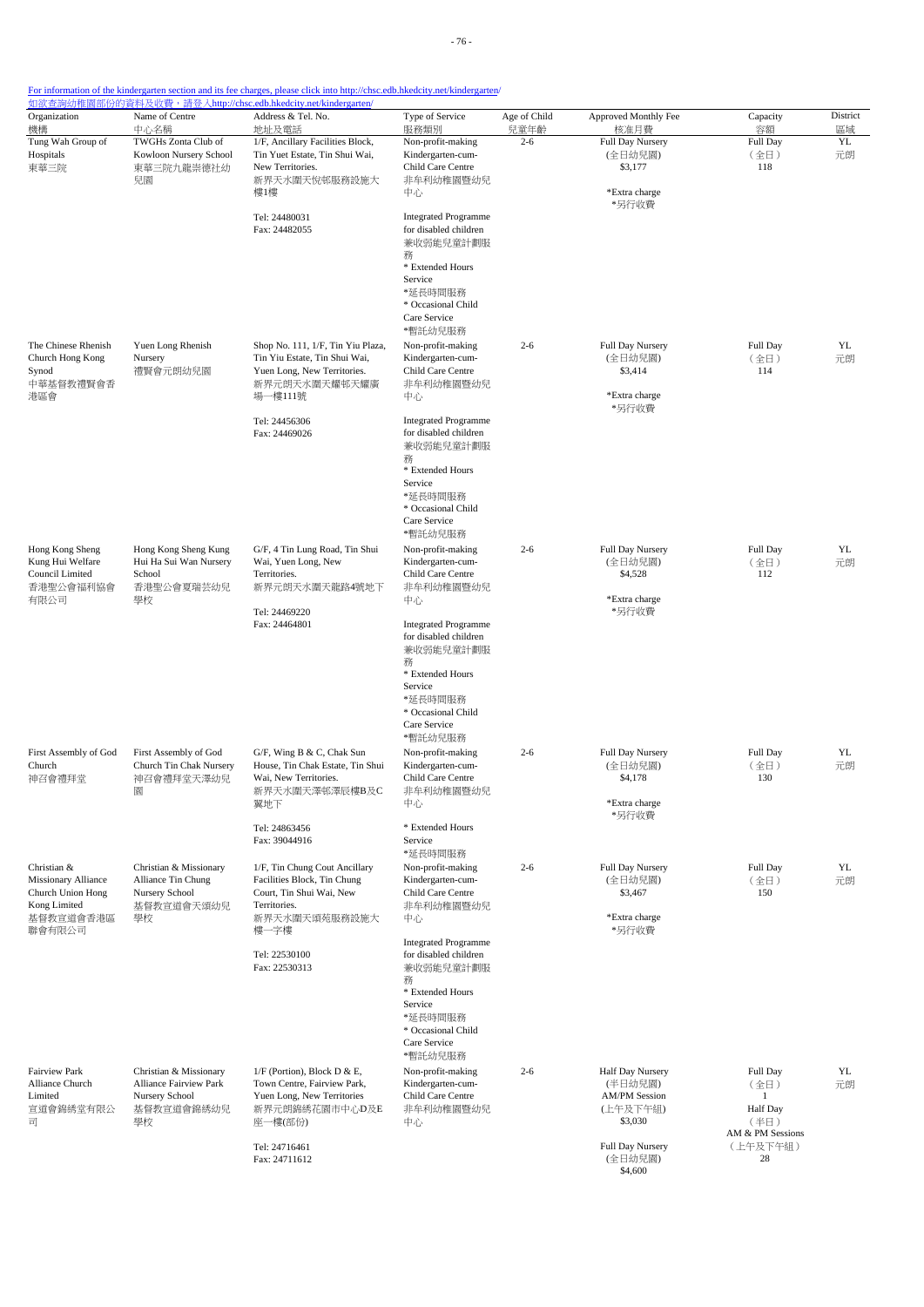| Organization                    | Name of Centre                 | Address & Tel. No.               | Type of Service                | Age of Child | Approved Monthly Fee   | Capacity         | District |
|---------------------------------|--------------------------------|----------------------------------|--------------------------------|--------------|------------------------|------------------|----------|
| 機構                              | 中心名稱                           | 地址及電話                            | 服務類別                           | 兒童年齡         | 核准月費                   | 容額               | 區域       |
| Hong Kong Council               | <b>CECES</b> Organized Aetna   | G/F, Annex Block, Tin Shing      | Non-profit-making              | $2 - 6$      | Full Day Nursery       | Full Day         | YL       |
| of Early Childhood              | Preschool                      | Shopping Centre, Tin Shing       | Kindergarten-cum-              |              | (全日幼兒園)                | (全日)             | 元朗       |
| <b>Education &amp; Services</b> | 幼聯主辦安泰幼兒學校                     | Court, Tin Shui Wai, New         | Child Care Centre              |              | \$2,148                | 112              |          |
| Ltd.                            |                                | Territories.                     | 非牟利幼稚園暨幼兒                      |              |                        |                  |          |
| 香港幼兒教育及服務<br>聯會有限公司             |                                | 新界元朗天水圍天盛苑天盛商<br>場附翼地下           | 中心                             |              | *Extra charge<br>*另行收費 |                  |          |
|                                 |                                |                                  | * Extended Hours               |              |                        |                  |          |
|                                 |                                | Tel: 22542442                    | Service                        |              |                        |                  |          |
|                                 |                                | Fax: 22542234                    | *延長時間服務                        |              |                        |                  |          |
| Hong Kong                       | Hong Kong Christian            | Wing B & C, G/F, Heng Kwai       | Non-profit-making              | $2 - 6$      | Full Day Nursery       | Full Day         | YL       |
| Christian Service               | Service Tin Heng Nursery       | House, Tin Heng Estate, Tin Shui | Kindergarten-cum-              |              | (全日幼兒園)                | (全日)             | 元朗       |
| 香港基督教服務                         | School                         | Wai, New Territories.            | Child Care Centre              |              | \$4,446                | 121              |          |
| 處                               | 香港基督教服務處天恒                     | 新界天水圍天恒邨恒貴樓地下B                   | 非牟利幼稚園暨幼兒                      |              |                        |                  |          |
|                                 | 幼兒學校                           | 及C翼                              | 中心                             |              | *Extra charge<br>*另行收費 |                  |          |
|                                 |                                | Tel: 24865007                    | <b>Integrated Programme</b>    |              |                        |                  |          |
|                                 |                                | Fax: 24865009                    | for disabled children          |              |                        |                  |          |
|                                 |                                |                                  | 兼收弱能兒童計劃服                      |              |                        |                  |          |
|                                 |                                |                                  | 務                              |              |                        |                  |          |
|                                 |                                |                                  | * Extended Hours               |              |                        |                  |          |
|                                 |                                |                                  | Service                        |              |                        |                  |          |
|                                 |                                |                                  | *延長時間服務                        |              |                        |                  |          |
|                                 |                                |                                  | * Occasional Child             |              |                        |                  |          |
|                                 |                                |                                  | Care Service                   |              |                        |                  |          |
|                                 |                                |                                  | *暫託幼兒服務                        |              |                        |                  |          |
| <b>Evangelical Free</b>         | <b>Evangelical Free Church</b> | Shop No. 122, 1/F, Tin Yan       | Non-profit-making              | $2 - 6$      | Full Day Nursery       | Full Day         | YL       |
| Church of China                 | of China - Tin Yan             | Shopping Centre, Tin Yan Estate, | Kindergarten-cum-              |              | (全日幼兒園)                | (全日)             | 元朗       |
| Social Service<br>Limited       | Nursery School<br>中國基督教播道會天恩   | Tin Shui Wai, New Territories.   | Child Care Centre<br>非牟利幼稚園暨幼兒 |              | \$3,220                | 120              |          |
| 中國基督教播道會社                       | 幼兒學校                           | 新界天水圍天恩邨天恩商場一<br>樓122號           | 中心                             |              | *Extra charge          |                  |          |
| 會服務有限公司                         |                                |                                  |                                |              | *另行收費                  |                  |          |
|                                 |                                | Tel: 21467891                    | <b>Integrated Programme</b>    |              |                        |                  |          |
|                                 |                                | Fax: 21467892                    | for disabled children          |              |                        |                  |          |
|                                 |                                |                                  | 兼收弱能兒童計劃服                      |              |                        |                  |          |
|                                 |                                |                                  | 務                              |              |                        |                  |          |
|                                 |                                |                                  | * Extended Hours               |              |                        |                  |          |
|                                 |                                |                                  | Service                        |              |                        |                  |          |
|                                 |                                |                                  | *延長時間服務                        |              |                        |                  |          |
|                                 |                                |                                  | * Occasional Child             |              |                        |                  |          |
|                                 |                                |                                  | Care Service                   |              |                        |                  |          |
|                                 |                                |                                  | *暫託幼兒服務                        |              |                        |                  |          |
| <b>Agnes Education</b>          | Agnes Nursery (Grandeur        | Part of G/F, Grandeur Terrace,   | Non-profit-making              | $2 - 6$      | Half Day Nursery       | Half Day         | YL       |
| <b>Institute Company</b>        | Terrace)                       | Tin Shui Wai, N.T.               | Kindergarten-cum-              |              | (半日幼兒園)                | (半日)             | 元朗       |
| Limited                         | 雅麗斯俊宏軒幼兒園                      | 新界天水圍俊宏軒地下(部份)                   | Child Care Centre              |              | <b>AM/PM</b> Session   | PM Session       |          |
| 雅麗斯教育機構有限<br>公司                 |                                | Tel: 34018128                    | 非牟利幼稚園暨幼兒<br>中心                |              | (上午及下午組)<br>\$3,000    | (下午組)<br>41      |          |
|                                 |                                | Fax: 34018148                    |                                |              |                        |                  |          |
| <b>Agnes Education</b>          | <b>AGNES WISE</b>              | Portion of G/F & 1/F,            | Non-profit-making              | $2 - 6$      | Half Day Nursery       | Full Day         | YL       |
| <b>Institute Company</b>        | <b>NURSERY</b>                 | Kindergarten, Uptown, 600        | Kindergarten-cum-              |              | (半日幼兒園)                | (全日)             | 元朗       |
| Limited                         | 雅麗斯樂思幼兒園                       | Castle Peak Road, Hung Shui      | Child Care Centre              |              | <b>AM/PM</b> Session   | 14               |          |
| 雅麗斯教育機構有限                       |                                | Kiu, Yuen Long, New Territories  | 非牟利幼稚園暨幼兒                      |              | (上午及下午組)               | <b>Half</b> Day  |          |
| 公司                              |                                | 新界元朗青山公路洪水橋段600                  | 中心                             |              | \$3,115                | (半日)             |          |
|                                 |                                | 號尚城地下及一樓幼稚園(部份)                  |                                |              |                        | AM & PM Sessions |          |
|                                 |                                |                                  |                                |              | Full Day Nursery       | (上午及下午組)         |          |
|                                 |                                | Tel: 35202342                    |                                |              | (全日幼兒園)                | 14               |          |
|                                 |                                | Fax: 35202344                    |                                |              | \$5,000                |                  |          |
| Karlam Professional             | Karlam Nursery (Yue            | 1/F, 59 On Ning Road, Yuen       | Non-profit-making              | $2 - 6$      | Half Day Nursery       | Full Day         | YL       |
| <b>Education Limited</b>        | Fung Mansion)                  | Long, New Territories            | Kindergarten-cum-              |              | (半日幼兒園)                | (全日)             | 元朗       |
| 珈琳優質教育機構有                       | 珈琳幼兒園(裕豐大廈)                    | 新界元朗安寧路59號二樓                     | Child Care Centre              |              | <b>AM/PM Session</b>   | 38               |          |
| 限公司                             |                                |                                  | 非牟利幼稚園暨幼兒                      |              | (上午及下午組)               | <b>Half Day</b>  |          |
|                                 |                                | Tel: 24425966                    | 中心                             |              | \$2,975                | (半日)             |          |
|                                 |                                | Fax: 24433217                    |                                |              |                        | AM & PM Sessions |          |
|                                 |                                |                                  |                                |              | Full Day Nursery       | (上午及下午組)         |          |
|                                 |                                |                                  |                                |              | (全日幼兒園)                | 148              |          |
|                                 |                                |                                  |                                |              | \$5,626                |                  |          |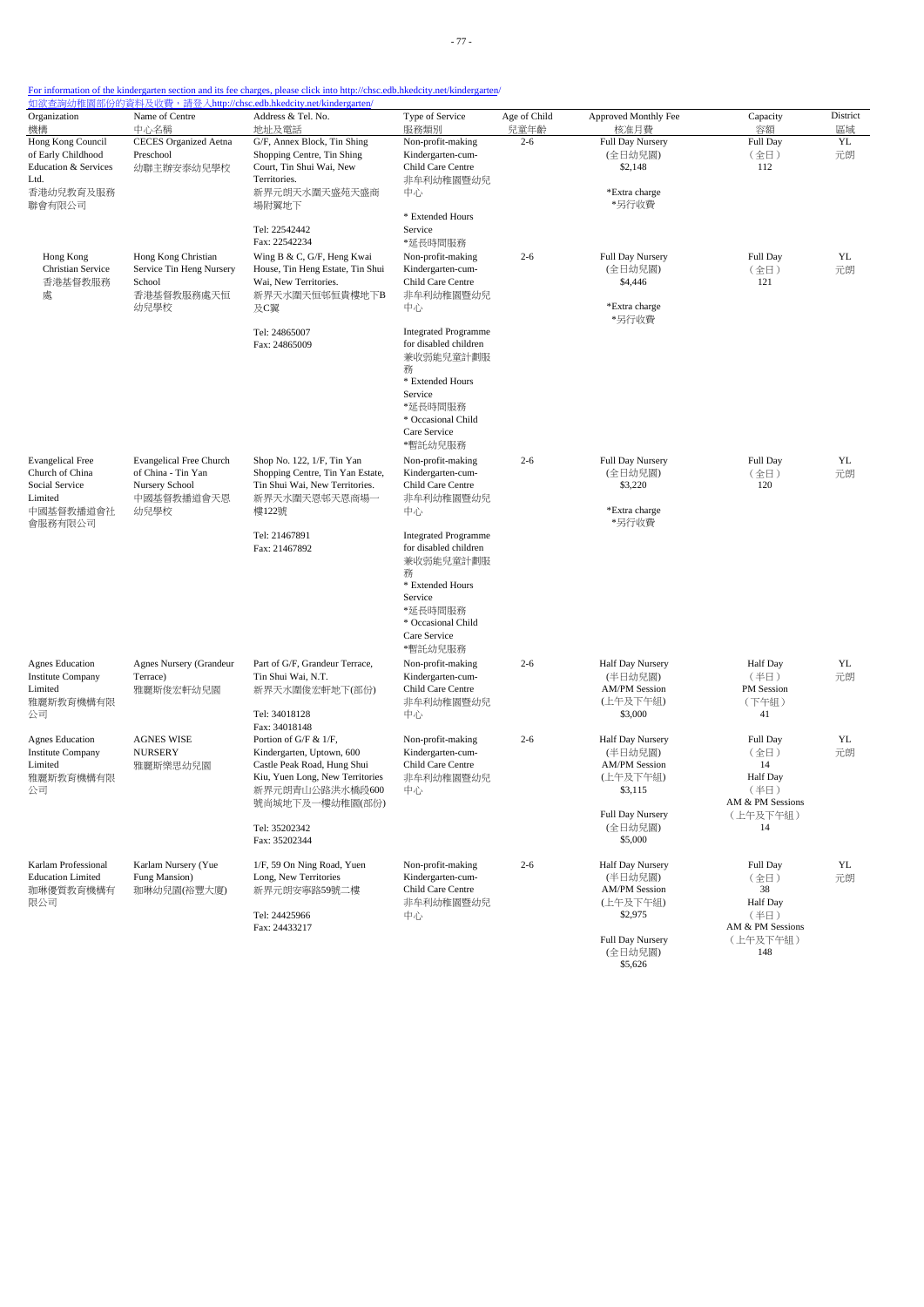| Organization                                                  | Name of Centre                                                         | 如欲查詢幼稚園部份的資料及收費,請登入http://chsc.edb.hkedcity.net/kindergarten/<br>Address & Tel. No.                                                                                                                        | Type of Service                                                                | Age of Child | Approved Monthly Fee                                                                                                                                                                                                                                       | Capacity                                                                                | District |
|---------------------------------------------------------------|------------------------------------------------------------------------|------------------------------------------------------------------------------------------------------------------------------------------------------------------------------------------------------------|--------------------------------------------------------------------------------|--------------|------------------------------------------------------------------------------------------------------------------------------------------------------------------------------------------------------------------------------------------------------------|-----------------------------------------------------------------------------------------|----------|
| 機構                                                            | 中心名稱                                                                   | 地址及電話                                                                                                                                                                                                      | 服務類別                                                                           | 兒童年齡         | 核准月費                                                                                                                                                                                                                                                       | 容額                                                                                      | 區域       |
| Kidsworld<br><b>International Limited</b><br>鹿兒國際小童學園有<br>限公司 | <b>Tutor Time International</b><br>Nursery (Yoho)<br>多多國際幼兒園(形點)       | Portion of Shop G011, Ground<br>Level and Mezzanine Level,<br>Yoho Mall I, No. 9 Yuen Lung<br>Street, Yuen Long, New<br>Territories<br>香港新界元朗元龍街9街形點I<br>地下及閣樓G011號鋪(部份)<br>Tel: 23928188<br>Fax: 25075445 | Private Kindergarten-<br>cum-Child Care Centre<br>私營幼稚園暨幼兒中<br>心               | $2 - 6$      | Half Day Nursery<br>(半日幼兒園)<br>AM Session<br>(上午組)<br>Aged 2-3<br>(二至三歲)<br>3 hours/5 days/week<br>(每星期5天/每天3小時)<br>\$9,330<br>Half Day Nursery<br>(半日幼兒園)<br>PM Session<br>(下午組)<br>Aged 2-3<br>(二至三歲)<br>3 hours/5 days/week<br>(每星期5天/每天3小時)<br>\$8,500 | Half Day<br>(半日)<br>AM & PM Sessions<br>(上午及下午組)<br>56                                  | YL<br>元朗 |
|                                                               |                                                                        |                                                                                                                                                                                                            |                                                                                |              | Half Day Nursery<br>(半日幼兒園)<br>AM Session<br>(上午組)<br>Aged 2-3<br>(二至三歲)<br>3 hours/4 days/week<br>(每星期4天/每天3小時)<br>\$8,390                                                                                                                                |                                                                                         |          |
|                                                               | Joyful World International<br>Nursery (Yuen Long)<br>心怡天地國際幼兒園(元<br>朗) | 1/F, Lin Fat Building, 2 Fung<br>Kwan Street, Yuen Long, New<br>Territories<br>新界元朗鳳群街2號年發大廈1<br>樓                                                                                                         | Private Kindergarten-<br>cum-Child Care Centre<br>私營幼稚園暨幼兒中<br>心               | $2 - 6$      | Half Day Nursery<br>Half Day Nursery<br>(半日幼兒園)<br><b>AM/PM Session</b><br>(上午及下午組)<br>\$5,980                                                                                                                                                             | <b>Half</b> Day<br>(半日)<br>AM & PM Sessions<br>(上午及下午組)<br>56                           | YL<br>元朗 |
|                                                               | Zenith International<br>Nursery (Yuen Long)<br>英藝國際幼兒園(元朗)             | Tel: 24939997<br>Entrance of Shop 2A & Portion of<br>1/F, Man Yu Building, 2-14 Tai<br>Fung Street, Yuen Long, New<br>Territories<br>新界元朗泰豐街2-14號文裕大<br>廈1樓部份及地下2A舖入口<br>Tel: 24709338<br>Fax: 24709668    | Private Kindergarten-<br>cum-Child Care Centre<br>私營幼稚園暨幼兒中<br>心               | $2 - 6$      | Half Day Nursery<br>(半日幼兒園)<br><b>AM/PM Session</b><br>(上午及下午組)<br>\$5,700<br>Full Day Nursery<br>(全日幼兒園)<br>\$8,672                                                                                                                                       | Full Day<br>(全日)<br>30<br><b>Half Day</b><br>(半日)<br>AM & PM Sessions<br>(上午及下午組)<br>82 | YL<br>元朗 |
|                                                               | Zenith International<br>Nursery (Sherwood)<br>英藝國際幼兒園(賞湖)              | Portion of G/F, Sherwood Court,<br>Kingswood Villas, Lot No.<br>TSWTL 2 RP, Tin Shui Wai,<br>Yuen Long, New Territories<br>新界元朗天水圍天水圍市地段<br>第2號餘段嘉湖山莊賞湖居地下<br>部份<br>Tel: 26901828<br>Fax: 26901025         | Private Kindergarten-<br>cum-Child Care Centre<br>私營幼稚園暨幼兒中<br>心               | $2 - 6$      | Half Day Nursery<br>(半日幼兒園)<br><b>AM/PM Session</b><br>(上午及下午組)<br>\$5,700<br>Full Day Nursery<br>(全日幼兒園)<br>\$8,832                                                                                                                                       | Full Day<br>(全日)<br>56<br>Half Day<br>(半日)<br>AM & PM Sessions<br>(上午及下午組)<br>70        | YL<br>元朗 |
|                                                               | <b>Talent Nursery</b><br>天樂幼兒園                                         | Nursery, Portion of Ground Floor,<br>No. 2, Tin Lung Road, Kenswood<br>Court, Kingswood Villas, Tin<br>Shui Wai, Yuen Long, New<br>Territories<br>新界元朗天水圍天龍路2號嘉湖<br>山莊景湖居地下(部份)幼兒園                         | Non-profit-making<br>Kindergarten-cum-<br>Child Care Centre<br>非牟利幼稚園暨幼兒<br>中心 | $2 - 6$      | Half Day Nursery<br>(半日幼兒園)<br><b>AM/PM Session</b><br>(上午及下午組)<br>\$3,780                                                                                                                                                                                 | Full Day<br>(全日)<br>135<br>Half Day<br>(半日)<br>AM & PM Sessions<br>(上午及下午組)<br>50       | YL<br>元朗 |

Tel: 31522600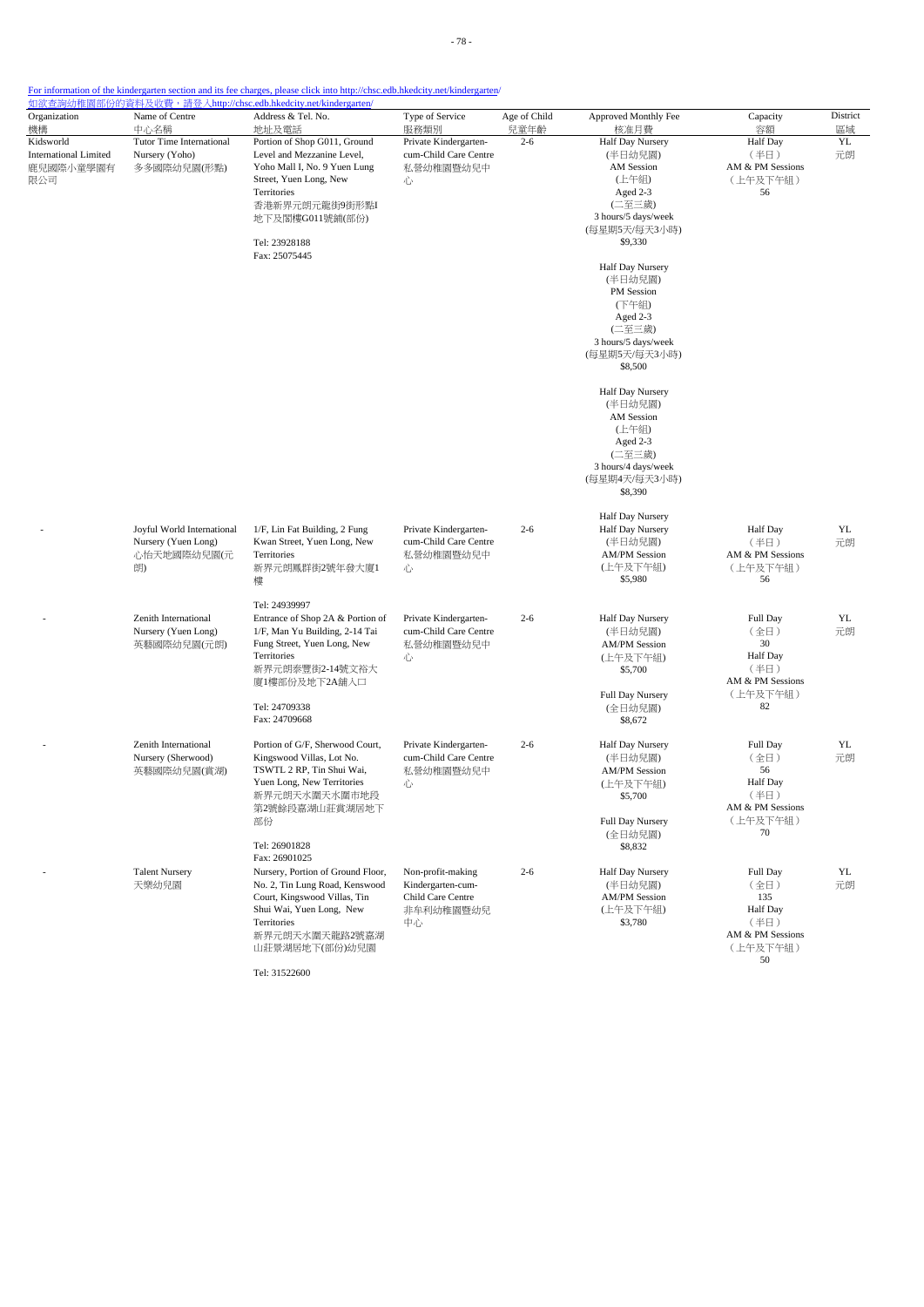For information of the kindergarten section and its fee charges, please click into http://chsc.edb.hkedcity.net/kindergarten/

| Organization<br>機構                                        | Name of Centre<br>中心名稱                                                                      | Address & Tel. No.<br>地址及電話                                                                                                                                                  | Type of Service<br>服務類別                                                                                                                | Age of Child<br>兒童年齡 | Approved Monthly Fee<br>核准月費                                                                                                                                                                                                                                                                                                                                                                                              | Capacity<br>容額                                                 | District<br>區域 |
|-----------------------------------------------------------|---------------------------------------------------------------------------------------------|------------------------------------------------------------------------------------------------------------------------------------------------------------------------------|----------------------------------------------------------------------------------------------------------------------------------------|----------------------|---------------------------------------------------------------------------------------------------------------------------------------------------------------------------------------------------------------------------------------------------------------------------------------------------------------------------------------------------------------------------------------------------------------------------|----------------------------------------------------------------|----------------|
|                                                           | St. Lorraine Child Care<br>Centre<br>萊茵幼兒園                                                  | Portion of Shop No. G1, G/F,<br>Palm Springs Commercial Centre,<br>Wo Shang Wai, Yuen Long, New<br>Territories<br>新界元朗和生圍加州花園商場<br>地下部份G1舖<br>Tel: 24823299<br>Fax: 24823923 | Private Kindergarten-<br>cum-Child Care Centre<br>私營幼稚園暨幼兒中<br>心                                                                       | $2 - 6$              | Half Day Nursery<br>(半日幼兒園)<br><b>AM/PM Session</b><br>(上午及下午組)<br>\$5,800<br>Half Day Nursery<br>(半日幼兒園)<br><b>AM/PM Session</b><br>(上午及下午組)<br>Aged 2-3<br>(二至三歲)<br>3 hours/3 days/week<br>(每星期3天/每天3小時)<br>\$4,212<br>Half Day Nursery<br>(半日幼兒園)<br><b>AM/PM Session</b><br>(上午及下午組)<br>Aged 2-3<br>(二至三歲)<br>3 hours/2 days/week<br>(每星期3天/每天2小時)<br>\$3,240<br>Half Day Nursery<br>(半日幼兒園)<br><b>AM/PM Session</b> | <b>Half</b> Day<br>(半日)<br>AM & PM Sessions<br>(上午及下午組)<br>80  | YL<br>元朗       |
| Kind Focus Limited                                        | York Montessori<br><b>International Playschool</b><br>(Yuen Long)                           | Part of Kindergarten Premises,<br>G/F, Commercial<br>Accommodation, No. 18 Castle<br>Peak Road Tam Mi, Kam Tin,<br>Yuen Long, NT<br>元朗錦田青山公路潭尾段18號<br>峻巒商場地下幼稚園校舍內部          | Private Kindergarten-<br>cum-Child Care Centre<br>私營幼稚園暨幼兒中<br>心                                                                       | $2 - 6$              | (上午及下午組)<br>Aged 2-3<br>Half Day Nursery<br>(半日幼兒園)<br><b>AM/PM Session</b><br>(上午及下午組)<br>Aged 2-3<br>(二至三歲)<br>3 hours/5 days/week                                                                                                                                                                                                                                                                                      | <b>Half</b> Day<br>(半日)<br>AM & PM Sessions<br>(上午及下午組)<br>174 | YL<br>元朗       |
|                                                           |                                                                                             | 份位置<br>Tel: 23689738<br>Fax: 23689498                                                                                                                                        |                                                                                                                                        |                      | (每星期5天/每天3小時)<br>\$8,500<br>Half Day Nursery<br>(半日幼兒園)<br><b>AM/PM Session</b><br>(上午及下午組)<br>Aged 2-3<br>(二至三歲)<br>3 hours/3 days/week<br>(每星期3天/每天3小時)<br>\$5,100                                                                                                                                                                                                                                                      |                                                                |                |
|                                                           |                                                                                             |                                                                                                                                                                              |                                                                                                                                        |                      | Half Day Nursery<br>(半日幼兒園)<br><b>AM/PM Session</b><br>(上午及下午組)<br>Aged 2-3<br>(二至三歲)<br>3 hours/2 days/week<br>(每星期3天/每天2小時)<br>\$3,400                                                                                                                                                                                                                                                                                  |                                                                |                |
| The Mission Covenant<br>Church Limited<br>基督教聖約教會有限<br>公司 | The Mission Covenant<br>Church Little Angel (Tin<br>Shing) Nursery<br>基督教聖約教會小天使<br>(天盛)幼兒園 | 1/F (Portion), Annex Block, Tin<br>Shing Shopping Centre, Tin Shui<br>Wai, New Territories.<br>新界天水圍天盛商場附翼一樓<br>(部份)                                                         | Non-profit-making<br>Kindergarten-cum-<br>Child Care Centre<br>非牟利幼稚園暨幼兒<br>中心                                                         | $2 - 6$              | Half Day Nursery<br>Half Day Nursery<br>(半日幼兒園)<br><b>AM/PM Session</b><br>(上午及下午組)<br>\$2,664                                                                                                                                                                                                                                                                                                                            | Half Day<br>(半日)<br>AM & PM Sessions<br>(上午及下午組)<br>21         | YL<br>元朗       |
| Po Leung Kuk<br>保良局                                       | Po Leung Kuk Liu Sew<br>Har Child Care Centre<br>保良局廖笑霞幼兒中心                                 | Tel: 21499005<br>Fax: 21499003<br>Shops 1-8, G/F, 44 Shui Che<br>Kwun Street, Yuen Long, N.T.<br>新界元朗水車館街44號地下1-8<br>號店<br>Tel: 24790999                                     | Non-profit-making<br>Kindergarten-cum-<br>Mixed Child Care<br>Centre<br>非牟利幼稚園暨綜合<br>幼兒中心                                              | $0 - 6$              | Full Day Nursery<br>(全日幼兒園)<br>\$3,203<br>Full Day Creche<br>(全日育嬰園)                                                                                                                                                                                                                                                                                                                                                      | Day Creche<br>(日託育嬰園)<br>24<br>Day Nursery<br>(日託幼兒園)<br>115   | YL.<br>元朗      |
|                                                           |                                                                                             | Fax: 24786999                                                                                                                                                                | <b>Integrated Programme</b><br>for disabled children<br>兼收弱能兒童計劃服<br>務<br>* Extended Hours<br>Service<br>*延長時間服務<br>* Occasional Child |                      | \$4,362<br>*Extra charge<br>*另行收費                                                                                                                                                                                                                                                                                                                                                                                         |                                                                |                |

Care Service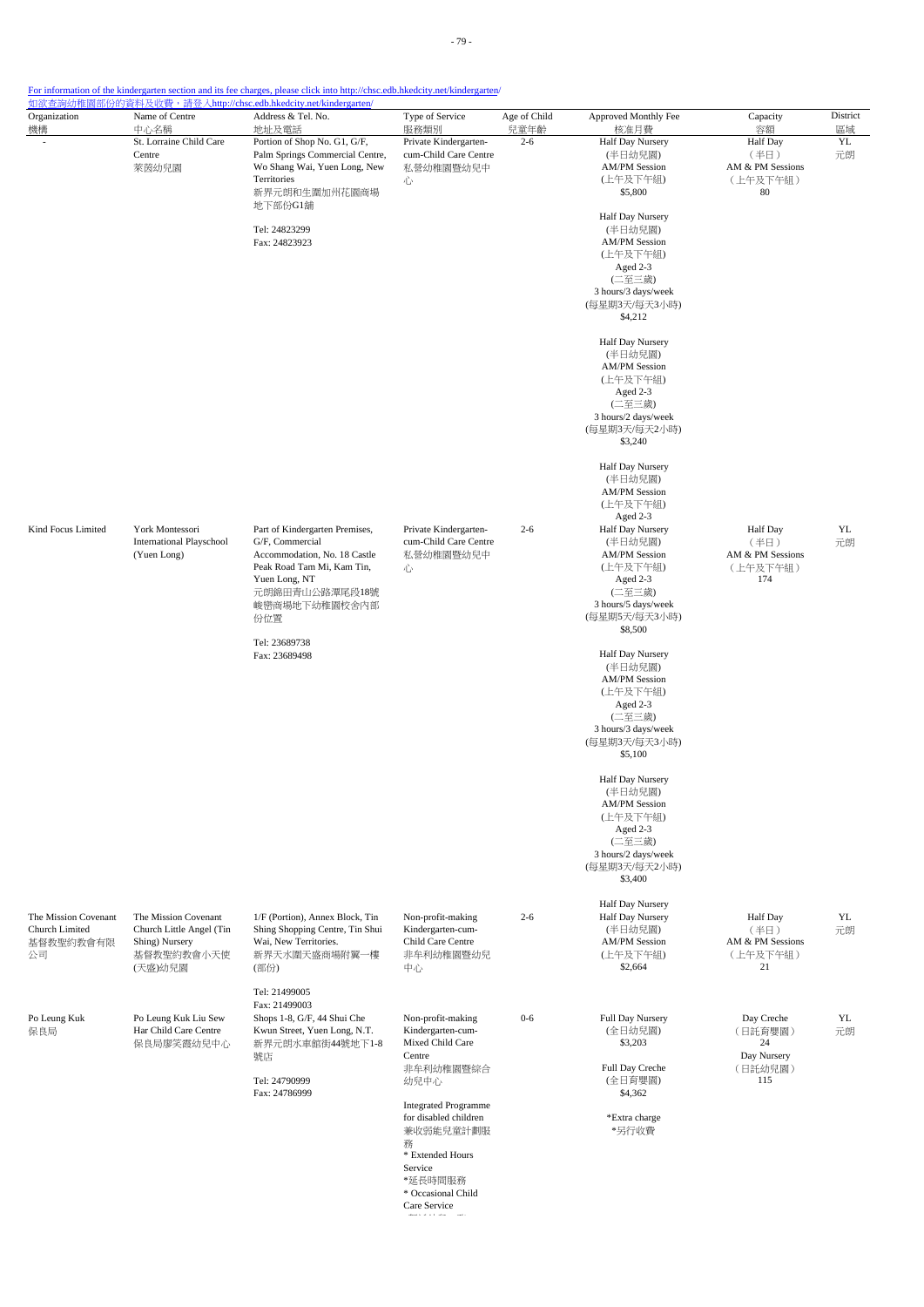- 80 -

### For information of the kindergarten section and its fee charges, please click into http://chsc.edb.hkedcity.net/kindergarten/

| Organization<br>機構                                                                | Name of Centre<br>中心名稱                                                              | Address & Tel. No.<br>地址及電話                                                                                                                                              | Type of Service<br>服務類別                                                                                                                                                                                                                             | Age of Child<br>兒童年齡 | Approved Monthly Fee<br>核准月費                                                                                                                                                                                                                        | Capacity<br>容額                                                                                                                                                                 | District<br>區域  |
|-----------------------------------------------------------------------------------|-------------------------------------------------------------------------------------|--------------------------------------------------------------------------------------------------------------------------------------------------------------------------|-----------------------------------------------------------------------------------------------------------------------------------------------------------------------------------------------------------------------------------------------------|----------------------|-----------------------------------------------------------------------------------------------------------------------------------------------------------------------------------------------------------------------------------------------------|--------------------------------------------------------------------------------------------------------------------------------------------------------------------------------|-----------------|
| <b>Gigamind Education</b><br>Foundation Limited<br>激活教育機構有限公<br>급                 | Gigamind Children's<br>House (Kingswood<br>Villas)<br>激活幼兒園(嘉湖山莊)                   | G/F(Portion), Block B, Maywood<br>Court, Kingswood Villas, Tin<br>Shui Wai, New Territories.<br>新界天水圍嘉湖山莊美湖居B座<br>地下(部份)<br>Tel: 24469210<br>Fax: 24469039               | Non-profit-making<br>Kindergarten-cum-<br>Mixed Child Care<br>Centre<br>非牟利幼稚園暨綜合<br>幼兒中心                                                                                                                                                           | $0 - 6$              | Half Day Nursery<br>(半日幼兒園)<br><b>AM/PM Session</b><br>(上午及下午組)<br>\$3,774                                                                                                                                                                          | Half Day Nursery<br>(半日幼兒園)<br>AM & PM Sessions<br>(上午及下午組)<br>91<br>Day Nursery<br>(日託幼兒園)<br>30<br>Day Creche<br>(日託育嬰園)<br>AM Session<br>(上午組)<br>16<br>PM Session<br>(下午組) | YL<br>元朗        |
|                                                                                   | <b>TOPKIDS</b><br><b>INTERNATIONAL</b><br>PLAY SCHOOL (YUEN<br>LONG)<br>德怡國際幼兒園(元朗) | 1/F, Shing Fat Building, 14 Yuen<br>Long Tai Cheung Street, Yuen<br>Long, N.T. (Portion of)<br>新界元朗泰祥街14號盛發大廈1<br>樓(部份)<br>Tel: 24472669<br>Fax: 24471005                | Private Kindergarten-<br>cum-Child Care Centre<br>私營幼稚園暨幼兒中<br>心                                                                                                                                                                                    | $2 - 6$              | Half Day Nursery<br>(半日幼兒園)<br><b>AM/PM Session</b><br>(上午及下午組)<br><b>International Class</b><br>(國際班)<br>\$5,800<br>Half Day Nursery<br>(半日幼兒園)<br><b>AM/PM Session</b><br>(上午及下午組)<br>Aged 2-3<br>(二至三歲)<br>Main Stream Class<br>(主流班)<br>\$5,400 | 8<br>Half Day<br>(半日)<br>AM & PM Sessions<br>(上午及下午組)<br>84                                                                                                                    | YL<br>元朗        |
| The Yuen Yuen<br>Institute<br>圓玄學院                                                | Yuen Yuen Child Care<br>Centre (Tin Yat Estate)<br>圓玄幼兒中心(天逸邨)                      | G/F(Portion), Carpark Block, Tin<br>Yat Estate, Tin Shui Wai, New<br>Territories<br>新界天水圍天逸邨停車場大樓<br>地下(部份)                                                              | Non-profit-making<br>Kindergarten-cum-<br>Child Care Centre<br>非牟利幼稚園暨幼兒<br>中心                                                                                                                                                                      | $2 - 6$              | Half Day Nursery<br>(半日幼兒園)<br><b>AM/PM Session</b><br>(上午及下午組)<br>\$3,358                                                                                                                                                                          | Half Day<br>(半日)<br>AM & PM Sessions<br>(上午及下午組)<br>24                                                                                                                         | YL<br>元朗        |
| Yan Chai Hospital<br>仁濟醫院                                                         | Yan Chai Hospital Choi<br>Pat Tai Child Care Centre<br>仁濟醫院蔡百泰幼兒中<br>心              | Tel: 21463111<br>Fax: 21463133<br>Portion of 1/F, Yan Chai Hospital<br>Multi-Services Complex, 18 Yan<br>Chai Street, Tsuen Wan, N.T.<br>新界荃灣仁濟街18 號仁濟醫院<br>綜合服務大樓一樓(部份) | Non-profit-making<br>Kindergarten-cum-<br>Child Care Centre<br>非牟利幼稚園暨幼兒<br>中心                                                                                                                                                                      | $2 - 6$              | Full Day Nursery<br>(全日幼兒園)<br>\$3,447<br>*Extra charge<br>*另行收費                                                                                                                                                                                    | Full Day<br>(全日)<br>180                                                                                                                                                        | TW/KwT<br>荃灣/葵青 |
| The Hong Kong<br>Council of The<br>Church of Christ in<br>China<br>中華基督教會香港區<br>會 | The Church of Christ in<br>China Fuk Yau Child<br>Care Centre<br>中華基督教會福幼幼兒<br>中心   | Tel: 24399661<br>Fax: 24399116<br>Nos. 14-17, G/F, Shek Tsui<br>House, Shek Wai Kok Estate,<br>Tsuen Wan, N.T.<br>新界荃灣石圍角邨石翠樓地下<br>14-17號                                | <b>Integrated Programme</b><br>for disabled children<br>兼收弱能兒童計劃服<br>務<br>* Extended Hours<br>Service<br>*延長時間服務<br>* Occasional Child<br>Care Service<br>*暫託幼兒服務<br>Non-profit-making<br>Kindergarten-cum-<br>Child Care Centre<br>非牟利幼稚園暨幼兒<br>中心 | $2 - 6$              | Half Day Nursery<br>(半日幼兒園)<br>AM Session<br>(上午組)<br>\$2,259                                                                                                                                                                                       | Full Day<br>(全日)<br>110<br>Half Day<br>(半日)<br>AM Session                                                                                                                      | TW/KwT<br>荃灣/葵青 |
|                                                                                   |                                                                                     | Tel: 24166805<br>Fax: 24170726                                                                                                                                           | <b>Integrated Programme</b><br>for disabled children<br>兼收弱能兒童計劃服<br>務<br>* Extended Hours<br>Service<br>*延長時間服務<br>* Occasional Child<br>Care Service<br>*暫託幼兒服務                                                                                   |                      | Full Day Nursery<br>(全日幼兒園)<br>\$2,690<br>*Extra charge<br>*另行收費                                                                                                                                                                                    | (上午組)<br>14                                                                                                                                                                    |                 |
| The Hong Kong<br><b>Taoist Association</b><br>香港道教聯合會                             | Hong Kong Taoist<br>Association Yuen Yuen<br>Child Care Centre<br>香港道教聯合會圓玄幼<br>兒中心 | Unit No. 33-40 & 41-54, G/F<br>(Portion), Shek To House, Shek<br>Wai Kok Estate, Tsuen Wan,<br>New Territories<br>新界荃灣石圍角邨石桃樓地下<br>33-40及41-54號(部分)                      | Non-profit-making<br>Kindergarten-cum-<br>Child Care Centre<br>非牟利幼稚園暨幼兒<br>中心                                                                                                                                                                      | $2 - 6$              | Half Day Nursery<br>(半日幼兒園)<br><b>AM/PM Session</b><br>(上午及下午組)<br>\$3,200                                                                                                                                                                          | <b>Half Day</b><br>(半日)<br>AM & PM Sessions<br>(上午及下午組)<br>57                                                                                                                  | TW/KwT<br>荃灣/葵青 |

Tel: 24166086 Fax: 27020789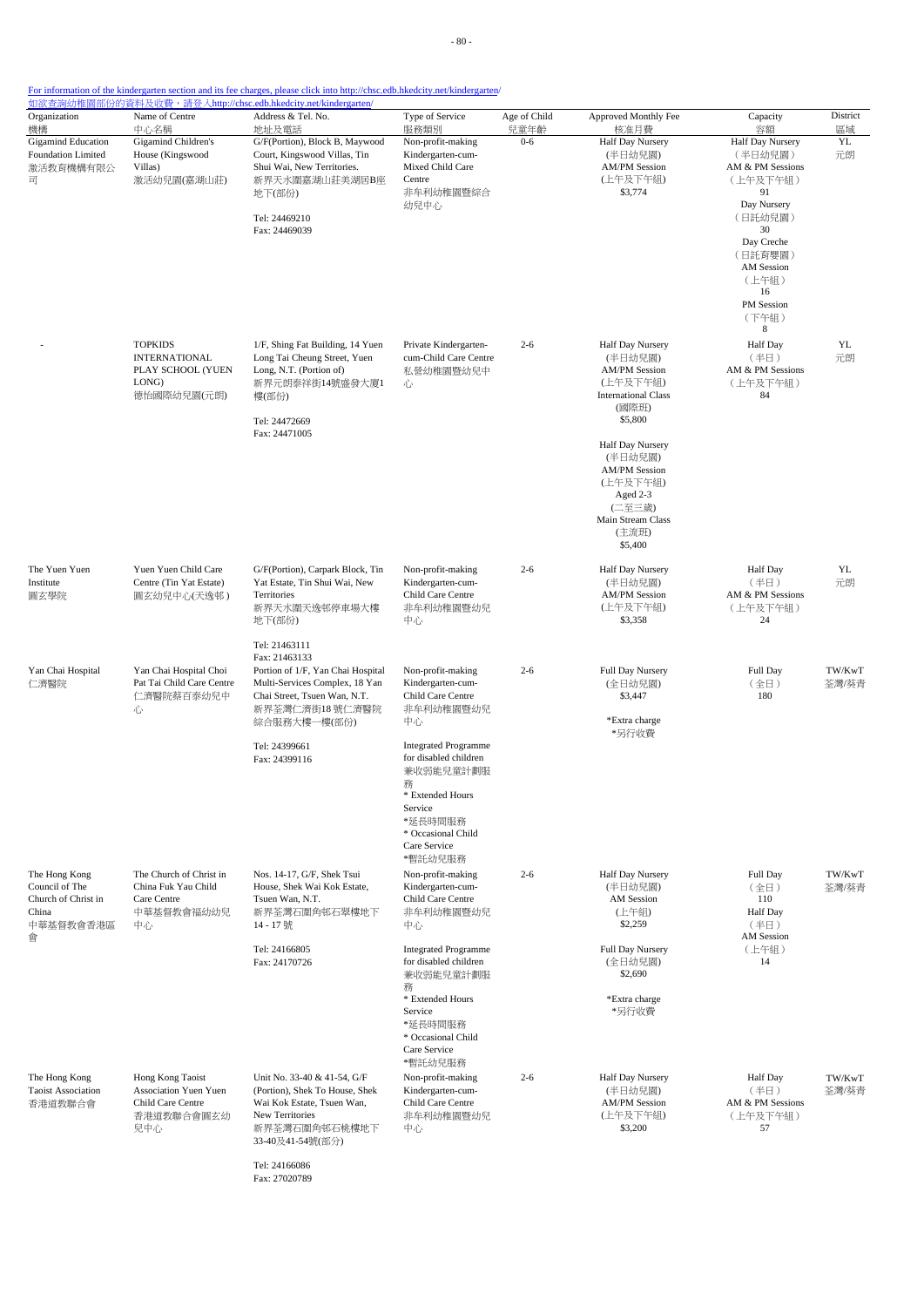| Organization<br>機構                                                                        | Name of Centre<br>中心名稱                                                                                 | Address & Tel. No.<br>地址及電話                                                                                                                                                                               | Type of Service<br>服務類別                                                                                                                                           | Age of Child<br>兒童年齡 | Approved Monthly Fee<br>核准月費                                                                                         | Capacity<br>容額                                                                          | District<br>區域  |
|-------------------------------------------------------------------------------------------|--------------------------------------------------------------------------------------------------------|-----------------------------------------------------------------------------------------------------------------------------------------------------------------------------------------------------------|-------------------------------------------------------------------------------------------------------------------------------------------------------------------|----------------------|----------------------------------------------------------------------------------------------------------------------|-----------------------------------------------------------------------------------------|-----------------|
| Po Leung Kuk<br>保良局                                                                       | Po Leung Kuk Fong Tam<br>Yuen Leung Nursery<br>保良局方譚遠良幼兒園                                              | M/F, Block 1, Belvedere Garden,<br>Castle Peak Road, 9 1/2 Miles,<br>Tsuen Wan, New Territories.<br>新界荃灣青山道九咪半麗城花<br>園第1座高層地下                                                                             | Non-profit-making<br>Kindergarten-cum-<br>Child Care Centre<br>非牟利幼稚園暨幼兒<br>中心                                                                                    | $2 - 6$              | Full Day Nursery<br>(全日幼兒園)<br>\$3,339<br>*Extra charge<br>*另行收費                                                     | Full Day<br>(全日)<br>132                                                                 | TW/KwT<br>荃灣/葵青 |
|                                                                                           |                                                                                                        | Tel: 24111799<br>Fax: 24140891                                                                                                                                                                            | <b>Integrated Programme</b><br>for disabled children<br>兼收弱能兒童計劃服<br>務<br>* Extended Hours                                                                        |                      |                                                                                                                      |                                                                                         |                 |
|                                                                                           |                                                                                                        |                                                                                                                                                                                                           | Service<br>*延長時間服務<br>* Occasional Child<br>Care Service<br>*暫託幼兒服務                                                                                               |                      |                                                                                                                      |                                                                                         |                 |
| Hong Kong Young<br>Women's Christian<br>Association<br>香港基督教女青年會                          | Hong Kong Young<br>Women's Christian<br>Association Tsuen Wan<br>Nursery School<br>香港基督教女青年會荃<br>灣幼兒學校 | 4/F, Princess Alexandra<br>Community Centre, Tai Ho Road,<br>Tsuen Wan, New Territories.<br>新界荃灣大河道雅麗珊社區中<br>心五樓                                                                                          | Non-profit-making<br>Kindergarten-cum-<br>Child Care Centre<br>非牟利幼稚園暨幼兒<br>中心                                                                                    | $2 - 6$              | Full Day Nursery<br>(全日幼兒園)<br>\$3,650<br>*Extra charge<br>*另行收費                                                     | Full Day<br>(全日)<br>140                                                                 | TW/KwT<br>荃灣/葵青 |
|                                                                                           |                                                                                                        | Tel: 24909060<br>Fax: 24900144                                                                                                                                                                            | <b>Integrated Programme</b><br>for disabled children<br>兼收弱能兒童計劃服<br>務<br>* Extended Hours<br>Service<br>*延長時間服務<br>* Occasional Child<br>Care Service<br>*暫託幼兒服務 |                      |                                                                                                                      |                                                                                         |                 |
| The Salvation Army<br>救世軍                                                                 | The Salvation Army<br>Tsuen Wan Nursery<br>School<br>救世軍荃灣幼兒學校                                         | 1/F, Clague Garden Estate, 22<br>Hoi Shing Road, Tsuen Wan,<br>New Territories.<br>新界荃灣海盛路二十二號祈德<br>尊新邨一樓                                                                                                 | Non-profit-making<br>Kindergarten-cum-<br>Child Care Centre<br>非牟利幼稚園暨幼兒<br>中心                                                                                    | $2 - 6$              | Full Day Nursery<br>(全日幼兒園)<br>\$3,878<br>*Extra charge                                                              | Full Day<br>(全日)<br>184                                                                 | TW/KwT<br>荃灣/葵青 |
|                                                                                           |                                                                                                        | Tel: 24171400<br>Fax: 24111926                                                                                                                                                                            | <b>Integrated Programme</b><br>for disabled children<br>兼收弱能兒童計劃服<br>務<br>* Occasional Child<br>Care Service<br>*暫託幼兒服務                                           |                      | *另行收費                                                                                                                |                                                                                         |                 |
| Alice Lan & Vera<br>Shen Education Fund<br>Limited<br>藍如溪盛成皿教育基<br>金有限公司                  | Alice Lan & Vera Shen<br><b>Education Fund Gordon</b><br>Pei Nursery<br>藍如溪盛成皿教育基金<br>邊耀良幼兒園           | G/F, Block 3, Bo Shek Mansion,<br>328 Sha Tsui Road, Tsuen Wan,<br>New Territories.<br>新界荃灣沙咀道328號寶石大廈<br>3座地下                                                                                            | Non-profit-making<br>Kindergarten-cum-<br>Child Care Centre<br>非牟利幼稚園暨幼兒<br>中心                                                                                    | $2 - 6$              | Full Day Nursery<br>(全日幼兒園)<br>\$3,855<br>*Extra charge<br>*另行收費                                                     | Full Day<br>(全日)<br>120                                                                 | TW/KwT<br>荃灣/葵青 |
|                                                                                           |                                                                                                        | Tel: 24062062<br>Fax: 24077883                                                                                                                                                                            | <b>Integrated Programme</b><br>for disabled children<br>兼收弱能兒童計劃服<br>務<br>* Extended Hours<br>Service<br>*延長時間服務<br>* Occasional Child<br>Care Service<br>*暫託幼兒服務 |                      |                                                                                                                      |                                                                                         |                 |
| <b>Bilok Educational</b><br><b>Organisation Limited</b><br>比諾教育機構有限公<br>$\overline{\Box}$ | Christian Adrianne<br>Nursery<br>基督教安得兒幼兒園                                                             | 530-590 Castle Peak Road,<br>Mezzanine Floor (Portion), Block<br>1, Phase 1, Belvedere Garden,<br>Tsuen Wan, N.T.<br>新界荃灣青山道530-590號麗城<br>花園第一期一座閣樓(部份)                                                   | Non-profit-making<br>Kindergarten-cum-<br>Child Care Centre<br>非牟利幼稚園暨幼兒<br>中心                                                                                    | $2 - 6$              | Half Day Nursery<br>(半日幼兒園)<br><b>AM/PM Session</b><br>(上午及下午組)<br>\$3,890                                           | Full Day<br>(全日)<br>10<br>Half Day<br>(半日)<br>AM & PM Sessions                          | TW/KwT<br>荃灣/葵青 |
|                                                                                           |                                                                                                        | Tel: 24981200<br>Fax: 24993266                                                                                                                                                                            |                                                                                                                                                                   |                      | Full Day Nursery<br>(全日幼兒園)<br>\$5,938                                                                               | (上午及下午組)<br>36                                                                          |                 |
| Christian Adrianne<br>Educaitonal<br>Organisation Limited<br>基督教安得兒教育機<br>構有限公司           | Christian Adrianne<br>Nursery (Bayview)<br>基督教安得兒幼兒園(灣<br>景)                                           | Lower Ground Floor Two (LG2),<br>Bayview Garden, 633 Castle Peak<br>Road, Tsuen Wan, N.T. (Portion<br>of school on 1st Lower Ground<br>Floor)<br>新界荃灣青山公路633號灣景花<br>園地庫二層(學校部份於地庫一<br>層)<br>Tel: 24991233 | Non-profit-making<br>Kindergarten-cum-<br>Child Care Centre<br>非牟利幼稚園暨幼兒<br>中心                                                                                    | $2 - 6$              | Half Day Nursery<br>(半日幼兒園)<br><b>AM/PM Session</b><br>(上午及下午組)<br>\$3,890<br>Full Day Nursery<br>(全日幼兒園)<br>\$5,938 | Full Day<br>(全日)<br>10<br><b>Half</b> Day<br>(半日)<br>AM & PM Sessions<br>(上午及下午組)<br>38 | TW/KwT<br>荃灣/葵青 |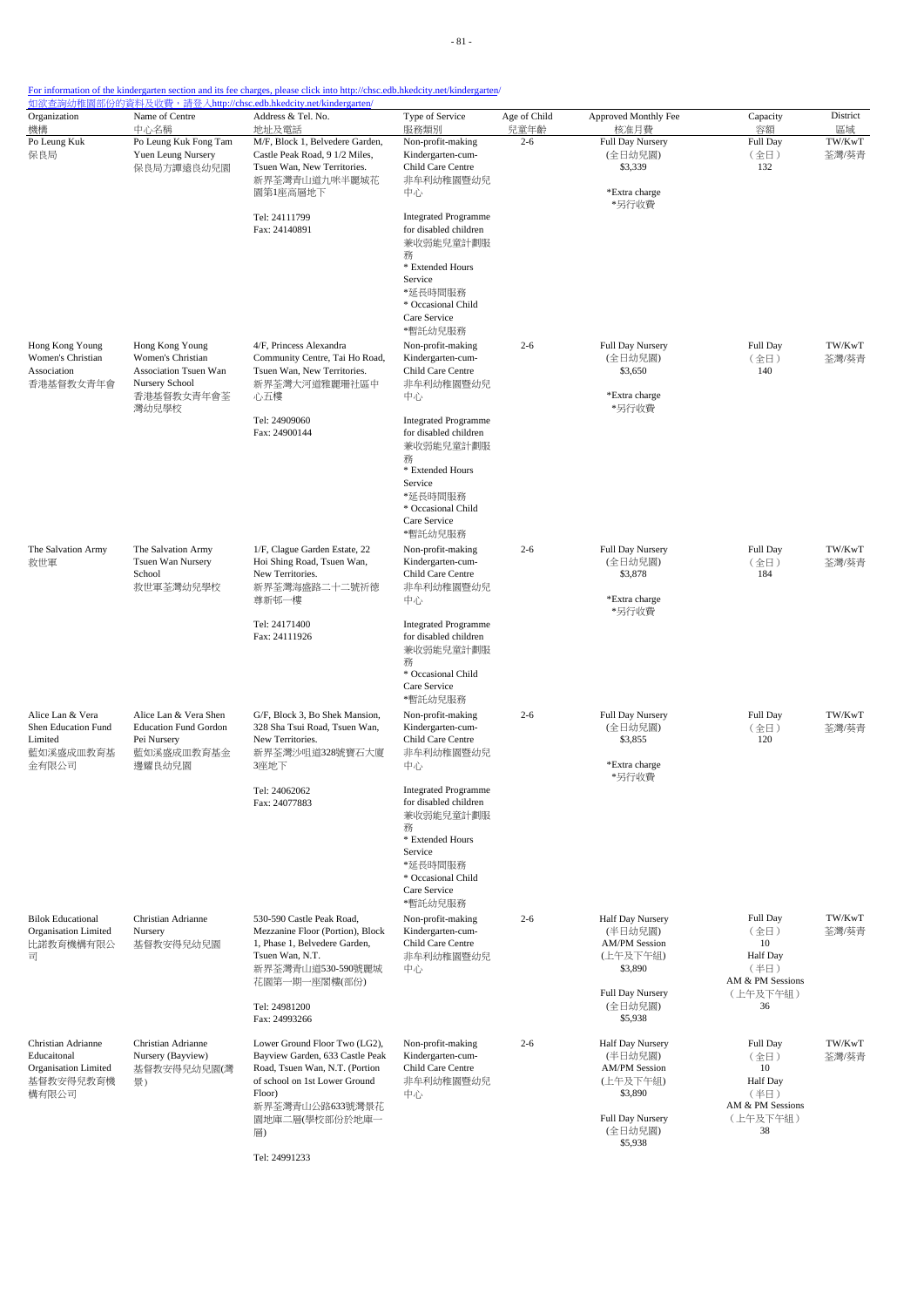- 82 -

### For information of the kindergarten section and its fee charges, please click into http://chsc.edb.hkedcity.net/kindergarten/

| Organization<br>機構                                                         | Name of Centre<br>中心名稱                                                                                   | <u> 如欲查詢幼稚園部份的資料及收費,請登入http://chsc.edb.hkedcity.net/kindergarten/</u><br>Address & Tel. No.<br>地址及電話                                                                                                                               | Type of Service<br>服務類別                                                                                                                                                                                                                                                                              | Age of Child<br>兒童年齡 | Approved Monthly Fee<br>核准月費                                                                                         | Capacity<br>容額                                                                                               | District              |
|----------------------------------------------------------------------------|----------------------------------------------------------------------------------------------------------|------------------------------------------------------------------------------------------------------------------------------------------------------------------------------------------------------------------------------------|------------------------------------------------------------------------------------------------------------------------------------------------------------------------------------------------------------------------------------------------------------------------------------------------------|----------------------|----------------------------------------------------------------------------------------------------------------------|--------------------------------------------------------------------------------------------------------------|-----------------------|
|                                                                            | Joyful World International<br>Nursery<br>心怡天地國際幼兒園                                                       | G/F, Block 11-12 Tsuen King<br>Garden, 76-84 Tsuen King<br>Circuit, Tsuen Wan, N.T.<br>新界荃灣荃景圍76-84號荃景花<br>圜11-12座地下                                                                                                               | Private Kindergarten-<br>cum-Child Care Centre<br>私營幼稚園暨幼兒中<br>心                                                                                                                                                                                                                                     | $2 - 6$              | Half Day Nursery<br>(半日幼兒園)<br><b>AM/PM Session</b><br>(上午及下午組)<br>\$5,500                                           | <b>Half</b> Day<br>(半日)<br>90<br>AM & PM Sessions<br>(上午及下午組)                                                | 區域<br>TW/KwT<br>荃灣/葵青 |
|                                                                            | Joyful World International<br>Nursery (Belvedere)<br>心怡天地國際幼兒園(麗<br>城)                                   | Tel: 24928555<br>Fax: 24928566<br>Shop 101-118, 1/F & Portion on<br>G/F, Belvedere Square, Belvedere<br>Garden Phase 2, 620 Castle Peak<br>Road Tsuen Wan, Tsuen Wan,<br>N.T.<br>新界荃灣青山公路荃灣段620號<br>麗城花園第二期麗城薈1樓101-<br>118號舖及部份地下 | Private Kindergarten-<br>cum-Child Care Centre<br>私營幼稚園暨幼兒中<br>心                                                                                                                                                                                                                                     | $2 - 6$              | Half Day Nursery<br>(半日幼兒園)<br><b>AM/PM Session</b><br>(上午及下午組)<br>\$5,700                                           | <b>Half</b> Day<br>(半日)<br>98<br><b>AM</b> Session<br>(上午組)<br>126<br>PM Session<br>(下午組)                    | TW/KwT<br>荃灣/葵青       |
| The Hong Kong<br><b>Foliage Association</b><br>Limited<br>香港幼苗協會有限公<br>급   | St. Monica's Play School<br>聖文嘉幼兒園                                                                       | Tel: 28060199<br>No. 12, Ground Floor, Block 1,<br>Belvedere Square Phase 2, Tsuen<br>Wan, New Territories.<br>新界荃灣麗城薈第二期第一座<br>地下十二號<br>Tel: 24137320<br>Fax: 24137822                                                            | Non-profit-making<br>Kindergarten-cum-<br>Child Care Centre<br>非牟利幼稚園暨幼兒<br>中心                                                                                                                                                                                                                       | $2 - 6$              | Half Day Nursery<br>(半日幼兒園)<br><b>AM/PM Session</b><br>(上午及下午組)<br>\$4,046<br>Full Day Nursery<br>(全日幼兒園)<br>\$6,574 | Full Day<br>(全日)<br>70<br><b>Half</b> Day<br>(半日)<br><b>AM</b> Session<br>(上午組)<br>70<br>PM Session<br>(下午組) | TW/KwT<br>荃灣/葵青       |
| Po Leung Kuk<br>保良局                                                        | Po Leung Kuk Chi Pui<br>Nursery<br>保良局志沛幼兒園                                                              | 1st Floor, Block 2, Lei Muk Shue<br>Estate, Kwai Chung, New<br>Territories.<br>新界葵涌梨木樹邨第2 座2樓<br>Tel: 24267643<br>Fax: 24101041                                                                                                    | Non-profit-making<br>Kindergarten-cum-<br>Child Care Centre<br>非牟利幼稚園暨幼兒<br>中心<br><b>Integrated Programme</b><br>for disabled children<br>兼收弱能兒童計劃服<br>務<br>* Extended Hours<br>Service                                                                                                              | $2 - 6$              | Full Day Nursery<br>(全日幼兒園)<br>\$3,393<br>*Extra charge<br>*另行收費                                                     | 70<br>Full Day<br>(全日)<br>105                                                                                | TW/KwT<br>荃灣/葵青       |
| Hong Kong Society<br>for the Protection of<br>Children<br>香港保護兒童會          | Hong Kong Society for<br>the Protection of Children<br>Sham Tseng Nursery<br>School<br>香港保護兒童會深井幼<br>兒學校 | Room 501, Level 5, Commercial<br>Block, Bellagio, 33 Castle Peak<br>Road, Sham Tseng, New<br>Territories.<br>新界青山公路33號深井灣畔碧<br>堤半島碧堤坊5樓501室<br>Tel: 31840359<br>Fax: 31051563                                                      | *延長時間服務<br>* Occasional Child<br>Care Service<br>*暫託幼兒服務<br>Non-profit-making<br>Kindergarten-cum-<br>Child Care Centre<br>非牟利幼稚園暨幼兒<br>中心<br><b>Integrated Programme</b><br>for disabled children<br>兼收弱能兒童計劃服<br>務<br>* Extended Hours<br>Service<br>*延長時間服務<br>* Occasional Child<br>Care Service | $2 - 6$              | Full Day Nursery<br>(全日幼兒園)<br>\$3,322<br>*Extra charge<br>*另行收費                                                     | Full Day<br>(全日)<br>100                                                                                      | TW/KwT<br>荃灣/葵青       |
| Angela Luk's<br><b>Education Foundation</b><br>Limited<br>陸趙鈞鴻教育基金有<br>限公司 | Creative Day Nursery (Ma<br>Wan)<br>啟思幼兒園(馬灣)                                                            | 8 Pak Lai Road, Ma Wan, New<br>Territories (Portion)<br>新界馬灣珀麗路8號(部份)<br>Tel: 29409228                                                                                                                                             | *暫託幼兒服務<br>Non-profit-making<br>Kindergarten-cum-<br>Child Care Centre<br>非牟利幼稚園暨幼兒<br>中心                                                                                                                                                                                                            | $2 - 6$              | Half Day Nursery<br>(半日幼兒園)<br><b>AM/PM Session</b><br>(上午及下午組)<br>\$3,752                                           | <b>Half</b> Day<br>(半日)<br>AM & PM Sessions<br>(上午及下午組)<br>82                                                | TW/KwT<br>荃灣/葵青       |
| 611 Bread of Life<br>Christian Church<br>Limited<br>611靈糧堂有限公司             | 611 Grapes Child Care<br>Centre<br>611小葡萄幼兒中心                                                            | Fax: 29409118<br>Portion of Podium Roof of<br>Podium D, Riviera Gardens, Nos.<br>2-12, Yi Lok Street, Tsuen Wan,<br>New Territories<br>新界荃灣怡樂街2-12號海濱花<br>園D平台(部份)                                                                 | Non-profit-making<br>Kindergarten-cum-<br>Child Care Centre<br>非牟利幼稚園暨幼兒<br>中心                                                                                                                                                                                                                       | $2 - 6$              | Half Day Nursery<br>(半日幼兒園)<br><b>AM/PM Session</b><br>(上午及下午組)<br>\$3,600                                           | Half Day<br>(半日)<br>AM & PM Sessions<br>(上午及下午組)<br>50                                                       | TW/KwT<br>荃灣/葵青       |

Tel: 39568611 Fax: 39565977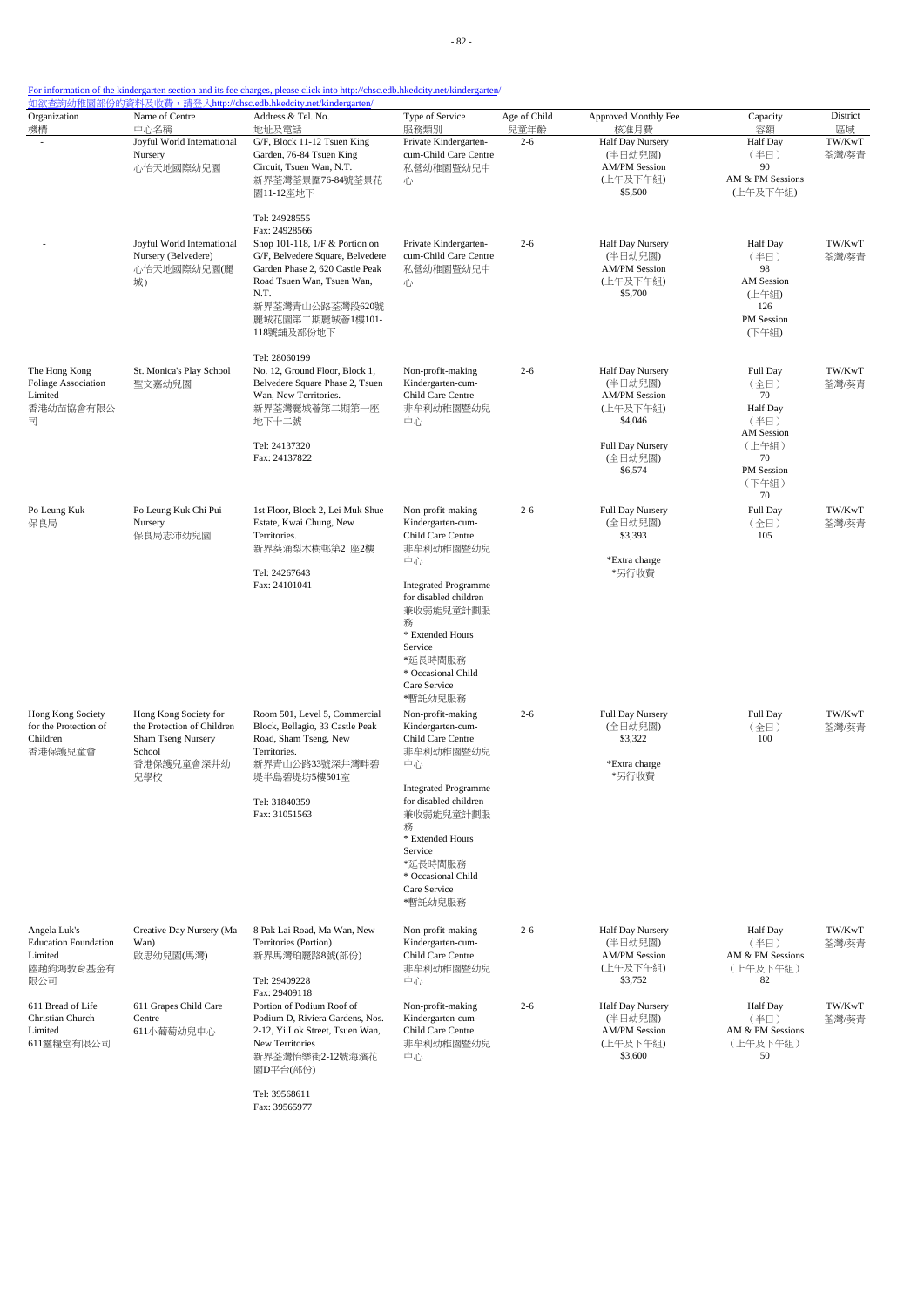| For information of the kindergarten section and its fee charges, please click into http://chsc.edb.hkedcity.net/kindergarten/                                                                                                  |  |  |  |
|--------------------------------------------------------------------------------------------------------------------------------------------------------------------------------------------------------------------------------|--|--|--|
| the police and the following the contract of the contract of the contract of the contract of the contract of the contract of the contract of the contract of the contract of the contract of the contract of the contract of t |  |  |  |

| Organization<br>機構                                                                | Name of Centre<br>中心名稱                                                                                          | Address & Tel. No.<br>地址及電話                                                                                                                                                                            | Type of Service<br>服務類別                                                                                                                                                                   | Age of Child<br>兒童年齡 | Approved Monthly Fee<br>核准月費                                                                                                                                                                                                                                                                                                                                                                                       | Capacity<br>容額                                                                                                                            | District<br>區域  |
|-----------------------------------------------------------------------------------|-----------------------------------------------------------------------------------------------------------------|--------------------------------------------------------------------------------------------------------------------------------------------------------------------------------------------------------|-------------------------------------------------------------------------------------------------------------------------------------------------------------------------------------------|----------------------|--------------------------------------------------------------------------------------------------------------------------------------------------------------------------------------------------------------------------------------------------------------------------------------------------------------------------------------------------------------------------------------------------------------------|-------------------------------------------------------------------------------------------------------------------------------------------|-----------------|
|                                                                                   | Riviera Funful Children's<br>Corner<br>海濱方方樂趣幼兒園                                                                | Portion B, 4th Floor, Podium E,<br>Riviera Gardens, Tsuen Wan,<br>New Territories<br>新界荃灣海濱花園E號平台4字<br>樓B<br>Tel: 24073860<br>Fax: 24082775                                                            | Private Kindergarten-<br>cum-Child Care Centre<br>私營幼稚園暨幼兒中<br>心                                                                                                                          | $2 - 6$              | <b>Half Day Nursery</b><br>(半日幼兒園)<br><b>AM/PM Session</b><br>(上午及下午組)<br>\$5,000<br>Full Day Nursery<br>(全日幼兒園)<br>\$7,000                                                                                                                                                                                                                                                                                        | Full Day<br>(全日)<br>50<br>Half Day<br>(半日)<br>AM Session<br>(上午組)<br>87<br>PM Session<br>(下午組)<br>76                                      | TW/KwT<br>荃灣/葵青 |
|                                                                                   | Luk Yeung Child Care<br>Centre<br>綠楊幼兒園                                                                         | Shop Unit UP1 (Portion), Luk<br>Yeung Galleria, Luk Yeung Sun<br>Chuen, Tsuen Wan, New<br>Territories.<br>新界荃灣綠楊新邨綠楊坊平台<br>二樓(部份)                                                                      | Private Kindergarten-<br>cum-Child Care Centre<br>私營幼稚園暨幼兒中<br>心                                                                                                                          | $2 - 6$              | Half Day Nursery<br>(半日幼兒園)<br><b>AM/PM Session</b><br>(上午及下午組)<br>\$5,200                                                                                                                                                                                                                                                                                                                                         | Half Day<br>(半日)<br>AM & PM Sessions<br>(上午及下午組)<br>76                                                                                    | TW/KwT<br>荃灣/葵青 |
| <b>Blue Riviera</b><br>Company Limited<br>小海濱有限公司                                 | Cannan Nursery (Riviera<br>Garden)<br>迦南幼兒園(海濱花園)                                                               | Tel: 24998832<br>Portion of Kindergarten, Podium<br>B, Riviera Garden, 2-12 Yi Hong<br>Street, Tsuen Wan, New<br>Territories<br>新界荃灣怡康街2-12號海濱花<br>園平台B幼稚園部份<br>Tel: 24068111<br>Fax: 24079755         | Non-profit-making<br>Kindergarten-cum-<br>Child Care Centre<br>非牟利幼稚園暨幼兒<br>中心                                                                                                            | $2 - 6$              | Half Day Nursery<br>(半日幼兒園)<br><b>AM/PM Session</b><br>(上午及下午組)<br>\$3,366<br>Half Day Nursery<br>(半日幼兒園)<br>PM Session<br>(下午組)<br>\$8,000                                                                                                                                                                                                                                                                        | <b>Half</b> Day<br>(半日)<br>AM & PM Sessions<br>(上午及下午組)<br>75                                                                             | TW/KwT<br>荃灣/葵青 |
| Box Hill (WL)<br><b>Education Limited</b><br>博士山(華景)有限公<br>급                      | Box Hill (HK)<br>International Pre-school -<br>Wonderland Villas<br>博士山(香港)國際幼兒<br>園-華景                         | Shop No.21, G/F, & No.1, 1/F,<br>Commercial Complex of<br>Wonderland Villas, 9 Wah King<br>Hill Road, Kwai Chung, New<br>Territories<br>新界葵涌華景山路9號華景商場<br>一樓1號及地下21號<br>Tel: 21511383<br>Fax: 21511127 | Private Kindergarten-<br>cum-Child Care Centre<br>私營幼稚園暨幼兒中<br>心                                                                                                                          | $1-6$                | Half Day Nursery<br>(半日幼兒園)<br><b>AM/PM Session</b><br>(上午及下午組)<br>\$5,665<br>Full Day Nursery<br>(全日幼兒園)<br>\$9,520<br>Half Day Creche<br>(半日育嬰園)<br><b>AM/PM Session</b><br>(上午及下午組)<br>Aged 1-2<br>(一至二歲)<br>1.5 hours/5 days/week<br>(每星期5天/每天1.5小時)<br>\$6,100<br>Half Day Creche<br>(半日育嬰園)<br><b>AM/PM Session</b><br>(上午及下午組)<br>Aged 1-2<br>(一至二歲)<br>1.5 hours/3 days/week<br>(每星期3天/每天1.5小時)<br>\$4,480 | Day Creche<br>(日託育嬰園)<br>13<br>Day Nursery<br>(日託幼兒園)<br>Full Day<br>(全日)<br>20<br>Half Day<br>(半日)<br>AM & PM Sessions<br>(上午及下午組)<br>78 | TW/KwT<br>荃灣/葵青 |
| The Hong Kong<br>Council of The<br>Church of Christ in<br>China<br>中華基督教會香港區<br>會 | The Church of Christ in<br>China Fuk Yau No. 2<br>Child Care Centre cum<br>Day Creche<br>中華基督教會福幼第二<br>幼兒中心暨育嬰園 | Nos. 3-16, 18 & 20, G/F, Shek<br>Lin House, Shek Wai Kok Estate,<br>Tsuen Wan, New Territories<br>新界荃灣石圍角邨石蓮樓地下3<br>- 16, 18 & 20號<br>Tel: 24980926<br>Fax: 24122287                                   | Non-profit-making<br>Kindergarten-cum-<br>Mixed Child Care<br>Centre<br>非牟利幼稚園暨綜合<br>幼兒中心<br><b>Integrated Programme</b><br>for disabled children<br>兼收弱能兒童計劃服<br>務<br>* Occasional Child | $0 - 6$              | Half Day Creche<br>Full Day Nursery<br>(全日幼兒園)<br>\$2,394<br>Full Day Creche<br>(全日育嬰園)<br>\$2,377<br>*Extra charge<br>*另行收費                                                                                                                                                                                                                                                                                       | Day Creche<br>(日託育嬰園)<br>24<br>Day Nursery<br>(日託幼兒園)<br>92                                                                               | TW/KwT<br>荃灣/葵青 |

Care Service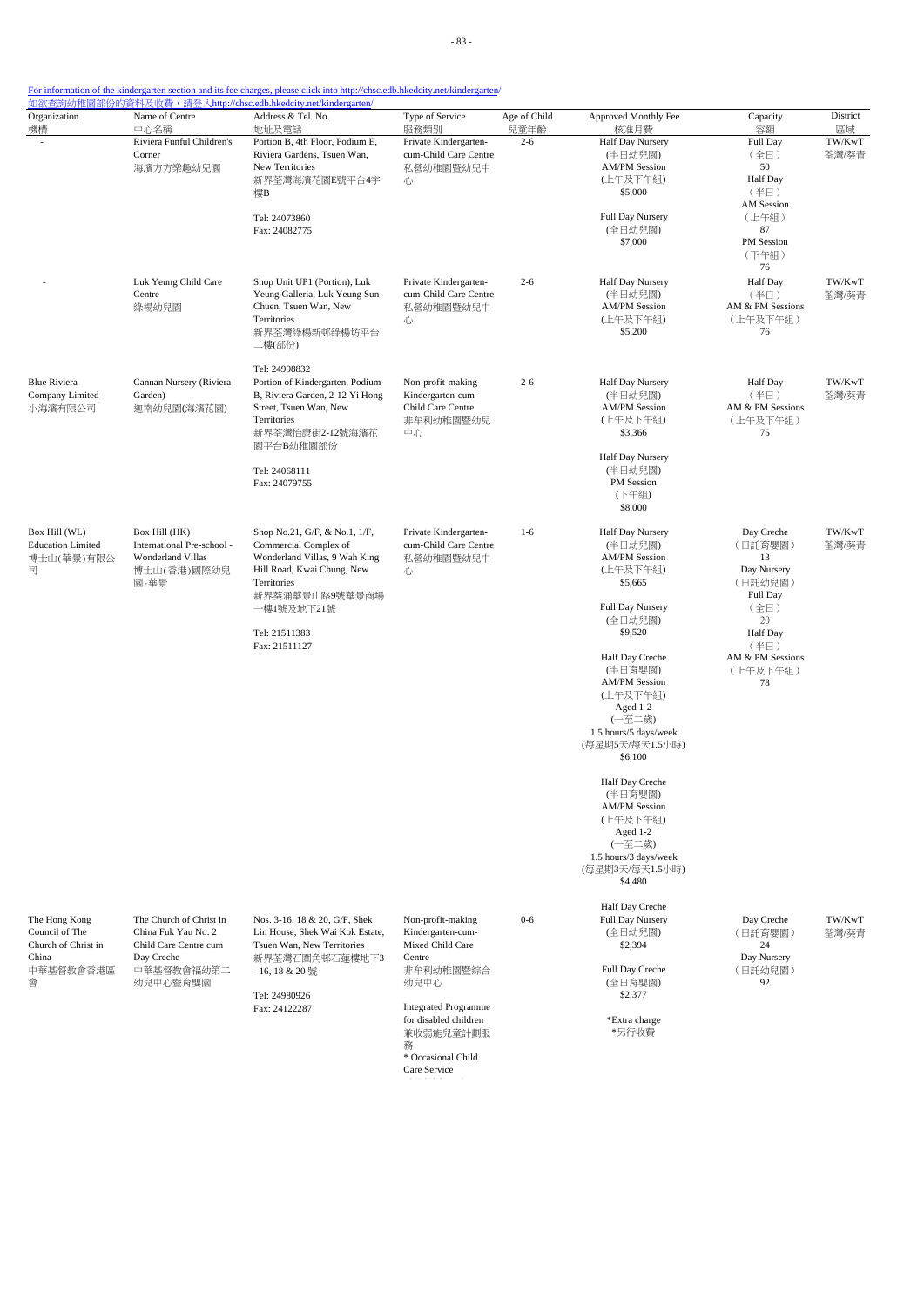| Organization                                                                            | Name of Centre                                                             | Address & Tel. No.                                                                                                                                      | Type of Service                                                                                                                                                   | Age of Child    | Approved Monthly Fee                                                                                                                                                                                                                                                                                            | Capacity                                                                                                                                                                         | District              |
|-----------------------------------------------------------------------------------------|----------------------------------------------------------------------------|---------------------------------------------------------------------------------------------------------------------------------------------------------|-------------------------------------------------------------------------------------------------------------------------------------------------------------------|-----------------|-----------------------------------------------------------------------------------------------------------------------------------------------------------------------------------------------------------------------------------------------------------------------------------------------------------------|----------------------------------------------------------------------------------------------------------------------------------------------------------------------------------|-----------------------|
| 機構<br>Wisdom International<br><b>Education Institute</b><br>Limited<br>慧中國際教育機構有<br>限公司 | 中心名稱<br>Wisdom International<br>Play School<br>慧中國際幼兒園                     | 地址及電話<br>2/F, Podium D of Towers 15-16,<br>Riviera Gardens, Tsuen Wan,<br>New Territories<br>新界荃灣海濱花園十五及十六<br>座 D平台二樓<br>Tel: 24067270<br>Fax: 24082126 | 服務類別<br>Private Kindergarten-<br>cum-Mixed Child Care<br>Centre<br>私營幼稚園暨綜合幼<br>兒中心                                                                               | 兒童年齡<br>$0 - 6$ | 核准月費<br>Half Day Nursery<br>(半日幼兒園)<br><b>AM/PM Session</b><br>(上午及下午組)<br>\$4,750<br>Full Day Nursery<br>(全日幼兒園)<br>\$7,465<br>Half Day Creche<br>(半日育嬰園)<br><b>AM/PM Session</b><br>(上午及下午組)<br>Aged 0-2<br>(零至二歲)<br>5 days/week<br>(每星期5天)<br>\$6,380<br>Half Day Creche<br>(半日育嬰園)<br><b>AM/PM Session</b> | 容額<br>Half Day Creche<br>(半日育嬰園)<br>AM & PM Sessions<br>(上午及下午組)<br>0<br>Full Day Nursery<br>(全日幼兒園)<br>60<br>Half Day Nursery<br>(半日幼兒園)<br>AM & PM Sessions<br>(上午及下午組)<br>106 | 區域<br>TW/KwT<br>荃灣/葵青 |
|                                                                                         |                                                                            |                                                                                                                                                         |                                                                                                                                                                   |                 | (上午及下午組)<br>Aged 0-2<br>(零至二歲)<br>3 days/week<br>(每星期3天)<br>\$3,400                                                                                                                                                                                                                                             |                                                                                                                                                                                  |                       |
| Yan Chai Hospital<br>仁濟醫院                                                               | Yan Chai Hospital Tung<br>Pak Ying Child Care<br>Centre<br>仁濟醫院董伯英幼兒中<br>心 | Wing B & C, G/F, Shek Tai<br>House, Shek Lei (I) Estate, Kwai<br>Chung, N.T.<br>新界葵涌石籬(I) 邨石泰樓地下<br>B 及C 翼                                              | Non-profit-making<br>Kindergarten-cum-<br>Child Care Centre<br>非牟利幼稚園暨幼兒<br>中心                                                                                    | $2 - 6$         | Half Day Creche<br>Full Day Nursery<br>(全日幼兒園)<br>\$3,433<br>*Extra charge<br>*另行收費                                                                                                                                                                                                                             | Full Day<br>(全日)<br>140                                                                                                                                                          | TW/KwT<br>荃灣/葵青       |
|                                                                                         |                                                                            | Tel: 24801953<br>Fax: 24242241                                                                                                                          | <b>Integrated Programme</b><br>for disabled children<br>兼收弱能兒童計劃服<br>務<br>* Extended Hours<br>Service<br>*延長時間服務<br>* Occasional Child<br>Care Service<br>*暫託幼兒服務 |                 |                                                                                                                                                                                                                                                                                                                 |                                                                                                                                                                                  |                       |
| Yan Chai Hospital<br>仁濟醫院                                                               | Yan Chai Hospital Ju<br>Ching Chu Child Care<br>Centre<br>仁濟醫院裘錦秋幼兒中<br>心  | G/F, Chak Yam House, On Yam<br>Estate, Kwai Chung<br>葵涌安蔭邨澤蔭樓地下<br>Tel: 24801975<br>Fax: 24242171                                                       | Non-profit-making<br>Kindergarten-cum-<br>Child Care Centre<br>非牟利幼稚園暨幼兒<br>中心<br><b>Integrated Programme</b><br>for disabled children<br>兼收弱能兒童計劃服<br>務          | $2 - 6$         | Full Day Nursery<br>(全日幼兒園)<br>\$2,596<br>*Extra charge<br>*另行收費                                                                                                                                                                                                                                                | Full Day<br>(全日)<br>112                                                                                                                                                          | TW/KwT<br>荃灣/葵青       |
|                                                                                         |                                                                            |                                                                                                                                                         | * Extended Hours<br>Service<br>*延長時間服務<br>* Occasional Child<br>Care Service<br>*暫託幼兒服務                                                                           |                 |                                                                                                                                                                                                                                                                                                                 |                                                                                                                                                                                  |                       |
| Po Leung Kuk<br>保良局                                                                     | Po Leung Kuk Mr. &<br>Mrs. Charlie Lee Nursery<br>保良局李俊駒伉儷幼兒<br>園          | Wing B & C, Podium Level,<br>Shing Yat House, Kwai Shing<br>East Estate, Kwai Chung, New<br>Territories<br>新界葵涌葵盛東邨盛逸樓平台B<br>及C座                        | Non-profit-making<br>Kindergarten-cum-<br>Child Care Centre<br>非牟利幼稚園暨幼兒<br>中心                                                                                    | $2 - 6$         | Full Day Nursery<br>(全日幼兒園)<br>\$3,073<br>*Extra charge<br>*另行收費                                                                                                                                                                                                                                                | Full Day<br>(全日)<br>135                                                                                                                                                          | TW/KwT<br>荃灣/葵青       |
|                                                                                         |                                                                            | Tel: 24192734<br>Fax: 24192735                                                                                                                          | <b>Integrated Programme</b><br>for disabled children<br>兼收弱能兒童計劃服<br>務<br>* Extended Hours<br>Service<br>*延長時間服務                                                  |                 |                                                                                                                                                                                                                                                                                                                 |                                                                                                                                                                                  |                       |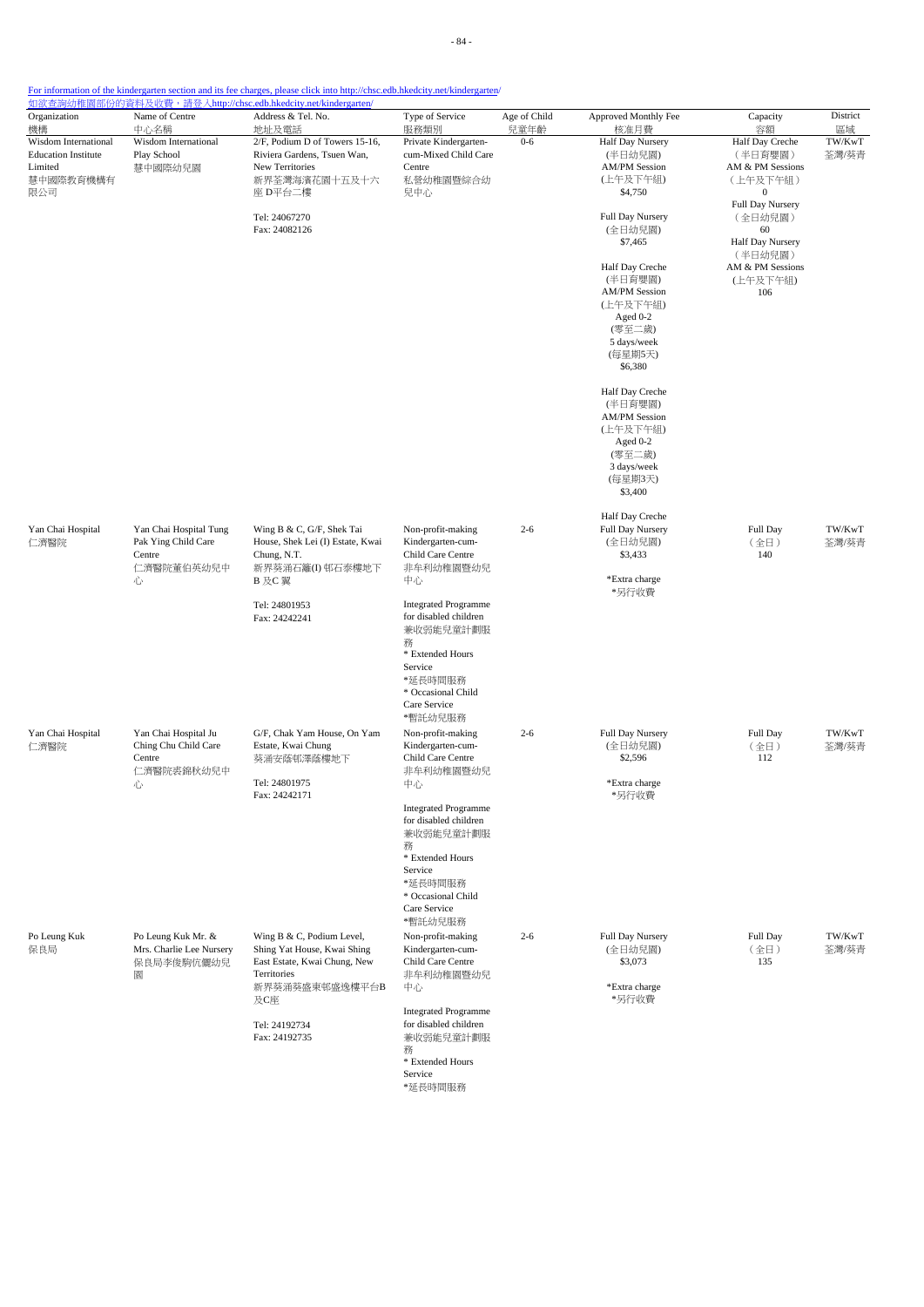| Organization<br>機構                                                          | Name of Centre<br>中心名稱                                                                                    | Address & Tel. No.<br>地址及電話                                                                                                                                                              | Type of Service<br>服務類別                                                                                                                                                                                                                  | Age of Child<br>兒童年齡 | Approved Monthly Fee<br>核准月費                                                                                   | Capacity<br>容額                                                                  | District<br>區域  |
|-----------------------------------------------------------------------------|-----------------------------------------------------------------------------------------------------------|------------------------------------------------------------------------------------------------------------------------------------------------------------------------------------------|------------------------------------------------------------------------------------------------------------------------------------------------------------------------------------------------------------------------------------------|----------------------|----------------------------------------------------------------------------------------------------------------|---------------------------------------------------------------------------------|-----------------|
| Hong Kong Sheng<br>Kung Hui Welfare<br>Council Limited<br>香港聖公會福利協會<br>有限公司 | Hong Kong Sheng Kung<br>Hui Lady MacLehose<br>Centre (Shek Yam) Day<br>Nursery<br>香港聖公會麥理浩夫人<br>中心(石蔭)幼兒園 | G/F., Commercial Centre, Shek<br>Yam Estate Phase 2, Kwai<br>Chung, New Territories.<br>新界葵涌石蔭邨二期商場地下<br>Tel: 22765028<br>Fax: 22765017                                                  | Non-profit-making<br>Kindergarten-cum-<br>Child Care Centre<br>非牟利幼稚園暨幼兒<br>中心<br><b>Integrated Programme</b><br>for disabled children<br>兼收弱能兒童計劃服<br>務<br>* Extended Hours<br>Service<br>*延長時間服務<br>* Occasional Child<br>Care Service | $2 - 6$              | Full Day Nursery<br>(全日幼兒園)<br>\$3,342<br>*Extra charge<br>*另行收費                                               | Full Day<br>(全日)<br>135<br>Half Day<br>(半日)<br><b>AM Session</b><br>(上午組)<br>10 | TW/KwT<br>荃灣/葵青 |
| The Chinese Rhenish<br>Church Hong Kong<br>Synod<br>中華基督教禮賢會香<br>港區會        | Lai King Rhenish Nursery<br>禮賢會荔景幼兒園                                                                      | 1/F, Block 5, Yeung King House,<br>Lai King Estate, Kwai Chung,<br>New Territories.<br>新界葵涌荔景邨第五座仰景樓<br>二樓<br>Tel: 27421714<br>Fax: 23108376                                             | *暫託幼兒服務<br>Non-profit-making<br>Kindergarten-cum-<br>Child Care Centre<br>非牟利幼稚園暨幼兒<br>中心<br><b>Integrated Programme</b><br>for disabled children<br>兼收弱能兒童計劃服                                                                           | $2 - 6$              | Half Day Nursery<br>(半日幼兒園)<br>AM Session<br>(上午組)<br>\$2,480<br><b>Full Day Nursery</b><br>(全日幼兒園)<br>\$4,356 | Full Day<br>(全日)<br>101<br>Half Day<br>(半日)<br>AM Session<br>(上午組)<br>25        | TW/KwT<br>荃灣/葵青 |
| Po Leung Kuk<br>保良局                                                         | Po Leung Kuk Lui Chan<br>Wai Ching (Kwai Fong)<br>Nursery                                                 | 15-22, G/F, Kwai On House,<br>Kwai Fong Estate, Kwai Chung,<br>New Territories.                                                                                                          | 務<br>* Extended Hours<br>Service<br>*延長時間服務<br>* Occasional Child<br>Care Service<br>*暫託幼兒服務<br>Non-profit-making<br>Kindergarten-cum-<br>Child Care Centre                                                                              | $2 - 6$              | *Extra charge<br>*另行收費<br><b>Full Day Nursery</b><br>(全日幼兒園)<br>\$2,987                                        | Full Day<br>(全日)<br>132                                                         | TW/KwT<br>荃灣/葵青 |
|                                                                             | 保良局呂陳慧貞(葵芳)<br>幼兒園                                                                                        | 新界葵涌葵芳邨葵安樓地下十<br>五至二十二號<br>Tel: 24216021<br>Fax: 26190559                                                                                                                                | 非牟利幼稚園暨幼兒<br>中心<br><b>Integrated Programme</b><br>for disabled children<br>兼收弱能兒童計劃服<br>務<br>* Extended Hours<br>Service<br>*延長時間服務<br>* Occasional Child<br>Care Service                                                                |                      | *Extra charge<br>*另行收費                                                                                         |                                                                                 |                 |
| The Salvation Army<br>救世軍                                                   | The Salvation Army Tai<br>Wo Hau Nursery School<br>救世軍大窩口幼兒學校                                             | 215, 217, 219 and 221-232, 1/F,<br>Fu Keung House, Tai Wo Hau<br>Estate, Tsuen Wan, New<br>Territories.<br>新界荃灣大窩口邨富強樓二樓<br>215, 217, 219, 221 - 232 室<br>Tel: 26147662<br>Fax: 26122571 | *暫託幼兒服務<br>Non-profit-making<br>Kindergarten-cum-<br>Child Care Centre<br>非牟利幼稚園暨幼兒<br>中心<br><b>Integrated Programme</b><br>for disabled children<br>兼收弱能兒童計劃服<br>務<br>* Occasional Child<br>Care Service<br>*暫託幼兒服務                     | $2 - 6$              | Full Day Nursery<br>(全日幼兒園)<br>\$3,501<br>*Extra charge<br>*另行收費                                               | Full Day<br>(全日)<br>128                                                         | TW/KwT<br>荃灣/葵青 |
| The Salvation Army<br>救世軍                                                   | The Salvation Army Fu<br>Keung Nursery School<br>救世軍富強幼兒園                                                 | Part of Unit 121-140, G/F, Fu<br>Keung House, Tai Wo Hau<br>Estate, Tsuen Wan, New<br>Territories.<br>新界荃灣大窩口邨富強樓地下<br>121-140室(部份)                                                      | Non-profit-making<br>Kindergarten-cum-<br>Child Care Centre<br>非牟利幼稚園暨幼兒<br>中心                                                                                                                                                           | $2 - 6$              | Half Day Nursery<br>(半日幼兒園)<br><b>AM/PM Session</b><br>(上午及下午組)<br>\$3,400                                     | Half Day<br>(半日)<br>56<br>AM & PM Sessions<br>(上午及下午組)                          | TW/KwT<br>荃灣/葵青 |
| The Salvation Army<br>救世軍                                                   | The Salvation Army Lei<br>Muk Shue Nursery School<br>救世軍梨木樹幼兒學校                                           | Tel: 26144481<br>G/F, Wing B & C, G/F, Yeung<br>Shue House, Lei Muk Shue (1)<br>Estate, Tsuen Wan, New<br>Territories.<br>新界荃灣梨木樹(一) 邨楊樹樓<br>地下B及C翼<br>Tel: 24202491<br>Fax: 26199289    | Non-profit-making<br>Kindergarten-cum-<br>Child Care Centre<br>非牟利幼稚園暨幼兒<br>中心<br><b>Integrated Programme</b><br>for disabled children<br>兼收弱能兒童計劃服<br>務                                                                                 | $2 - 6$              | Full Day Nursery<br>(全日幼兒園)<br>\$3,366                                                                         | Full Day<br>(全日)<br>116                                                         | TW/KwT<br>荃灣/葵青 |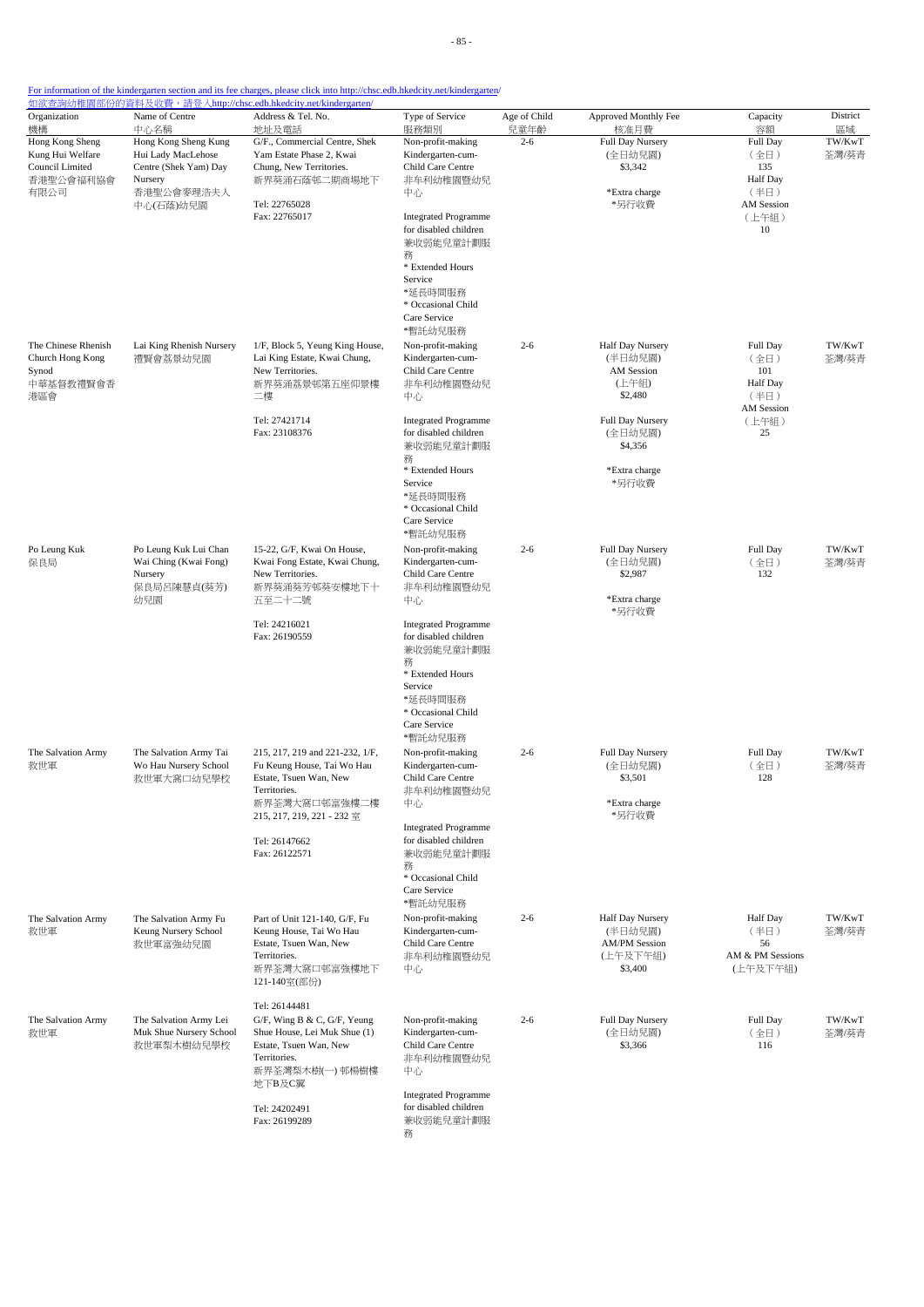| Organization<br>機構                                                  | Name of Centre<br>中心名稱                                                         | Address & Tel. No.<br>地址及電話                                                         | Type of Service<br>服務類別                                                      | Age of Child<br>兒童年齡 | Approved Monthly Fee<br>核准月費                  | Capacity<br>容額                       | District<br>區域  |
|---------------------------------------------------------------------|--------------------------------------------------------------------------------|-------------------------------------------------------------------------------------|------------------------------------------------------------------------------|----------------------|-----------------------------------------------|--------------------------------------|-----------------|
| Tung Wah Group of<br>Hospitals<br>東華三院                              | TWGHs Lions Club of<br>the Peak Hong Kong<br>Nursery School                    | G/F, Block 10, Kwai Shing West<br>Estate, New Territories.<br>新界葵盛西邨第10座地下          | Non-profit-making<br>Kindergarten-cum-<br>Child Care Centre                  | $2 - 6$              | Full Day Nursery<br>(全日幼兒園)<br>\$3,362        | Full Day<br>(全日)<br>99               | TW/KwT<br>荃灣/葵青 |
|                                                                     | 東華三院香港鑪峯獅子<br>會幼兒園                                                             | Tel: 24270128<br>Fax: 26122050                                                      | 非牟利幼稚園暨幼兒<br>中心                                                              |                      | *Extra charge<br>*另行收費                        |                                      |                 |
|                                                                     |                                                                                |                                                                                     | <b>Integrated Programme</b><br>for disabled children<br>兼收弱能兒童計劃服<br>務       |                      |                                               |                                      |                 |
|                                                                     |                                                                                |                                                                                     | * Extended Hours<br>Service                                                  |                      |                                               |                                      |                 |
|                                                                     |                                                                                |                                                                                     | *延長時間服務<br>* Occasional Child<br>Care Service<br>*暫託幼兒服務                     |                      |                                               |                                      |                 |
| <b>Evangelical Lutheran</b><br>Church of Hong Kong<br>基督教香港信義會      | <b>Evangelical Lutheran</b><br>Church - Hong Kong,<br>Grace Nursery School     | G/F, Fung Yat Social Service<br>Complex, 364 Kwai Shing<br>Circuit, Kwai Chung, New | Non-profit-making<br>Kindergarten-cum-<br>Child Care Centre                  | $2 - 6$              | Full Day Nursery<br>(全日幼兒園)<br>\$3,510        | Full Day<br>(全日)<br>100              | TW/KwT<br>荃灣/葵青 |
|                                                                     | 基督教香港信義會天恩<br>幼兒學校                                                             | Territories.<br>新界葵涌葵盛圍364號馮鎰社會<br>服務大樓地下                                           | 非牟利幼稚園暨幼兒<br>中心                                                              |                      | *Extra charge<br>*另行收費                        |                                      |                 |
|                                                                     |                                                                                | Tel: 24298181<br>Fax: 24099807                                                      | * Extended Hours<br>Service<br>*延長時間服務<br>* Occasional Child                 |                      |                                               |                                      |                 |
|                                                                     |                                                                                |                                                                                     | Care Service<br>*暫託幼兒服務                                                      |                      |                                               |                                      |                 |
| Hong Kong Sheng<br>Kung Hui Welfare<br>Council Limited<br>香港聖公會福利協會 | Hong Kong Sheng Kung<br>Hui Lady MacLehose<br>Centre Day Nursery<br>香港聖公會麥理浩夫人 | 3/F, 22 Wo Yi Hop Road, Kwai<br>Chung, New Territories.<br>新界葵涌和宜合道22號3樓            | Non-profit-making<br>Kindergarten-cum-<br>Child Care Centre<br>非牟利幼稚園暨幼兒     | $2 - 6$              | Full Day Nursery<br>(全日幼兒園)<br>\$3,418        | Full Day<br>(全日)<br>100              | TW/KwT<br>荃灣/葵青 |
| 有限公司                                                                | 中心幼兒園                                                                          | Tel: 24273523<br>Fax: 24011489                                                      | 中心                                                                           |                      | *Extra charge<br>*另行收費                        |                                      |                 |
|                                                                     |                                                                                |                                                                                     | <b>Integrated Programme</b><br>for disabled children<br>兼收弱能兒童計劃服<br>務       |                      |                                               |                                      |                 |
|                                                                     |                                                                                |                                                                                     | * Extended Hours<br>Service<br>*延長時間服務<br>* Occasional Child<br>Care Service |                      |                                               |                                      |                 |
| Hong Kong Sheng<br>Kung Hui Welfare<br>Council Limited              | Hong Kong Sheng Kung<br>Hui St. Nicholas' Nursery<br>School                    | 6/F, Tai Wo Hau Estate<br>Community Centre, Tsuen Wan,<br>New Territories.          | *暫託幼兒服務<br>Non-profit-making<br>Kindergarten-cum-<br>Child Care Centre       | $2 - 6$              | Full Day Nursery<br>(全日幼兒園)<br>\$4,425        | Full Day<br>(全日)<br>100              | TW/KwT<br>荃灣/葵青 |
| 香港聖公會福利協會<br>有限公司                                                   | 香港聖公會聖尼哥拉幼<br>兒學校                                                              | 新界荃灣大窩口社區中心6樓<br>Tel: 24200928<br>Fax: 24228881                                     | 非牟利幼稚園暨幼兒<br>中心<br><b>Integrated Programme</b>                               |                      | *Extra charge<br>*另行收費                        |                                      |                 |
|                                                                     |                                                                                |                                                                                     | for disabled children<br>兼收弱能兒童計劃服<br>務                                      |                      |                                               |                                      |                 |
|                                                                     |                                                                                |                                                                                     | * Extended Hours<br>Service<br>*延長時間服務<br>* Occasional Child<br>Care Service |                      |                                               |                                      |                 |
| Sheng Kung Hui St.<br>Christopher's Home                            | S.K.H. St. Christopher's<br>Nursery (Kwai Chung)                               | Unit No. 1, Podium Level 3,<br>Kwai Chung Shopping Centre,                          | *暫託幼兒服務<br>Non-profit-making<br>Kindergarten-cum-                            | $2 - 6$              | Full Day Nursery<br>(全日幼兒園)                   | Full Day<br>(全日)                     | TW/KwT<br>荃灣/葵青 |
| Limited<br>聖公會聖基道兒童院<br>有限公司                                        | 聖公會聖基道幼兒園(葵<br>涌)                                                              | Kwai Chung Estate, New<br>Territories.<br>新界葵涌邨葵涌商場三樓平台<br>一號單位                     | Child Care Centre<br>非牟利幼稚園暨幼兒<br>中心                                         |                      | \$3,561                                       | 100                                  |                 |
| Hong Kong Lutheran<br>Social Service                                | Cheung Ching Lutheran<br>Day Nursery                                           | Tel: 22579331<br>Room 309-314, 2/F, Ching Kwai<br>House, Cheung Ching Estate,       | Non-profit-making<br>Kindergarten-cum-                                       | $2 - 6$              | Half Day Nursery<br>(半日幼兒園)                   | Full Day<br>(全日)                     | TW/KwT<br>荃灣/葵青 |
| Lutheran Church -<br>Hong Kong Synod<br>香港路德會社會服務<br>處              | 路德會長青幼兒園                                                                       | Tsing Yi Island, N.T.<br>新界青衣島長青邨青葵樓三樓<br>309 至314 室                                | Child Care Centre<br>非牟利幼稚園暨幼兒<br>中心                                         |                      | <b>AM</b> Session<br>(上午組)<br>\$2,400         | 80<br>Half Day<br>(半日)<br>AM Session |                 |
|                                                                     |                                                                                | Tel: 24358799<br>Fax: 24369227                                                      | <b>Integrated Programme</b><br>for disabled children<br>兼收弱能兒童計劃服            |                      | <b>Full Day Nursery</b><br>(全日幼兒園)<br>\$2,784 | (上午組)<br>20                          |                 |
|                                                                     |                                                                                |                                                                                     | 務<br>* Extended Hours<br>Service<br>*延長時間服務                                  |                      | *Extra charge<br>*另行收費                        |                                      |                 |
|                                                                     |                                                                                |                                                                                     | * Occasional Child<br>Care Service<br>*暫託幼兒服務                                |                      |                                               |                                      |                 |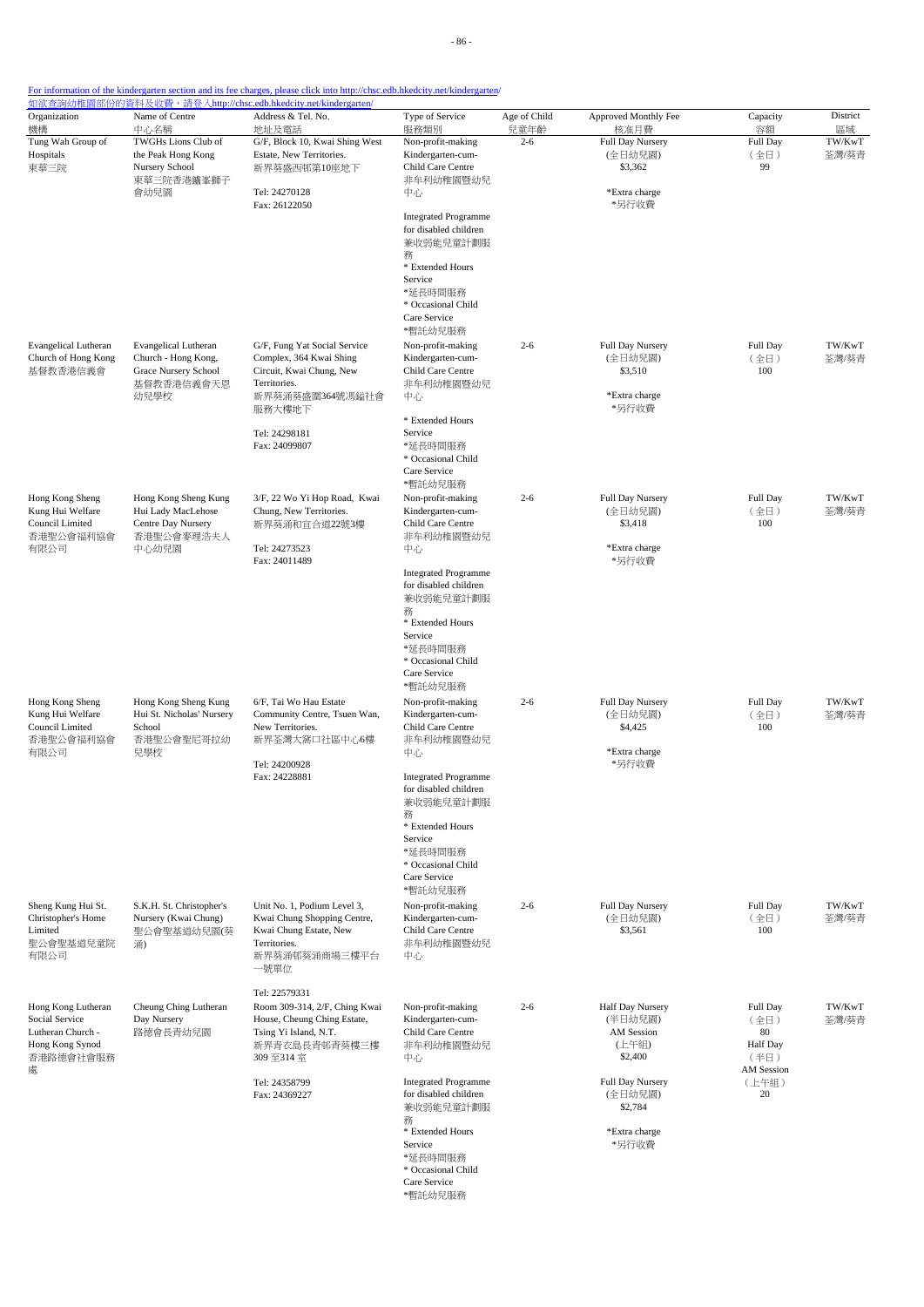| Organization<br>機構                                                                                               | Name of Centre<br>中心名稱                                                                                           | Address & Tel. No.<br>地址及電話                                                                                                             | Type of Service<br>服務類別                                                                                                                                                 | Age of Child<br>兒童年齡 | Approved Monthly Fee<br>核准月費                                               | Capacity<br>容額                                                        | District<br>區域  |
|------------------------------------------------------------------------------------------------------------------|------------------------------------------------------------------------------------------------------------------|-----------------------------------------------------------------------------------------------------------------------------------------|-------------------------------------------------------------------------------------------------------------------------------------------------------------------------|----------------------|----------------------------------------------------------------------------|-----------------------------------------------------------------------|-----------------|
| New Territories<br>Women and Juveniles<br><b>Welfare Association</b><br>Limited<br>新界婦孺福利會有限                     | New Territories Women<br>& Juveniles Welfare<br>Association Limited<br>Cheung Fat Nursery<br>School              | 5/F, Cheung Fat Estate<br>Community Centre, Cheung Fat<br>Estate, Tsing Yi Island, N.T.<br>新界青衣島長發邨長發邨 社區                               | Non-profit-making<br>Kindergarten-cum-<br>Child Care Centre<br>非牟利幼稚園暨幼兒                                                                                                | $2 - 6$              | Full Day Nursery<br>(全日幼兒園)<br>\$3,140<br>*Extra charge                    | Full Day<br>(全日)<br>100                                               | TW/KwT<br>荃灣/葵青 |
| 公司                                                                                                               | 新界婦孺福利會長發幼<br>兒學校                                                                                                | 中心五樓<br>Tel: 24338184<br>Fax: 24338991                                                                                                  | 中心<br><b>Integrated Programme</b><br>for disabled children<br>兼收弱能兒童計劃服<br>務<br>* Extended Hours<br>Service<br>*延長時間服務<br>* Occasional Child<br>Care Service<br>*暫託幼兒服務 |                      | *另行收費                                                                      |                                                                       |                 |
| Yan Chai Hospital<br>仁濟醫院                                                                                        | Yan Chai Hospital Zonta<br>Club of Kowloon Child<br>Care Centre<br>仁濟醫院九龍崇德社幼<br>兒中心                             | Wing B and Part of Wing A,<br>Ground Floor, Hang Yip House,<br>Cheung Hang Estate, Tsing Yi<br>Island, N.T.<br>新界青衣島長亨邨亨業樓地下B<br>翼及A翼部份 | Non-profit-making<br>Kindergarten-cum-<br>Child Care Centre<br>非牟利幼稚園暨幼兒<br>中心<br><b>Integrated Programme</b>                                                           | $2 - 6$              | Full Day Nursery<br>(全日幼兒園)<br>\$2,917<br>*Extra charge<br>*另行收費           | Full Day<br>(全日)<br>112                                               | TW/KwT<br>荃灣/葵青 |
|                                                                                                                  |                                                                                                                  | Tel: 24341420<br>Fax: 24356126                                                                                                          | for disabled children<br>兼收弱能兒童計劃服<br>務<br>* Extended Hours<br>Service<br>*延長時間服務<br>* Occasional Child<br>Care Service<br>*暫託幼兒服務                                      |                      |                                                                            |                                                                       |                 |
| Hong Kong Lutheran<br>Social Service<br>香港路德會社會服務<br>處                                                           | Maritime Square Lutheran<br>Day Nursery<br>路德會青衣城幼兒園                                                             | Portion of Ground Floor,<br>Maritime Square, 33 Tsing King<br>Road, Tsing Yi, New Territories<br>新界青衣青敬路33號青衣城地<br>下(部份)                | Non-profit-making<br>Kindergarten-cum-<br>Child Care Centre<br>非牟利幼稚園暨幼兒<br>中心                                                                                          | $2 - 6$              | Full Day Nursery<br>(全日幼兒園)<br>\$3,490<br>*Extra charge<br>*另行收費           | Full Day<br>(全日)<br>100                                               | TW/KwT<br>荃灣/葵青 |
|                                                                                                                  |                                                                                                                  | Tel: 24490052<br>Fax: 24499732                                                                                                          | <b>Integrated Programme</b><br>for disabled children<br>兼收弱能兒童計劃服<br>務<br>* Extended Hours<br>Service<br>*延長時間服務<br>* Occasional Child<br>Care Service<br>*暫託幼兒服務       |                      |                                                                            |                                                                       |                 |
| Hong Kong Young<br>Women's Christian<br>Association<br>香港基督教女青年會                                                 | Hong Kong Young<br>Women's Christian<br><b>Association Cheung</b><br>Ching Nursery School<br>香港基督教女青年會長<br>青幼兒學校 | 5/F, Cheung Ching Estate<br>Community Centre, Tsing Yi,<br>New Territories.<br>新界青衣長青邨長青社區中心<br>六樓<br>Tel: 24957678                     | Non-profit-making<br>Kindergarten-cum-<br>Child Care Centre<br>非牟利幼稚園暨幼兒<br>中心<br><b>Integrated Programme</b>                                                           | $2 - 6$              | Full Day Nursery<br>(全日幼兒園)<br>\$3,400<br>*Extra charge<br>*另行收費           | Full Day<br>(全日)<br>84                                                | TW/KwT<br>荃灣/葵青 |
|                                                                                                                  |                                                                                                                  | Fax: 24310322                                                                                                                           | for disabled children<br>兼收弱能兒童計劃服<br>務<br>* Extended Hours<br>Service<br>*延長時間服務<br>* Occasional Child<br>Care Service<br>*暫託幼兒服務                                      |                      |                                                                            |                                                                       |                 |
| Hong Kong & Macau<br>Regional Centre of<br>The World Fellowship<br>of Buddhists Limited<br>世界佛教友誼會港澳<br>分區總會有限公司 | W.F.B. Manjusri Nursery<br>School<br>世佛會文殊幼兒學校                                                                   | G/F, Hong On House, Cheung<br>Hong Estate, Tsing Yi, New<br>Territories.<br>新界青衣長康邨康安樓地下<br>Tel: 24957897                               | Non-profit-making<br>Kindergarten-cum-<br>Child Care Centre<br>非牟利幼稚園暨幼兒<br>中心                                                                                          | $2 - 6$              | Half Day Nursery<br>(半日幼兒園)<br><b>AM/PM Session</b><br>(上午及下午組)<br>\$3,500 | Full Day<br>(全日)<br>95<br><b>Half Day</b><br>(半日)<br>AM & PM Sessions | TW/KwT<br>荃灣/葵青 |
|                                                                                                                  |                                                                                                                  | Fax: 24369370                                                                                                                           | <b>Integrated Programme</b><br>for disabled children<br>兼收弱能兒童計劃服<br>務<br>* Extended Hours<br>Service                                                                   |                      | Full Day Nursery<br>(全日幼兒園)<br>\$3,805<br>*Extra charge<br>*另行收費           | (上午及下午組)<br>59                                                        |                 |
|                                                                                                                  |                                                                                                                  |                                                                                                                                         | *延長時間服務<br>* Occasional Child<br>Care Service<br>*暫託幼兒服務                                                                                                                |                      |                                                                            |                                                                       |                 |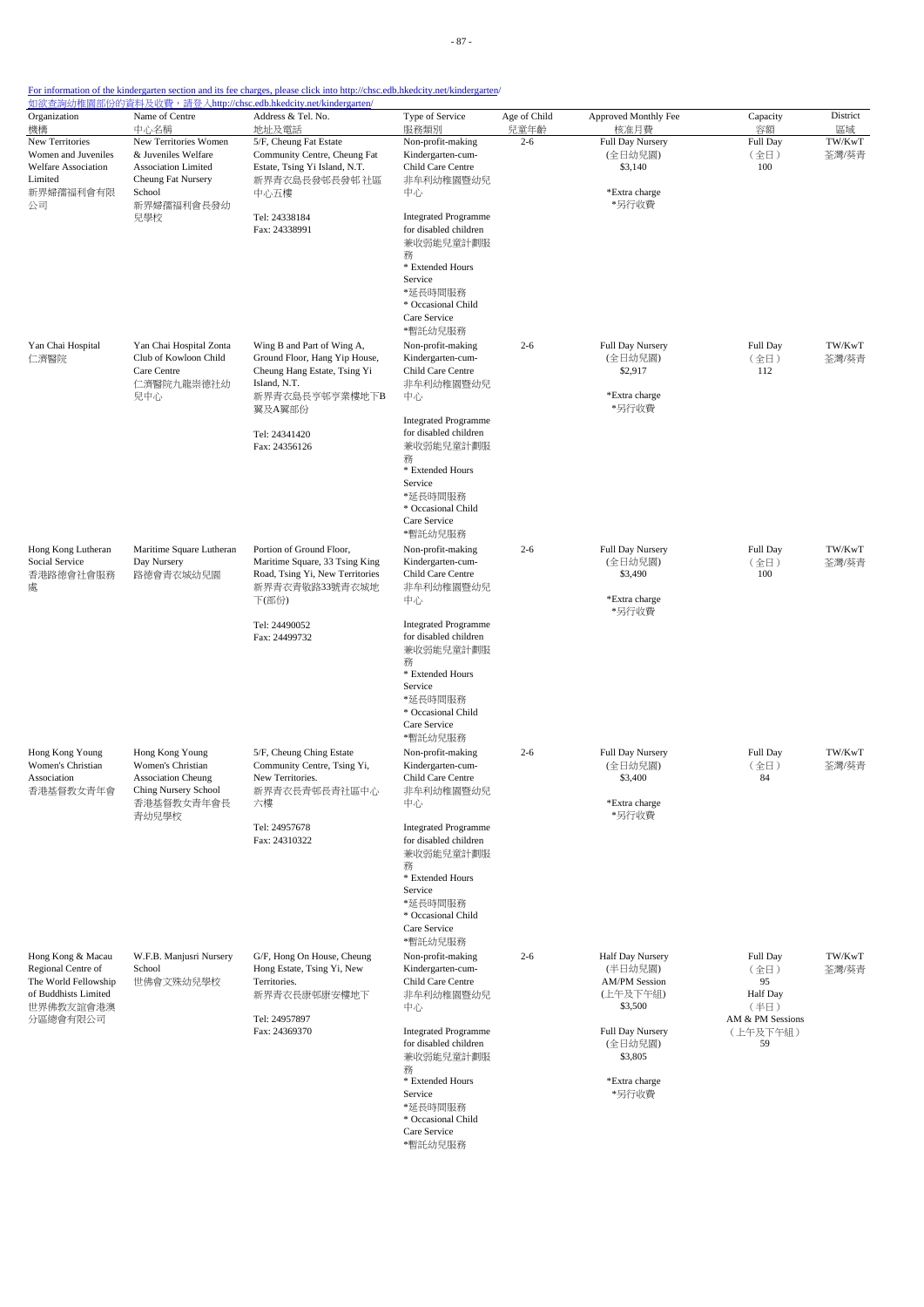| Organization<br>機構                                              | Name of Centre<br>中心名稱                                                                                  | Address & Tel. No.<br>地址及電話                                                                                                                                                                                  | Type of Service<br>服務類別                                                                                                                                           | Age of Child<br>兒童年齡 | Approved Monthly Fee<br>核准月費                                                                              | Capacity<br>容額                                                                    | District<br>區域  |
|-----------------------------------------------------------------|---------------------------------------------------------------------------------------------------------|--------------------------------------------------------------------------------------------------------------------------------------------------------------------------------------------------------------|-------------------------------------------------------------------------------------------------------------------------------------------------------------------|----------------------|-----------------------------------------------------------------------------------------------------------|-----------------------------------------------------------------------------------|-----------------|
| <b>Evangelical Lutheran</b><br>Church of Hong Kong<br>基督教香港信義會  | <b>Evangelical Lutheran</b><br>Church - Hong Kong,<br>Ling Kung Nursery<br>School<br>基督教香港信義會靈工<br>幼兒學校 | Wing A, G/F, Yee Kui House,<br>Tsing Yi Estate, Tsing Yi, New<br>Territories.<br>新界青衣青衣邨宜居樓A翼地<br>下                                                                                                          | Non-profit-making<br>Kindergarten-cum-<br>Child Care Centre<br>非牟利幼稚園暨幼兒<br>中心                                                                                    | $2 - 6$              | Full Day Nursery<br>(全日幼兒園)<br>\$4,131<br>*Extra charge<br>*另行收費                                          | Full Day<br>(全日)<br>100                                                           | TW/KwT<br>荃灣/葵青 |
|                                                                 |                                                                                                         | Tel: 24970600<br>Fax: 24363239                                                                                                                                                                               | <b>Integrated Programme</b><br>for disabled children<br>兼收弱能兒童計劃服<br>務<br>* Extended Hours<br>Service<br>*延長時間服務<br>* Occasional Child<br>Care Service<br>*暫託幼兒服務 |                      |                                                                                                           |                                                                                   |                 |
| Sun Island Education<br>Foundation Limited<br>太陽島教育基金有限<br>公司   | Sun Island Child Care<br>Centre (Kwai King<br>Branch)<br>太陽島幼兒中心(葵景分<br>處)                              | 1/F, Kwai King Building, 31<br>Kwong Fai Circuit, Kwai Chung,<br>N.T.<br>新界葵涌光輝圍31號葵景大廈<br>一樓                                                                                                                | Non-profit-making<br>Kindergarten-cum-<br>Child Care Centre<br>非牟利幼稚園暨幼兒<br>中心                                                                                    | $2 - 6$              | Half Day Nursery<br>(半日幼兒園)<br><b>AM</b> Session<br>(上午組)<br>\$2,595                                      | Full Day<br>(全日)<br>53<br><b>Half</b> Day<br>(半日)<br>AM & PM Sessions             | TW/KwT<br>荃灣/葵青 |
|                                                                 |                                                                                                         | Tel: 24489877<br>Fax: 24268384                                                                                                                                                                               |                                                                                                                                                                   |                      | Half Day Nursery<br>(半日幼兒園)<br>PM Session<br>(下午組)<br>\$2,486                                             | (上午及下午組)<br>28                                                                    |                 |
|                                                                 |                                                                                                         |                                                                                                                                                                                                              |                                                                                                                                                                   |                      | Full Day Nursery<br>(全日幼兒園)<br>\$4,502                                                                    |                                                                                   |                 |
| Swindon Education<br>Limited<br>思博教育有限公司                        | Swindon Child Care<br>Centre<br>思博幼兒中心                                                                  | Part of Shop 108, First Floor,<br>Commercial Premises, Bo Shek<br>Mansion, No. 328 Sha Tsui Road,<br>Tsuen Wan, New Territories<br>新界荃灣沙咀道328號寶石大廈<br>商場1樓108號鋪(部份)                                          | Private Kindergarten-<br>cum-Child Care Centre<br>私營幼稚園暨幼兒中<br>心                                                                                                  | $2 - 6$              | Half Day Nursery<br>(半日幼兒園)<br><b>AM/PM Session</b><br>(上午及下午組)<br>\$4,840                                | <b>Half</b> Day<br>(半日)<br>AM & PM Sessions<br>(上午及下午組)<br>46                     | TW/KwT<br>荃灣/葵青 |
| Tivoli Kindergarten &<br>Nursery Limited<br>宏福幼稚園暨幼兒園<br>有限公司   | Tivoli Nursery<br>宏福幼兒園                                                                                 | Tel: 26176108<br>Fax: 26176208<br>Shop Nos. 21-25, 1/F, Tsing Yi<br>Square, Tsing Yi Garden, Tsing<br>Yi, New Territories<br>新界青衣青怡花園青怡廣場一<br>樓21-25號                                                        | Non-profit-making<br>Kindergarten-cum-<br>Child Care Centre<br>非牟利幼稚園暨幼兒<br>中心                                                                                    | $2 - 6$              | Half Day Nursery<br>(半日幼兒園)<br><b>AM/PM Session</b><br>(上午及下午組)<br>\$4,350                                | Full Day<br>(全日)<br>90<br><b>Half</b> Day<br>(半日)<br>AM & pm Session              | TW/KwT<br>荃灣/葵青 |
|                                                                 |                                                                                                         | Tel: 24322223<br>Fax: 24361820                                                                                                                                                                               |                                                                                                                                                                   |                      | Full Day Nursery<br>(全日幼兒園)<br>\$7,130                                                                    | (上午及下午組)<br>50                                                                    |                 |
| The Methodist<br>Church, Hong Kong<br>香港基督教循道衛理<br>聯合教會         | Asbury Methodist Day<br>Nursery<br>循道衛理聯合教會亞斯<br>理幼兒園                                                   | $G/F$ & $1/F$ (Portion), 1 Sheung<br>Kok Street, Tai Wo Hau, Tsuen<br>Wan, New Territories.<br>新界荃灣大窩口上角街一號地<br>下及一樓(部份)                                                                                     | Non-profit-making<br>Kindergarten-cum-<br>Child Care Centre<br>非牟利幼稚園暨幼兒<br>中心                                                                                    | $2 - 6$              | Half Day Nursery<br>(半日幼兒園)<br><b>AM/PM Session</b><br>(上午及下午組)<br>\$3,650                                | <b>Half</b> Day<br>(半日)<br>AM & PM Sessions<br>(上午及下午組)<br>19                     | TW/KwT<br>荃灣/葵青 |
| Good Health<br>Childhood Education<br>Limited<br>康傑幼兒教育有限公<br>司 | Good Health Child Care<br>Centre (Tsing Yi)<br>康傑幼兒中心 (青衣)                                              | Tel: 24296669<br>Fax: 24181609<br>Part of 1/F, Serene Garden<br>Commercial Building, 77 Tsing<br>King Road, Tsing Yi, New<br>Territories<br>新界青衣青敬路77號海悅花園<br>商場二樓(部份)                                       | Private Kindergarten-<br>cum-Child Care Centre<br>私營幼稚園暨幼兒中<br>心                                                                                                  | $2 - 6$              | Half Day Nursery<br>(半日幼兒園)<br><b>AM/PM Session</b><br>(上午及下午組)<br>\$4,800                                | Half Day<br>(半日)<br>AM & PM Sessions<br>(上午及下午組)<br>46                            | TW/KwT<br>荃灣/葵青 |
| Good Health<br><b>Education Limited</b><br>康傑教育有限公司             | Good Health Child Care<br>Centre (Tsing Yi South)<br>康傑幼兒中心(青衣南)                                        | Tel: 24978055<br>Fax: 24979007<br>Portion of L1 & L2, Shopping<br>Arcade, Block 11 & 12, Mayfair<br>Gardens, 2-16 Sai Shan Road,<br>Tsing Yi, New Territories<br>新界青衣細山路2-16號美景花<br>園第11及12座商場L1及L2層(部<br>份) | Private Kindergarten-<br>cum-Child Care Centre<br>私營幼稚園暨幼兒中<br>心                                                                                                  | $2 - 6$              | Half Day Nursery<br>(半日幼兒園)<br><b>AM/PM Session</b><br>(上午及下午組)<br>\$5,300<br>Full Day Nursery<br>(全日幼兒園) | Full Day<br>(全日)<br>54<br>Half Day<br>(半日)<br>AM & PM Sessions<br>(上午及下午組)<br>100 | TW/KwT<br>荃灣/葵青 |
|                                                                 |                                                                                                         | Tel: 24882318<br>Fax: 24882797                                                                                                                                                                               |                                                                                                                                                                   |                      | \$7,900                                                                                                   |                                                                                   |                 |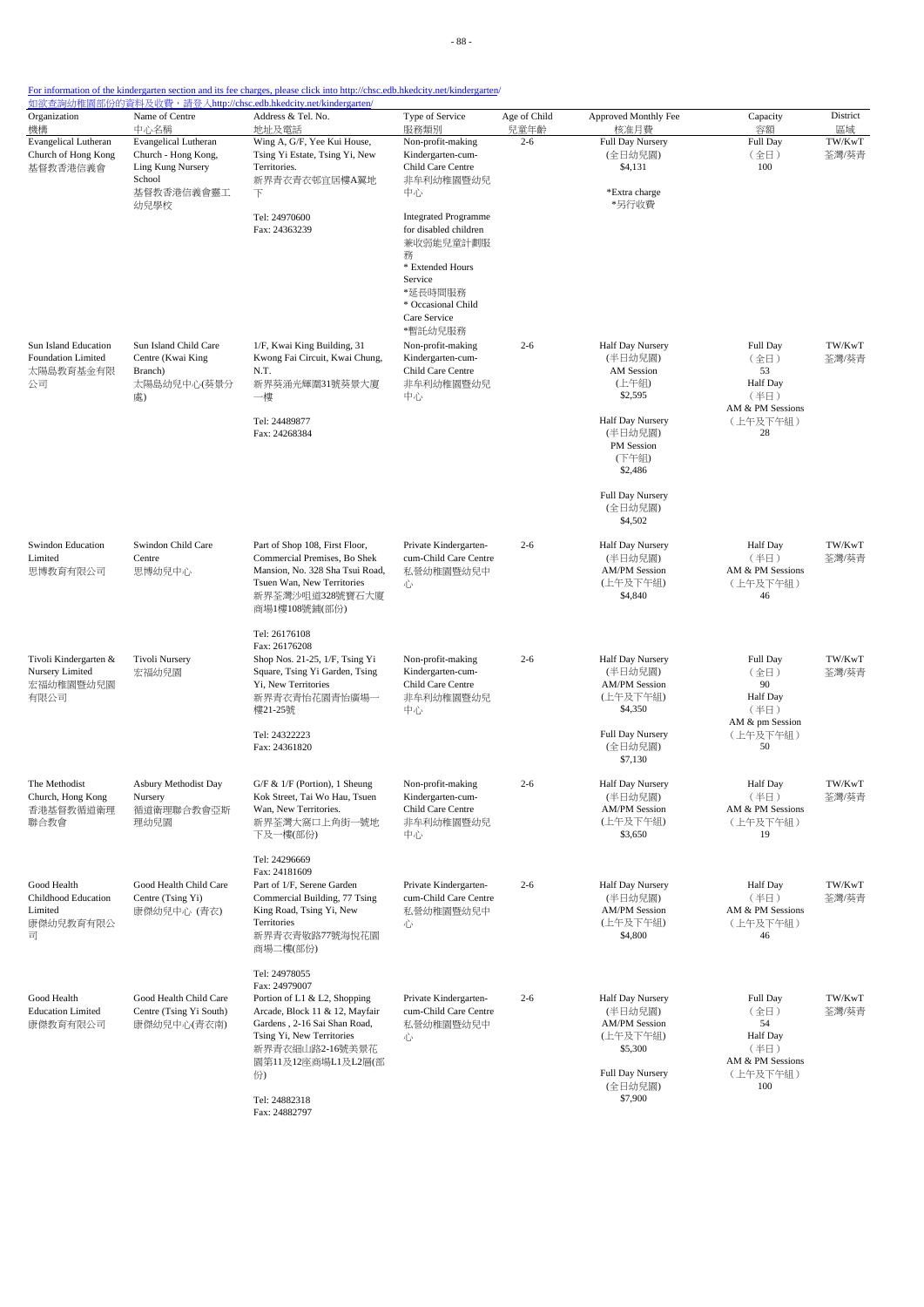- 89 -

# For information of the kindergarten section and its fee charges, please click into http://chsc.edb.hkedcity.net/kindergarten/

| Organization                                                               | Name of Centre                                                 | 如欲查詢幼稚園部份的資料及收費,請登入http://chsc.edb.hkedcity.net/kindergarten/<br>Address & Tel. No.                                                                                            | Type of Service                                                                                                                                                   | Age of Child | Approved Monthly Fee                                                       | Capacity                                                      | District        |
|----------------------------------------------------------------------------|----------------------------------------------------------------|--------------------------------------------------------------------------------------------------------------------------------------------------------------------------------|-------------------------------------------------------------------------------------------------------------------------------------------------------------------|--------------|----------------------------------------------------------------------------|---------------------------------------------------------------|-----------------|
| 機構                                                                         | 中心名稱                                                           | 地址及電話                                                                                                                                                                          | 服務類別                                                                                                                                                              | 兒童年齡         | 核准月費                                                                       | 容額                                                            | 區域              |
| Angela Luk's<br><b>Education Foundation</b><br>Limited<br>陸趙鈞鴻教育基金有<br>限公司 | <b>Creative Day Nursery</b><br>(Tsing Yi)<br>啟思幼兒園(青衣)         | Portion of Carpark Level 1 &<br>Podium Entrance Hall, Block 5,<br>Mount Haven, 3 Liu To Road,<br>Tsing Yi, New Territories<br>新界青衣寮肚路3號曉峰園5座<br>平台入口大堂及停車場一層(部<br>份            | Non-profit-making<br>Kindergarten-cum-<br>Child Care Centre<br>非牟利幼稚園暨幼兒<br>中心                                                                                    | $2 - 6$      | Half Day Nursery<br>(半日幼兒園)<br><b>AM/PM Session</b><br>(上午及下午組)<br>\$3,480 | <b>Half</b> Day<br>(半日)<br>AM & PM Sessions<br>(上午及下午組)<br>82 | TW/KwT<br>荃灣/葵青 |
| Choice English<br>School and<br>Kindergarten Limited<br>卓思英文學校暨幼稚<br>園有限公司 | Choice Nursery<br>卓思幼兒園                                        | Tel: 29428818<br>Fax: 29428777<br>Portion of 1/F, Block 1, Tsing Yi<br>Garden, Tsing Yi, New<br>Territories<br>新界青衣青怡花園第一座一樓<br>部份                                             | Non-profit-making<br>Kindergarten-cum-<br>Child Care Centre<br>非牟利幼稚園暨幼兒<br>中心                                                                                    | $2 - 6$      | Half Day Nursery<br>(半日幼兒園)<br><b>AM/PM Session</b><br>(上午及下午組)<br>\$5,200 | <b>Half</b> Day<br>(半日)<br>AM & PM Sessions<br>(上午及下午組)<br>42 | TW/KwT<br>荃灣/葵青 |
| Pre-School Habitat<br>Co. Ltd<br>學之園有限公司                                   | Learning Habitat<br>(Bilingual) Nursery<br>學之園(雙語)幼兒園          | Tel: 24955595<br>Part of Level 1, Commercial<br>Building of Phase I, Villa<br>Esplanada, 8 Nga Ying Chau<br>Street, Tsing Yi, New Territories<br>新界青衣牙鷹洲街8號灝景灣第<br>一期商場第一層(部分) | Private Kindergarten-<br>cum-Child Care Centre<br>私營幼稚園暨幼兒中<br>心                                                                                                  | $2 - 6$      | Half Day Nursery<br>(半日幼兒園)<br><b>AM/PM Session</b><br>(上午及下午組)<br>\$6,600 | <b>Half Day</b><br>(半日)<br>AM & PM Sessions<br>(上午及下午組)<br>28 | TW/KwT<br>荃灣/葵青 |
| Yan Chai Hospital<br>仁濟醫院                                                  | Yan Chai Hospital Yau<br>Oi Child Care Centre<br>仁濟醫院友愛幼兒中心    | Tel: 25015500<br>Fax: 25015868<br>Ground Floor, Oi Fai House<br>(Block 4), Yau Oi Estate, Tuen<br>Mun. N.T.<br>新界屯門友愛邨愛暉樓(第四座)<br>地下                                           | Non-profit-making<br>Kindergarten-cum-<br>Child Care Centre<br>非牟利幼稚園暨幼兒<br>中心                                                                                    | $2 - 6$      | Full Day Nursery<br>(全日幼兒園)<br>\$3,174<br>*Extra charge<br>*另行收費           | Full Day<br>(全日)<br>95                                        | TM<br>屯門        |
|                                                                            |                                                                | Tel: 24502143<br>Fax: 24411643                                                                                                                                                 | <b>Integrated Programme</b><br>for disabled children<br>兼收弱能兒童計劃服<br>務<br>* Extended Hours<br>Service<br>*延長時間服務<br>* Occasional Child<br>Care Service<br>*暫託幼兒服務 |              |                                                                            |                                                               |                 |
| Yan Oi Tong Limited<br>仁愛堂有限公司                                             | Yan Oi Tong Lau Wong<br><b>Fat Nursery</b><br>仁愛堂劉皇發幼兒園        | 3/F, Yan Oi Tong Community<br>and Indoor Sports Centre, 18 Kai<br>Man Path, Tuen Mun, N.T.<br>新界屯門啟民徑十八號仁愛堂<br>社區及室內體育中心三樓                                                     | Non-profit-making<br>Kindergarten-cum-<br>Child Care Centre<br>非牟利幼稚園暨幼兒<br>中心                                                                                    | $2 - 6$      | Full Day Nursery<br>(全日幼兒園)<br>\$4,144<br>*Extra charge<br>*另行收費           | Full Day<br>(全日)<br>106                                       | TM<br>屯門        |
|                                                                            |                                                                | Tel: 26557771<br>Fax: 26557775                                                                                                                                                 | <b>Integrated Programme</b><br>for disabled children<br>兼收弱能兒童計劃服<br>務<br>* Extended Hours<br>Service<br>*延長時間服務<br>* Occasional Child<br>Care Service<br>*暫託幼兒服務 |              |                                                                            |                                                               |                 |
| Yan Chai Hospital<br>仁濟醫院                                                  | Yan Chai Hospital Shan<br>King Child Care Centre<br>仁濟醫院山景幼兒中心 | Shan King Estate Phase I<br>(Adjacent to Community Hall),<br>Tuen Mun, N.T.<br>新界屯門山景邨第一期社區會<br>堂側                                                                             | Non-profit-making<br>Kindergarten-cum-<br>Child Care Centre<br>非牟利幼稚園暨幼兒<br>中心                                                                                    | $2 - 6$      | Full Day Nursery<br>(全日幼兒園)<br>\$3,977<br>*Extra charge<br>*另行收費           | Full Day<br>(全日)<br>100                                       | TM<br>屯門        |
|                                                                            |                                                                | Tel: 24551849<br>Fax: 24610410                                                                                                                                                 | <b>Integrated Programme</b><br>for disabled children<br>兼收弱能兒童計劃服<br>務<br>* Extended Hours<br>Service<br>*延長時間服務<br>* Occasional Child<br>Care Service            |              |                                                                            |                                                               |                 |

\*暫託幼兒服務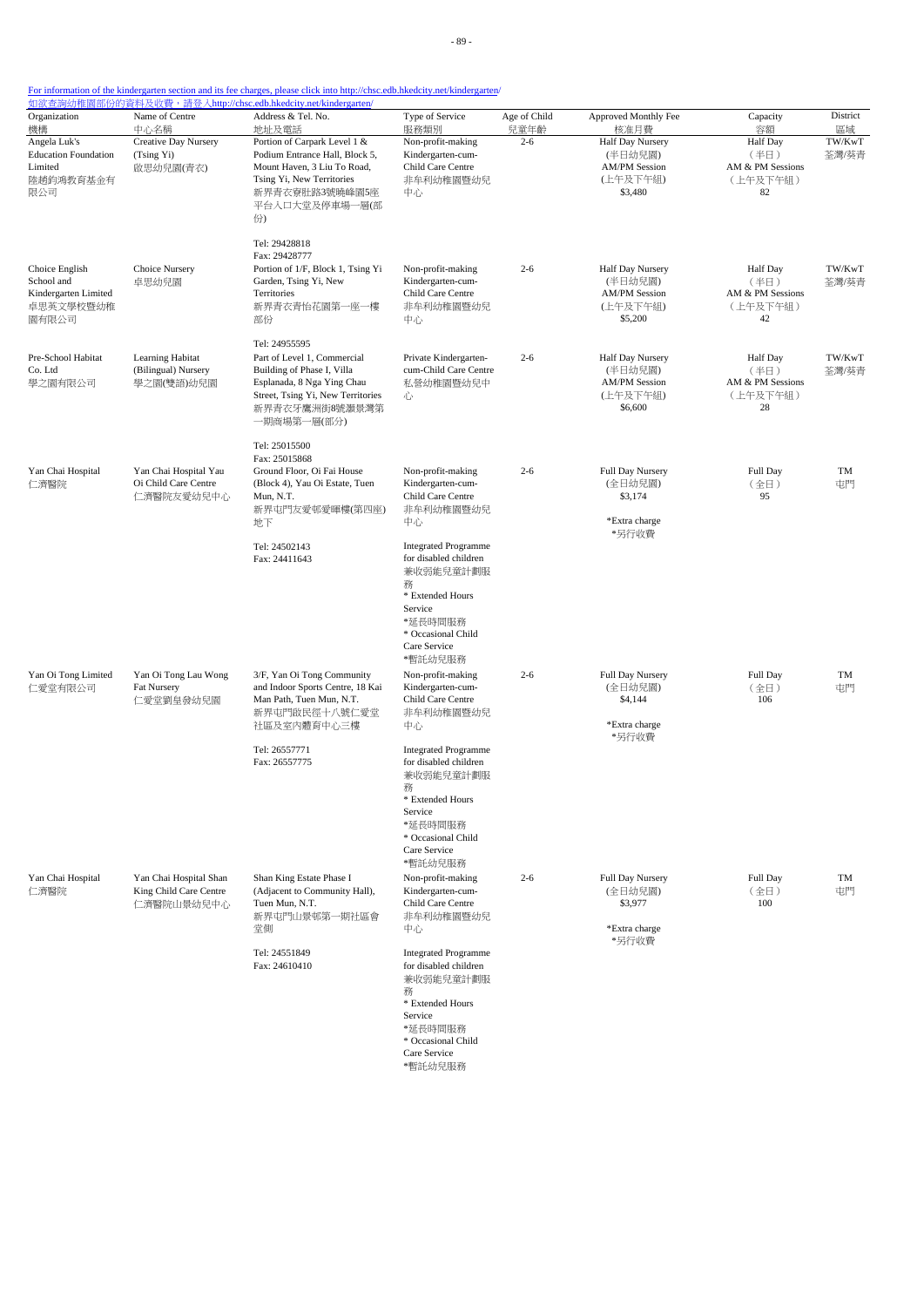| Organization<br>機構                                                                             | Name of Centre<br>中心名稱                                                                  | Address & Tel. No.<br>地址及電話                                                                                  | Type of Service<br>服務類別                                                                                                                      | Age of Child<br>兒童年齡 | Approved Monthly Fee<br>核准月費                                            | Capacity<br>容額                                           | District<br>區域 |
|------------------------------------------------------------------------------------------------|-----------------------------------------------------------------------------------------|--------------------------------------------------------------------------------------------------------------|----------------------------------------------------------------------------------------------------------------------------------------------|----------------------|-------------------------------------------------------------------------|----------------------------------------------------------|----------------|
| Yan Oi Tong Limited<br>仁愛堂有限公司                                                                 | Yan Oi Tong Tin Ka Ping<br>Nursery<br>仁愛堂田家炳幼兒園                                         | Podium Level, Siu Hang House<br>and Siu Shun House, Siu Hong<br>Court, Tuen Mun, N.T.<br>新界屯門兆康苑兆恒閣兆順閣<br>平台 | Non-profit-making<br>Kindergarten-cum-<br>Child Care Centre<br>非牟利幼稚園暨幼兒<br>中心                                                               | $2 - 6$              | Full Day Nursery<br>(全日幼兒園)<br>\$5,006<br>*Extra charge                 | Full Day<br>(全日)<br>104                                  | TM<br>屯門       |
|                                                                                                |                                                                                         | Tel: 24655719<br>Fax: 24627032                                                                               | <b>Integrated Programme</b><br>for disabled children<br>兼收弱能兒童計劃服<br>務<br>* Extended Hours<br>Service<br>*延長時間服務                             |                      | *另行收費                                                                   |                                                          |                |
| Hong Kong Lutheran<br>Social Service<br>Lutheran Church -<br>Hong Kong Synod<br>香港路德會社會服務<br>處 | Leung King Lutheran Day<br>Nursery<br>路德會良景幼兒園                                          | 5/F, Leung King Estate<br>Community Centre, Leung King<br>Estate, Tuen Mun, N.T.<br>新界屯門良景邨良景邨 社區中<br>心五樓    | Non-profit-making<br>Kindergarten-cum-<br>Child Care Centre<br>非牟利幼稚園暨幼兒<br>中心                                                               | $2 - 6$              | Half Day Nursery<br>(半日幼兒園)<br>AM Session<br>(上午組)<br>\$2,421           | Full Day<br>(全日)<br>70<br>Half Day<br>(半日)<br>AM Session | TM<br>屯門       |
|                                                                                                |                                                                                         | Tel: 24656008<br>Fax: 24656040                                                                               | <b>Integrated Programme</b><br>for disabled children<br>兼收弱能兒童計劃服<br>務<br>* Extended Hours                                                   |                      | Full Day Nursery<br>(全日幼兒園)<br>\$3,919<br>*Extra charge                 | (上午組)<br>30                                              |                |
|                                                                                                |                                                                                         |                                                                                                              | Service<br>*延長時間服務<br>* Occasional Child<br>Care Service<br>*暫託幼兒服務                                                                          |                      | *另行收費                                                                   |                                                          |                |
| Hong Kong Lutheran<br>Social Service<br>Lutheran Church -<br>Hong Kong Synod<br>香港路德會社會服務      | Fu Tai Lutheran Day<br>Nursery<br>路德會富泰幼兒園                                              | G/F., Oi Tai House, Fu Tai<br>Estate, Tuen Mun, New<br>Territories<br>新界屯門富泰邨愛泰樓地下                           | Non-profit-making<br>Kindergarten-cum-<br>Child Care Centre<br>非牟利幼稚園暨幼兒<br>中心                                                               | $2 - 6$              | Half Day Nursery<br>(半日幼兒園)<br><b>AM</b> Session<br>(上午組)<br>\$2,480    | Full Day<br>(全日)<br>101<br>Half Day<br>(半日)              | TM<br>屯門       |
| 處                                                                                              |                                                                                         | Tel: 31561255<br>Fax: 31561256                                                                               | * Extended Hours<br>Service<br>*延長時間服務                                                                                                       |                      | Full Day Nursery<br>(全日幼兒園)<br>\$3,015                                  | <b>AM</b> Session<br>(上午組)<br>11                         |                |
| The Church of Christ<br>in China, The Hong<br>Kong Council<br>中華基督教會香港區<br>會                   | The Church of Christ in<br>China, Tuen Mun Church<br>Nursery School<br>中華基督教會屯門堂幼<br>兒園 | G/F, 29 Tseng Choi Street, Tuen<br>Mun, New Territories.<br>新界屯門井財街二十九號地下<br>Tel: 24594477<br>Fax: 26131947  | Non-profit-making<br>Kindergarten-cum-<br>Child Care Centre<br>非牟利幼稚園暨幼兒<br>中心                                                               | $2 - 6$              | *Extra charge<br>*另行收費<br><b>Full Day Nursery</b><br>(全日幼兒園)<br>\$3,639 | Full Day<br>(全日)<br>100                                  | TM<br>屯門       |
| The Salvation Army<br>救世軍                                                                      | The Salvation Army Sam<br>Shing Nursery School<br>救世軍三聖幼兒學校                             | Ground Floor Adjacent to Moon<br>Yu House, Sam Shing Estate,<br>Tuen Mun, New Territories.<br>新界屯門三聖邨滿漁樓側地下  | Non-profit-making<br>Kindergarten-cum-<br>Child Care Centre<br>非牟利幼稚園暨幼兒                                                                     | $2 - 6$              | Full Day Nursery<br>(全日幼兒園)<br>\$3,667                                  | Full Day<br>(全日)<br>104                                  | TM<br>屯門       |
|                                                                                                |                                                                                         | Tel: 24520032<br>Fax: 24511347                                                                               | 中心<br><b>Integrated Programme</b><br>for disabled children<br>兼收弱能兒童計劃服<br>務<br>* Extended Hours<br>Service<br>*延長時間服務<br>* Occasional Child |                      | *Extra charge<br>*另行收費                                                  |                                                          |                |
| Hong Kong and<br>Macau Regional                                                                | W.F.B. Avalokitesvara<br>Nursery School                                                 | 1/F, Carport Block, Lung Mun<br>Oasis, Tuen Mun, New                                                         | Care Service<br>*暫託幼兒服務<br>Non-profit-making<br>Kindergarten-cum-                                                                            | $2 - 6$              | Full Day Nursery<br>(全日幼兒園)                                             | Full Day<br>(全日)                                         | TM<br>屯門       |
| Centre of The World<br>Fellowship of<br><b>Buddhists Limited</b><br>世界佛教友誼會港澳                  | 世佛會觀自在幼兒學校                                                                              | Territories.<br>新界屯門龍門居停車場1樓<br>Tel: 24495008                                                                | Child Care Centre<br>非牟利幼稚園暨幼兒<br>中心                                                                                                         |                      | \$2,106<br>*Extra charge<br>*另行收費                                       | 112                                                      |                |
| 分區總會有限公司                                                                                       |                                                                                         | Fax: 24495007                                                                                                | <b>Integrated Programme</b><br>for disabled children<br>兼收弱能兒童計劃服<br>務<br>* Extended Hours<br>Service<br>*延長時間服務<br>* Occasional Child       |                      |                                                                         |                                                          |                |

Care Service

\*暫託幼兒服務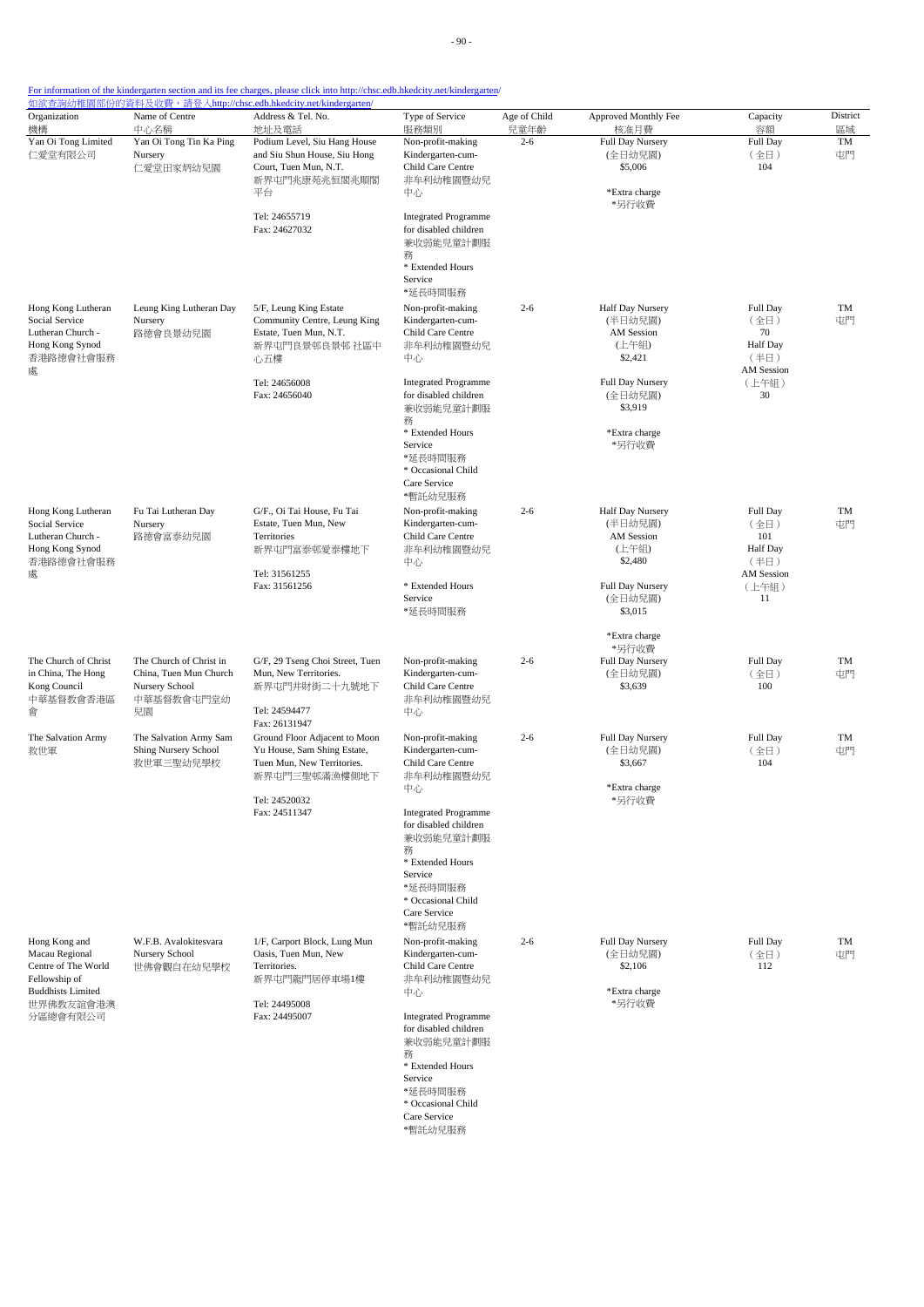|  |  | For information of the kindergarten section and its fee charges, please click into http://chsc.edb.hkedcity.net/kindergarten/ |
|--|--|-------------------------------------------------------------------------------------------------------------------------------|
|  |  |                                                                                                                               |

| Organization                                                                                                  | Name of Centre                                                                                              | 如欲查詢幼稚園部份的資料及收費,請登入http://chsc.edb.hkedcity.net/kindergarten/<br>Address & Tel. No.                                                        | Type of Service                                                                                                                                                   | Age of Child | Approved Monthly Fee                                                                           | Capacity                                                                    | District |
|---------------------------------------------------------------------------------------------------------------|-------------------------------------------------------------------------------------------------------------|--------------------------------------------------------------------------------------------------------------------------------------------|-------------------------------------------------------------------------------------------------------------------------------------------------------------------|--------------|------------------------------------------------------------------------------------------------|-----------------------------------------------------------------------------|----------|
| 機構                                                                                                            | 中心名稱                                                                                                        | 地址及電話                                                                                                                                      | 服務類別                                                                                                                                                              | 兒童年齡         | 核准月費                                                                                           | 容額                                                                          | 區域       |
| S.K.H. St. Simon's<br>Social Services<br>聖公會聖西門社會服<br>務處                                                      | Hong Kong Sheng Kung<br>Hui St. Simon's Tai Hing<br>Nursery School<br>香港聖公會聖西門大興<br>幼兒學校                    | G/F, Phase I, Commercial<br>Complex, Tai Hing Estate, Tuen<br>Mun, New Territories.<br>新界屯門大興邨第一期商場地<br>下                                  | Non-profit-making<br>Kindergarten-cum-<br>Child Care Centre<br>非牟利幼稚園暨幼兒<br>中心                                                                                    | $2 - 6$      | Full Day Nursery<br>(全日幼兒園)<br>\$4,209<br>*Extra charge<br>*另行收費                               | Full Day<br>(全日)<br>100                                                     | TM<br>屯門 |
|                                                                                                               |                                                                                                             | Tel: 24623856<br>Fax: 24624467                                                                                                             | <b>Integrated Programme</b><br>for disabled children<br>兼收弱能兒童計劃服<br>務<br>* Occasional Child<br>Care Service<br>*暫託幼兒服務                                           |              |                                                                                                |                                                                             |          |
| Tung Wah Group of<br>Hospitals<br>東華三院<br>圜                                                                   | TWGHs Fong Tam Yuen<br>Leung Nursery School<br>東華三院方譚遠良幼兒                                                   | Flat No. 1-5, G/F, Tin Yue<br>House, Tin King Estate, Tuen<br>Mun, New Territories.<br>新界屯門田景邨田裕樓1至5號<br>地下<br>Tel: 24610774               | Non-profit-making<br>Kindergarten-cum-<br>Child Care Centre<br>非牟利幼稚園暨幼兒<br>中心<br><b>Integrated Programme</b>                                                     | $2 - 6$      | Full Day Nursery<br>(全日幼兒園)<br>\$3,122<br>*Extra charge<br>*另行收費                               | Full Day<br>(全日)<br>100                                                     | TM<br>屯門 |
|                                                                                                               |                                                                                                             | Fax: 24553275                                                                                                                              | for disabled children<br>兼收弱能兒童計劃服<br>務<br>* Extended Hours<br>Service<br>*延長時間服務<br>* Occasional Child<br>Care Service<br>*暫託幼兒服務                                |              |                                                                                                |                                                                             |          |
| Hong Kong & Macau<br>Regional Centre of<br>The World Fellowship<br>of Buddhists Ltd.<br>世界佛教友誼會港澳<br>分區總會有限公司 | W.F.B. Mantra Institute<br>Nursery School<br>世佛會真言宗幼兒學校                                                     | Shop 2, G/F, Siu Hei Commercial<br>Centre, Siu Hei Court, Tuen Mun,<br>New Territories.<br>新界屯門兆禧苑商場地下S2<br>Tel: 24573959<br>Fax: 24578922 | Non-profit-making<br>Kindergarten-cum-<br>Child Care Centre<br>非牟利幼稚園暨幼兒<br>中心<br><b>Integrated Programme</b>                                                     | $2 - 6$      | Half Day Nursery<br>(半日幼兒園)<br><b>AM/PM Session</b><br>(上午及下午組)<br>\$2,300<br>Full Day Nursery | Full Day<br>(全日)<br>105<br>Half Day<br>(半日)<br>AM & PM Sessions<br>(上午及下午組) | TM<br>屯門 |
|                                                                                                               |                                                                                                             |                                                                                                                                            | for disabled children<br>兼收弱能兒童計劃服<br>務<br>* Extended Hours<br>Service<br>*延長時間服務<br>* Occasional Child<br>Care Service<br>*暫託幼兒服務                                |              | (全日幼兒園)<br>\$2,926<br>*Extra charge<br>*另行收費                                                   | 14                                                                          |          |
| S.K.H. St. Simon's<br><b>Social Services</b><br>聖公會聖西門社會服<br>務處                                               | Hong Kong Sheng Kung<br>Hui St. Simon's Leung<br>King Nursery School<br>香港聖公會聖西門良景<br>幼兒學校                  | No. 9-16, G/F, Leung Chi House,<br>Leung King Estate, Tuen Mun,<br>New Territories.<br>新界屯門良景邨良智樓9-16號<br>地下                               | Non-profit-making<br>Kindergarten-cum-<br>Child Care Centre<br>非牟利幼稚園暨幼兒<br>中心                                                                                    | $2 - 6$      | Full Day Nursery<br>(全日幼兒園)<br>\$3,614<br>*Extra charge<br>*另行收費                               | Full Day<br>(全日)<br>112                                                     | TM<br>屯門 |
|                                                                                                               |                                                                                                             | Tel: 24646939<br>Fax: 24626794                                                                                                             | <b>Integrated Programme</b><br>for disabled children<br>兼收弱能兒童計劃服<br>務<br>* Extended Hours<br>Service<br>*延長時間服務<br>* Occasional Child<br>Care Service<br>*暫託幼兒服務 |              |                                                                                                |                                                                             |          |
| Hong Kong Young<br>Women's Christian<br>Association<br>香港基督教女青年會                                              | Hong Kong Young<br>Women's Christian<br><b>Association On Ting</b><br>Nursery School<br>香港基督教女青年會安<br>定幼兒學校 | 5/F, On Ting/Yau Oi Community<br>Centre, On Ting Estate, Tuen<br>Mun, New Territories.<br>新界屯門安定邨安定/友愛社區<br>中心六樓                           | Non-profit-making<br>Kindergarten-cum-<br>Child Care Centre<br>非牟利幼稚園暨幼兒<br>中心                                                                                    | $2 - 6$      | Full Day Nursery<br>(全日幼兒園)<br>\$3,772<br>*Extra charge<br>*另行收費                               | Full Day<br>(全日)<br>90                                                      | TM<br>屯門 |
|                                                                                                               |                                                                                                             | Tel: 24580578<br>Fax: 24580339                                                                                                             | <b>Integrated Programme</b><br>for disabled children<br>兼收弱能兒童計劃服<br>務<br>* Extended Hours<br>Service<br>*延長時間服務<br>* Occasional Child<br>Care Service<br>*暫託幼兒服務 |              |                                                                                                |                                                                             |          |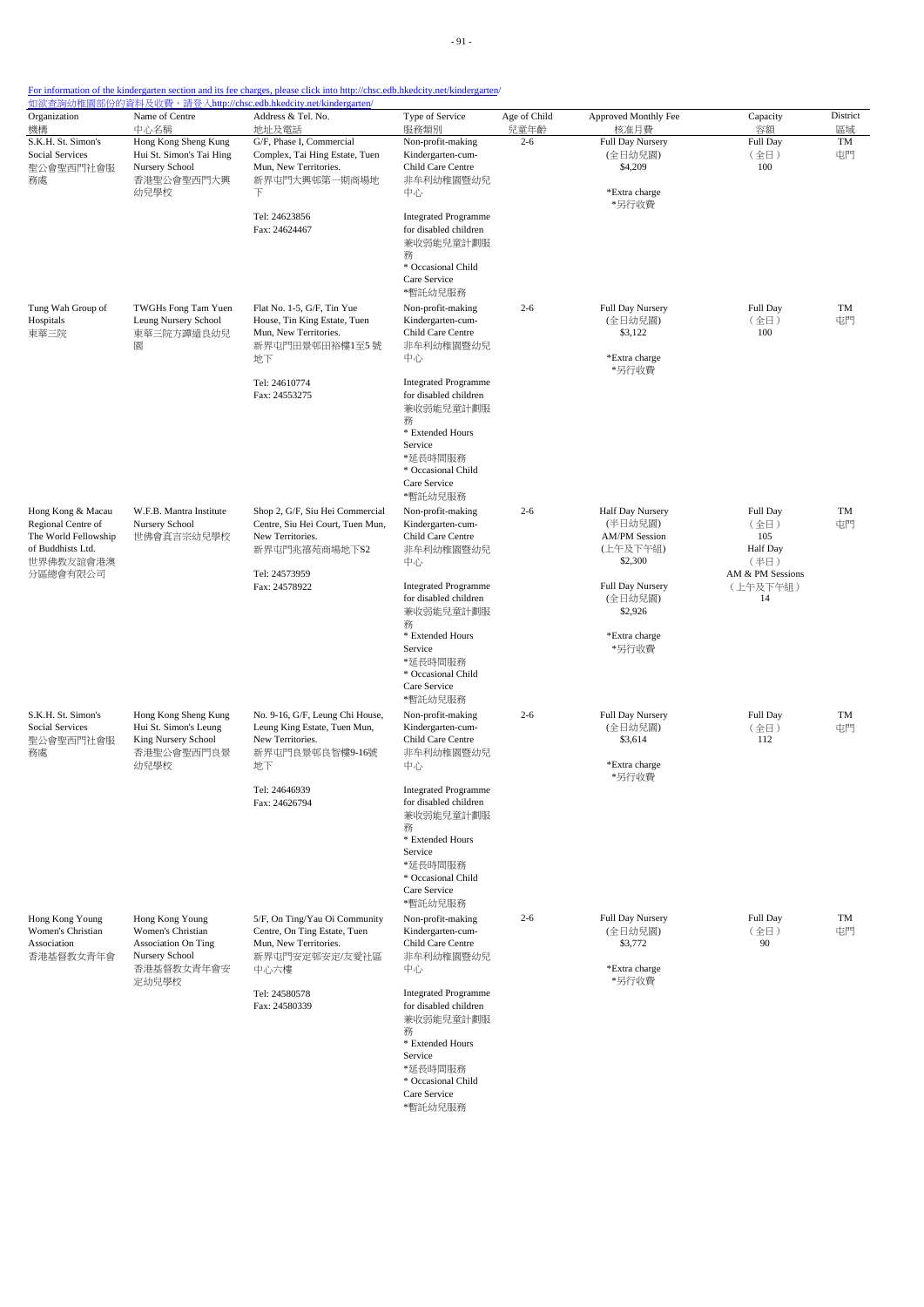| Organization<br>機構                         | Name of Centre<br>中心名稱                              | Address & Tel. No.<br>地址及電話                                   | Type of Service<br>服務類別                              | Age of Child<br>兒童年齡 | Approved Monthly Fee<br>核准月費 | Capacity<br>容額   | District<br>區域 |
|--------------------------------------------|-----------------------------------------------------|---------------------------------------------------------------|------------------------------------------------------|----------------------|------------------------------|------------------|----------------|
| <b>Baptist Mid-Missions</b>                | Kin Sang Baptist Church                             | G/F, Tai Sang House, Kin Sang                                 | Non-profit-making                                    | $2 - 6$              | Full Day Nursery             | Full Day         | TM             |
| 美中浸信會                                      | <b>Bradbury Pre-School</b>                          | Estate, Tuen Mun, N.T.                                        | Kindergarten-cum-<br>Child Care Centre               |                      | (全日幼兒園)<br>\$3,657           | (全日)<br>120      | 屯門             |
|                                            | 建生浸信會白普理幼兒<br>圜                                     | 新界屯門建生邨泰生樓地下                                                  | 非牟利幼稚園暨幼兒                                            |                      |                              |                  |                |
|                                            |                                                     | Tel: 24559803                                                 | 中心                                                   |                      | *Extra charge                |                  |                |
|                                            |                                                     | Fax: 24543335                                                 | <b>Integrated Programme</b>                          |                      | *另行收費                        |                  |                |
|                                            |                                                     |                                                               | for disabled children                                |                      |                              |                  |                |
|                                            |                                                     |                                                               | 兼收弱能兒童計劃服<br>務                                       |                      |                              |                  |                |
|                                            |                                                     |                                                               | * Extended Hours                                     |                      |                              |                  |                |
|                                            |                                                     |                                                               | Service<br>*延長時間服務                                   |                      |                              |                  |                |
|                                            |                                                     |                                                               | * Occasional Child<br>Care Service                   |                      |                              |                  |                |
|                                            |                                                     |                                                               | *暫託幼兒服務                                              |                      |                              |                  |                |
| Po Leung Kuk                               | Po Leung Kuk Yau Oi                                 | G/F, Block 6, Oi Lai House, Yau                               | Non-profit-making                                    | $2 - 6$              | Full Day Nursery             | Full Day         | TM             |
| 保良局                                        | Nursery<br>保良局友愛幼兒園                                 | Oi Estate, Tuen Mun, New<br>Territories.                      | Kindergarten-cum-<br>Child Care Centre               |                      | (全日幼兒園)<br>\$3,179           | (全日)<br>110      | 屯門             |
|                                            |                                                     | 新界屯門友愛邨 第6座愛禮樓                                                | 非牟利幼稚園暨幼兒                                            |                      |                              |                  |                |
|                                            |                                                     | 地下                                                            | 中心                                                   |                      | *Extra charge<br>*另行收費       |                  |                |
|                                            |                                                     | Tel: 24514336                                                 | <b>Integrated Programme</b>                          |                      |                              |                  |                |
|                                            |                                                     | Fax: 26131977                                                 | for disabled children<br>兼收弱能兒童計劃服                   |                      |                              |                  |                |
|                                            |                                                     |                                                               | 務<br>* Extended Hours                                |                      |                              |                  |                |
|                                            |                                                     |                                                               | Service                                              |                      |                              |                  |                |
|                                            |                                                     |                                                               | *延長時間服務<br>* Occasional Child                        |                      |                              |                  |                |
|                                            |                                                     |                                                               | Care Service                                         |                      |                              |                  |                |
|                                            |                                                     |                                                               | *暫託幼兒服務                                              |                      |                              |                  |                |
| Po Leung Kuk<br>保良局                        | Po Leung Kuk Butterfly<br><b>Bay Nursery</b>        | 5/F, Butterfly Estate Community<br>Centre, Tuen Mun, New      | Non-profit-making<br>Kindergarten-cum-               | $2 - 6$              | Full Day Nursery<br>(全日幼兒園)  | Full Day<br>(全日) | TM<br>屯門       |
|                                            | 保良局蝴蝶灣幼兒園                                           | Territories.                                                  | Child Care Centre                                    |                      | \$3,154                      | 100              |                |
|                                            |                                                     | 新界屯門蝴蝶邨 社區中心六樓                                                | 非牟利幼稚園暨幼兒<br>中心                                      |                      | *Extra charge                |                  |                |
|                                            |                                                     | Tel: 24673121                                                 |                                                      |                      | *另行收費                        |                  |                |
|                                            |                                                     | Fax: 24669844                                                 | <b>Integrated Programme</b><br>for disabled children |                      |                              |                  |                |
|                                            |                                                     |                                                               | 兼收弱能兒童計劃服<br>務                                       |                      |                              |                  |                |
|                                            |                                                     |                                                               | * Extended Hours                                     |                      |                              |                  |                |
|                                            |                                                     |                                                               | Service<br>*延長時間服務                                   |                      |                              |                  |                |
|                                            |                                                     |                                                               | * Occasional Child                                   |                      |                              |                  |                |
|                                            |                                                     |                                                               | Care Service<br>*暫託幼兒服務                              |                      |                              |                  |                |
| Tung Wah Group of                          | TWGHs Tin Ka Ping                                   | Floor 2, Tip Ling House,                                      | Non-profit-making                                    | $2 - 6$              | Full Day Nursery             | Full Day         | TM             |
| Hospitals                                  | Nursery School                                      | Butterfly Estate, Tuen Mun, New<br>Territories.               | Kindergarten-cum-<br>Child Care Centre               |                      | (全日幼兒園)<br>\$3,581           | (全日)             | 屯門             |
| 東華三院                                       | 東華三院田家炳幼兒園                                          | 新界屯門蝴蝶邨蝶翎樓2樓                                                  | 非牟利幼稚園暨幼兒                                            |                      |                              | 96               |                |
|                                            |                                                     | Tel: 24667454                                                 | 中心                                                   |                      | *Extra charge<br>*另行收費       |                  |                |
|                                            |                                                     | Fax: 24632771                                                 | <b>Integrated Programme</b>                          |                      |                              |                  |                |
|                                            |                                                     |                                                               | for disabled children<br>兼收弱能兒童計劃服                   |                      |                              |                  |                |
|                                            |                                                     |                                                               | 務                                                    |                      |                              |                  |                |
|                                            |                                                     |                                                               | * Extended Hours<br>Service                          |                      |                              |                  |                |
|                                            |                                                     |                                                               | *延長時間服務                                              |                      |                              |                  |                |
|                                            |                                                     |                                                               | * Occasional Child<br>Care Service                   |                      |                              |                  |                |
|                                            |                                                     |                                                               | *暫託幼兒服務                                              |                      |                              |                  |                |
| Hong Kong Society<br>for the Protection of | Hong Kong Society for<br>the Protection of Children | No. 124-130, Tip Mo House,<br>Ground Floor, Butterfly Estate, | Non-profit-making<br>Kindergarten-cum-               | $2 - 6$              | Full Day Nursery<br>(全日幼兒園)  | Full Day<br>(全日) | TM<br>屯門       |
| Children                                   | <b>Butterfly Estate Nursery</b>                     | Tuen Mun, New Territories.                                    | Child Care Centre                                    |                      | \$3,104                      | 100              |                |
| 香港保護兒童會                                    | School<br>香港保護兒童會蝴蝶邨                                | 新界屯門蝴蝶邨蝶舞樓124至<br>130號地下                                      | 非牟利幼稚園暨幼兒<br>中心                                      |                      | *Extra charge                |                  |                |
|                                            | 幼兒學校                                                |                                                               |                                                      |                      | *另行收費                        |                  |                |
|                                            |                                                     | Tel: 24677755<br>Fax: 24639082                                | <b>Integrated Programme</b><br>for disabled children |                      |                              |                  |                |
|                                            |                                                     |                                                               | 兼收弱能兒童計劃服                                            |                      |                              |                  |                |
|                                            |                                                     |                                                               | 務<br>* Extended Hours                                |                      |                              |                  |                |
|                                            |                                                     |                                                               | Service                                              |                      |                              |                  |                |
|                                            |                                                     |                                                               | *延長時間服務<br>* Occasional Child                        |                      |                              |                  |                |
|                                            |                                                     |                                                               | Care Service                                         |                      |                              |                  |                |
|                                            |                                                     |                                                               | *暫託幼兒服務                                              |                      |                              |                  |                |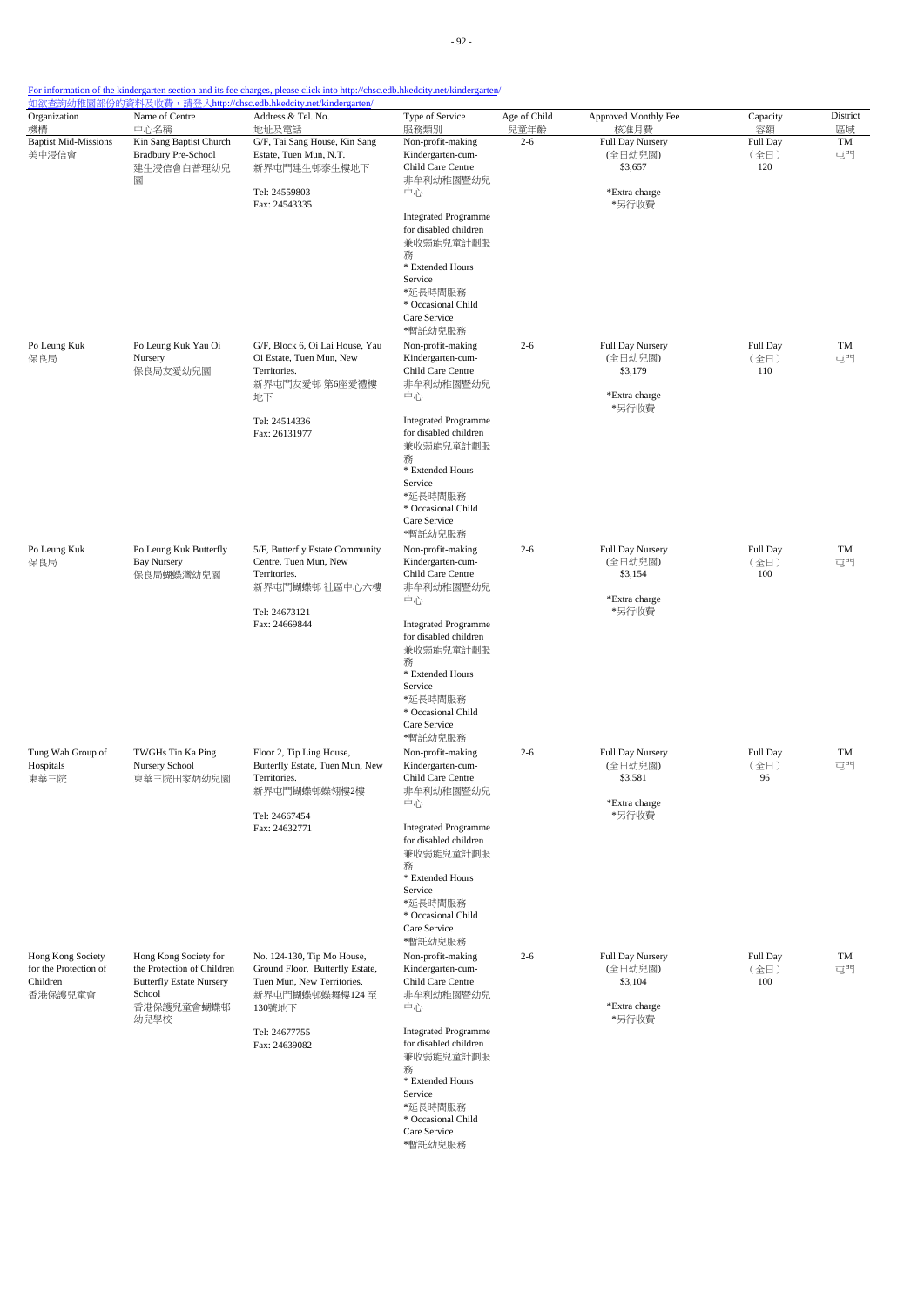|                                                                                                   |                                                                                                                                   | <u> 如欲查詢幼稚園部份的資料及收費,請登入http://chsc.edb.hkedcity.net/kindergarten/</u>                                                                                                                                                                     |                                                                                                                          |                      |                                                                                                                                                |                                                                                         |                |
|---------------------------------------------------------------------------------------------------|-----------------------------------------------------------------------------------------------------------------------------------|-------------------------------------------------------------------------------------------------------------------------------------------------------------------------------------------------------------------------------------------|--------------------------------------------------------------------------------------------------------------------------|----------------------|------------------------------------------------------------------------------------------------------------------------------------------------|-----------------------------------------------------------------------------------------|----------------|
| Organization<br>機構                                                                                | Name of Centre<br>中心名稱                                                                                                            | Address & Tel. No.<br>地址及電話                                                                                                                                                                                                               | Type of Service<br>服務類別                                                                                                  | Age of Child<br>兒童年齡 | Approved Monthly Fee<br>核准月費                                                                                                                   | Capacity<br>容額                                                                          | District<br>區域 |
| The Church of Christ<br>in China Tuen Mun<br>Church Ltd.<br>中華基督教會屯門堂<br>有限公司                     | Hoh Fuk Tong Nursery<br>School, Tuen Mun<br>Church, The Church of<br>Christ in China, Hong<br>Kong Council<br>中華基督教會屯門堂何<br>福堂幼兒園 | Unit 111-118, Tip Mo House,<br>Butterfly Estate, Tuen Mun, N.T.<br>(portion)<br>屯門蝴蝶邨蝶舞樓地下111-118<br>號(部份)<br>Tel: 24675078                                                                                                               | Non-profit-making<br>Kindergarten-cum-<br>Child Care Centre<br>非牟利幼稚園暨幼兒<br>中心                                           | $2 - 6$              | Half Day Nursery<br>(半日幼兒園)<br>PM Session<br>(下午組)<br>\$3,047                                                                                  | <b>Half</b> Day<br>(半日)<br>AM & PM Sessions<br>(上午及下午組)<br>56                           | TM<br>屯門       |
| S.K.H. St. Peter's<br>Church Castle Peak<br>Child Care Centre<br>Limited<br>聖公會青山聖彼得堂<br>幼兒中心有限公司 | S.K.H. St. Peter's Church<br>Castle Peak Child Care<br>Centre<br>聖公會青山聖彼得堂幼<br>兒中心                                                | Fax: 24656499<br>Portion of G/F & 1/F, Block C,<br>22 Tsing Wun Road, Tuen Mun,<br>New Territories<br>新界屯門青雲路二十二號C座一<br>樓及地下(部份)<br>Tel: 24683237<br>Fax: 24619112                                                                        | Non-profit-making<br>Kindergarten-cum-<br>Child Care Centre<br>非牟利幼稚園暨幼兒<br>中心<br>* Extended Hours<br>Service<br>*延長時間服務 | $2 - 6$              | Half Day Nursery<br>(半日幼兒園)<br><b>AM/PM Session</b><br>(上午及下午組)<br>\$3,291<br>Full Day Nursery<br>(全日幼兒園)<br>\$6,880                           | Full Day<br>(全日)<br>56<br>Half Day<br>(半日)<br>AM & PM Sessions<br>(上午及下午組)<br>28        | TM<br>屯門       |
|                                                                                                   | New Generation Nursery<br>新一代幼兒園                                                                                                  | Level 3, Sun Tuen Mun Shopping<br>Centre, 55-56 Lung Mun Road,<br>Tuen Mun, N.T.<br>新界屯門龍門路55-56 號新屯門<br>中心商場3樓<br>Tel: 24625728<br>Fax: 24639708                                                                                         | Private Kindergarten-<br>cum-Child Care Centre<br>私營幼稚園暨幼兒中<br>心                                                         | $2 - 6$              | *Extra charge<br>*另行收費<br>Half Day Nursery<br>(半日幼兒園)<br><b>AM/PM Session</b><br>(上午及下午組)<br>\$3,816<br>Full Day Nursery<br>(全日幼兒園)<br>\$6,286 | Full Day<br>(全日)<br>30<br>Half Day<br>(半日)<br>AM & PM Sessions<br>(上午及下午組)<br>68        | TM<br>屯門       |
|                                                                                                   | Jing Jing International<br>Nursery<br>晶晶國際幼兒中心                                                                                    | Shop Nos 47-54, G/F, Chi Lok Fa<br>Yuen, 18 Tsing Hoi Circuit, Tuen<br>Mun, New Territories<br>新界屯門青海圍18號置樂花園<br>地下47-54舖<br>Tel: 24045266<br>Fax: 24045267                                                                               | Private Kindergarten-<br>cum-Child Care Centre<br>私營幼稚園暨幼兒中<br>心                                                         | $2 - 6$              | Half Day Nursery<br>(半日幼兒園)<br><b>AM/PM Session</b><br>(上午及下午組)<br>\$6,970<br>Full Day Nursery<br>(全日幼兒園)<br>\$10,230                          | Full Day<br>(全日)<br>4<br><b>Half</b> Day<br>(半日)<br>AM & PM Sessions<br>(上午及下午組)<br>18  | TM<br>屯門       |
| Tak Yan Kindergarten<br>Limited<br>德恩幼稚園有限公司                                                      | Little Newton<br><b>International Preschool</b><br>小牛頓國際幼兒園                                                                       | 1/F, Nam Kwong Building, 11A<br>Tseng Choi Street, Tuen Mun,<br>New Territories<br>新界屯門井財街11A南光樓一<br>樓全層<br>Tel: 39552228<br>Fax: 35656528                                                                                                | Non-profit-making<br>Kindergarten-cum-<br>Child Care Centre<br>非牟利幼稚園暨幼兒<br>中心                                           | $2 - 6$              | Half Day Nursery<br>(半日幼兒園)<br><b>AM/PM Session</b><br>(上午及下午組)<br>\$3,620<br>Full Day Nursery<br>(全日幼兒園)<br>\$5,819                           | Full Day<br>(全日)<br>14<br><b>Half</b> Day<br>(半日)<br>AM & PM Sessions<br>(上午及下午組)<br>42 | TM<br>屯門       |
| Melody Education<br>Company Limited<br>美樂教育機構有限公<br>司                                             | Melody Nursery<br>美樂幼兒樂園                                                                                                          | G/F, Shop 181, Melody Garden,<br>2 Wu Chui Road, Tuen Mun,<br>New Territories.<br>新界屯門湖翠路2號美樂花園<br>181號鋪地下<br>Tel: 24045520<br>Fax: 24301197                                                                                              | Non-profit-making<br>Kindergarten-cum-<br>Child Care Centre<br>非牟利幼稚園暨幼兒<br>中心                                           | $2 - 6$              | Half Day Nursery<br>(半日幼兒園)<br><b>AM/PM Session</b><br>(上午及下午組)<br>\$3,778<br>Full Day Nursery<br>(全日幼兒園)<br>\$5,410                           | Full Day<br>(全日)<br>20<br>Half Day<br>(半日)<br>AM & PM Sessions<br>(上午及下午組)<br>55        | TM<br>屯門       |
| Angela Luk's<br><b>Education Foundation</b><br>Limited<br>陸趙鈞鴻教育基金有<br>限公司                        | Creative Day Nursery<br>(Tuen Mun)<br>啟思幼兒園(屯門)                                                                                   | Portion of 5A, Ho Hing Circuit,<br>Phase II, Tai Hing Gardens, Tuen<br>Mun, New Territories<br>新界屯門大興花園二期河興街<br>5A (部份)                                                                                                                   | Non-profit-making<br>Kindergarten-cum-<br>Child Care Centre<br>非牟利幼稚園暨幼兒<br>中心                                           | $2 - 6$              | Half Day Nursery<br>(半日幼兒園)<br><b>AM/PM Session</b><br>(上午及下午組)<br>\$3,031                                                                     | <b>Half Day</b><br>(半日)<br>AM & PM Sessions<br>(上午及下午組)<br>140                          | TM<br>屯門       |
| Angela Luk's<br><b>Education Foundation</b><br>Limited<br>陸趙鈞鴻教育基金有<br>限公司                        | Creative Day Nursery<br>(Aegean Coast)<br>啟思幼兒園(愛琴)                                                                               | Tel: 24692288<br>Fax: 24649254<br>Portion of the Kindergarten on<br>1/F, Aegean Coast, 2 Kwun Tsing<br>Road, TMTL 374, So Kwun Wat,<br>Tuen Mun, N.T.<br>新界屯門青山公路掃管芴段<br>TMIL 374管青路2號愛琴海岸1<br>樓幼稚園(部份)<br>Tel: 29495028<br>Fax: 29495018 | Non-profit-making<br>Kindergarten-cum-<br>Child Care Centre<br>非牟利幼稚園暨幼兒<br>中心                                           | $2 - 3$              | Half Day Nursery<br>(半日幼兒園)<br>PM Session<br>(下午組)<br>\$3,843                                                                                  | <b>Half</b> Day<br>(半日)<br>145<br>PM Session<br>(下午組)                                   | TM<br>屯門       |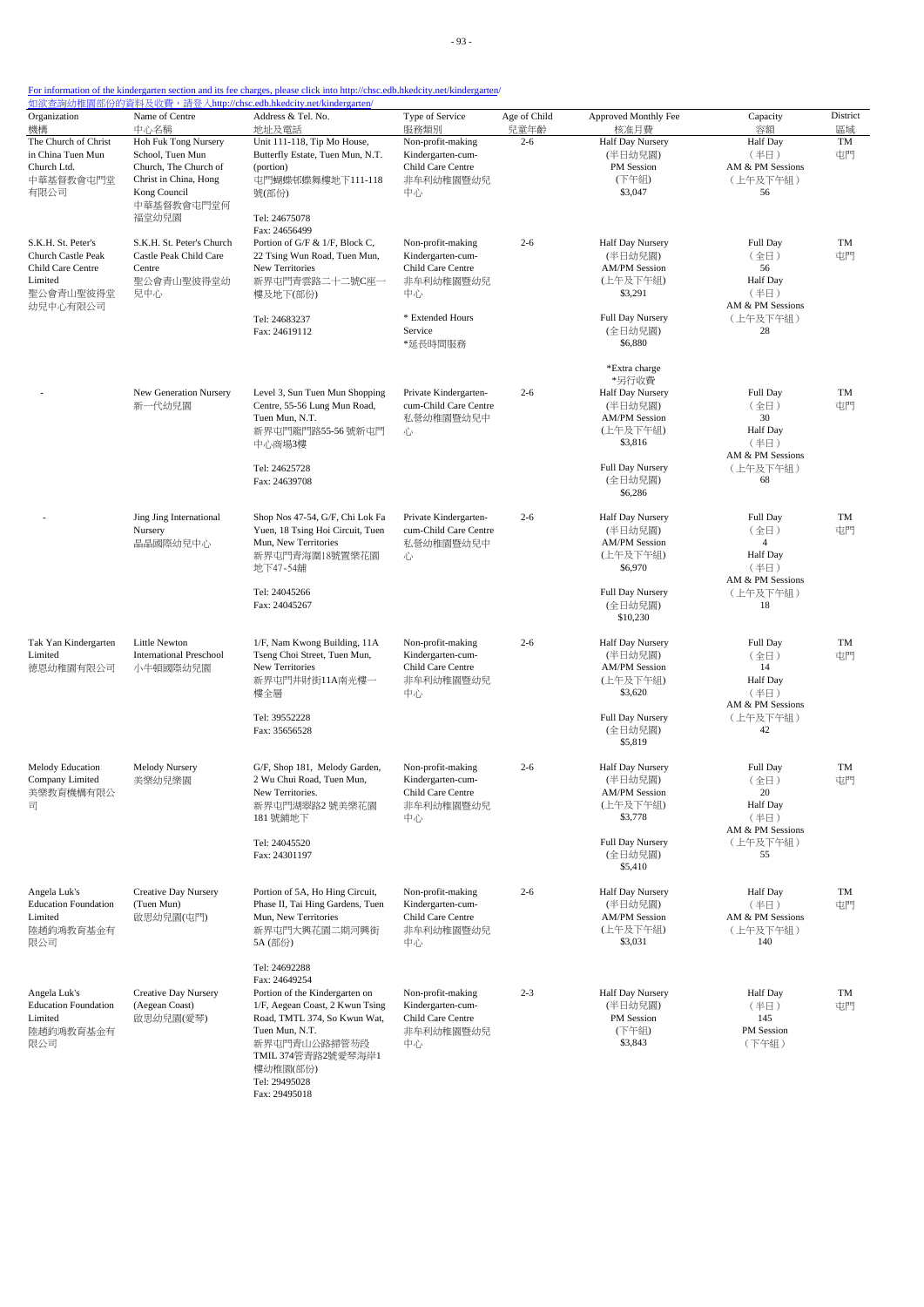- 94 -

#### For information of the kindergarten section and its fee charges, please click into http://chsc.edb.hkedcity.net/kindergarten/

| Organization<br>機構                                                                           | Name of Centre<br>中心名稱                                                            | Address & Tel. No.<br>地址及電話                                                                                                                                                          | Type of Service<br>服務類別                                                        | Age of Child<br>兒童年齡 | Approved Monthly Fee<br>核准月費                                                                                                             | Capacity<br>容額                                                                     | District<br>區域 |
|----------------------------------------------------------------------------------------------|-----------------------------------------------------------------------------------|--------------------------------------------------------------------------------------------------------------------------------------------------------------------------------------|--------------------------------------------------------------------------------|----------------------|------------------------------------------------------------------------------------------------------------------------------------------|------------------------------------------------------------------------------------|----------------|
| Easy Express Limited<br>順毅有限公司                                                               | York International<br>Playschool (Tuen Mun)                                       | Portion of Kindergarten Premises,<br>Le Pont, No. 99 So Kwan Wat<br>Road, Tuen Mun, New Territories<br>新界屯門掃管笏路99號上源幼<br>心<br>稚園(部份校舍)<br>Tel: 26380363<br>Fax: 26380362             | Private Kindergarten-<br>cum-Child Care Centre<br>私營幼稚園暨幼兒中                    | $2 - 3$              | Half Day Nursery<br>(半日幼兒園)<br><b>AM/PM</b> Session<br>(上午及下午組)<br>Aged 2-3<br>(二至三歲)<br>3 hours/5 days/week<br>(每星期5天/每天3小時)<br>\$8,500 | <b>Half</b> Day<br>(半日)<br>AM & PM Sessions<br>(上午及下午組)<br>147                     | TM<br>屯門       |
|                                                                                              |                                                                                   |                                                                                                                                                                                      |                                                                                |                      | Half Day Nursery<br>(半日幼兒園)<br><b>AM/PM</b> Session<br>(上午及下午組)<br>Aged 2-3<br>(二至三歲)<br>3 hours/3 days/week<br>(每星期3天/每天3小時)<br>\$5,100 |                                                                                    |                |
|                                                                                              |                                                                                   |                                                                                                                                                                                      |                                                                                |                      | Half Day Nursery<br>(半日幼兒園)<br><b>AM/PM</b> Session<br>(上午及下午組)<br>Aged 2-3<br>(二至三歲)<br>2 hours/3 days/week<br>(每星期3天/每天2小時)<br>\$3,400 |                                                                                    |                |
| <b>JING JING</b><br><b>EDUCATION</b><br><b>INSTITUTE</b><br><b>LIMITED</b><br>晶晶教育機構有限公<br>司 | Jing Jing International<br>Preschool (Common<br>Bond Branch)<br>晶晶國際幼兒園 (金邦<br>校) | Upper G/F, Shop 14-20, 23,<br>Common Bond Shopping Arcade,<br>7 Tsing Chui Path, Tuen Mun,<br>N.T.<br>新界屯門青翠徑7號金邦商場高<br>層地下14-20, 23號舖                                               | Non-profit-making<br>Kindergarten-cum-<br>Child Care Centre<br>非牟利幼稚園暨幼兒<br>中心 | $2 - 6$              | Half Day Nursery<br>Half Day Nursery<br>(半日幼兒園)<br><b>AM/PM</b> Session<br>(上午及下午組)<br>\$3,534<br>Full Day Nursery                       | Full Day<br>(全日)<br>14<br><b>Half Day</b><br>(半日)<br>AM & PM Sessions<br>(上午及下午組)  | TM<br>屯門       |
|                                                                                              |                                                                                   | Tel: 24574322<br>Fax: 24571572                                                                                                                                                       |                                                                                |                      | (全日幼兒園)<br>\$6,991                                                                                                                       | 42                                                                                 |                |
| Melody Education<br>Company Limited<br>美樂教育機構有限公<br>司                                        | Melody Nursery (Prime<br>View)<br>美樂幼兒園(景峰)                                       | Part of G/F, Block 1, Prime View<br>Garden, T.M.T.L. 245, Tuen<br>Mun, New Territories.<br>新界屯門地段245號景峰花園第<br>一座地下部份                                                                 | Non-profit-making<br>Kindergarten-cum-<br>Child Care Centre<br>非牟利幼稚園暨幼兒<br>中心 | $2 - 6$              | Half Day Nursery<br>(半日幼兒園)<br>PM Session<br>(下午組)<br>\$3,804                                                                            | <b>Half</b> Day<br>(半日)<br>AM & PM Sessions<br>(上午及下午組)<br>19                      | TM<br>屯門       |
|                                                                                              |                                                                                   | Tel: 24574433<br>Fax: 24301025                                                                                                                                                       |                                                                                |                      |                                                                                                                                          |                                                                                    |                |
| Sunkids Kindergarten<br>Limited<br>加州天地幼稚園有限<br>公司                                           | Sunkids Preschool<br>加州天地幼兒園                                                      | Portion of G/F, No.2A,<br>Kindergarten, Yuet Wu Villa, 2<br>Wu Sau Street, Tuen Mun, New<br>Territories<br>新界屯門湖秀街2號悅湖山莊幼<br>地下幼稚園2A號地下部份                                            | Private Kindergarten-<br>cum-Child Care Centre<br>私營幼稚園暨幼兒中<br>心。              | $2 - 6$              | Half Day Nursery<br>(半日幼兒園)<br><b>AM/PM</b> Session<br>(上午及下午組)<br>\$3,828<br>Full Day Nursery                                           | Full Day<br>(全日)<br>112<br><b>Half</b> Day<br>(半日)<br>AM & PM Sessions<br>(上午及下午組) | TM<br>屯門       |
|                                                                                              |                                                                                   | Tel: 24403088<br>Fax: 31039665                                                                                                                                                       |                                                                                |                      | (全日幼兒園)<br>\$5,335                                                                                                                       | 103                                                                                |                |
|                                                                                              | <b>Agnes Nursery</b><br>雅麗斯幼兒園                                                    | Portion of Ground Floor, 2 Fung<br>On Street, Tsui Ning Garden,<br>Tuen Mun, New Territories<br>新界屯門豐安街2號翠寧花園地<br>下部份                                                                | Non-profit-making<br>Kindergarten-cum-<br>Child Care Centre<br>非牟利幼稚園暨幼兒<br>中心 | $2 - 6$              | Half Day Nursery<br>(半日幼兒園)<br><b>AM/PM Session</b><br>(上午及下午組)<br>\$3,000                                                               | <b>Half</b> Day<br>(半日)<br>AM & PM Sessions<br>(上午及下午組)<br>42                      | TM<br>屯門       |
|                                                                                              |                                                                                   | Tel: 24588193<br>Fax: 24504180                                                                                                                                                       |                                                                                |                      |                                                                                                                                          |                                                                                    |                |
|                                                                                              | Joyful World International<br>Nursery (Tuen Mun)<br>心怡天地國際幼兒園(屯<br>門              | Portion of Shop 2-3 on 2nd Floor<br>of Commercial Complex, Tai<br>Hing Gardens Phase II, 10A Ho<br>Hing Circuit, Tuen Mun, New<br>Territories<br>新界屯門河興街10A號大興花<br>園第二期商場2樓2-3號舖(部份) | Private Kindergarten-<br>cum-Child Care Centre<br>私營幼稚園暨幼兒中<br>心               | $2 - 6$              | Half Day Nursery<br>(半日幼兒園)<br><b>AM/PM</b> Session<br>(上午及下午組)<br>\$6,580                                                               | <b>Half Day</b><br>(半日)<br>AM & PM Sessions<br>(上午及下午組)<br>56                      | TM<br>屯門       |

Tel: 29676748